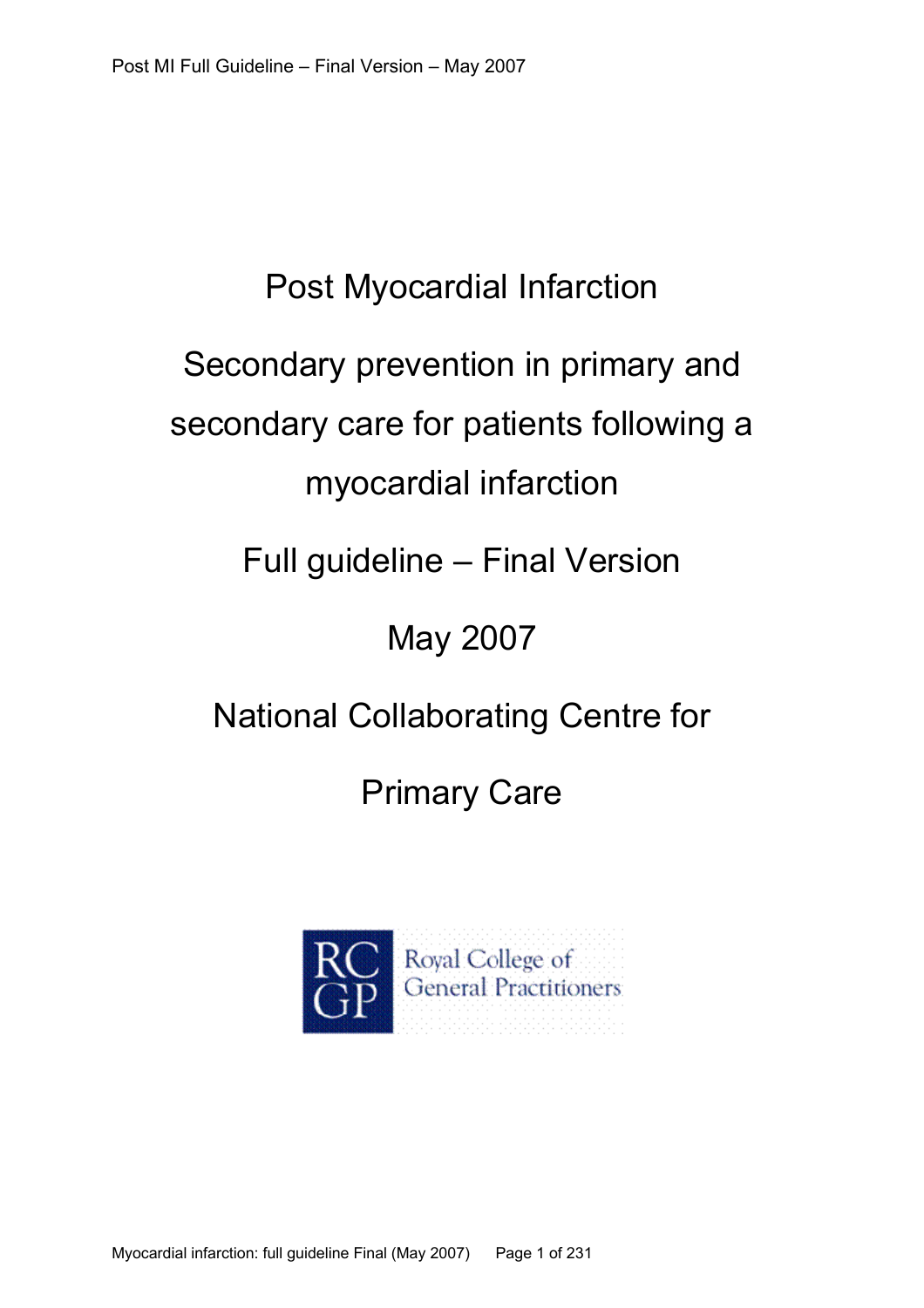## <span id="page-1-0"></span>**Citation**

Cooper A, Skinner J, Nherera L, Feder G, Ritchie G, Kathoria M, Turnbull N, Shaw G, MacDermott K, Minhas R, Packham C, Squires H, Thomson D, Timmis A, Walsh J, Williams H, White A

(2007) *Clinical Guidelines and Evidence Review for Post Myocardial Infarction: Secondary prevention in primary and secondary care for patients following a myocardial infarction* London: National Collaborating Centre for Primary Care and Royal College of General Practitioners.

The guideline updates the previous NICE guideline entitled 'Prophylaxis for patients who have experienced a myocardial infarction' 2001. The guideline has updated the previous guideline's information on drug therapy. The guideline has enlarged the information on cardiac rehabilitation and lifestyle chages provided in the previous guideline, to reflect the the remit of the scope of the guideline.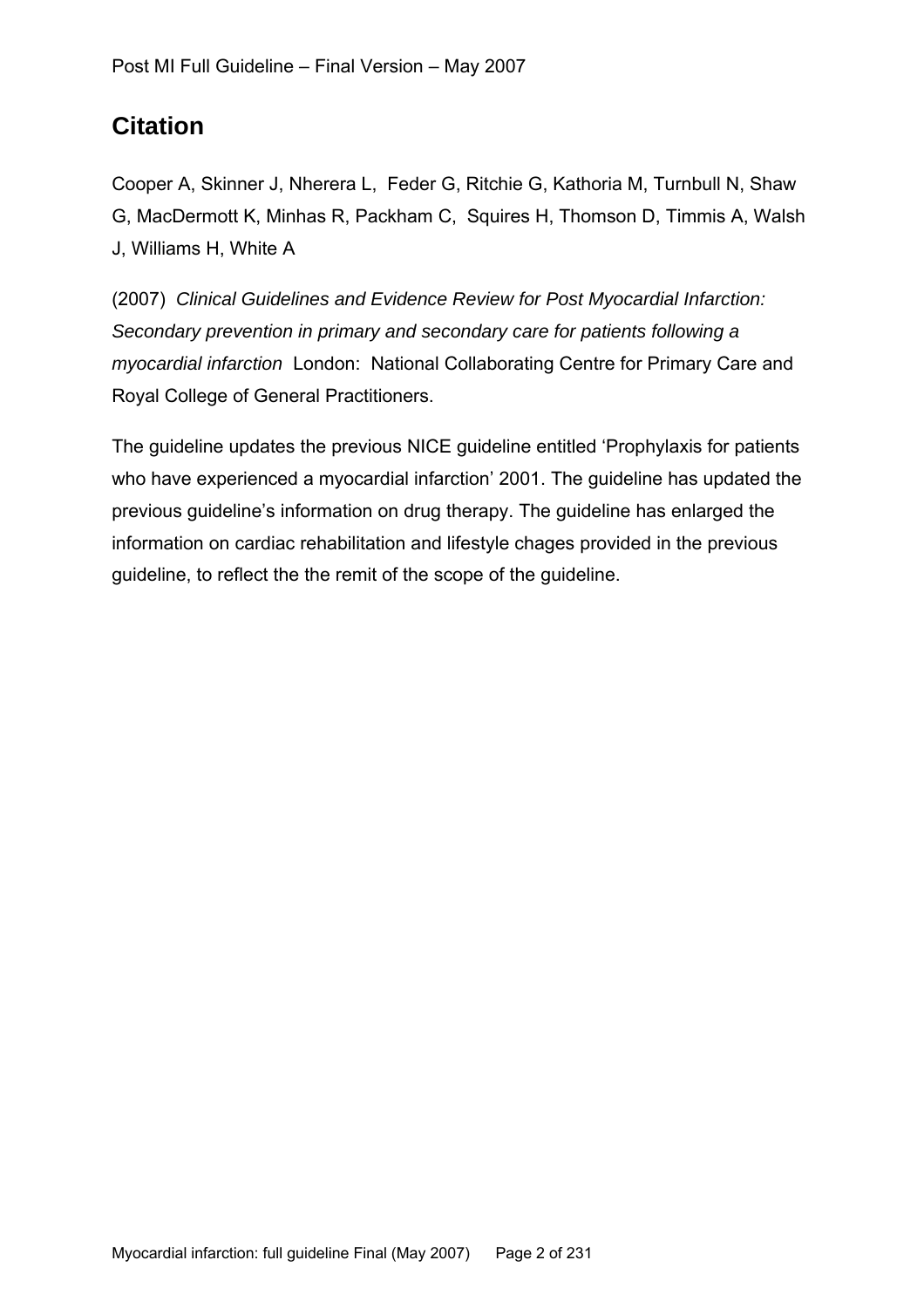## **Table of Contents**

| 1           |                                                                                   |     |
|-------------|-----------------------------------------------------------------------------------|-----|
| $\mathbf 2$ |                                                                                   |     |
|             | 2.1 Background (Epidemiology)                                                     | 12  |
|             | 2.2 Management                                                                    | 12  |
|             | 2.3 Aim of the guideline                                                          | 13  |
|             | 2.4 How the guideline is set out                                                  | 13  |
|             | 2.5 Scope                                                                         | 13  |
|             | 2.5.1                                                                             |     |
|             | 2.5.2                                                                             |     |
|             | 2.6 Responsibility and support for guideline development                          | 15  |
|             | The National Collaborating Centre for Primary Care (NCC-PC)  15<br>2.6.1          |     |
|             | 2.6.2                                                                             |     |
|             | 2.6.3                                                                             |     |
|             | 2.6.4                                                                             |     |
|             | 2.7 Care pathway                                                                  | 19  |
|             | 2.8 Research recommendations                                                      | 22  |
|             | What is the optimal duration of treatment with the combination of<br>2.8.1        |     |
|             | aspirin and clopidogrel, compared with aspirin alone, in patients with ST         |     |
|             |                                                                                   |     |
|             | Could a discontinuation trial of ACE inhibitors in patients without LV<br>2.8.2   |     |
|             | dysfunction determine the clinical and cost effectiveness of long-term secondary  |     |
|             |                                                                                   |     |
|             | What is the clinical and cost effectiveness of treatment with<br>2.8.3            |     |
|             | spironolactone compared with eplerenone in patients with heart failure early      |     |
|             |                                                                                   |     |
|             | Uptake and adherence to comprehensive cardiac rehabilitation23<br>2.8.4           |     |
|             | 2.8.5 Added value of the non-exercise components of the cardiac                   |     |
|             |                                                                                   |     |
|             | What is the clinical and cost effectiveness of omega-3-acid ethyl esters<br>2.8.6 |     |
|             |                                                                                   |     |
|             | Maintaining exercise and dietary changes after comprehensive cardiac<br>2.8.7     |     |
|             |                                                                                   | .25 |
|             | 2.9 Acknowledgements                                                              | 25  |
|             | 2.10Glossary                                                                      | 26  |
| 3           | Methods                                                                           | 29  |
|             | 3.1 Introduction                                                                  | 29  |
|             | 3.2 Developing Key Clinical Questions                                             | 29  |
|             | 3.3 Literature search strategy                                                    | 30  |
|             | 3.4 Identifying the Evidence                                                      | 31  |
|             | 3.5 Critical appraisal of the evidence                                            | 31  |
|             | 3.6 Economic analysis                                                             | 31  |
|             | 3.7 Assigning levels to the evidence                                              | 34  |
|             | 3.8 Forming recommendations                                                       | 35  |
|             | 3.9 Areas without evidence and consensus methodology                              | 35  |
|             | 3.10Consultation                                                                  | 36  |
|             | 3.11 The Relationship between the guideline and other national guidance 36        |     |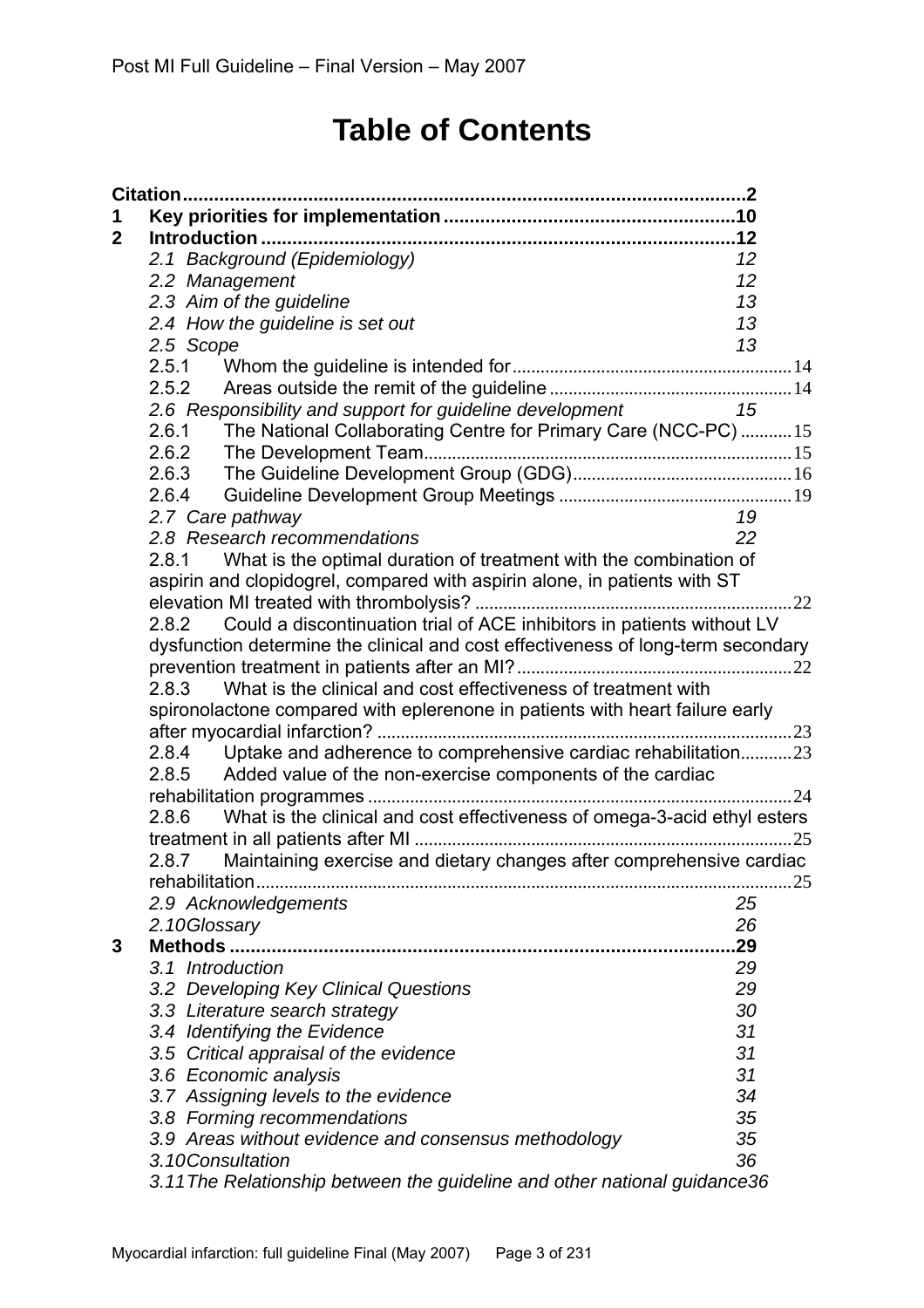|   | 3.11.1       | NICE Guideline - Prophylaxis for patients who have experienced a                                                                                                                                                               |     |  |
|---|--------------|--------------------------------------------------------------------------------------------------------------------------------------------------------------------------------------------------------------------------------|-----|--|
|   |              |                                                                                                                                                                                                                                |     |  |
|   | 3.11.2       |                                                                                                                                                                                                                                |     |  |
|   | 3.11.3       |                                                                                                                                                                                                                                |     |  |
| 4 |              |                                                                                                                                                                                                                                |     |  |
|   |              | 4.1 Recommendations for lifestyle                                                                                                                                                                                              | 39  |  |
|   | 4.1.1        |                                                                                                                                                                                                                                |     |  |
|   | 4.1.2        |                                                                                                                                                                                                                                |     |  |
|   | 4.1.3        |                                                                                                                                                                                                                                |     |  |
|   | 4.1.4        |                                                                                                                                                                                                                                |     |  |
|   | 4.1.5        |                                                                                                                                                                                                                                |     |  |
|   | 4.1.6        |                                                                                                                                                                                                                                |     |  |
|   |              | 4.2 Effectiveness of changing dietary regimen                                                                                                                                                                                  | 42  |  |
|   | 4.2.1        | Evidence statements for changing dietary regimen 42                                                                                                                                                                            |     |  |
|   | 4.2.2        | Supplementation with antioxidants vitamin C, vitamin E, beta-carotene                                                                                                                                                          |     |  |
|   |              |                                                                                                                                                                                                                                |     |  |
|   | 4.2.3        |                                                                                                                                                                                                                                |     |  |
|   | 4.2.4        |                                                                                                                                                                                                                                |     |  |
|   | 4.2.5        |                                                                                                                                                                                                                                |     |  |
|   | 4.2.6        |                                                                                                                                                                                                                                |     |  |
|   | 4.2.7        | Health economics of omega-3- acid ethyl esters treatment50                                                                                                                                                                     |     |  |
|   |              |                                                                                                                                                                                                                                |     |  |
|   | 4.2.8        |                                                                                                                                                                                                                                |     |  |
|   | 4.2.9        |                                                                                                                                                                                                                                |     |  |
|   | 4.2.10       |                                                                                                                                                                                                                                |     |  |
|   | 4.2.11       |                                                                                                                                                                                                                                |     |  |
|   | 4.2.12       |                                                                                                                                                                                                                                |     |  |
|   |              | 4.3 Delivery of dietary advice                                                                                                                                                                                                 | 55  |  |
|   | 4.3.1        | Evidence statements for delivery of dietary advice 55                                                                                                                                                                          |     |  |
|   | 4.3.2        |                                                                                                                                                                                                                                |     |  |
|   |              | 4.4 Alcohol consumption                                                                                                                                                                                                        | 57  |  |
|   | 4.4.1        |                                                                                                                                                                                                                                |     |  |
|   | 4.4.2        |                                                                                                                                                                                                                                |     |  |
|   |              | 4.5 Regular physical activity and the set of the set of the set of the set of the set of the set of the set of the set of the set of the set of the set of the set of the set of the set of the set of the set of the set of t |     |  |
|   | 4.5.1        |                                                                                                                                                                                                                                |     |  |
|   | 4.5.2        |                                                                                                                                                                                                                                |     |  |
|   | 4.5.3        | Physical work capacity requirements (recommended levels of physical                                                                                                                                                            |     |  |
|   | activity) 65 |                                                                                                                                                                                                                                |     |  |
|   |              | 4.6 Smoking cessation                                                                                                                                                                                                          | 68  |  |
|   |              | 4.7 Weight management                                                                                                                                                                                                          | 68  |  |
| 5 |              |                                                                                                                                                                                                                                | .69 |  |
|   |              | 5.1 Recommendations for cardiac rehabilitation                                                                                                                                                                                 | 69  |  |
|   | 5.1.1        | Comprehensive cardiac rehabilitation recommendations 69                                                                                                                                                                        |     |  |
|   | 5.1.2        |                                                                                                                                                                                                                                |     |  |
|   | 5.1.3        | Health education and information needs recommendations                                                                                                                                                                         |     |  |
|   | 5.1.4        |                                                                                                                                                                                                                                |     |  |
|   | 5.1.5        |                                                                                                                                                                                                                                |     |  |
|   |              | 5.2 Comprehensive cardiac rehabilitation                                                                                                                                                                                       | 74  |  |
|   | 5.2.1        | Evidence statements for comprehensive cardiac rehabilitation74                                                                                                                                                                 |     |  |
|   | 5.2.2        |                                                                                                                                                                                                                                |     |  |
|   | 5.2.3        | Clinical effectiveness of comprehensive cardiac rehabilitation75                                                                                                                                                               |     |  |
|   |              |                                                                                                                                                                                                                                |     |  |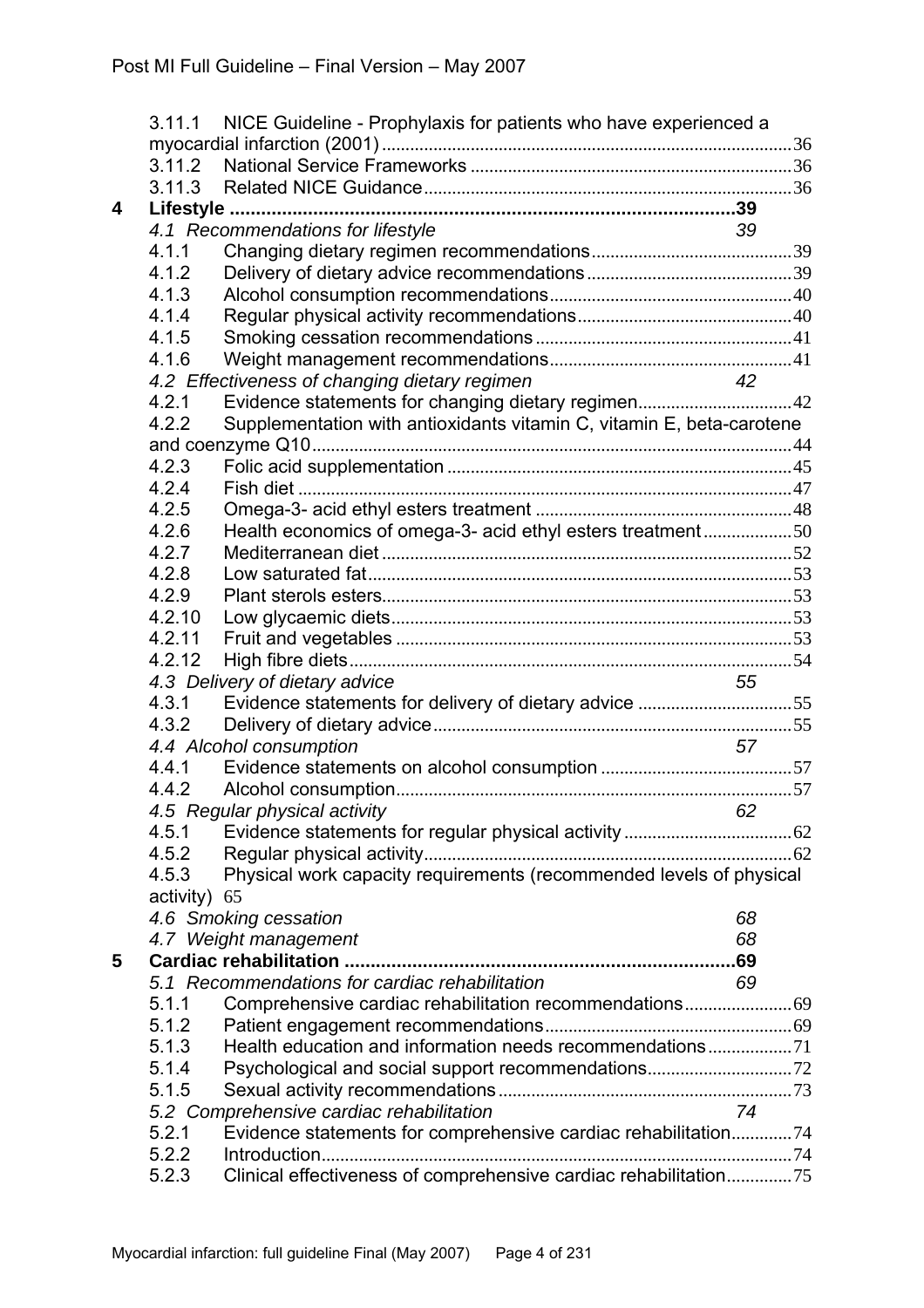|   | 5.2.4 |                                                                                |     |  |
|---|-------|--------------------------------------------------------------------------------|-----|--|
|   |       | 5.3 Patient engagement                                                         | 89  |  |
|   | 5.3.1 |                                                                                |     |  |
|   | 5.3.2 |                                                                                |     |  |
|   |       | 5.4 Education and information provision                                        | 108 |  |
|   | 5.4.1 | Evidence statements for education and information provision  108               |     |  |
|   | 5.4.2 | Clinical effectiveness of education and information provision 108              |     |  |
|   |       | 5.5 Psychological and social support                                           | 115 |  |
|   | 5.5.1 | Evidence statements for psychological and social support115                    |     |  |
|   | 5.5.2 |                                                                                |     |  |
|   | 5.5.3 |                                                                                |     |  |
|   |       | 5.6 Sexual Activity                                                            | 119 |  |
|   | 5.6.1 |                                                                                |     |  |
|   | 5.6.2 |                                                                                |     |  |
|   | 5.6.3 |                                                                                |     |  |
|   | 5.6.4 |                                                                                |     |  |
|   | 5.6.5 |                                                                                |     |  |
|   | 5.6.6 |                                                                                |     |  |
| 6 |       |                                                                                |     |  |
|   |       | 6.1 Recommendations for Drug Therapy                                           | 127 |  |
|   | 6.1.1 |                                                                                |     |  |
|   | 6.1.2 |                                                                                |     |  |
|   | 6.1.3 |                                                                                |     |  |
|   | 6.1.4 |                                                                                |     |  |
|   | 6.1.5 |                                                                                |     |  |
|   | 6.1.6 |                                                                                |     |  |
|   | 6.1.7 |                                                                                |     |  |
|   | 6.1.8 |                                                                                |     |  |
|   |       | Aldosterone antagonists in patients with heart failure and LV                  |     |  |
|   | 6.1.9 | Statins and other lipid lowering agents recommendations134                     |     |  |
|   |       |                                                                                |     |  |
|   |       | 6.2 Angiotensin-converting enzyme (ACE) inhibitors and angiotensin II receptor |     |  |
|   |       | blockers (ARBs)                                                                | 137 |  |
|   |       | 6.2.1 Evidence statements for ACE inhibitors and ARBs 137                      |     |  |
|   | 6.2.2 |                                                                                |     |  |
|   | 6.2.3 | Clinical Effectiveness of long term ACE inhibitor therapy 140                  |     |  |
|   | 6.2.4 |                                                                                |     |  |
|   | 6.2.5 | Clinical Effectiveness of ACE inhibitors versus ARBs 142                       |     |  |
|   | 6.2.6 | Clinical effectiveness of ACE inhibitors plus ARBs versus ARBs or ACE          |     |  |
|   |       |                                                                                |     |  |
|   | 6.2.7 | Clinical effectiveness of renal function and ACE inhibitor / ARB               |     |  |
|   |       |                                                                                |     |  |
|   | 6.2.8 | Health economics of ACE inhibitors in patients after MI with LV systolic       |     |  |
|   |       |                                                                                |     |  |
|   | 6.2.9 | Health economics of ACE inhibitors in patients after MI with preserved         |     |  |
|   |       |                                                                                |     |  |
|   |       | 6.3 Antiplatelet therapy                                                       | 152 |  |
|   | 6.3.1 |                                                                                |     |  |
|   | 6.3.2 |                                                                                |     |  |
|   | 6.3.3 | Health economics of clopidogrel versus aspirin in the management of            |     |  |
|   |       |                                                                                |     |  |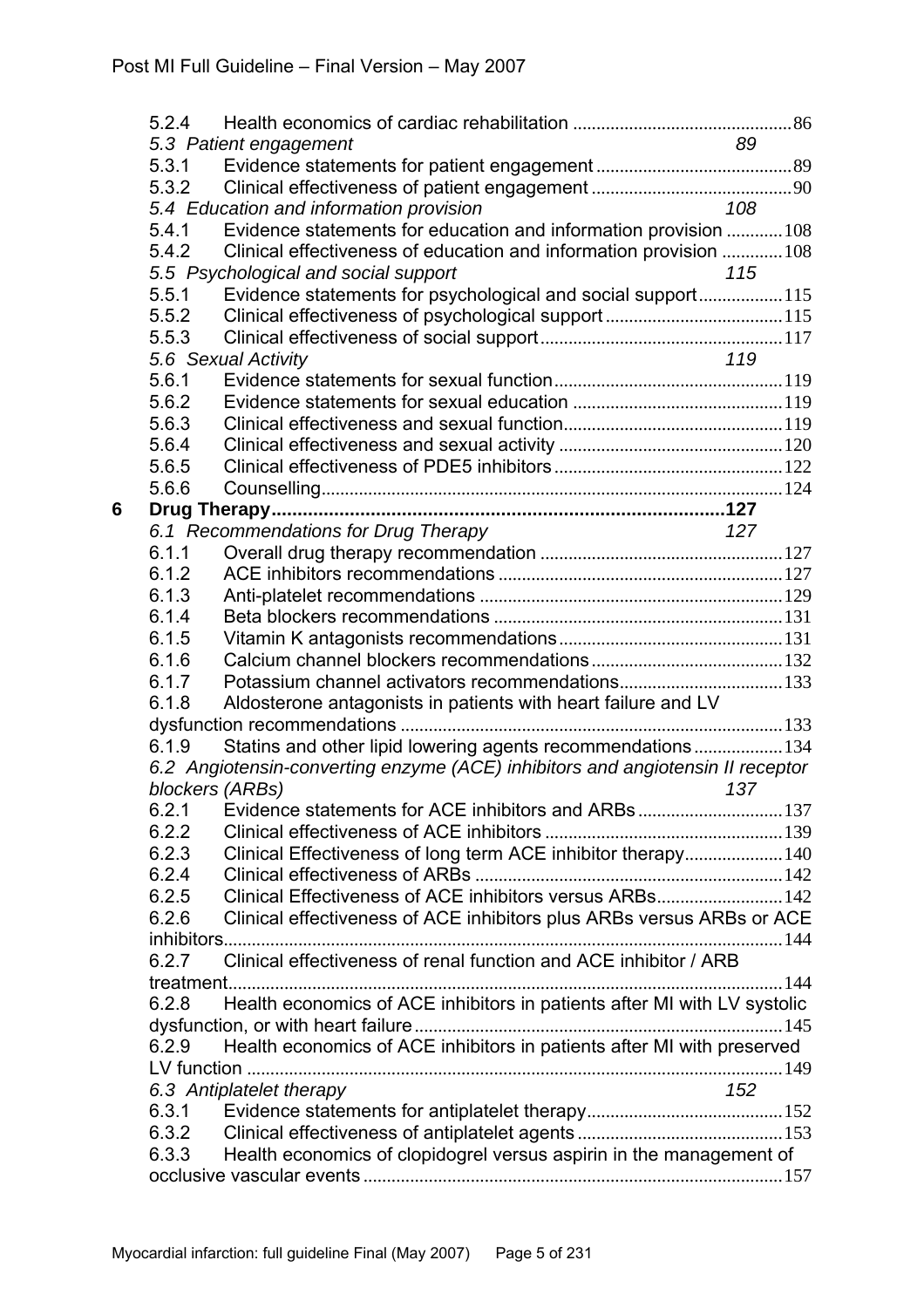|   | 6.3.4 | Health economics of clopidogrel plus aspirin versus aspirin in patients       |     |     |
|---|-------|-------------------------------------------------------------------------------|-----|-----|
|   |       | 6.4 Beta blockers                                                             | 160 |     |
|   | 6.4.1 |                                                                               |     |     |
|   | 6.4.2 |                                                                               |     |     |
|   |       |                                                                               |     |     |
|   | 6.4.3 |                                                                               |     |     |
|   |       | 6.5 Vitamin K antagonists                                                     | 168 |     |
|   | 6.5.1 |                                                                               |     |     |
|   | 6.5.2 |                                                                               |     |     |
|   | 6.5.3 |                                                                               |     |     |
|   |       | 6.6 Calcium channel blockers                                                  | 175 |     |
|   | 6.6.1 | Evidence statements for calcium channel blockers 175                          |     |     |
|   | 6.6.2 | Clinical effectiveness of calcium channel blockers 176                        |     |     |
|   | 6.6.3 |                                                                               |     |     |
|   |       | 6.7 Potassium channel activators                                              | 180 |     |
|   | 6.7.1 | Evidence statement for potassium channel activators 180                       |     |     |
|   | 6.7.2 | Clinical effectiveness of potassium channel activators 180                    |     |     |
|   |       | 6.8 Aldosterone antagonists in patients with heart failure and LV dysfunction |     |     |
|   | 181   |                                                                               |     |     |
|   | 6.8.1 | Evidence statements for aldosterone antagonists in patients with heart        |     |     |
|   |       |                                                                               |     |     |
|   | 6.8.2 |                                                                               |     |     |
|   | 6.8.3 |                                                                               |     |     |
|   |       | 6.9 Lipid lowering agents                                                     | 184 |     |
|   | 6.9.1 |                                                                               |     |     |
|   | 6.9.2 |                                                                               |     |     |
|   | 6.9.3 | Clinical effectiveness of fibrates, niacin and ezetimibe 189                  |     |     |
|   | 6.9.4 |                                                                               |     |     |
|   |       | 6.10Monitoring guidance                                                       | 193 |     |
|   |       | Monitoring guidance                                                           | 193 |     |
| 7 |       |                                                                               |     |     |
|   |       | 7.1 Coronary revascularisation recommendations                                | 198 |     |
|   |       | 7.2 Clinical effectiveness of coronary revascularisation                      | 198 |     |
|   | 7.2.1 | Evidence statements for coronary revascularisation                            |     | 198 |
|   |       | 7.3 Health economics                                                          | 202 |     |
| 8 |       |                                                                               |     |     |
|   |       | 8.1 Patients with hypertension                                                | 203 |     |
|   | 8.1.1 | Recommendations for patients with hypertension                                |     | 203 |
|   |       | 8.2 Patients with left ventricular dysfunction                                | 203 |     |
|   | 8.2.1 | Recommendations for patients with left ventricular dysfunction203             |     |     |
|   | 8.2.2 |                                                                               |     |     |
|   | 8.2.3 | Cross referenced cardiac rehabilitation recommendations204                    |     |     |
|   | 8.2.4 | Cross referenced implantable cardioverter defibrillators 204                  |     |     |
|   |       | 8.3 Patients with a proven MI in the past (greater than 1 year)               | 206 |     |
|   | 8.3.1 | Cross referenced recommendations for patients with a proven MI in the         |     |     |
|   |       |                                                                               |     |     |
| 9 |       |                                                                               |     |     |
|   |       | 9.1 Communication of diagnosis and advice recommendations                     | 207 |     |
|   |       |                                                                               |     |     |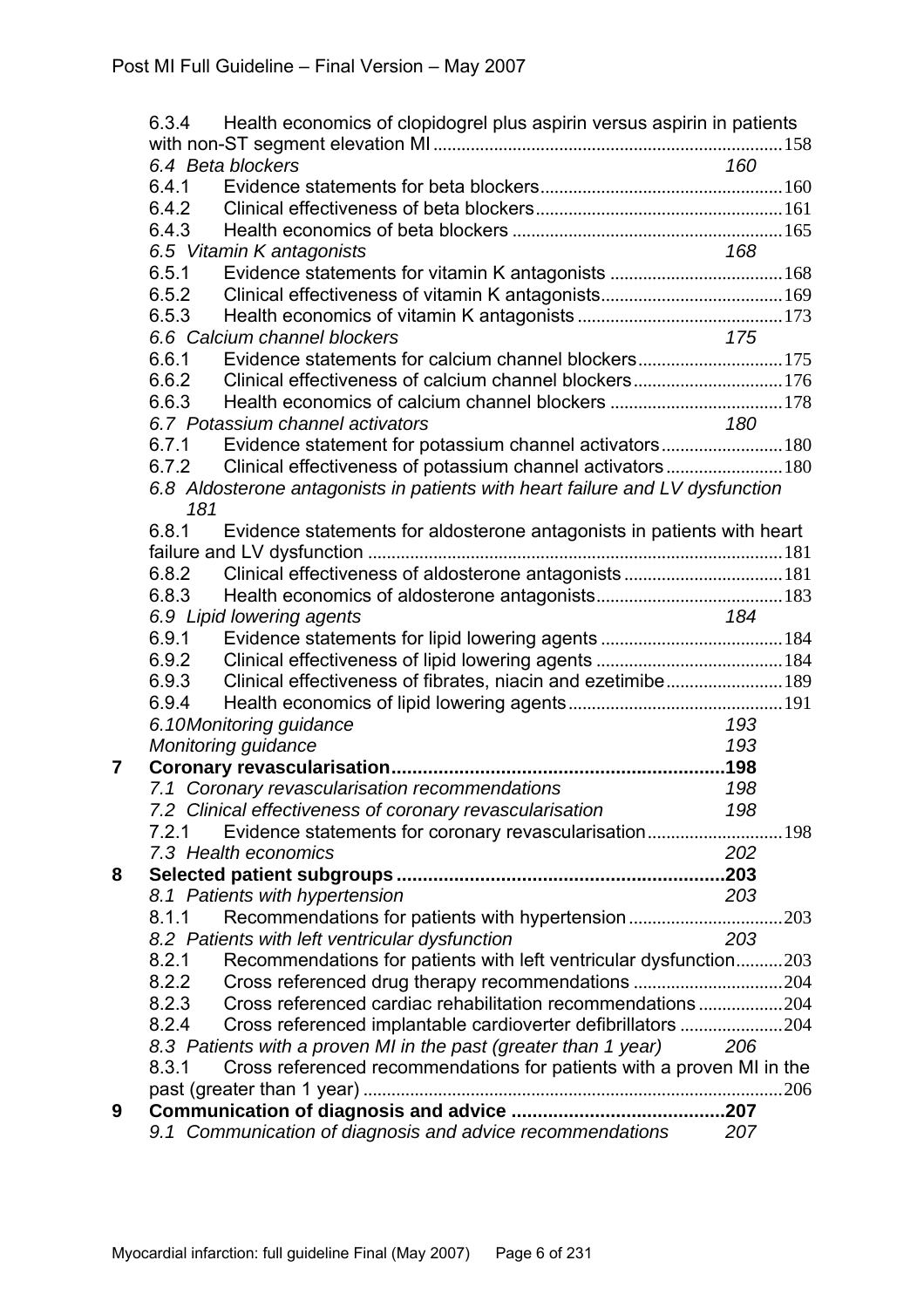9.1.1 [After an acute MI, confirmation of the diagnosis of acute MI and results](#page-206-0)  [of investigations, future management plans and advice on secondary prevention](#page-206-0)  [should be part of every discharge summary \(GPP\).](#page-206-0) .............................................207 9.1.2 [A copy of the discharge summary should be offered to the patient](#page-206-0)  [\(GPP\).](#page-206-0) 207

**[References..................................................................................................208](#page-207-0)**

#### **APPENDICES (these are available in a separate file)**

Appendix A – Scope

Appendix B – Health Economic Modelling

Appendix C – Clinical Evidence Extractions

Appendix D – Health Economic Extractions

Appendix E - Clinical Questions and Search Strategy

Appendix F - National Service Framework for Coronary Heart Disease definition of phases of comprehensive cardiac rehabilitation

Appendix G - Omega-3 fatty acids content of various oily fish required to provide approximately 1 g of EPA plus DHA per day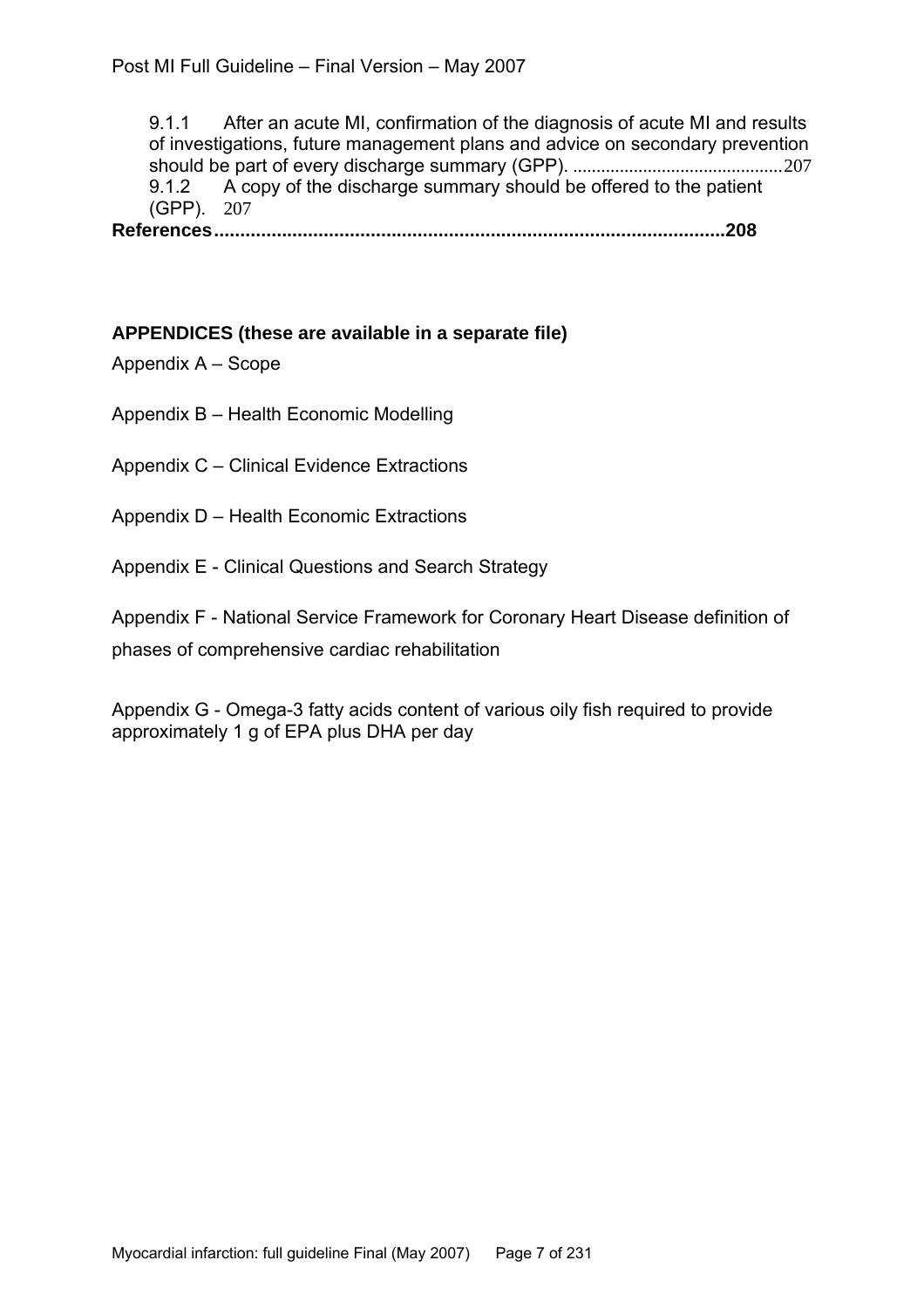## **Preface**

The immediate care of heart attack in England and Wales has improved substantially over the last few years. These improvements have resulted from a number of major drivers coming together including modernisation and redesign of services, clinical enthusiasm, a national audit with publication of data and the implementation of the National Service Framework for Coronary Heart Disease.

Every extra life saved because of better care is welcome while at the same time presenting an additional challenge to the National Health Service. This challenge is to ensure that every individual surviving a heart attack is offered the best chance of a long and healthy life free, as far as possible, of further events.

One of the mantras of the National Service Framework was to make sure that simple things were done right all the time. In many ways the clinical community has responded to this need so that record numbers of patients leaving hospital are now being prescribed the drugs that are effective in reducing risk after heart attack. Drugs such as aspirin, beta-blockers and statins are being provided for almost all eligible patients as they leave hospital.

Some of the actions that improve outcomes after heart attack are less simple to provide and are clearly outlined in this guideline. These measures include ensuring that the best guidance is given to every individual on the lifestyle that will improve life expectancy and help to ensure freedom from further events. Patients not only need to understand these benefits but also need to help to attain these goals. Here, exercise programmes in the form of cardiac rehabilitation schemes and other programmes have a vital role in helping the 1.2 million people who suffer a heart attack per year in the United Kingdom each of whom warrants the very best of care as they recover.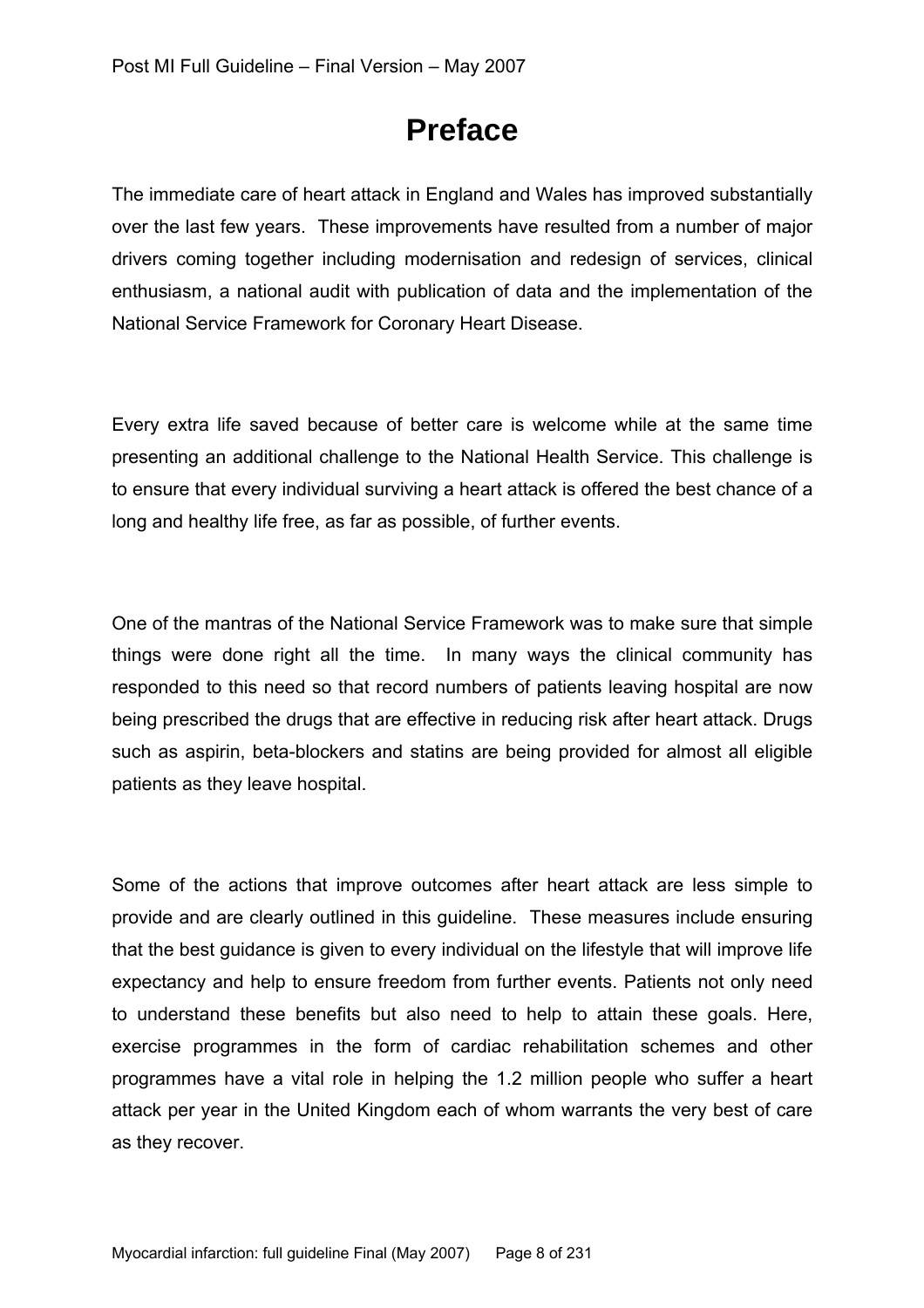This guideline is very welcome as it clearly emphasises the importance of exercise, smoking habit, diet and cardiac rehabilitation as the pillars that support full recovery. It also clarifies the role of the various treatments available including the best drugs and defines which patients might benefit from interventions such as angioplasty and coronary bypass surgery.

Professor Roger Boyle CBE FRCP FRCPE

National Director for Heart Disease and Stroke

Department of Health, London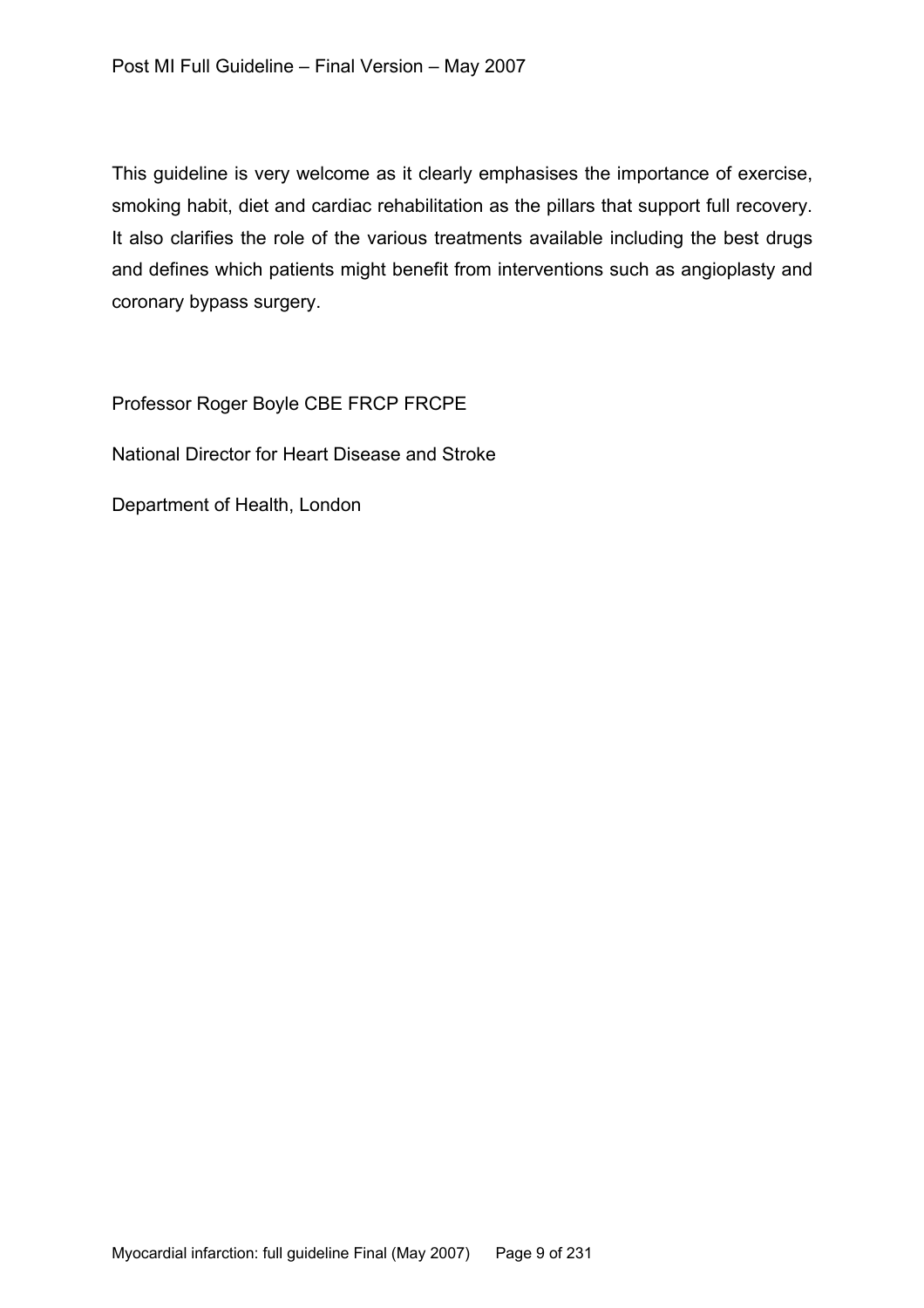## <span id="page-9-0"></span>**1 Key priorities for implementation**

A number of key priority recommendations have been identified for implementation listed below. These recommendations are considered by the GDG to have the most significant impact on patients' care and patients' outcomes.

- After an acute myocardial infarction (MI), confirmation of the diagnosis of acute MI and results of investigations, future management plans and advice on secondary prevention should be part of every discharge summary (GPP).
- Patients should be advised to undertake regular physical activity sufficient to increase exercise capacity (Grade B).
- Patients should be advised to be physically active for 20-30 mins a day to the point of slight breathlessness. Those who are not achieving this should be advised to increase their activity in a gradual step by step fashion, aiming to increase exercise capacity. They should start at a level that is comfortable and increase the duration and intensity of activity as they gain fitness (GPP).
- All patients who smoke should be advised to quit and be offered assistance from a smoking cessation service in line with 'Brief interventions and referral for smoking cessation in primary care and other settings' (NICE public health intervention guidance 1) (Grade A).
- Patients should be advised to eat a Mediterranean-style diet (more bread, fruit, vegetables and fish; less meat; and replace butter and cheese with products based on vegetable and plant oils) (Grade A).
- Cardiac rehabilitation should be equally accessible and relevant to all patients after an MI; particularly people from groups that are less likely to access this service. These include people from black and minority ethnic groups, older people, people from lower socioeconomic groups, women, people from rural communities and people with mental and physical health comorbidities.
	- All patients who have had an acute MI should be offered treatment with a combination of the following drugs (Grade A):
		- − ACE (angiotensin-converting enzyme) inhibitor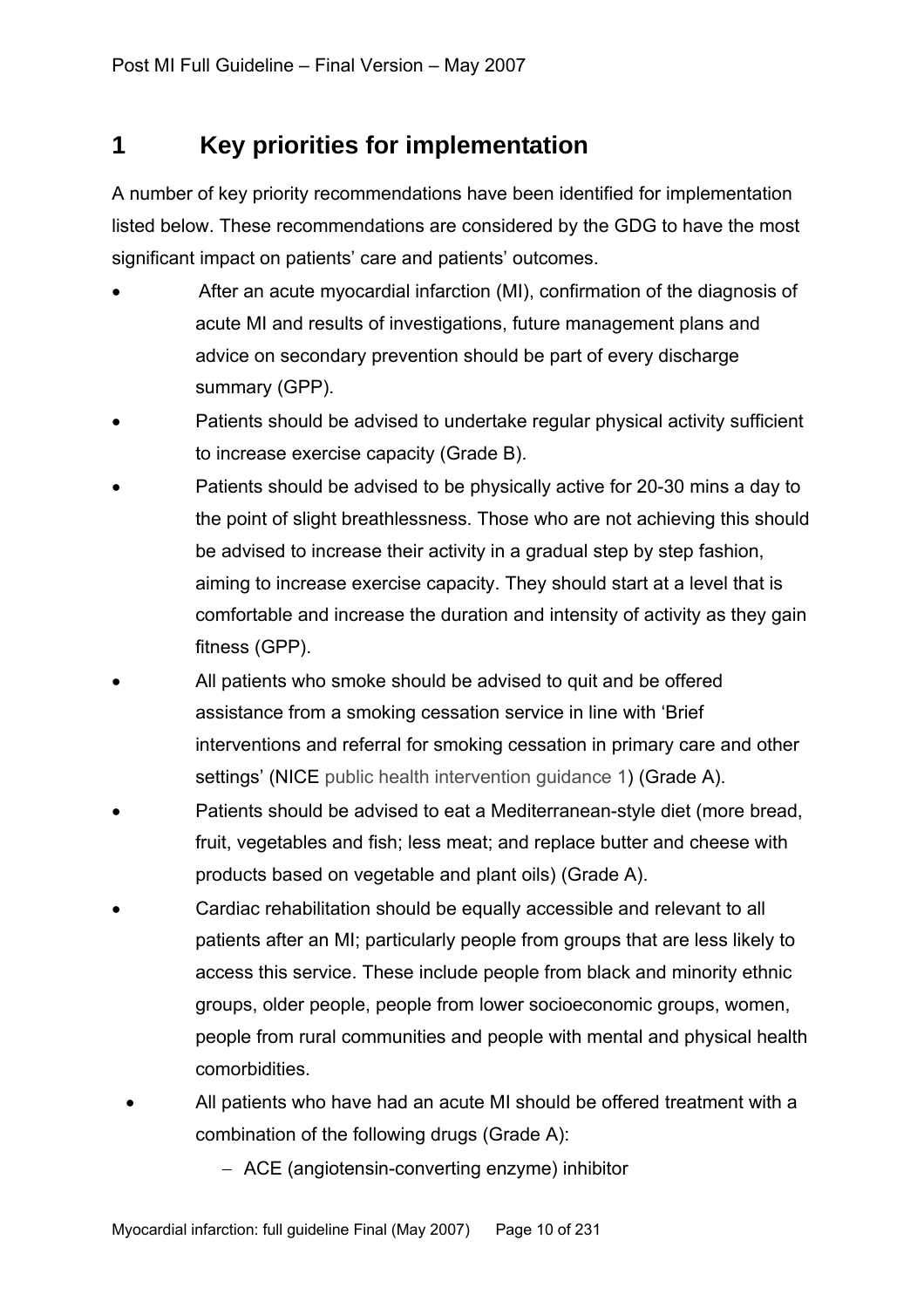- − aspirin
- − beta blocker
- − statin.
- For patients who have had an acute MI and who have symptoms and/or signs of heart failure and left ventricular systolic dysfunction, treatment with an aldosterone antagonist licensed for post-MI treatment should be initiated within 3–14 days of the MI, preferably after ACE inhibitor therapy (Grade B).
- Treatment with clopidogrel in combination with low-dose aspirin should be continued for 12 months after the most recent acute episode of non-STsegment-elevation acute coronary syndrome. Thereafter, standard care, including treatment with low-dose aspirin alone, is recommended unless there are other indications to continue dual antiplatelet therapy (Grade A). • After an ST-segment-elevation MI, patients treated with a combination of aspirin and clopidogrel during the first 24 hours after the MI should continue this treatment for at least 4 weeks. Thereafter, standard
	- treatment including low-dose aspirin should be given, unless there are other indications to continue dual antiplatelet therapy (Grade A).
- All patients should be offered a cardiological assessment to consider whether coronary revascularisation is appropriate. This should take into account comorbidity (Grade A).

The criteria the GDG used to select these key priorities for implementation included whether a recommendation is likely to:

- have a high **impact** on patients' outcomes in particular mortality and morbidity
- have a **high impact** on reducing variation in the treatment offered to patients
- lead to a **more efficient** use of NHS resources
- enable patients to **reach important points in the care pathway more rapidly**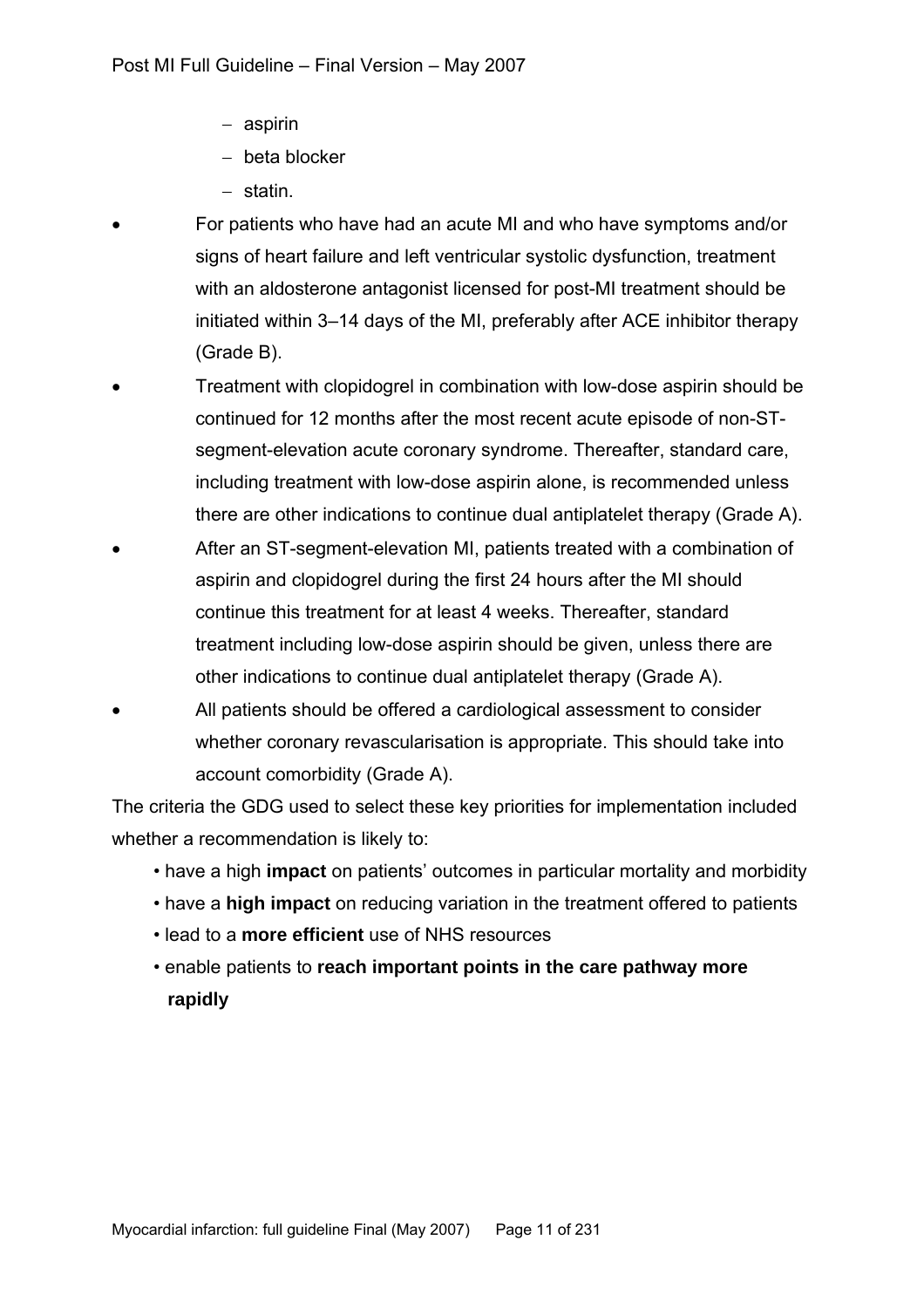## <span id="page-11-0"></span>**2 Introduction**

## *2.1 Background (Epidemiology)*

The annual incidence of myocardial infarction (MI) for men aged between 30-69 is about 600 per 100 000 and for women about 200 per 100 000. The British Heart Foundation (2004) has estimated that there are about 147 000 MIs per year in men of all ages in the UK and 121,000 in women, giving a total of 268 000 cases. In the UK, about 838 000 men and 394 000 women have had an MI (British Heart Foundation, 2004).

MI is a complication of coronary heart disease (CHD) which is preventable. The death rate from CHD has been falling since the early 1970s; for people aged below 75, rates have fallen by almost 25% since 1996 (Department of Health, 2004). In spite of these improvements, when compared internationally, the UK death rate from CHD is relatively high with more than 103 000 deaths per year (Department of Health, 2003). Comparing Western European countries, only Ireland and Finland have a higher death rate from coronary artery disease than the UK (British Heart Foundation, 2004).

CHD death rates vary with age, gender, socio-economic status, ethnicity and UK geographic location. Death rates in men aged less than 75 years are three times as high as those in women, and death rates in affluent areas in the UK are half of those in deprived areas (Department of Health, 2003). People of South Asian origin have almost a 50% higher death rate compared with the general population (Wild and McKeigue, 1997).

## *2.2 Management*

Cardiac rehabilitation programmes have been consistently shown to reduce mortality rates in CHD patients (Canadian Coordinating Office for Health Technology Assessment, 2003). Cardiac rehabilitation is the coordinated sum of interventions required to ensure the best possible physical, psychological and social conditions to enable the CHD patient to preserve or resume optimal functioning in society. It also aims to slow or reverse progression of the disease. Cardiac rehabilitation cannot be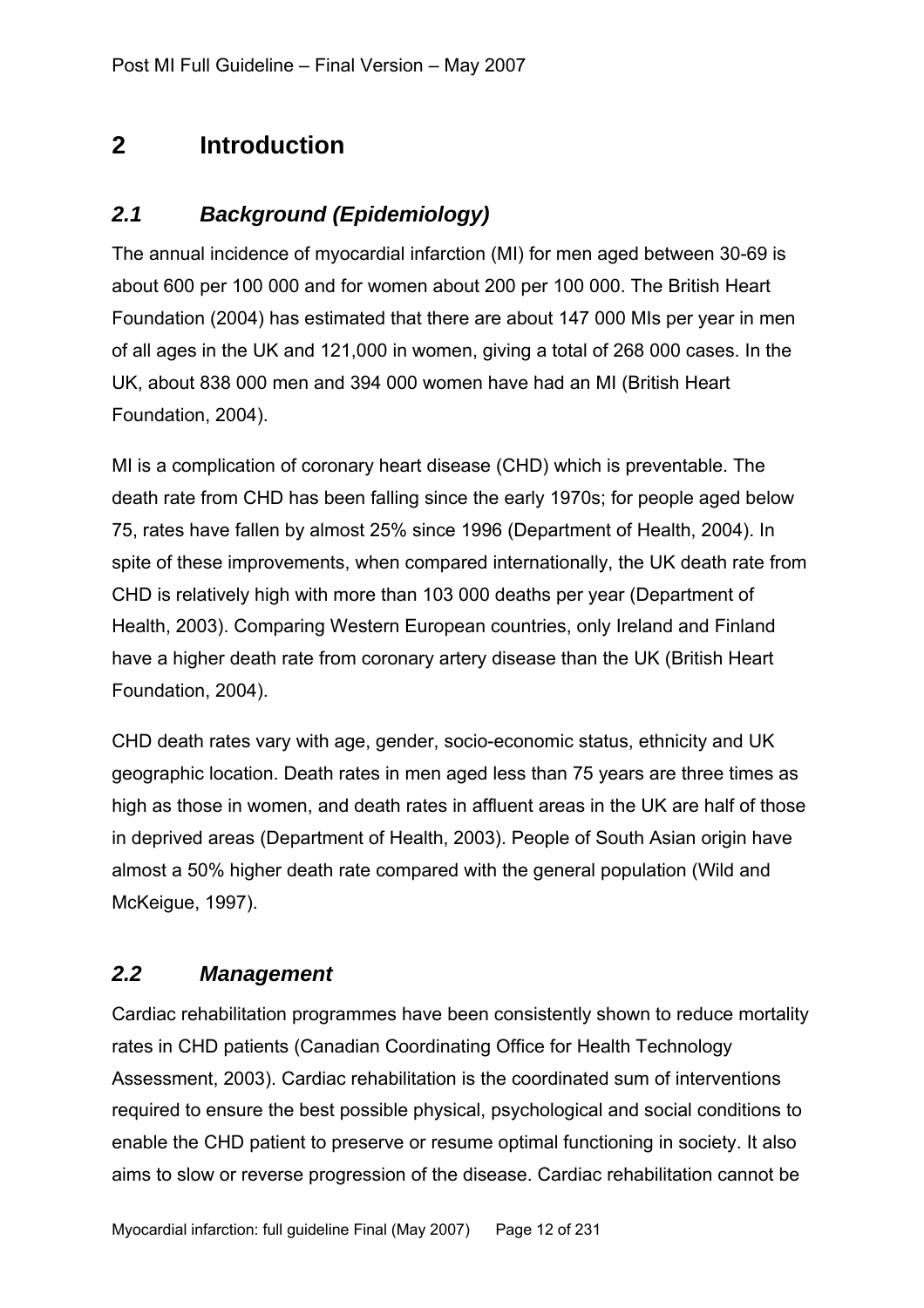<span id="page-12-0"></span>regarded as an isolated form or stage of therapy, but must be integrated within secondary prevention services, of which it forms only one facet (WHO definition, 1993).

Lifestyle factors also have an impact on the prognosis of CHD patients. Healthy eating, regular exercise and smoking cessation are important elements in the prevention of further cardiovascular events.

A number of drugs have been shown to improve outcome after MI; beta blockers, ACE inhibitors, anti-platelet agents and statins.

## *2.3 Aim of the guideline*

Clinical guidelines are defined as 'systematically developed statements to assist practitioner and patient decisions about appropriate healthcare for specific clinical circumstances' (Committee to Advise the Public Health Service on Clinical Practice Guidelines and Institute of Medicine 1990).

This guideline gives recommendations to clinicians and others about lifestyle modification, cardiac rehabilitation, drug therapy and advice about which patients to refer for further assessment for possible coronary revascularisation.

## *2.4 How the guideline is set out*

The recommendations for all the topics in each clinical chapter are listed at the start of the chapter. Both the evidence statements and narratives of the research studies on which our recommendations are based are found within each topic section. The evidence statements preceede the narrative for each topic. The evidence tables with details of the research studies that describe the studies reviewed are found in the Appendices D and E.

## *2.5 Scope*

The guideline was developed in accordance with a scope given by National Institute for Health and Clinical Excellence (NICE). The scope set the remit of the guideline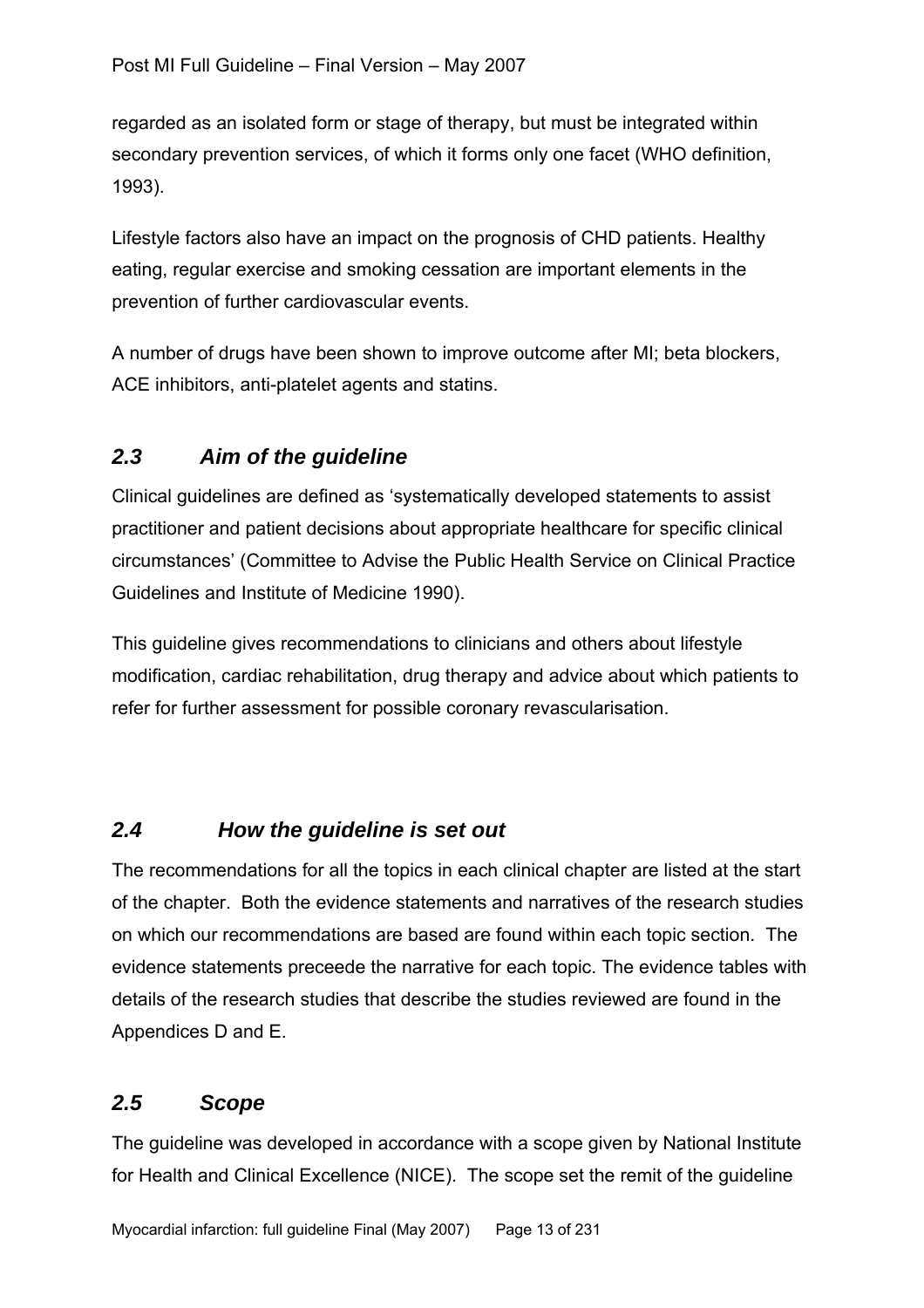<span id="page-13-0"></span>and specified those aspects of post MI management to be included and excluded. The scope was published in 2004 and is reproduced here in Appendix B

#### **2.5.1 Whom the guideline is intended for**

This guideline is of relevance to those who work in or use the National Health Service (NHS) in England and Wales:

- healthcare professionals who work within the acute and primary healthcare sectors and who have direct contact with patients following a heart attack
- those with responsibilities for commissioning and planning health services such as Primary Care Trust commissioners, Welsh Assembly Government officers
- public health and trust managers
- patients who have had a heart attack, their partners, families and other carers

#### **2.5.2 Areas outside the remit of the guideline**

The guideline does not cover patients who have had a non-spontaneous MI (for example, a peri-procedural, which may occur after percutaneous coronary intervention) nor patients who have had a non-atherosclerotic-induced MI (which is an MI in patients without underlying coronary artery disease (CAD)). The guideline does not cover the diagnosis of an MI either acutely or restrospectively. Interventions specific to the early phase of the acute MI are not considered, such as thrombolysis. The guideline does not address different methods of assessment of cardiac status before possible coronary revascularisation. The guideline does not cover the additional management of diabetes and glycaemic control in patients who have had an MI, as this is more appropriately placed in the revisions of the diabetes guidelines. Similarly, the additional management of chronic heart failure which would be more appropriately placed in revisions of the chronic heart failure guideline is not included. The guideline does not cover symptom control such as the management of angina.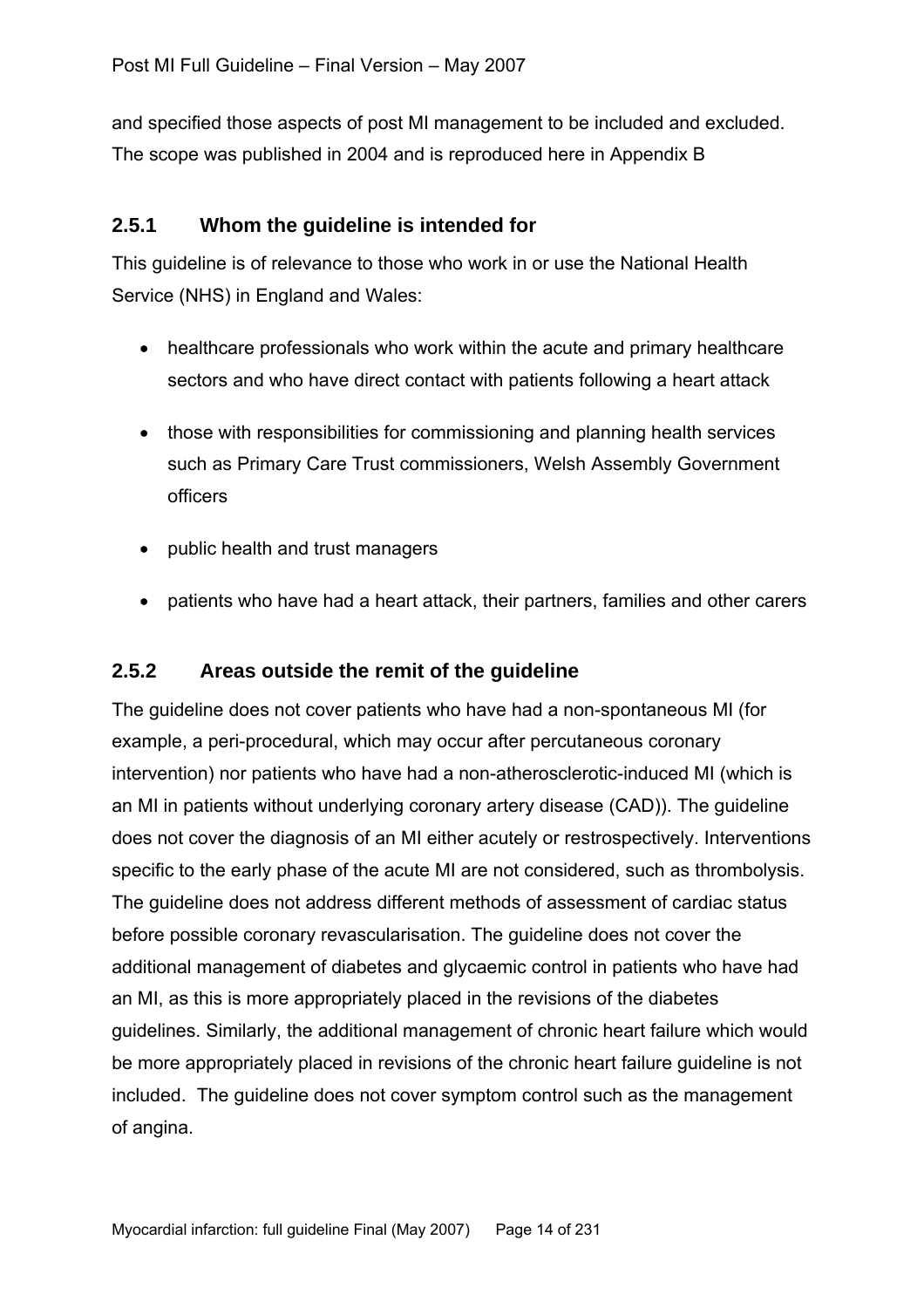#### <span id="page-14-0"></span>*2.6 Responsibility and support for guideline development*

#### **2.6.1 The National Collaborating Centre for Primary Care (NCC-PC)**

The NCC-PC is a partnership of primary care professional associations and academic units, formed as collaborating centre to develop guidelines under contract to the NICE. It is entirely funded by NICE. The NCC-PC is contracted to develop five guidelines at any one time, although there is some overlap at start and finish. Unlike many of the other centres which focus on a particular clinical area, the NCC-PC has a broad range of topics relevant to primary care. However, it does not develop guidelines exclusively for primary care. Each guideline may, depending on the scope, provide guidance to other health sectors in addition to primary care.

The Royal College of General Practitioners (RCGP) acts as a host organisation. The Royal Pharmaceutical Society and the Community Practitioners and Health Visitors' Association are partner members with representation of other professional and lay bodies on the Board. The RCGP holds the contract with the Institute for the NCC-PC. The work is carried out on two sites in London, where the work on this particular guideline was based, and in Leicester under contract to the University of Leicester.

#### **2.6.2 The Development Team**

The Development Team had the responsibility for this guideline throughout its development. It is responsible for preparing information for the Guideline Development Group (GDG), for drafting the guideline and for responding to consultation comments. The development team working on this guideline consisted of the:

- **Guideline Lead** who is a senior member of the NCC-PC team who has overall responsibility for the guideline
- **Information Scientist**, who searched the bibliographic databases for evidence to answer the questions posed by the GDG
- **Reviewer (Senior Health Services Research Fellow**), with knowledge of the field, who appraised the literature and abstracted and distilled the relevant evidence for the GDG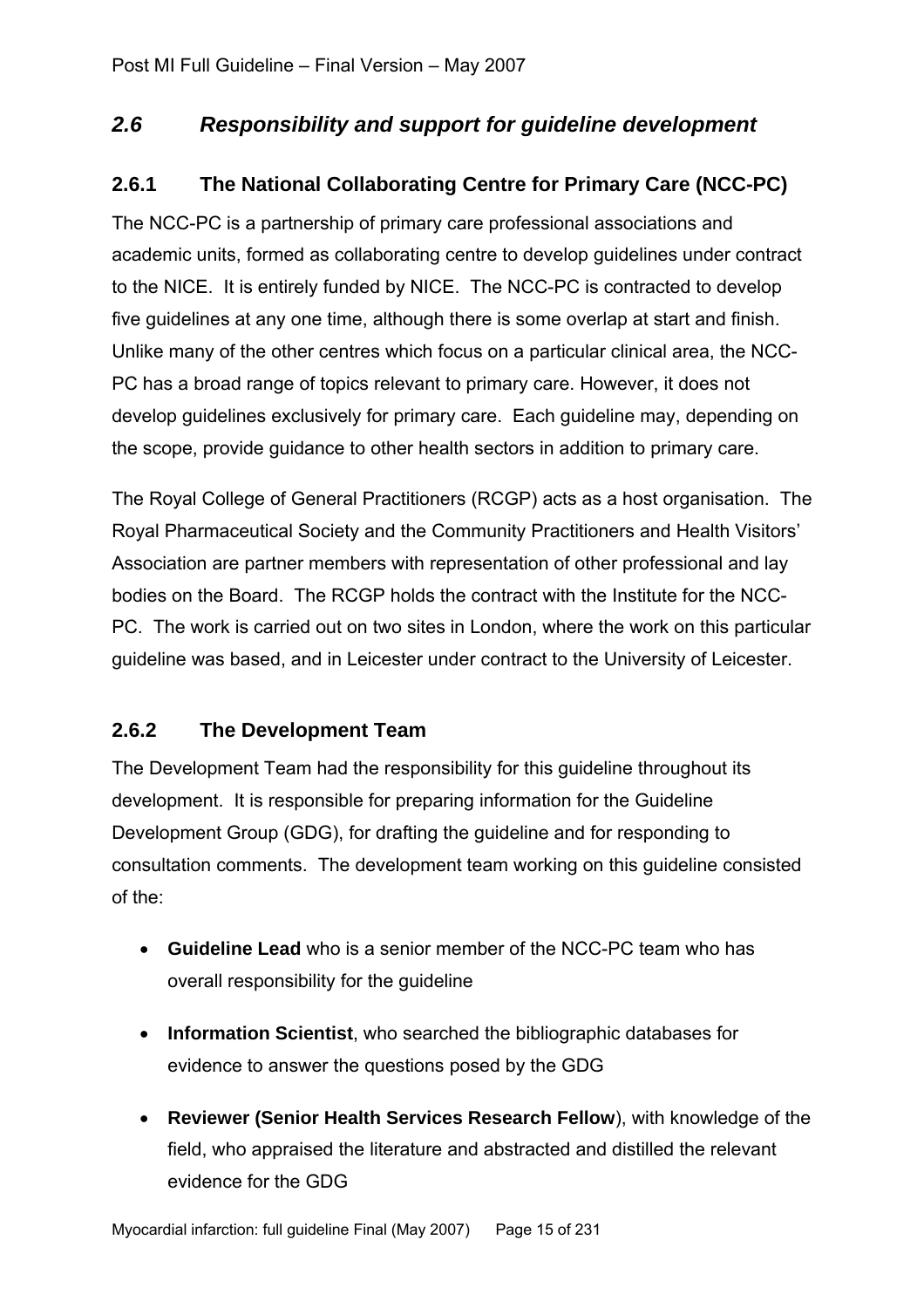- <span id="page-15-0"></span>• **Health Economist** who reviewed the economic evidence, constructed economic models in selected areas and assisted the GDG in considering cost effectiveness
- **Project Manager**, who was responsible for organising and planning the development, for meetings and minutes and for liaising the Institute and external bodies
- **Clinical Advisor**, with an academic understanding of the research in the area and its practical implications to the service, who advised the Development Team on searches and the interpretation of the literature.

With the exception of the Clinical Advisor, all of the Development Team was based at the NCC-PC in London. Applications were invited for the post of Clinical Advisor, who was recruited to work on average a half a day a week on the guideline. The members of the Development Team attended the GDG meetings and participated in them.

The Development Team met regularly with the Chairman of the GDG during the development of the guideline to review progress and plan work.

## **2.6.3 The Guideline Development Group (GDG)**

A Chairman was chosen for the group for his understanding of the field. His primary role was to facilitate the work at GDG meetings.

Guideline Development Groups (GDGs) are working groups with the aim to get the range of experience and expertise needed to address the scope of the guideline. Nominations for GDG members were invited from the relevant stakeholder organisations which were sent the draft scope of the guideline and some guidance on the expertise needed. From the nominations, two patient representatives and the healthcare professionals joined the GDG.

Nominees who were not selected for the GDG were invited to act as Expert Peer Reviewers and were sent drafts of the guideline by the Institute during the consultation periods and invited to submit comments by the same process as stakeholders.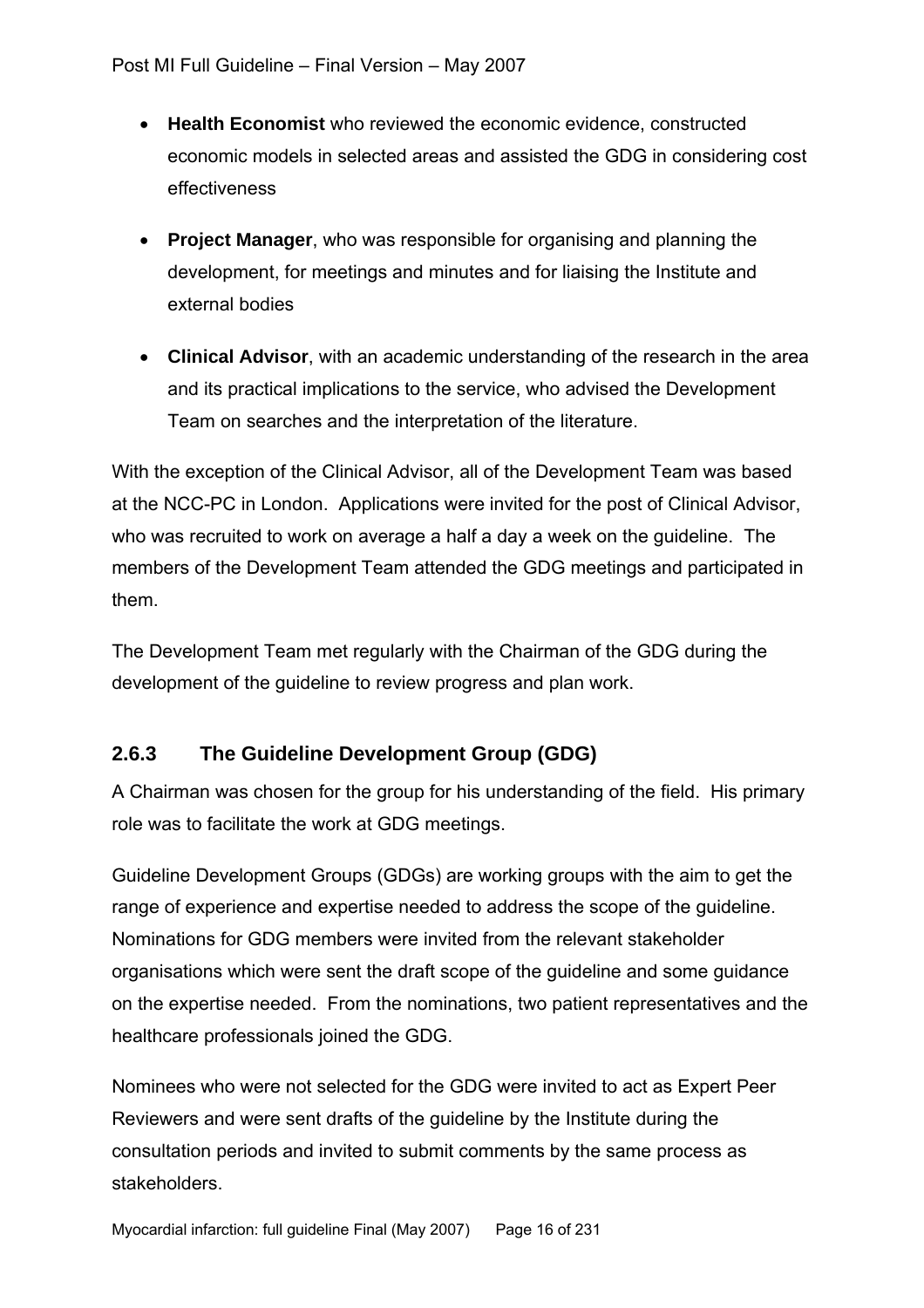Each member of the GDG served as an individual expert in their own right and not as a representative of their nominating organisation, although they were encouraged to keep the nominating organisation informed of progress.

In accordance with guidance from NICE, all GDG members' interests were recorded on a standard declaration form that covered consultancies, fee-paid work, shareholdings, fellowships, and support from the healthcare industry.

#### **The names of GDG members appear list below.**

#### **Professor Gene Feder (Chairman)**

Professor of Primary Care Research and Development, Barts and the London Queen Mary's School of Medicine and Dentistry, London

#### **Dr Jane Skinner (Clinical Advisor)**

Consultant Community Cardiologist, the Newcastle upon Tyne Hospitals NHS Foundation Trust, Newcastle upon Tyne

#### **Dr Keith MacDermott**

General Practitioner, York

#### **Dr Rubin Minhas**

General Practitioner, Primary Care CHD Lead, Kent

#### **Dr Chris Packham**

Director of Public Health, Nottingham City Primary Care Trust, Nottingham

#### **Mrs Helen Squires (until April 2006)**

Superintendent Physiotherapist, Luton & Dunstable Hospital NHS Trust, Bedfordshire

#### **Mr David Thomson**

Patient, Buckinghamshire

#### **Professor Adam Timmis**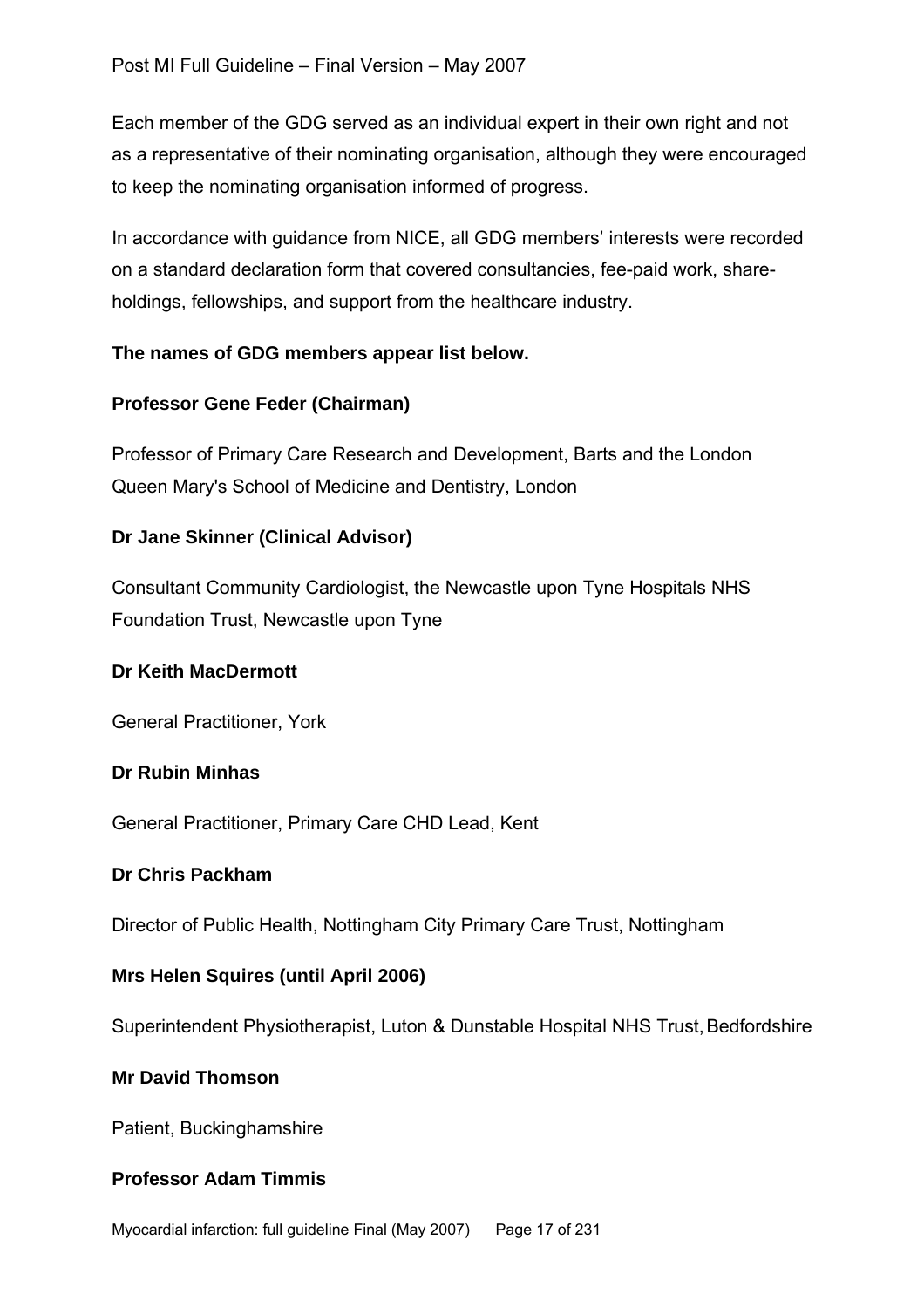Professor of Clinical Cardiology, Barts, London and the London Queen Mary's School of Medicine and Dentistry

#### **Mr John Walsh**

Patient, Swindon

#### **Ms Helen Williams**

Pharmacy Team Leader for Cardiac Services & London Region CHD Advisor for Clinical Pharmacy. King's College Hospital, London

#### **Ms Anne White**

British Heart Foundation Cardiac Specialist Nurse, Cambridgeshire PCT and Addenbrooke's NHS Trust

#### **Members of the GDG from the NCC-PC were:**

#### **Ms Nancy Turnbull**

Guideline Lead and Chief Executive, National Collaborating Centre for Primary Care

#### **Dr Angela Cooper**

Senior Health Services Research Fellow, National Collaborating Centre for Primary Care

#### **Ms Gabrielle Shaw (until Dec 2005) and Dr Meeta Kathoria (from May 2006)**

Project Manager, National Collaborating Centre for Primary Care

#### **Mr Leo Nherera**

Health Economist, National Collaborating Centre for Primary Care

#### **Observers**

#### **Ms Colette Marshall**

Commissioning Manager, National Institute for Health and Clinical Excellence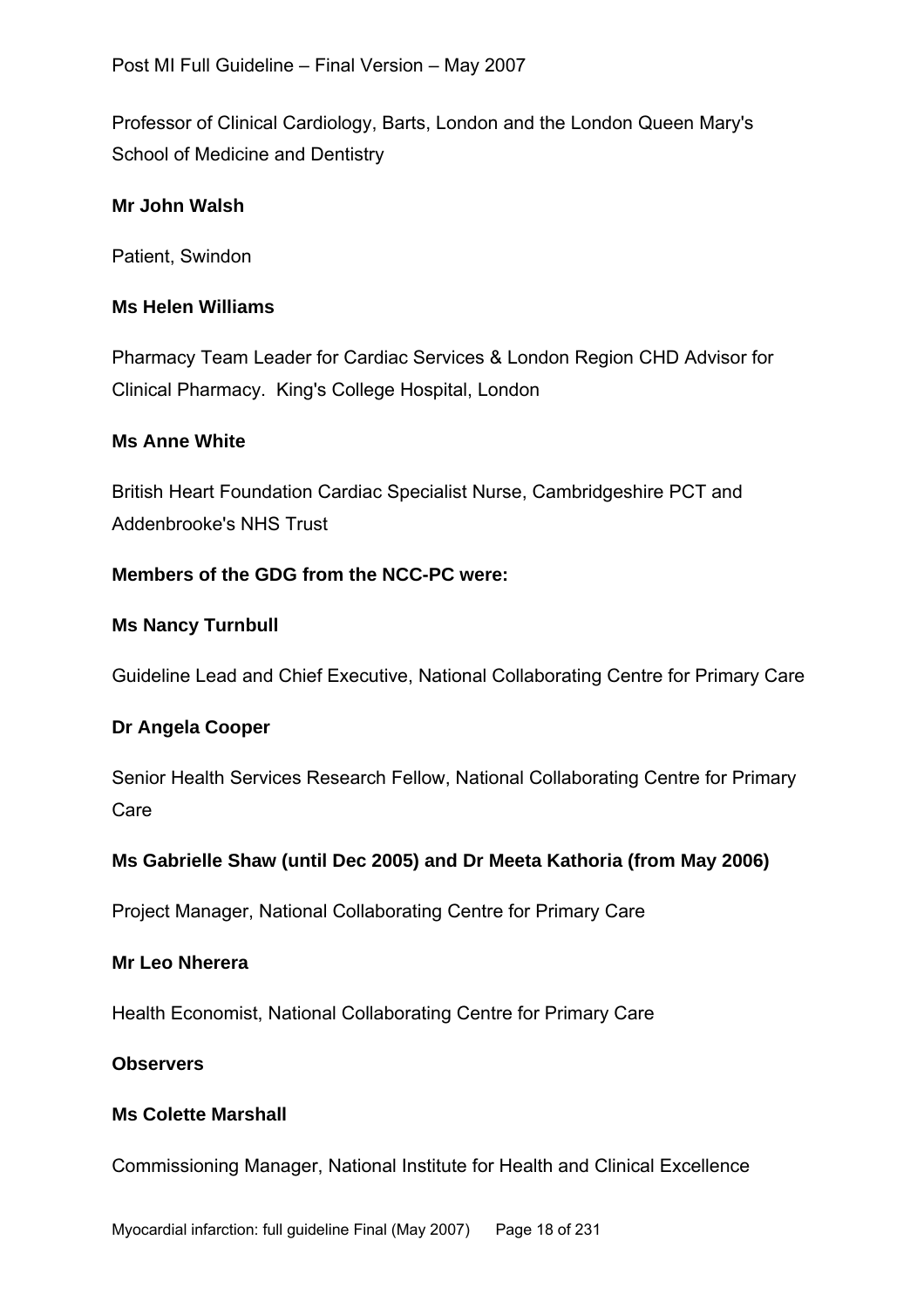#### <span id="page-18-0"></span>**2.6.4 Guideline Development Group Meetings**

The GDG met at 4 to 5 weekly intervals for 18 months to review the evidence identified by the Development Team, to comment on its quality and relevance and to develop recommendations for clinical practice based on the available evidence. The final recommendations were agreed by the full GDG which met following the consultation to review and agree any changes to the guideline resulting from stakeholder comments

## *2.7 Care pathway*

Two clinical care pathways have been designed to indicate the essential components in the secondary prevention of patients after an MI, one for patients with a recent MI, and one for patients with a proven MI in past. Each pathway has three main sections. These are; secondary prevention drug treatment, specialist cardiological assessment, and lifestyle and cardiac rehabilitation. Recommendations for key secondary prevention measures in each section are indicated.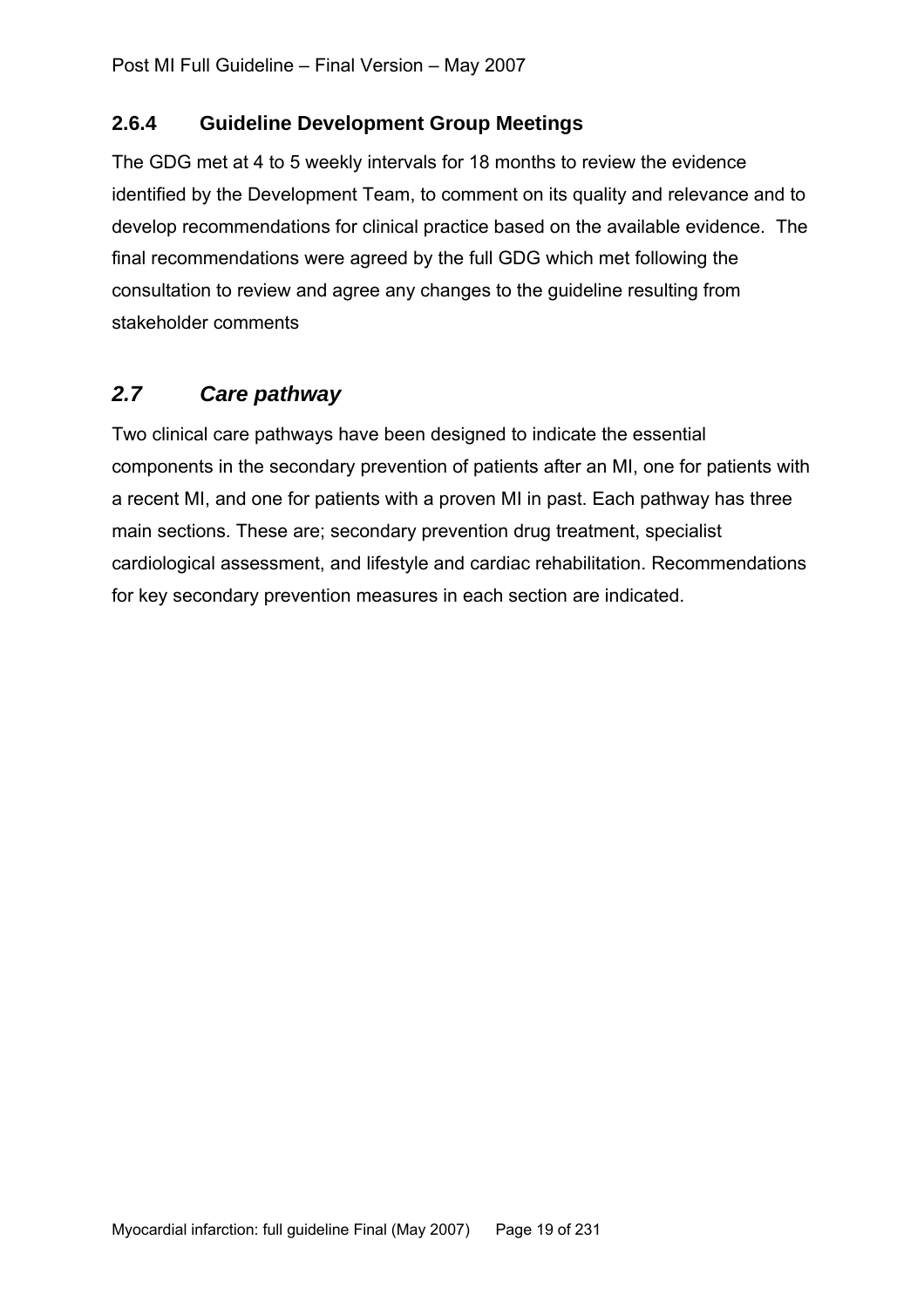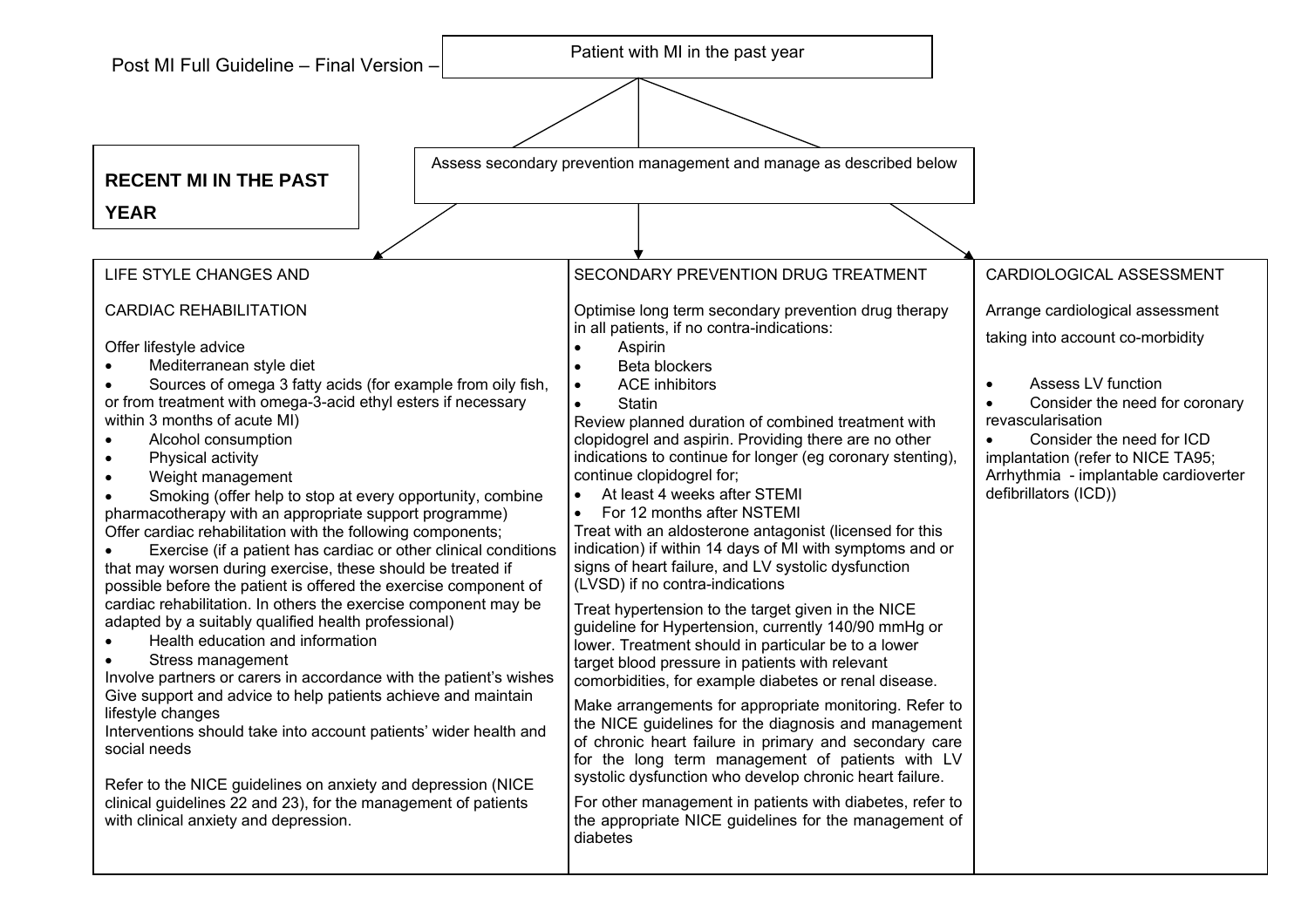

 $\,$  Myocaruial infarction: full guideline Final (May 2007)  $\,$  Page 21 of 2 $31$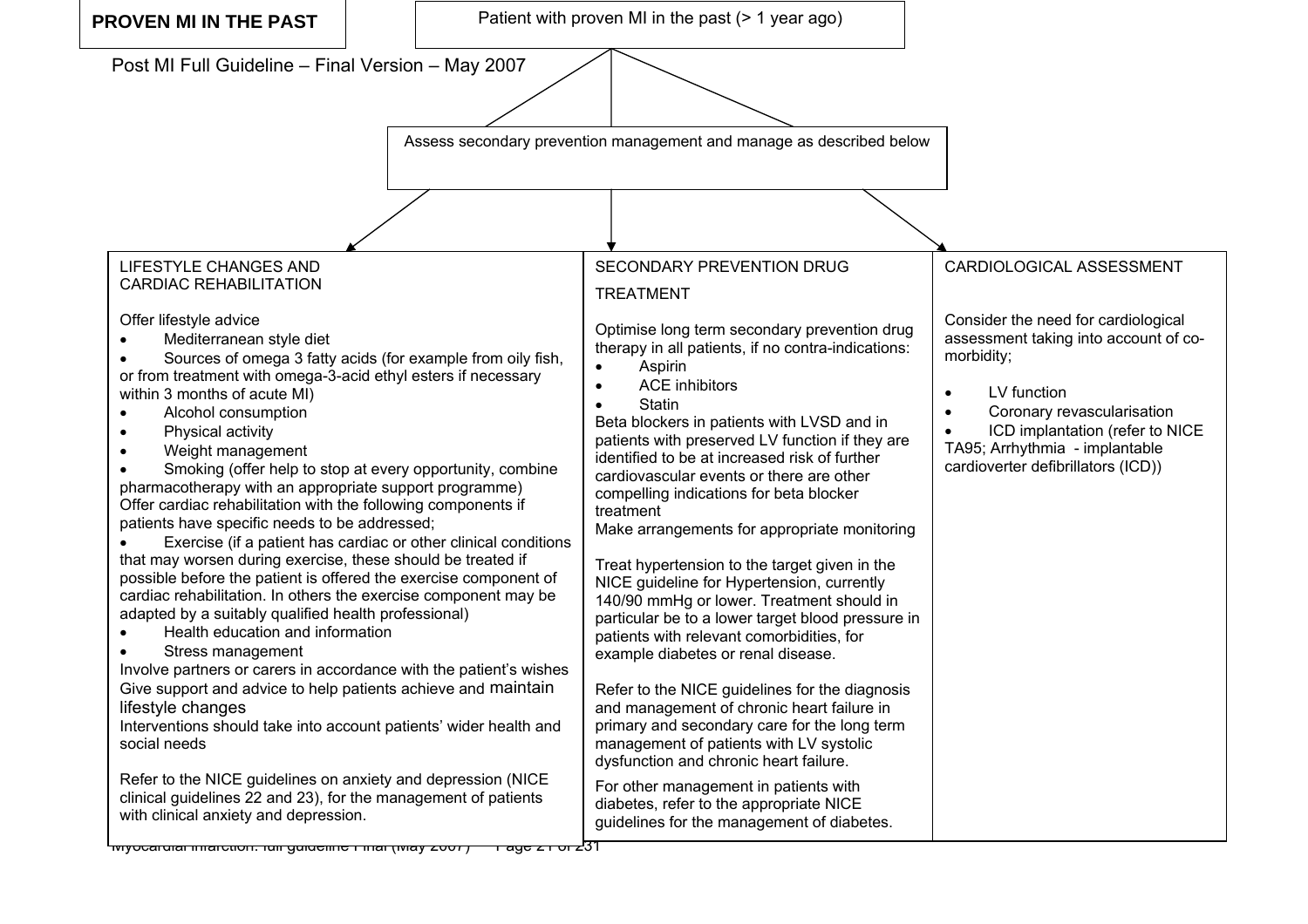#### <span id="page-21-0"></span>*2.8 Research recommendations*

## **2.8.1 What is the optimal duration of treatment with the combination of aspirin and clopidogrel, compared with aspirin alone, in patients with ST elevation MI treated with thrombolysis?**

The addition of clopidogrel to other standard treatment, including aspirin and thrombolysis, in patients presenting with ST elevation MI has been shown to improve coronary patency and clinical outcome. This effect appears to be mediated by preventing re-occlusion of the open infarct related artery rather than by facilitating early reperfusion. The trials examining the effects of the addition of clopidogrel in patients with ST elevation MI were of short duration (about 4 weeks or less). The trial which reported a clinical benefit of treating patients with non ST elevation MI with the combination of aspirin and clopidogrel, compared to aspirin alone, was for duration up to 12 months, mean 9 months. The optimal duration of treatment with the combination of aspirin and clopidogrel in patients with ST elevation MI is unknown.

## **2.8.2 Could a discontinuation trial of ACE inhibitors in patients without LV dysfunction determine the clinical and cost effectiveness of long-term secondary prevention treatment in patients after an MI?**

Most trials of secondary prevention drugs after a myocardial infarction follow up patients for a limited period of time, rarely more than 5 years after the event.

In current guidance there is an assumption that the benefit demonstrated in these trials persists indefinitely and therefore, provided they are tolerated, secondary prevention drugs such as beta blockers, statins, aspirin and ACE inhibitors should be continued long-term. Further research is needed to test this assumption. Specific patient groups may not benefit from extended treatment, for example groups based on baseline left ventricular function, the extent of coronary disease and the presence of coronary risk factors. It would be ethically and logistically difficult to study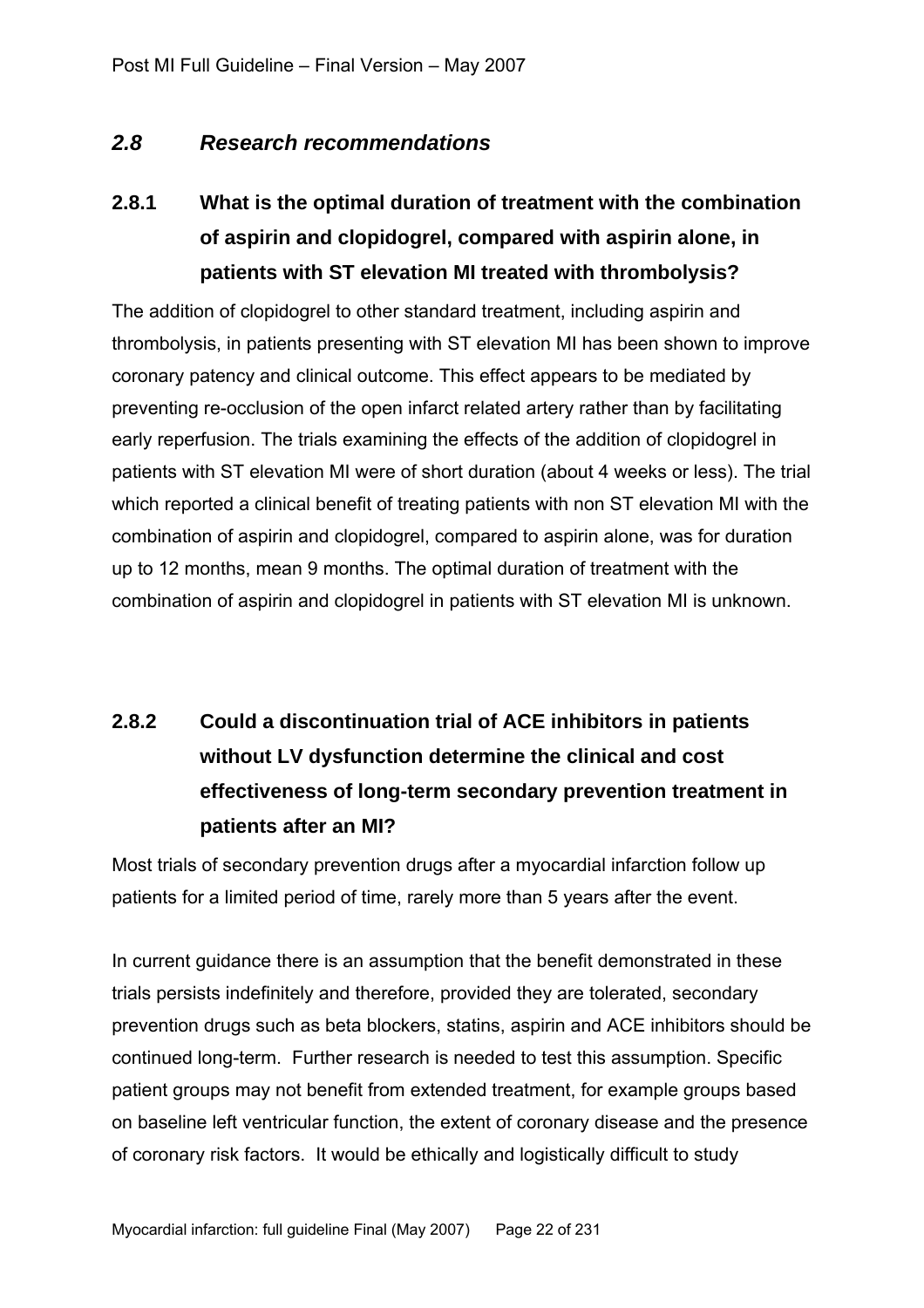<span id="page-22-0"></span>withdrawal of drug therapy using the traditional randomized controlled trial design. Alternative designs, such as large cohort studies, based on routinely collected (or enhanced) data would allow comparison of people stopping one or more secondary prevention drugs with a cohort continuing their secondary prevention therapy. Close attention would need to be paid to confounders. This question is particularly pertinent for ACE inhibitors and beta blockers, as it is not clear to what extent patients without significant LV dysfunction benefit from long-term use of these agents after a myocardial infarction.

## **2.8.3 What is the clinical and cost effectiveness of treatment with spironolactone compared with eplerenone in patients with heart failure early after myocardial infarction?**

Heart failure is the major cause of death after the acute phase of myocardial infarction. We know that eplerenone, in addition to conventional treatments, can reduce mortality from heart failure early after myocardial infarction (EPHESUS). Spironolactone, another aldosterone antagonist, is less expensive but is not always well tolerated, particularly in men. We need to know whether spironolactone is as effective as eplerenone in reducing mortality in all grades of heart failure after acute myocardial infarction.

#### **2.8.4 Uptake and adherence to comprehensive cardiac rehabilitation**

Participation of patients after an MI in cardiac rehabilitation has been shown to reduce all-cause mortality and cardiac mortality when compared to usual care. The National Service Framework for Coronary Heart Disease states that more than 85% of people discharged from hospital with a primary diagnosis of acute MI or after coronary revascularisation should be offered cardiac rehabilitation. However, less than a third of all patients with a prior MI and those who have undergone coronary revascularisation attend comprehensive cardiac rehabilitation, and uptake is particularly poor among certain groups including ethnic minorities, women, the elderly and those on low incomes or with physical or mental comorbidities. Studies investigating methods to improve uptake and adherence of comprehensive cardiac rehabilitation have been small and limited to individual programmes or geographical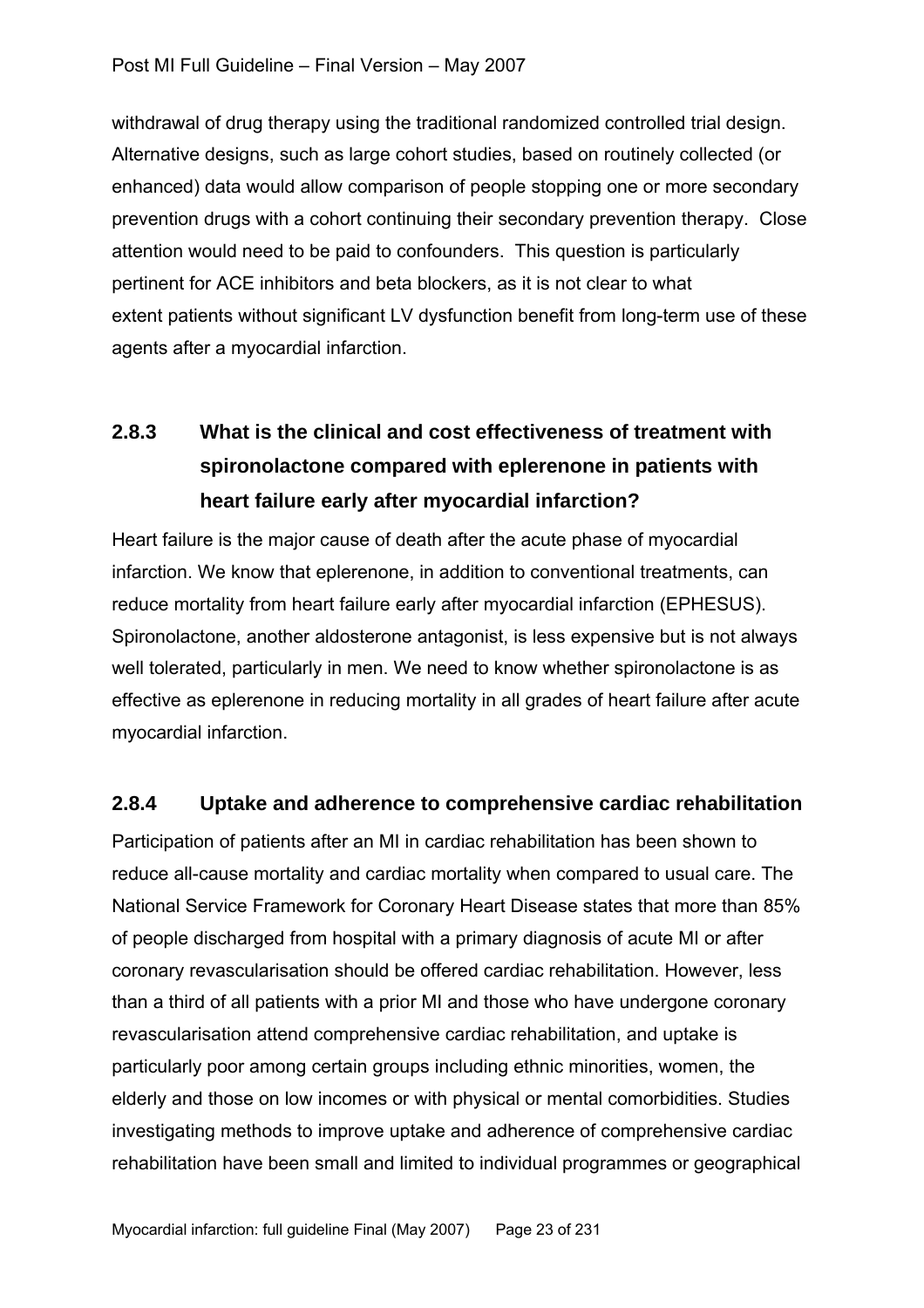<span id="page-23-0"></span>locations and have not evaluated interventions specifically for underrepresented patient groups. Consequently, the ability of NICE to provide specific recommendations in this area is limited, as the most clinically and cost effective strategies are unknown. The following research questions arise from the limited information in evidence based medicine;

- What strategies are effective in improving the uptake and adherence to comprehensive cardiac rehabilitation in patients who have had an MI?
- What strategies are effective in improving the uptake and adherence to comprehensive cardiac rehabilitation in patients who have had an MI and are from under represented groups such as ethnic minorities, women, the elderly and those on low incomes or with physical or mental comorbidities who have had an MI?

## **2.8.5 Added value of the non-exercise components of the cardiac rehabilitation programmes**

Both exercise-only cardiac rehabilitation and comprehensive cardiac rehabilitation have been shown to reduce cardiac mortality when compared to usual care. Exercise-only programmes have been shown to reduce all-cause mortality when compared to usual care. Studies investigating non-exercise elements of comprehensive cardiac rehabilitation have been small, of short duration and have employed outcome measures that have made meta analysis of these studies impractical. Considerable professional time is dedicated to providing a variety of nonexercise components of comprehensive cardiac rehabilitation and qualitative studies have demonstrated benefits of educational elements and psychological support provided as part of CR both for patients and their families. However, the benefits in terms of reduced mortality and morbidity of the non-exercise elements of comprehensive cardiac rehabilitation are unknown.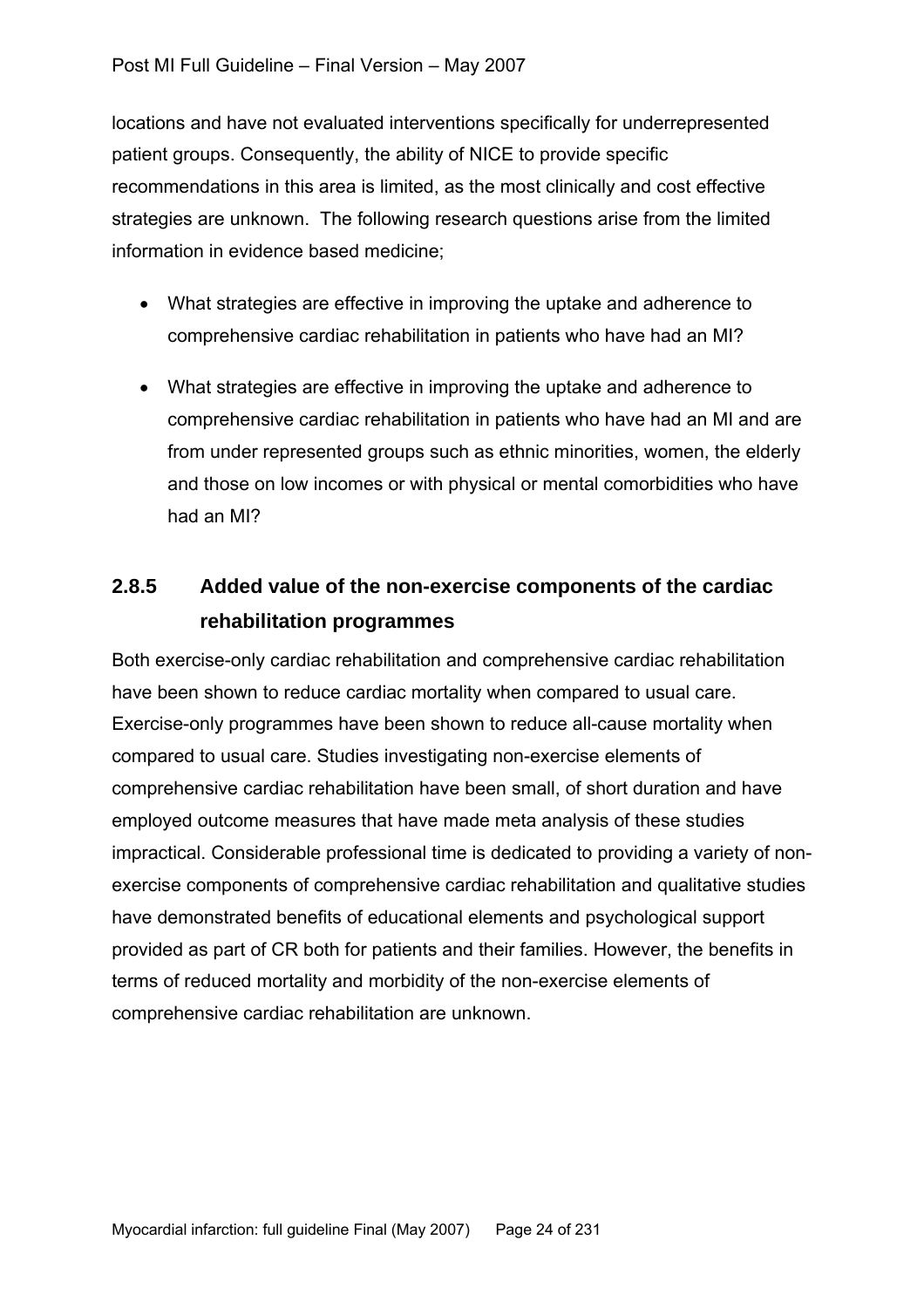## <span id="page-24-0"></span>**2.8.6 What is the clinical and cost effectiveness of omega-3-acid ethyl esters treatment in all patients after MI**

One trial has shown a benefit of treatment with omega-3-acid ethyl esters in patients within 3 months of an MI. However, other secondary prevention treatment had not been optimised in this trial and the majority of patients had preserved left ventricular function. There is some uncertainty about how much additional benefit patients after acute MI optimally managed for secondary prevention, including those with left ventricular systolic dysfunction, will obtain from the addition of omega-3-acid ethyl esters treatment. There is also a paucity of evidence for the effectiveness of treating patients who have had an MI in the past, at least 3 months earlier. The efficacy of omega-3-acid ethyl esters treatment in patients both early and later after MI deserves further research.

## **2.8.7 Maintaining exercise and dietary changes after comprehensive cardiac rehabilitation**

Long term regular exercise and following a Mediterranean style diet have been shown to reduce all-cause and cardiac mortality in patients after an MI. A Mediterranean diet has also been shown to reduce recurrent MI. Maintenance of these lifestyle changes in patients after an MI has been shown to decline following the end of the patient's participation in coordinated comprehensive cardiac rehabilitation. The strategies that are effective in maintaining these lifestyle activities are unknown. The research question is as follows;

• What encourages the maintenance of regular exercise and a Mediterranean style diet beyond the period of comprehensive cardiac rehabilitation?

## *2.9 Acknowledgements*

We gratefully acknowledge the contributions of Dr John Robson (Chairman of the Lipids Modification guideline) for his contribution to the Statins section of the guideline and of Anne Spencer (Queen Mary's University of London), Emanuela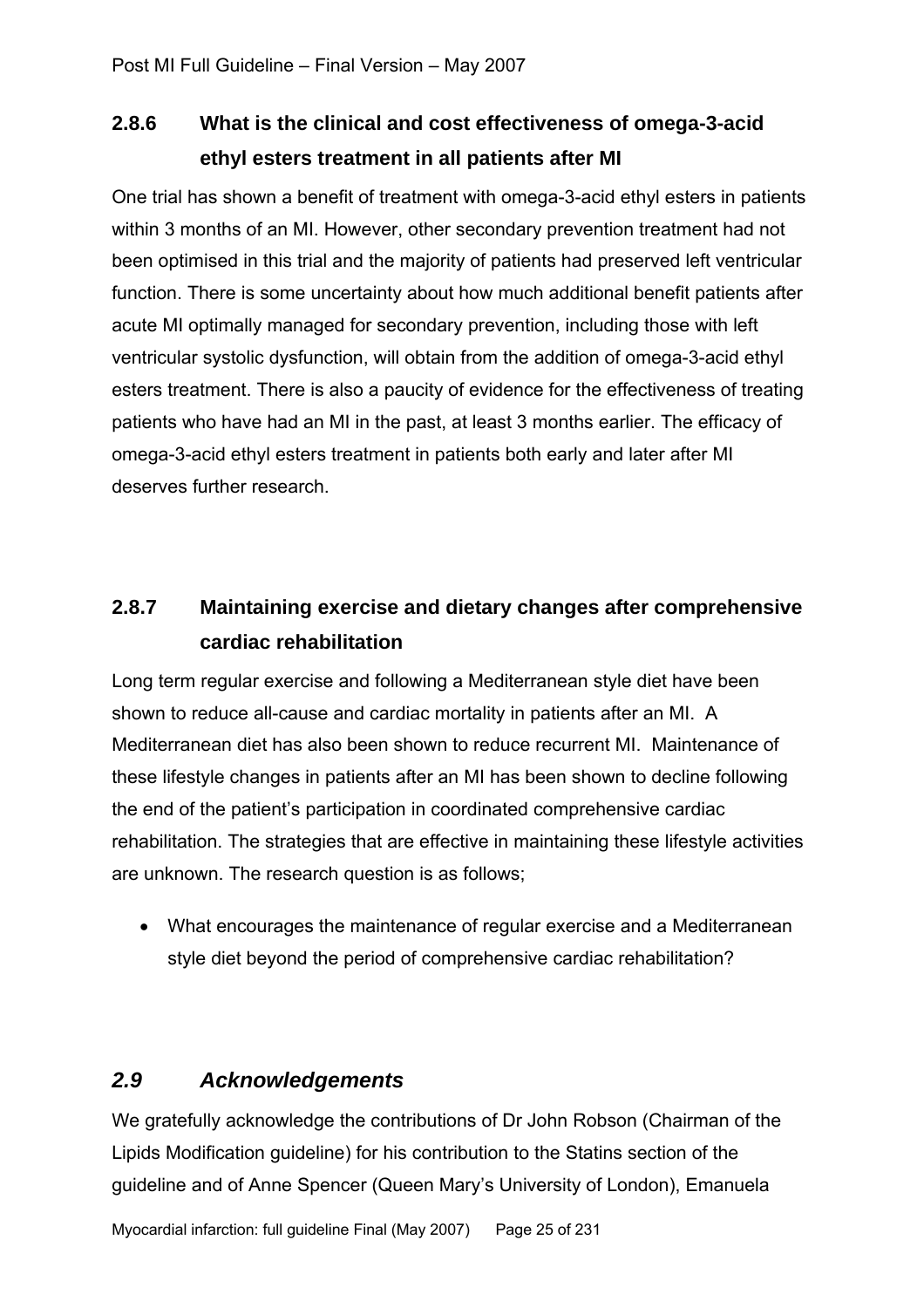<span id="page-25-0"></span>Castelnuovo (former member of the NCC-PC team) and Joanne Lord (NICE) for the advice on the health economics. Our thanks also goes to Rifna Mannan, Dr. Kathleen De Mott, both of the NCC-PC, for their contributions to reviewing the guideline and to Dr Tim Stokes (Clinical Director of the NCC-PC) for his advice. We are also very appreciative of the editorial support that both NCC-PC health research associates Gary Britton and Christopher Tack provided during the validation phase. Finally we are also very grateful to these people and others who advised the Technical Team and GDG and so contributed to the guideline process, in particular the Dietician Lynda Evans.

#### *2.10 Glossary*

| <b>ACE inhibitor</b>          | Angiotensin converting enzyme inhibitor, a drug which inhibits the<br>angiotensin converting enzyme |
|-------------------------------|-----------------------------------------------------------------------------------------------------|
| <b>Annual risk</b>            | The difference between the percentage annual incidence of an adverse                                |
| <b>Reduction</b>              | outcome in a treatment group compared with that in a control group                                  |
| <b>Cardiac rehabilitation</b> | A programme for patients with heart disease aimed at ensuring patients                              |
|                               | preserve or resume best possible health and functional capacity. Usually                            |
|                               | includes an exercise training component.                                                            |
| <b>Cardiovascular event</b>   | An acute coronary, cerebrovascular or peripheral vascular event                                     |
| <b>Cardiovascular risk</b>    | The risk of a cardiovascular event occurring                                                        |
| <b>Clinical risk</b>          | A method of allocating patients to different levels of risk of them suffering                       |
| stratification                | an adverse event, based on their clinical characteristics                                           |
|                               |                                                                                                     |
| <b>Cost benefit analysis</b>  | A type of economic evaluation where both costs and benefits of                                      |
|                               | healthcare treatment are measured in the same monetary units. If                                    |
|                               | benefits exceed costs, the evaluation would recommend providing the                                 |
|                               | treatment.                                                                                          |
| <b>Cost-consequences</b>      | A type of economic evaluation where various health outcomes are                                     |
| analysis                      | reported in addition to cost for each intervention, but there is no overall                         |
|                               | measure of health gain.                                                                             |
| <b>Cost effectiveness</b>     | An economic study design in which consequences of different                                         |
| analysis                      | interventions are measured using a single outcome, usually in 'natural'                             |
|                               | units (for example, life-years gained, deaths avoided, heart attacks                                |
|                               | avoided, cases detected). Alternative interventions are then compared in                            |
|                               | terms of cost per unit of effectiveness.                                                            |
| <b>Cost effectiveness</b>     | An explicit mathematical framework, which is used to represent clinical                             |
| model                         | decision problems and incorporate evidence from a variety of sources in                             |
|                               | order to estimate the costs and health outcomes.                                                    |
| <b>Cost minimisation</b>      | An economic evaluation that finds the least costly alternative therapy                              |
| analysis                      | after the proposed interventions has been demonstrated to be no worse                               |
|                               | than its main comparator(s) in terms of effectiveness and toxicity.                                 |
| <b>Cost-utility analysis</b>  | A form of cost effectiveness analysis in which the units of effectiveness                           |
|                               | are quality-adjusted life-years (QALYs).                                                            |
| <b>Cost effectiveness</b>     | A type of economic evaluation where both costs and benefits of                                      |
| <b>Ratio</b>                  | healthcare treatment are measured in the same monetary units. If                                    |
|                               | benefits exceed costs, the evaluation would recommend providing the                                 |
|                               | treatment.                                                                                          |
| <b>Decision analysis</b>      | A systematic way of reaching decisions, based on evidence from                                      |
|                               | research. This evidence is translated into probabilities, and then into                             |
|                               | diagrams or decision trees which direct the clinician through a succession                          |
|                               | of possible scenarios, actions and outcomes.                                                        |
| <b>Decision problem</b>       | A clear specification of the interventions, patient populations and                                 |
|                               |                                                                                                     |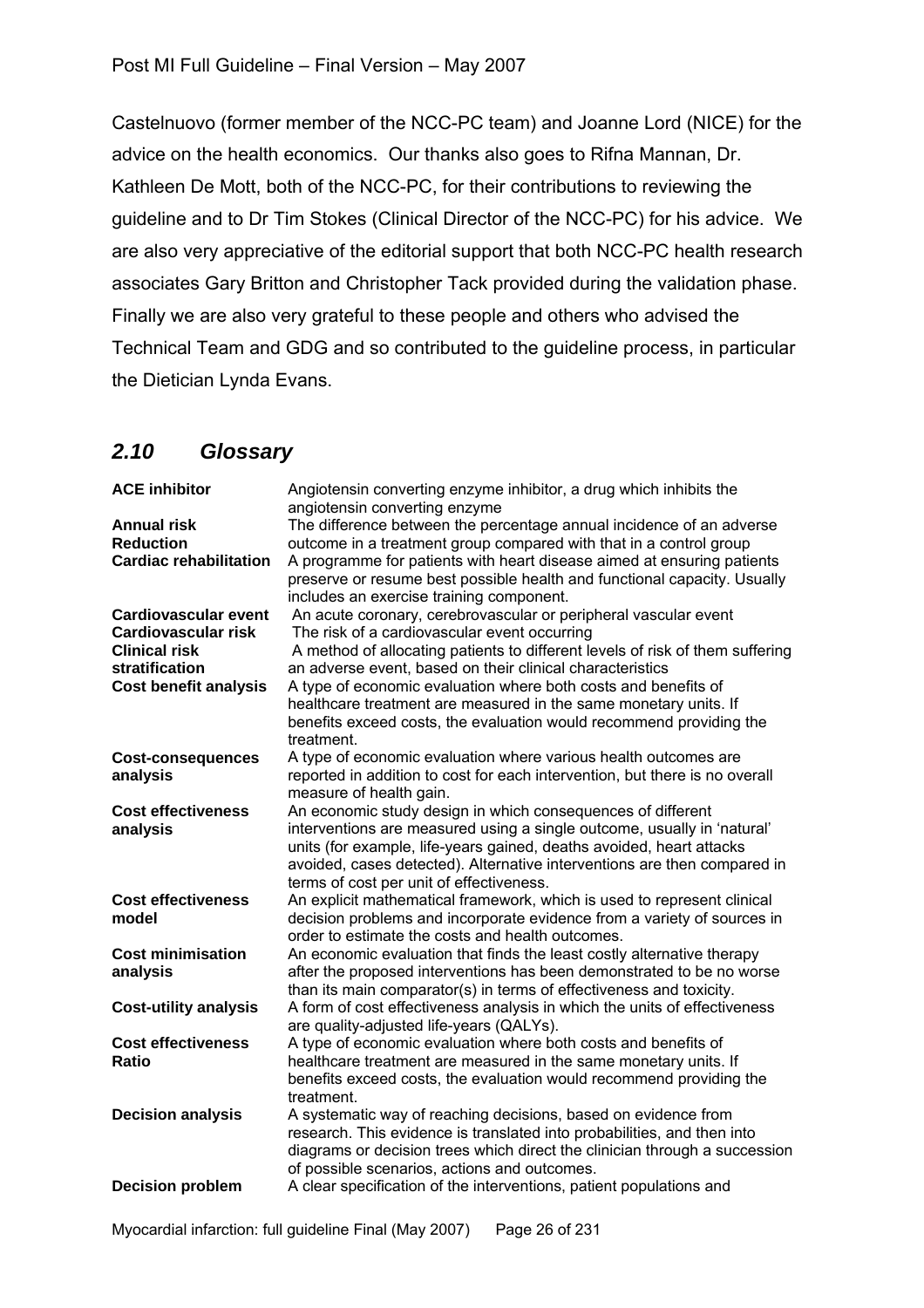| outcome measures and perspective adopted in an evaluation, with an<br>explicit justification, relating these to the decision which the analysis is to<br>inform.                                                                                                                                                                                                        |
|-------------------------------------------------------------------------------------------------------------------------------------------------------------------------------------------------------------------------------------------------------------------------------------------------------------------------------------------------------------------------|
| Costs and benefits incurred today have a higher value than costs and<br>benefits occurring in the future. Discounting health benefits reflects<br>individual preference for benefits to be experienced in the present rather<br>than the future. Discounting costs reflects individual preference for costs<br>to be experienced in the future rather than the present. |
| An intervention is said to be dominated if there is an alternative<br>intervention that is both less costly and more effective.                                                                                                                                                                                                                                         |
| Comparative analysis of alternative health strategies (interventions or                                                                                                                                                                                                                                                                                                 |
| programmes) in terms of both their costs and consequences.<br>The principle of extended dominance is applied in incremental cost<br>effectiveness analysis to eliminate from consideration strategies whose<br>costs and benefits are improved by a mixed strategy of two other                                                                                         |
| alternatives, thus compared with the next best alternative, an option will<br>be less effective and has a higher ICER                                                                                                                                                                                                                                                   |
| In data analysis, predicting the value of a parameter outside the range of<br>observed values.                                                                                                                                                                                                                                                                          |
| A summary of the evidence distilled from a review of the available<br>clinical literature                                                                                                                                                                                                                                                                               |
| Questions which are based on a conscientious, explicit and judicious use<br>of current best evidence                                                                                                                                                                                                                                                                    |
| The study of the allocation of scarce resources among alternative                                                                                                                                                                                                                                                                                                       |
| healthcare treatments. Health economists are concerned with both<br>increasing the average level of health in the population and improving the<br>distribution of health.                                                                                                                                                                                               |
| A combination of an individual's physical, mental and social well-being;                                                                                                                                                                                                                                                                                                |
| not merely the absence of disease.                                                                                                                                                                                                                                                                                                                                      |
| A diet which is high in dietary fibre                                                                                                                                                                                                                                                                                                                                   |
| The difference in the mean costs in the population of interest divided by<br>the differences in the mean outcomes in the population of interest.                                                                                                                                                                                                                        |
| A measure of health outcome which shows the number of years of<br>remaining life expectancy.                                                                                                                                                                                                                                                                            |
| Average years of life gained per person as a result of the intervention.<br>The behavioural changes that can be made to an individual pattern of<br>living                                                                                                                                                                                                              |
| The value which comes half way when the data are ranked in order                                                                                                                                                                                                                                                                                                        |
| An approach for aggregating data from different clinical trials which                                                                                                                                                                                                                                                                                                   |
| examine the same question and report the same outcomes, and relating<br>sources of variation in treatment effects to specific study characteristics<br>In a clinical study, an approach to examine which variables                                                                                                                                                      |
| independently explain an outcome                                                                                                                                                                                                                                                                                                                                        |
| A study in which patients are randomised to one treatment or another,                                                                                                                                                                                                                                                                                                   |
| and in which the clinician or investigator are aware of which treatment                                                                                                                                                                                                                                                                                                 |
| arm the patient is in.<br>The opportunity cost of investing in a healthcare intervention is the other                                                                                                                                                                                                                                                                   |
| healthcare programmes that are displaced by its introduction. This may<br>be best measured by the health benefits that could have been achieved<br>had the money been spent on the next best alternative healthcare<br>intervention.                                                                                                                                    |
| An activity which involves increased energy expenditure                                                                                                                                                                                                                                                                                                                 |
| Probability distributions are assigned to the uncertain parameters and are<br>incorporated into evaluation models based on decision analytical                                                                                                                                                                                                                          |
| techniques (for example, Monte Carlo simulation).<br>Programmes which include one or more of health education, behavioural                                                                                                                                                                                                                                              |
| modification, counselling and stress management                                                                                                                                                                                                                                                                                                                         |
| Non drug interventions which aim to address the emotional impact of an<br>event or illness, and reduce distress                                                                                                                                                                                                                                                         |
|                                                                                                                                                                                                                                                                                                                                                                         |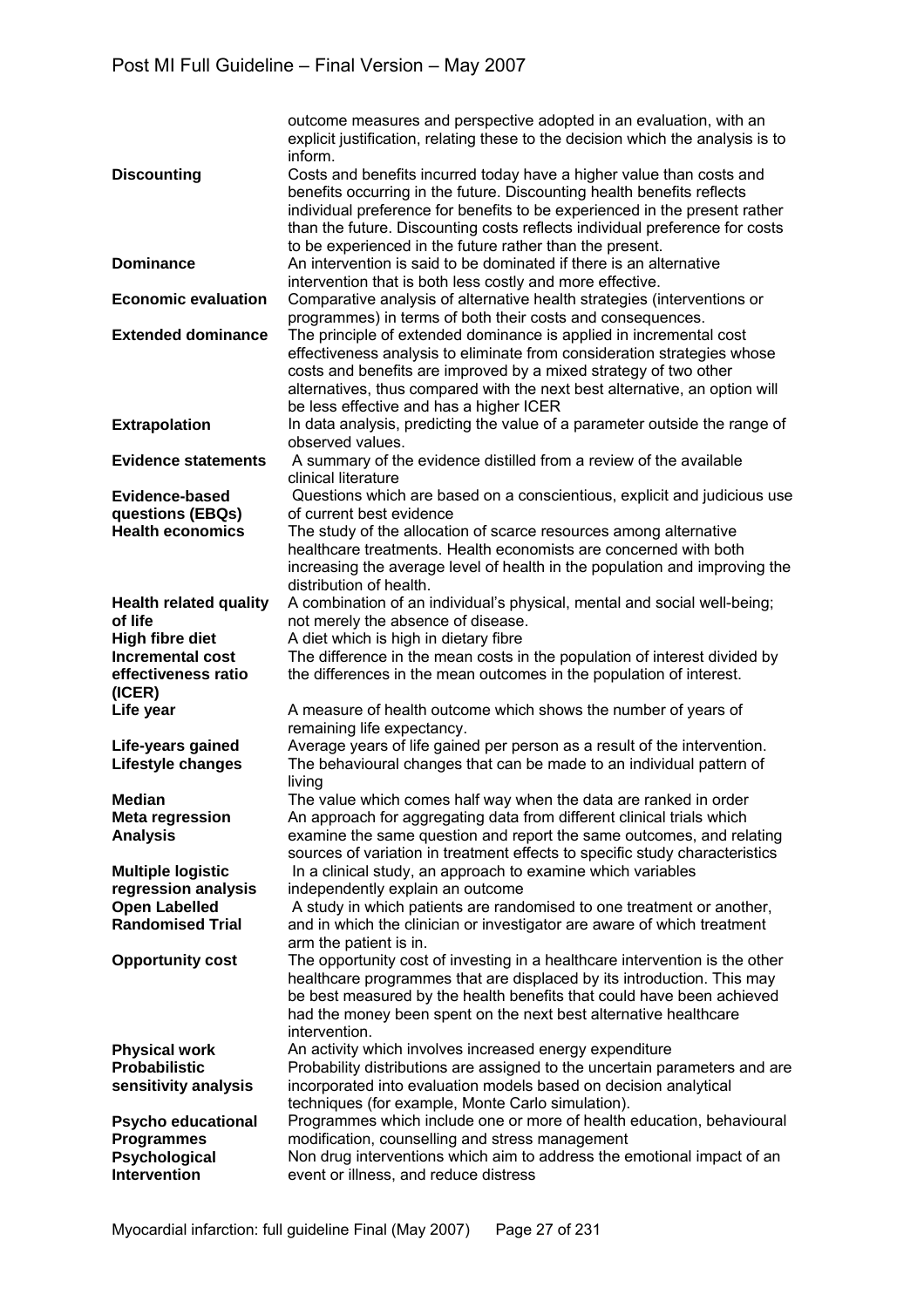| <b>Quality adjusted life</b><br>years (QALYS) | An index of survival that is adjusted to account for the patient's quality of<br>life during this time. QALYs have the advantage of incorporating changes<br>in both quantity (longevity/mortality) and quality (morbidity, psychological,<br>functional, social and other factors) of life. Used to measure benefits in<br>cost-utility analysis. QALYS are calculated by estimating the number of<br>years of life gained from a treatment and weighting each year with a<br>quality of life score between zero and one. |
|-----------------------------------------------|----------------------------------------------------------------------------------------------------------------------------------------------------------------------------------------------------------------------------------------------------------------------------------------------------------------------------------------------------------------------------------------------------------------------------------------------------------------------------------------------------------------------------|
| <b>Sensitivity analysis</b>                   | A means of representing uncertainty in the results of economic<br>evaluations. Uncertainty may arise from missing data, imprecise<br>estimates or methodological controversy. Sensitivity analysis also allows<br>for exploring the generalisability of results to other settings. The analysis<br>is repeated using different assumptions to examine the effect on the<br>results.                                                                                                                                        |
| <b>Specialist</b>                             | A healthcare professional who has expert knowledge of and skills in a<br>particular clinical area                                                                                                                                                                                                                                                                                                                                                                                                                          |
| <b>Structured exercise</b>                    | A planned exercise programme which aims to meet the needs of an<br>individual patient                                                                                                                                                                                                                                                                                                                                                                                                                                      |
| <b>Time horizon</b>                           | The time span used in the NICE appraisal which reflects the period over<br>which the main differences between interventions in health effects and<br>use of healthcare resources are expected to be experienced, and taking<br>into account the limitations of supportive evidence.                                                                                                                                                                                                                                        |
| <b>Utility</b>                                | A measure of the strength of an individual's preference for a specific<br>health state in relation to alternative health states. The utility scale<br>assigns numerical values on a scale from 0 (death) to 1 (optimal or<br>'perfect' health). Health states can be considered worse than death and<br>thus have a negative value.                                                                                                                                                                                        |
| <b>Willingness to pay</b>                     | Is a technique that is used to measure preference for health benefits of<br>health services or interventions in monetary terms. In health economics<br>this will refer to the amount individuals or policy makers are willing to pay<br>to acquire additional health benefits.                                                                                                                                                                                                                                             |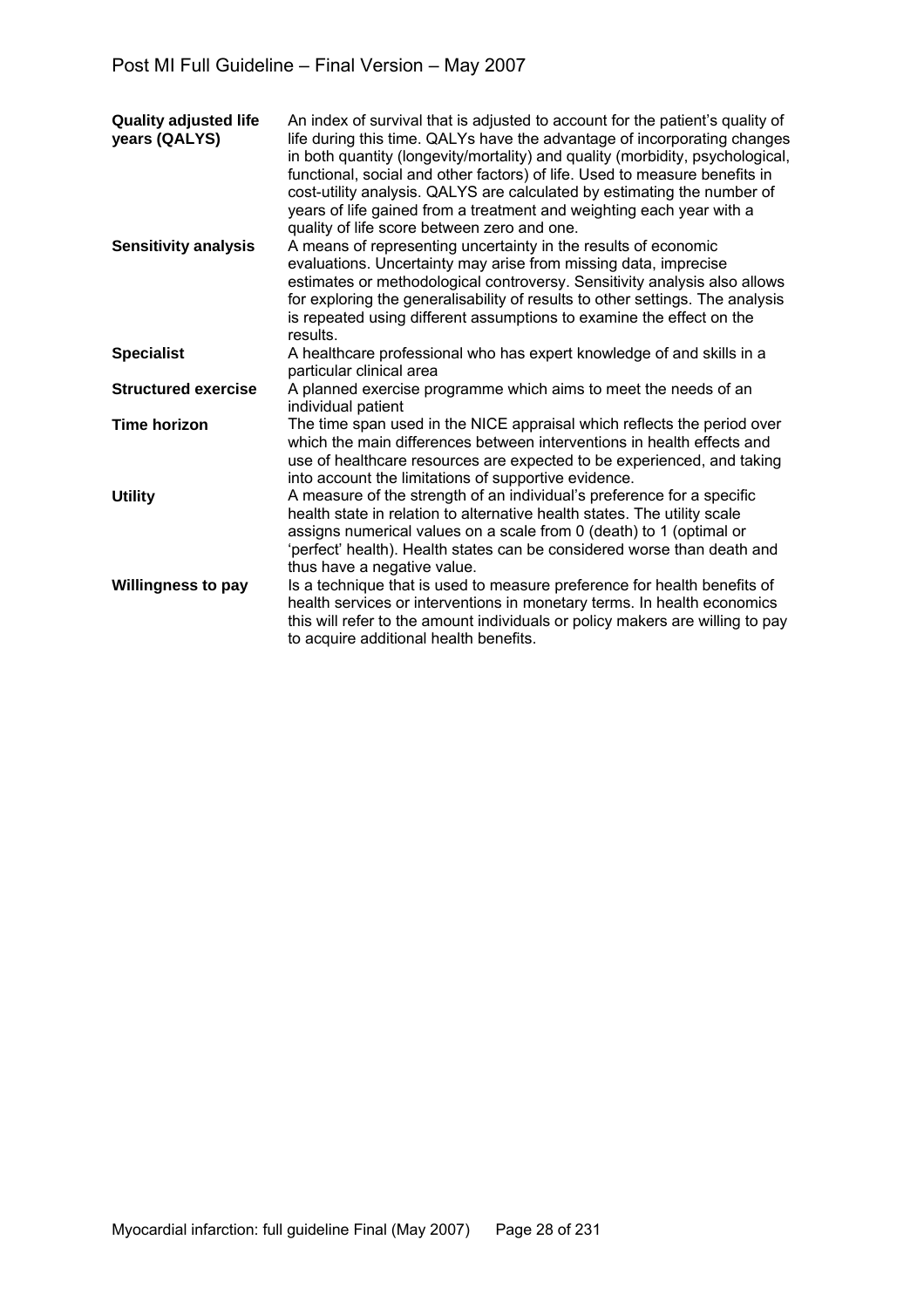## <span id="page-28-0"></span>**3 Methods**

#### *3.1 Introduction*

This chapter sets out in detail the methods used to generate the recommendations for clinical practice that are presented in the subsequent chapters of this guideline. The methods are in accordance with those set out by the National Institute for Health and Clinical Excellence (the Institute) in The Guideline Development Process – Information for National Collaborating Centres and Guideline Development Groups (2005) (available at: http://www.nice.org.uk ).

#### *3.2 Developing Key Clinical Questions*

The first step in the development of the guideline was to refine the guideline scope into a series of key clinical questions (KCQs). These KCQs formed the starting point for the subsequent review and as a guide to facilitate the development of recommendations by the Guideline Development Group (GDG).

The KCQs were developed by the GDG and with assistance from the methodology team. The KCQs were refined into specific evidence-based questions (EBQs) specifying interventions to search and outcomes to be searched for by the methodology team and these EBQs formed the basis of the literature searching, appraisal and synthesis.

The total list of KCQs identified is listed in Appendix E. The methodology team and the GDG agreed that a full literature search and critical appraisal should not be undertaken for all of these KCQs due to the time and resource limitations within the guideline development process. The methodology team, in liaison with the GDG, identified those KCQs where a full literature search and critical appraisal were essential. Literature searches searches were not undertaken where there was already national guidance on the topic to which the guideline could cross refer. This is detailed in Appendix E.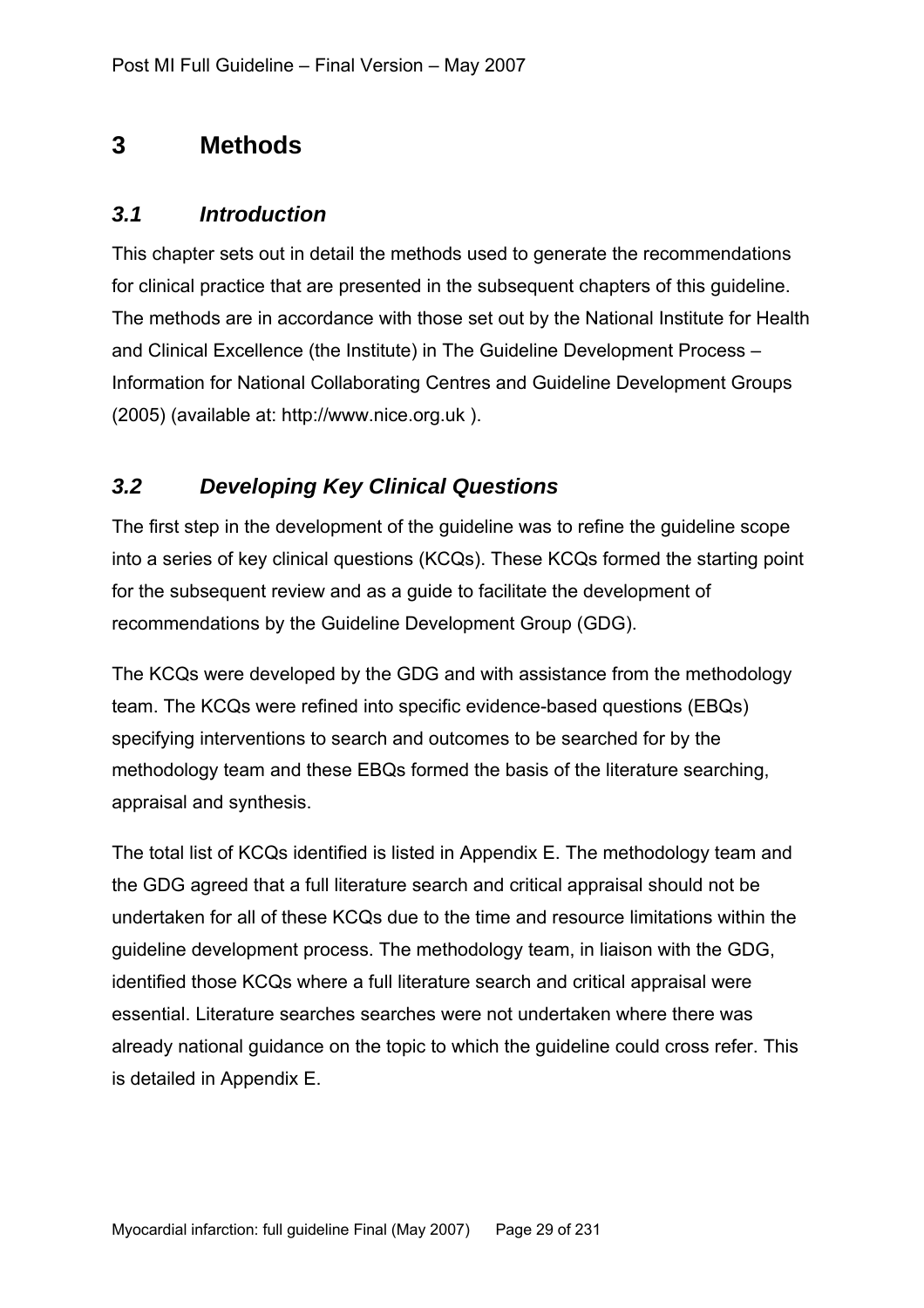#### <span id="page-29-0"></span>*3.3 Literature search strategy*

The purpose of searching the literature is to identify all the available published evidence to answer the clinical questions identified by the methodology team and the GDG. The Information Scientist developed search strategies for each question, with guidance from the GDG, using relevant MeSH (medical subject headings) or indexing terms, and free text terms. Searches were conducted between October 2004 and February 2006. Update searches for each question, to identify recent evidence, were carried out in June 2006. Full details of the sources and databases searched and the strategies are available in Appendix F.

An initial search for published guidelines or systematic reviews was carried out on the following databases or websites: National Electronic Library for Health (NeLH) Guidelines Finder, National Guidelines Clearinghouse, Scottish Intercollegiate Guidelines Network (SIGN), Guidelines International Network (GIN), Canadian Medical Association (CMA) Infobase (Canadian guidelines), National Health and Medical Research Council (NHMRC) Clinical Practice Guidelines (Australian Guidelines), New Zealand Guidelines Group, BMJ Clinical Evidence, Cochrane Database of Systematic Reviews (CDSR), Database of Abstracts of Reviews of Effects (DARE) and Heath Technology Assessment Database (HTA).

If a recent high quality systematic review or guideline was found that answered the clinical question posed, then in some instances no further searching was carried out.

Depending on the question all or some of the following bibliographic databases were also searched from their inception to the latest date available: MEDLINE, EMBASE, CINAHL, CENTRAL (Cochrane Controlled Trials Register), PsycINFO, Allied & Complementary Medicine (AMED), and PEDro (Physiotherapy Evidence Database).

Databases of the results of the searches for each question or topic area were created using the bibliographic management software Reference Manager.

Systematic reviews and randomised controlled trials were searched for using methodological search filters designed to limit searches to these study designs. Where studies with a long follow-up was required a cohort filter was used. In some instances depending on the nature of the question or the small size of the literature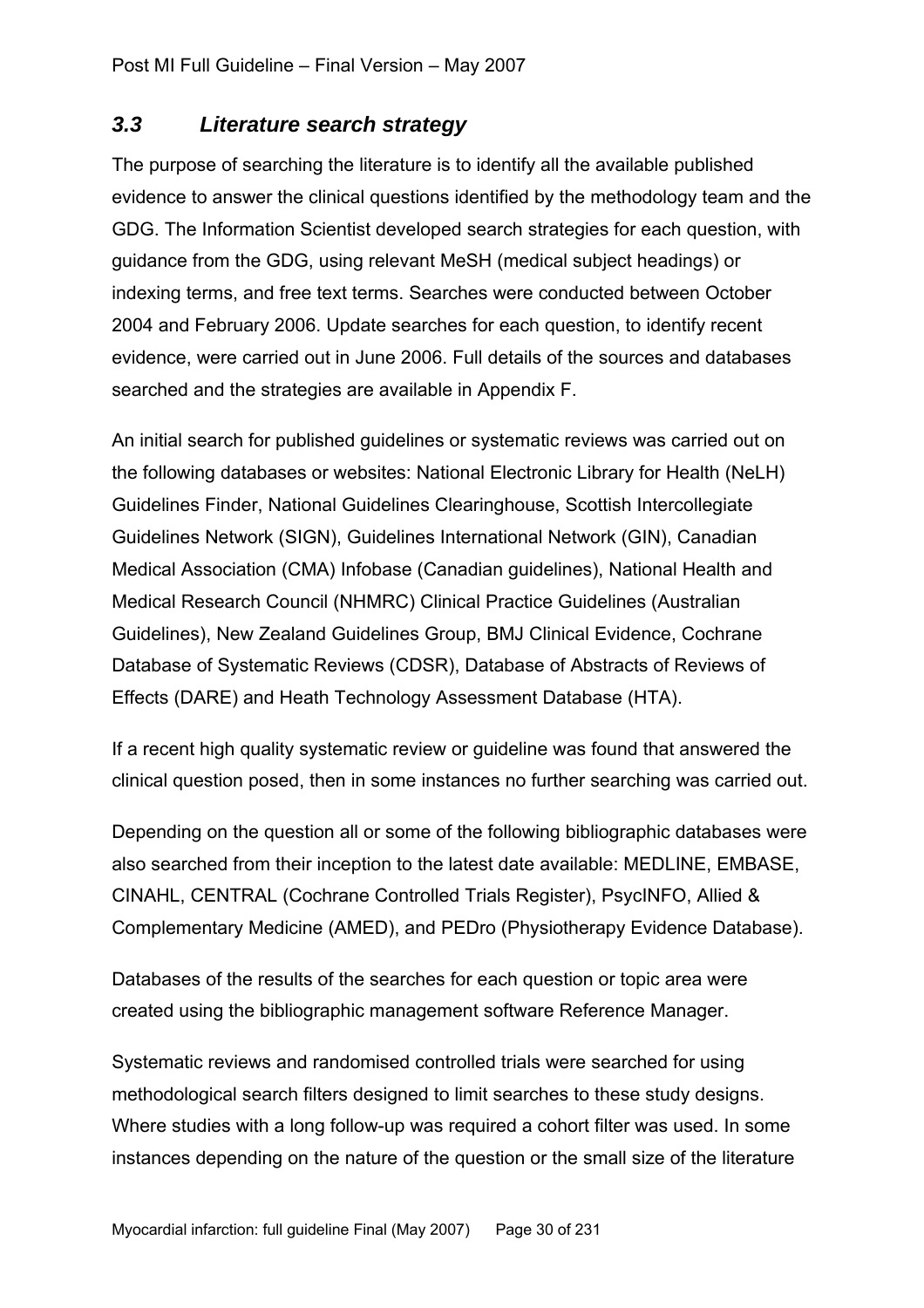<span id="page-30-0"></span>any study design was looked for. The filters used were devised by the Centre of Reviews and Dissemination, The Cochrane Collaboration or the Scottish Intercollegiate Guidelines Network (SIGN).

## *3.4 Identifying the Evidence*

After the search of titles and abstracts was undertaken, full papers were obtained if they appeared to address the GDG's question relevant to the topic. The highest level of evidence was sought. However observational studies, surveys and expert formal consensus results were used when randomised control trials were not available. Only English language papers were reviewed. Following a critical review of the full version of the study, articles not relevant to the subject in question were excluded. Studies that did not report on relevant outcomes were also excluded. Submitted evidence from stakeholders was included where the evidence was relevant to the GDG clinical question and when it was either better or equivalent in quality to the research identified in the literature searches.

The reasons for rejecting any paper ordered were recorded.

## *3.5 Critical appraisal of the evidence*

From the papers retrieved the Senior Health Service Research Fellow (SHSRF) synthesised the evidence for each question or questions into a narrative summary. These form the basis of this guideline. Each study was critically appraised using the Institute's criteria for quality assessment and the information extracted about included studies is given in Appendix C. Background papers, for example those used to set the clinical scene in the narrative summaries, were referenced but not extracted.

## *3.6 Economic analysis*

The essence of economic evaluation is that it provides a balance sheet of the benefits and harms as well as the costs of each option. A well conducted economic evaluation will help to identify, measure, value and compare costs and consequences of alternative policy options. Thus the starting point of an economic appraisal is to ensure that health services are clinically effective and then also cost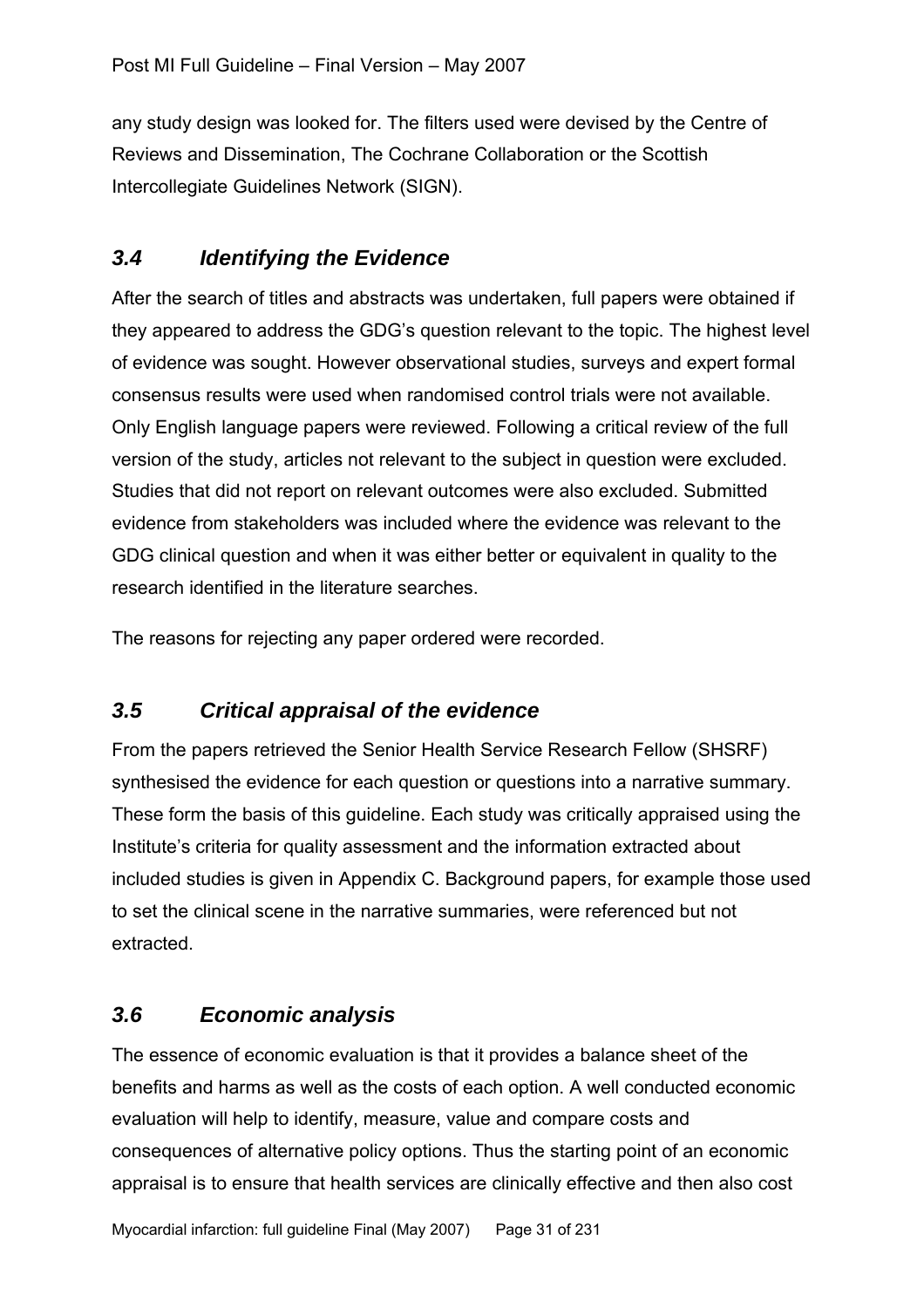effective. Although NICE does not have a threshold for cost effectiveness, interventions with a cost per quality adjusted life year of upto £20,000 are deemed cost effective, those between £20-30,000 may be cost effective and those above £30,000 are unlikely to be judged cost effective. If a particular treatment strategy were found to yield little health gain relative to the resources used, then it could be advantageous to re-deploy resources to other activities that yield greater health gain.

To assess the cost effectiveness of the proposed secondary prevention strategies a comprehensive systematic review of the economic literature relating to post MI patients was conducted. For selected components of the guideline original cost effectiveness analyses were performed. The primary criteria applied for an intervention to be considered cost effective were either:

a) The intervention dominated other relevant strategies (that is it is both less costly in terms of resource use and more clinically effective compared with the other relevant alternative strategies); or

b) The intervention cost less than £20,000 per quality-adjusted life-year (QALY) gained compared with the next best strategy (or usual care)

#### **Literature review for Health Economics**

The following information sources were searched:

Medline (Ovid) (1966-June 2006), Embase (1980-June 2006), NHS Economic Evaluations Database (NHS EED), PsycINFO and Cumulative Index to Nursing and Allied Health Literature (CINAHL).

The electronic search strategies were developed in Medline and adapted for use with the other information databases. The clinical search strategy was supplemented with economic search terms. The Information Scientist carried out the searches for health economics evidence. Identified titles and abstracts from the economic searches were reviewed by a single health economist and full papers obtained as appropriate. No criteria for study design were imposed a priori. In this way the searches were not constrained to randomised controlled trials (RCTs) containing formal economic evaluations.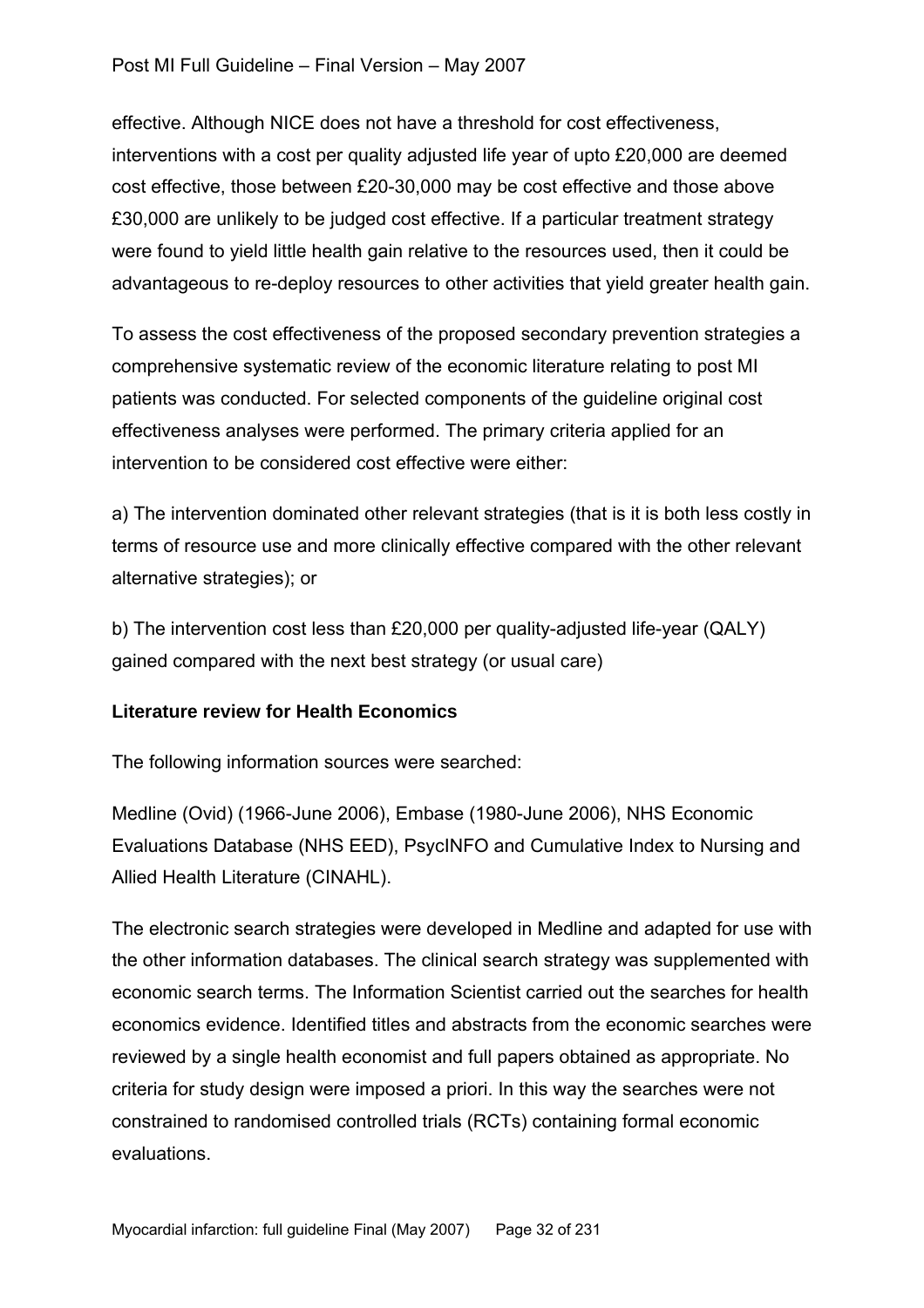Papers were included if they were full/partial economic evaluations, considered patients post MI (secondary prevention), were written in English, and reported health economic information that could be generalised to UK.

The full papers were critically appraised by the health economist using a standard validated checklist (Drummond, M. F. and Jefferson, T. O. 1996). A general descriptive overview of the studies, their quality, and conclusions was presented and summarised in the form of a narrative review.

Each study was categorized as one of the following: cost effectiveness analysis or cost utility analysis (i.e. cost effectiveness analysis with effectiveness measured in terms of QALYs or life year gained). Some studies were categorized as 'cost consequences analyses' or 'cost minimisation analyses'. These studies did not provide an overall measure of health gain or attempt to sythesise costs and benefits together. Such studies were considered as partial economic evaluations.

#### **Cost effectiveness modelling**

Some areas were selected for further economic analysis if there was likelihood that the recommendation made would substantially change clinical practice in the NHS and have important consequences for resource use.

The following three areas were chosen for further analysis

- The cost effectiveness of cardiac rehabilitation and the methods used to increase uptake of cardiac rehabilitation.
- The cost effectiveness of ACE inhibitors in patients with preserved left ventricular function.
- The cost effectiveness of beta blockers in post MI patients with left ventricular dysfunction.

Full reports for each topic are in the Appendix of the guideline. The GDG was consulted during the construction and interpretation of each model to ensure that appropriate assumptions, model structure and data sources were used. All models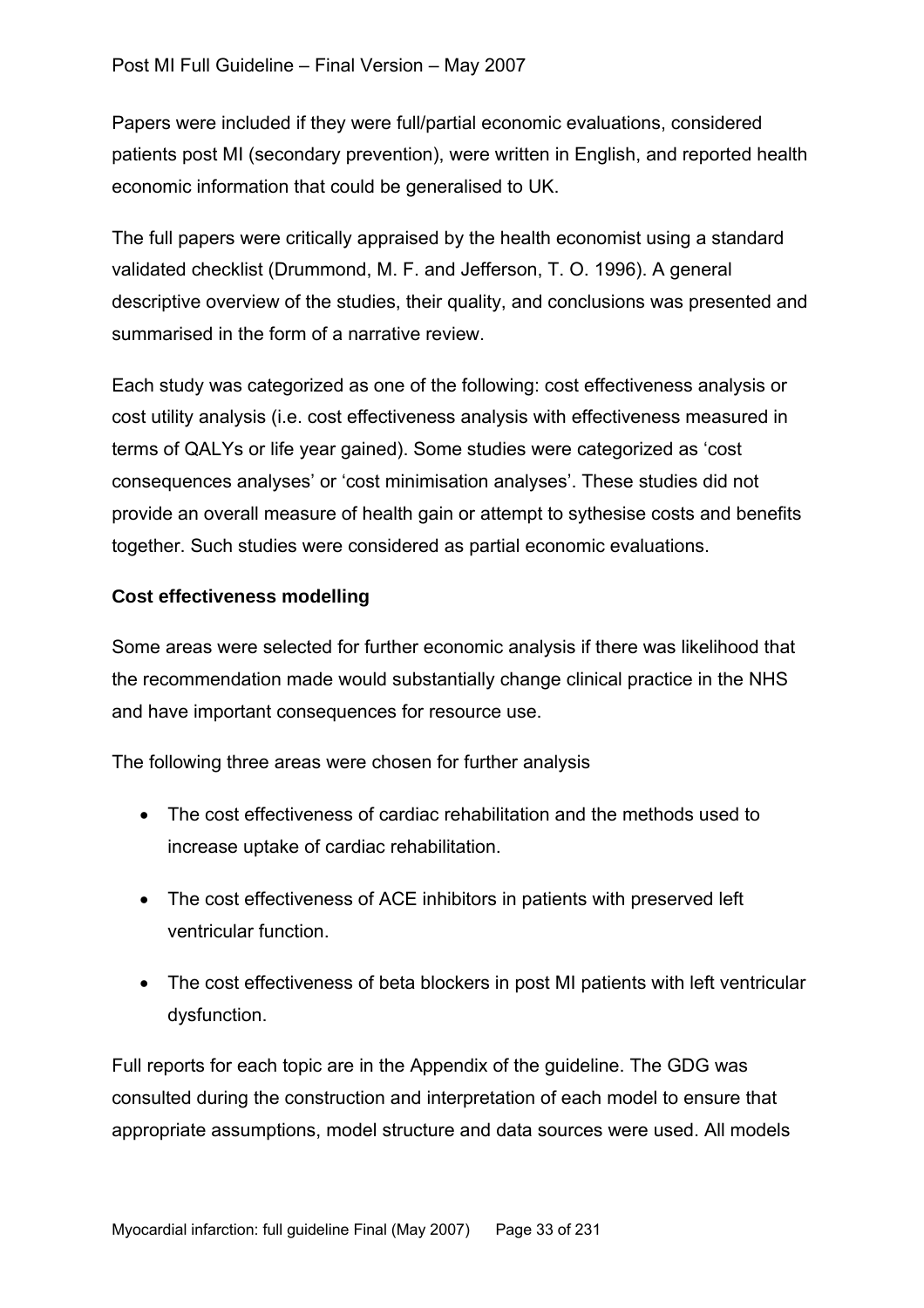<span id="page-33-0"></span>were done in accordance to the NICE reference case outlined in the Guideline Technical Manual 2004.

## *3.7 Assigning levels to the evidence*

The evidence levels and recommendation are based on the Institute's technical manual. (http://www.nice.org.uk/page.aspx?o=guidelinestechnicalmanual). Evidence levels for included studies were assigned based upon the table below.

| Level of<br>evidence | Type of evidence                                                                                                                                                                                                                  |
|----------------------|-----------------------------------------------------------------------------------------------------------------------------------------------------------------------------------------------------------------------------------|
| $1^{++}$             | High-quality meta-analyses, systematic reviews of RCTs, or RCTs with a<br>very low risk of bias                                                                                                                                   |
| $1^+$                | Well-conducted meta-analyses, systematic reviews of RCTs, or RCTs with a<br>low risk of bias                                                                                                                                      |
| $1^{-}$              | Meta-analyses, systematic reviews of RCTs, or RCTs with a high risk of bias                                                                                                                                                       |
| $2^{++}$             | High-quality systematic reviews of case-control or cohort studies<br>High-quality case-control or cohort studies with a very low risk of<br>confounding, bias or chance and a high probability that the relationship is<br>causal |
| $2^+$                | Well-conducted case-control or cohort studies with a low risk of confounding,<br>bias or chance and a moderate probability that the relationship is causal                                                                        |
| $2^{-}$              | Case-control or cohort studies with a high risk of confounding, bias, or<br>chance and a significant risk that the relationship is not causal                                                                                     |
| 3                    | Non-analytical studies (for example, case reports, case series)                                                                                                                                                                   |
| $\overline{4}$       | Expert opinion, formal consensus                                                                                                                                                                                                  |

The grading of recommendations was carried out in accordance with the NICE Technical Manual in use at the outset of the guideline development process. However, grading of recommendations is no longer included in the NICE version. They have been retained, as a matter of record, in the full guideline per the table below.

Classification of recommendations on interventions

| Recommendation<br>grade | <b>Evidence</b>                                                                                                                                                                                                                                                                                                                                                                                                                                          |
|-------------------------|----------------------------------------------------------------------------------------------------------------------------------------------------------------------------------------------------------------------------------------------------------------------------------------------------------------------------------------------------------------------------------------------------------------------------------------------------------|
| A                       | At least one meta analysis, systematic review, or randomised<br>controlled trial (RCT) that is rated as 1 <sup>++</sup> , and is directly applicable to<br>the target population, or<br>A systematic review of RCTs or a body of evidence that consists<br>principally of studies rated as 1+, is directly applicable to the target<br>population and demonstrates overall consistency of results, or<br>Evidence drawn from a NICE technology appraisal |
| B                       | A body of evidence that includes studies rated as $2^{++}$ , is directly                                                                                                                                                                                                                                                                                                                                                                                 |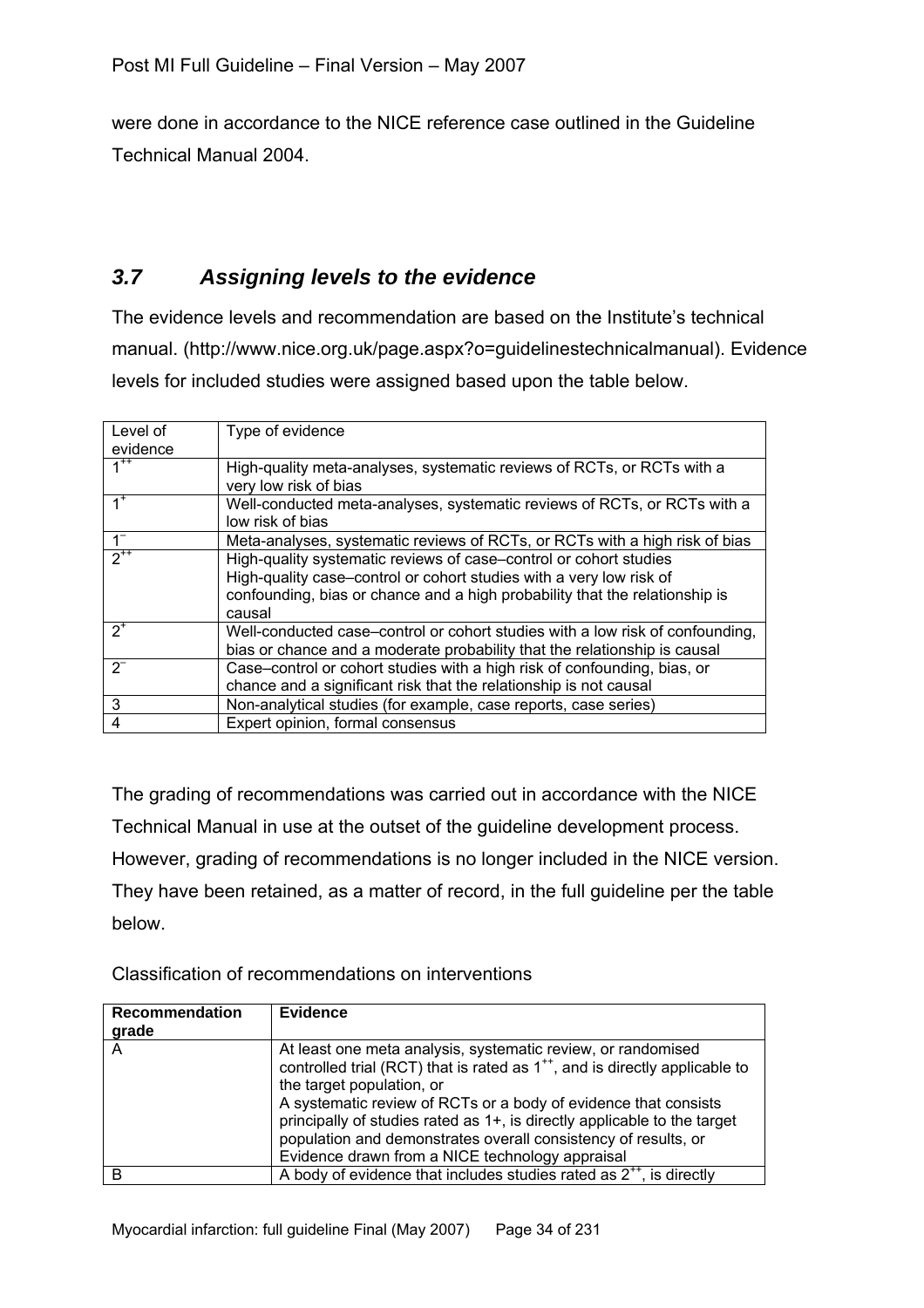<span id="page-34-0"></span>

|        | applicable to the target population and demonstrates overall<br>consistency of results, or                                       |
|--------|----------------------------------------------------------------------------------------------------------------------------------|
|        | Extrapolated evidence from studies rated as 1 <sup>++</sup> or 1 <sup>+</sup>                                                    |
|        | A body of evidence that includes studies rated as $2^+$ , is directly                                                            |
|        | applicable to the target population and demonstrates overall                                                                     |
|        | consistency of results, or                                                                                                       |
|        | Extrapolated evidence from studies rated as 2 <sup>++</sup>                                                                      |
|        | Evidence level 3 or 4, or                                                                                                        |
|        | Extrapolated evidence from studies rated as 2 <sup>+</sup> , or                                                                  |
|        | Formal consensus                                                                                                                 |
| D(GPP) | A good practice point D(GPP) is a recommendation for best practice<br>based on the experience of the Guideline Development Group |

## *3.8 Forming recommendations*

In preparation for each meeting, the narrative and extractions for the questions being discussed were made available to the GDG one week before the scheduled GDG meeting. These documents were available on a closed intranet site and sent by post to those members who requested it.

GDG members were expected to have read the narratives and extractions before attending each meeting. The GDG discussed the evidence at the meeting and agreed evidence statements and recommendations. Any changes were made to the electronic version of the text on a laptop and projected onto a screen until the GDG were satisfied with these.

All work from the meetings was posted on the closed intranet site following the meeting as a matter of record and for referral by the GDG members.

The recommendations and evidence statements were posted on an electronic forum. The discussion was reviewed at the next meeting and the recommendations finalised.

## *3.9 Areas without evidence and consensus methodology*

The table of clinical questions in Appendix F indicates which questions were searched.

In cases where evidence was sparse, the GDG derived the recommendations via informal consensus methods for example in access to cardiac rehabilitation.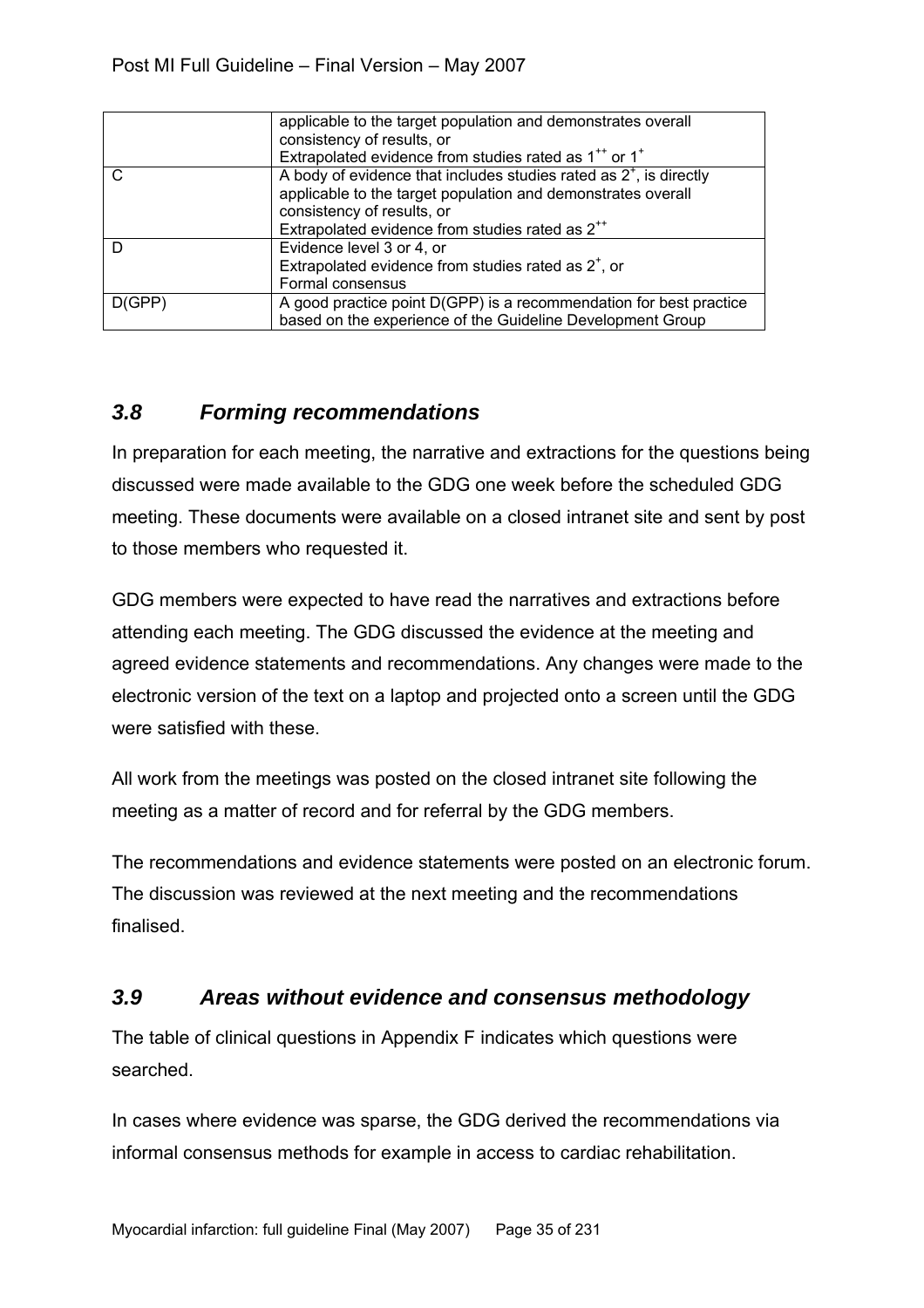## <span id="page-35-0"></span>*3.10 Consultation*

The guideline has been developed in accordance with the Institute's guideline development process. This has included allowing registered stakeholders the opportunity to comment on the scope of the guideline and the draft of the full and short form guideline. In addition, the draft was reviewed by an independent Guideline Review Panel (GRP) established by the Institute.

The comments made by the stakeholders, peer reviewers and the GRP were collated and presented for consideration by the GDG. All comments were considered systematically by the GDG and the project team recorded the agreed responses.

## *3.11 The Relationship between the guideline and other national guidance*

## **3.11.1 NICE Guideline - Prophylaxis for patients who have experienced a myocardial infarction (2001)**

Prophylaxis for patients who have experienced a myocardial infarction (2001) developed by North of England Evidence-based Guidelines Development Project, Centre for Health Services Research,University of Newcastle upon Tyne which was published as an inherited guideline by NICE in 2001. The current guideline updates and expands upon this work.

## **3.11.2 National Service Frameworks**

In formulating recommendations consideration was given to the National Service Framework for Coronary Heart Disease (2000).

#### **3.11.3 Related NICE Guidance**

It was identified that this guideline intersected with the followed NICE guidelines published or in development. Cross reference was made to the following guidelines if appropriate.

**Guidelines**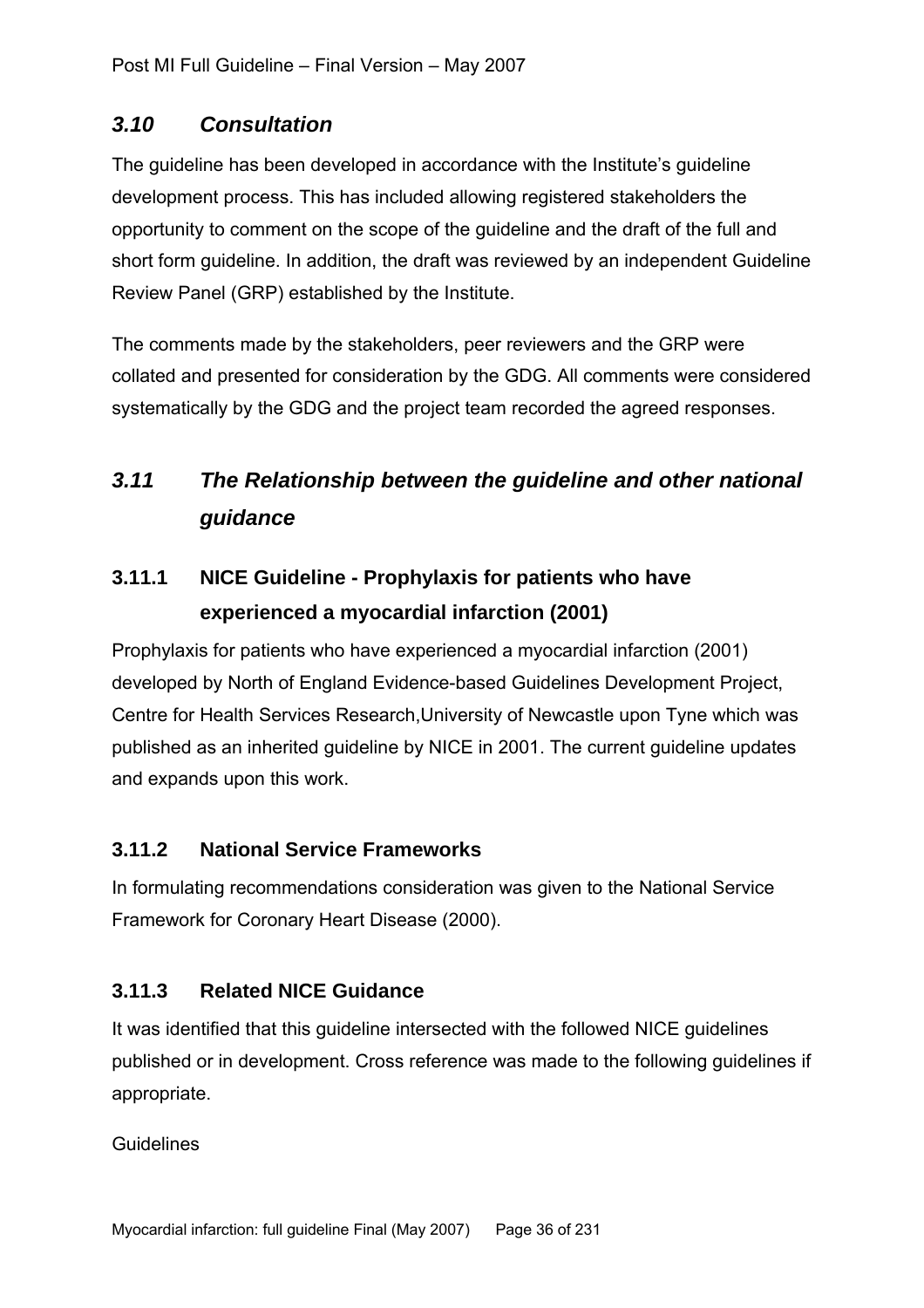Hypertension – management of hypertension in adult patients in primary care, August 2004 – Partial update June 2006

Chronic heart failure – management of chronic heart failure in adults in primary and secondary care - October 2003.

Type 1 diabetes - diagnosis and management of diabetes in children, young people and adults - July 2004

Type 2 diabetes - management of blood pressure and blood lipids (guideline H) - October 2002

Cardiovascular risk assessment: the modification of blood lipids for the primary and secondary prevention of cardiovascular disease - January 2008

Obesity – the prevention, identification, evaluation, treatment and weight maintenance of overweight and obesity in adults - November 2006

Familial hypercholesterolaemia - identification and management - (ongoing)

Technology Appraisals:

The clinical effectiveness and cost effectiveness of bupropion (Zyban) and Nicotine Replacement Therapy for smoking cessation **TA039** (March 2002).

Clopidogrel and dipyridamole for the prevention of artherosclerotic events **TA090**  (May 2005).

Clopidogrel in the treatment of non-ST-segment-elevation acute coronary syndrome **TA080 (**July 2004).

Statins for the prevention of cardiovascular events in patients at increased risk of developing cardiovascular disease or those with established cardiovascular disease **TA094** (January 2006).

Angina and myocardial infarction - myocardial perfusion scintigraphy, **TA073 (**November 2003).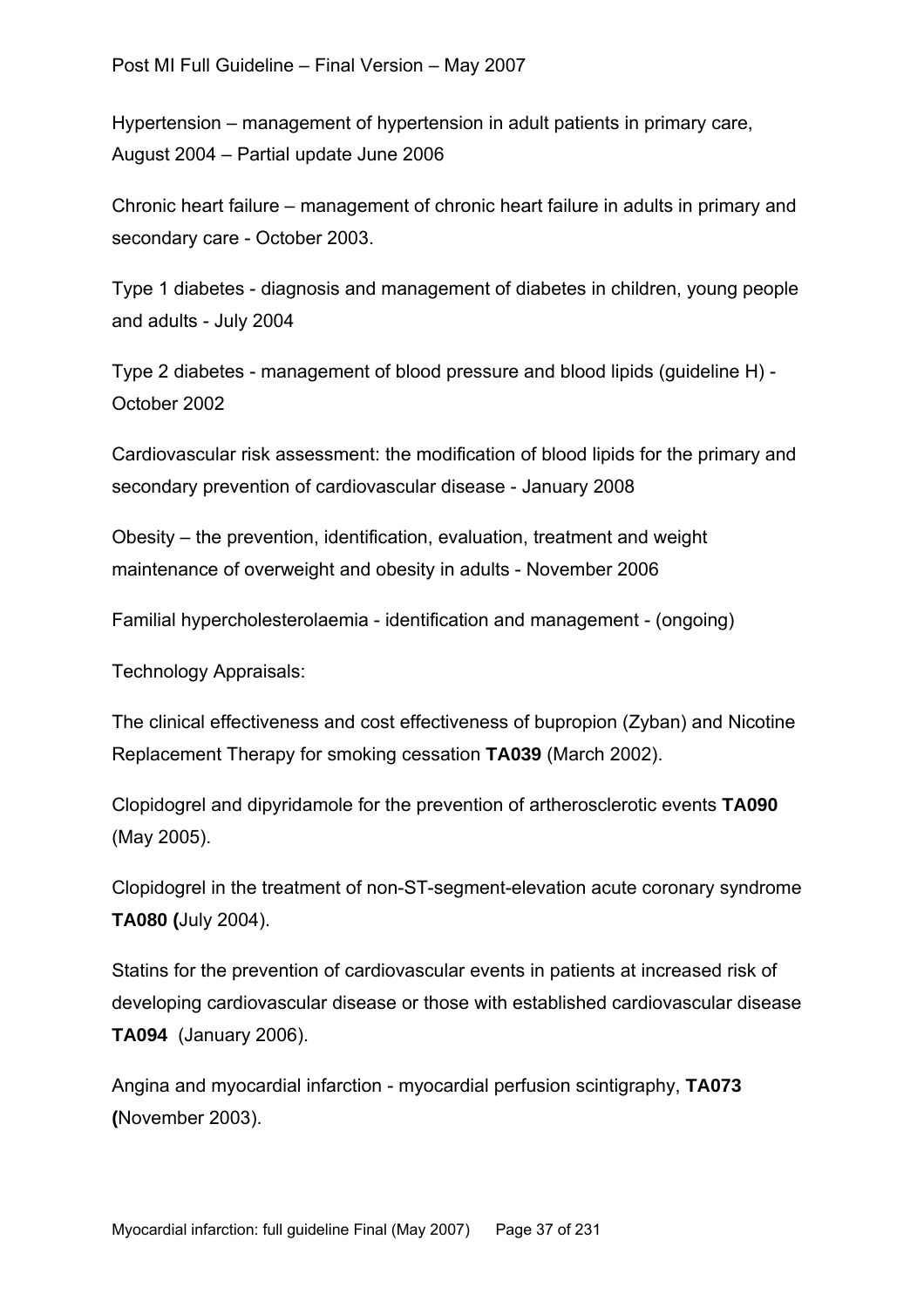Implantable cardioverter defibrillators (ICDs) for the treatment of arrhythmias - review of guidance **TA095** (January 2006).

### **Public health intervention guidance**

Brief interventions and referral for smoking cessation in primary care and other settings (March 2006).

Through review of published guidance, personal contact and commenting on guideline scope, endeavours were made to ensure that boundaries between guidance were clear and advice was consistent.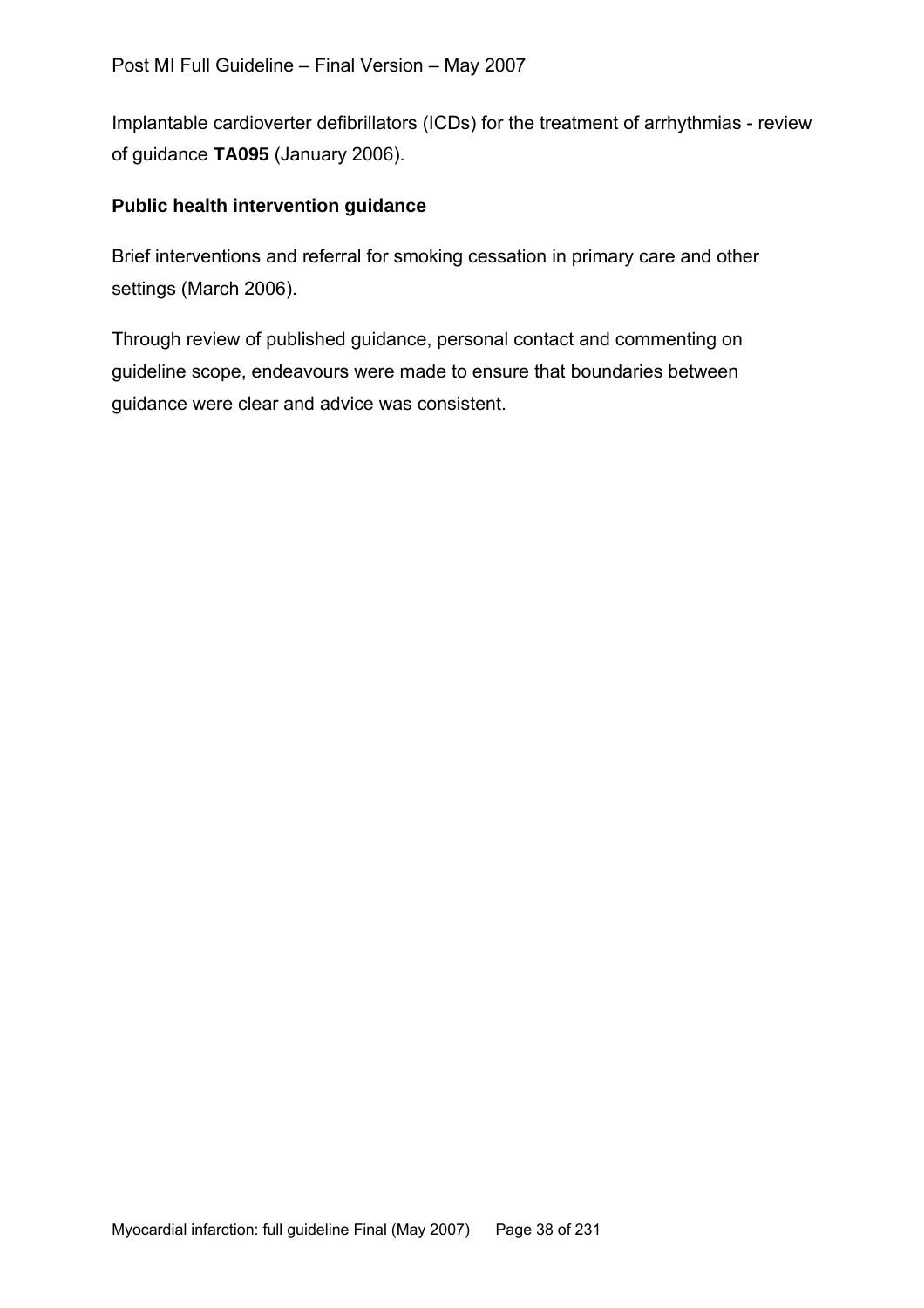# <span id="page-38-0"></span>**4 Lifestyle**

## *4.1 Recommendations for lifestyle*

## **4.1.1 Changing dietary regimen recommendations**

[Hyperlink to the related evidence statements](#page-41-0)

| 4.1.1.1 | Patients should be advised not to take supplements containing beta-        |
|---------|----------------------------------------------------------------------------|
|         | carotene (Garde B), and should not be advised to take antioxidant          |
|         | supplements (vitamin E and/or C) or folic acid to reduce cardiovascular    |
|         | risk (Grade A).                                                            |
|         |                                                                            |
| 4.1.1.2 | Patients should be advised to consume at least 7 g of omega 3 fatty        |
|         | acids per week from two to four portions of oily fish per week (see        |
|         | appendix H for the equivalent quantity of oily fish consumption required   |
|         | to provide 7 g of omega 3 fatty acids per week) (Grade B).                 |
|         |                                                                            |
| 4.1.1.3 | For patients who have had an MI within 3 months and who are not            |
|         | achieving this, consider providing at least 1g daily of omega-3-acid ethyl |
|         | esters treatment licensed for secondary prevention post MI for up to 4     |
|         | years (Grade B).                                                           |
|         |                                                                            |
| 4.1.1.4 | Initiation of omega-3-acid ethyl esters supplement treatment is not        |
|         | routinely recommended in patients that have had an MI more than 3          |
|         | months earlier (GPP).                                                      |
|         |                                                                            |
| 4.1.1.5 | Patients should be advised to eat a Mediterranean-style diet (more         |
|         | bread, fruit, vegetables and fish; less meat; and replace butter and       |
|         | cheese with products based on vegetable and plant oils) (Grade A).         |
|         |                                                                            |

# **4.1.2 Delivery of dietary advice recommendations**

[Hyperlink to the related evidence statements](#page-54-0)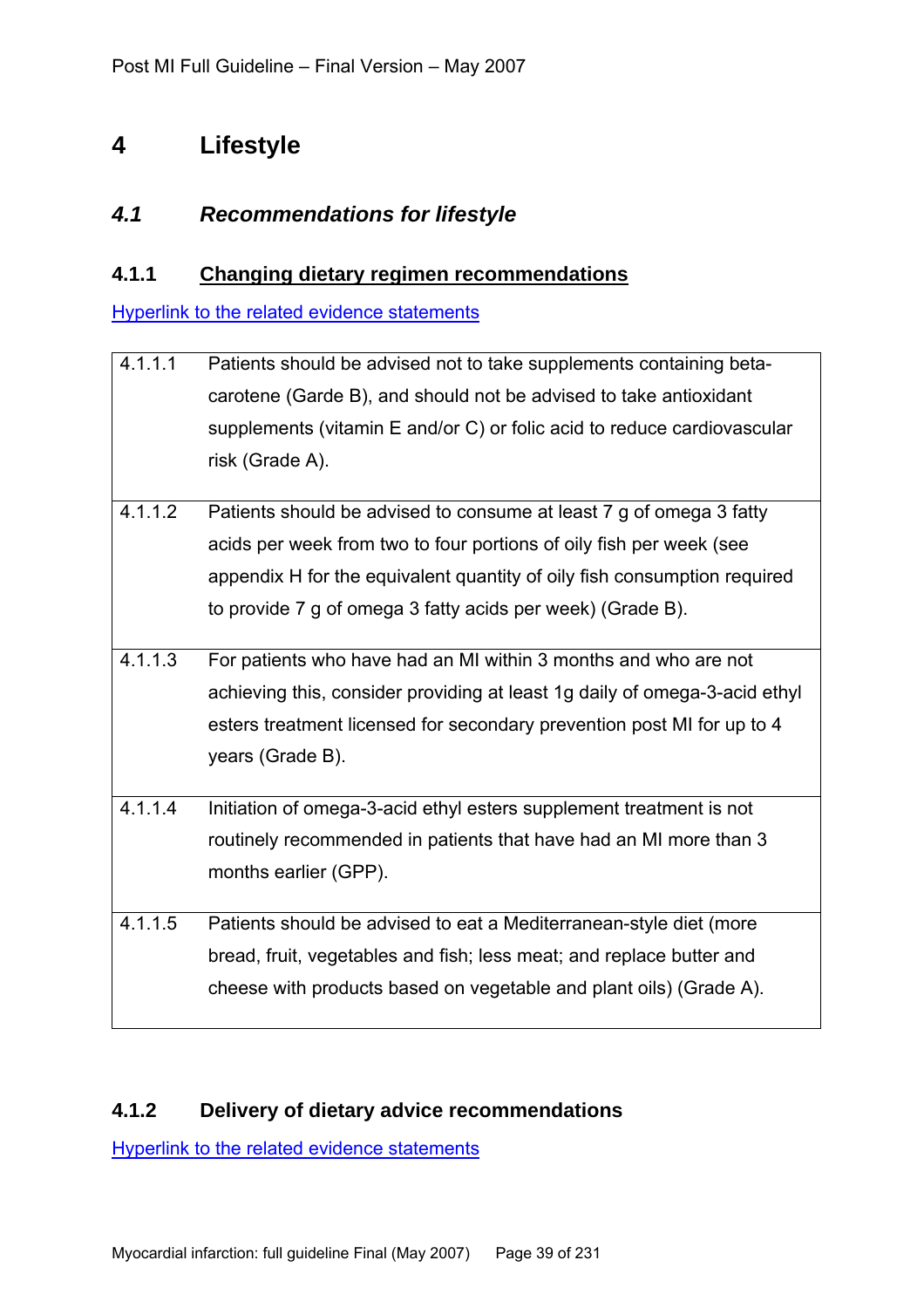- <span id="page-39-0"></span>4.1.2.1 Patients should be given consistent dietary advice, tailored to their needs (GPP).
- 4.1.2.2 Patients should be offered an individual consultation to discuss diet, including their current eating habits, and advice on improving their diet (Grade B).
- 4.1.2.3 Patients should be given healthy eating advice that can be extended to the whole family (GPP).

## **4.1.3 Alcohol consumption recommendations**

[Hyperlink to the related evidence statements](#page-56-0)

4.1.3.1 Patients who drink alcohol should be advised to keep weekly consumption within safe limits (no more than 21 units of alcohol per week for men, or 14 units per week for women) and to avoid binge drinking (more than 3 alcoholic drinks in 1–2 hours) (GPP).

### **4.1.4 Regular physical activity recommendations**

[Hyperlink to the related evidence statements](#page-61-0)

| 4.1.4.1                                 | Patients should be advised to undertake regular physical activity                                              |
|-----------------------------------------|----------------------------------------------------------------------------------------------------------------|
|                                         | sufficient to increase exercise capacity (Grade B).                                                            |
|                                         |                                                                                                                |
| 4.1.4.2                                 | Patients should be advised to be physically active for 20–30 minutes a                                         |
|                                         | day to the point of slight breathlessness. Patients who are not achieving                                      |
|                                         | this should be advised to increase their activity in a gradual, step by step                                   |
|                                         | way, aiming to increase their exercise capacity. They should start at a                                        |
|                                         | level that is comfortable, and increase the duration and intensity of                                          |
|                                         | activity as they gain fitness (GPP).                                                                           |
|                                         |                                                                                                                |
| $\lambda$ $\lambda$ $\lambda$ $\lambda$ | والمستور المتحسنين والمنتج والمستحقق والمتحال والتحاري والمتحول والمنازل والمتحال والمتحاسب والمستحدث والمتاري |

4.1.4.3 Advice on physical activity should involve a discussion about current and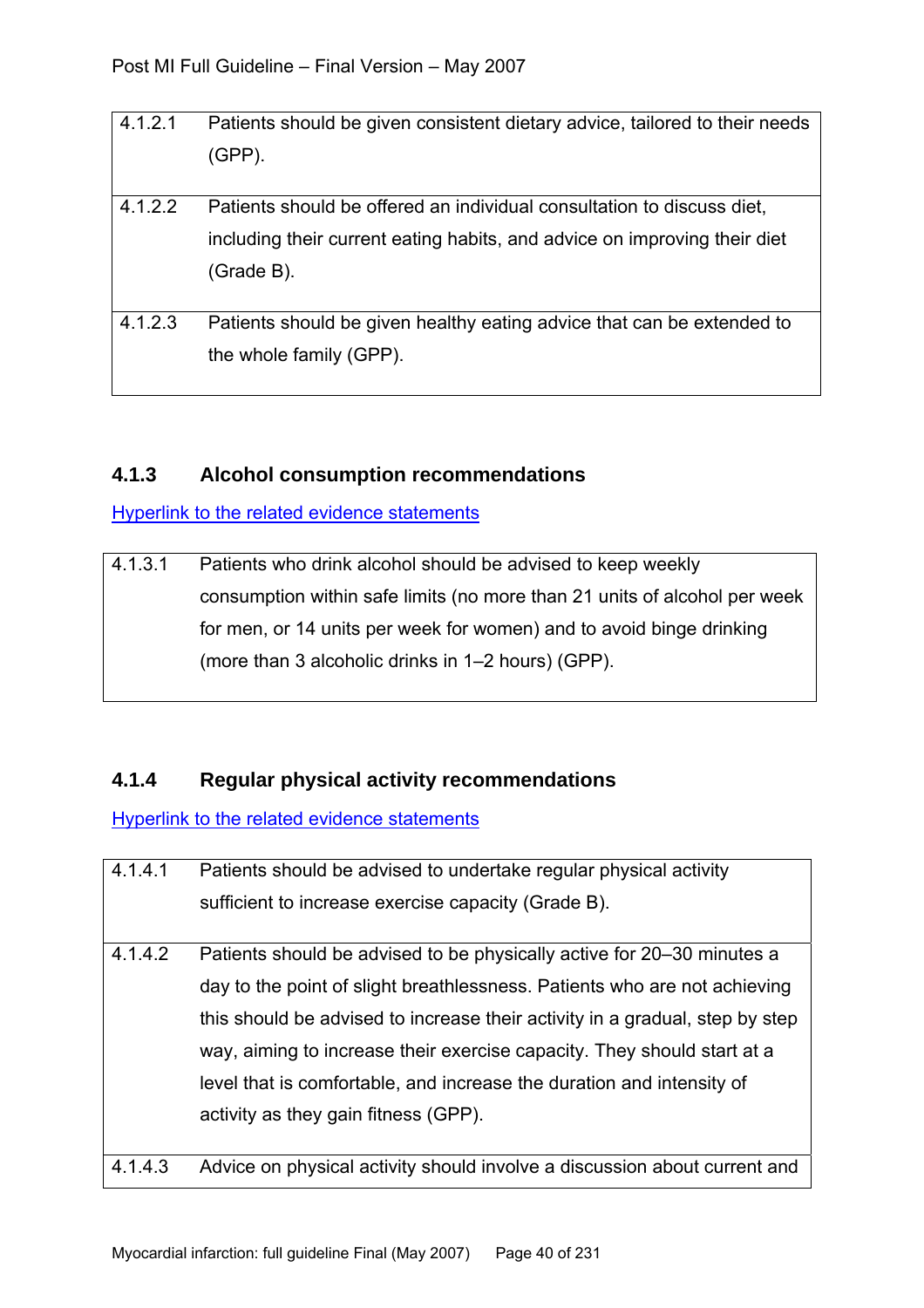<span id="page-40-0"></span>past activity levels and preferences. The benefit of exercise may be enhanced by tailored advice from a suitably qualified professional (GPP).

#### **4.1.5 Smoking cessation recommendations**

#### [Hyperlink to the related narrative](#page-66-0)

| 4.1.5.1 | All patients who smoke should be advised to quit and be offered              |
|---------|------------------------------------------------------------------------------|
|         | assistance from a smoking cessation service in line with 'Brief'             |
|         | interventions and referral for smoking cessation in primary care and         |
|         | other settings' (NICE public health intervention guidance 1) (Grade A).      |
|         |                                                                              |
| 4.1.5.2 | All patients who smoke and who have expressed a desire to quit should        |
|         | be offered support and advice, and referral to an intensive support          |
|         | service (for example the NHS Stop Smoking Services) in line with 'Brief      |
|         | interventions and referral for smoking cessation in primary care and         |
|         | other settings' (NICE public health intervention guidance 1) (Grade A). If   |
|         | a patient is unable or unwilling to accept a referral they should be offered |
|         | pharmacotherapy in line with the recommendations in 'Nicotine                |
|         | replacement therapy (NRT) and bupropion for smoking cessation' (NICE         |
|         | technology appraisal guidance 39) (Grade A).                                 |
|         |                                                                              |

## **4.1.6 Weight management recommendations**

#### [Hyperlink to the related narrative](#page-67-0)

4.1.6.1 After an MI, all patients who are overweight or obese should be offered advice and support to achieve and maintain a healthy weight in line with 'Obesity: the prevention, identification, assessment and management of overweight and obesity in adults and children. NICE clinical guideline 43' (Grade A).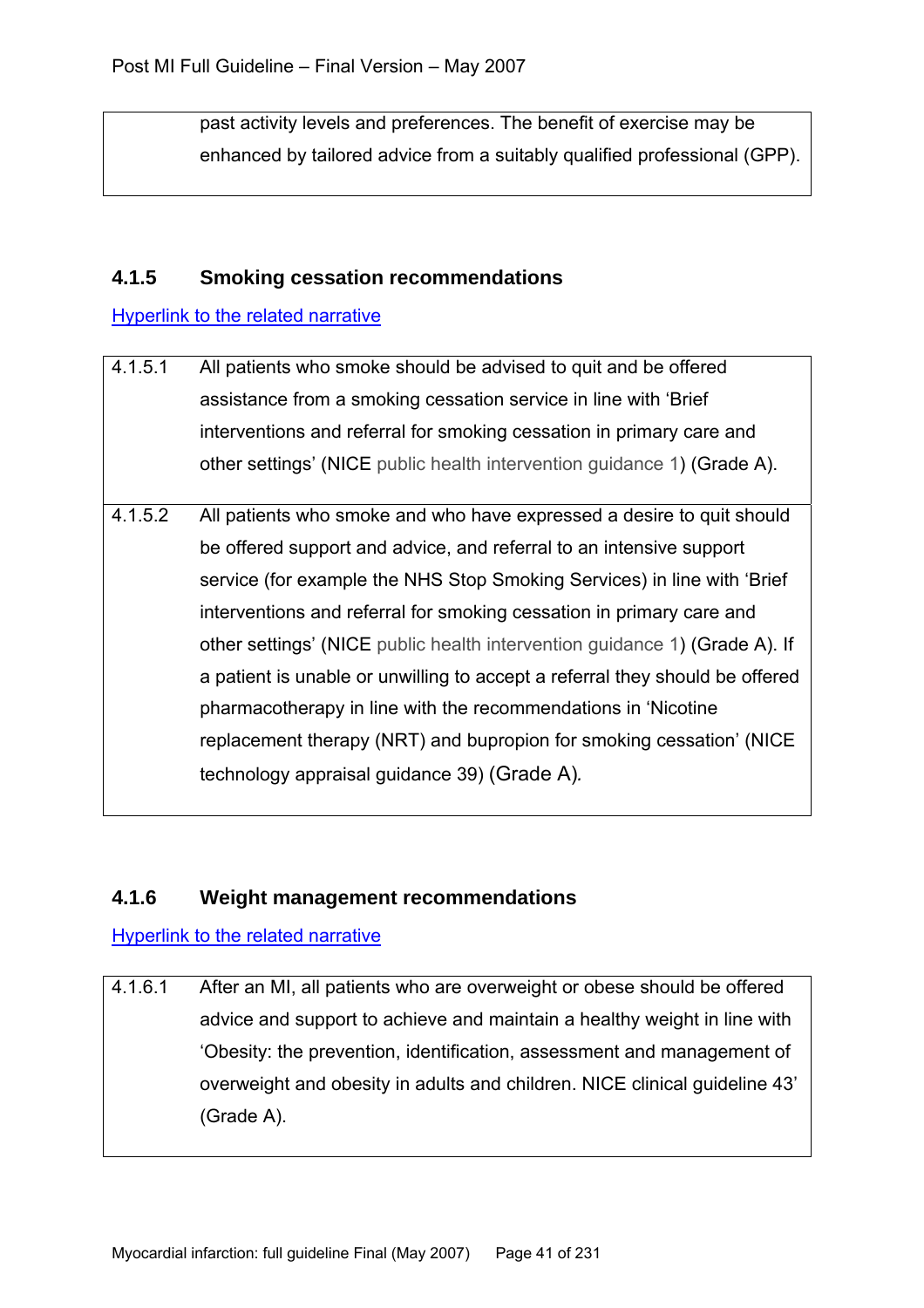# <span id="page-41-0"></span>*4.2 Effectiveness of changing dietary regimen*

# **4.2.1 Evidence statements for changing dietary regimen**

| Antioxidants |                                                                                                                                                                                                                                                                                      |
|--------------|--------------------------------------------------------------------------------------------------------------------------------------------------------------------------------------------------------------------------------------------------------------------------------------|
| 4.2.1.1      | In patients after an MI there is conflicting evidence for an effect of vitamin E<br>supplementation (alone or in combination with other anti-oxidants) on the risk<br>of fatal and non-fatal MI with no consistent evidence of a benefit or harm<br>$(1++)$ .                        |
| 4.2.1.2      | In patients after an MI, vitamin C supplementation does not appear to have<br>any benefit $(1++)$ .                                                                                                                                                                                  |
| 4.2.1.3      | In patients after an MI, beta-carotene may increase cardiovascular deaths<br>$(1+)$ .                                                                                                                                                                                                |
| Fish oils    |                                                                                                                                                                                                                                                                                      |
| 4.2.1.4      | In patients after an MI, advice to increase consumption of oily fish reduced all-<br>cause mortality $(1+)$ .                                                                                                                                                                        |
| 4.2.1.5      | The only large trial of supplementation with 1g of omega 3 polyunsaturated<br>fatty acids has shown a reduction in mortality and cardiovascular morbidity,<br>although there was a low uptake to statins and other secondary prevention<br>drugs at baseline in this trial $(1++)$ . |
|              | Folic acid supplementation                                                                                                                                                                                                                                                           |
| 4.2.1.6      | In unselected patients after an MI, folic acid plus vitamin B12 and B6<br>supplementation does not reduce all-cause mortality or cardiovascular events<br>$(1++)$ .                                                                                                                  |
| 4.2.1.7      | In patients with hypercholesterolemia after an MI, the addition of folic acid to<br>statin therapy did not confer any additional benefit in reducing cardiovascular<br>events or mortality compared with statin therapy alone (1+).                                                  |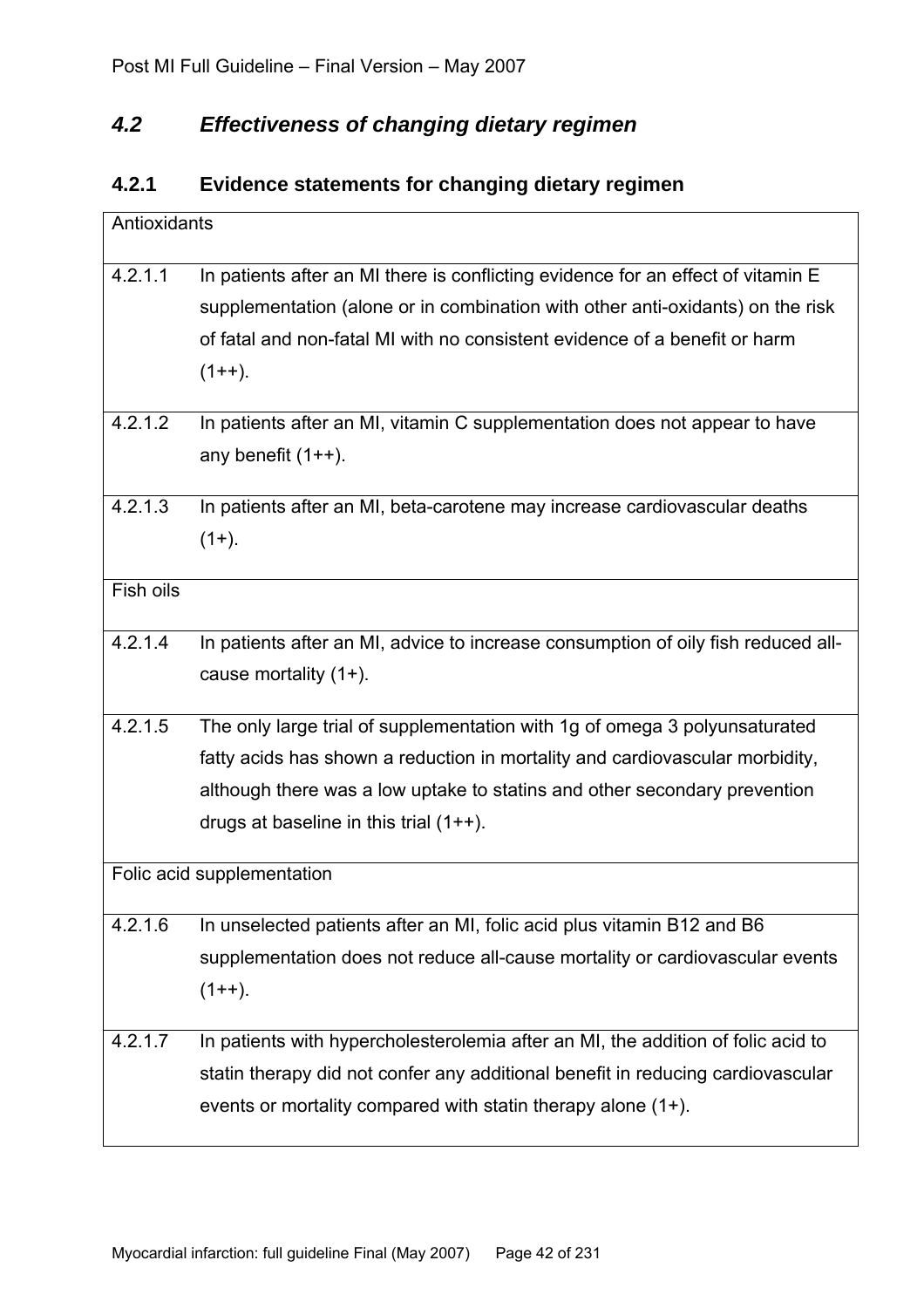[Mediterranean diet](#page-51-0)

4.2.1.8 In patients after an MI, a 'Mediterranean' diet (more bread, fruit, vegetables, fish, and less meat, and replacing butter with margarine) comparable to the fat content of rapeseed oil and olive oil reduces all-cause mortality, cardiovascular mortality, and recurrent MI (1+).

## [Plant sterol esters](#page-52-0)

4.2.1.9 No studies were found of interventions with plant sterol esters for secondary prevention in patients after an MI.

[Low glycaemic diets](#page-52-0)

4.2.1.10 No studies were found of interventions with low glycaemic diets for secondary prevention in patients after an MI.

[Fruit and vegetables](#page-52-0)

4.2.1.11 No studies were found of interventions that only examined an increase in fruit and vegetable intake for secondary prevention in patients after an MI.

#### [Low saturated fat](#page-52-0)

4.2.1.12 In a single trial of patients after an MI, advice to reduce dietary saturated fat did not reduce mortality (1-).

## [Dietary fibre](#page-53-0)

4.2.1.13 In a single trial of patients after an MI, an increase in dietary fibre did not reduce all-cause mortality (1-).

[Back to recommendations](#page-38-0)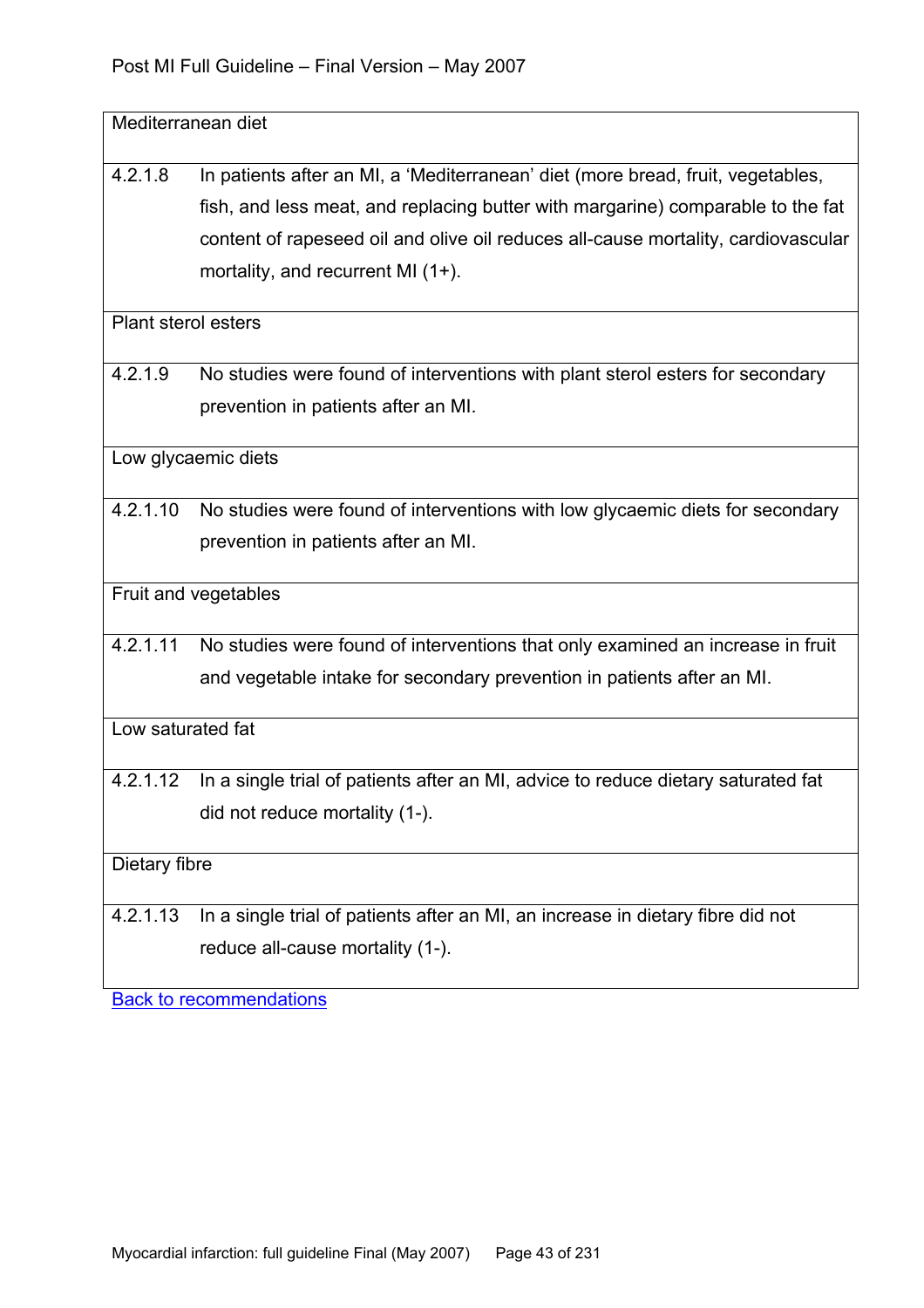# <span id="page-43-0"></span>**4.2.2 Supplementation with antioxidants vitamin C, vitamin E, betacarotene and coenzyme Q10**

Two systematic reviews were identified on antioxidant vitamin supplementation for the prevention and treatment of cardiovascular disease.

The first included 10 secondary prevention trials on patients with multiple risks of cardiovascular disease in various pooled analysis (Shekelle, P., Morton, S., and Hardy, M. 2003). The four outcomes of clinical importance for analysis were allcause mortality, cardiovascular mortality, fatal MI, and non-fatal MI. Only vitamin E supplementation alone had a sufficient number of clinically similar studies to undertake meta analysis; vitamin C and coenzyme Q10 trials were reported descriptively.

Meta analysis using a random effects model found that vitamin E supplementation alone did not reduce all-cause mortality (RR 0.96, 95% CI 0.84 to 1.10) or cardiovascular death (RR 0.97, 95% CI 0.80 to 1.19) compared with placebo. For vitamin E supplementation in combination with other agents (such as beta-carotene, vitamin C, omega-3 fatty acids) there was insufficient data for meta analysis. Meta analysis was performed for cardiovascular death and there was no treatment effect compared with placebo (RR 1.03, 95% CI 0.81 to 1.32) (Shekelle, P., Morton, S., and Hardy, M. 2003). The evidence on vitamin E supplementation and the risk of fatal and non-fatal MI is mixed. No pooled analysis showed a beneficial or adverse effect, either alone or in combination. Two individual studies did report significant findings. One study found a benefit on fatal MI and a non significant adverse effect on non-fatal MI (GISSI Prevenzione Investigators. 1999). In contrast, another trial reported a significant adverse effect of vitamin E on fatal MI, but a nearly significant beneficial effect of vitamin E on non-fatal MI (Rapola, J. M. et al 1997). While there were dosage differences between the trials (Rapola, J. M., Virtamo, J., Ripatti, S. et al 1997)), the baseline risk of both fatal and non-fatal MIs was approximately equivalent in the two studies (Shekelle, P., Morton, S., and Hardy, M. 2003).

The systematic review identified five randomised controlled studies of coenzyme Q supplementation compared to placebo (Shekelle, P., Morton, S., and Hardy, M. 2003). Four studies recruited heart failure patients and the fifth study recruited post MI patients. The heart failure patient studies did not report on relevant outcomes.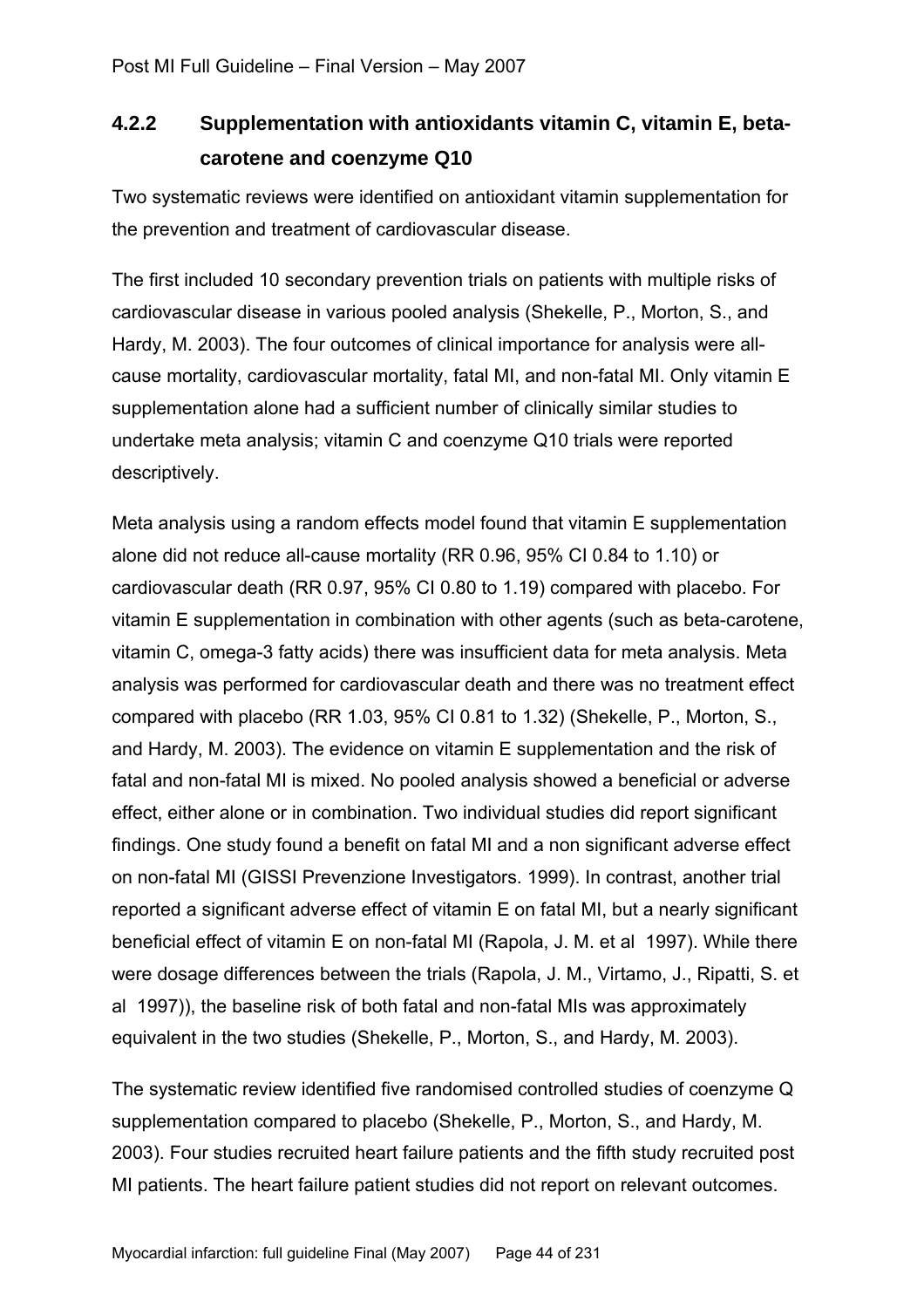<span id="page-44-0"></span>The study on the post MI patients reported that at one year follow up, six patients had died in the placebo group, while one patient in the antioxidant group had died following a pulmonary embolism (Kuklinski, B., Weissenbacher, E., and Fahnrich, A. 1994).

The systematic review identified four randomised controlled studies of vitamin C supplementation compared to placebo (Shekelle, P., Morton, S., and Hardy, M. 2003). Vitamin C supplementation (mostly in combination with vitamin E) was found to have no benefit in cardiovascular health.

In conclusion, the authors of this systematic review stated that the available scientific studies offer little evidence that supplementation with vitamin C, vitamin E, or coenzyme Q10 has any benefit on secondary prevention in cardiovascular disease (Shekelle, P., Morton, S., and Hardy, M. 2003).

A second systematic review examined the effectiveness of vitamin supplementation in preventing cardiovascular disease, specifically vitamin A, C, and E, beta-carotene, folic acid, antioxidant combinations and multivitamin supplementation (Morris, C. D. and Carson, S. 2001). No meta analysis was undertaken. For vitamin C and E, the studies identified were included in the previous systematic review (Shekelle, P., Morton, S., and Hardy, M. 2003). For beta-carotene, one study was identified which found that beta-carotene significantly increased the incidence of fatal coronary heart disease compared with placebo (Rapola, J. M., Virtamo, J., Ripatti, S. et al 1997). Although the overall risk for all myocardial infarction was not affected, the incidence of fatal myocardial infarction increased significantly with beta-carotene supplementation. No studies were identified in the systematic review on vitamin A or folic acid alone for secondary prevention and no studies were found on multivitamin supplementation for post MI patients. The authors concluded that randomised controlled trials of specific supplements had failed to demonstrate a consistent or significant effect on incidence of, or death from, cardiovascular disease.

#### **4.2.3 Folic acid supplementation**

A randomised controlled trial investigated folic acid supplementation in patients with stable coronary artery disease (Liem, A. et al 2003). Approximately half the patients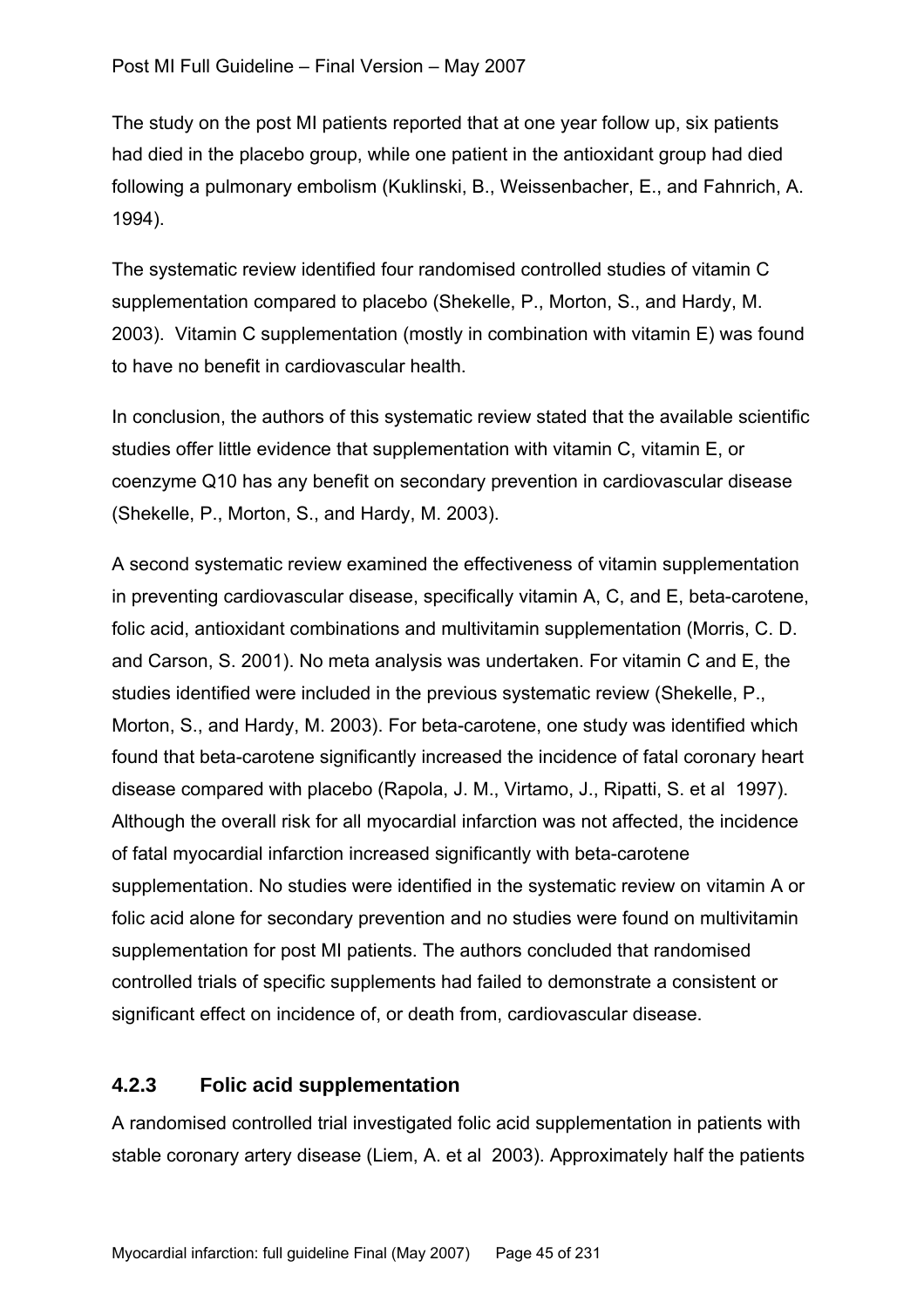had a history of MI and approximately half had received coronary artery bypass surgery. The participants were randomised to receive folic acid (0.5 mg/day) or no supplementation and the mean follow up time was 24 months. Folic acid supplementation did not reduce the primary outcome which was the combination of all-cause mortality and a composite of vascular events compared with the control group (RR 1.05, 95% CI 0.63 to 1.75).

A second 12 month randomised control trial in patients with a prior MI and a total cholesterol > 6.65 mmol/dl found that folic acid supplementation (0.5 mg/day) did not reduce any of the outcomes (fatal MI, fatal stroke, sudden death, other cardiovascular death, recurrent death, stroke, recurrent ischaemia compared with no supplementation) (Liem, A. H. et al 2004).

A third more recent randomised controlled trial recruited patients within 7 days of an acute MI and randomised them in a two-by-two factorial design to receive one of the following four treatments; 0.8 mg of folic acid, 0.4 mg of vitamin B12, and 40 mg of vitamin B6 per day (referred to as combination therapy); 0.8 mg of folic acid plus 0.4 mg of vitamin B12 per day; 40 mg of vitamin B6 per day; or placebo (Bonaa, K. H. et al 2006). The median follow up was 40 months, and the primary endpoint was the combination of new non-fatal myocardial infarction and fatal myocardial infarction, fatal and non-fatal stroke or sudden death attributed to coronary heart disease. There was no significant reduction in the primary endpoint from treatment with folic acid and vitamin B12, with or without vitamin B6 compared to placebo. However, treatment with combination therapy compared to placebo was associated with a nonsignificant increase in risk in the primary endpoint (RR 1.22, 95% CI 1.00 to 1.50). There was no effect of treatment with folic acid plus vitamin B12 on the secondary endpoints of myocardial infarction, stroke, death from any cause, unstable angina pectoris requiring hospitalisation and revascularisation. The combination of folic acid plus vitamin B12 plus vitamin B6 was associated with a non-significant increase in risk of non-fatal MI compared to placebo (RR 1.30, 95% CI 1.00 to 1.68). However, it was noted that these analyses were not adjusted for multiple comparisons, and the apparent associations could be explained by chance (Bonaa, K. H., Njolstad, I., Ueland, P. M et al 2006).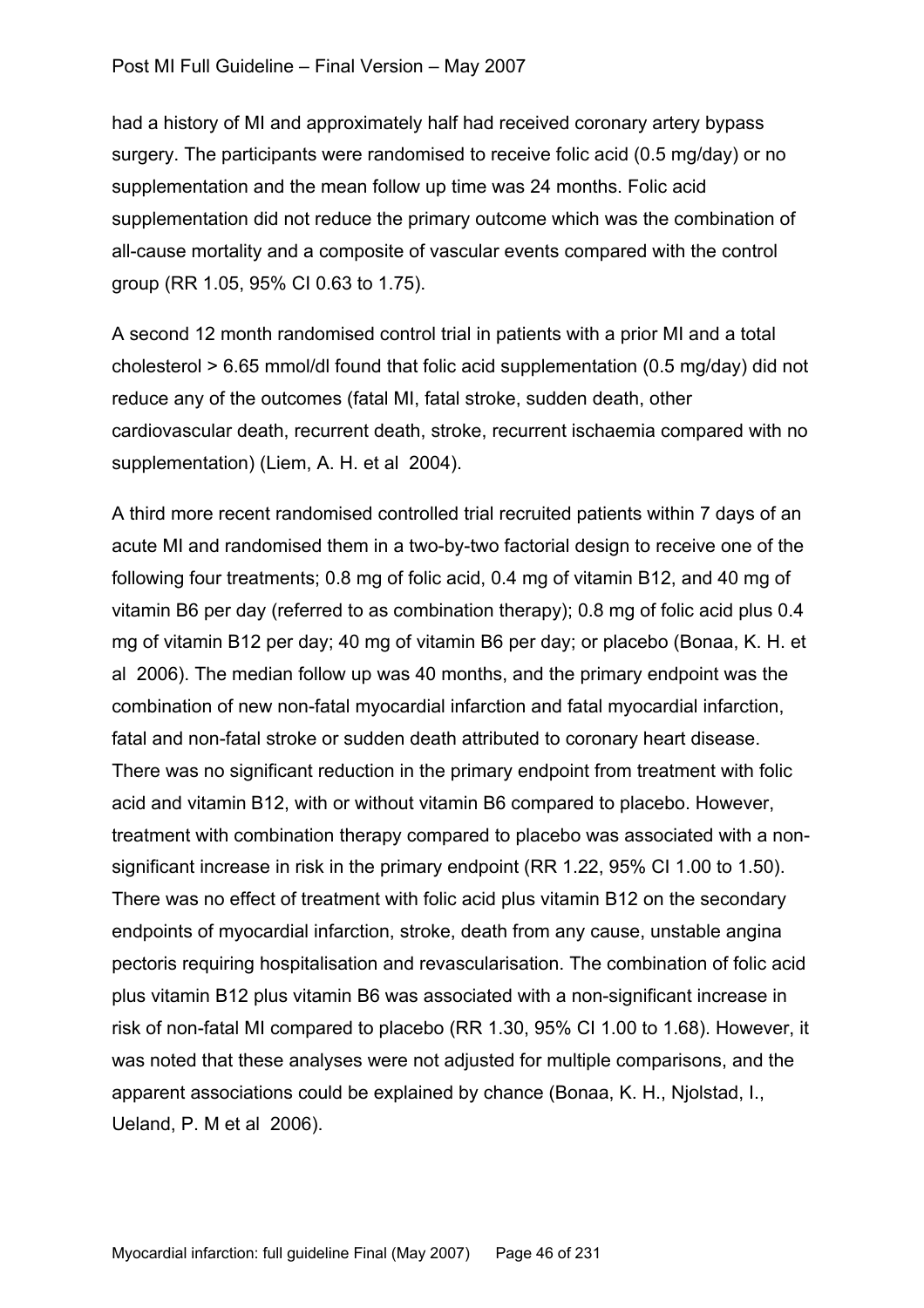#### <span id="page-46-0"></span>**4.2.4 Fish diet**

Advice to eat oily fish has been examined in a randomised trial in men under the age of 70 years following a recent MI (DART1) (Burr, M. L. et al 1989). There were 1015 patients recruited to the oily fish advice group and 1018 patients recruited to the no diet advice group. The mean age at recruitment was 57 years, and the recruitment mean interval after the incident MI was 41 days. Patients were advised to eat at least two weekly portions (220 to 400 g) of oily fish (mackerel, herring, kipper, pilchard, sardine, salmon or trout). Advice to eat oily fish was compared with no dietary advice and two further dietary advice regimes; fat advice (to reduce fat intake to 30% of total energy and to increase the polyunsaturated fat / saturated fat ratio to 1.0) and fibre advice (to eat more cereal fibre). Patients in the oily fish advice group who could not tolerate oily fish were given omega-3- acid ethyl esters capsules; 3 x 0.5 g per day supplying 2.5 g of eicosapentaenoic acid per week as well as docosahexaenoic acid. Study duration was 2 years and at 6 months 14% of patients were taking omega-3 acid ethyl esters capsules, while at 2 years 22% of patients were taking omega-3 acid ethyl esters capsules as a partial or total substitute for oily fish. Percentages of plasma eicosapentaenoic acid in total plasma fatty acid were measured in a subset of the dietary advice group and the no diet advice group. The differences were consistent with the reported dietary changes, in that oily fish intake was approximately 35 g per day in the oily fish advice group and 9 g per day in those receiving no diet advice.

Advice to eat oily fish was associated with a reduction in all-cause mortality compared with no dietary advice after adjustment for confounders (RR 0.71, 95%CI 0.54 to 0.92). There was no reduction in ischaemic heart disease events (ischaemic heart disease death and non-fatal MI) in the oily fish advice group compared with the group given no advice (RR 0.84, 95% CI 0.67 to 1.07). Patients given oily fish advice had a lower mortality than patients within other dietary groups (percentage difference in all-cause mortality for oily fish advice minus no fish advice in the following groups; fat advice, fibre advice, fat and fibre advice, and no dietary advice was -4.3%, -2.1%, -5.5% and -2.1%, respectively) (Burr, M. L., Fehily, A. M., Gilbert, J. F. et al 1989).

A follow up study of DART was conducted ten years after the end of the original trial (Ness, A. R. et al 2002). In the oily fish group, 447 of 1015 patients had survived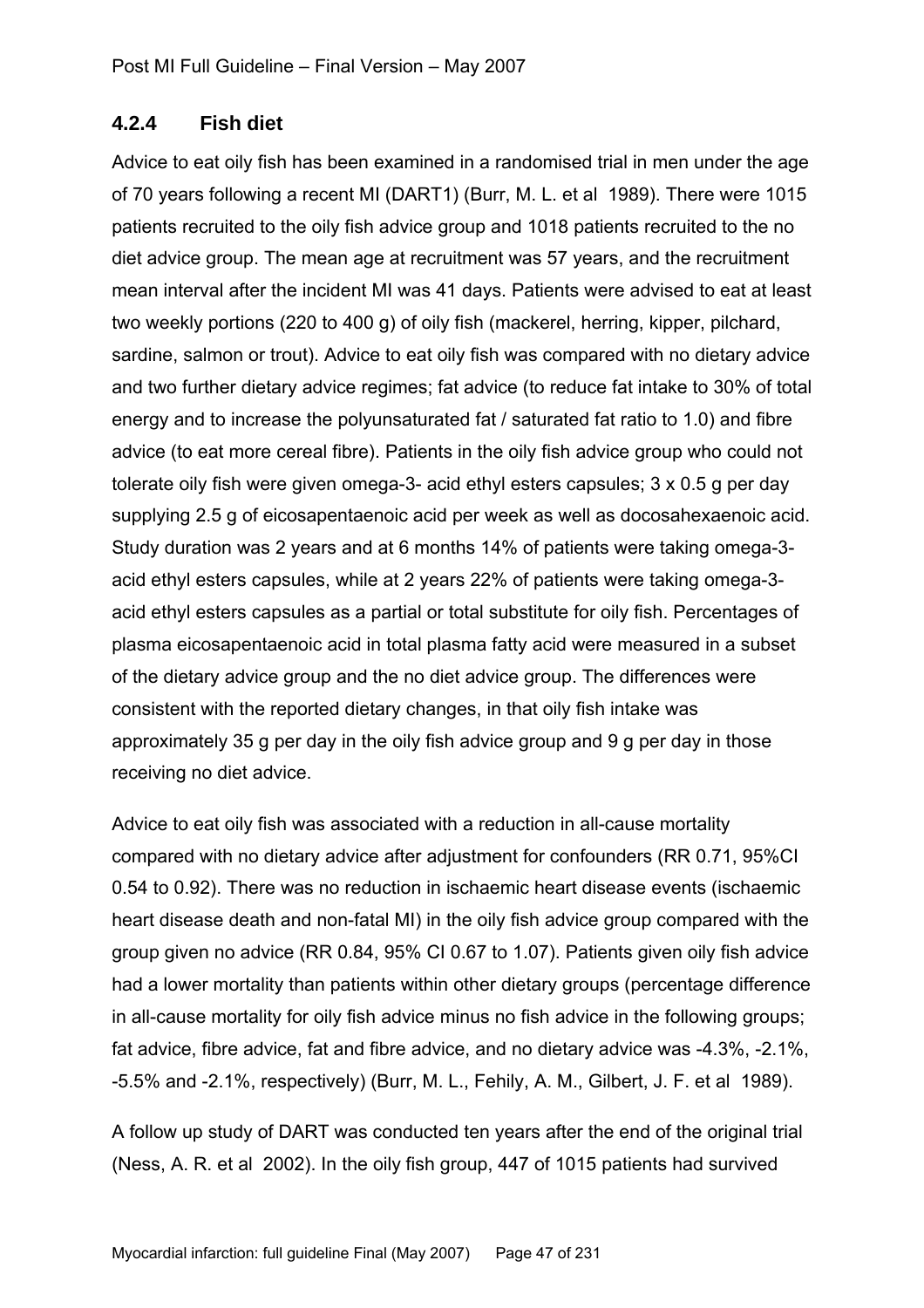and in the diet advice group 432 of 1018 survived. Oily fish intake (g/day) in the fish advice group was 21 g compared with 13 g in the no fish advice group (*P* < 0.01). Prescription fish oil supplementation was higher in the fish advice group (10%) compared with the no fish advice group (2%) (*P* = 0.02). Fish oil supplementation of unknown source (not reported) was also higher in the fish advice group (26.9%) compared with the no fish advice group (19.3%) (*P* < 0.01). At 10 year follow up, oily fish advice was not associated with a reduction in all-cause mortality (HR 0.95, 95% CI 0.85 to 1.07), coronary heart disease mortality (HR 0.92, 95% CI 0.80 to 1.07) or stroke (HR 1.23, 95% CI 0.71 to 2.14). This study may suggest that advice to eat oily fish does not have a sustained effect on mortality, or that the original findings were a chance effect. There are a number of limitations to the follow up study. Data was only available for oily fish intake at the end of the study, and it is possible that the diets of those who survived were different from those who did not. The results may also be confounded by the fact that compliance in the oily fish advice group was 56% at the end of the 10 year trial follow up period (patients reported a much lower intake of oily fish compared with intake during the trial, 21 g/day versus 35 g/day), while in the no diet advice group compliance was 37% (patients reported an increase oily fish consumption from 9 g/day during the trial to 13 g/day, and increased their supplement intake) (Ness, A. R., Hughes, J., Elwood, P. C. et al 2002).

## **4.2.5 Omega-3- acid ethyl esters treatment**

A randomised trial of 11 324 patients with a prior MI within 3 months of recruitment compared the effectiveness of omega-3- acid ethyl esters with no supplementation (GISSI Prevenzione Investigators. 1999). There was no upper age limit and the mean age ± standard deviation was 59±10 years. Fourteen percent had impaired LV function (ejection fraction < 40%) and more than 70% of patients reported eating fish at least once a week at the start of the randomised controlled trial in both the treatment and control groups, with no difference between the groups. At 42 months, this had risen to 82% in both groups. The type of fish was not stipulated. At the start of the trial, the percentage of patients prescribed cholesterol lowering drug therapy in the treatment and control groups was 4.4% and 5.1%, respectively. At 42 months the percentage rose in the treatment and the control groups to 46.0% and 44.4%, respectively. Patients in the treatment group were given a 1 g capsule to be taken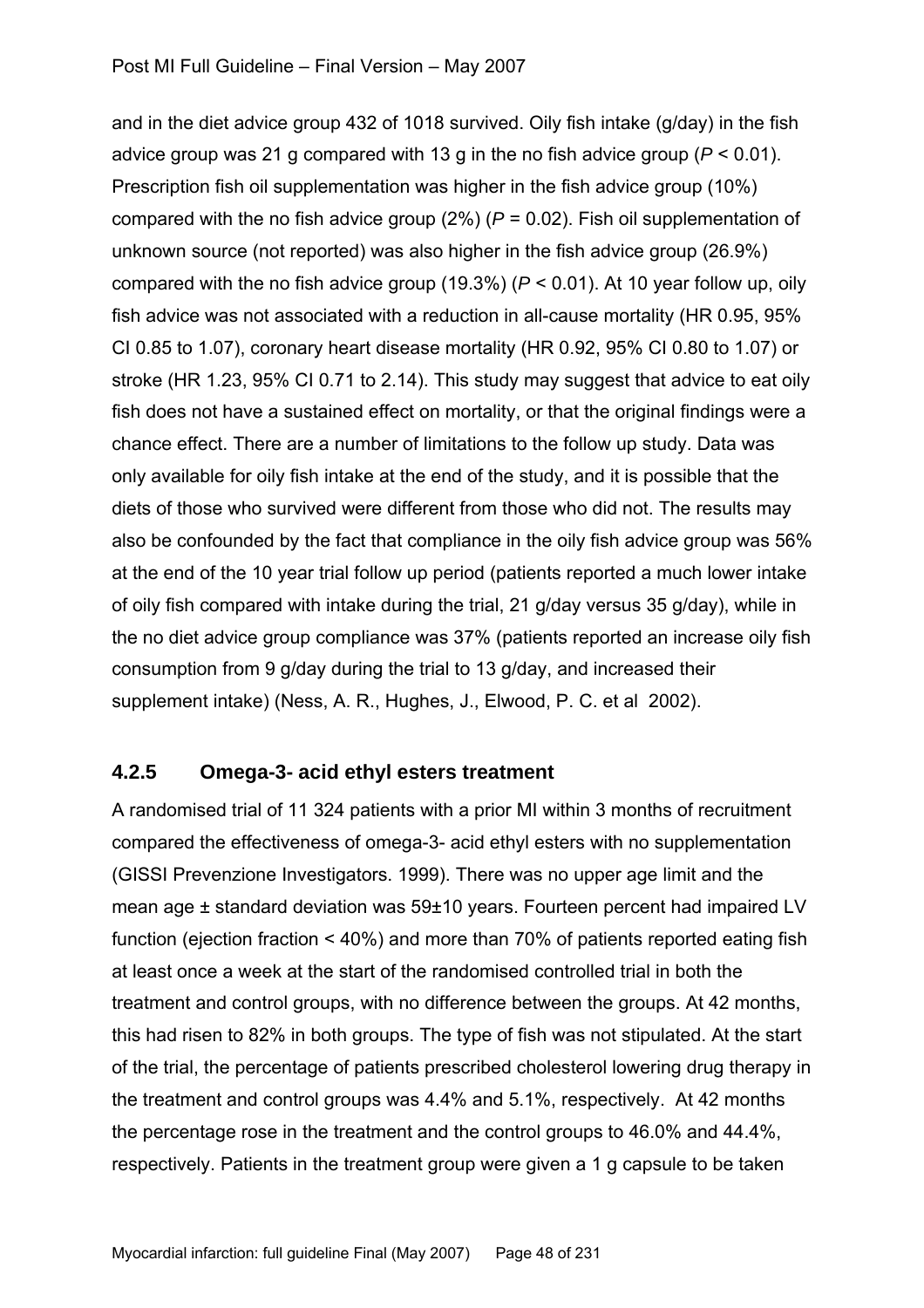daily containing 850 to 882 mg of eicosapenteanoic acid and docosahexaenic acid in a ratio of 1.2:1. This supplied approximately 3.3 g of eicosapentaenoic acid per week.

Compared with control, omega-3- acid ethyl esters treatment was associated with a lower risk of the two primary endpoints; the combination of death, non-fatal MI, or non-fatal stroke (RR 0.85, 95% CI 0.74 to 0.98) and the combination of cardiovascular death, non-fatal MI, or non-fatal stroke (RR 0.80, 95% CI 0.68 to 0.95). There was also a lower risk of the following secondary endpoints: all fatal events (RR 0.80, 95% CI 0.67 to 0.95), cardiovascular deaths (RR 0.70, 95% CI 0.56 to 0.87), cardiac deaths (RR 0.65, 95% CI 0.51 to 0.82), coronary death (RR 0.65, 95% CI 0.51 to 0.84) and sudden death (RR 0.55, 95% CI 0.40 to 0.76) (GISSI Prevenzione Investigators. 1999).

In contrast, a much smaller randomised controlled trial (Nilsen, D. W. et al 2001) of 300 patients found that compared to corn oil, treatment with omega-3- acid ethyl esters was not associated with a reduced risk of; cardiac death, resuscitation, recurrent MI, unstable angina pectoris, revascularisation, total mortality. The median follow up was 1.5 years. The study was powered to measure the effects of omega-3 acids ethyl esters only on serum lipids. Total cholesterol concentrations decreased in both the omega-3- acid ethyl esters and corn oil groups. HDL-cholesterol levels increased in the omega-3- acids ethyl esters group compared with corn oil group. Triacylglycerol concentrations decreased in the omega-3- acid ethyl esters group, whereas they increased in the corn oil group.

The guideline development group recognised that there was only one major trial of omega-3- acid ethyl esters supplementation in patients within 3 months of an MI which reported a favourable impact on clinical outcome. It was noted that a high proportion of participants in this trial reported eating fish at least once per week throughout the trial in both the treatment and control groups. The low cholesterol lowering drug therapy at the start of the trial and its subsequent increase in both groups was also recognised. The consensus of the guideline development group was that the results of the trial should not be dismissed and that treatment with omega-3-acid ethyl esters should be considered in patients within 3 months of an MI, although the results could not be extrapolated to recommending initiation of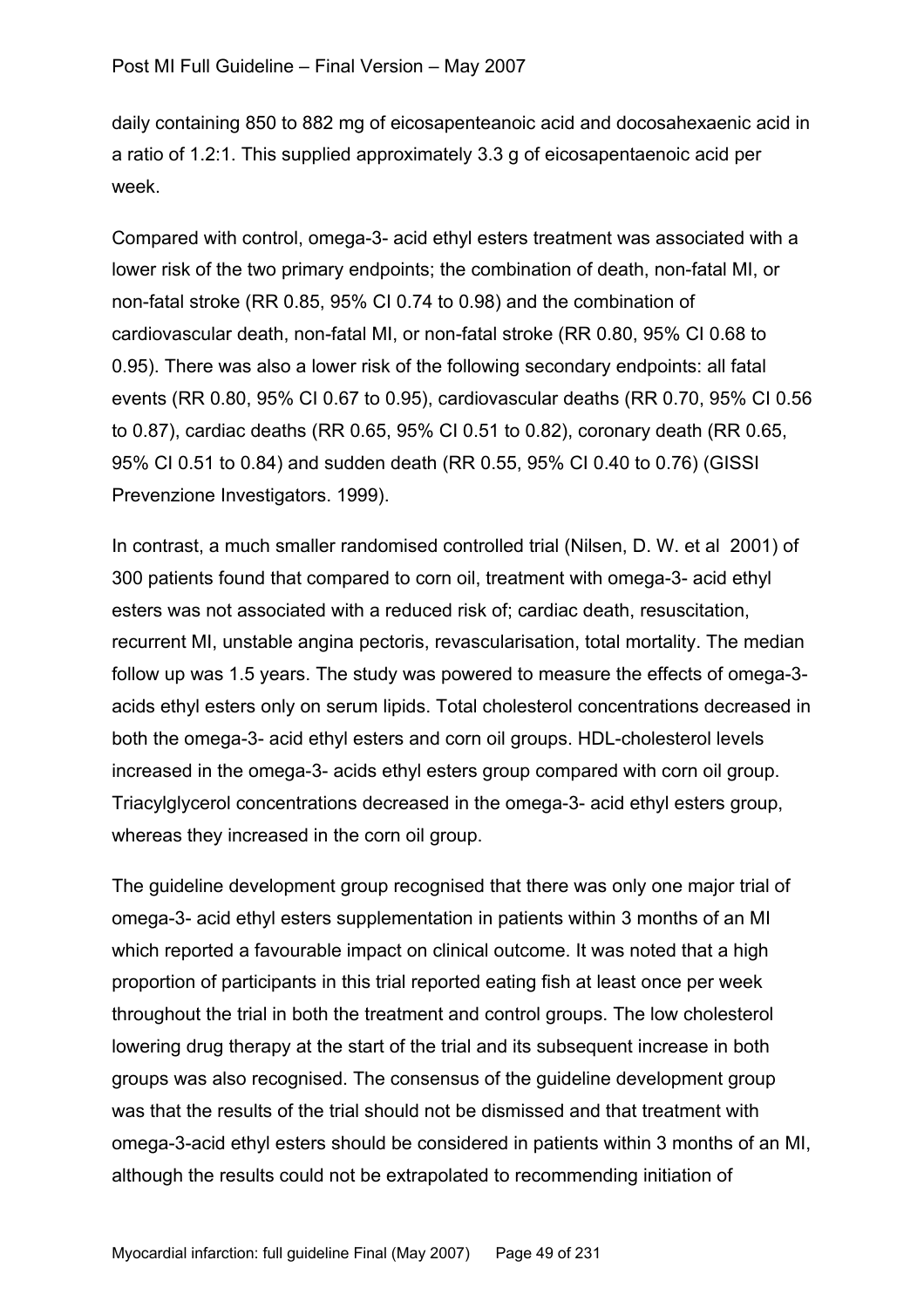supplementation beyond 3 months after the acute event. A study in angina patients of which 50% had a prior MI found that advice to each oily fish or take omega-3- acid ethyl esters supplements was not associated with clinical benefits compared with no advice or no supplementation (Burr, M. L. et al 2003). This may suggest that the clinical benefit of omega-3- acid ethyl esters treatment is resistricted to commencing therapy within 3 months of an MI.

#### **4.2.6 Health economics of omega-3- acid ethyl esters treatment**

Three studies were identified which examined the economic consequences of omega-3- acid ethyl esters supplements compared to no supplements in improving outcomes in patients after MI from the National Health Service (NHS) perspective. All three analyses used effectiveness data from a single trial (GISSI Prevenzione Investigators. 1999) of post MI patients with no age restriction.

An Italian study (Franzosi, M. G. et al 2004), (Lamotte, M. et al 2006) reported omega-3- acid ethyl esters supplements compared to no supplements resulted in 0.0332 life years gained. The incremental cost effectiveness was 24 603 Euros/LYG in the base case model. It is unclear whether this estimate would lie below the NICE threshold of £20-30 000 per QALY. Results were sensitive to the cost of omega-3 acid ethyl esters supplements and a worst case scenario.

A report by Innovus Research on behalf of Solvay Pharmaceutical submitted to NICE was a cost utility analysis (Innovus Research (UK) Ltd. 2004), extrapolating data for lifetime treatment from the NHS perspective. The authors considered a short term model (until the end of the trial) and a longer term model (lifetime). Omega-3 acid ethyl esters supplements were found to be cost effective as long as the NHS was willing to pay £15 189/QALY over 4 years or £3717/QALY over a lifetime. Although the authors did some sensitivity analysis on some parameters which was robust. The authors stated that the parametric form assumed for fitting the survival curves to the trial data, and their method for extrapolating survival benefits beyond the trial period. However they didnot provide any evidence for the fit of this curve, or do any sensitivity analysis over the assumptions. They also did not do any sensitivity analysis around their estimates of effectiveness which weakened their study.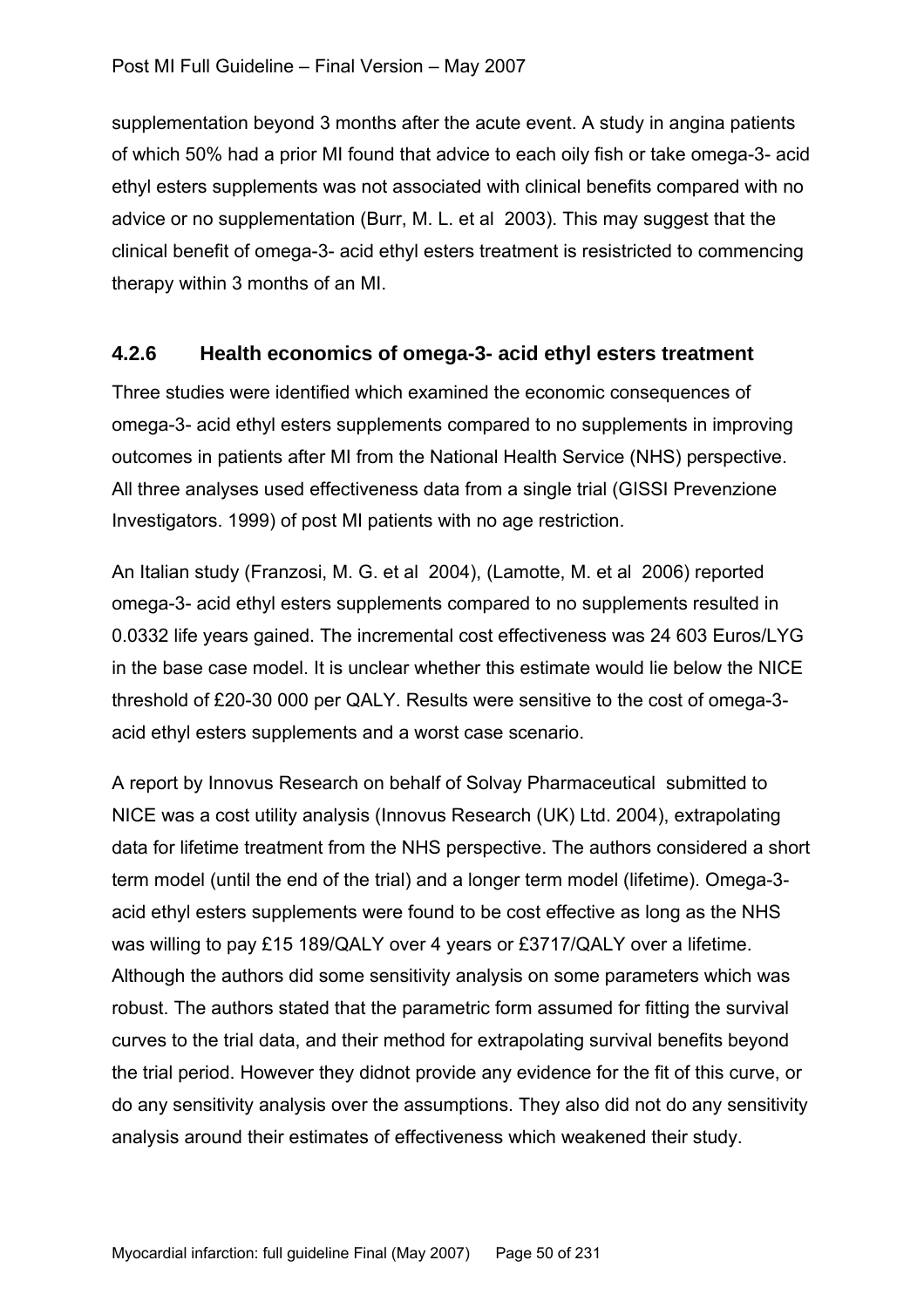A third study (Lamotte, M., Annemans, L., Kawalec, P. et al 2006) assessed the cost effectiveness of adding omega-3- acid ethyl esters supplements to the current secondary prevention treatment versus standard prevention alone after acute MI in five countries: Australia, Belgium, Canada, Germany and Poland from the healthcare payers perspective using a decision model. Treatment with highly concentrated omega-3- acid ethyl esters supplements yielded between 0.261 (Poland) and 0.284 (Australia) LYG, at an additional cost of 787 Euros (Canada) to 1439 Euros (Belgium). The ICER varied between 2788 Euros (Canada) and 5097 Euros (Belgium) per LYG. Sensitivity analyses on effectiveness, cost of complications and discounting suggested the robustness of the results. A second-order Monte Carlo simulation based on the 95% confidence intervals obtained from GISSI-P trial (GISSI Prevenzione Investigators. 1999) suggests that highly concentrated omega-3- acid ethyl esters supplements are cost effective in 93% of simulations in Poland and in > 98% of simulations in the other countries, using the country-specific societal willingness-to-pay threshold. The authors rightly acknowledge that a markov model could have been more appropriate than the decision model as it can take account of more than one event over time.

We developed a model to estimate the cost effectiveness of omega-3- acid ethyl esters supplements for patients after a recent MI who cannot comply with recommendations for the dietary intake of fatty fish (see appendix B). The model was subjected to extensive sensitivity analysis to test the robustness of the results to changes in the input data and assumptions. The findings were broadly consistent with those of the submitted company model and two published cost effectiveness analyses (Lamotte M et al, 2006 5301). (Franzosi, M. G., Brunetti, M., Marchioli, R. et al 2004) (Company submission to NICE from Innovus Research on behalf of Solvay Pharmaceutical).

The guideline model found omega-3- acid ethyl esters supplements to be cost effective when compared with no supplements in patients after a recent MI, with estimated ICERs of about £12 500. This result is sensitive to uncertainty over the size of treatment effects and supplements do not appear to be cost effective at the upper confidence limit for the relative risk of mortality. These results depend on the assumption that treatment effects do not persist beyond the longest trial period, 3.5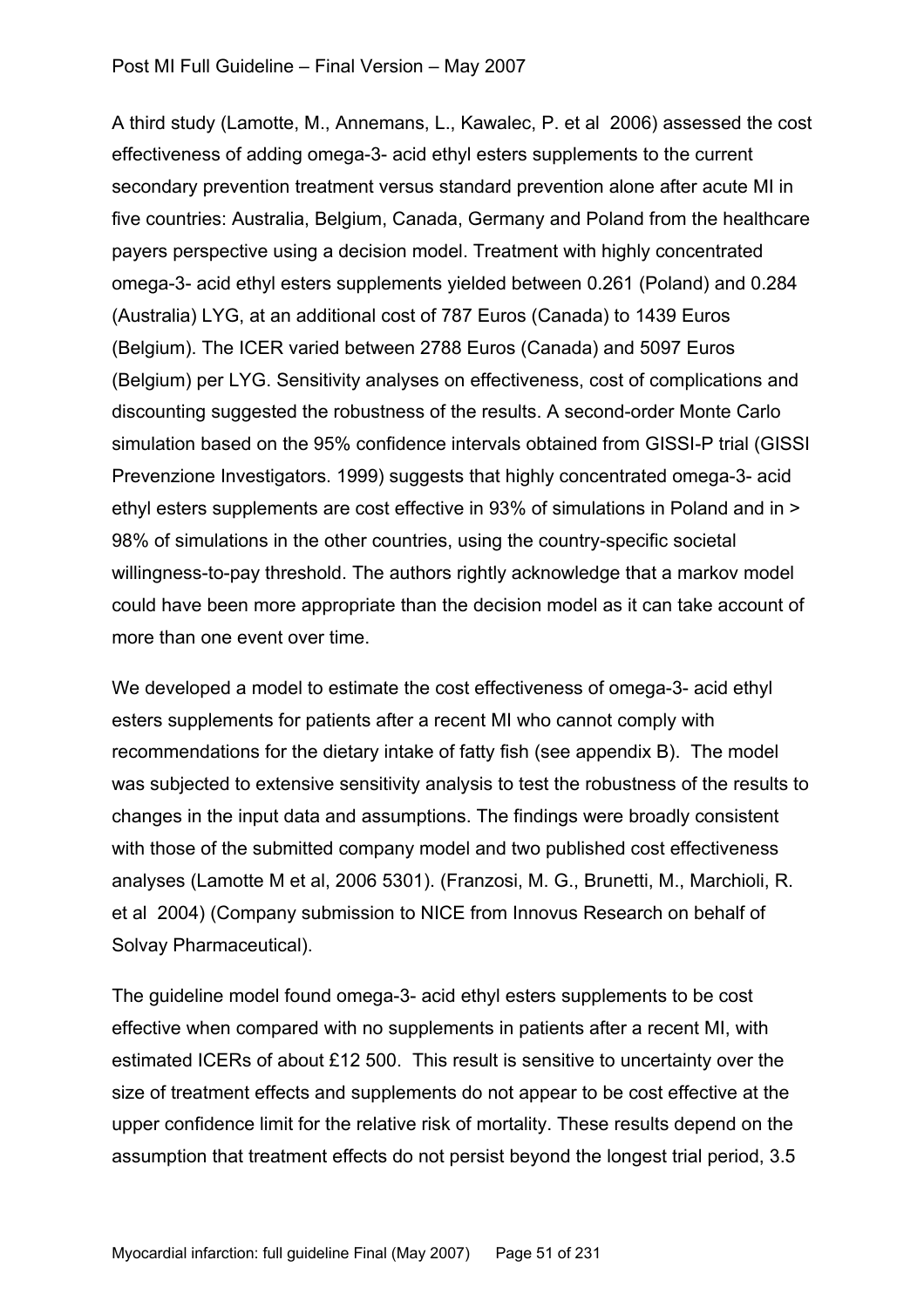<span id="page-51-0"></span>years for the GISSI-P trial (GISSI Prevenzione Investigators. 1999), and that supplements are not continued after this time. DART1 was of shorter duration (2 years), and clinical benefits may not be sustained beyond this period (Ness et al 2002). If treatment effects do not persist beyond two years, supplements are of borderline cost effectiveness (£23 400 per QALY). From an NHS perspective, it will clearly be more cost effective for patients to obtain omega 3 fatty acids from dietary sources. But if a patient is unable to do this, provision of supplements does appear to be a cost effective use of NHS resources. The model assumed use of the cheapest available supplement with the correct quantities of eicosapentaenoic acid and docosahexaenoic acid (Maxepa). The use of a second supplement (Omacor) also appears to be cost effective compared with no supplementation; however, it will not be cost effective when compared with the cheaper alternative (assuming clinical equivalence between these products). Other supplements are available for patients to purchase over-the-counter. However, the clinical efficacy and safety of these alternatives has not been considered in randomised controlled trials in a post MI population. It is important to note that the validity of the cost effectiveness analysis depends on the premise that the benefits of omega 3 fatty acids are confined to people with a recent MI, as clinical effectiveness data was used from two randomised controlled trials recruiting patients within 3 months of an MI. Omega-3 acid ethyl esters supplements would not be clinically or cost effective if the evidence base was broadened to include a randomised controlled trial in patients with angina (DART2).

In conclusion omega-3- acid ethyl esters treatment compared to no treatment in patients after MI appears to be cost effective not withstanding the caveats mentioned above.

## **4.2.7 Mediterranean diet**

A randomised controlled trial (de Lorgeril, M. et al 1999) recruited patients with a prior MI into either an experimental group (who were advised to eat more bread, fruit and vegetables, fish, and less meat, and to replace butter and cheese with rapeseed margarine or a control group (who received no dietary advice). After 27 months, the trial was stopped prematurely due to better outcomes in the intervention group (mortality: intervention 2.6% compared with controls 6.6%). The results of an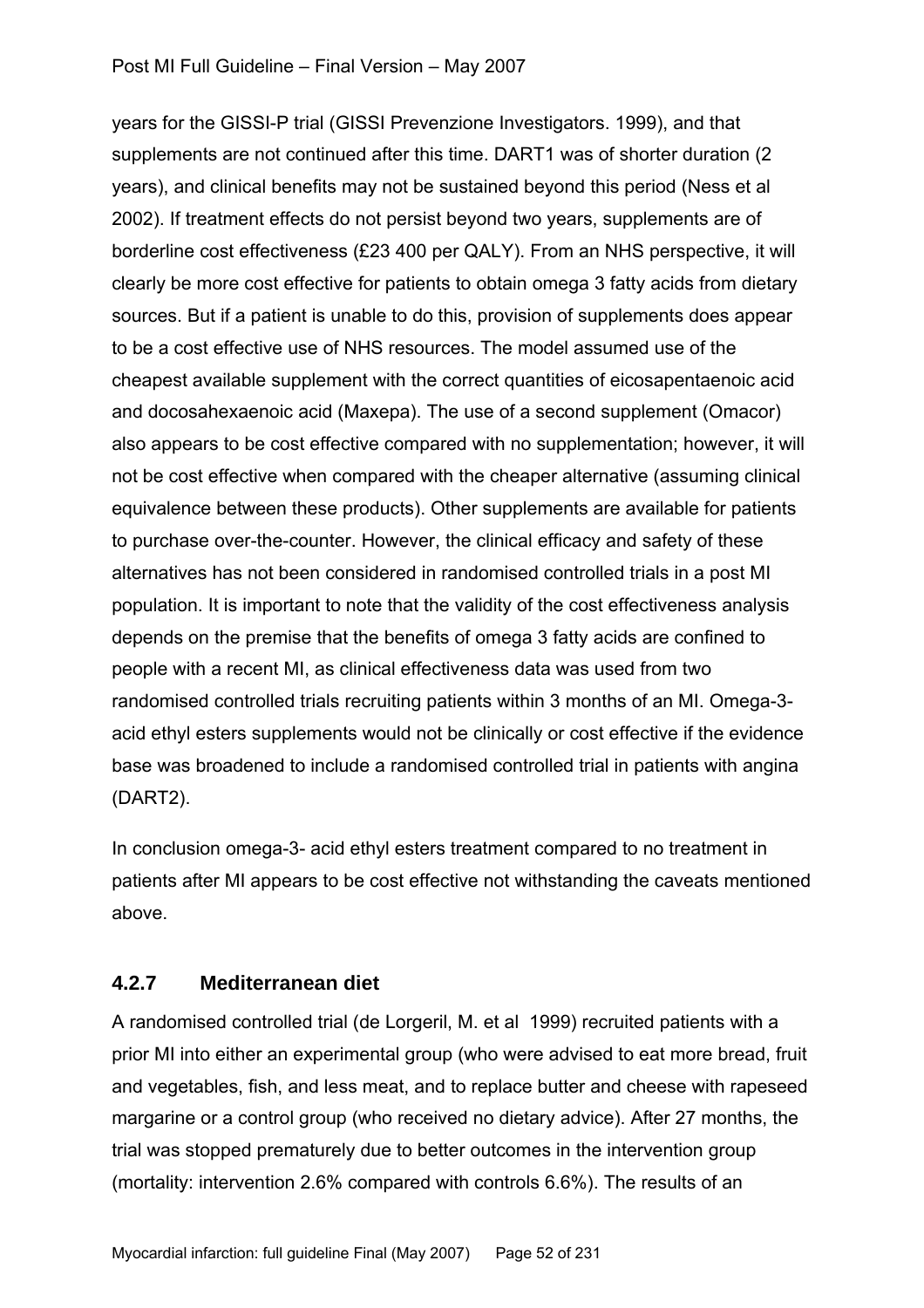<span id="page-52-0"></span>extended follow up were published three years later (de Lorgeril, M., Salen, P., Martin, J. L. et al 1999). Mean follow up for survival in the control group was 44.9 month and 46.7 months in the experimental group. All-cause mortality (RR 0.44, 95% CI 0.21 to 0.94, *P =* 0.03), cardiovascular mortality (RR 0.35, 95% CI 0.15 to 0.83, *P* = 0.01) and the combination of recurrent MI and cardiac death (RR 0.28, 95% CI 0.15 to 0.53,  $P = 0.03$ ,  $P = 0.0001$ ) all were reduced in the treatment group compared to the control group.

## **4.2.8 Low saturated fat**

One large randomised controlled trial in patients with a prior MI compared three dietary regimens: fat advice (to reduce fat intake to 30% of total energy and to increase the polyunsaturated fat to saturated fat ratio to 1.0), fibre advice (to eat more cereal fibre) and fish advice (to eat at least two portions of oily fish a week) (Burr, M. L., Fehily, A. M., Gilbert, J. F. et al 1989). A description of this study has been described in section 4.2.2. Each intervention was compared to a no advice control group and trial follow up was for 2 years. Fat intake only reduced slightly in the fat advice group, although fruit and vegetable intake increased. After adjustment for confounders, the fat advice group had the same risk of death as those given no advice (RR 1.00, 95% CI 0.77 to 1.30) (Burr, M. L., Fehily, A. M., Gilbert, J. F. et al 1989).

#### **4.2.9 Plant sterols esters**

No studies were found of interventions with plant sterol esters for secondary prevention in patients after an MI.

## **4.2.10 Low glycaemic diets**

No studies were found of interventions with low glycaemic diets for secondary prevention in patients after an MI.

## **4.2.11 Fruit and vegetables**

No studies were found of interventions that only increase fruit and vegetable intake for secondary prevention in patients after an MI. A trial of the Mediterranean diet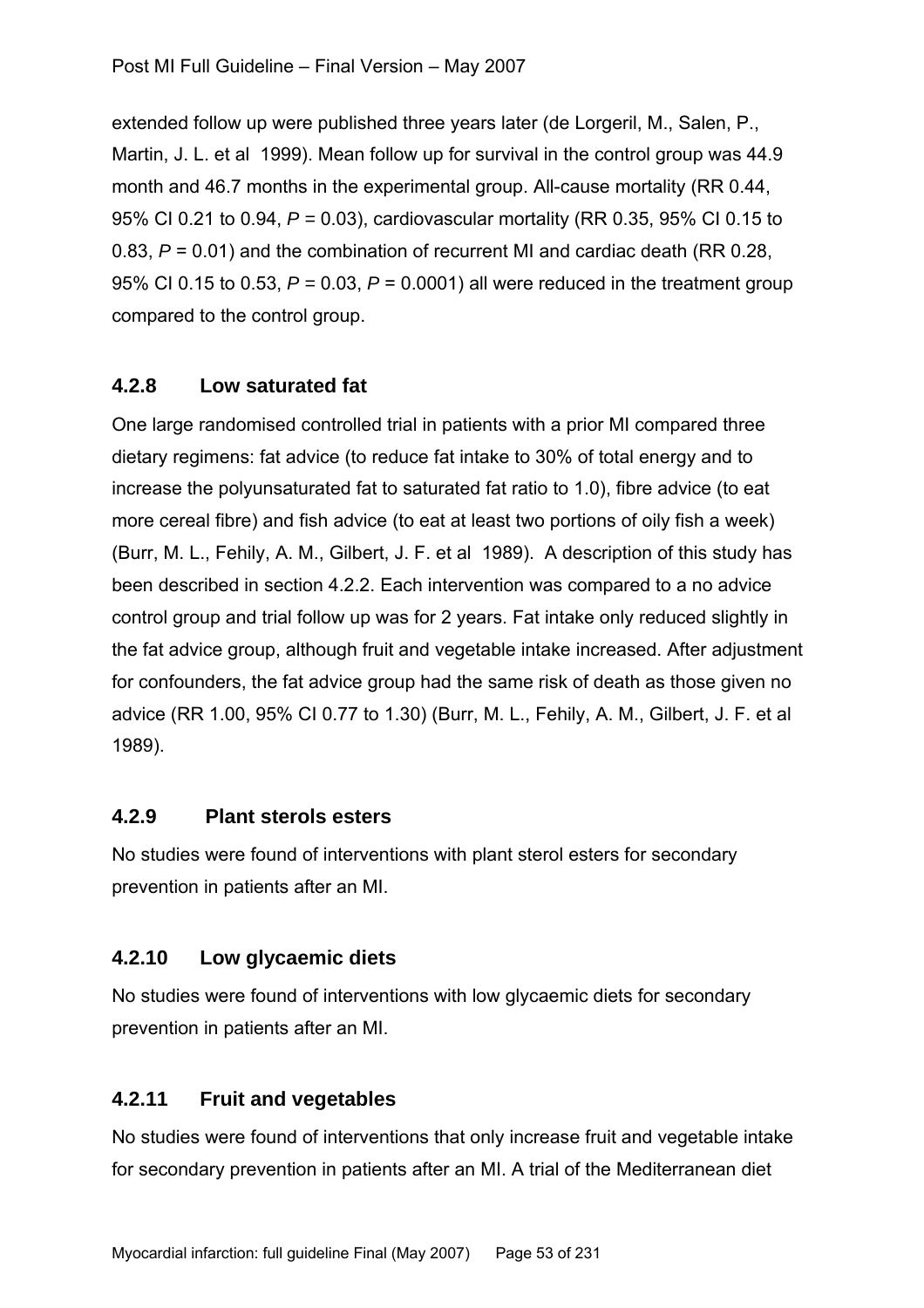<span id="page-53-0"></span>described in Section 4.2.5 had an increase in fruit and vegetable component in the diet (GISSI Prevenzione Investigators. 1999).

## **4.2.12 High fibre diets**

Advice to eat more fibre was examined in a large randomised controlled trial in patients with a prior MI (Burr, M. L., Fehily, A. M., Gilbert, J. F. et al 1989). Three dietary regimens were compared with no change in diet: fat advice, fibre advice (to eat more cereal fibre to 18g daily) and fish advice (to eat at least two portions of oily fish a week). A description of this study has been described in section 4.2.2. Cereal fibre intake in the fibre advice group was double that in the group that was not given fibre advice. After adjustment for confounders, the fibre advice group did not have a reduced risk of death compared with the group given no advice (RR 1.27, 95% CI 0.99 to 1.67).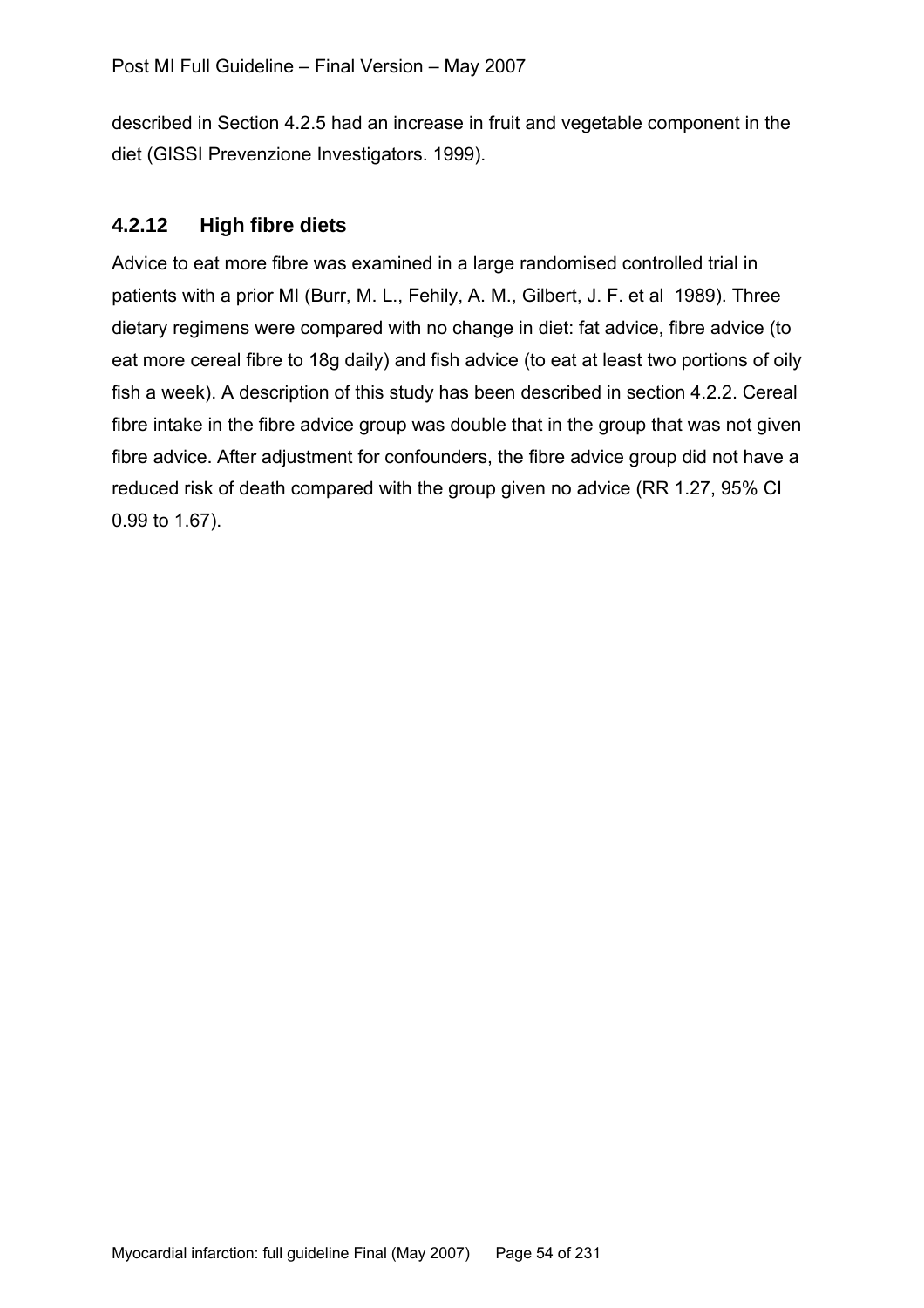## <span id="page-54-0"></span>*4.3 Delivery of dietary advice*

#### **4.3.1 Evidence statements for delivery of dietary advice**

4.3.1.1 Individualised dietary advice (including education about eating habits) for patients after an MI improves eating habits, as assessed by questionnaire (2+).

Back to [recommendations](#page-0-0)

#### **4.3.2 Delivery of dietary advice**

A survey of dietetic departments in the UK published in 2001, found that dietetic advice for people following an MI was out of line with current best evidence (Hooper, L. 2001). Dietary fat advice was prioritised by 84% of departments, fruit and vegetables by 45%, oily fish by 45% and fibre by 28%. Most dieticians (81%) felt that this advice would protect from further cardiovascular disease (Hooper, L. 2001).

Three cohort studies on post MI patients were identified for methods of delivering dietary advice.

The first study examined behaviour change outcomes in patients undergoing a 6 week cardiac rehabilitation programme (Timlin, M. T., Shores, K. V., and Reicks, M. 2002). Patients were referred following an MI, revascularisation, or those suffering from angina. Fifty six percent of patients in the intervention group and 60% of patients in the control group had had a prior MI. Participants in the treatment group attended two group nutrition education classes and one individual diet counselling session, all led by the same dietician. Participants in the control group received usual non-individualised care. The outcome measures were changes in fat, saturated fat, cholesterol, and carbohydrate intake, and restaurant eating habits as assessed by the Diet Habit Survey, changes in diet self efficacy, and changes in health-related quality of life. At the end of the 6 week programme, there was a significant reduction in cholesterol-saturated fat index in both groups. However, there was no difference between the two groups. The percentage of energy obtained from carbohydrate increased significantly in both groups, although there was no difference between the treatment and control groups. Using the Cardiac Diet Self-Efficacy Instrument, there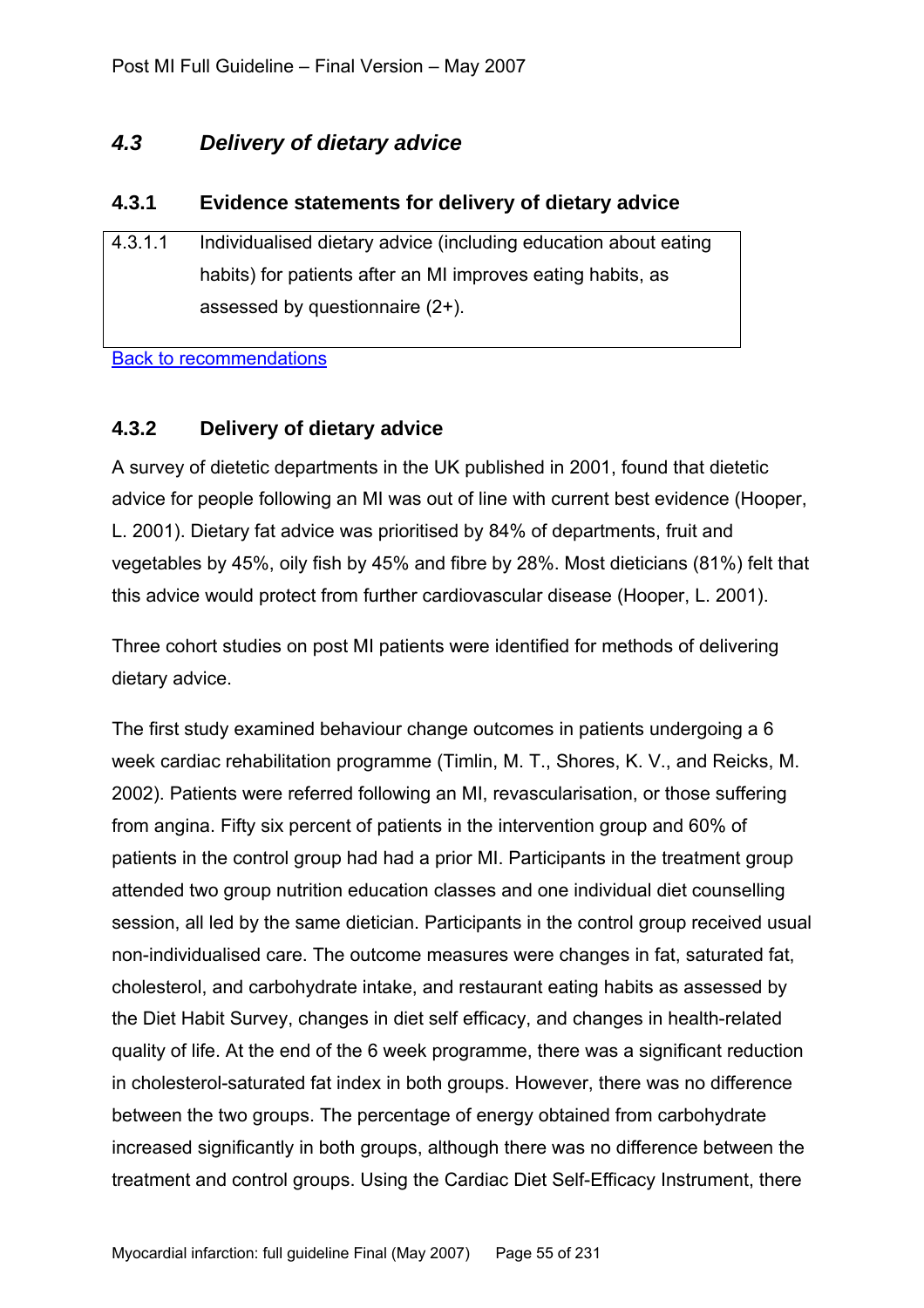was a positive correlation for the mean change in the Restaurant and Recipe Scores from programme entry to discharge for the treatment group alone (*P* < 0.05). The authors concluded that nutrition education within an outpatient cardiac rehabilitation programme can improve dietary choices at restaurants and boost self confidence in the ability to adhere to a lipid-lowering (Timlin, M. T., Shores, K. V., and Reicks, M. 2002).

The second study recruited patients four weeks after discharge from hospital following an MI either to an education intervention program or to usual care (Carlsson, R. 1997). The education program included visits to a secondary prevention unit. Total dietary education time was approximately 5.5 hours. This included time with the individual patient and the spouse, and time in group sessions with other patients. A nurse rehabilitator extended the education during the follow-up year. Written and oral advice was given. Food habits were assessed at admission to hospital and at the one year follow-up. Patients referred to the intervention group significantly improved their eating habits (89%) compared with patients who received usual care (62%, *P* = 0.008) (Carlsson, R. 1997).

The third study randomly assigned patients with a prior MI into an intervention or control group at discharge from hospital (Karvetti, R. L. 1981). A dietary history of the participant's previous year was obtained for each patient in the treatment group. The intervention was a nutrition education program directed to correcting the main fault in each patient's diet. This included information on lowering excess caloric intakes, reducing fat, sugar, salt and cholesterol in the diet and introducing polyunsaturated fats and low fat foods and vegetables. The nutrition education programme consisted of 3 individual counselling sessions (1 at the beginning of and 2 in the latter part of the intervention year), in addition to six nutrition classes in groups. Compared to the control group, patients in the intervention group at both 1 and 2 year follow up, significantly reduced their intake of cakes (*P* < 0.001, *P* < 0.01 respectively), high fat cheese (*P* < 0.01, *P* < 0.05 respectively), medium fat milk (*P* < 0.001, *P* < 0.05 respectively), low fat milk (*P* < 0.01, *P* < 0.05 respectively) and increased their vegetable oil intake (*P* < 0.05, *P* < 0.01 respectively), fruit intake and vegetable intake (*P* < 0.001, *P* < 0.01 respectively) (Karvetti, R. L. 1981).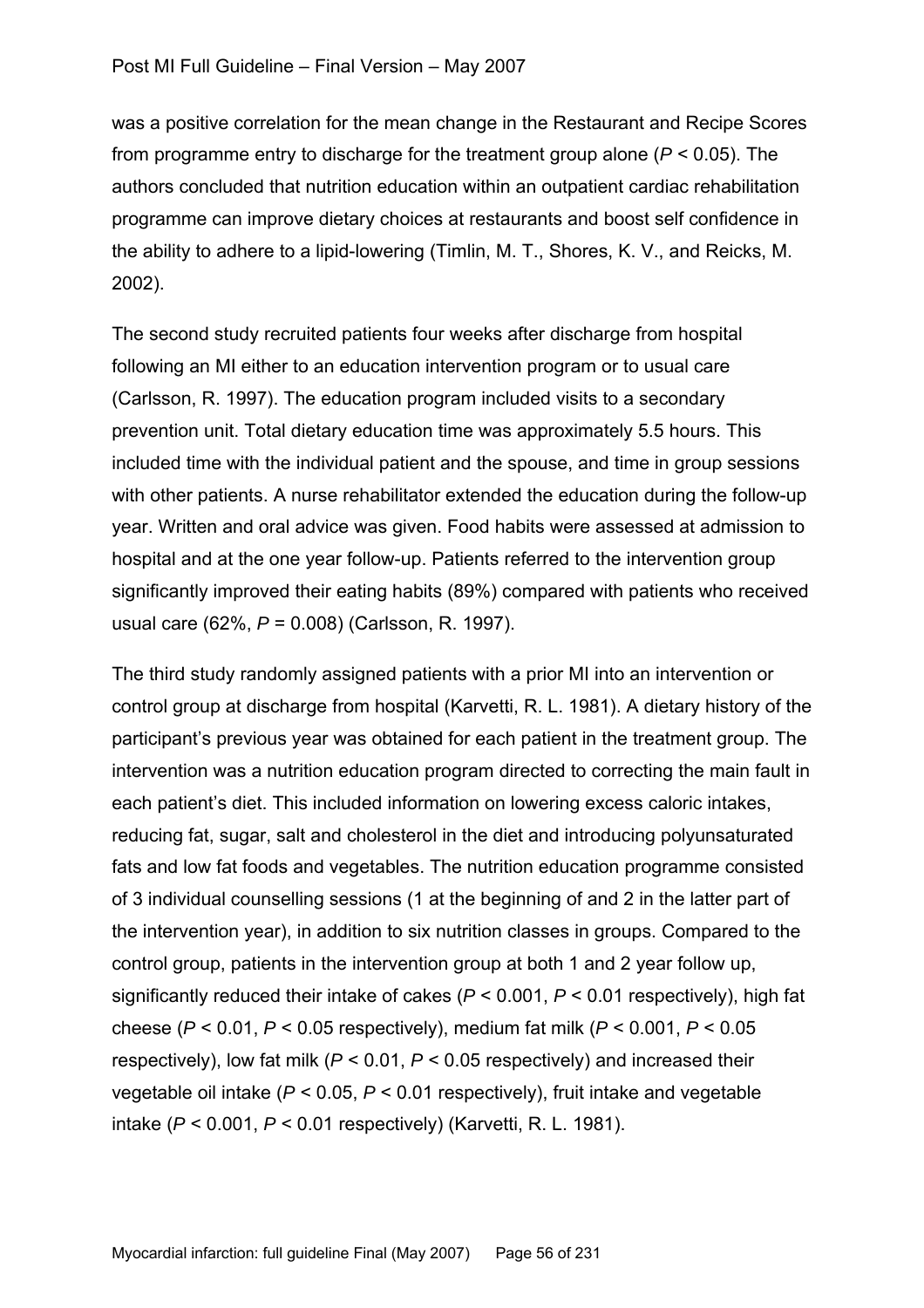## <span id="page-56-0"></span>*4.4 Alcohol consumption*

#### **4.4.1 Evidence statements on alcohol consumption**

- 4.4.1.1 There is no evidence of an adverse effect from low to moderate alcohol consumption by men after an MI and there may be some benefit in cardiovascular outcomes (2+).
- 4.4.1.2 There is insufficient evidence about the effect of alcohol consumption by women after an MI.

[Back to recommendations](#page-39-0)

#### **4.4.2 Alcohol consumption**

A number of case-control and cohort studies have shown evidence supporting a potential protective effect of moderate alcohol consumption on coronary heart disease risk among healthy drinkers as compared with abstainers. In contrast, data on the impact of alcohol drinking in patients with established coronary artery disease is limited. A recent prospective inception cohort study interviewed 1935 patients hospitalised between 1989 and 1994 to determine the frequency of binge drinking in the year prior to their incident MI (Mukamal, K. J. et al 2005). Binge drinking was defined as an intake of more than 3 drinks in 1 to 2 hours. Binge drinkers were found to have a 2 fold increase risk of death compared with those who were not binge drinkers (HR 2.0, 95% CI 1.3 to 3.0) (Mukamal, K. J., Jensen, M. K., Gronbaek, M. et al 2005).

Five studies were identified on alcohol consumption in patients with coronary artery disease.

The first study examined the association between ethanol (alcohol) intake and the risk of recurrence of coronary heart disease events in patients with a prior MI from the Lyon Diet Heart Study (GISSI Prevenzione Investigators. 1999). The Lyon Diet heart study was a randomised secondary prevention trial examining whether a Mediterranean type diet reduced the rate of recurrence following a first MI (GISSI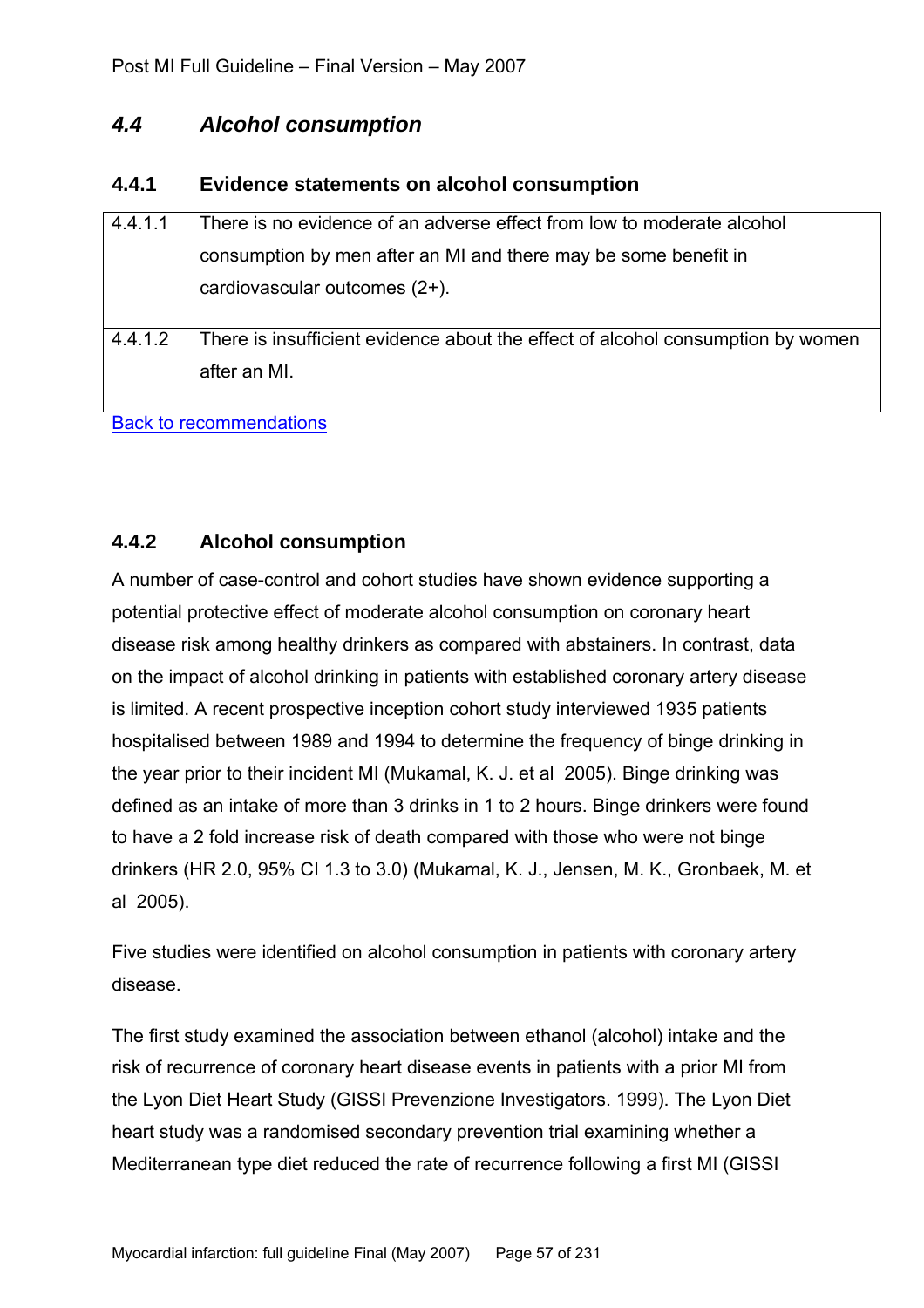Prevenzione Investigators. 1999). Using the calculated mean consumption of ethanol intake, patients were categorized into quartiles of ethanol consumption, with quartiles 1, 2, 3 and 4 as follows; zero percent of energy intake per day derived from ethanol (non-drinkers) (44 patients), <5.4% of total energy intake per day (37 patients), >5.41% but <9.84% of total energy intake per day (44 patients), and >9.84% of energy (38 patients) respectively. In terms of dietary habits, smoking, weight, age, and systolic blood pressure, there was no significant difference across the quartile categories. Women were excluded from the analysis because they were not evenly distributed between the 4 quartiles. Binge drinkers and irregular drinkers were also excluded. Most of the alcohol consumed by patients in the analysis came from wine (92%).

During a mean follow up of 4 years, there were 104 complications. All but 9 were coronary heart disease recurrences. There were 4 deaths, 14 recurrent acute MIs, 15 episodes of unstable angina, 24 episodes of recurrent angina requiring hospitalisation, 17 cases of post-angioplasty restenosis and 24 patients needed myocardial revascularisation. There were 36, 34, 18 and 16 complications in the quartiles 1, 2, 3, and 4, respectively. In comparison with the abstainer group, and controlling for potential confounders using multivariate analysis, the risk of recurrence of cardiovascular complications was lower among quartile 3 (about 2 drinks per day) (RR 0.41, 95% CI 0.23 to 0.88) and quartile 4 (an average of 4 to 5 drinks per day) (RR 0.48, 95% CI 0.24 to 0.86) (*P*= 0.07) (GISSI Prevenzione Investigators. 1999).

A second study (Muntwyler, J. et al 1998) examined subjects recruited into the Physicians' Health Study (Steering Committee of the Physicians; Health Research Group, 1989, (Steering Committee of the Physicians' Health Study Research Group. 1989). This was a randomised, double-blind placebo-controlled trial testing two primary prevention hypotheses. Namely, whether 325 mg of aspirin taken on alternate days decreases cardiovascular disease, and whether 50 mg of betacarotene taken on alternate days decreases risk of cancer. From this study, 5358 men were identified who had reported a history of MI and had provided information on alcohol intake. Patients drinking habits were classified as follows: rarely / never, 1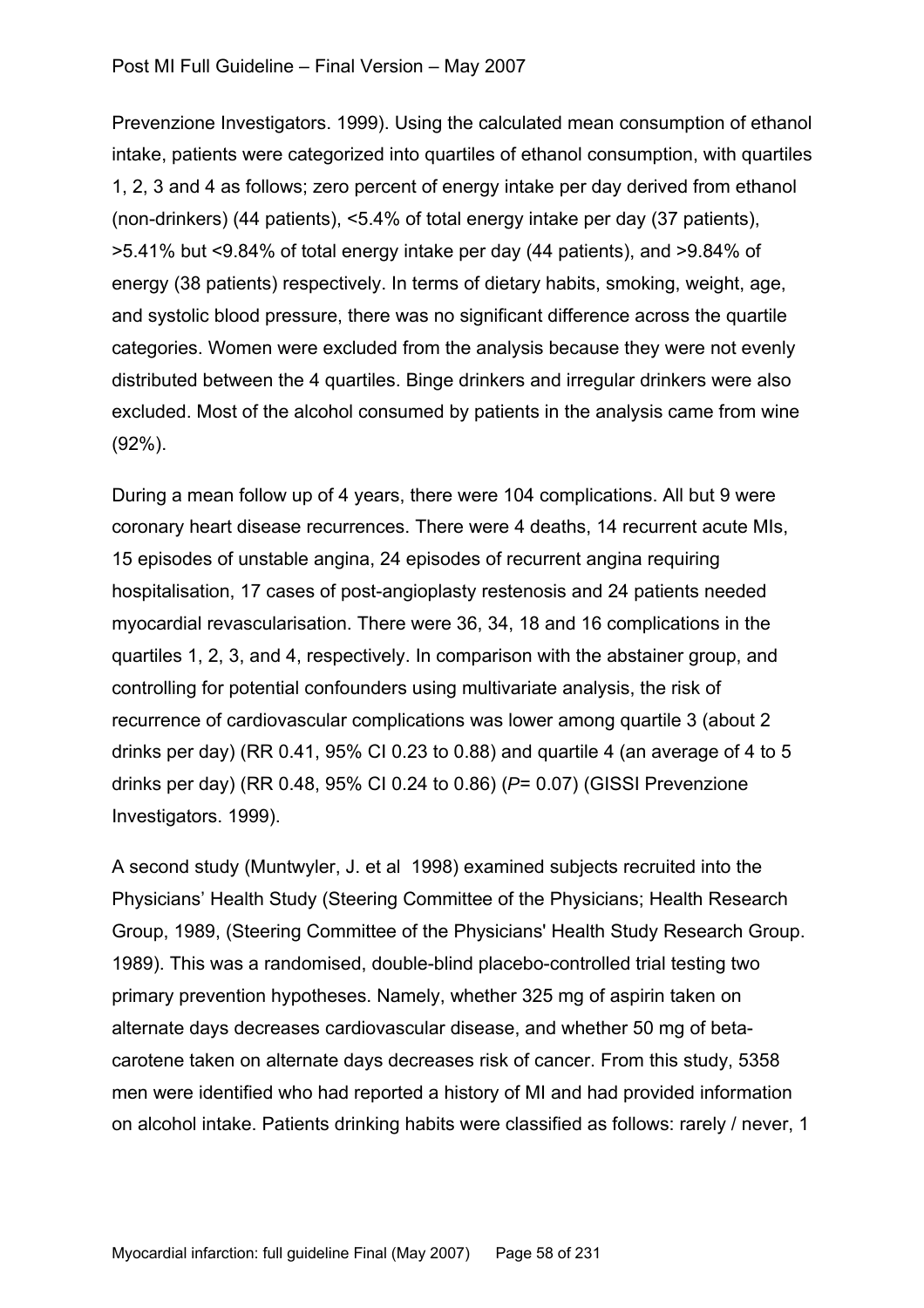to 4 drinks per month, 2 to 6 drinks per week, 1 drink per day and > 2 drinks per day (Muntwyler, J., Hennekens, C. H., Buring, J. E. et al 1998).

During a mean follow up period of 5 years, 920 (17.2%) of the 5358 men died. After multivariate adjustment, the total mortality risk in men who drank 2 to 6 drinks per week was lower compared to men who never or rarely drank (RR 0.72, 95% CI 0.58 to 0.89). Patients who reported drinking one alcoholic drink per day also had a decreased mortality risk compared with men who never or rarely drank (RR 0.79, 95% CI 0.64 to 0.96) (Muntwyler, J., Hennekens, C. H., Buring, J. E. et al 1998).

For death due to cardiovascular diseases, the risk was reduced in patients who drank between 2 to 6 drinks per week compared with those who never or rarely drank alcohol. Alcohol association and total mortality did not significantly differ between people above and below 65 years of age (Muntwyler, J., Hennekens, C. H., Buring, J. E. et al 1998).

The third study (Aguilar, D. et al 2002) used the database from the SAVE trial (Moye, L. A., Pfeffer, M. A., and Braunwald, E. 1991) (Pfeffer, M. A. et al 1992) to assess the influence of alcohol intake on the development of symptomatic heart failure in patients with left ventricular dysfunction after MI (Aguilar, D., Skali, H., Moye, L. A. et al 2002). The SAVE trial was a randomised double-blind placebocontrolled study designed to test the hypothesis that long-term administration of an angiotensin-converting enzyme inhibitor to MI survivors would lessen mortality and improve clinical outcomes (Moye, L. A., Pfeffer, M. A., and Braunwald, E. 1991) (Pfeffer, M. A., Braunwald, E., Moye, L. A. et al 1992). Alcohol intake was classified as follows: non drinkers (0 drinks/week) (1276 patients), light-to-moderate drinkers (1 to 10 drinks/week) (717 patients), and heavy drinkers (>10 drinks/week) (235 patients). Alcohol consumption was assessed at 3 months post MI. The primary endpoints were: need for hospitalisation for heart failure, or need for an open label angiotensin-converting inhibitor (Aguilar, D., Skali, H., Moye, L. A. et al 2002).

Three months after MI, 71% were non-drinkers, 26% were light-to-moderate drinkers and 3% were heavy drinkers. Alcohol consumption was similar at 6, 12 and 24 months. Using endpoints that only occurred 90 days after enrolment, 316 patients developed heart failure. Compared with non drinkers, the unadjusted hazard ratio for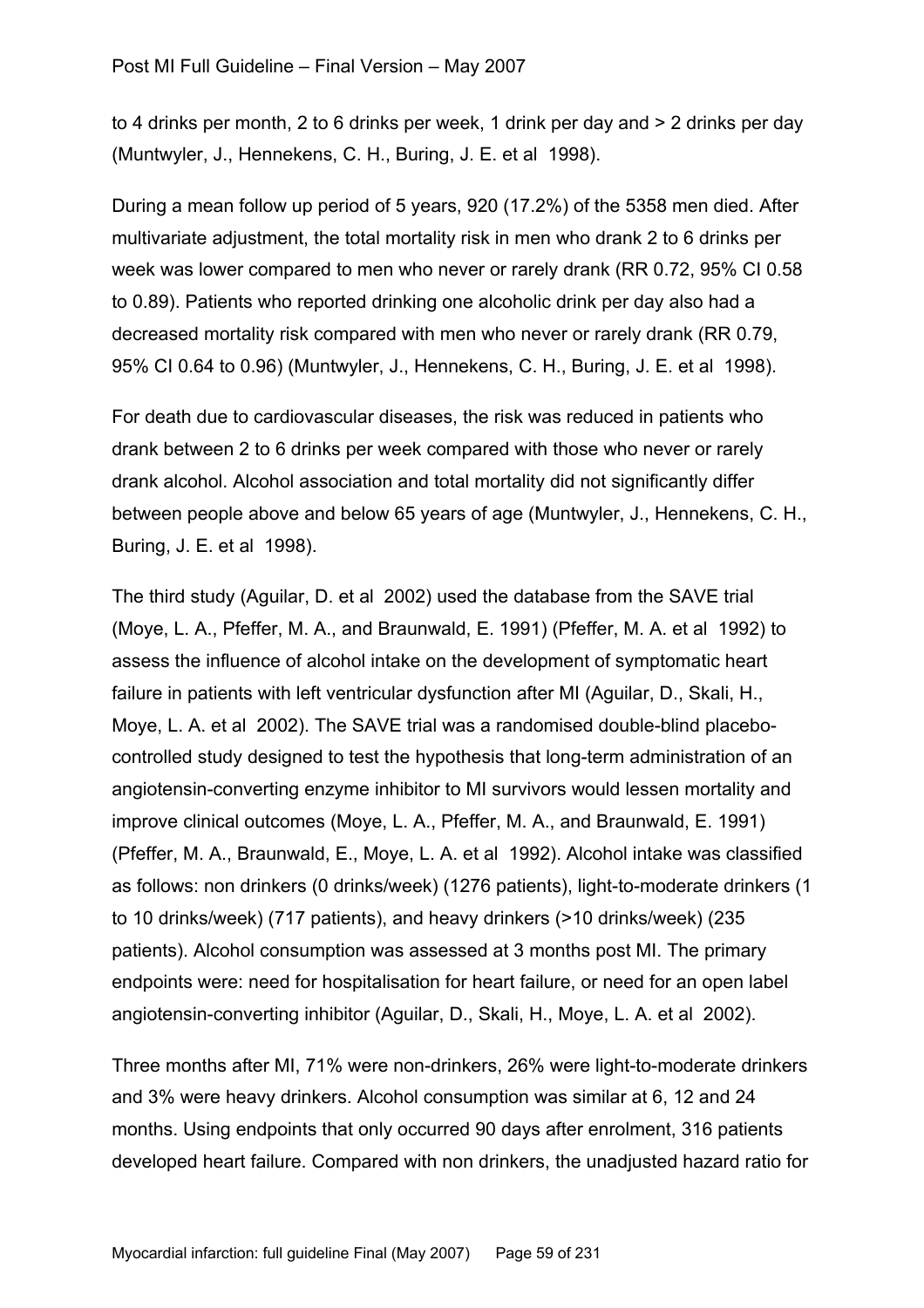the development of heart failure was lower in the light-to-moderate drinkers (HR 0.70, 95% CI 0.53 to 0.91). After adjustment for baseline characteristics, the difference was no longer statistically different (HR 0.93, 95% CI 0.71 to 1.23). In the heavy drinkers, no significant hazard was found, although the number of participants in this category was small. For the secondary endpoints of total mortality, recurrent MI, and cardiovascular death, there was no significant difference in the unadjusted and adjusted hazard ratios between the three drinking categories (Aguilar, D., Skali, H., Moye, L. A. et al 2002).

The fourth study examined the effects of alcohol on risk of death from coronary heart disease, cardiovascular disease, and all-causes in men with established coronary heart disease (Shaper, A. G. and Wannamethee, S. G. 2000). The study was based on the British Regional Heart Study (Shaper, A. G. et al 1981). This was a population based prospective study of patients with cardiovascular disease aged 40- 59 years, selected from the age-sex registers of a single group general practice in each of 24 towns in England, Wales and Scotland. From the original 7735 men, 455 post MI patients and 200 angina patients were analyzed. Alcohol consumption was classified as follows: lifelong teetotallers (n= 43), ex-drinkers (n= 59), occasional drinkers (< 1 drink per month, n= 199) light drinkers (1-15 units per week, n= 230) moderate drinkers (16-42 units per week, n= 104), heavy drinkers (> 42 units per week, n= 20). The occasional drinkers group was defined as the reference group. Men in the heavy drinking group were combined with the moderate drinking group because of the small numbers. During the mean follow-up period of 12.8 years, there were 294 deaths from all-causes, of which 208 were attributable to cardiovascular causes, mainly caused by coronary heart disease (175 deaths). There was little difference in risk of coronary heart disease events, cardiovascular, noncardiovascular, and all-cause mortality between lifelong teetotalers and light drinkers compared with occasional drinkers. Moderate/heavy drinkers showed an increased risk of coronary heart disease events, cardiovascular disease mortality (RR 1.50, 95% CI 0.96 to 2.53), and all-cause mortality (RR 1.50, 95% CI 1.01 to 2.23) compared to occasional drinkers, but these differences were only of marginal significance (Shaper, A. G. and Wannamethee, S. G. 2000).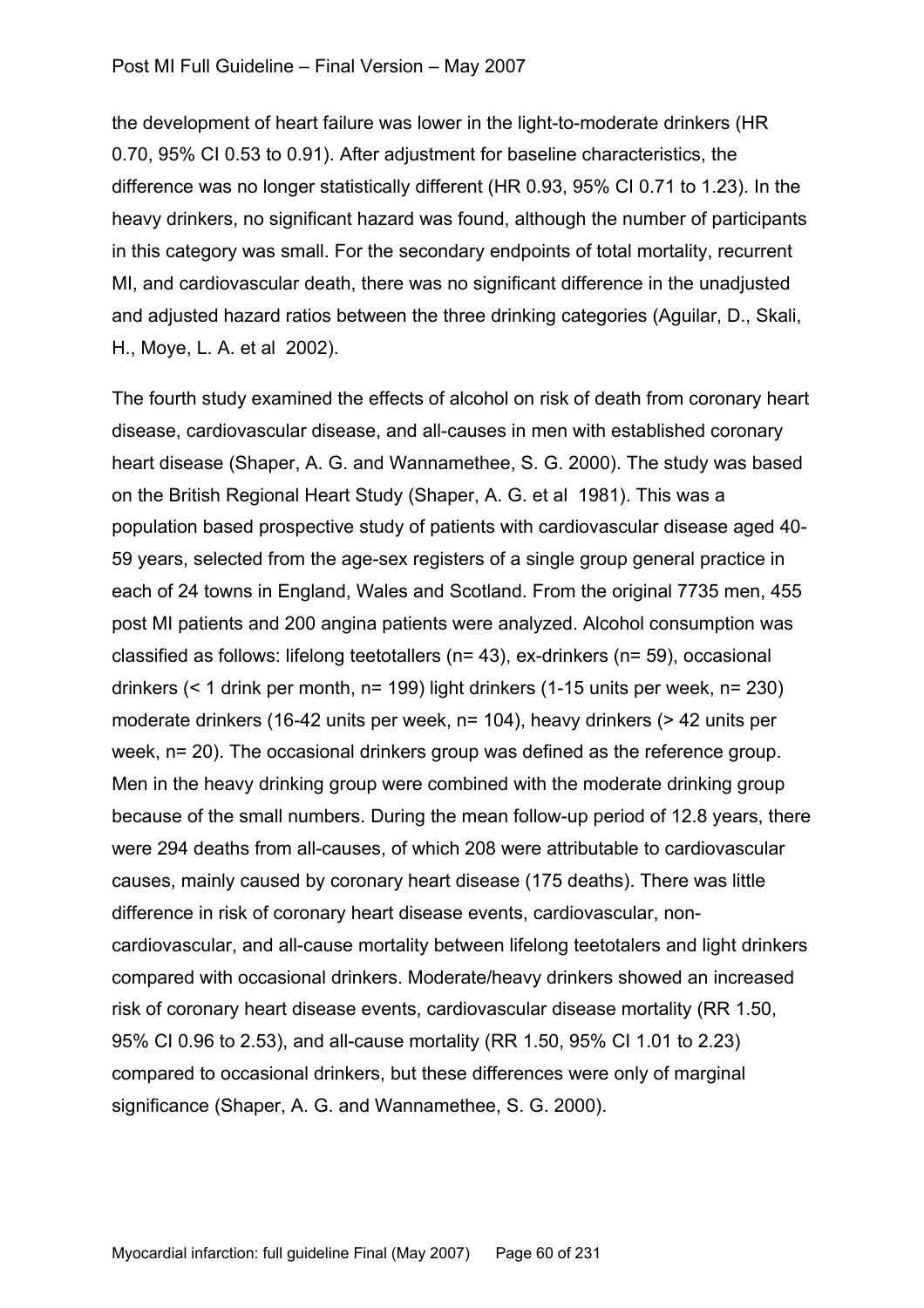The fifth study was a retrospective case-control study in unselected patients who had suffered sudden cardiac arrest and had a clinical history of coronary artery disease (de Vreede Swagemakers, J. J. et al 1999). These patients were compared with a group of unselected age- and gender-matched coronary artery disease control patients (de Vreede Swagemakers, J. J., Gorgels, A. P., Weijenberg, M. P. et al 1999).

Multiple logistic regression, with sudden cardiac arrest as the dependent variable, and the following independent variables: hypertension, hypercholesterolemia, diabetes mellitus, smoking, previous MI, coffee and alcohol consumption (and matching factors age and gender) found that alcohol consumption of 1-21 glasses per week was negatively associated with sudden cardiac arrest (OR 0.50, 95% CI 0.20 to 0.90). When left ventricular ejection fraction was also included as an independent variable alcohol, consumption of 1-21 glasses per week was also negatively associated with sudden cardiac arrest (OR 0.50, 95% CI 0.20 to 0.98). The authors suggested that alcohol consumption of 1-21 glasses per week appears to protect patients with coronary heart disease from sudden cardiac arrest (de Vreede Swagemakers, J. J., Gorgels, A. P., Weijenberg, M. P. et al 1999).

Based upon the available evidence, the guideline development group decided to recommend a weekly alcohol consumption limit, and to recommend the avoidance of binge drinking. The quantity of alcohol per week that is recommended is below the Department of Health recommendation that advises 'men should not regularly drink more than 3 - 4 units of alcohol per day, and women should not regularly drink more than 2 - 3 units of alcohol per day'. The GDG considered that a lower quantity of alcohol was appropriate in the post MI population.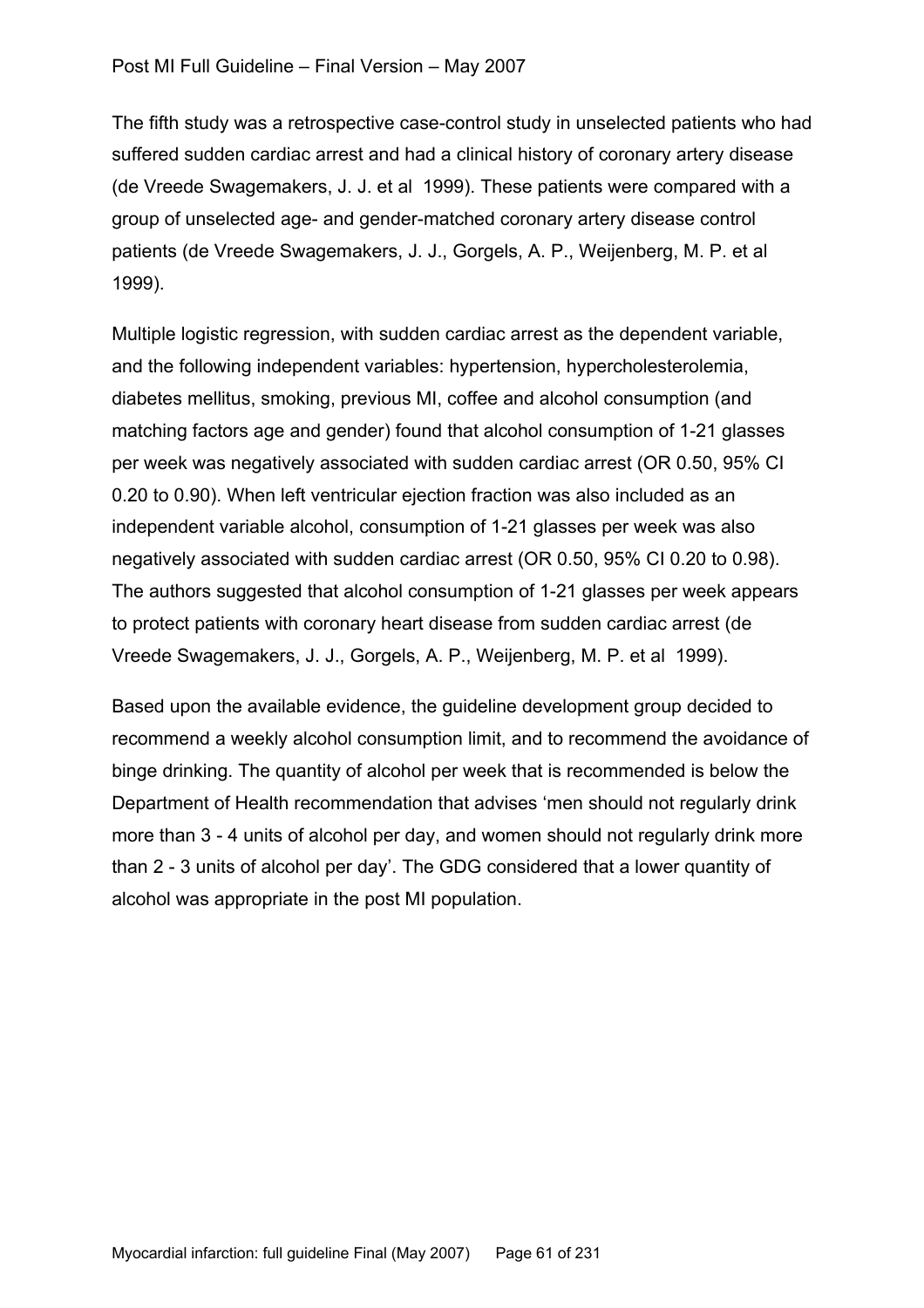# <span id="page-61-0"></span>*4.5 Regular physical activity*

### **4.5.1 Evidence statements for regular physical activity**

- 4.5.1.1 In selected patients after an MI, randomisation to an exercise prescription programme reduced the risk of death from MI after 3 years, but not all-cause or cardiovascular mortality (1+).
- 4.5.1.2 In selected patients after an MI, exercise performed at a level sufficient to increase physical work reduced all-cause mortality and cardiovascular mortality in long term follow up (1+).
- 4.5.1.3 Patients after MI who choose to exercise regularly have improved survival rates and a reduced incidence of non-fatal reinfarction (2+).

[Back to recommendations](#page-39-0)

## **4.5.2 Regular physical activity**

Four studies were identified which examined the impact of regular physical activity to improve outcome in patients with a prior MI.

The first study was a randomised controlled trial in 651 men, aged 35-64 years with a documented MI greater than or equal to 8 weeks but less than 3 years before recruitment conducted between 1976 and 1979 (Naughton, J., Dorn, J., and Imamura, D. 2000). The exercise intervention was an individualised exercise prescription based on the patient's ECG-monitored treadmill multistage graded test (MSET). An exercise target heart rate guided the prescription and was determined as 85% of the peak rate achieved on the MSET. This group performed brisk physical activity in the laboratory for 8 weeks (1 hour per day, 3 times per week). After 8 weeks, participants exercised in a gymnasium or swimming pool (15 minutes cardiac exercise followed by 25 minutes of recreational games). Participants were encouraged to attend 3 sessions per week. Patients in the control group were told to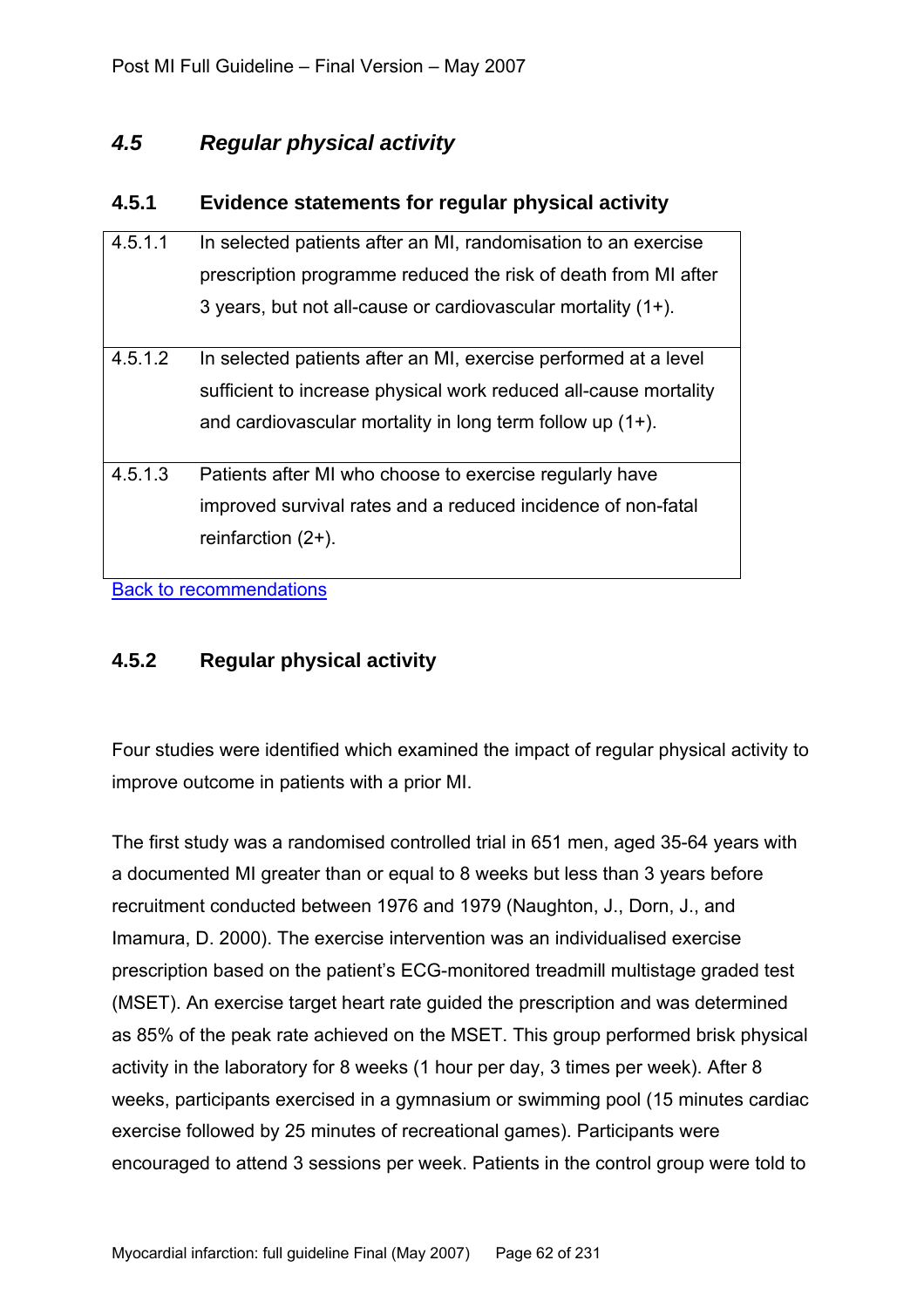maintain their normal routine but not to participate in any regular exercise. After 3 years of the trial, the patients were followed up for 5, 10, 15 and 19 years examining all-cause mortality and cardiovascular mortality.

At the 3 year follow up, the cumulative mortality in the exercise group was 15/323 (4.6%) compared with 24/328 (7.3%) in the control group, observed effectiveness = 37% (95% CI -15% to 68%, *P* = 0.22). There were 14 (4.3%) cardiovascular deaths in the exercise group compared with 20 (6.1%) in control group, observed effectiveness = 29% (95% CI -33% to 66%, *P* < 0.40). There was 1 (0.3%) MI death in the exercise group, compared with 8 (2.4%) in control group, observed effectiveness = 87% (95% CI 22% to 98%, *P* < 0.047). The authors noted that by the end of the trial 23% of the treatment group had stopped attending exercise sessions, whereas 31% of the control group reported that they were exercising regularly (Naughton, J., Dorn, J., and Imamura, D. 2000).

The second study (Dorn, J. et al 1999) was a secondary analysis of the first study (Naughton, J., Dorn, J., and Imamura, D. 2000) and examined the relationship between changes in physical work capacity and both all-cause mortality and cardiovascular disease mortality. The authors found that each single stage (1 metabolic equivalent (MET)) increase in PWC of the MSET was associated with reduction in all-cause mortality in the range of 8% to 14% depending on the time period examined. The relative risk of all-cause mortality and cardiovascular mortality were determined according to the change in physical work capacity, which was defined at the maximal attained stage final MSET minus the maximal attained stage baseline MSET. For long term follow up at 3, 5, 10, 15 and 19 years the age adjusted relative risk reductions for all-cause mortality were 0.86 (95% CI 0.76 to 0.98), 0.91 (95% CI 0.82 to1.00), 0.88 (95% CI 0.83 to 0.95), 0.89 (95% CI 0.84 to 0.95) and 0.92 (95% CI 0.87 to 0.97), respectively. For long term follow up at 3, 5, 10, 15 and 19 years, the age adjusted relative risk reductions for cardiovascular disease mortality were 0.87 (95% CI 0.74 to 1.02), 0.91 (95% CI 0.81 to 1.03), 0.89 (95% CI 0.82 to 0.96), 0.89 (95% CI 0.82 to 0.96) and 0.93 (95% CI 0.87 to 0.99), respectively.

Thus, improvement in physical work capacity resulted in consistent survival benefits throughout the full 19 years. The authors concluded that exercise performed at a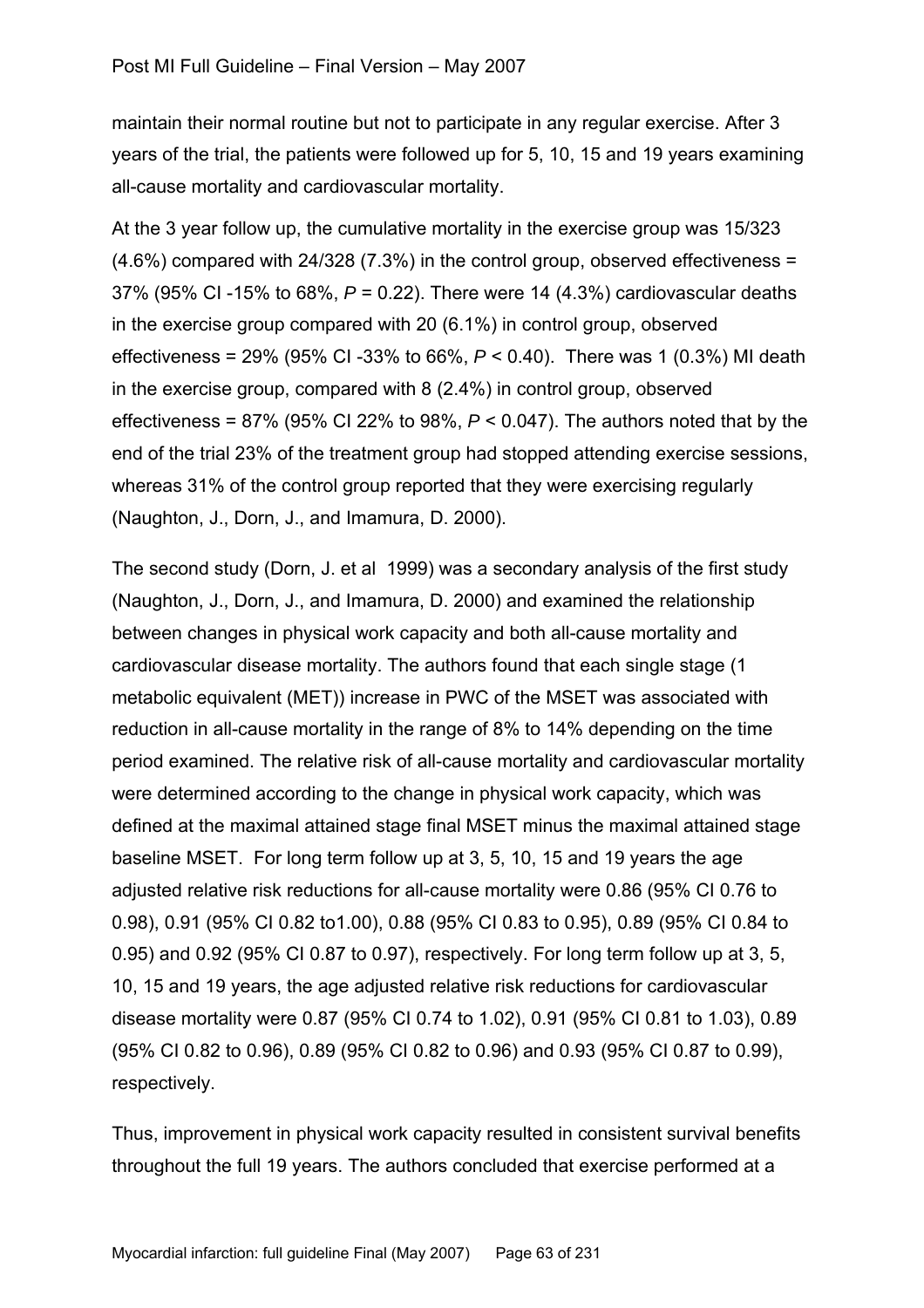level sufficient to increase physical work capacity may have long-term survival benefits in MI survivors (Dorn, J., Naughton, J., Imamura, D. et al 1999).

The third study (Blumenthal, J. A. et al 2004) prospectively examined the association between self reported exercise and all-cause mortality and cardiovascular morbidity among patients participating in the Enhancing Recovery in Coronary Heart Disease (ENRICHD) study (Barefoot, J. C. et al 2003). The participants were selected on the basis of their perceived lack of social support and/or symptoms of depression. There were 2078 men and 903 women in the study. Six months after experiencing an acute MI, patients were surveyed about their exercise habits and were then followed up for 4 years. Of these, 982 (47.2%) reported that they had exercised regularly since their acute MI. During up to 4 years follow-up, 187 patients had died, 5.7% of those taking regular exercise compared with 12.0% of those not exercising. After statistical adjustment for clinical and demographic characteristics, regular exercise was found to be significantly associated with increased probability of survival (HR 0.62, 95% CI 0.44 to 0.86, *P* < 0.004). After adjustment for modification of diet, counselling sessions, smoking and participation in cardiac rehabilitation, regular exercise remained statistically associated with survival (HR 0.69, 95% CI 0.49 to 0.98, *P* = 0.037). The rate of nonfatal MI amongst those taking regular exercise was 6.5% compared with 10.5% of those not exercising. Exercise was significantly associated with a reduced likelihood of non-fatal MI (HR 0.72, 95% CI 0.52 to 0.99, *P* = 0.044) (Blumenthal, J. A., Babyak, M. A., Carney, R. M. et al 2004).

The fourth study was a cohort study comparing 62 patients with a prior MI taking part in an aerobic training programme for 12 months with 62 control patients with a prior MI who did not receive any formal exercise training (Dugmore, L. D. et al 1999). Patients were followed up for up to 5 years by questionnaire and interview. Although this was a small study, the compliance rate was 95.6% (119 patients).There were 5 attributed deaths in the follow up period: 2 in the treatment group and 3 in the controls. There were fewer non-fatal reinfarctions (8%) in the exercise group compared with control group (22%) (*P* < 0.05). Compared with controls, those patients exercising visited their general practitioners less frequently (*P* < 0.01), returned to work earlier, and reported less angina (*P* < 0.001) (Dugmore, L. D.,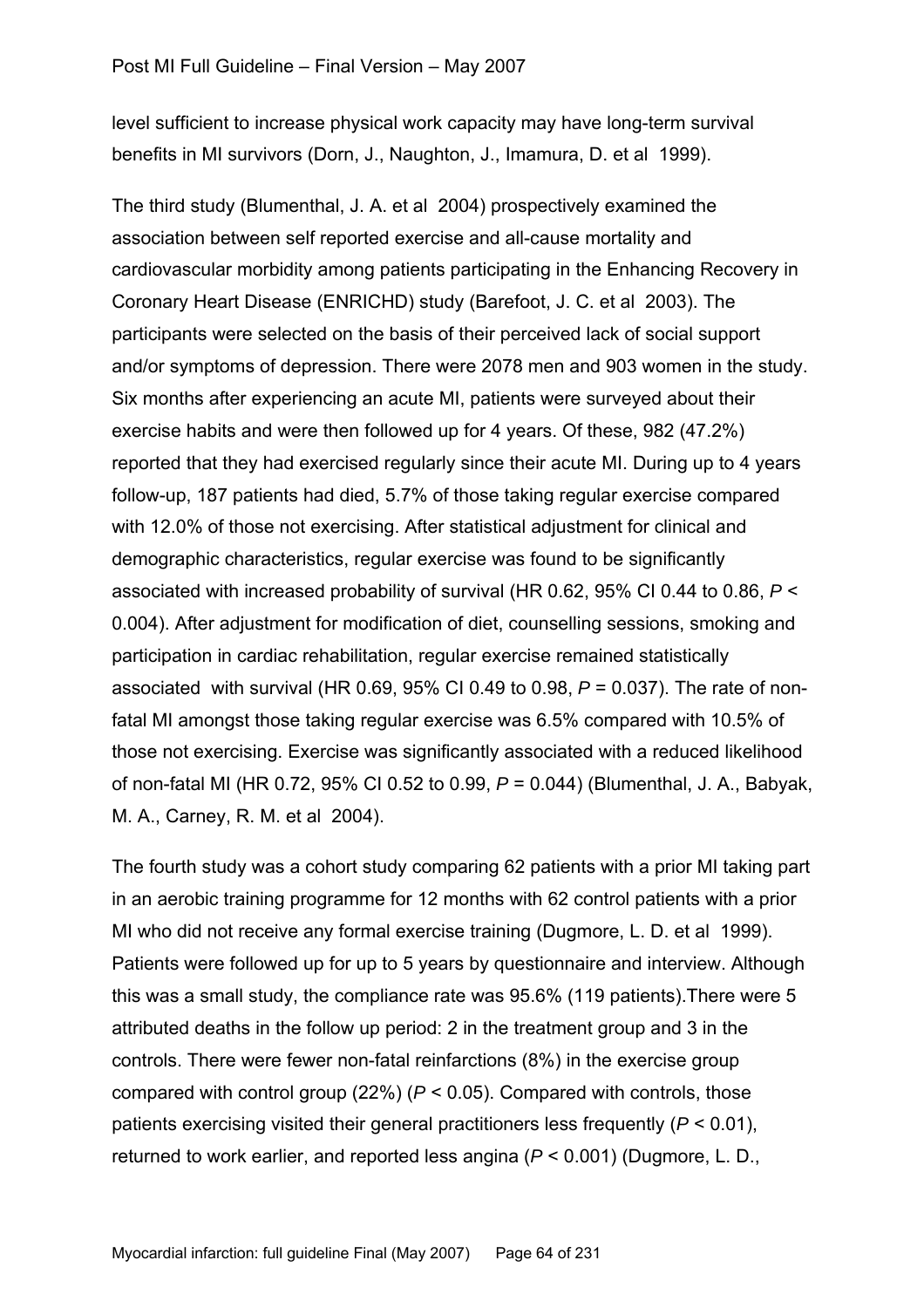Tipson, R. J., Phillips, M. H. et al 1999). The non-randomised design means these results may be confounded by selection bias.

# **4.5.3 Physical work capacity requirements (recommended levels of physical activity)**

Two studies were found which examined the effect of increasing work capacity on clinical outcome in patients with a history of a previous MI.

The first study was a three year randomised controlled trial in patients with a prior MI (≥ 8 weeks but < 3 years) and is described in Section 4.5.2 (Naughton, J., Dorn, J., and Imamura, D. 2000). After 3 years of the trial, the patients were followed up for 5, 10, 15 and 19 years. Failure to reach 85% of age predicted heart rate was associated with an increased risk of all-cause mortality after adjusting for smoking habit, resting systolic blood pressure, and study medications at all follow up stages (5 years RR 2.00, 95% CI 1.07 to 3.74, 10 years RR 1.76, 95% CI 1.27 to 2.44, 15 years RR 1.55, 95% CI 1.18 to 2.04, 19 years RR 1.65, 95% CI 1.31 to 2.09).

A second study (Dorn, J., Naughton, J., Imamura, D. et al 1999), also described in Section 4.5.2, conducted a secondary analysis of the first study (Naughton, J., Dorn, J., and Imamura, D. 2000) and reported that a 1 MET increase in the physical work capacity was associated with a reduction in all-cause mortality risk in the range of 8% to 14% in the follow up period of 5 to 19 years (Dorn, J., Naughton, J., Imamura, D. et al 1999). Analysis after adjustment for age and baseline physical work capacity showed that the intervention reduced the risk of all-cause mortality at 10 and 15 years after the incident infarction (10 years RR 0.92, 95% CI 0.86 to 0.98, 15 years RR 0.92, 95% CI 0.86 to 0.99). The authors also noted that patients with a baseline low initial physical work capacity (< 7 METs) derived more benefit than those with a higher baseline work capacity (≥ 7 METs) (Dorn, J., Naughton, J., Imamura, D. et al 1999).

Five further studies were found which examined the effectiveness of exercise training in improving exercise capacity in patients with a prior MI.

Two small studies also examined the effectiveness of exercise training in improving exercise capacity in patients with a prior MI. One study (Holmback, A. M., Sawe, U.,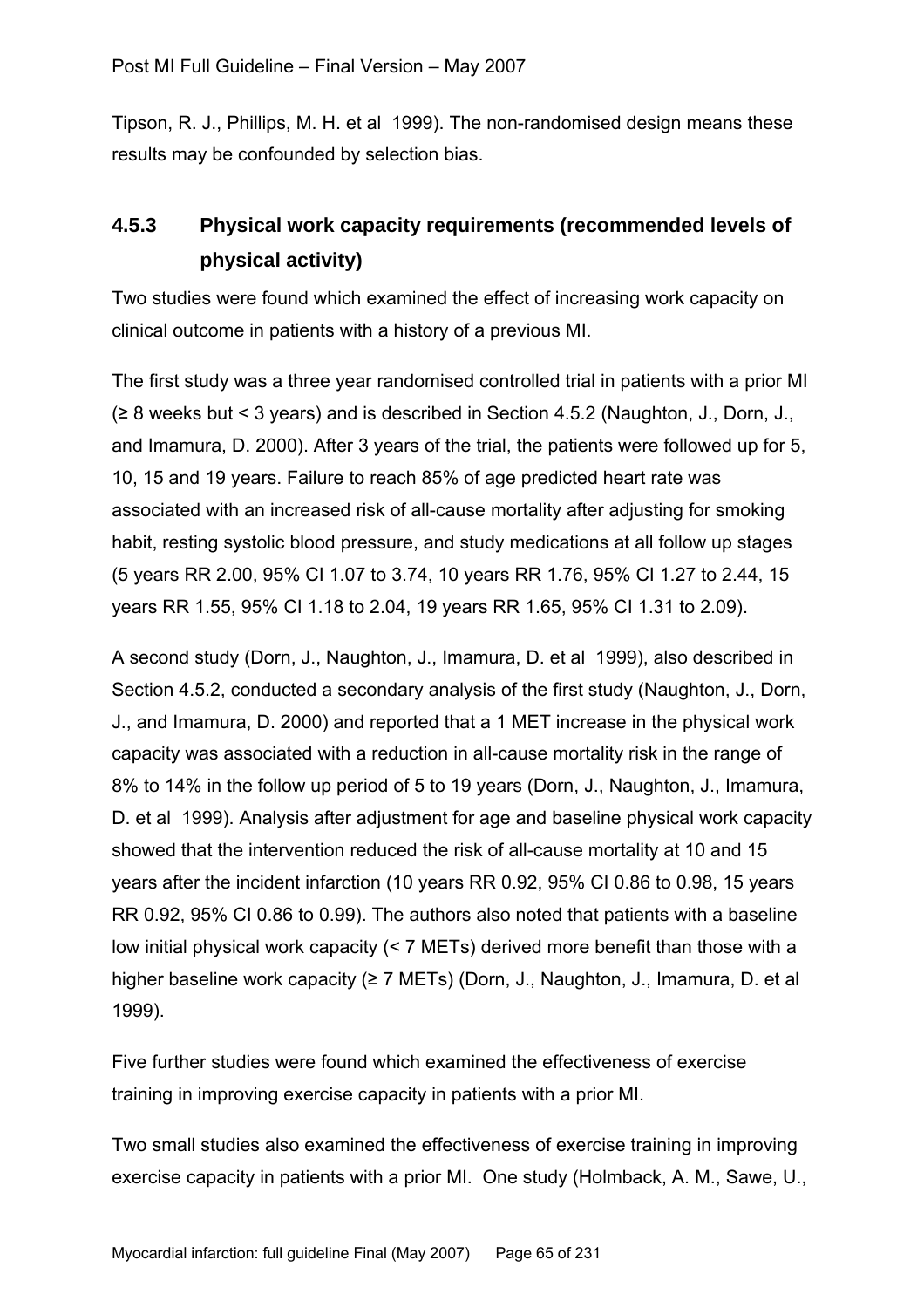and Fagher, B. 1994) recruited 79 patients and randomised them to 12 weeks of supervised exercise of at least 45 minutes duration for two sessions per week or no supervised exercise. Heart rate target during the initial sessions was 70-85% of target and workload was adjusted thereafter to achieve desired heart rate. However, after one year, the maximal exercise capacity (10% compared with 2%, *P* = 0.10) and mean exercise capacity (172 Watts compared with 144 Watts) did not differ between the two groups. The second study (Adachi, H. et al 1996) randomised 29 patients (25 male, mean  $\pm$  SD age 52  $\pm$  11 years) to one of three arms, a control group with no exercise training ( $n= 8$ ), a low intensity training group ( $n= 11$ ) which was defined when the heart rate reached 80% of the gas exchange threshold heart rate in each patient, and a high intensity training group (n= 10) for which the difference in heart rate between that at the gas exchange threshold and that at peak exercise was measured for each patient. Patients in the low and high intensity group performed 15 minutes of rapid walking at home, twice a day, 5 days a week for 2 months to maintain their heart rate. In both the low intensity and high intensity groups, the maximal work rate (Watts) increased,  $93.1 \pm 16.0$  compared with  $105.3 \pm 10$ 22.9 (*P* < 0.05), and 109.5 ± 21.6 compared with 125.0 ± 29.8 (*P* < 0.05) respectively. This parameter did not significantly change in the control group, 98.4  $\pm$ 19.9; compared with  $106.4 \pm 22.5$  (Adachi, H., Koike, A., Obayashi, T. et al 1996).

A third study which examined the effectiveness of exercise training in improving exercise capacity in patients of different ages is also referred to in the cardiac rehabilitation section 5.2.3.5 (Marchionni, N. et al 2003). This was a randomised controlled trial in patients with a prior MI (4 to 6 weeks earlier) over the age of 45 years that were referred to a cardiac rehabilitation unit over a 48 month period (Marchionni, N., Fattirolli, F., Fumagalli, S. et al 2003).

The trial included 3 groups: hospital based cardiac rehabilitation, home based cardiac rehabilitation and a control group. The hospital based cardiac rehabilitation programme consisted of 40 exercise sessions; 24 sessions (3 times per week) of endurance training on a cycle ergometer (5 minutes warm up, 20 minutes training at constant workload, 5 minutes cool down and 5 minutes post exercise monitoring) plus 16 (twice a week) 1 hour sessions of stretching and flexibility exercises. Home based cardiac rehabilitation patients participated in 4 to 8 supervised instruction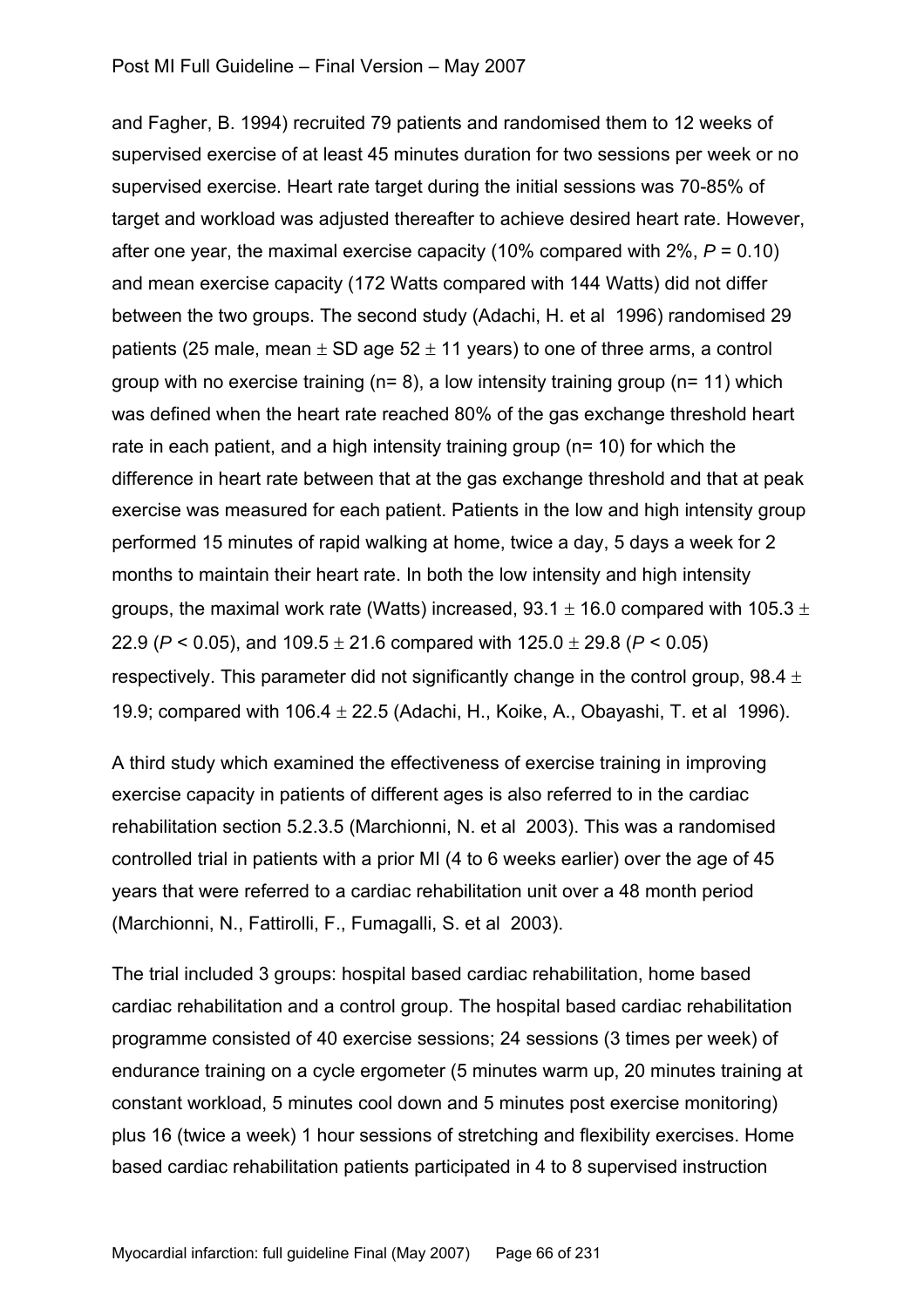<span id="page-66-0"></span>sessions in the cardiac rehabilitation unit, where they were taught necessary precautions and how to perform their training at home. The control group attended a single structured education session on cardiovascular risk factor management without any exercise prescription. For the outcome of total work capacity, the home based cardiac rehabilitation intervention group had significant improvements at 14 months post enrolment for all age groups examined compared with baseline (45-65 years, *P* < 0.001, 66 to 75 yrs, *P* < 0.05, >75yrs, *P* < 0.05). For hospital based cardiac rehabilitation at 14 months follow up, total work capacity was improved in the 45 to 45 year age group (*P* < 0.001) alone. No improvements were found in the control group (Marchionni, N., Fattirolli, F., Fumagalli, S. et al 2003).

The fifth cohort study randomised patients with a prior MI into a training group (n= 158) and a control group (n= 157), 3 months after discharge from hospital (Wilhelmsen, L. et al 1975). Patients in the treatment group were advised about the benefit of regular exercise and were encouraged to attend an exercise programme. This consisted of 3 half hour supervised training sessions a week. The training group had a higher physical work capacity at one year follow up, compared to the control group (*P* < 0.001). However, at four year follow up, there were no significant differences found in all-cause mortality or cardiovascular deaths between the two groups.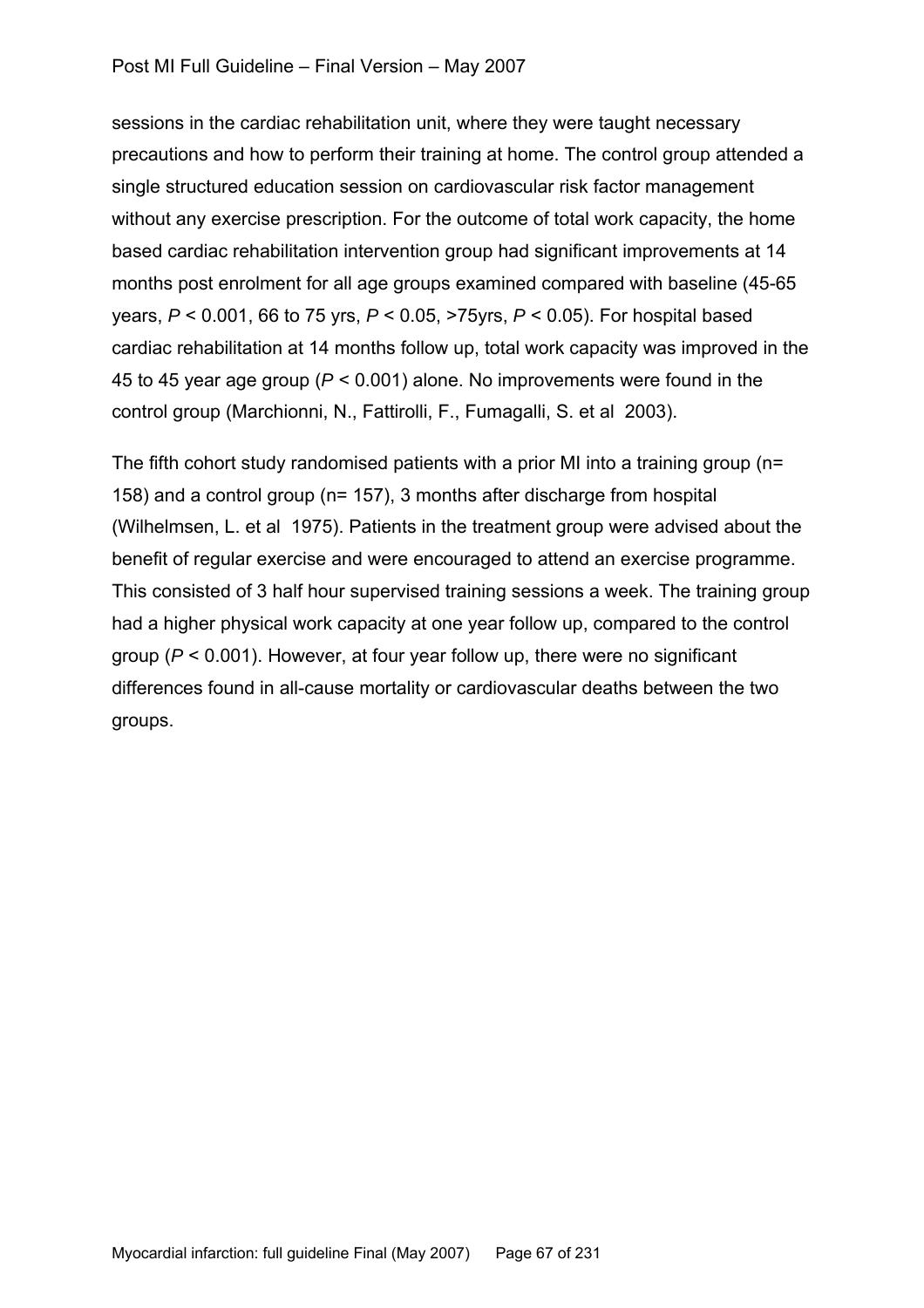## <span id="page-67-0"></span>*4.6 Smoking cessation*

#### **For guidance on smoking cessation refer to the NICE Technology appraisal:**

Smoking cessation - Bupropion and nicotine replacement therapy (Number 39) The clinical effectiveness and cost effectiveness of bupropion (Zyban) and Nicotine Replacement Therapy for smoking cessation, March 2002.

#### **And also the NICE Public health intervention guidance:**

Smoking cessation- Brief interventions and referral for smoking cessation in primary care and other settings: March 2006

[Back to recommendations](#page-40-0)

# *4.7 Weight management*

For guidance in weight management in patients with a prior MI refer to the NICE guideline:

Obesity: the prevention, identification, assessment and management of overweight and obesity in adults and children: December 2006

[Back to recommendations](#page-40-0)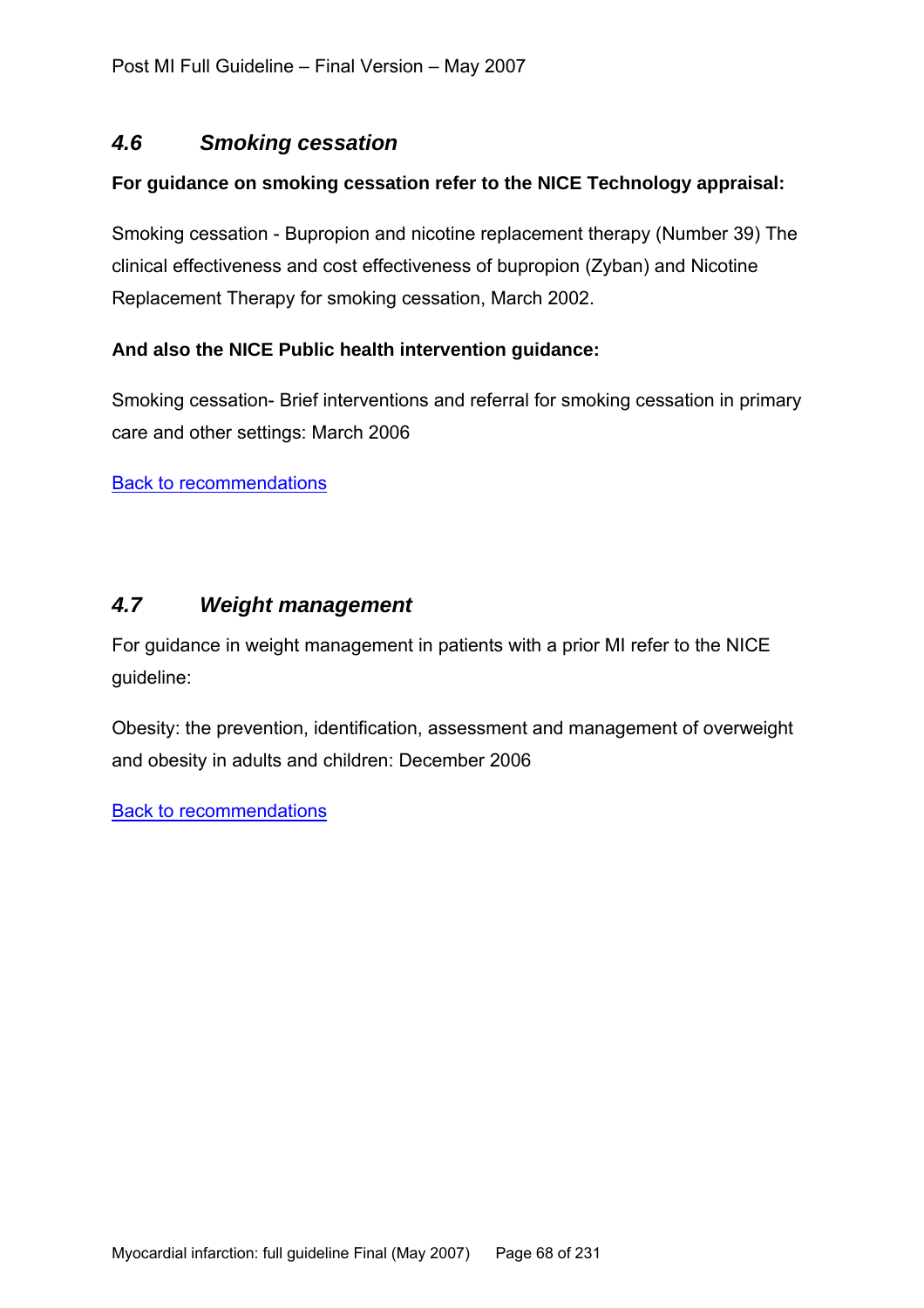# **5 Cardiac rehabilitation**

## *5.1 Recommendations for cardiac rehabilitation*

### **5.1.1 Comprehensive cardiac rehabilitation recommendations**

[Hyperlink to the related evidence statements](#page-73-0)

- 5.1.1.1 All patients (regardless of their age) should be given advice about and offered a cardiac rehabilitation programme with an exercise component (Grade A). 5.1.1.2 Cardiac rehabilitation programmes should provide a range of options, and patients should be encouraged to attend all those appropriate to their clinical needs. Patients should not be excluded from the entire programme if they choose not to attend certain components (GPP). 5.1.1.3 If a patient has cardiac or other clinical conditions that may worsen during exercise, these should be treated if possible before the patient is offered the exercise component of cardiac rehabilitation. For some
	- patients, the exercise component may be adapted by an appropriately qualified healthcare professional (GPP).
- 5.1.1.4 Patients with left ventricular dysfunction who are stable can safely be offered the exercise component of cardiac rehabilitation (Grade B).

## **5.1.2 Patient engagement recommendations**

[Hyperlink to the related evidence statements](#page-88-0) 

5.1.2.1 Cardiac rehabilitation should be equally accessible and relevant to all patients after an MI, particularly people from groups that are less likely to access this service. These include people from black and minority ethnic groups, older people, people from lower socioeconomic groups, women, people from rural communities and people with mental and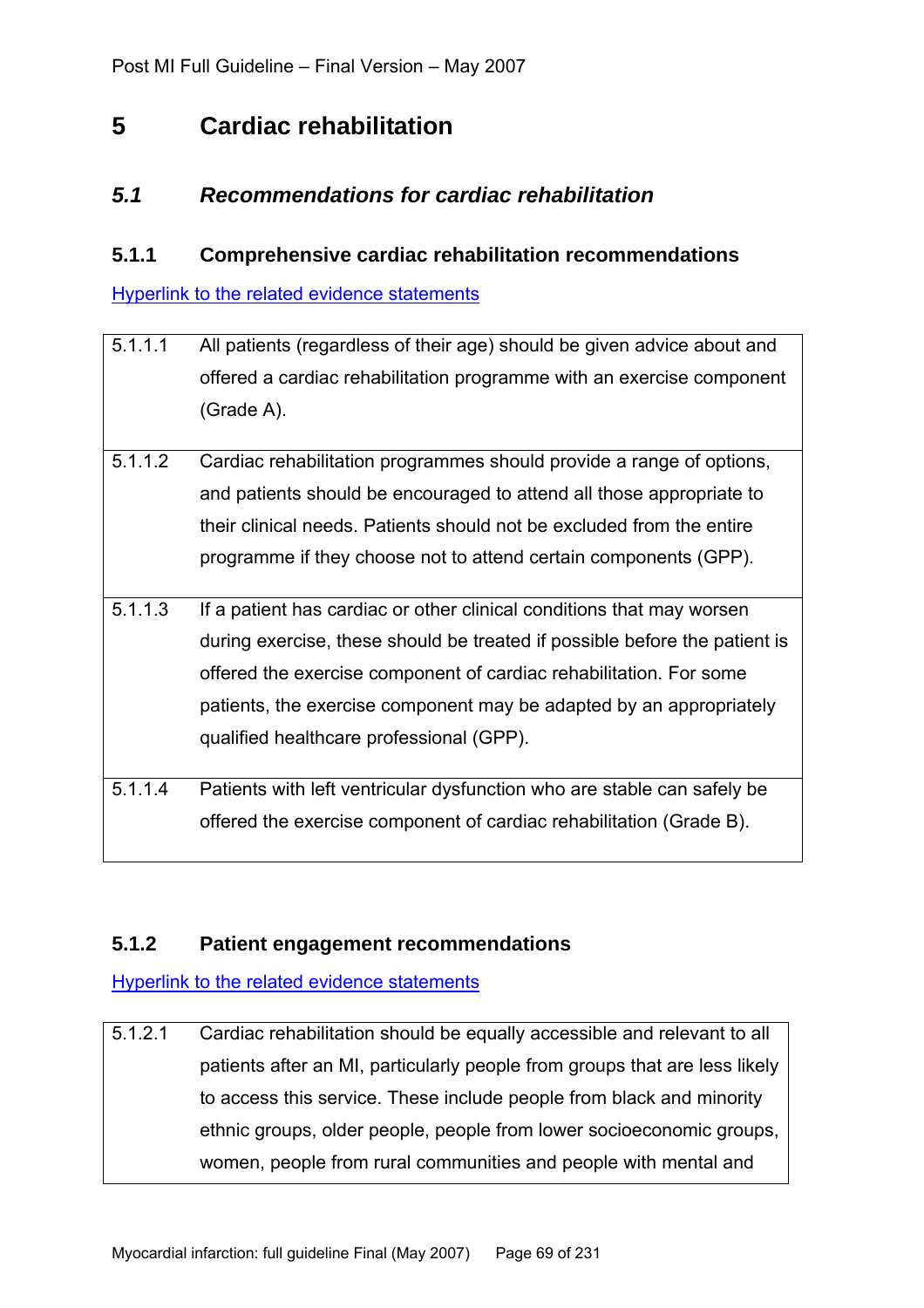|         | physical health comorbidities (GPP).                                           |
|---------|--------------------------------------------------------------------------------|
| 5.1.2.2 | Healthcare professionals should take into account patients' wider              |
|         | health and social needs, which may involve identifying and addressing          |
|         | economic, welfare rights, housing or social support issues. This may           |
|         | be a particular issue for patients in more deprived circumstances, and         |
|         | rehabilitation services should assess the likely scale of these needs          |
|         | when planning how their services meet the needs of the local                   |
|         | population (GPP).                                                              |
| 5.1.2.3 | Cardiac rehabilitation programmes should be culturally sensitive.              |
|         | Employing bilingual peer educators or cardiac rehabilitation assistants        |
|         | who reflect the diversity of the local population should be considered         |
|         | $(GPP)$ .                                                                      |
|         |                                                                                |
| 5.1.2.4 | Cardiac rehabilitation programmes should include an exercise                   |
|         | component designed to meet the needs of older patients or patients             |
|         | with significant comorbidity. Any transport problems should be                 |
|         | addressed (GPP).                                                               |
| 5.1.2.5 | Healthcare professionals should ask patients whether they would                |
|         | prefer single-sex classes or mixed classes (GPP).                              |
|         | 5.1.2.6 Healthcare professionals should establish patients' health beliefs and |
|         | level of health literacy before offering appropriate lifestyle advice          |
|         | $(GPP)$ .                                                                      |
| 5.1.2.7 | Healthcare professionals, including senior medical staff involved in           |
|         | providing care for patients after an MI, should actively promote               |
|         | cardiac rehabilitation (GPP).                                                  |
|         |                                                                                |
| 5.1.2.8 | Reminders such as:                                                             |
|         | telephone calls                                                                |
|         | telephone calls in combination with direct contact from a healthcare           |
|         | professional                                                                   |
|         |                                                                                |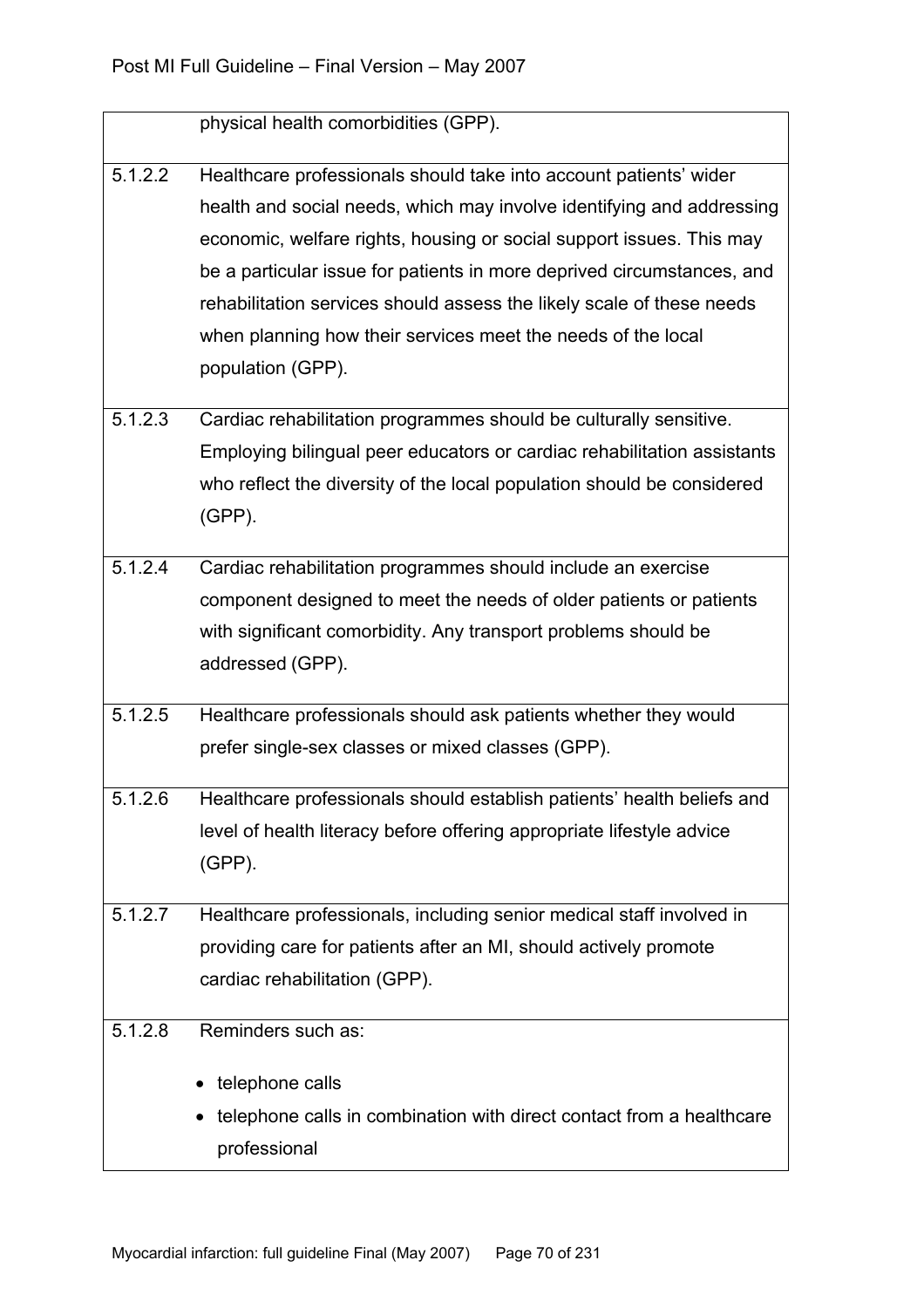• motivational letters

should be used to improve uptake of cardiac rehabilitation (Grade A).

# **5.1.3 Health education and information needs recommendations**

[Hyperlink to the related evidence statements](#page-107-0)

| 5.1.3.1 | Comprehensive cardiac rehabilitation programmes should include            |
|---------|---------------------------------------------------------------------------|
|         | health education and stress management components (Grade A).              |
| 5.1.3.2 | A home based programme validated for patients who have had an MI          |
|         | (such as 'The Edinburgh heart manual'; see                                |
|         | http://www.cardiacrehabilitation.org.uk/heart manual/heartmanual.htm)     |
|         | that incorporates education, exercise and stress management               |
|         | components with follow-ups by a trained facilitator may be used to        |
|         | provide comprehensive cardiac rehabilitation (Grade A).                   |
| 5.1.3.3 | Most patients who have had an MI can return to work. Any advice           |
|         | should take into account the physical and psychological status of the     |
|         | patient, the nature of the work and the work environment (GPP).           |
|         |                                                                           |
| 5.1.3.4 | Healthcare professionals should be up to date with the latest Driver and  |
|         | Vehicle Licensing Agency guidelines. Regular updates are published on     |
|         | the website (www.dvla.gov.uk) (GPP).                                      |
| 5.1.3.5 | After an MI without complications, patients can usually travel by air     |
|         | within 2-3 weeks. Patients who have had a complicated MI need             |
|         | expert individual advice (GPP).                                           |
| 5.1.3.6 | Patients who hold a pilot's licence should seek advice from the Civil     |
|         |                                                                           |
|         | Aviation Authority (GPP).                                                 |
| 5.1.3.7 | Most patients can return to normal activities of daily living. Any advice |
|         | about the timing of this should take into account the patient's physical  |
|         |                                                                           |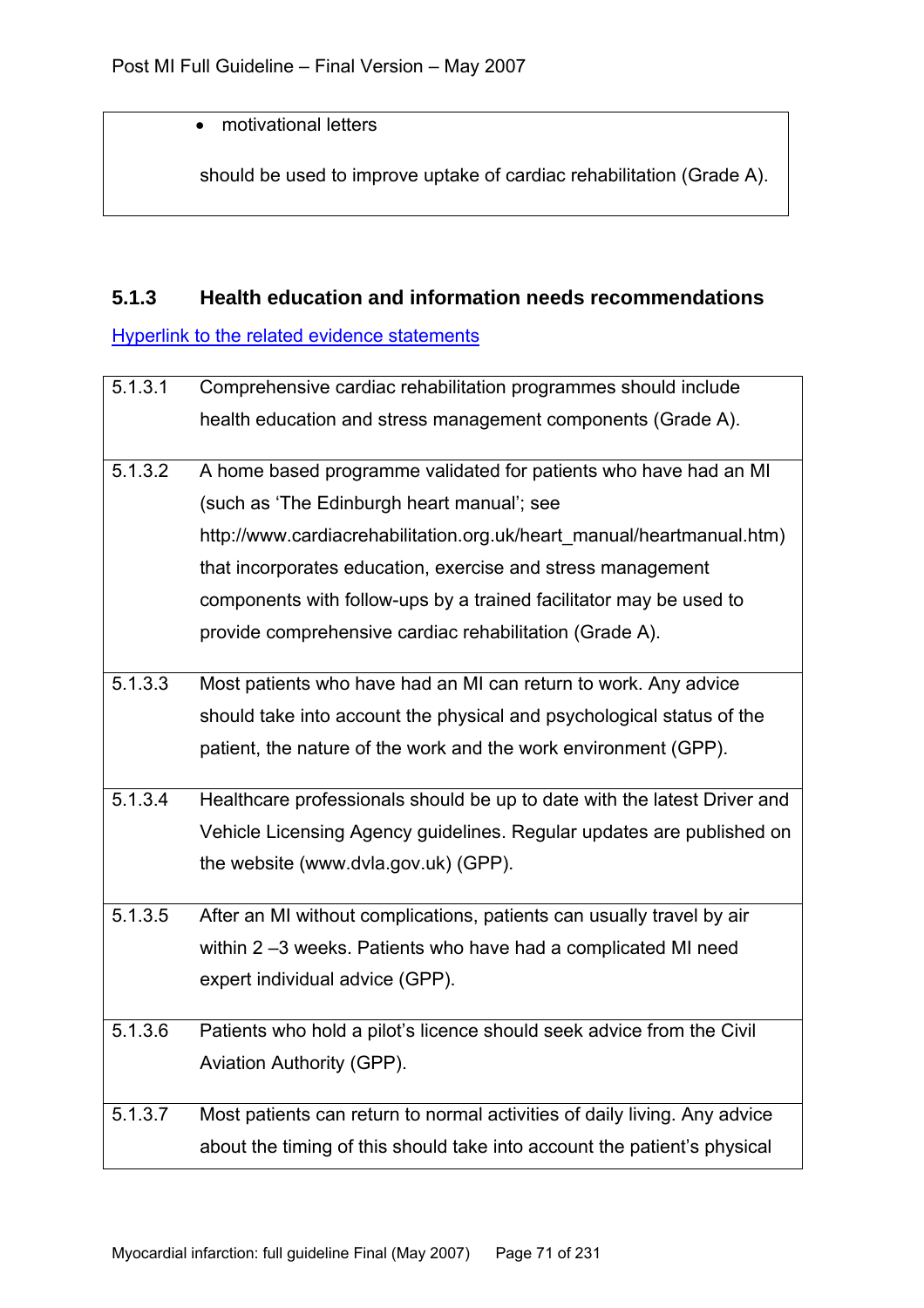and psychological status, as well as the type of activity planned (GPP). 5.1.3.8 An estimate of the physical demand of a particular activity, and a comparison between activities, can be made using tables of metabolic equivalents (METS) of different activities (for further information please refer to http://www.cdc.gov/nccdphp/dnpa/physical/measuring/met.htm). Patients should also be advised how to use a perceived exertion scale to help monitor physiological demand. Patients who have had a complicated MI may need expert advice (GPP). 5.1.3.9 Advice on competitive sport may need expert assessment of function

and risk, and is dependent on what sport is being discussed and the level of competitiveness (GPP).

# **5.1.4 Psychological and social support recommendations**

[Hyperlink to the related evidence statements](#page-114-0)

| 5.1.4.1 | Stress management should be offered in the context of           |
|---------|-----------------------------------------------------------------|
|         | comprehensive cardiac rehabilitation (Grade A).                 |
|         |                                                                 |
| 5.1.4.2 | Complex psychological interventions such as cognitive           |
|         | behavioural therapy should not be offered routinely (GPP).      |
|         |                                                                 |
| 5.1.4.3 | There should be provision to involve partners or carers in the  |
|         | cardiac rehabilitation programme if the patient wishes (GPP).   |
|         |                                                                 |
| 5.1.4.4 | For recommendations on the management of patients with          |
|         | clinical anxiety and/or depression, refer to 'Anxiety. NICE     |
|         | clinical guideline 22' and 'Depression. NICE clinical guideline |
|         | 23' (Grade A).                                                  |
|         |                                                                 |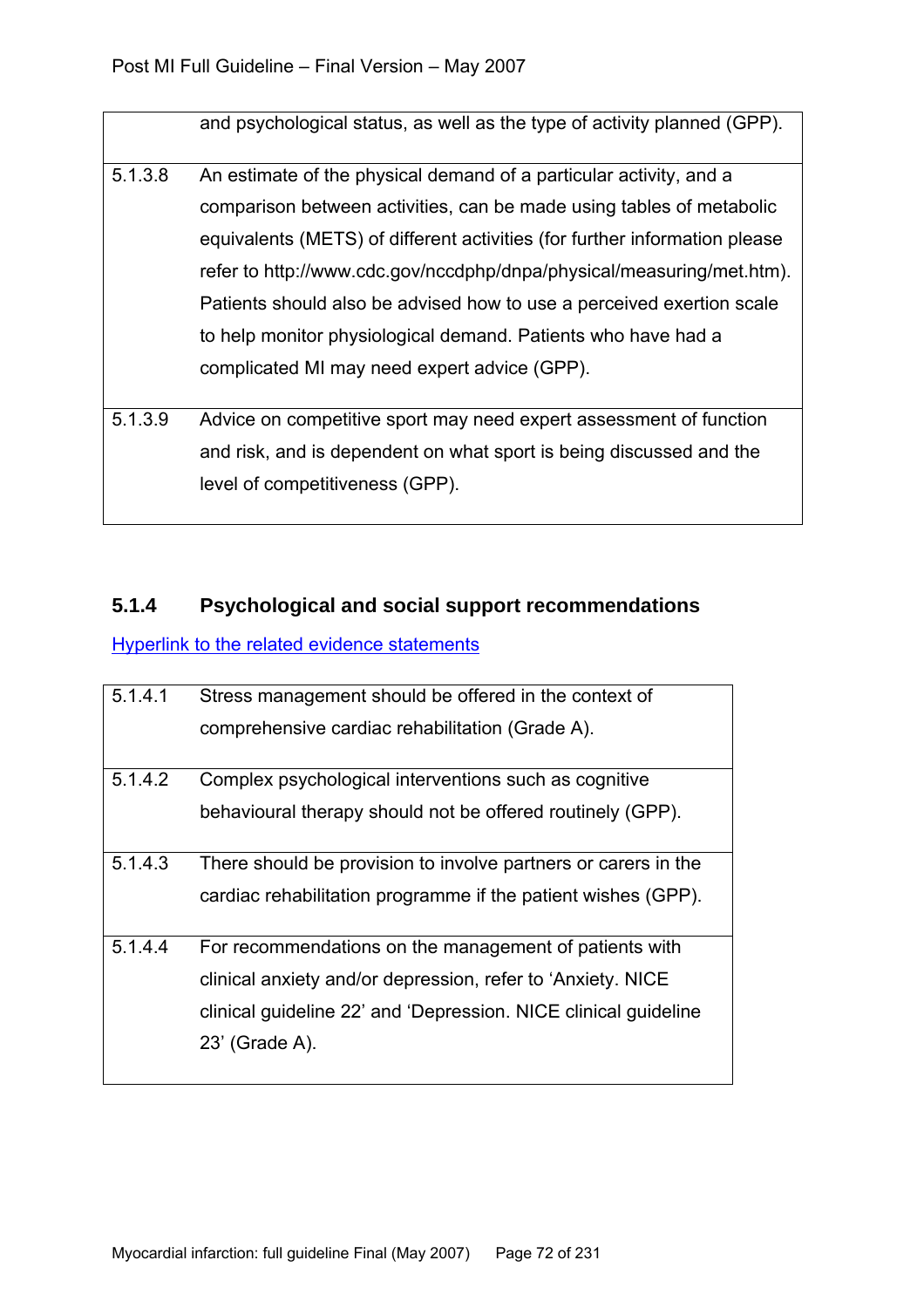Post MI Full Guideline – Final Version – May 2007

# **5.1.5 Sexual activity recommendations**

[Hyperlink to the related evidence statements](#page-118-0)

| 5.1.5.1 | Patients should be reassured that after recovery from an MI, sexual activity     |
|---------|----------------------------------------------------------------------------------|
|         | presents no greater risk of triggering a subsequent MI than if they had never    |
|         | had an MI (Grade C).                                                             |
|         |                                                                                  |
| 5.1.5.2 | Patients who have made an uncomplicated recovery after their MI can resume       |
|         | sexual activity when they feel comfortable to do so, usually after about 4       |
|         | weeks (GPP).                                                                     |
|         |                                                                                  |
| 5.1.5.3 | The subject of sexual activity should be raised with patients within the context |
|         | of cardiac rehabilitation and aftercare (GPP).                                   |
|         |                                                                                  |
| 5.1.5.4 | When treating erectile dysfunction, treatment with a PDE5                        |
|         | (phosphodiesterase type 5) inhibitor may be considered in patients who had       |
|         | an MI more than 6 months earlier and who are now stable (Grade A).               |
|         |                                                                                  |
| 5.1.5.5 | PDE5 inhibitors must be avoided in patients treated with nitrates and/or         |
|         | nicorandil because this can lead to dangerously low blood pressure (GPP).        |
|         |                                                                                  |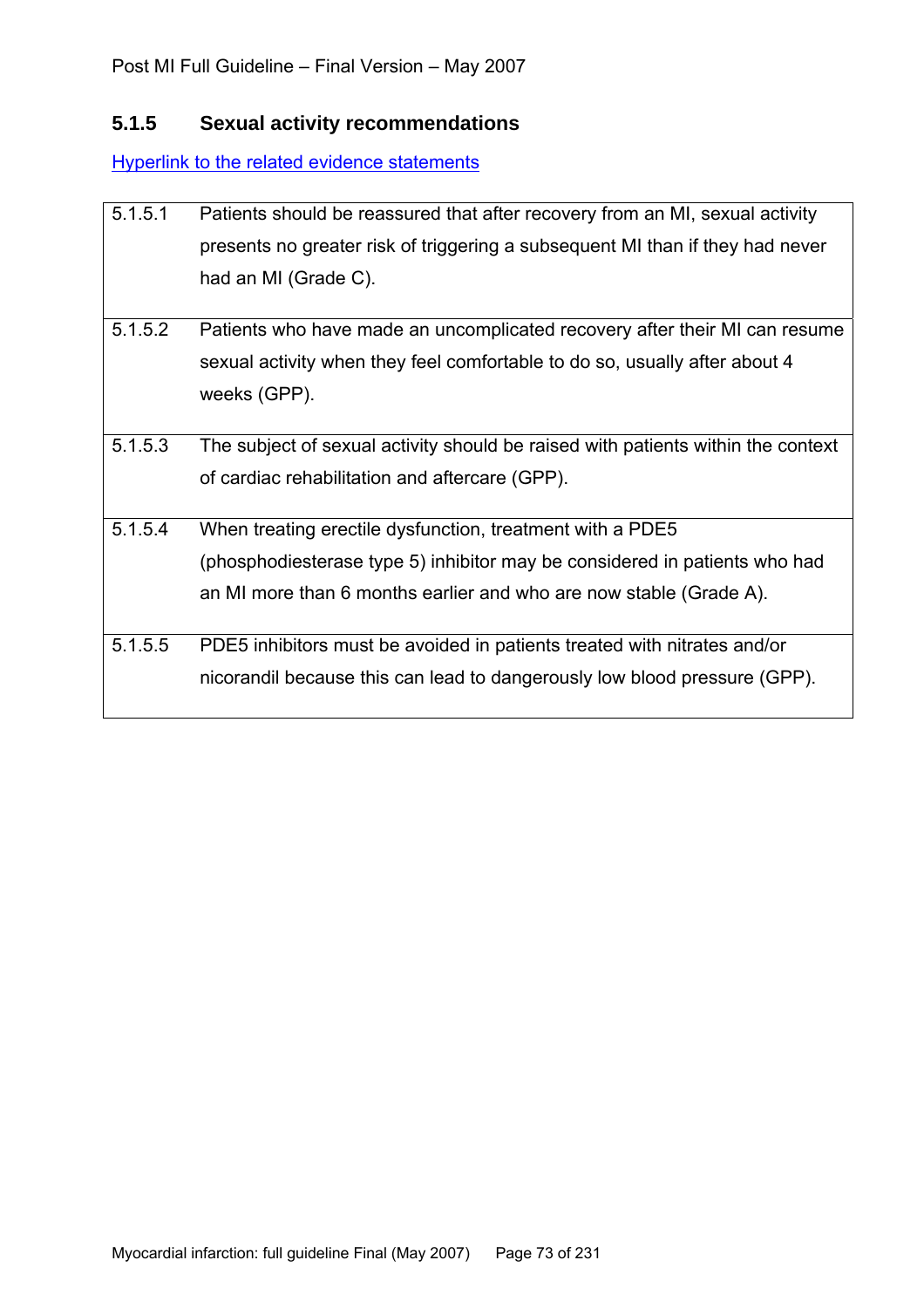## *5.2 Comprehensive cardiac rehabilitation*

## **5.2.1 Evidence statements for comprehensive cardiac rehabilitation**

- 5.2.1.1 Cardiac rehabilitation in patients after MI reduces all-cause and cardiovascular mortality rates provided it includes an exercise component (1++).
- 5.2.1.2 The majority of studies showed there was no significant effect of comprehensive cardiac rehabilitation on quality of life outcomes in patients after MI $(1++)$ .
- 5.2.1.3 Cardiac rehabilitation in patients after MI compared no cardiac rehabilitation is cost effective.
- 5.2.1.4 There were no studies found which compared individualised (menu-based) and non-individualised programmes in patients after MI.

Safety in the exercise component of comprehensive cardiac rehabilitation

- 5.2.1.5 There is no evidence that stable patients are harmed by the exercise component of cardiac rehabilitation.
- 5.2.1.6 Exercise training does not appear to endanger stable patients with left ventricular dysfunction (1+).
- 5.2.1.7 There is limited evidence on the safety of the exercise component of cardiac rehabilitation in older people (1+).

[Back to recommendations](#page-68-0)

## **5.2.2 Introduction**

Cardiac rehabilitation focused originally on exercise training, but more recently programmes have evolved to emphasise overall risk factor and behavioural modification. The World Health Organisation has defined cardiac rehabilitation as 'the sum of activity and interventions required to ensure the best physical, mental,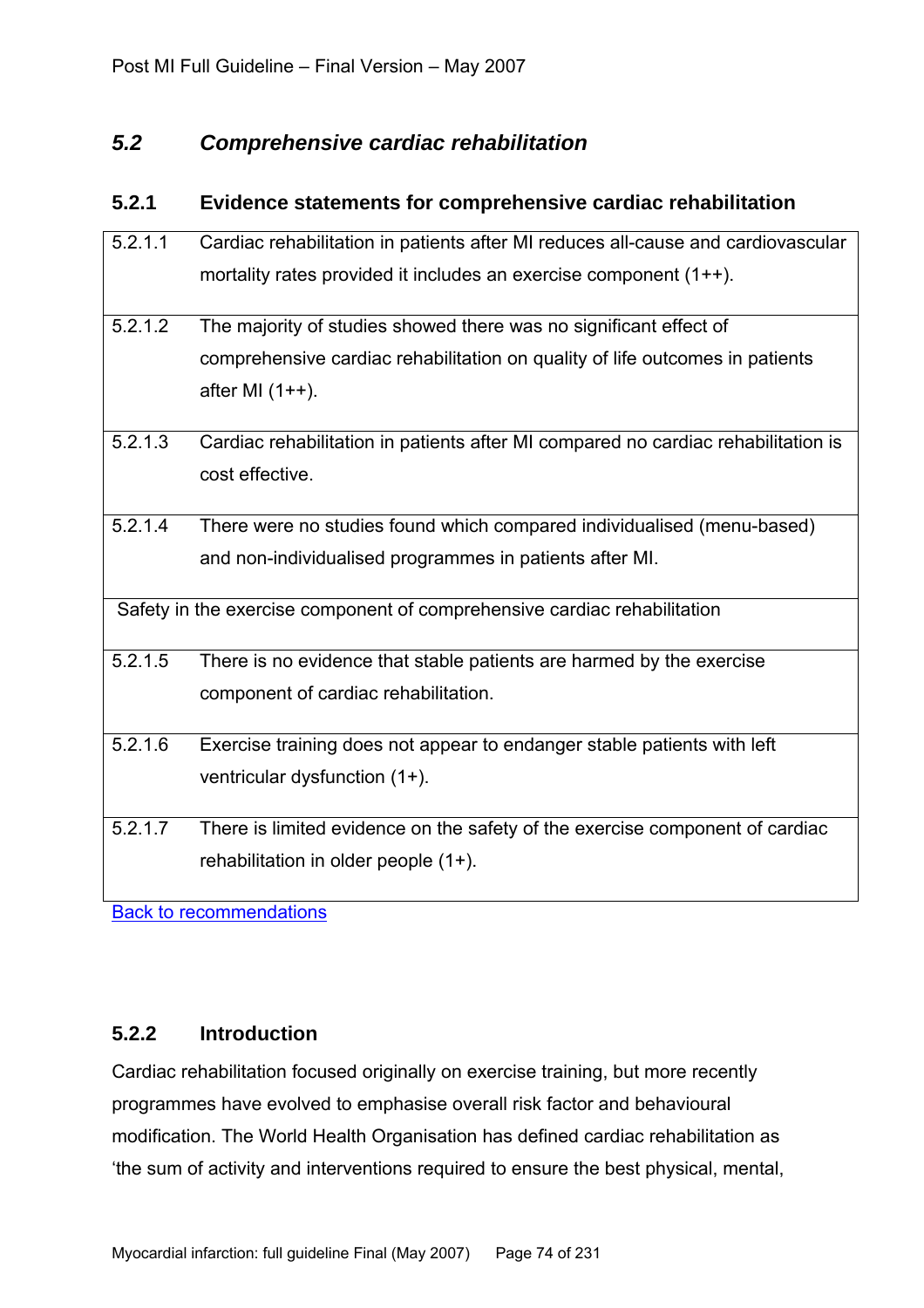and social conditions so that patients with chronic or post-acute cardiovascular disease may, by their own efforts, preserve or resume their proper place in society and lead an active life' [\(http://www.who.int/en/](http://www.who.int/en/)).

The National Service Framework for Coronary Heart Disease (Department of Health 2000) details four phases of cardiac rehabilitation detailed in Appendix G.

## **5.2.3 Clinical effectiveness of comprehensive cardiac rehabilitation**

# 5.2.3.1 Comprehensive cardiac rehabilitation and exercise only cardiac rehabilitation effectiveness versus standard care

Three recent systematic reviews were identified that assessed exercise-only cardiac rehabilitation versus usual care, and comprehensive cardiac rehabilitation versus usual care (Brown, A. et al 2003) (Joliffe, J. A. et al 2003) (Clark, A. M. et al 2005).

The first systematic review was published by the Canadian Coordinating Office for Health Technology Assessment (Brown, A., Taylor, R., Noorani, H. et al 2003). Its aim was to assess the evidence base for the clinical effectiveness of exercise-based cardiac rehabilitation for secondary prevention of coronary artery disease (CAD) through meta analysis of randomised controlled trials. The review was divided into two comparisons: firstly exercise training interventions versus usual care, and secondly exercise training combined with psychosocial and/or educational interventions (comprehensive cardiac rehabilitation) versus usual care. The main outcome measures were: all-cause mortality, cardiac mortality non-fatal MI, revascularisation and health related quality of life (HRQoL). A total of 19 randomised controlled trials of exercise-only cardiac rehabilitation were identified, of which 16 exclusively recruited patients with a prior MI. The mean follow up was 24 months with a range of 6 months to 5 years. A total of 27 randomised controlled trials of comprehensive cardiac rehabilitation were identified, of which 16 trials exclusively recruited patients with a prior MI. The mean follow up was 26 months with a range of 6 months to 72 months (Brown, A., Taylor, R., Noorani, H. et al 2003).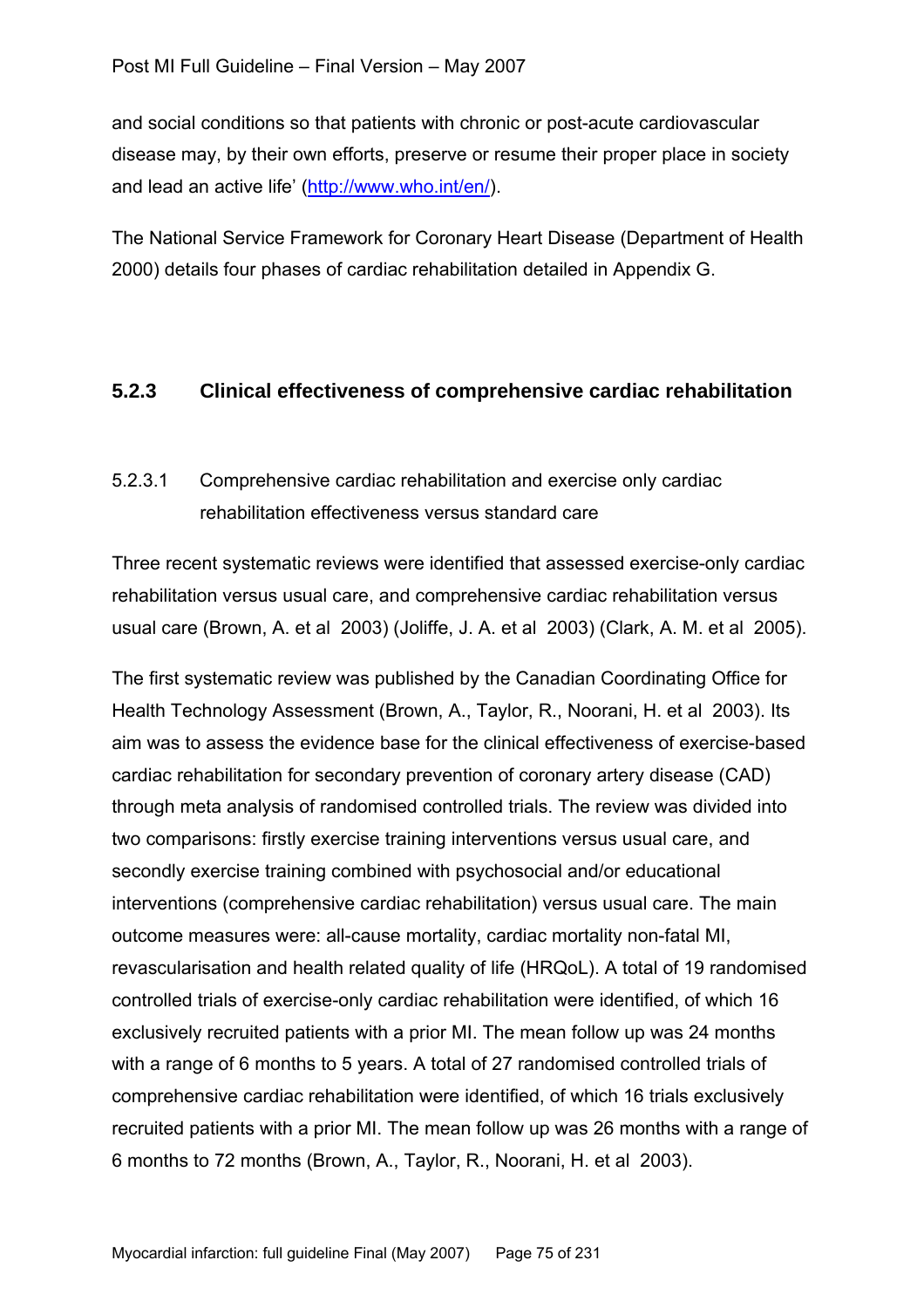In the meta analysis, the exercise-only intervention compared with usual care reduced both all-cause mortality and total cardiac mortality (RR 0.76, 95% CI 0.59 to 0.98 and 0.73, 95% CI 0.56 to 0.96, respectively). Comprehensive cardiac rehabilitation, compared with usual care, reduced cardiac mortality (RR 0.80, 95% CI 0.65 to 0.99) but the trend in the reduction in all-cause mortality did not reach statistical significance (RR 0.87, 95% CI 0.71 to 1.05). Neither intervention had a significant effect on the subsequent occurrence of non-fatal MI or the need for coronary revascularisation (coronary artery bypass graft (CABG) and percutaneous coronary intervention (PCI) (Brown, A., Taylor, R., Noorani, H. et al 2003).

A total of 9 trials assessed HRQoL; there were variations in both methodology and the HRQoL outcome measures. As the outcome measures were so varied, it was considered inappropriate to pool data for analysis. Most studies reporting either exercise-only or comprehensive cardiac rehabilitation interventions reported improvements in HRQoL domain scores. However, there was only one study where the improvement exceeded that of usual care (Brown, A., Taylor, R., Noorani, H. et al 2003).

A second Cochrane systematic review compared exercise-only cardiac rehabilitation versus usual care, and comprehensive cardiac rehabilitation versus usual care in patients who have had a prior MI, CABG or PCI, or who have angina pectoris or CAD defined by angiography (Joliffe, J. A., Rees, K., Taylor, R. S. et al 2003). Comprehensive cardiac rehabilitation was defined as exercise training in addition to psychosocial and/or educational interventions. The principal outcome measures were; all-cause mortality, cardiac mortality subdivided into deaths from MI, sudden cardiac deaths, death from cerebrovascular disease, non-fatal MI, revascularisation (CABG, PCI), non-fatal cerebrovascular disease and HRQoL. A total of 51 trials were identified (32 trials of exercise-based cardiac rehabilitation). For exercise-only studies, 2845 patients were included in the meta analysis while 5595 patients were included in the comprehensive cardiac rehabilitation group (Joliffe, J. A., Rees, K., Taylor, R. S. et al 2003).

For the exercise-only intervention, the pooled effect estimate for total mortality showed a 27% reduction in all-cause mortality compared with usual care (random effects model OR 0.73, 95% CI 0.54 to 0.98). Similarly, comprehensive cardiac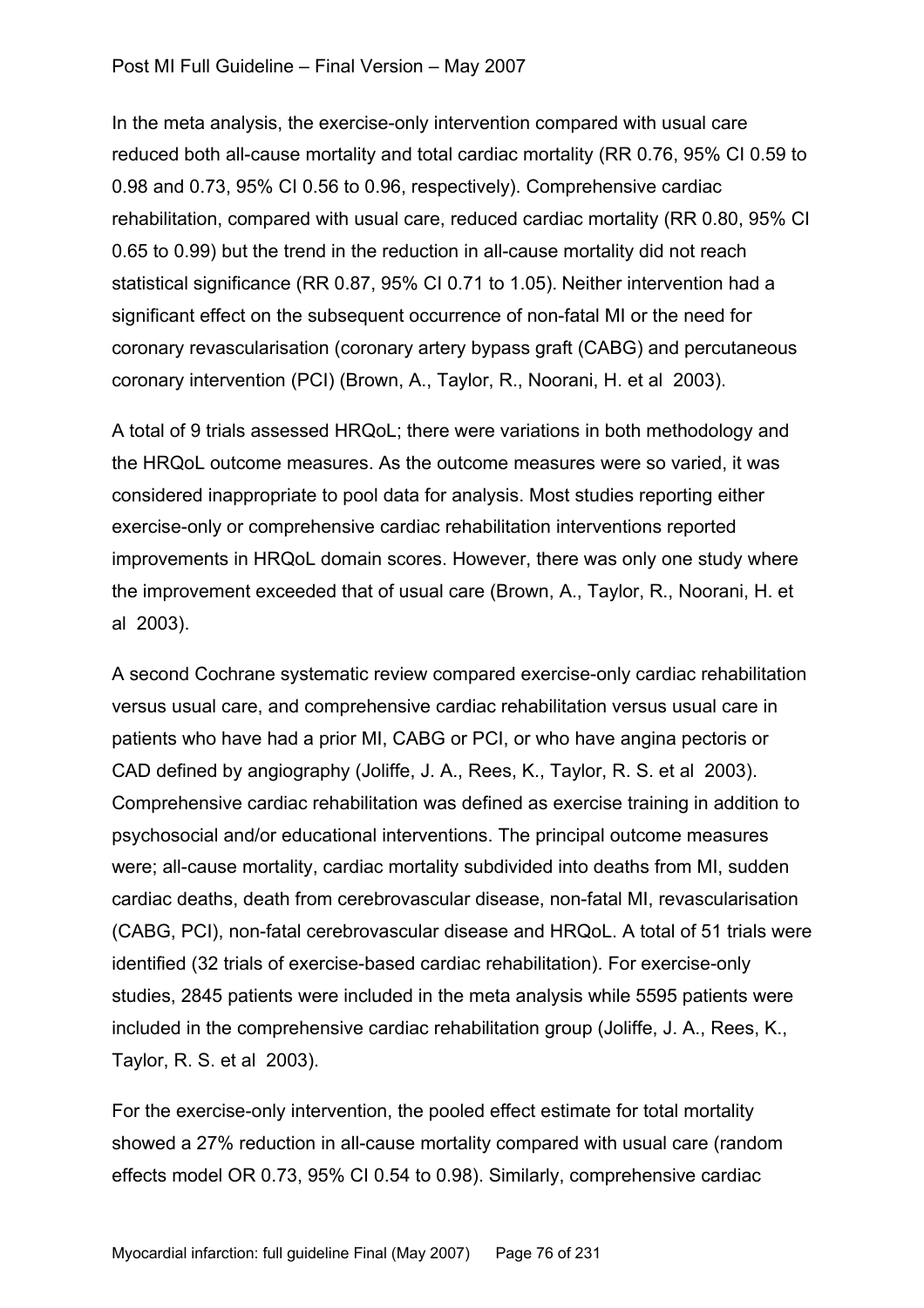rehabilitation reduced all-cause mortality compared with usual care, but to a lesser, and non-significant extent (13% reduction, OR 0.87, 95% CI 0.71 to 1.05) (Joliffe, J. A., Rees, K., Taylor, R. S. et al 2003).

Total cardiac mortality was reduced by 31% in the exercise-only intervention (OR 0.69, 95% CI 0.51 to 0.94) and by 26% in the comprehensive cardiac rehabilitation intervention (OR 0.74, 95% CI 0.57 to 0.96) compared with usual care. Cerebrovascular disease mortality was reported in only 1 exercise-only trial, and compared with usual care there was a trend in reduction of cardiovascular mortality (OR 0.45, 95% CI 0.18 to 1.08). In a meta analysis of 12 trials comparing comprehensive cardiac rehabilitation with usual care there was a non-significant reduction in cerebrovascular disease mortality with comprehensive cardiac rehabilitation (OR 0.83, 95% CI 0.61 to 1.13) (Joliffe, J. A., Rees, K., Taylor, R. S. et al 2003).

Neither exercise-only rehabilitation nor comprehensive cardiac rehabilitation had an effect on recurrence of non-fatal MI, with OR of 0.96 (95% CI 0.69 to 1.35) and 0.88 (95% CI 0.7 to 1.12) respectively. There was no overall difference in the rate of CABG in the 5 trials of exercise-only rehabilitation which reported this as an outcome measure, and the results from individual trials showed heterogeneity between studies. Similarly there was no significant effect of comprehensive cardiac rehabilitation on the rate of CABG (OR for 10 trials was 0.83, 95% CI 0.6 to 1.13). Very few trials reported PCI as an outcome measure. In a single trial of exercise-only rehabilitation compared with usual care there was no difference between the two groups in the rates of PCI. For comprehensive cardiac rehabilitation compared with usual care there was considerable heterogeneity between studies reporting this outcome (Joliffe, J. A., Rees, K., Taylor, R. S. et al 2003).

Analysis of the combined outcomes of all-cause mortality, non-fatal MI and revascularisations (CABG and PCI), found that both exercise-only rehabilitation and comprehensive cardiac rehabilitation resulted in a reduction in these combined outcomes compared with usual care (OR 0.81, 95% CI 0.65 to 1.01, OR 0.81, 95% CI 0.69 to 0.96 respectively) (Joliffe, J. A., Rees, K., Taylor, R. S. et al 2003).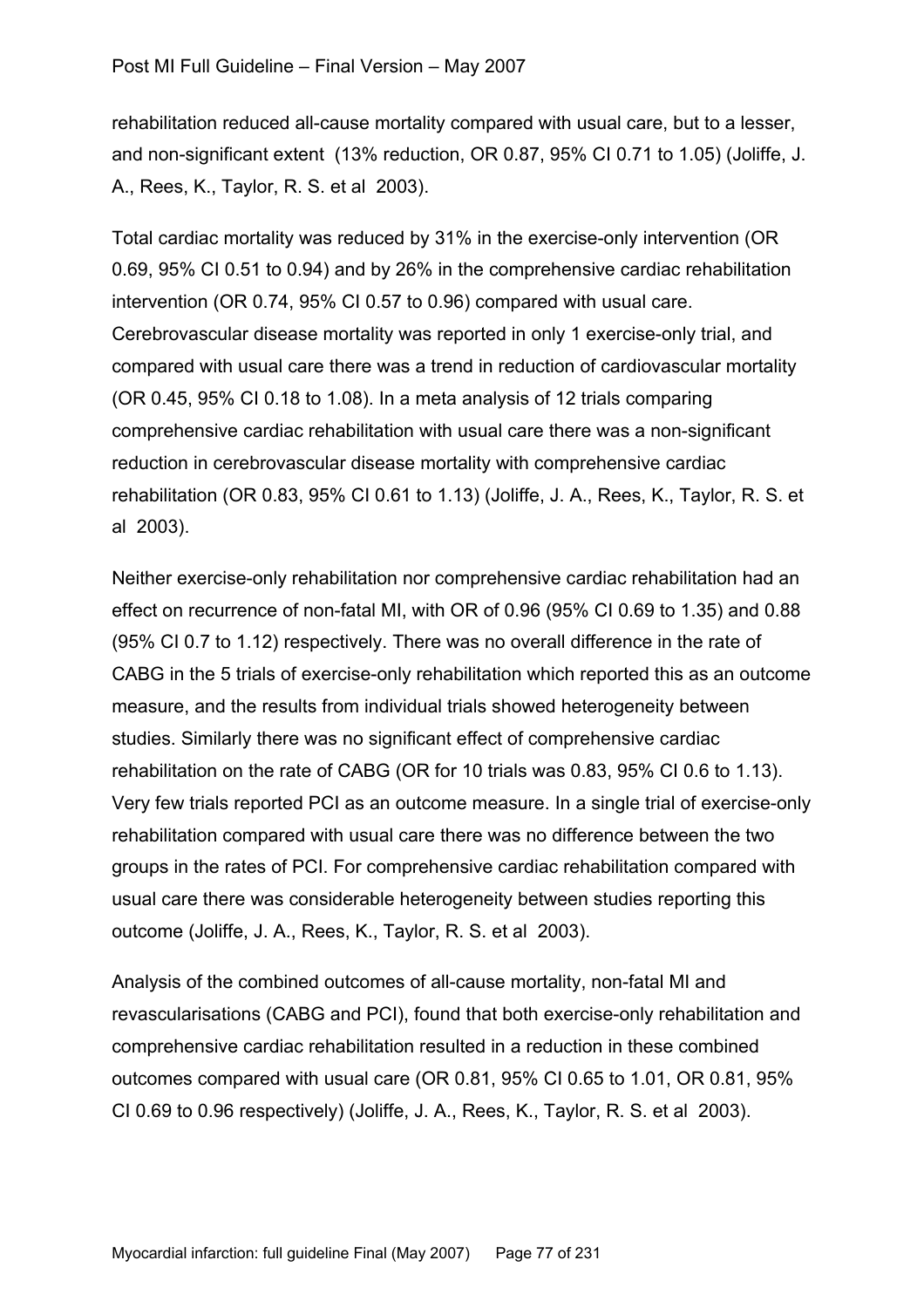A total of 11 trials reported HRQoL outcomes using eighteen different assessment instruments and therefore the data were not reported in a combined quantitative way. Overall in the 4 trials of exercise-only intervention, there were small changes or no change in HRQoL measures. In the 7 RCTs examining comprehensive cardiac rehabilitation intervention, most showed small and variable effects in HRQoL measures. One trial did find significant improvements with the intervention compared with usual care, reporting reductions in anxiety and depression (Lewin, B. et al 1992). Another study showed substantial and significant improvement in both the rehabilitation and control groups over 12 months (Oldridge, N. et al 1991). However, there was no significant difference between the two groups. The authors of the review noted that the significant improvement in both the intervention and control groups highlights the importance of recognising that there is a natural course of recovery after MI (Joliffe, J. A., Rees, K., Taylor, R. S. et al 2003).

The third systematic review examined three types of intervention compared with usual care: first, exercise-only cardiac rehabilitation versus usual care, second, comprehensive cardiac rehabilitation versus usual care, and third, programmes that included risk factor education or counselling and without an exercise component versus usual care in patients with CAD (Clark, A. M., Hartling, L., Vandermeer, B. et al 2005). A total of forty trials (16 142 patients) were identified that reported allcause mortality, and for the combination of all interventions there was a reduction in all-cause mortality compared with usual care was 0.85 (95% CI 0.77 to 0.94). Meta analysis found that two of the interventions evaluated reduced all-cause mortality compared with usual care, namely, the programme without exercise (RR 0.87, 95% CI 0.76 to 0.99) and exercise only cardiac rehabilitation (RR 0.72, 95% CI 0.54 to 0.95). Meta analysis of the comprehensive programmes showed a trend in the reduction of all-cause mortality compared with usual care (RR 0.88, 95% CI 0.74 to 1.04) (Clark, A. M., Hartling, L., Vandermeer, B. et al 2005).

The effects of rehabilitation programmes differed over time. In a meta analysis of 20 trials (9462 patients) there was no significant difference in all-cause mortality at 12 months (RR 0.97, 95% CI 0.82 to 1.14), in those with and without rehabilitation, while in an analysis of 6 trials (1780 patients) all-cause mortality was significantly reduced at 24 months in the rehabilitation group (RR 0.53, 95% CI 0.35 to 0.81). At 5 years, 7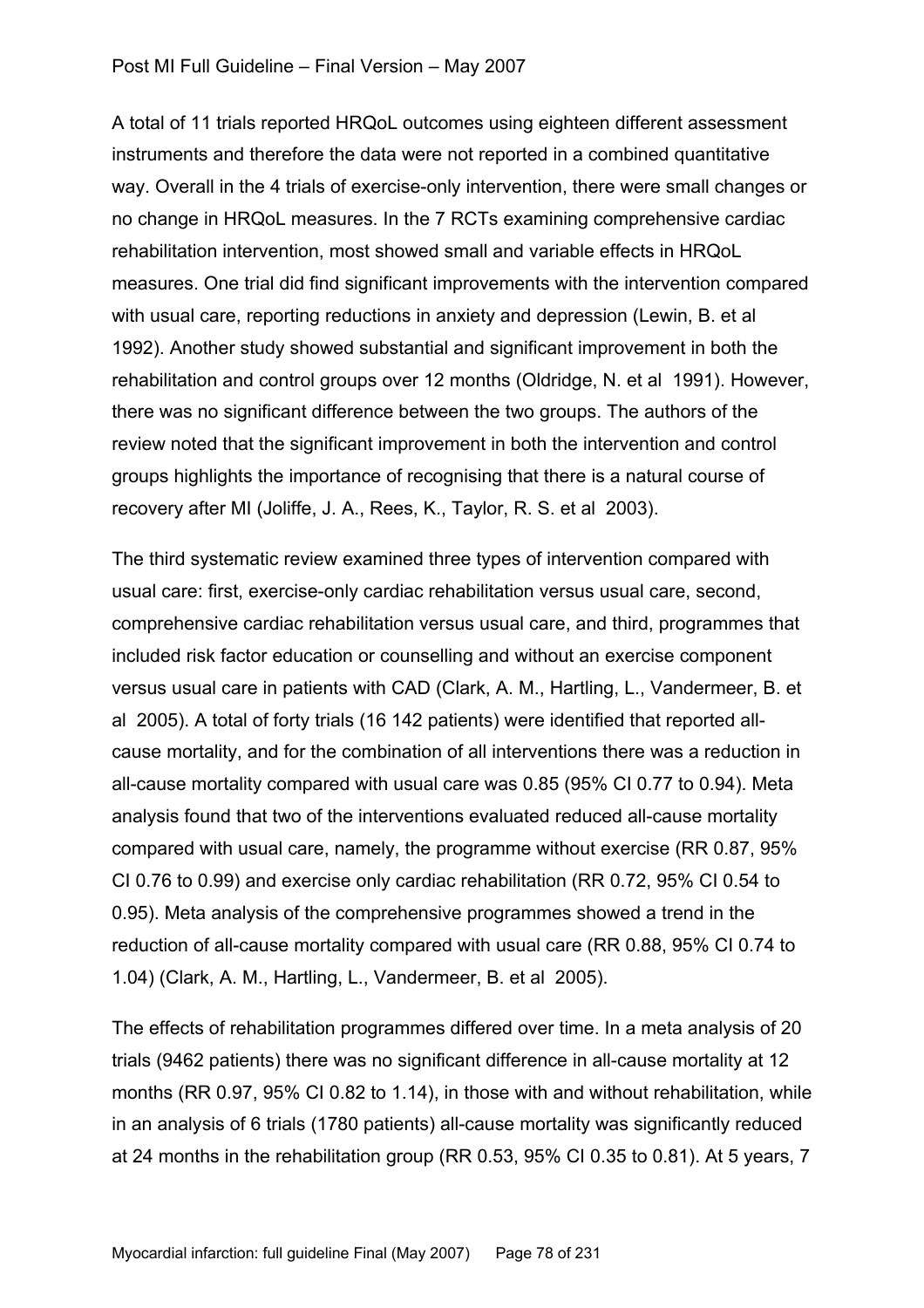trials reported follow up data with a reduction in all-cause mortality (RR 0.77, 95% CI 0.63 to 0.93) (Clark, A. M., Hartling, L., Vandermeer, B. et al 2005).

A total of 27 trials (11 723 patients) were identified that reported recurrent MI rate, and the overall summary risk ratio for the combination of all interventions compared with usual care was 0.83 (95% CI 0.74 to 0.94). Meta analysis found that the comprehensive programme reduced recurrent MI compared with usual care (RR 0.62, 95% CI 0.44 to 0.87), while the two other interventions did not reach statistical significance compared with usual care (exercise-only cardiac rehabilitation: RR 0.76, 95% CI 0.57 to 1.01 and programme without exercise: RR 0.86, 95% CI 0.72 to 1.03). However, among all programmes that incorporated exercise (comprehensive cardiac rehabilitation plus exercise-only cardiac rehabilitation combined, a total of 22 trials and 6194 patients) meta analysis showed that the intervention reduced the risk of recurrent MI compared with usual care (RR 0.86, 95% CI 0.60 to 0.89) (Clark, A. M., Hartling, L., Vandermeer, B. et al 2005).

Twenty four trials out of 42 evaluated HRQoL measures or functional status and reported significantly better scores in patients exposed to the intervention programmes. The authors noted that the effect sizes were generally small (Clark, A. M., Hartling, L., Vandermeer, B. et al 2005).

## 5.2.3.2 Individualised comprehensive cardiac rehabilitation

Patients may be assessed for their individual needs and risks for cardiac rehabilitation and an individual plan made to meet those needs, or alternatively patients may be offered a pre-planned programme which is not individualised.

No randomised controlled studies or cohort studies were found comparing an individualised cardiac rehabilitation programme with a non-individualised cardiac programme to improve outcome in patients after MI.

However a randomised controlled study that examined the effectiveness of an individualised education intervention in patients after MI aged less than 70 years compared with usual care was identified (Mayou, R. A. et al 2002). Fifty six hospitalised patients who were given information sheets on return to activities of daily living and secondary preventions, and a relaxation tape. Following discharge,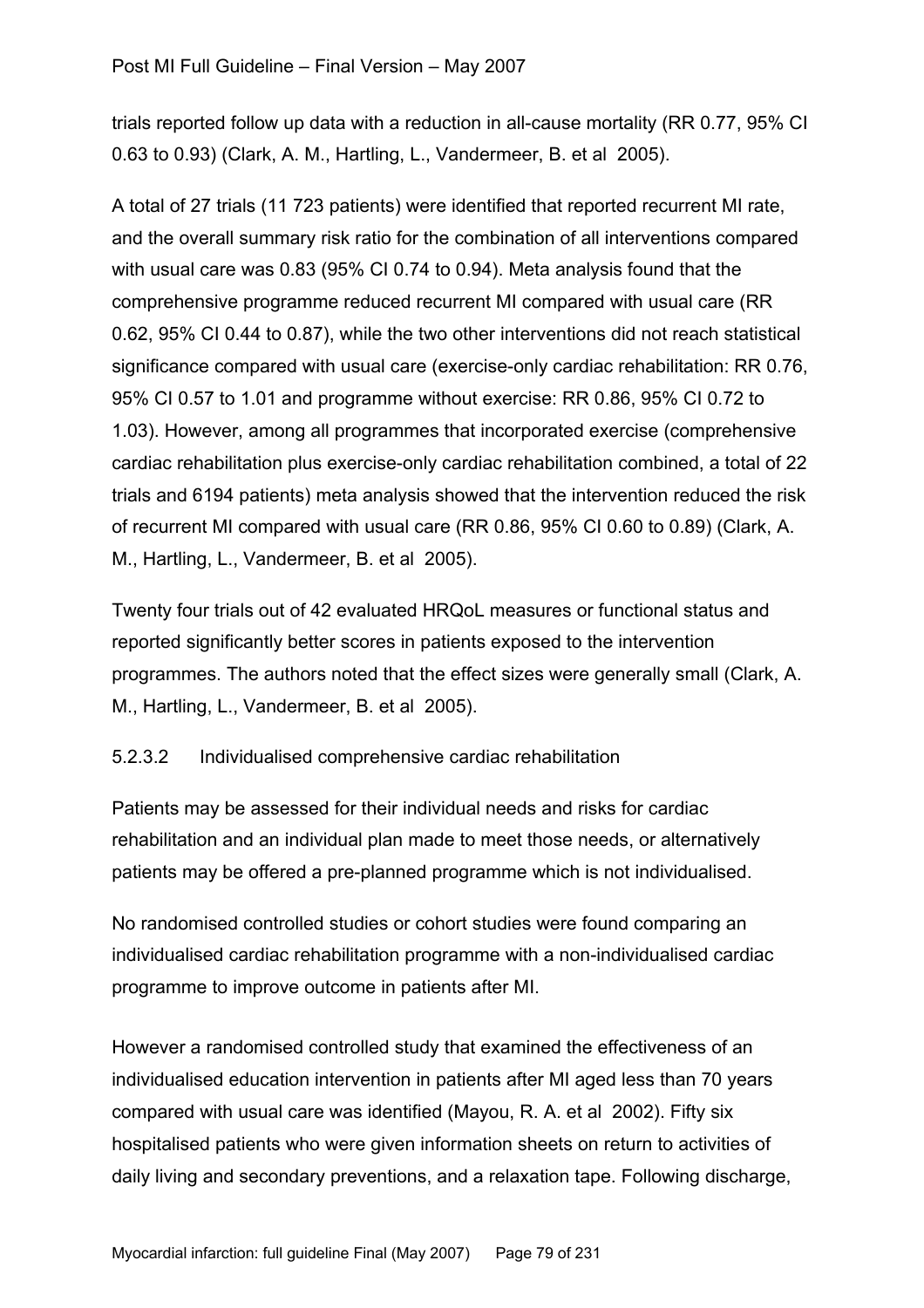patients were telephoned to review goals and to discuss any problems. There were 56 patients who received usual care. The outcome measures were the Hospital Anxiety and Depression Scale and the Dartmouth COOP scale for health-related quality of life. The primary outcome based on the Dartmouth COOP scale at 3 months showed that the intervention group significantly improved compared with the control group (59% versus 33% respectively: OR 0.34, 95% CI 0.16 to 0.73). There was also significant improvement in the Hospital Anxiety and Depression Scale in intervention group compared with the control group: median score 5 (2.75 to 8.25) versus 8 (5 to 12), respectively,  $(P = 0.002)$ . At 12 months there was little further improvement in the intervention group. However, the control group scores in the Dartmouth COOP and Hospital Anxiety and Depression Scale had improved at 12 months, such that there was no significant difference between the control and intervention groups.

Two other narrative reviews have emphasised the importance of providing a programme based on individual patient requirements. In the first it was noted that determining functional capacity early after MI helped inform the level of physical activity recommended for individual patients (DeBusk, R. F. 1977). The author concluded that an individualised approach to evaluation of prognosis and enhancement of functional capacity appeared to have substantial psychological, as well as medical benefits in patients after MI (DeBusk, R. F. 1977). In the second review it was noted that cardiac rehabilitation should not be considered to be exercise training, but rather as a programme based on the individual's requirements (Benzer, W. and Oldridge, N. B. 2001). The aims of the programmes that were recommended were; improvement in quality of life and cardiac outcomes by reduction (or abolition) of classical risk factors (such as smoking, cholesterol levels, coupled with modification of dietary habits) increase and maintenance of endurance training, psychological support, and guidance on returning to work (Benzer, W. and Oldridge, N. B. 2001).

5.2.3.3 Safety in the exercise component of comprehensive cardiac rehabilitation

Three publications were found which make recommendations describing which patients the exercise component of cardiac rehabilitation is contra-indicated for safety reasons.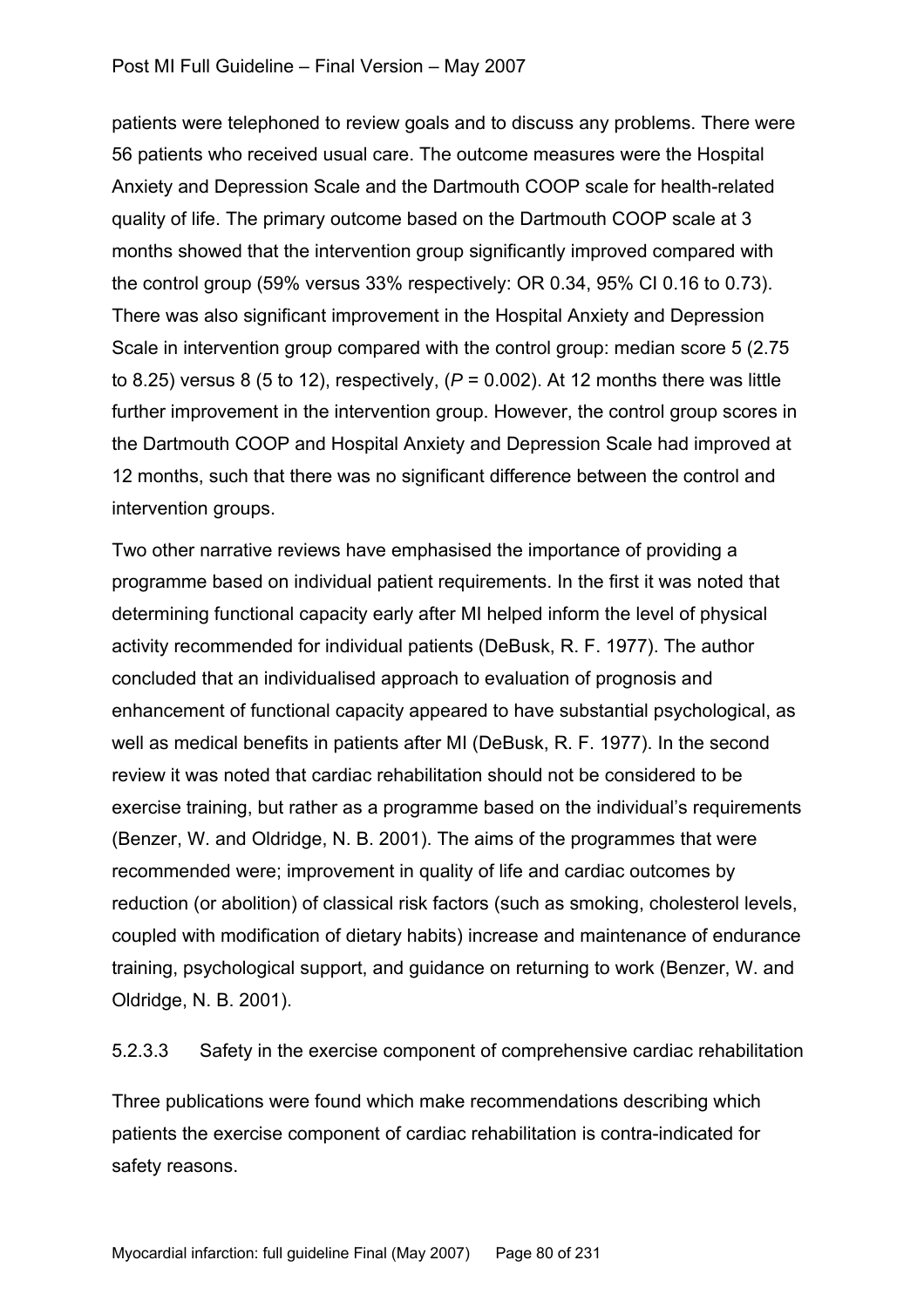The SIGN Guideline on Cardiac Rehabilitation, 2002 (Scottish Intercollegiate Guidelines Network (SIGN). 2002), states that for most patients clinical risk stratification for assessment of suitability for exercise can be based on history, examination, and resting ECG combined with a functional capacity test such as the shuttle walk. SIGN defines high-risk patients as those who have:

- experienced an MI complicated by heart failure, cardiogenic shock and/or complex ventricular arrhythmias
- angina or breathlessness occurring at a low level of exercise, for example, inability to complete the first 4 minutes of the shuttle walking test
- ST segment depression ≥ 1 mm on resting ECG
- undergone exercise testing with marked ST depression ≥ 2 mm or angina at < 5 METS (for example, 3 minutes of a Bruce protocol)

SIGN made a consensus recommendation that high-risk patients (or those patients engaging in high-intensity exercise training) should undergo exercise testing and echocardiography.

A narrative review (Squires, R. W. et al 1987) that was not evidence based, stated that the following conditions are absolute contraindications to exercise training:

- Unstable angina pectoris
- Dangerous arrhythmias
- Overt cardiac failure
- Severe obstruction of the left ventricular outflow tract
- Dissecting aneurysm
- Myocarditis or pericarditis (acute)
- Recent systemic or pulmonary embolism
- Thrombophlebitis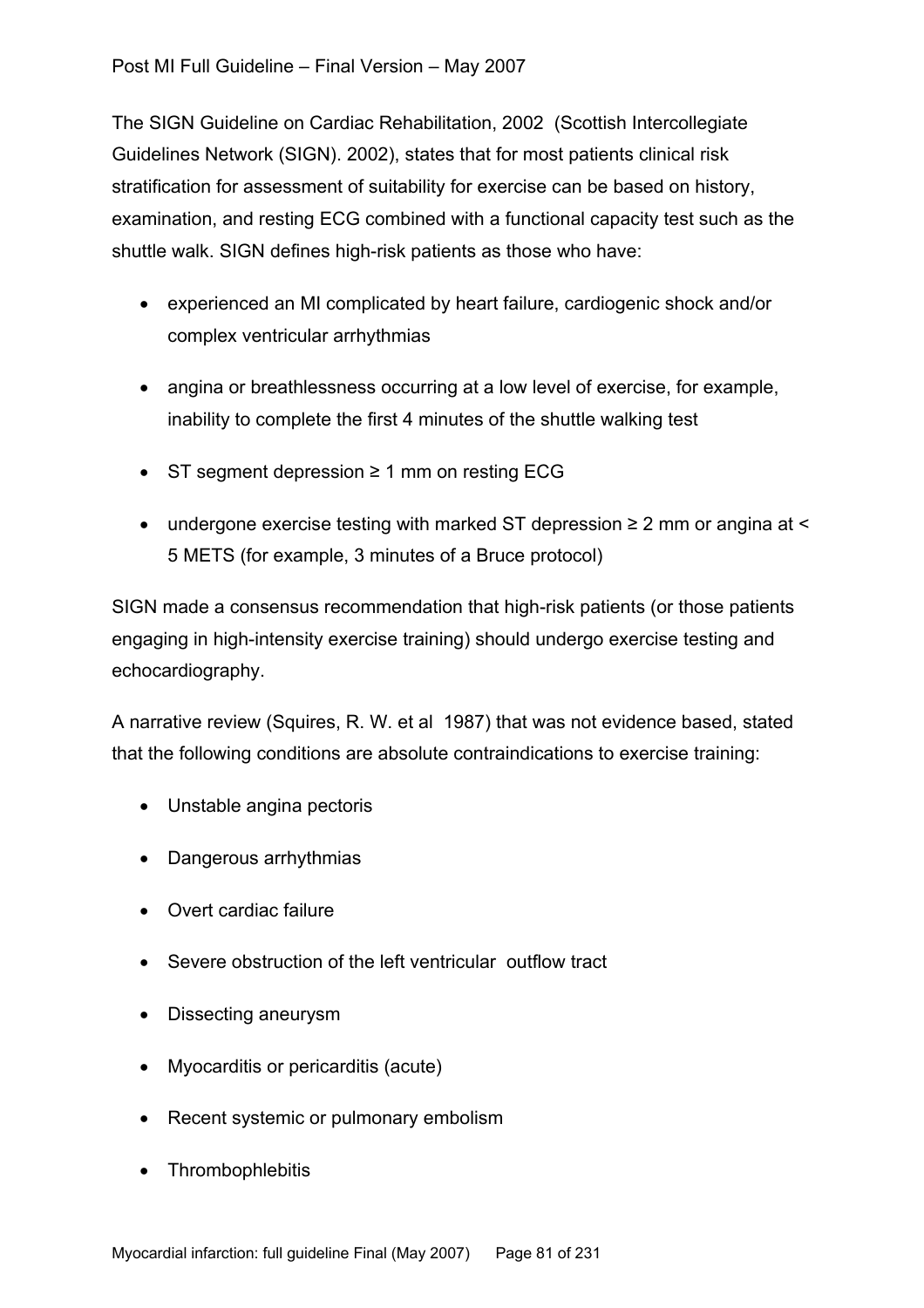- Serious systemic disease
- Severe hypertension
- Overt psychoneurotic disorders
- Uncontrolled diabetes mellitus
- Severe orthopaedic limitations

The American Heart Association (Bjarnason-Wehrens, B. et al 2004) has the following recommendation that is not evidence-based:

Exercise training is contraindicated in patients with the following clinical indications:

- unstable angina
- severe and symptomatic valvular stenosis or regurgitation
- symptoms of heart failure, especially NYHA Class IV
- arrhythmias refractory to therapy
- other clinical entities that worsen during exercise

# 5.2.3.4 Exercise-based cardiac rehabilitation in patients with severe left ventricular dysfunction after acute MI

Patients with left ventricular (LV) dysfunction have traditionally been excluded from formal cardiac rehabilitation programme on the basis that they are at much higher risk of sudden death during exercise. It has been suggested that exercise training may induce LV remodelling in patients with large anterior MI (Jugdutt, B. I. 1993). LV remodelling is a complex process, characterized by progressive ventricular dilatation, hypertrophy and wall thinning. This may lead to further LV dysfunction and congestive heart failure after MI.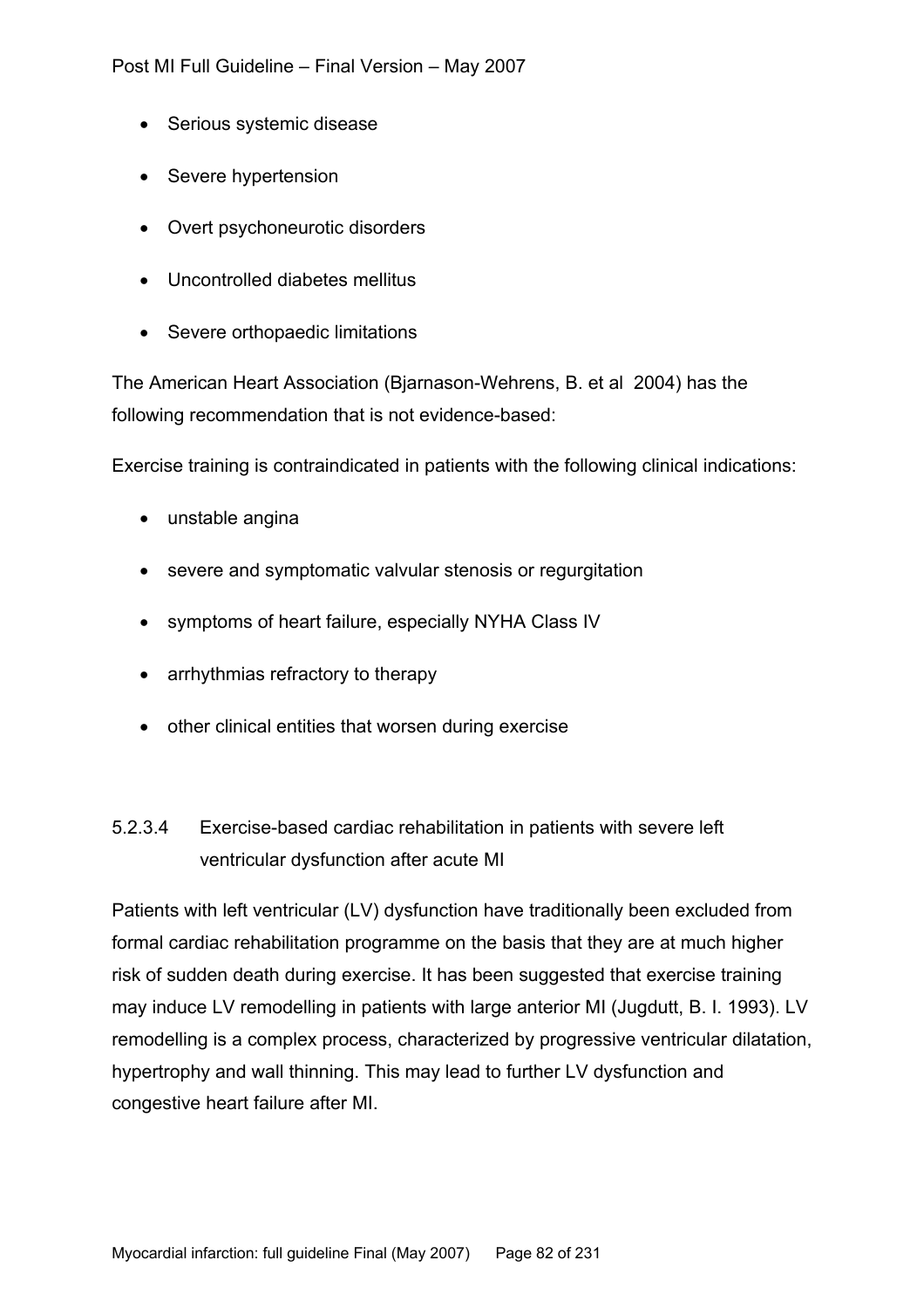Three studies were identified on reduced ventricular function, exercise training and LV remodelling.

The first was a cohort study that studied post MI patients with moderate to severe LV dysfunction to assess whether patients would benefit from exercise training starting early after MI, without a deterioration in LV remodelling (Otsuka, Y. et al 2003). Patients were divided into 3 groups according to LV ejection fraction (EF) at the start of exercise training: 74 patients with left ventricular ejection fraction (LVEF)  $\geq 45\%$ (Group H), 35 patients with  $35\% \leq LVEF \leq 45\%$  (Group M), and 17 patients with LVEF < 35% (Group L). Patients with no angina or ischaemic changes in electrocardiogram at low level exercise training were enrolled approximately 10-14 days post MI. The exercise programme consisted of walking, cycling on an ergometer and aerobic dance (50-90 min/session), 3-5 sessions/week for 3 months (Otsuka, Y., Takaki, H., Okano, Y. et al 2003).

After 3 months of exercise training, exercise capacity and peak work rate increased and resting heart rate reduced in all 3 groups. At 35±8 months follow up there were no significant differences in the incidence of cardiac events among the 3 groups. For reinfarction, the percentage of events for groups H, M and L were 5%, 3% and 6%, respectively. For angina or myocardial ischaemia requiring angioplasty, the percentage of events for groups H, M and L were 9%, 26% and 12%, respectively. For CABG, the percentage of events for groups H, M and L were 1%, 11% and 0%, respectively. There was no incidence of heart failure or cardiac death in any of the groups. There was also no significant change in LV end-diastolic dimension in each group. The authors concluded that patients with moderate to severe LV dysfunction would benefit from exercise training, commencing soon after acute MI without leading to deterioration in LV remodelling (Otsuka, Y., Takaki, H., Okano, Y. et al 2003).

The second study was a randomised controlled trial recruiting patients with an EF of < 40% after a first Q-wave myocardial infarction into a 6 month exercise training programme or control group (Giannuzzi, P. et al 1997). There were 39 patients in the exercise training programme and 38 patients in the control group. Inclusion criteria included: (1) history of a recent (3 to 5 weeks previously) first Q-wave acute myocardial infarction, (2) sinus rhythm and no atrioventricular or intraventricular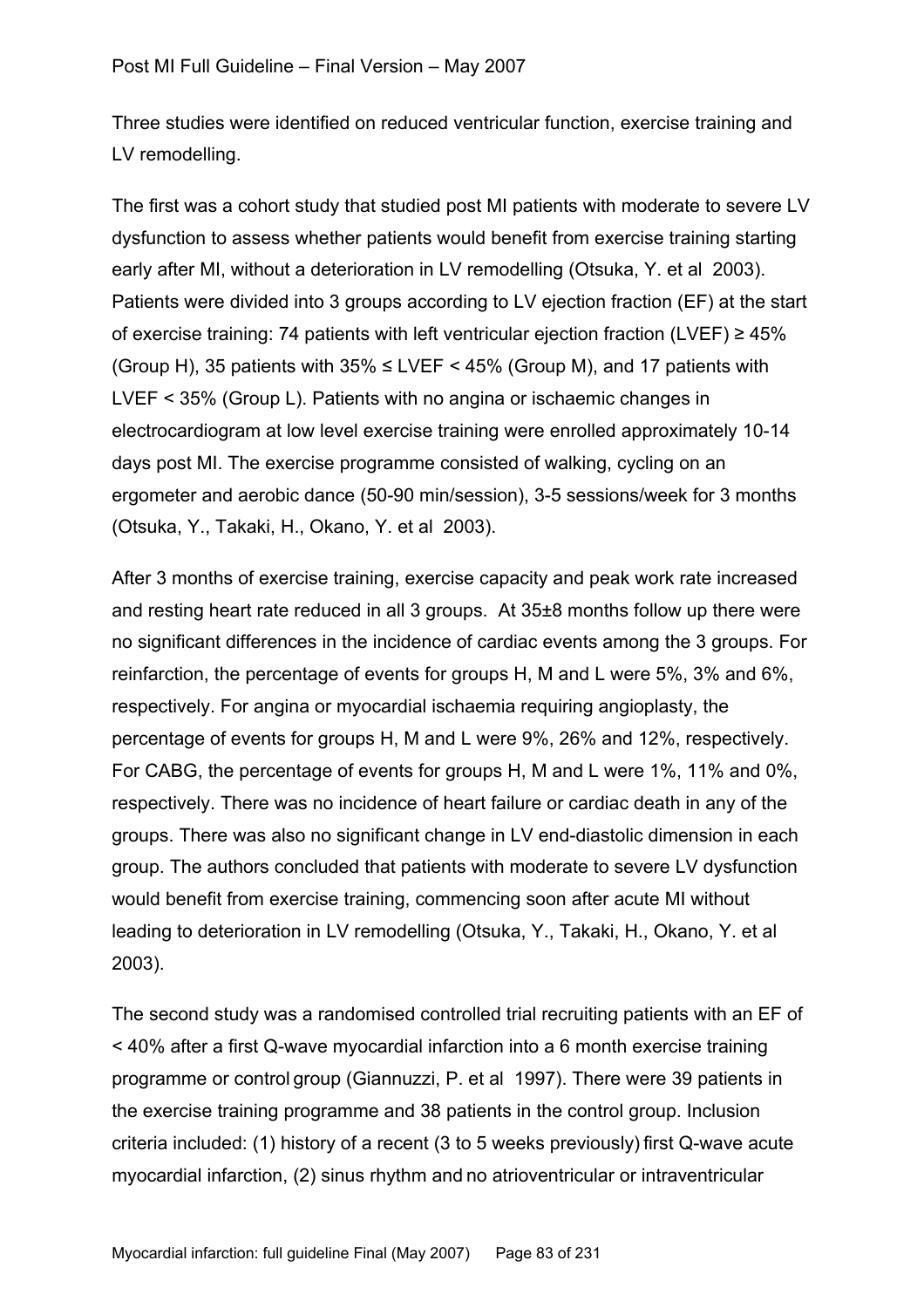conduction disturbances, (3) echocardiographic LVEF of <40%, (4) no contraindications to exercise training. Exclusion criteria were (1) systemic disease, (2) clinical instability (angina at rest and signs or symptoms of heart failure) at the time of the initial evaluation, (3) low-threshold ischemia (<50 W) or exertional angina uncontrolled by medical therapy, (4) low work capacity (<50 W), and (5) inability to participate in a prospective study for any logistic reason.

Patients randomised to physical training participated in a supervised, continuous session of 30 minute bicycle ergometry at least three times per week for 2 months. Thereafter for 4 months, they continued the exercise programme (30 minute bicycle ergometry, 3 times per week) at home, reporting to the laboratory every 2 weeks when a new level of exercise could be tested and prescribed to maintain the target heart rate (80% of the previously determined maximum) for physical training (Giannuzzi, P., Temporelli, P. L., Corra, U. et al 1997).

After 6 months, a significant increase in work capacity was observed only in the training group but not in the control group, whereas left ventricular volumes had increased in the control group but not in the training group. Conversely, EF had improved in the training group (from  $34\pm5\%$  to  $38\pm8\%$ ,  $P = 0.01$ ) but not in the control group (from  $34\pm5\%$  to  $33\pm7\%$ ,  $P =$  not significant). The authors concluded that in post MI patients with left ventricular systolic dysfunction, long-term exercise training may attenuate the unfavourable remodelling response and even improve ventricular function over time (Giannuzzi, P., Temporelli, P. L., Corra, U. et al 1997).

The third study was a very small randomised controlled trial recruiting 25 patients with reduced left ventricular function (mean EF, 32.3±6%) after an MI into an exercise group or a control group (Dubach, P. et al 1997). All patients had sustained a recent MI, and their hospital course included the diagnosis of heart failure. All patients had stable symptoms after their myocardial infarction before randomisation.

Patients in the exercise group resided in a rehabilitation centre for 2 months and underwent a training programme consisting of two 1-hour sessions of walking daily, along with 4 monitored 45-minute sessions of stationary cycling weekly. Before and after the study period, maximal exercise testing and cardiac magnetic resonance imaging (MRI) were performed. Oxygen uptake increased 26% at maximal exercise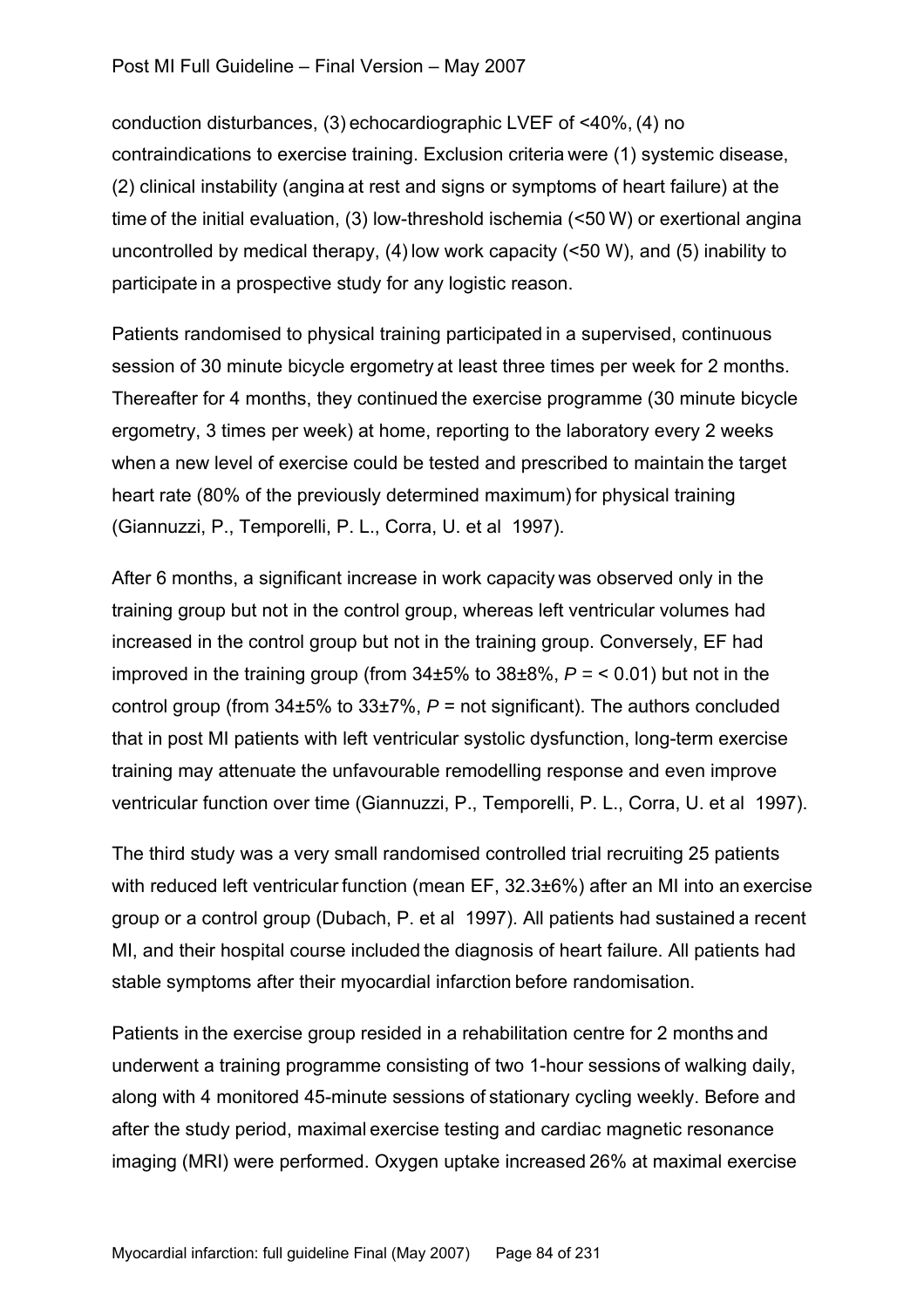in the exercise group, whereas for control patients the values did not change. No differences were observed within or between groups in MRI measures of enddiastolic volumes, end-systolic volumes, EFs or myocardial wall thickness (Dubach, P., Myers, J., Dziekan, G. et al 1997).

5.2.3.5 Exercise-based cardiac rehabilitation in elderly patients after acute MI

Most randomised control studies assessing exercise-based cardiac rehabilitation programmes have recruited patients below 65 years of age. There have been few randomised controlled studies of post MI patients over 75 years of age. Literature searching identified two studies examining exercise-based cardiac rehabilitation in older patients post MI.

In the first study (Marchionni, N., Fattirolli, F., Fumagalli, S. et al 2003) post MI patients were split into 3 age groups: middle aged (45-65 years), old (66-75 years) and very old (> 75 years). Patients with severe cognitive impairment, LVEF < 35%, or contraindications to vigorous exercise were excluded. Within each age group, participants were randomised into hospital-based cardiac rehabilitation, home-based cardiac rehabilitation or no cardiac rehabilitation. The hospital-based cardiac rehabilitation intervention programme consisted of 40 exercise sessions, 24 sessions (3 times per week) of endurance training on a cycle ergometer (35 minutes) plus 16 sessions (2 times per week) of stretching and flexibility exercises (60 minutes). The home-based cardiac rehabilitation group participated in 4 to 8 supervised exercise training sessions in the cardiac rehabilitation unit where they were taught how to perform training at home (and the necessary precautions). Patients were provided with a cycle ergometer and physical therapist made home visits every other week to adjust the exercise prescription if necessary. Patients in the control group attended a single structured education session on cardiovascular risk factor management with no exercise prescription, and then they were referred back to their family physician. Total work capacity was assessed at baseline, at the end of the 2 month programme and 6 and 14 months thereafter. At each assessment, HRQoL was assessed using the Sickness Impact Profile (Dubach, P., Myers, J., Dziekan, G. et al 1997).

Over the 14 month duration of the trial, total work capacity improved in the hospitalbased cardiac rehabilitation and home-based cardiac rehabilitation groups but not in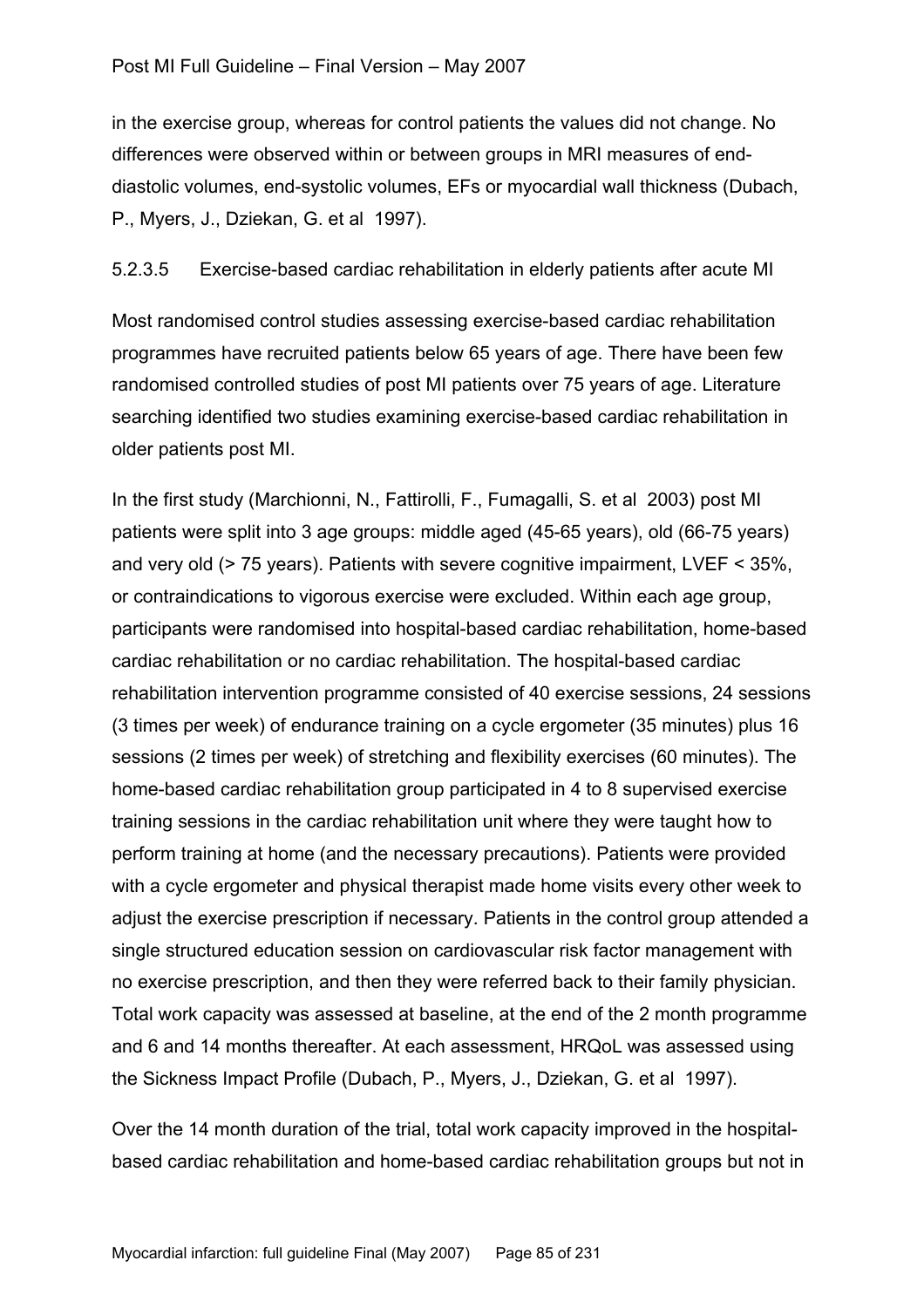the controls. In terms of the age groupings, treatment-time interactions showed a greater effect of both interventions compared with controls in middle aged patients (*P*  = 0.002) and old patients (*P* < 0.001) but not in very old patients (*P* = 0.143). In middle aged and old patients, HRQoL improved significantly over the study period regardless of treatment assignment, whereas in very old patients, HRQoL improved with both hospital-based cardiac rehabilitation and home-based cardiac rehabilitation  $(P = 0.013$  and  $P < 0.035$ , respectively), but not in the control group  $(P = 0.079)$ (Dubach, P., Myers, J., Dziekan, G. et al 1997).

The second study (Stahle, A., Lindquist, I., and Mattsson, E. 2000) randomised 43 post MI patients ≥ 65 years old into either a supervised outpatient training programme (50 min, 3 times per week for 3 months), or to a control group. Patients with overt heart failure, neurological sequelae, orthopaedic disability, memory dysfunction or planned coronary intervention were excluded. The outcome measures were self motivation, outcome expectation, efficacy and physical activity at 3 and 12 months follow up. There was no significant difference between the intervention and control group at baseline. Reported physical activity at 12 months was significantly higher in the intervention group compared with controls (*P* < 0.0001). A multiple regression analysis between level of activity at 12 months and age, gender, BMI, support, self motivation, activity level before admission, and group (intervention and controls) found that group and reported activity at 12 months were correlated (*R* = 0.74, *P* < 0.001) (Stahle, A., Lindquist, I., and Mattsson, E. 2000).

## **5.2.4 Health economics of cardiac rehabilitation**

Five studies were found which addressed the health economics of cardiac rehabilitation (Taylor, R. and Kirby, B. 1999) (Oldridge, N. et al 1993) (Hall, J. P. et al 2002) (Levin, L. A., Perk, J., and Hedback, B. 1991) (Ades, P. A., Pashkow, F. J., and Nestor, J. R. 1997). One study (Taylor, R. and Kirby, B. 1999) was a costing study which synthesised cost effectiveness information using UK cost data, while the rest of the economic evaluations were done outside UK. An additional analysis from the UK perspective was also undertaken and is reported in Appendix C.

The UK Study (Taylor, R. and Kirby, B. 1999) was a review of economic evaluations including costs of a UK cardiac rehabilitation programme. The authors reported the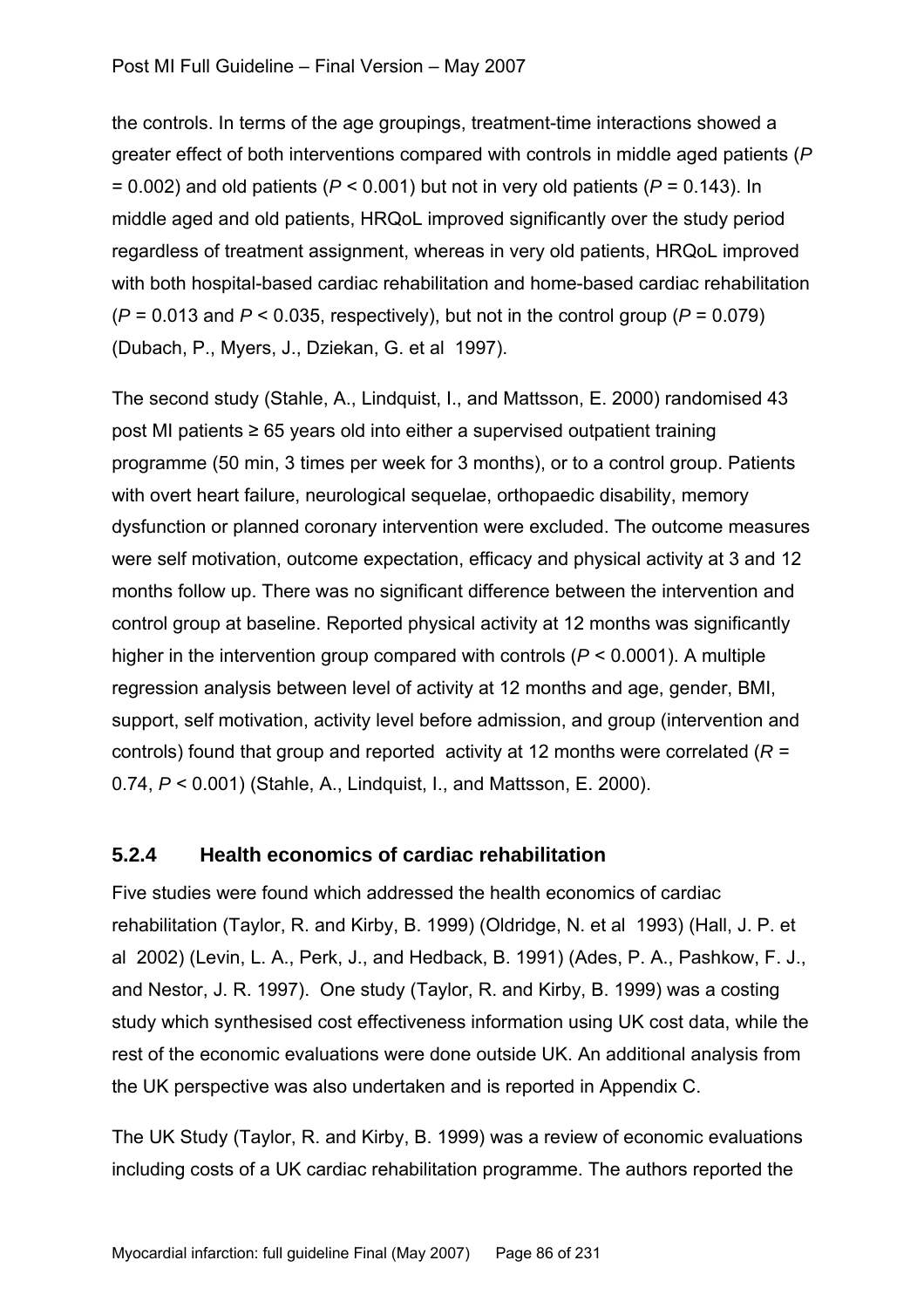costs of a comprehensive cardiac rehabilitation programme to be £140 per patient excluding the indirect costs and £207 including indirect costs. The study found that the cost effectiveness from the NHS perspective was £6400/life year gained and £2700/QALY gained. It was acknowledged that this study was never designed as an economic evaluation. However the results seem to agree with the findings of properly designed economic evaluations.

A second study (Ades, P. A., Pashkow, F. J., and Nestor, J. R. 1997) compared the costs and benefits of comprehensive cardiac rehabilitation with no cardiac rehabilitation, in unselected patients from a US third payer's perspective. The authors acknowledge that their data were derived from a heterogeneous population of mainly younger men. Cardiac rehabilitation was found to be cost effective with the estimated incremental cost effectiveness ratio of \$2130/LYS in 1985 and projected cost was \$4950/LYS in 1995 (at a 5% discount rate).

A third study (Hall, J. P., Wiseman, V. L., King, M. T. et al 2002) assessed the cost and consequences of comprehensive cardiac rehabilitation compared to no rehabilitation in low-risk patients after MI from an Australian perspective. The authors considered quality of life outcomes and four measures of early return to normal activities (paid and unpaid return to pre-MI level of work/activities). There were no statistically significant differences between the two groups in most of the outcomes measured. Return to any paid work was statistically different, with the no rehabilitation group returning to work earlier. There was no difference in health service resource use. The cost of rehabilitation was estimated to be about \$400/patient. The authors concluded that this represented the net cost that could be saved by the health service by targeting rehabilitation to high-risk patients. However this conclusion assumed that there would be improved outcomes in high-risk patients. The evidence seems to be that there is a cost saving from targeting cardiac rehabilitation away from low-risk patients. Their findings have not been confirmed by any other studies.

A fourth study (Oldridge, N., Furlong, W., Feeny, D. et al 1993) assessed the cost utility of comprehensive cardiac rehabilitation compared to usual care in patients with anxiety or mild to moderate depression or both, from a US perspective. Quality of life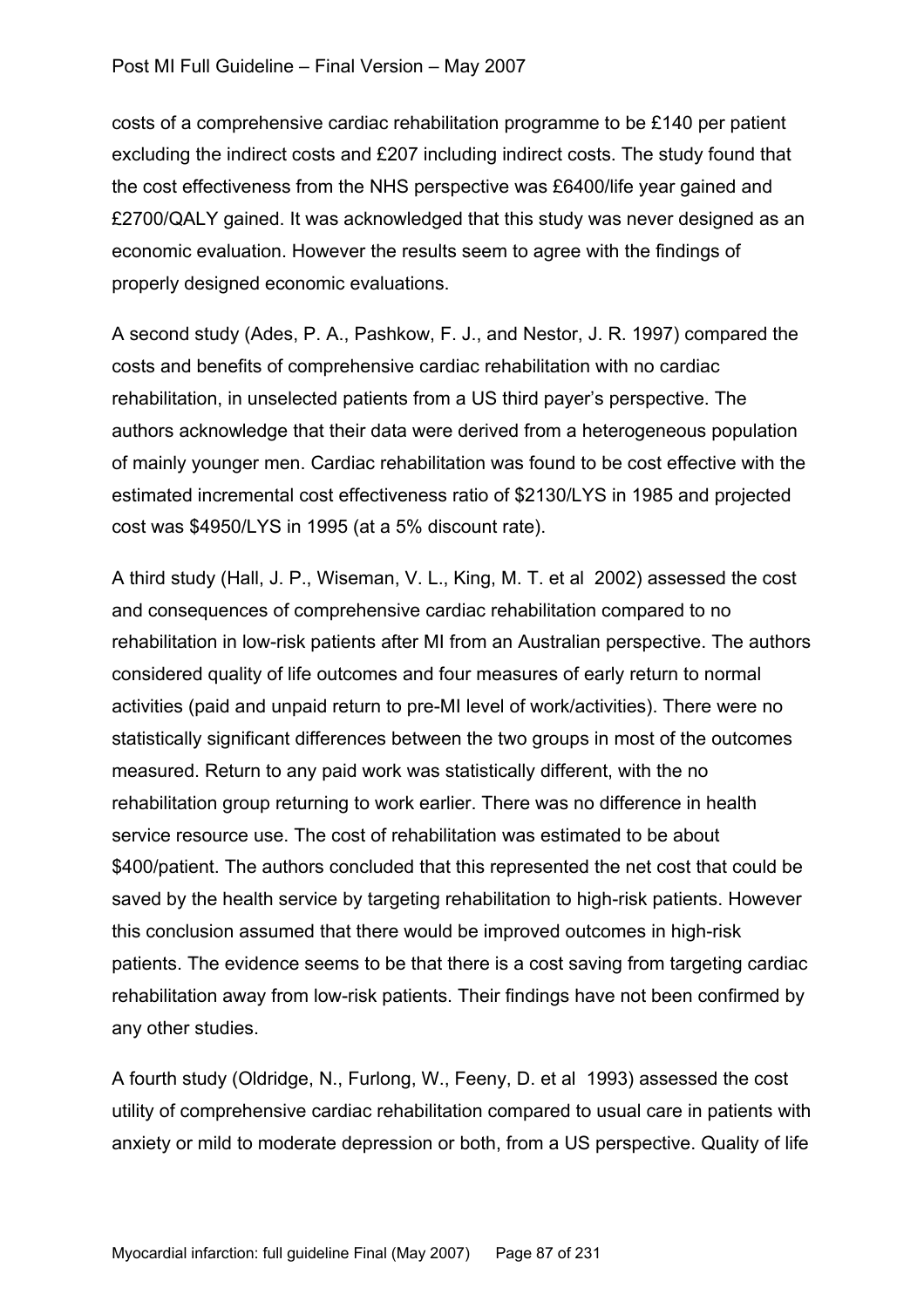scores were obtained using time trade off at the end of the study period. The estimated ICER was \$9200/QALY gained during the year of follow up.

The fith study (Levin, L. A., Perk, J., and Hedback, B. 1991) assessed the cost effectiveness of a comprehensive cardiac rehabilitation programme in 147 unselected post MI patients aged less than 65 years (124 men and 23 women), compared with standard care from the Swedish perspective. This was a cost consequence analysis, which did not aggregate costs and benefits, but rather reported them separately. The estimated total costs in the cardiac rehabilitation group were SEK 484 260 compared with SEK 557 770 in the usual care group. The cost difference was SEK 73 500 in favour of the rehabilitation group. Total and cardiac mortality did not differ between the groups. Compared to the usual care group, readmission was less frequent in the rehabilitation group (13.7 days versus 19.3 days *P* < 0.05), and there was also a reduction in non-fatal reinfarction (17.3 versus 33.3%, *P* = < 0.05) and total cardiac events (39.5 versus 53.2% *P* = 0.001).

An additional analysis requested by the GDG was undertaken to examine the cost effectiveness of cardiac rehabilitation compared to no cardiac rehabilitation in unselected patients after MI. The model used clinical effectiveness data from three recent meta-analyses (Taylor, R. S. et al 2004) (Joliffe, J. A., Rees, K., Taylor, R. S. et al 2003) (Clark, A. M., Hartling, L., Vandermeer, B. et al 2005) and follow up data from RITA 2 (Henderson, R. A. et al 2003).

The results suggested that cardiac rehabilitation was cost effective when compared with no cardiac rehabilitation. The estimated ICER is about £7860 and £8360 per QALY gained for men and women respectively, which is well below the level usually considered to be affordable in the NHS (about £20 000 to £30 000 per QALY). The results were robust in sensitivity analysis.

In conclusion, in patients after MI cardiac rehabilitation compared no cardiac rehabilitation is cost effective. The results of the additional analysis are consistent with the findings from other healthcare systems.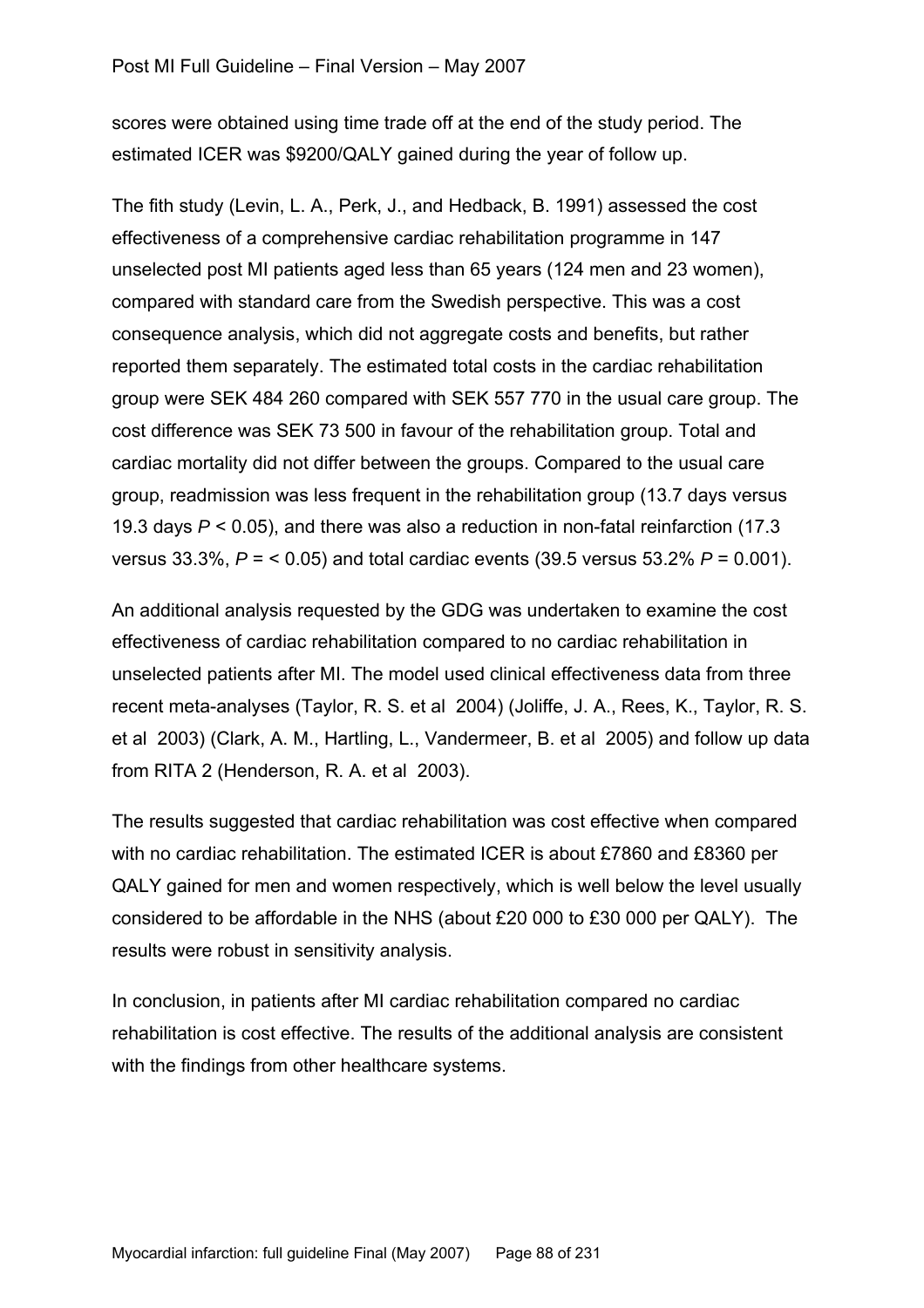## *5.3 Patient engagement*

## **5.3.1 Evidence statements for patient engagement**

- 5.3.1.1 In unselected patients after MI, uptake of cardiac rehabilitation programmes can be improved by motivational communication such as written letters, or pamphlets, or conversation with a healthcare professional (1++).
- 5.3.1.2 Regular support and practical help from lay volunteers may improve uptake in unselected patients after MI (1++).
- 5.3.1.3 Effective co-ordination between hospital and primary care to encourage patients to see the practice nurse after discharge improves uptake of cardiac rehabilitation programmes in unselected patients after MI (1++).
- 5.3.1.4 There was little evidence found on interventions to improve adherence to cardiac rehabilitation and it was of poor quality.
- 5.3.1.5 The use of letters or telephone calls plus a visit from a healthcare professional to improve uptake of cardiac rehabilitation was found to be cost effective, but the result was sensitive to efficacy of the interventions.
- 5.3.1.6 There was no evidence found of interventions to improve either uptake or adherence to cardiac rehabilitation in ethnic minority groups, patients living in socially deprived areas, deprived areas, elderly patients, women, or patients in rural areas.

[Back to recommendations](#page-68-0)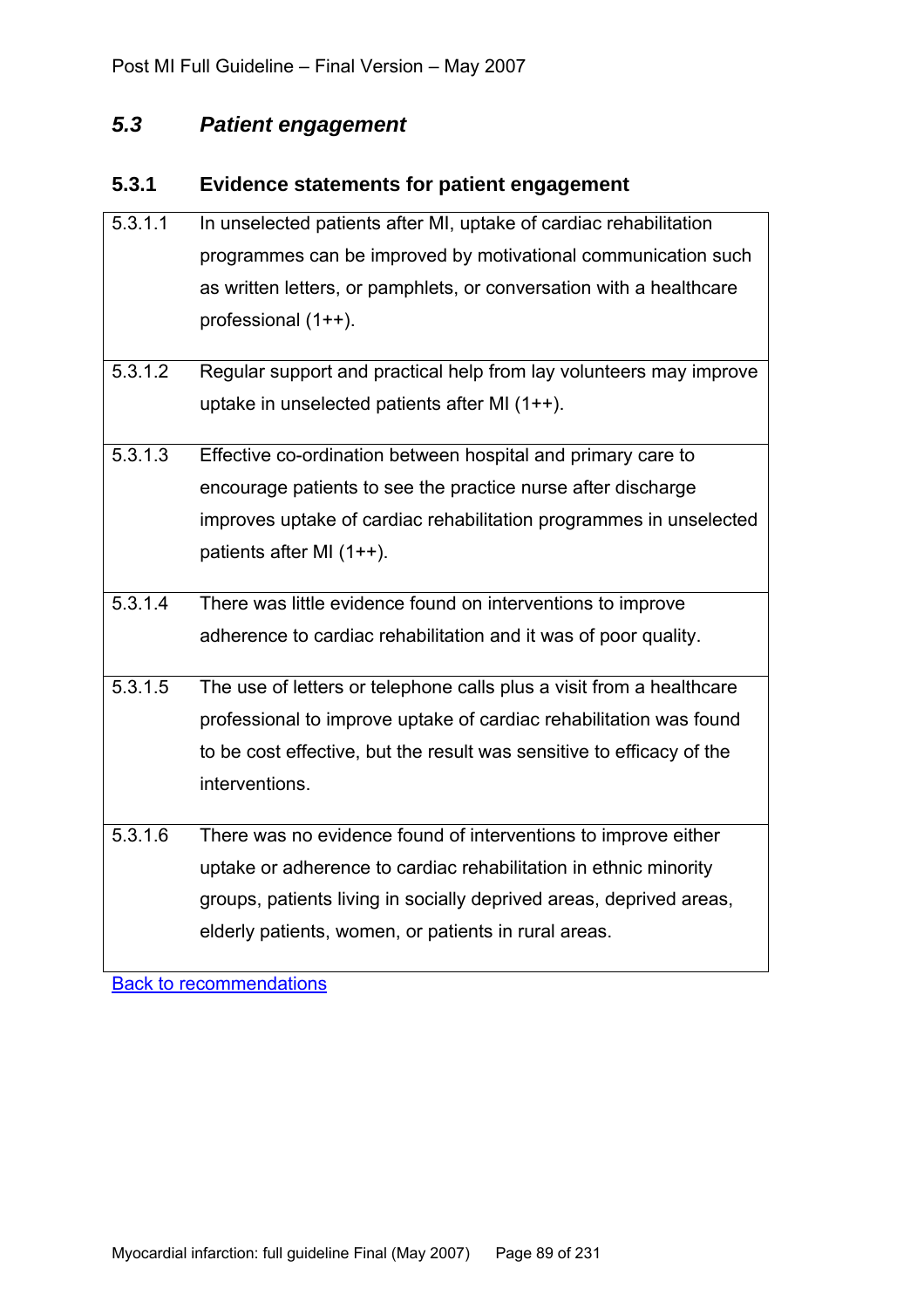### **5.3.2 Clinical effectiveness of patient engagement**

### 5.3.2.1 Introduction

A Health Technology Assessment entitled 'Provision, uptake and cost of cardiac rehabilitation programmes: improving services to under-represented groups' (Beswick, A. D. et al 2004) examined hospital discharge statistics for 2000. In England, Wales and Northern Ireland there were nearly 146 000 patients discharged from hospital with primary diagnosis of acute MI, unstable angina or following revascularisation that were potentially eligible for cardiac rehabilitation. In England, 45 to 67% of these patients were referred, with 27 to 41% attendance rates, of those eligible for cardiac rehabilitation. Surveys in the UK of patients after MI attendance at cardiac rehabilitation centres have cited participation rates ranging from 14 to 43%. The review (Beswick, A. D., Rees, K., Griebsch, I. et al 2004) found that response rates in patients referred to, joining and completing programmes from underrepresented groups was much poorer. The Health Technology Assessment (Beswick, A. D., Rees, K., Griebsch, I. et al 2004) conducted an audit of cardiac rehabilitation in the south-west of England and areas of high ethnic minority populations in London and the Midlands. From January to July 2002, audit data was obtained from 24 centres (42% of centres contacted). The proportion of discharged patients attending rehabilitation was 35%, and of those referred attendance was 55%. Of those attending a programme, 77% subsequently completed it. In five centres providing a service to a high proportion of ethnic minorities, the percentage of discharged patients referred was significantly lower than in three centres from other areas (29% compared with 45%).

The National Service Framework on Coronary Heart Disease (Department of Health 2000) states that every hospital should ensure that 85% of people discharged from hospital with a primary diagnosis of acute MI, or after coronary revascularisation, are offered cardiac rehabilitation.

The Health Technology Assessment (Beswick, A. D., Rees, K., Griebsch, I. et al 2004) presented information from an NHS-funded, multicentre randomised controlled trial that was deemed to represent a more optimal protocol-led level of care than that given in cardiac rehabilitation centres (West, R. 2003). Healthcare professionals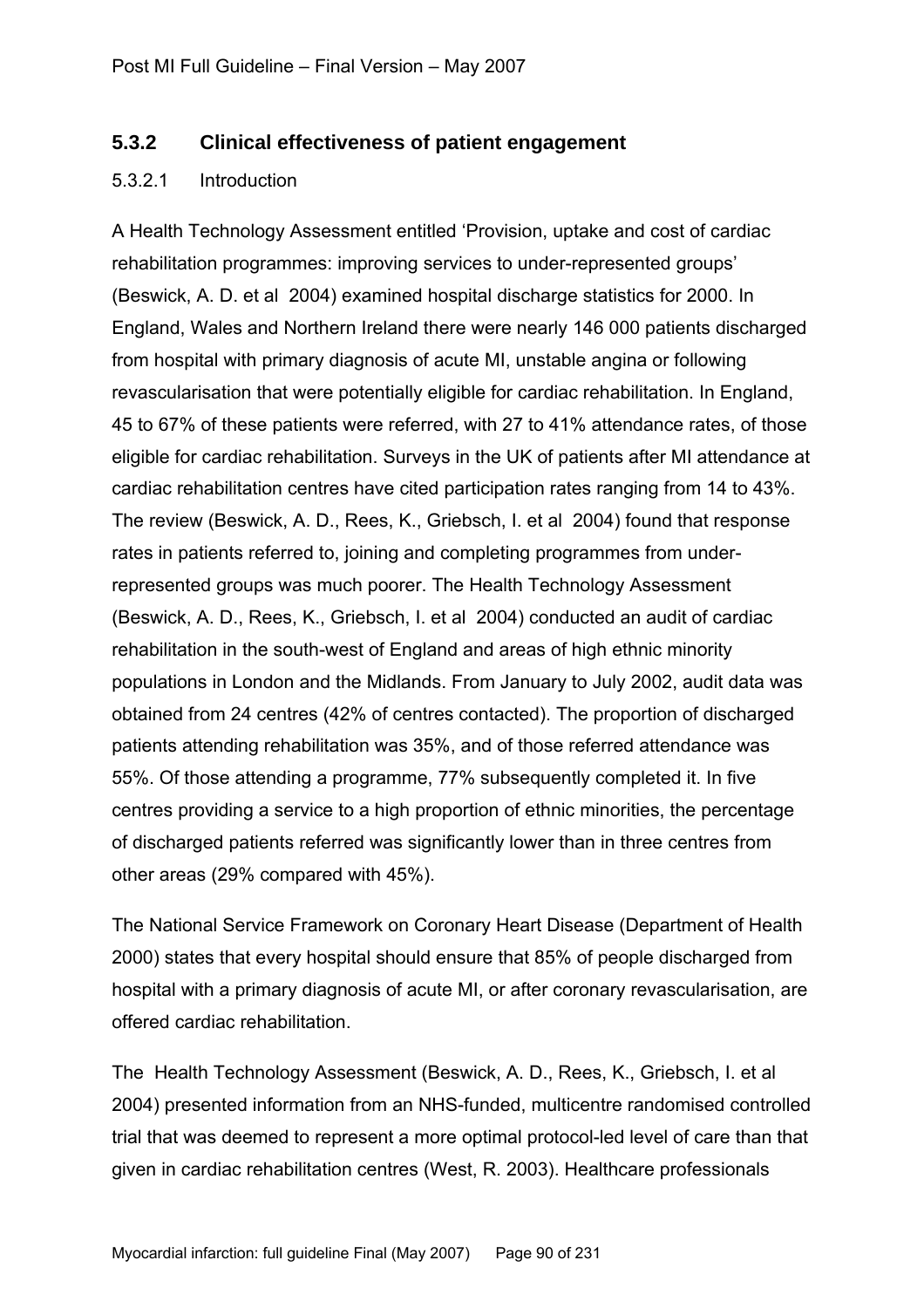identified 73-81% of patients with acute MI as eligible for cardiac rehabilitation. Excluded patients tended to have a previous MI, pre-existing angina, MI with left ventricular failure, or MI with cardiac shock. They also tended to be older. The experiences of the recruited patients identified a number of areas which could be addressed to improve uptake;

- motivation and relevance of rehabilitation to future well-being
- comorbidities
- site and time of programme
- transport
- care for dependents

The Health Technology Assessment (Beswick, A. D., Rees, K., Griebsch, I. et al 2004) also summarised the literature on barriers to uptake and adherence to cardiac rehabilitation as follows:

### Patient factors

- lack of interest
- reluctance to change lifestyle
- depression
- dislike of classes / hospitals
- work or domestic commitments
- lack of family support
- rural residence / distance and transport problems
- misconceptions about cardiac problems

Service Factors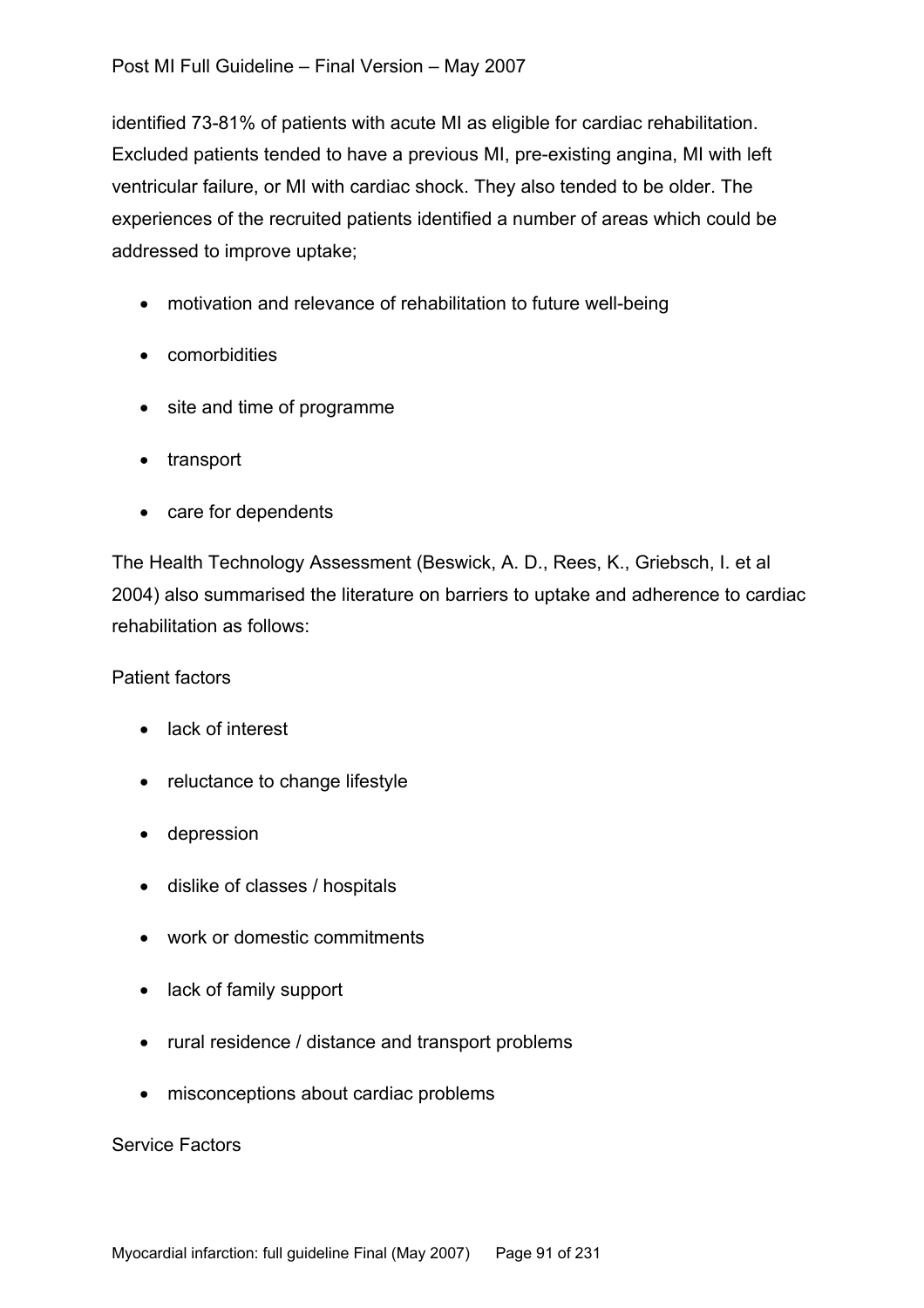- cost and reimbursement
- ECG monitoring requirement
- location and accessibility
- car parking
- lack of flexibility

## Professional factors

- knowledge and attitudes
- referral
- prejudice (age, race and gender)

## 5.3.2.2 Patient engagement to improve uptake to comprehensive cardiac rehabilitation

The Health Technology Assessment (Beswick, A. D., Rees, K., Griebsch, I. et al 2004) conducted a systematic review of studies to improve uptake to comprehensive cardiac rehabilitation. Eight studies were identified that reported an evaluation of an intervention relating to uptake by an appropriate patient group, and with a relevant outcome (Wyer, S. J. et al 2001) (Jolly, K. et al 1999) (Osika, J. S. 2001) (Mosca, L. et al 1998) (Imich, J. 1997) (Scott, I. A. et al 2000) (Hillebrand, T. et al 1995) (Krasemann, E. O. and Busch, T. 2006).

Six of these studies reported interventions designed to increase uptake of outpatient cardiac rehabilitation (Wyer, S. J., Earll, L., Joseph, S. et al 2001) (Jolly, K., Bradley, F., Sharp, S. et al 1999) (Osika, J. S. 2001) (Mosca, L., Han, R., McGillen, C. et al 1998) (Imich, J. 1997) (Scott, I. A., Eyeson-Annan, M. L., Huxley, S. L. et al 2000). The other 2 studies described interventions designed to improve uptake of community or voluntary services (cardiac or heart clubs) following discharge from inpatient cardiac rehabilitation (Hillebrand, T., Frodermann, H., Lehr, D. et al 1995)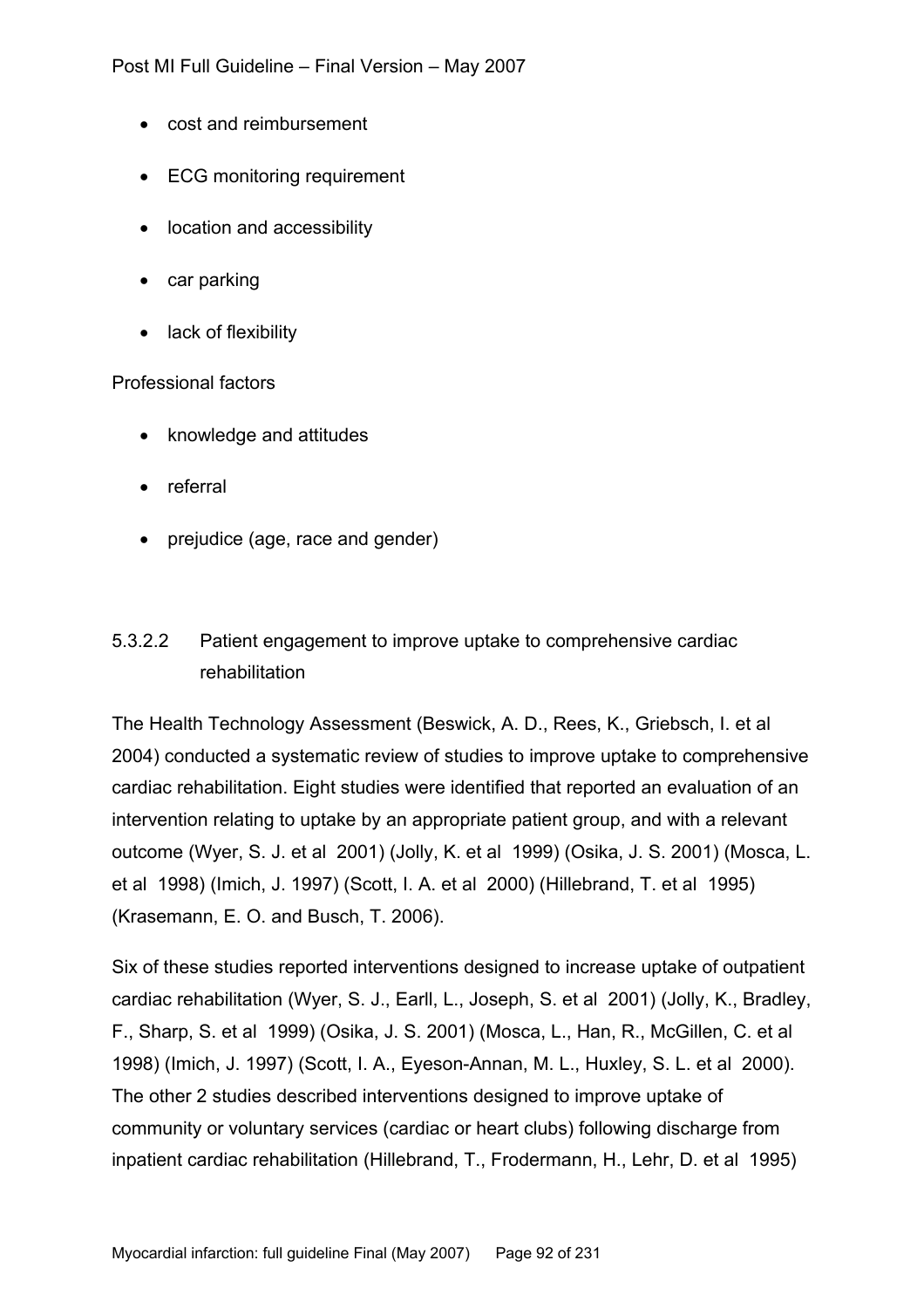(Krasemann, E. O. and Busch, T. 2006). All studies recruited post MI patients. One study also included patients with angina (Jolly, K., Bradley, F., Sharp, S. et al 1999) and another included post cardiac surgery patients (Imich, J. 1997).

Three of the eight studies were randomised controlled trials (Wyer, S. J., Earll, L., Joseph, S. et al 2001) (Hillebrand, T., Frodermann, H., Lehr, D. et al 1995) (Jolly, K., Bradley, F., Sharp, S. et al 1999). Five studies reported non-randomised studies. One study compared a district providing the intervention with another not giving any intervention (Osika, J. S. 2001). The two districts had patient populations with comparable demographics, and they were served by the same general hospital. The other four studies compared uptake of cardiac rehabilitation before and after implementation of an intervention (Mosca, L., Han, R., McGillen, C. et al 1998) (Imich, J. 1997) (Scott, I. A., Eyeson-Annan, M. L., Huxley, S. L. et al 2000) (Krasemann, E. O. and Busch, T. 2006). All studies evaluated generic interventions that were applicable to general patients after MI, rather than interventions specifically for underrepresented patient groups. The Health Technology Assessment (Beswick, A. D., Rees, K., Griebsch, I. et al 2004) grouped the interventions into four themes:

1. healthcare led professional interventions at the patient level

- 2. trained lay volunteers
- 3. coordination of referral post-discharge care at the service level
- 4. written or aural motivational communications

The authors stated that the evidence for benefits from motivational communications was reasonably good. There were improvements in uptake of outpatient cardiac rehabilitation and heart groups demonstrated in two randomised controlled trials (Wyer, S. J., Earll, L., Joseph, S. et al 2001) (Hillebrand, T., Frodermann, H., Lehr, D. et al 1995) and in one before and after study (Krasemann, E. O. and Busch, T. 2006). Methods of communication used were written letters (Wyer, S. J., Earll, L., Joseph, S. et al 2001), or pamphlets (Krasemann, E. O. and Busch, T. 2006) or conversation with a healthcare professional (Hillebrand, T., Frodermann, H., Lehr, D. et al 1995).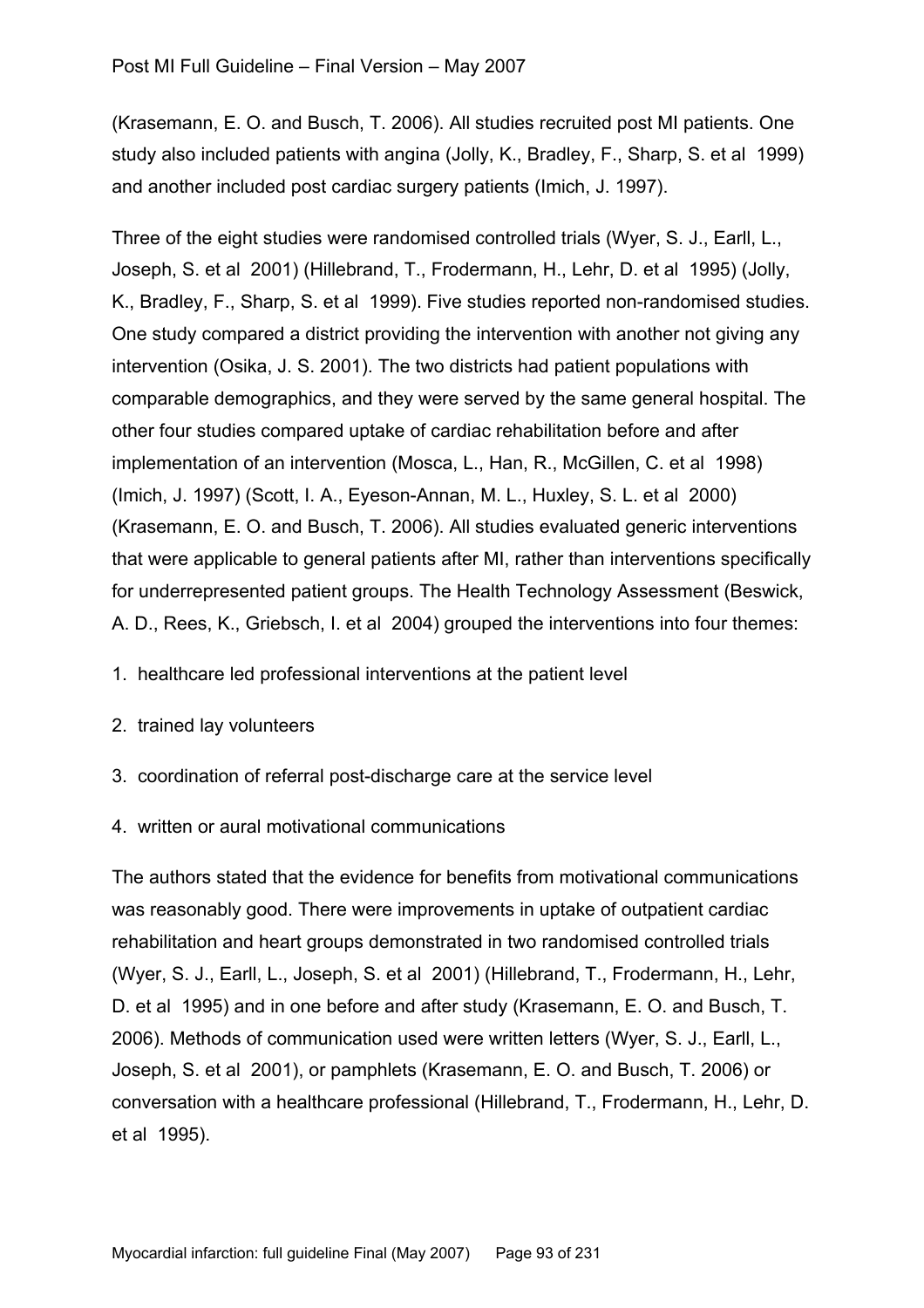There was limited information reported in the one study assessing the effectiveness of an intensive home-based nurse-led approach (Imich, J. 1997). The Health Technology Assessment (Beswick, A. D., Rees, K., Griebsch, I. et al 2004) stated that no conclusions could be drawn.

A multifaceted approach to the coordination of transfer of care from hospital to general practice was effective in improving cardiac rehabilitation in a randomised control trial (Jolly, K., Bradley, F., Sharp, S. et al 1999). It was noted that the two non-randomised studies on the multifaceted approach had problems in study design and therefore were of limited value (Mosca, L., Han, R., McGillen, C. et al 1998) (Scott, I. A., Eyeson-Annan, M. L., Huxley, S. L. et al 2000). Regular support and practical help from lay volunteers were effective in improving uptake in a nonrandomised study conducted in two separate districts (Osika, J. S. 2001).

All studies reported that there was benefit from intervention to improve uptake. The authors of the Health Technology Assessment (Beswick, A. D., Rees, K., Griebsch, I. et al 2004) noted that there might be publication bias.

## 5.3.2.3 Patient engagement to improve adherence to comprehensive cardiac rehabilitation

The Health Technology Assessment (Beswick, A. D., Rees, K., Griebsch, I. et al 2004) conducted a systematic review of studies to improve adherence to comprehensive cardiac rehabilitation. A broad definition of adherence was applied, and studies were included on interventions reporting attempts to improve overall adherence and also studies on compliance with aspects of cardiac rehabilitation. Fourteen studies were identified that reported an evaluation of an intervention relating to adherence in an appropriate patient group, and with a relevant outcome (Oldridge, N. B. and Jones, N. L. 1983) (Daltroy, L. H. 1985) (Marshall, J., Penckofer, S., and Llewellyn, J. 1986) (Aish, A. E. and Isenberg, M. 1996) (Ashe, E. D. 1993) (Duncan, K., Pozehl, B., and Rosado, K. 2001) (Hooper, D. L. 1995) (Leslie, M. and Schuster, P. A. 1991) (Miller, P. et al 1988) (Miller, P. et al 1989) (Lack, E. R. 1985) (Marshall, J., Penckofer, S., and Llewellyn, J. 1986) (Huerin, M. 1998) (McKenna, M. 1988) (Erling, J. and Oldridge, N. B. 1985).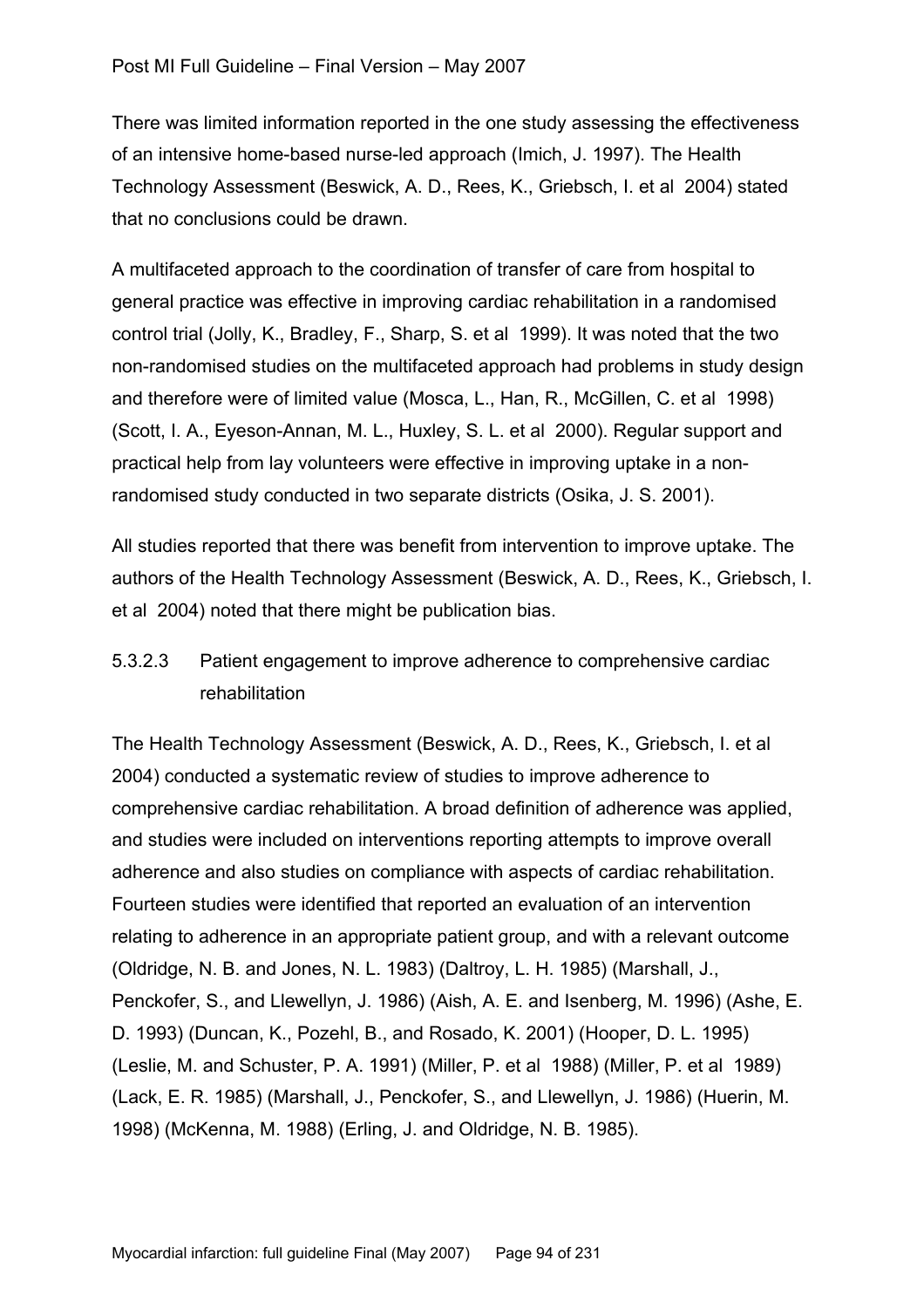Seven of the fourteen studies identified were randomised controlled trials (Oldridge, N. B. and Jones, N. L. 1983) (Daltroy, L. H. 1985) (Marshall, J., Penckofer, S., and Llewellyn, J. 1986) (Aish, A. E. and Isenberg, M. 1996) (Ashe, E. D. 1993) (Hooper, D. L. 1995) (Duncan, K., Pozehl, B., and Rosado, K. 2001). The other seven studies were non-randomised studies (Leslie, M. and Schuster, P. A. 1991) (Miller, P., Wikoff, R., McMahon, M. et al 1988) (Miller, P., Wikoff, R., McMahon, M. et al 1989), (Lack, E. R. 1985) (Huerin, M. 1998) (McKenna, M. 1988) (Erling, J. and Oldridge, N. B. 1985). One randomised (Marshall, J., Penckofer, S., and Llewellyn, J. 1986) and one non-randomised study (McKenna, M. 1988) reported two distinct interventions. In two studies the group allocation was not clearly described (Huerin, M. 1998) (McKenna, M. 1988).

Three studies were of post MI patients (Aish, A. E. and Isenberg, M. 1996) (Miller, P., Wikoff, R., McMahon, M. et al 1988) (Miller, P., Wikoff, R., McMahon, M. et al 1989) (McKenna, M. 1988). Eight studies included post MI patients in the recruitment group, and three studies had no post MI patients in their recruits (Marshall, J., Penckofer, S., and Llewellyn, J. 1986) (Duncan, K., Pozehl, B., and Rosado, K. 2001) (Marshall, J., Penckofer, S., and Llewellyn, J. 1986).

The outcome of eight studies was attendance at exercise sessions (Oldridge, N. B. and Jones, N. L. 1983) (Oldridge, N. B. and Jones, N. L. 1983) (Marshall, J., Penckofer, S., and Llewellyn, J. 1986) (Ashe, E. D. 1993) (Leslie, M. and Schuster, P. A. 1991) (Lack, E. R. 1985) (Huerin, M. 1998) (McKenna, M. 1988) (Erling, J. and Oldridge, N. B. 1985). The outcome of the other six studies was questionnaire assessment of diet or exercise behaviours to ascertain compliance with lifestyle changes (Miller, P., Wikoff, R., McMahon, M. et al 1988) (Miller, P., Wikoff, R., McMahon, M. et al 1989) (Marshall, J., Penckofer, S., and Llewellyn, J. 1986) (Aish, A. E. and Isenberg, M. 1996) (Hooper, D. L. 1995) (Duncan, K., Pozehl, B., and Rosado, K. 2001).

All studies found were generic interventions that were applicable to general patients, rather than interventions for under-represented patient groups. The Health Technology Assessment (Beswick, A. D., Rees, K., Griebsch, I. et al 2004) grouped the interventions into five themes: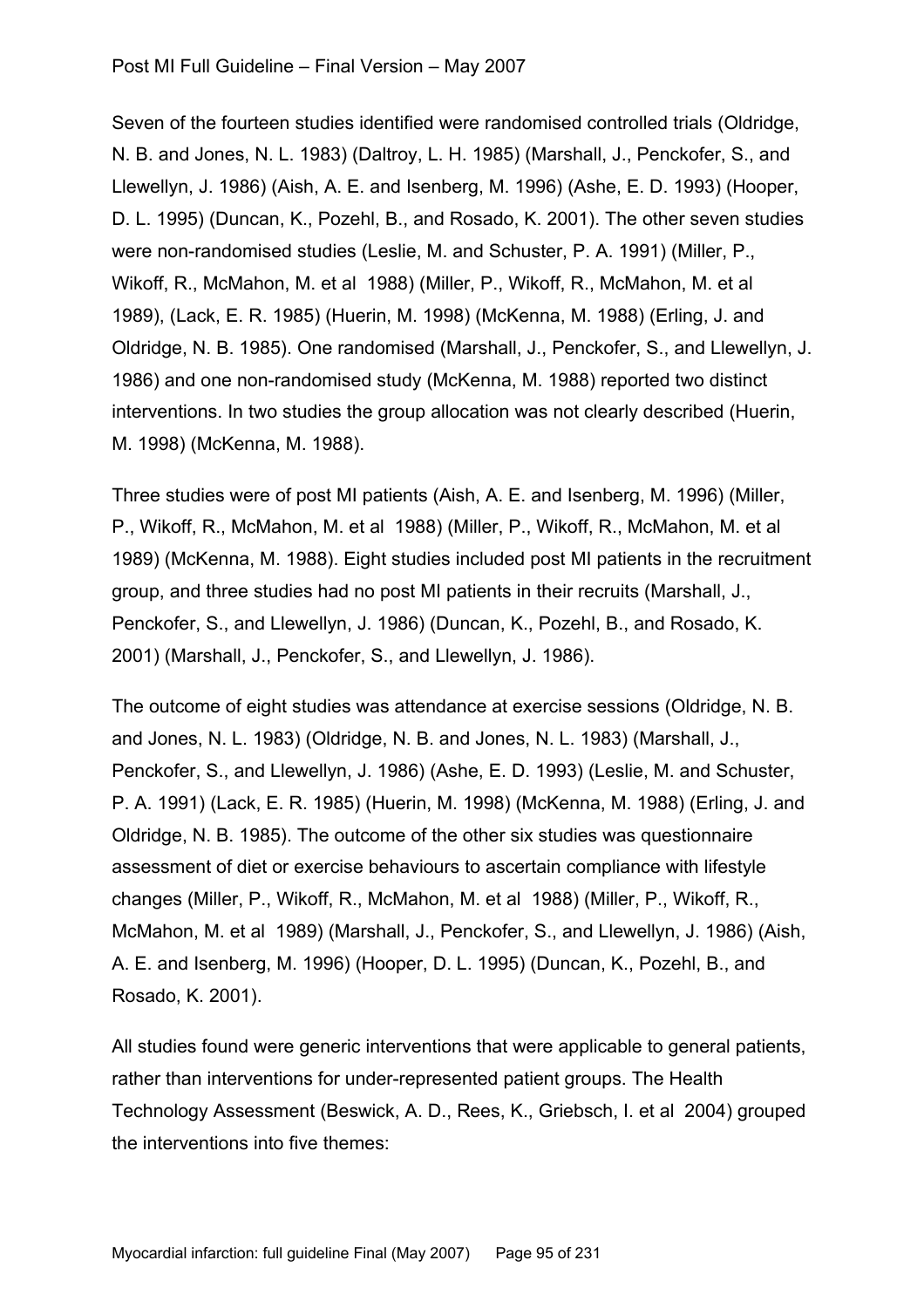- 1. formal patients, commitment
- 2. spouse or family involvement
- 3. strategies to aid self-management
- 4. education
- 5. psychological interventions

There were four studies that utilised a formal agreement strategy between patient and healthcare professionals (Oldridge, N. B. and Jones, N. L. 1983) (Daltroy, L. H. 1985) (Leslie, M. and Schuster, P. A. 1991) (Huerin, M. 1998).The findings of these studies do not support the use of formal commitment in promoting adherence to cardiac rehabilitation. One study used a written contract, but this showed no effect using a non-randomised study design (Leslie, M. and Schuster, P. A. 1991). A randomised controlled trial of a self-management programme incorporating a signed agreement to participate as an adjunct to an exercise program showed no effect (Oldridge, N. B. and Jones, N. L. 1983). Similarly, a package of persuasive telephone conversations, with spouse counselling, and oral commitment, did not improve attendance (Daltroy, L. H. 1985).

The evidence for the benefits of spouse or family member involvement enhancing adherence is limited by the design of the studies. A spouse support study did not provide information on baseline characteristics or group allocation (Erling, J. and Oldridge, N. B. 1985). A randomised study utilising telephone counselling for spouses and intensive patient counselling had no effect on adherence (Daltroy, L. H. 1985). The study on family involvement in adherence-promoting behaviour provided little information on design or methodology (Huerin, M. 1998).

There is some evidence for the benefits of self-management to improve adherence to cardiac rehabilitation. One randomised controlled study showed improvement in dietary habits (Aish, A. E. and Isenberg, M. 1996), and a small randomised controlled study showed benefit in reduced sodium intake (Duncan, K., Pozehl, B., and Rosado, K. 2001). Another randomised control study of self-evaluation and information feedback on exercise and risk factors demonstrated a non-significant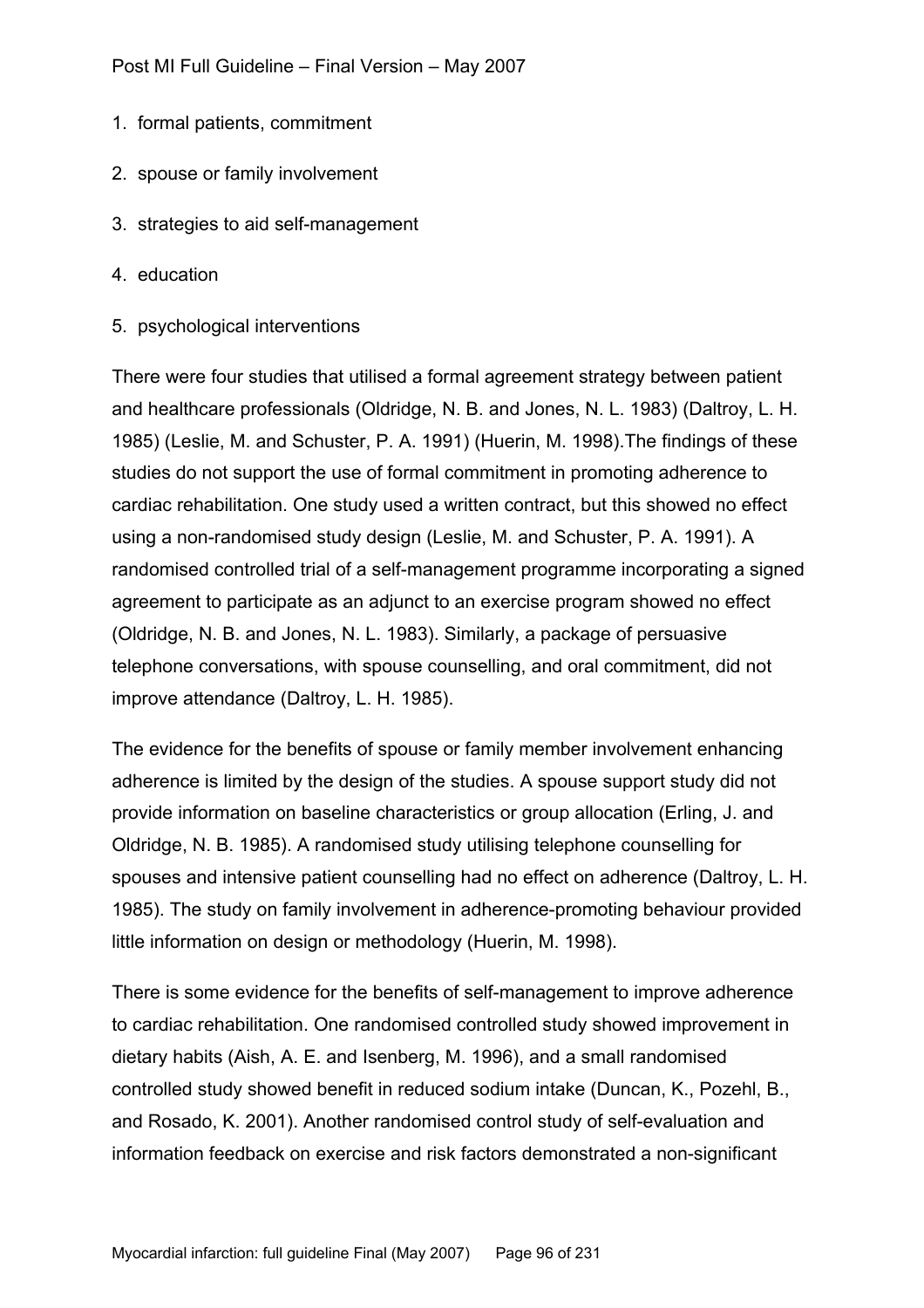improvement in attendance at rehabilitation (Oldridge, N. B. and Jones, N. L. 1983). However, one randomised controlled study (Ashe, E. D. 1993) and a study with nonrandom assignment to groups (Miller, P., Wikoff, R., McMahon, M. et al 1988) (Miller, P., Wikoff, R., McMahon, M. et al 1989) showed no benefit for assessment and goal setting for improving health behaviours or exercise adherence. In the discussions of these studies, it was noted that control patients received regular selfevaluation questionnaires and nurse visits, which may have affected outcomes.

There was little evidence that educational interventions improve adherence. Two randomised controlled studies showed no benefit of education and counselling (telephone intervention) on attendance at an exercise programme (Daltroy, L. H. 1985) (Hooper, D. L. 1995). A videotaped educational intervention given predischarge was effective in increasing diet and exercise compliance (Marshall, J., Penckofer, S., and Llewellyn, J. 1986). It was noted that this approach might help initially, but may be of limited value in the promotion of adherence to a cardiac rehabilitation programme. A non-randomised study using a before-and-after structured teaching approach was effective in increasing diet and exercise (Marshall, J., Penckofer, S., and Llewellyn, J. 1986).

Only one partially randomised study used a psychological approach to improve adherence (Lack, E. R. 1985). No significant improvement was found in self-reported exercise, but the patients in the psychological intervention group did attend more cardiac rehabilitation classes.

Two other studies described alternative approaches to adherence: the inclusion of recreational sports in cardiac rehabilitation (Huerin, M. 1998) and the use of outpatient rehabilitation designed specifically for women (McKenna, M. 1988). Insufficient information on the patients and methodology of these studies prevented any analysis of the studies.

In summary, the authors of the Health Technology Assessment (Beswick, A. D., Rees, K., Griebsch, I. et al 2004) stated that they found few studies of sufficient quality to make specific recommendations on methods to improve adherence to cardiac rehabilitation. Their opinion was that the most promising approach was the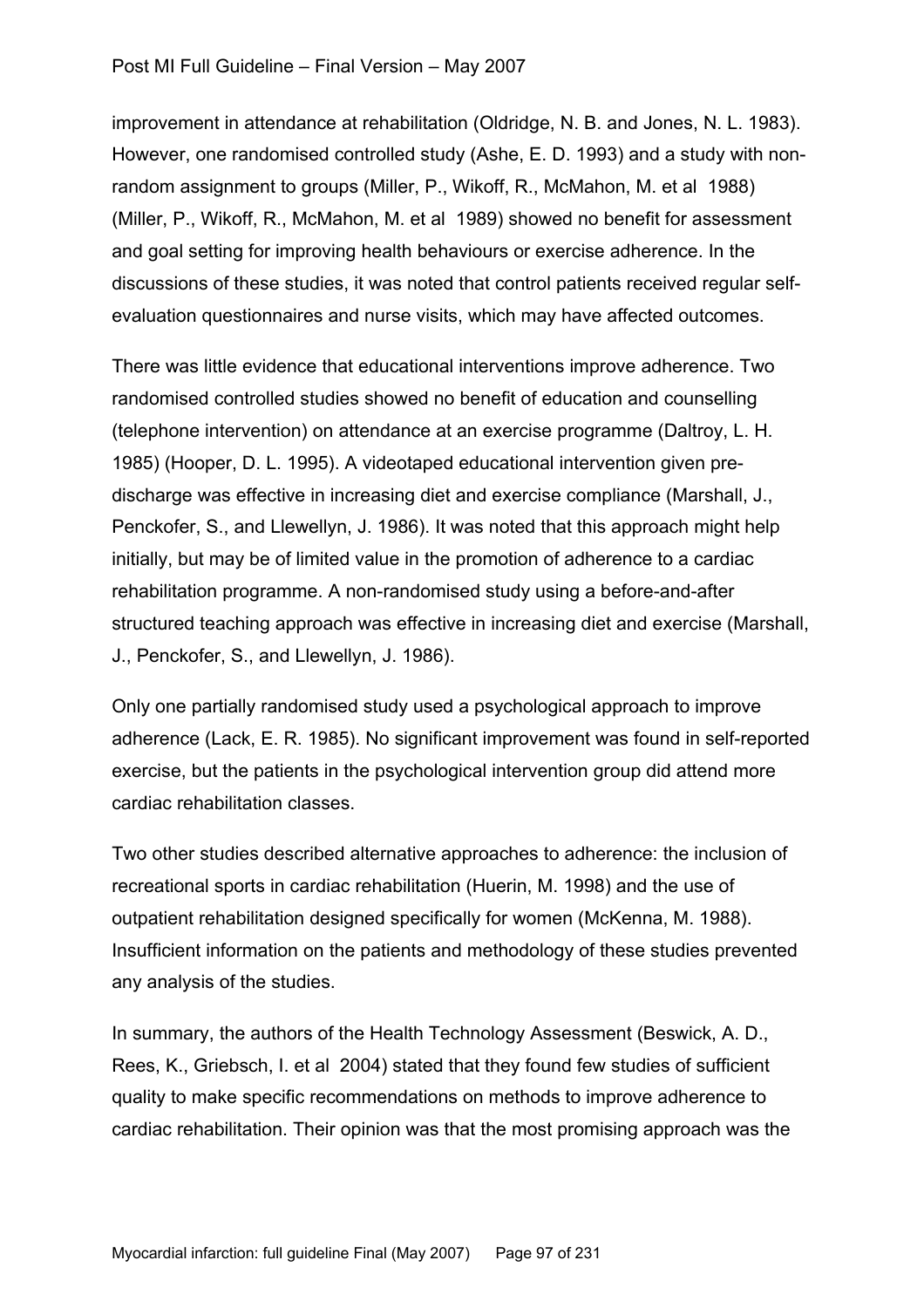use of self-management techniques based around individualised assessment, problem-solving, goal-setting and follow up.

### 5.3.2.4 Professional compliance with cardiac rehabilitation

The Health Technology Assessment systematic review (Beswick, A. D., Rees, K., Griebsch, I. et al 2004) searched the literature up to the end of 2001, with the aim to identify interventions that encourage healthcare professionals to comply with guidelines or good practice regarding invitation and support of patients' cardiac rehabilitation. Six studies were identified that reported an evaluation of an intervention to improve professional compliance with cardiac rehabilitation (Suskin, N. et al 2000) (Jolly, K., Bradley, F., Sharp, S. et al 1999) (Mosca, L., Han, R., McGillen, C. et al 1998) (Scott, I. A., Eyeson-Annan, M. L., Huxley, S. L. et al 2000) (Kalayi, C., Rimmer, F., and Maxwell, M. 1999) (Caulin-Glaser, T. and Schmeizel, R. 2000).

Two of the studies identified were randomised controlled trials. One randomised on an individual basis (Suskin, N., Wisenberg, G., Barnett, P. et al 2000) and the second randomised patients by general practice (Jolly, K., Bradley, F., Sharp, S. et al 1999). This study described methods of randomisation, blind outcome assessment and baseline characteristics of the group, and the loss to follow up in this study was small. None of the other studies reported loss to follow up. Four of the studies described outcomes in periods before and after implementation (Mosca, L., Han, R., McGillen, C. et al 1998) (Scott, I. A., Eyeson-Annan, M. L., Huxley, S. L. et al 2000) (Kalayi, C., Rimmer, F., and Maxwell, M. 1999) (Caulin-Glaser, T. and Schmeizel, R. 2000).

The outcome for three studies was attendance (Mosca, L., Han, R., McGillen, C. et al 1998) (Jolly, K., Bradley, F., Sharp, S. et al 1999) (Scott, I. A., Eyeson-Annan, M. L., Huxley, S. L. et al 2000). Referral was the outcome in two studies (Kalayi, C., Rimmer, F., and Maxwell, M. 1999) and another study had an outcome of patient commitment to attend cardiac rehabilitation (Suskin, N., Wisenberg, G., Barnett, P. et al 2000). There were four studies that recruited post MI patients (Mosca, L., Han, R., McGillen, C. et al 1998) (Scott, I. A., Eyeson-Annan, M. L., Huxley, S. L. et al 2000) (Kalayi, C., Rimmer, F., and Maxwell, M. 1999) (Suskin, N., Wisenberg, G., Barnett,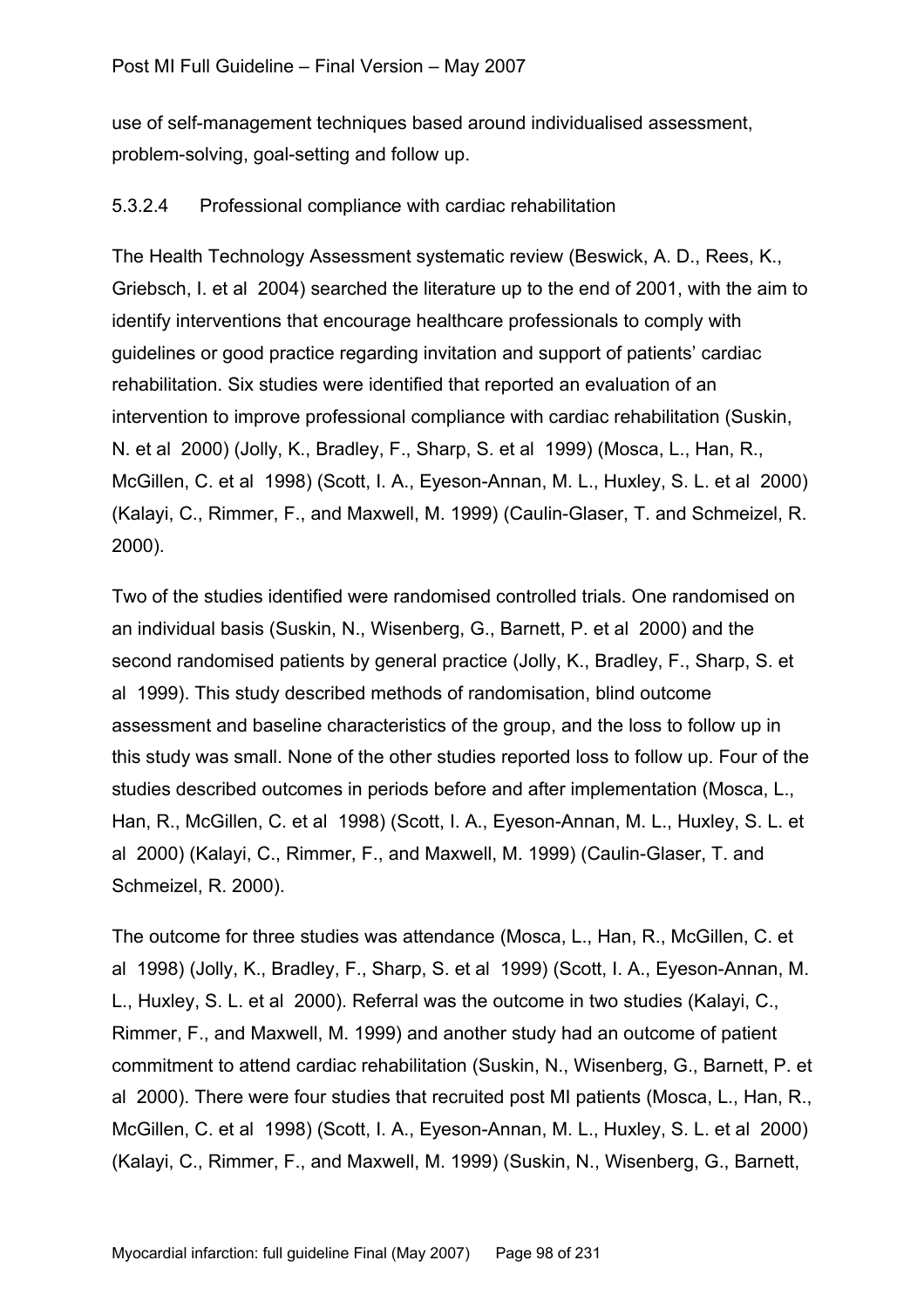P. et al 2000). One study included both post MI and angina patients (Jolly, K., Bradley, F., Sharp, S. et al 1999) and another study recruited only postrevascularisation patients (Caulin-Glaser, T. and Schmeizel, R. 2000).

Three themes were identified from the systematic review:

- 1. improvement of the referral process
- 2. coordination of transfer of care
- 3. physician endorsement

There were four studies that evaluated methods to improve the referral process (Mosca, L., Han, R., McGillen, C. et al 1998) (Scott, I. A., Eyeson-Annan, M. L., Huxley, S. L. et al 2000) (Kalayi, C., Rimmer, F., and Maxwell, M. 1999) (Caulin-Glaser, T. and Schmeizel, R. 2000). One study compared patient referral before and after the introduction of an electronic referral pathway (Kalayi, C., Rimmer, F., and Maxwell, M. 1999). The intervention was initiated with a referral section on the patient record of patients discharged with a diagnosis of MI. There was a significant increase in patient referral to rehabilitation. Another study compared participation before and after the introduction of a prompt for cardiac rehabilitation in a discharge critical care pathway (Mosca, L., Han, R., McGillen, C. et al 1998). The improvement in participation was not statistically significant. Two studies reported an educational intervention for healthcare providers, which included information on the comprehensive nature and benefits of cardiac rehabilitation (Caulin-Glaser, T. and Schmeizel, R. 2000). Information on health outcomes and cost effectiveness was given to members of the clinical cardiology council. After the intervention, there was significantly increased referral from both the hospital and the physician office (Scott, I. A., Eyeson-Annan, M. L., Huxley, S. L. et al 2000). These were before, during and after dissemination of clinical guidelines and feedback of clinical indicators to healthcare professionals. During the implementation period, the cardiac rehabilitation programme was operational and this served as a baseline period for evaluation. There was a steady increase in participation in the rehabilitation program and this was attributed to the intervention. However, no comparisons of the patients' characteristics were made in the three time periods.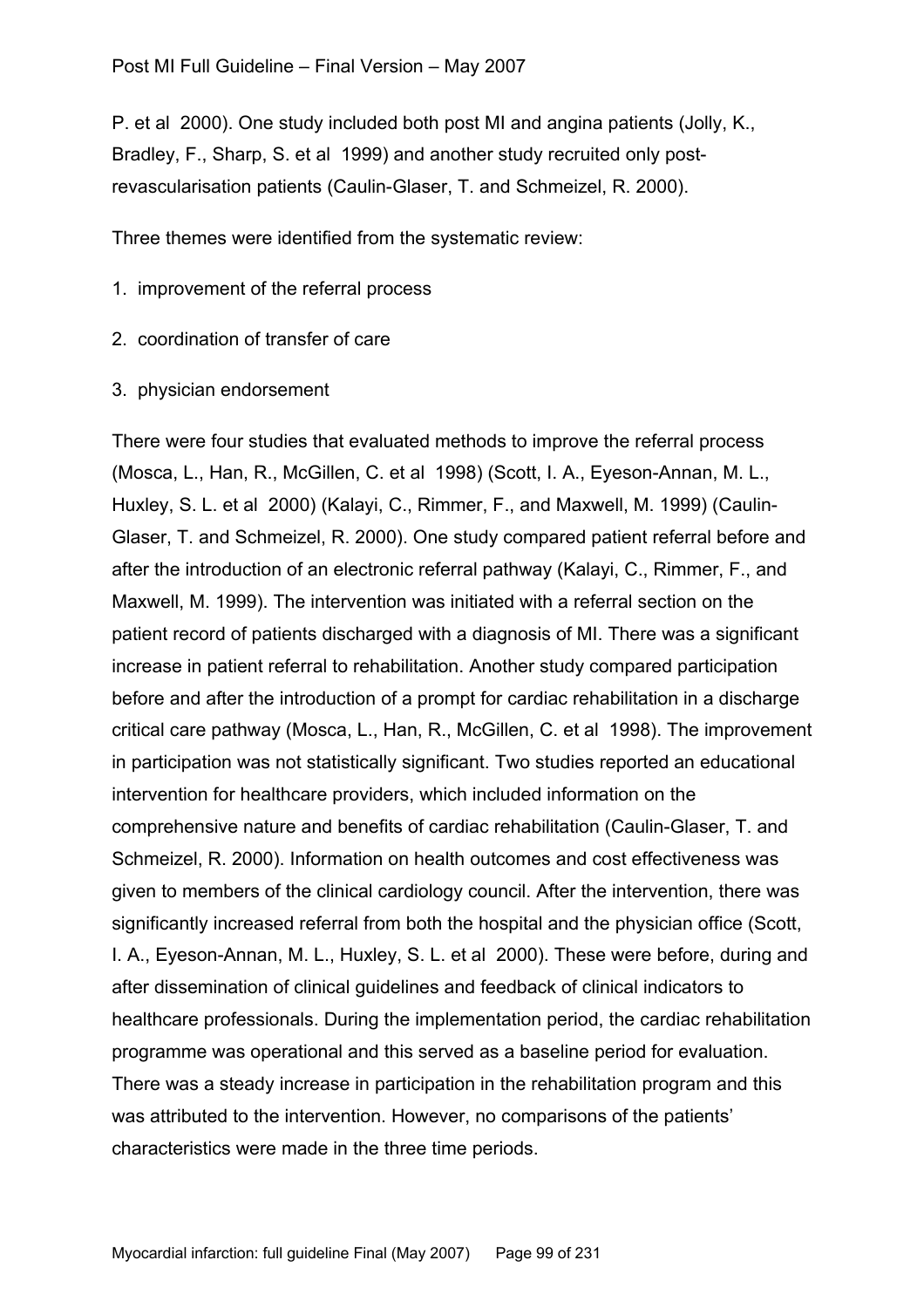A cluster randomised controlled study of coordination of care of MI and angina patients between hospital and general practice by specialist cardiac liaison nurses found there was a significant increase in attendance at one or more cardiac rehabilitation sessions for the intervention patients (Jolly, K., Bradley, F., Sharp, S. et al 1999). The intervention involved three components: liaison nurse support for practice nurses, liaison nurse encouragement for patients to see the practice nurse, and prompts and guidance for patients by means of a personal record card.

A randomised controlled trial comparing attending physician cardiac rehabilitation endorsement with a generic endorsement found that the intervention was associated with a non-significant increase in patient-reported intention to participate in a cardiac rehabilitation program (Suskin, N., Wisenberg, G., Barnett, P. et al 2000).

In summary, the authors of the Health Technology Assessment (Beswick, A. D., Rees, K., Griebsch, I. et al 2004) stated that none of the four studies reporting interventions to improve the referral process included adequate methodological information. A randomised controlled study utilising a multifaceted approach to the coordination of transfer of care from hospital to general practice was effective in improving cardiac rehabilitation uptake (Jolly, K., Bradley, F., Sharp, S. et al 1999). In contrast, the value of physician endorsement in encouraging patient participation in cardiac rehabilitation is not confirmed. It was noted that uptake of cardiac rehabilitation is influenced by the knowledge and enthusiasm of the healthcare providers in the referral process. Therefore, education of healthcare providers on the benefits of cardiac rehabilitation may help to improve uptake and referral.

5.3.2.5 Further interventions that may improve compliance of cardiac rehabilitation

The Health Technology Assessment (Beswick, A. D., Rees, K., Griebsch, I. et al 2004) identified a number of suggested interventions for improving professional compliance with cardiac rehabilitation. The interventions were not evaluated and were as follows:

• appointment of a cardiac rehabilitation programme director to lead, audit and commission appropriate resources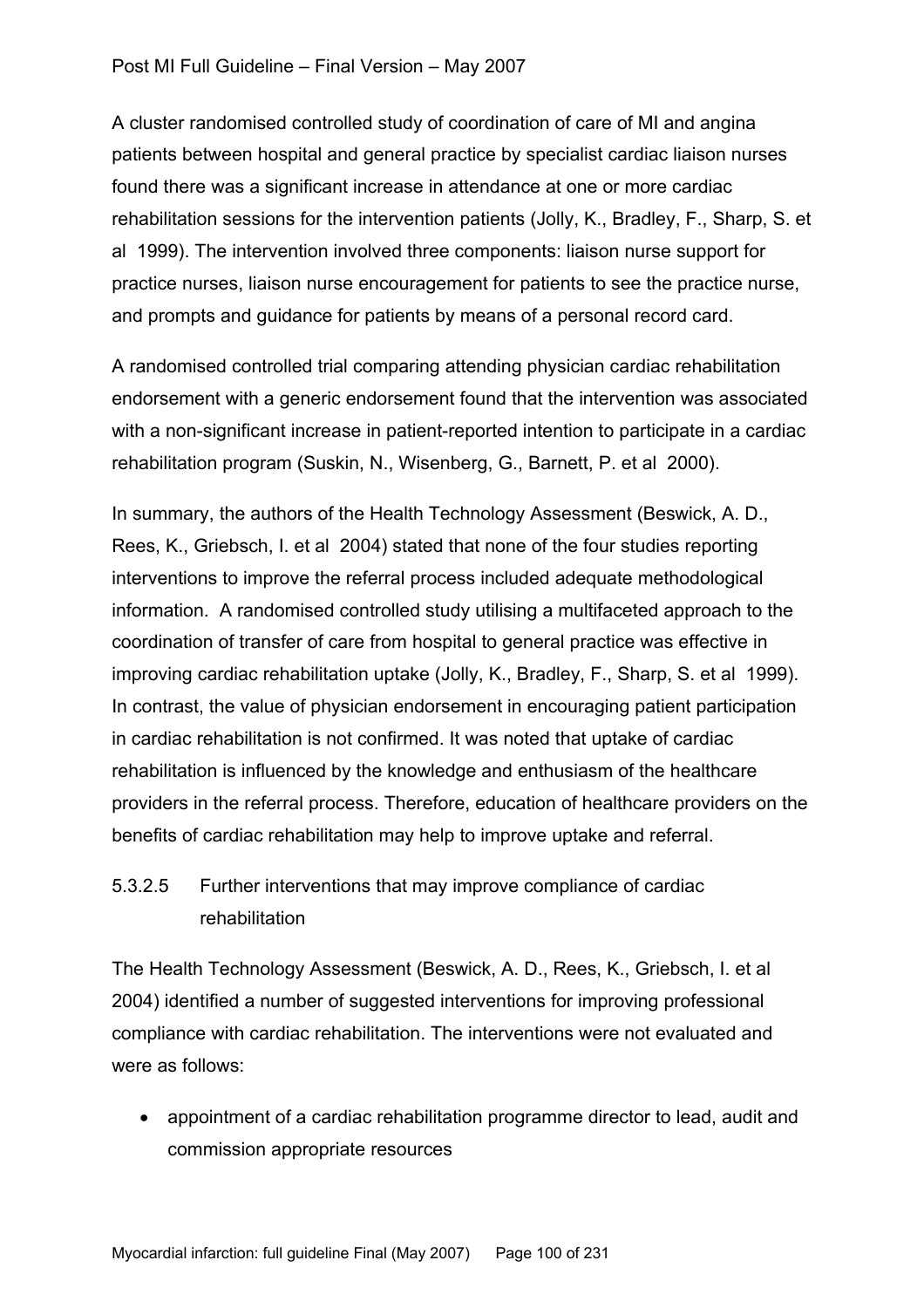- programme run in accordance with national guidelines
- physicians and insurers educated on benefits for patient groups
- education for cardiac rehabilitation coordinators and staff
- explicit criteria for cardiac rehabilitation eligibility
- streamlining of referral
- centralised cardiac rehabilitation attendance and contact records
- clinical pathway and clinical quality improvement tool
- early social services involvement to improve social support and hence uptake of cardiac rehabilitation
- cardiac rehabilitation commenced earlier
- removal of time restriction for start of programme

One further small intervention study was found that examined adherence in a total of 31 cardiac patients (20 with a prior MI and 11 post CABG) following successful completion of a phase III exercise programme at a district hospital in Scotland (Hughes, A. R. et al 2002). Participants were randomised to an intervention group receiving an exercise consultation plus a standard exercise leaflet or to a control group receiving the exercise leaflet alone. The exercise consultation was a 30 minute individualised counselling session between a trained researcher and the patient. The following were discussed: patient's past and present perceived physical activity behaviour, a discussion of the patterns of unsatisfactory activity and ways to overcome these, encouraging social support, setting realistic short-term goals, and relapse prevention. The participants were informed of current activity guidelines to perform 30 minutes of accumulated moderate intensity activity on most days of the week. At four week follow up, leisure physical activity of the intervention group increased by 29.5%,, while there was a non-significant decline in the physical activity of the control groups by 12% (Hughes, A. R., Gillies, F., Kirk, A. F. et al 2002).

## 5.3.2.6 Groups requiring specific consideration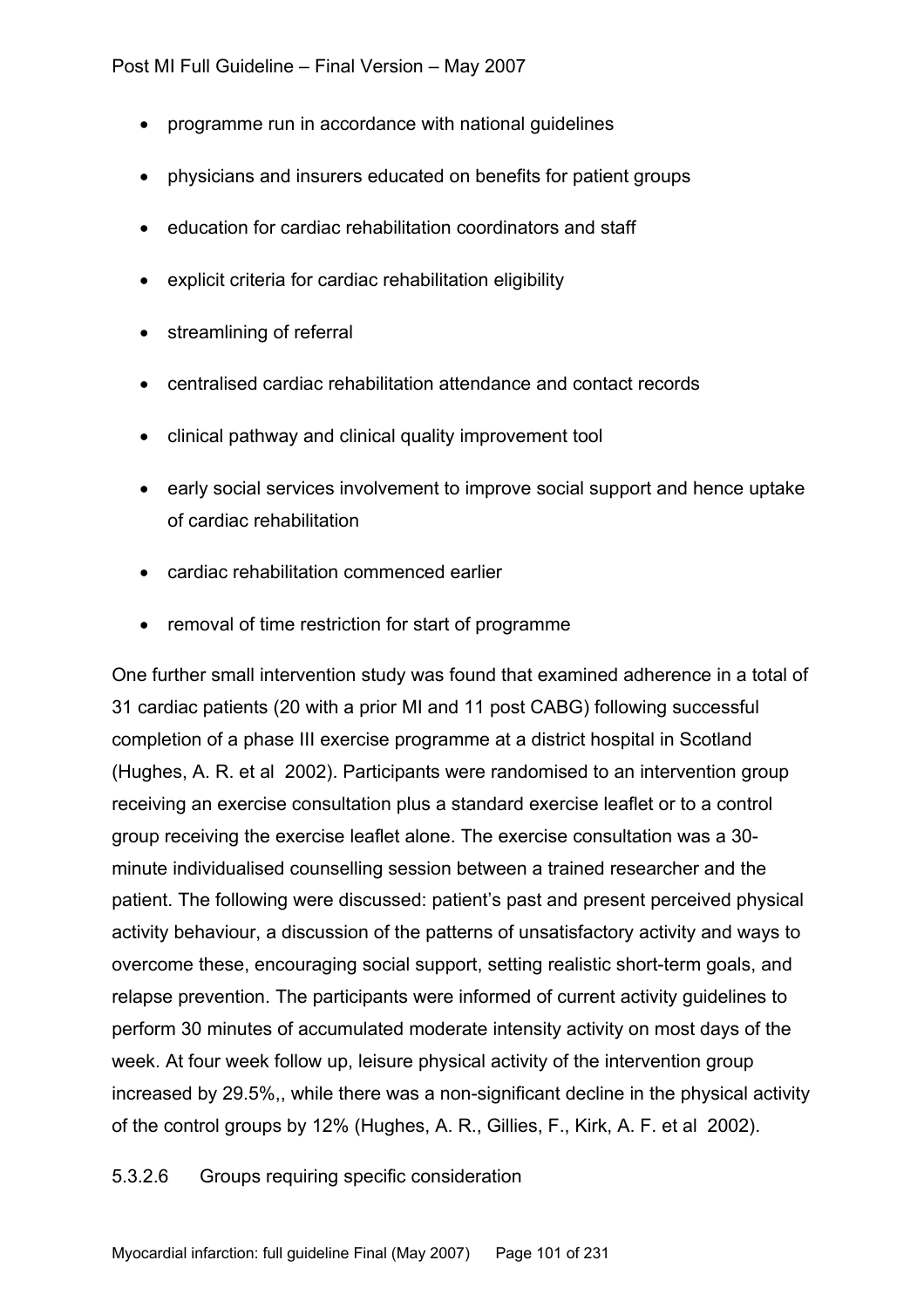## *Ethnic minority groups*

No studies were found of randomised controlled trials to improve uptake or adherence to cardiac rehabilitation in this under-represented group. The Health Technology Assessment (Beswick, A. D., Rees, K., Griebsch, I. et al 2004) identified one abstract with potential suggestions to improve compliance in South Asian patients (Eftekhari, H. et al 2005). The authors describe the following strategies to improve the cardiac rehabilitation programme based at Coventry that have been implemented: translating current material into Asian languages, utilising Asian language videos, providing post-cardiac surgery tapes, increasing the numbers of home visits for Asian patients, and trialling the Heart Manual audio cassette tapes which have recently been translated.

An audit was conducted of cardiac patients of south Asian origin who were admitted to a large teaching hospital in Sheffield (Tod, A. M. et al 2001). From the audit, the patient's suggested improvements for information giving are shown in the Table 1.

| Table 1                                                               |                           |  |  |
|-----------------------------------------------------------------------|---------------------------|--|--|
| Suggested improvements for information giving (n=76)                  |                           |  |  |
| <b>Tasks</b>                                                          | <b>Number of patients</b> |  |  |
| The availability of interpreters should be increased                  | 26 (34%)                  |  |  |
| An interpreter should be available during ward rounds                 | 7 (9%)                    |  |  |
| The proportion of staff of all grades who speak South Asian<br>7(9%)  |                           |  |  |
| languages should be increased                                         |                           |  |  |
| Medication instructions should be available in a range of South Asian | 7(9%)                     |  |  |
| languages                                                             |                           |  |  |
| Link-workers or interpreters should actively pursue South Asian       | $1(1\%)$                  |  |  |
| patients on a regular, daily basis                                    |                           |  |  |
| Female patients should be able to choose to be seen by a female       | $1(1\%)$                  |  |  |
| doctor                                                                |                           |  |  |
| More leaflets should be available in South Asian languages            | $1(1\%)$                  |  |  |
| More verbal communication should be provided for patients who         | $1(1\%)$                  |  |  |
| cannot read any language                                              |                           |  |  |

Adapted from (Tod, A. M., Wadsworth, E., Asif, S. et al 2001)

The authors raised the following problems that were identified from the audit to improve access for this patient group (Tod, A. M., Wadsworth, E., Asif, S. et al 2001);

• poor access and use of interpreting services by patients and staff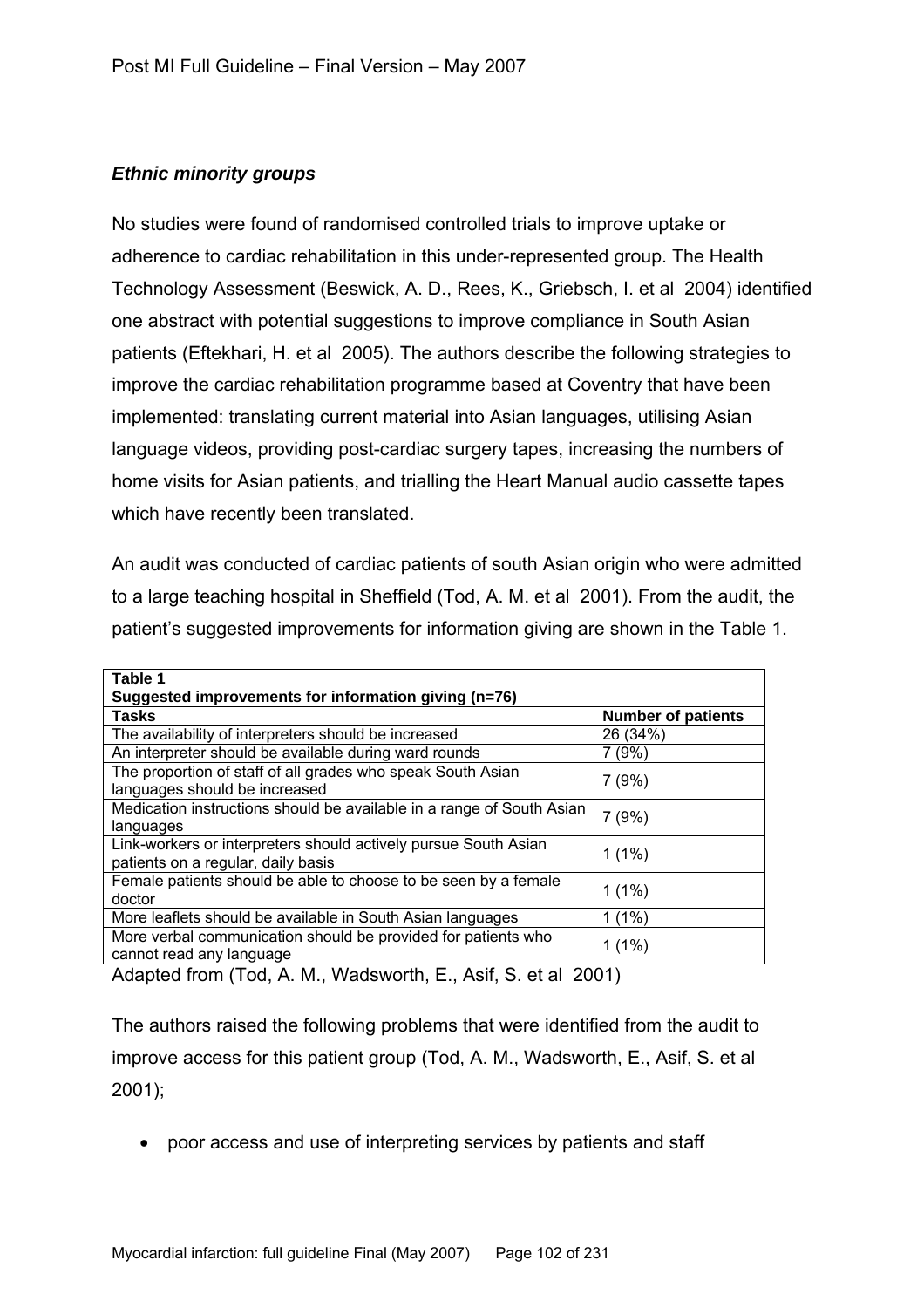- untrained interpreters and whether friends, family or staff have been shown to alter or omit information putting the patient at a disadvantage
- there was negligible access to interpreting services after discharge
- written information may have a limited impact because of the number of patients who could not read
- the low uptake of the cardiac rehabilitation

The authors recommended the following to improve access to cardiac rehabilitation programs for South Asian cardiac patients (Tod, A. M., Wadsworth, E., Asif, S. et al 2001);

- at all points in the care pathway patients should be offered the use of a trained interpreter
- there is a need for more responsive and ward-based interpreters
- reliance on written literature should be avoided when large numbers of the patient population cannot read
- information on health, treatments and services can be recorded on tape for patients and their families

A qualitative research approach to explore the needs and experiences of Gujaratispeaking Hindu patients and their partners in the first month after an MI has been conducted (Webster, R. A., Thompson, D. R., and Mayou, R. A. 2002). There were 35 patients in total, 25 men and 10 women. The average age was 65 years. The quantitative analysis of the data revealed eight major categories

- 1. lack of information and advice about their diagnosis and its implications
- 2. poor performance of activity
- 3. little lifestyle adjustment
- 4. poor expectations of recovery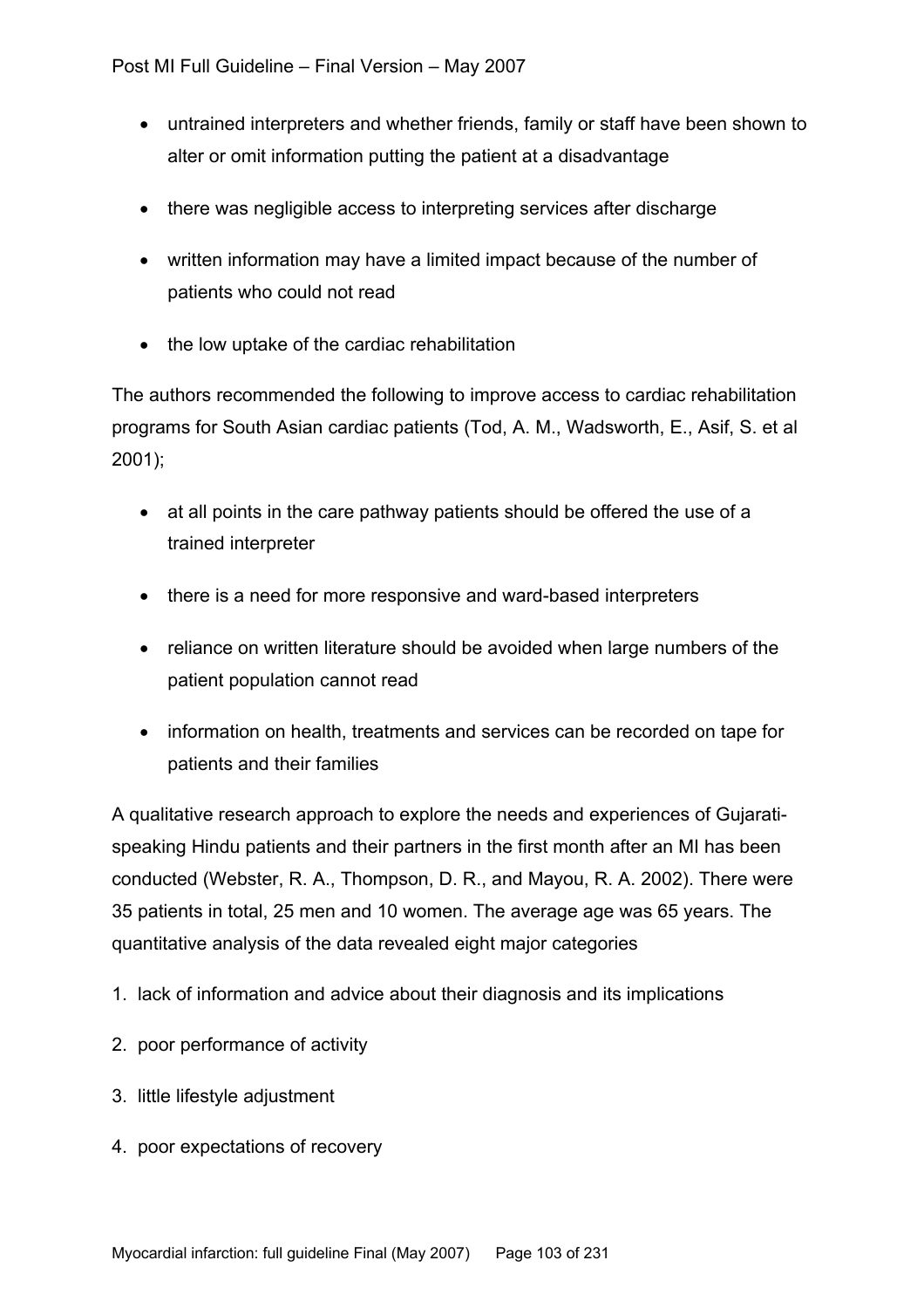- 5. lack of future plans
- 6. strong family support
- 7. dissatisfaction with the family doctor
- 8. significant belief in fate

The authors concluded that the patient's lack of knowledge is likely to lead to poor adherence to conventional cardiac rehabilitation programmes and secondary prevention strategies (Webster, R. A., Thompson, D. R., and Mayou, R. A. 2002).

### *Patients living in socially deprived areas*

No studies were found of randomised controlled trials to improve uptake or adherence to cardiac rehabilitation in this under-represented group. The Health Technology Assessment (Beswick, A. D., Rees, K., Griebsch, I. et al 2004) identified one study that conducted a survey with the aim to determine factors associated with patients failing to attend cardiac rehabilitation (Pell, J. P. and Morrison, C. E. 1998). The study reported measuring social deprivation using the Carstairs deprivation score, but this information was not utilised in the analysis for reasons of nonattendance. The authors suggested in the discussion that socially deprived patients with a prior MI may prefer a community-based cardiac rehabilitation program. The Health Technology Assessment (Beswick, A. D., Rees, K., Griebsch, I. et al 2004) identified a second study that used a retrospective analysis to identify factors associated with the uptake of cardiac rehabilitation following an MI (Melville, M. R. et al 1999). A multivariate logistic regression model approach was used to identify these factors from cohorts of patients admitted with MI in 1992 and 1996. Social deprivation was the only factor independently and significantly associated with poor uptake of cardiac rehabilitation in both years using the Townsend score. In 1992, being admitted to hospital and older age were also independently associated with a reduced likelihood of attendance Receiving thrombolysis increased the likelihood of attendance In 1996, a previous MI or revascularisation and not receiving an outpatient appointment were associated with reduced likelihood of attendance (Melville, M. R., Packham, C., Brown, N. et al 1999).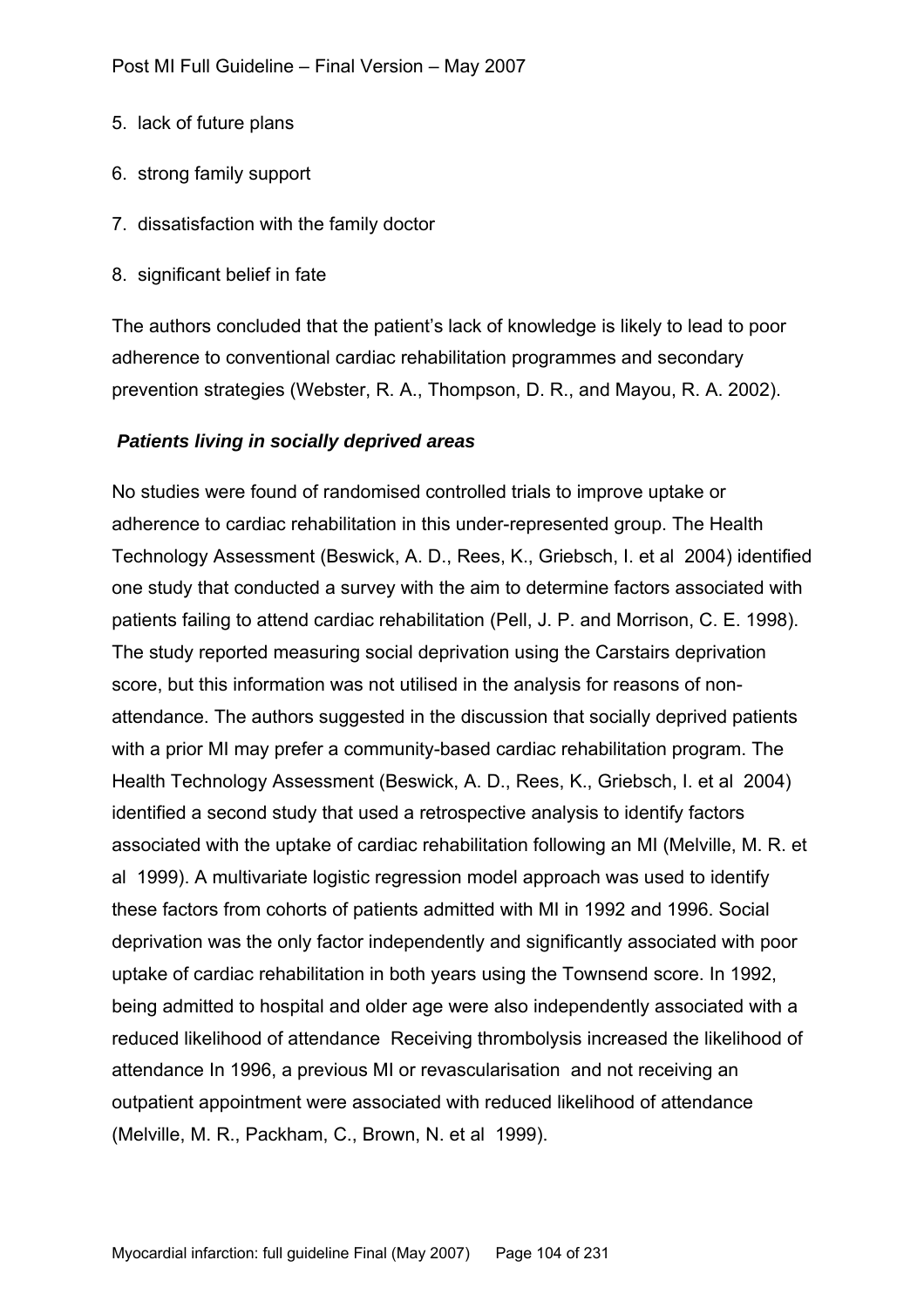#### *Patients living in rural areas*

No studies were found on improving uptake or adherence to cardiac rehabilitation in patients in rural areas.

#### *Women*

We found no randomised controlled trials of interventions to improve uptake or adherence to cardiac rehabilitation in women following an MI.

The Health Technology Assessment (Beswick, A. D., Rees, K., Griebsch, I. et al 2004) cited four studies which gave suggestions to improve women's access to cardiac rehabilitation. A survey of 60 men and 40 women 6 months after MI found that in men, 15% did not attend cardiac rehabilitation (Radley, A. et al 1998). Reasons given by men were almost exclusively related to their medical condition. Of the women that did not attend (42%) the majority that stated that they were not given the opportunity. The authors recommended in their discussion that cardiac rehabilitation for women should encompass a one-off education session. This may help to address gender-sensitive issues such as returning to sexual relations and housework. Focus-group interviews conducted on 10 women having completed phase II of cardiac rehabilitation (4 with a prior MI) found that women wanted more women-specific support (Moore, S. M. 1996). This was defined as improvements in social support, better exercise variety and choice, and social opportunities during the programme. A comparative semi-structured interview and questionnaire study to identify gender differences in psychosocial profile at entry into cardiac rehabilitation found that women had higher scores of social inhibition compared with men (Brezinka, V., Dusseldorp, E., and Maes, S. 1998). The authors concluded that women may benefit from women-specific counselling and women-only smaller exercise classes (Brezinka, V., Dusseldorp, E., and Maes, S. 1998). A small randomised controlled trial compared a 7-day retreat designed to begin lifestyle changes for postmenopausal women with coronary heart disease (including exercise training, yoga, diet, and smoking cessation) with usual care (defined as no intervention beyond the usual care of their physician) (Toobert, D. J. et al 1998). There were 10 women in the intervention (9 post MI or CABG, 1 primary PCI) and 9 (8 post MI or CABG, 1 primary PCI) in the control group. At 4 and 12 months follow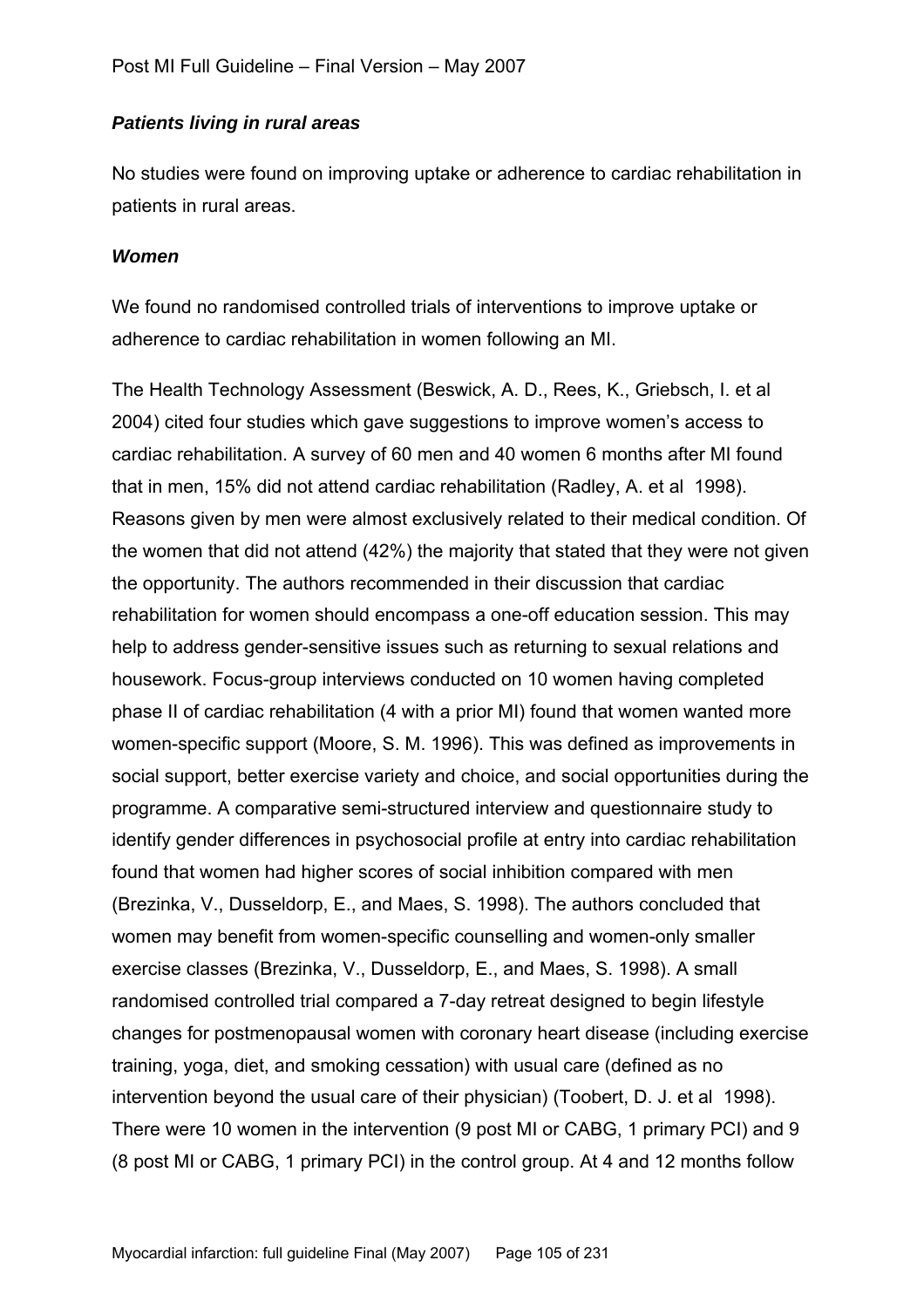up, there were significant behavioural improvements in adherence to diet, physical activity and stress management for the intervention group. The authors concluded that a women's retreat may be effective in improving emotional social support and relationships with cardiac rehabilitation staff (Toobert, D. J., Glasgow, R. E., Nettekoven, L. A. et al 1998).

In summary, suggested interventions to improve uptake in women patients include women-only education sessions, appropriate exercise choices, specific counselling, strategies to improve social support, and a women's retreat.

### *Older patients*

We found no controlled trials of interventions to improve uptake or adherence to cardiac rehabilitation in elderly patients following an MI. The Health Technology Assessment (Beswick, A. D., Rees, K., Griebsch, I. et al 2004) noted that older patients may not receive the same amount of advice from physicians on cardiac risk reduction as younger patients. Invitation to cardiac rehabilitation is often lower in older patients (Filip, J., McGillen, C., and Mosca, L. 1999). A US survey has found that older patients prefer home-based programmes while younger patients have a preference for comprehensive clinic-based rehabilitation (Young, R. F. and Kahana, E. 1989).

Overall, the literature on access to cardiac rehabilitation programmes for specific patients groups (elderly, women, socially deprived, ethnic minority groups, patients from rural areas) is scarce. The majority of interventions that have been suggested have not been evaluated. An important aspect in enhancing participation is the need to create 'user friendly' rehabilitation that minimises barriers and is adaptable to individual patient needs. There is a need for trials of interventions applicable to all patients, particularly targeting under-represented groups.

A set of audit criteria developed by GDG members for under-represented groups is at the end of this chapter.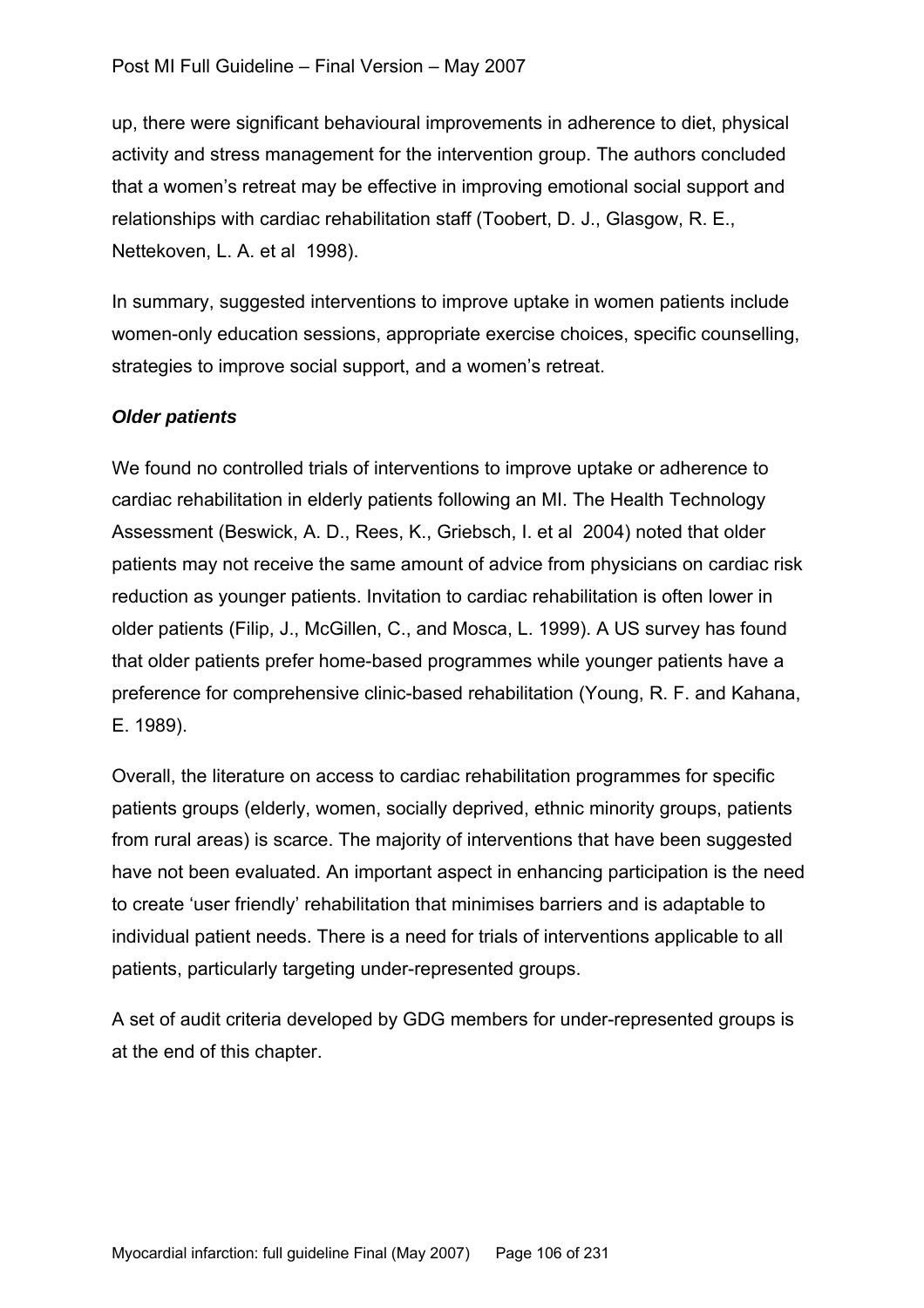### **Health economics for methods of inceasing uptake of cardiac rehabilitation**

There were no studies found examining the cost effectiveness of methods used to increase uptake of cardiac rehabilitation. The GDG asked for an economic analysis to be done. Using effectiveness data from (Beswick, A. D., Rees, K., Griebsch, I. et al 2004) and output data from the cardiac rehabilitation versus no cardiac rehabilitation economic model described in the appendix, a simple model was constructed comparing three different strategies used to increase the uptake of cardiac rehabilitation, usual care, the use of motivational letters and the use of telephone calls plus a visit from a healthcare professional.

The base case model showed that the cost effectiveness of the strategy of sending letters compared to usual care to increase uptake of cardiac rehabilitation is about £ 8000/QALY gained. The strategy of using a telephone call and a home visit by a healthcare professional compared to sending letters is about £ 8400/QALY gained, both of which are below the level usually considered to be affordable in the NHS. These results are sensitivive to assumptions about efficacy of letters and the use of phones plus healthcare professionals

In conclusion, the use of letters or telephone calls plus a visit from a healthcare professional to improve uptake of cardiac rehabilitation is cost effective, but the result is sensitive to efficacy of the interventions.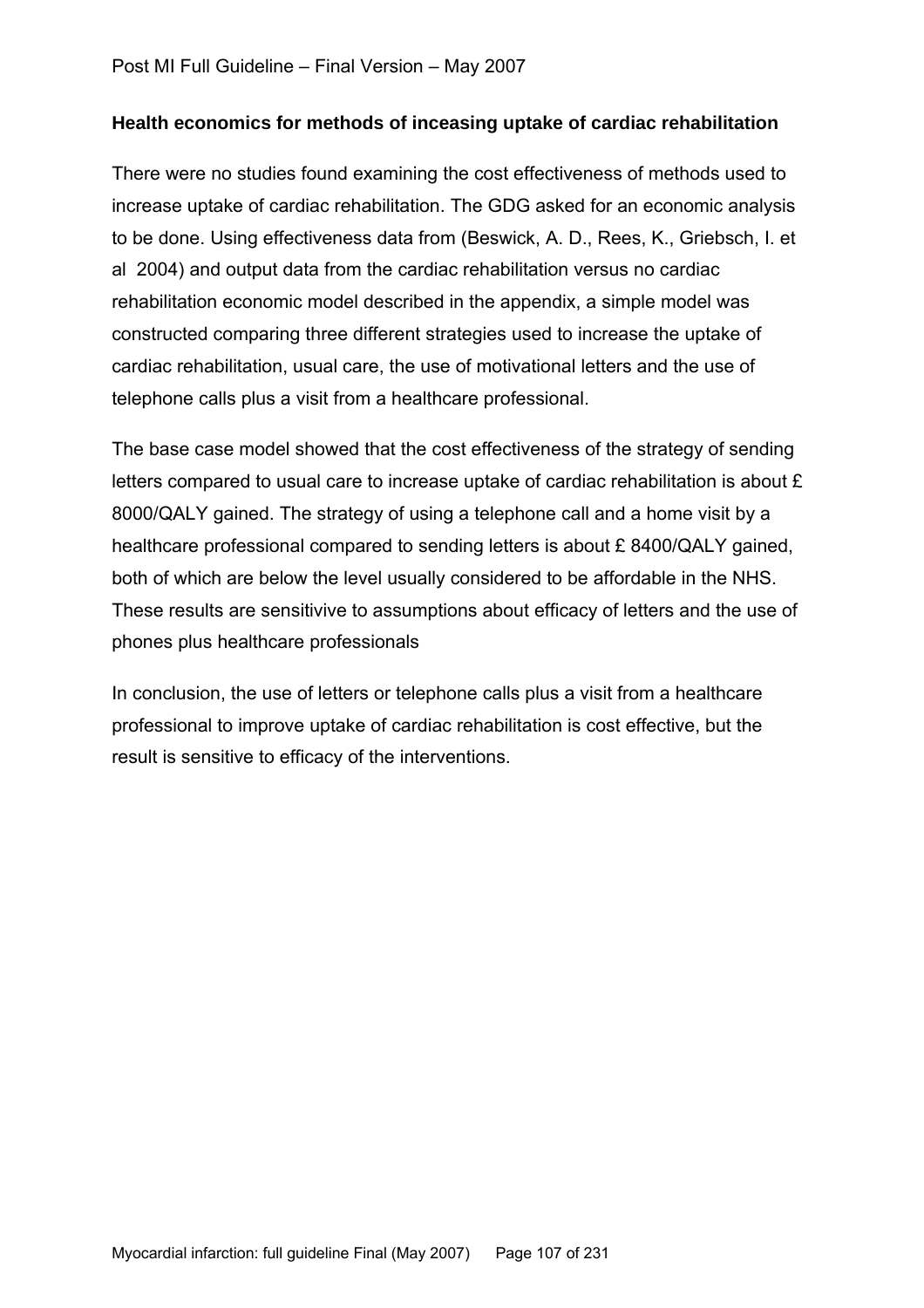## *5.4 Education and information provision*

## **5.4.1 Evidence statements for education and information provision**

| 5.4.1.1 | Education and stress management programmes reduce cardiac mortality and     |
|---------|-----------------------------------------------------------------------------|
|         | MI recurrence in post MI patients $(1++)$ .                                 |
|         |                                                                             |
| 5.4.1.2 | Education/stress management programmes may aid in return to work (1+),      |
|         | and reduce anxiety after a 3 month recovery period following an MI $(1+)$ . |
|         |                                                                             |
| 5.4.1.3 | Use of the Edinburgh Heart Manual reduces anxiety and depression and        |
|         | increases perception of control over illness (1+).                          |
|         |                                                                             |

[Back to recommendations](#page-70-0)

## **5.4.2 Clinical effectiveness of education and information provision**

A systematic review examined the effects of psycho-educational (health education and / or stress management) programs on CAD patients (Dusseldorp, E. et al 1999). Health education was defined as institutional activities organised in a systematic way. The patients had personal contact with a healthcare professional to facilitate positive changes in risk factors for coronary heart disease. Stress management was defined as either psychotherapeutic interventions, or relaxation training, or supportive interventions. Included studies were limited to those recruiting patients within 6 months of a cardiac event and a cardiac event was defined as MI, CABG, PCI, or some combination of these. Studies were only included if they had a controlled or comparison condition. The authors noted that most of the primary studies inadequately described the effective mechanisms or components of the cardiac rehabilitation programmes. For example, some programmes were so vaguely described that the boundary between health education and information provision was not clear (Dusseldorp, E., Van, Elderen T., Maes, S. et al 1999).

Thirty-seven studies in patients with coronary heart disease were included. The proximal outcomes (such as systolic blood pressure, cholesterol, body weight,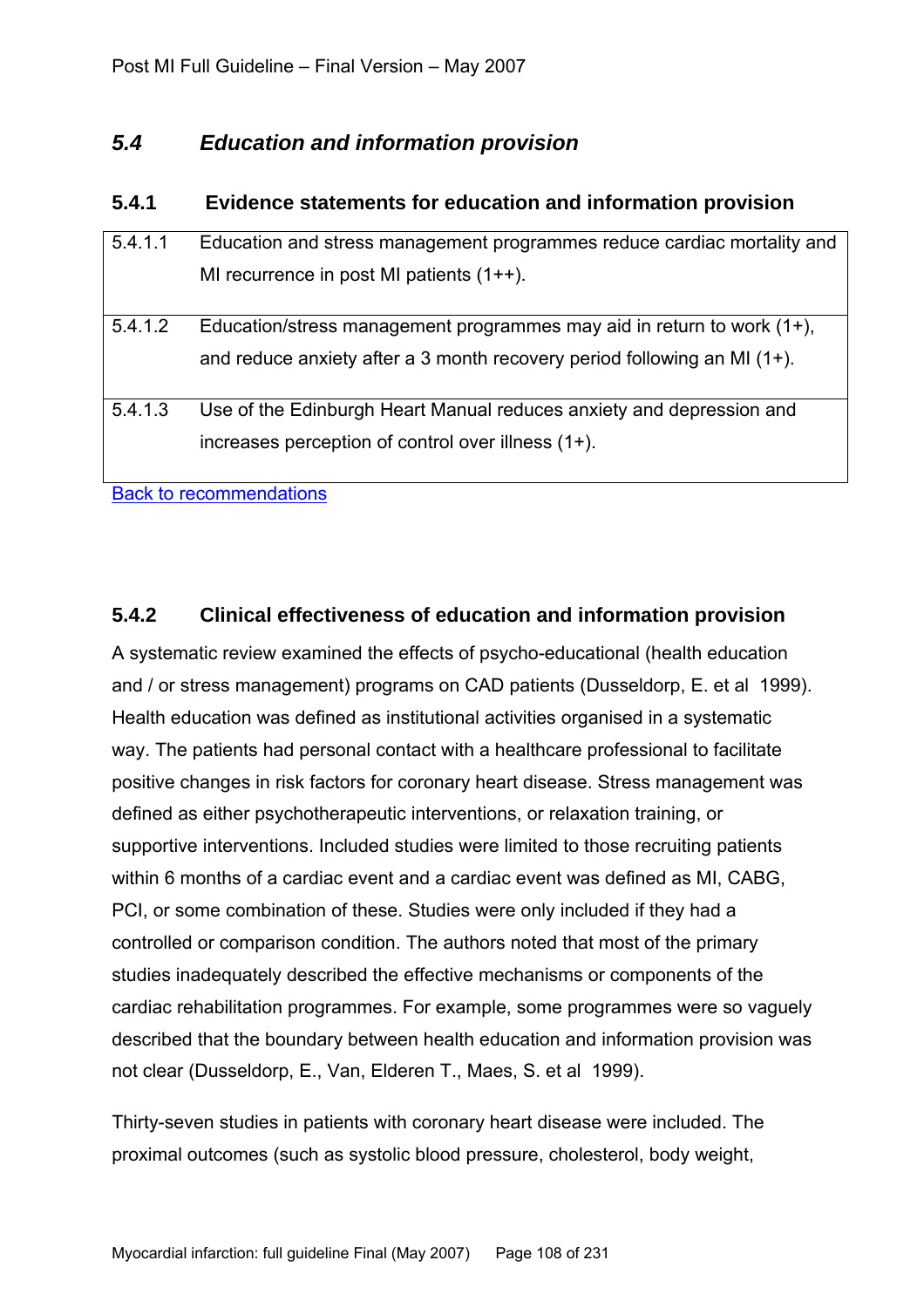smoking behaviour, physical exercise and emotional distress) were coded on whether they were a targeted outcome of the intervention. The distal outcomes (such as cardiac mortality and recurrence of MI) were coded on whether the study had achieved the proximal intervention target(s). If a health education study did not explicitly formulate the proximal targets, risk factors were considered proximal targets. For a stress management study, measures of emotional distress (anxiety and depression) were considered proximal target interventions (Dusseldorp, E., Van, Elderen T., Maes, S. et al 1999).

For cardiac mortality, the follow up time of studies ranged from 6 months to 10 years. Studies were analysed using a population size effect model dependent upon the length of the trial. A short-term study was defined as less than 1 year, medium term as from 1 year to 2 years and long term as longer than 2 years. The estimate of the population size effect was significant for the long-term studies (6 studies in total) and the odds of surviving were 1.52 times higher for the treatment group (34% reduction in cardiac mortality) than for the control group. Short (3 studies) and medium-term studies (8 studies) did not show a benefit of the psychoeducational interventions compared with no intervention (Dusseldorp, E., Van, Elderen T., Maes, S. et al 1999).

For reinfarction, the follow up time of included studies ranged from 1 year to 10 years. The population size effect was significant in the medium (15 studies) and long-term studies (7 studies), but not in the short term (3 studies) for the intervention groups compared to the control groups. There was a 20% (total term), 26% (medium term) and 29% (long term) reduction in recurrence of MI. Psycho-education intervention did not have a benefit in the rate of CABG in any duration of studies (Dusseldorp, E., Van, Elderen T., Maes, S. et al 1999).

For depression and anxiety, no significant favourable results were found. The authors noted that the majority of patients may cope with their recovery in a functional way, and do not require intense or extended stress management. They suggested that for the minority of patients that do not cope in a functional way, more intense clinical management may be necessary. It was also possible that study recruitment had selected less vulnerable groups of patients (Dusseldorp, E., Van, Elderen T., Maes, S. et al 1999).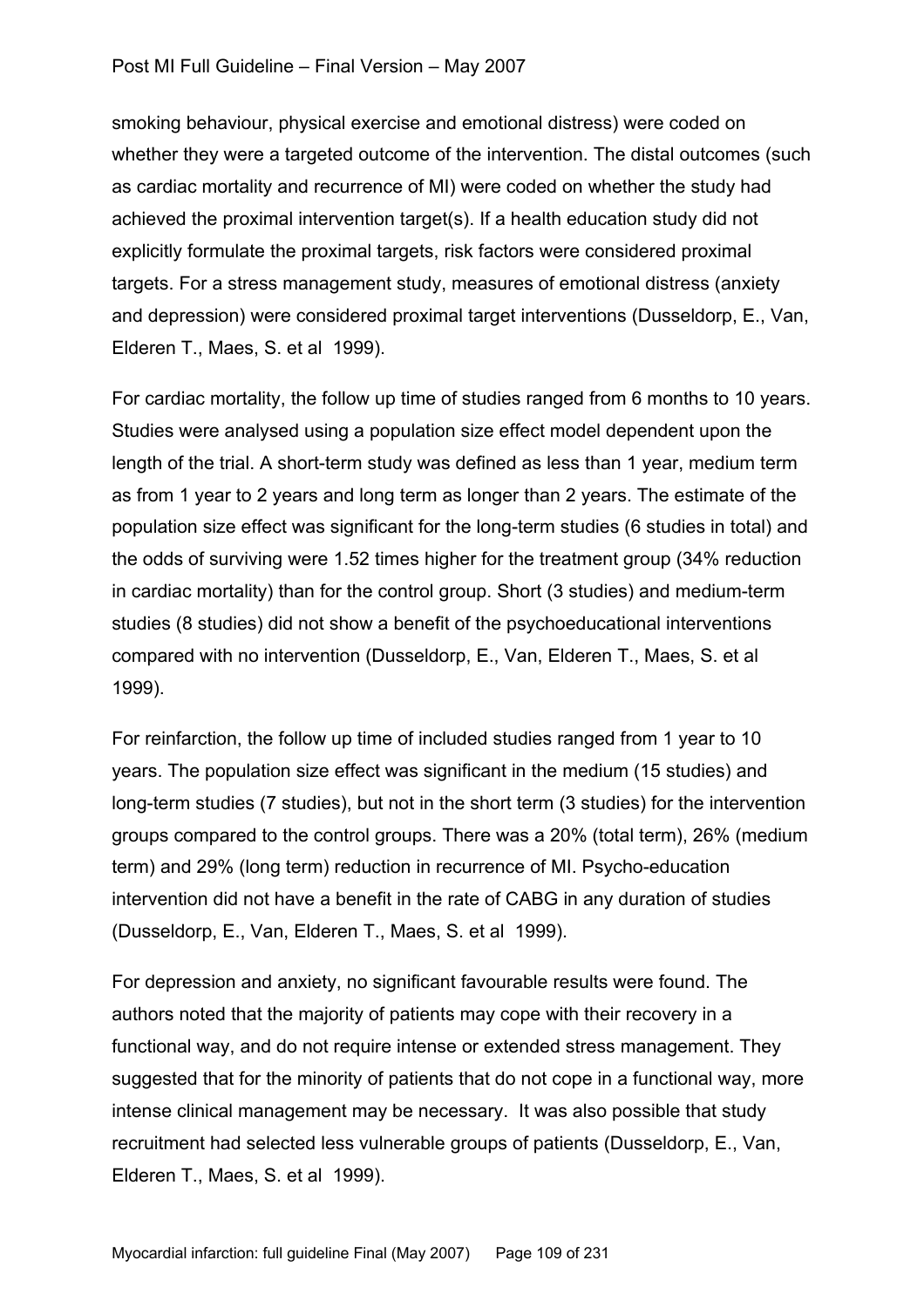A randomised controlled trial recruited 56 patients with a prior MI to either an intervention designed to alter their perceptions about their MI, or to usual care from rehabilitation nurses (Petrie, K. J. et al 2002). There were 3 intervention sessions aimed at addressing the following: the pathophysiology of MI, patient's beliefs, misconceptions, developing a plan to minimise future events, advice on exercise, diet and return to work, writing and reviewing a plan for self-management, symptom management, side effects of drugs, reinforcing the need to take medication regularly. The outcome measures were illness perception and return to work. Each session lasted 30-40 minutes and was conducted by a psychologist during the hospital stay. At 3 months, there was a significant success in changing patient's belief to a more positive and controllable view of MI compared to control patients. Controlling for confounding factors, and applying a binary logistic regression, the intervention group had a shorter delay in return to work compared with the control and the estimated rate of returning to work for the control group was 0.45 times the rate of returning to work for the intervention group (Petrie, K. J., Cameron, L. D., Ellis, C. J. et al 2002).

A second randomised controlled trial that has previously been described in the section on individualised comprehensive rehabilitation (Section 5.2.3.2) compared an individualised education intervention (information sheets on return to activities of daily living and secondary prevention and a relaxation tape) with usual care (Mayou, R. A., Thompson, D. R., Clements, A. et al 2002). The study recruited patients with a prior MI aged less than 70 years of age. Fifty six-hospitalised patients were given information sheets on return to activities of daily living, secondary prevention and a relaxation tape. Following discharge, patients were telephoned to review goals and to discuss any problems. Another fifty six patients received usual care. The outcome measures were the Hospital Anxiety and Depression Scale and on the Dartmouth COOP scale for health-related quality of life. For the primary outcome (Dartmouth COOP scale) for health related quality of life, after 3 months the intervention group significantly improved compared with the control group (59% versus 33% respectively: OR 0.34, 95% CI 0.16 to 0.73). There was also significant improvement in the Hospital Anxiety and Depression Scale score in the intervention group compared with the control group; median score 5 (2.75 to 8.25) versus 8 (5 to 12), respectively (*P* = 0.002). At 12 months there was little further improvement in the intervention group, but the Dartmouth COOP and Hospital Anxiety and Depression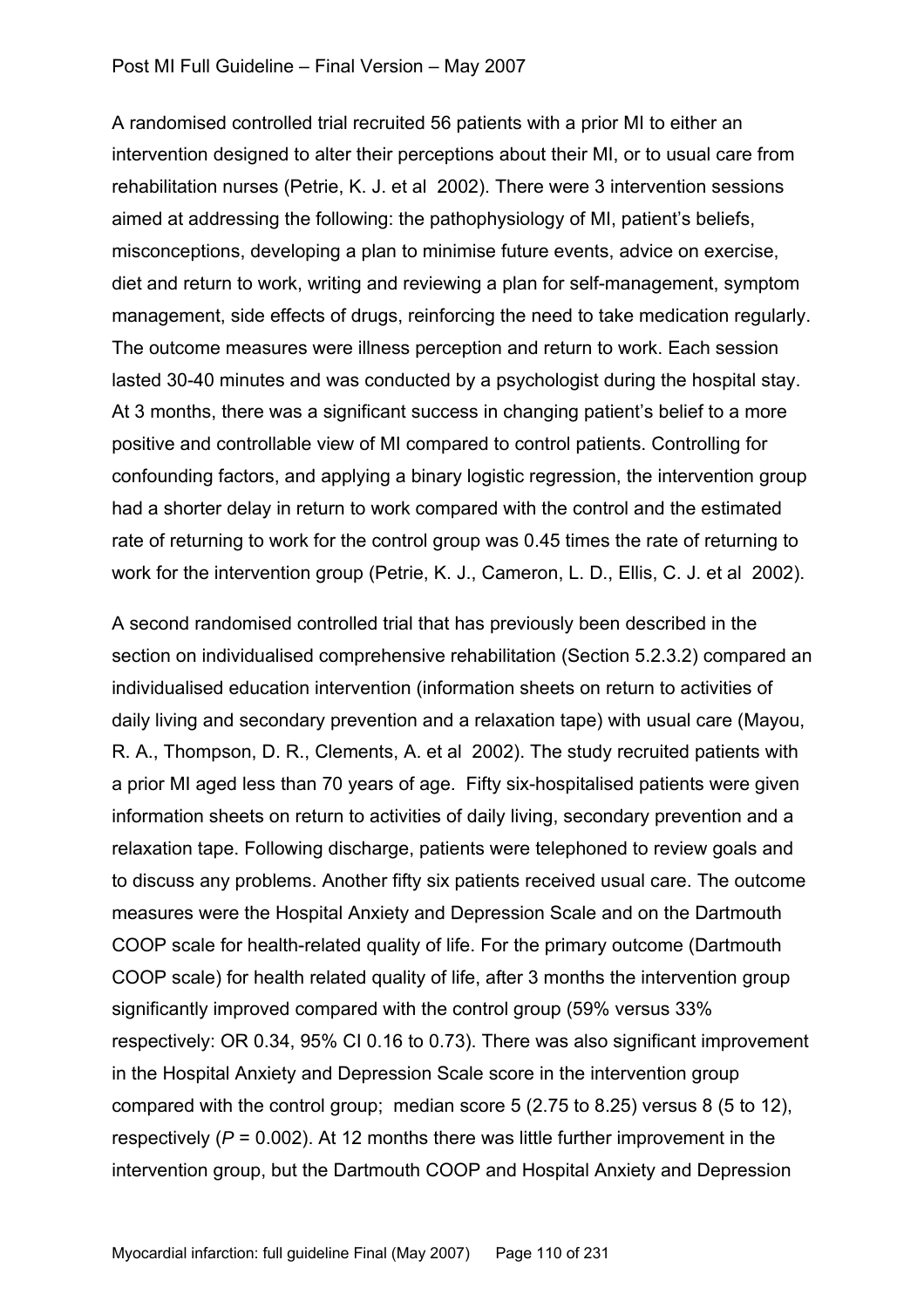Scale scores improved in the control group, such that there was no significant difference between the control and intervention groups (Mayou, R. A., Thompson, D. R., Clements, A. et al 2002).

#### 5.4.2.1 Edinburgh Heart Manual

The Edinburgh Heart Manual is a self-help rehabilitation programme incorporating education, exercise and stress management components, with follow ups at 1, 3 and 6 weeks post MI by a trained facilitator. A randomised controlled trial in 176 patients with a prior MI compared a home-based care programme using the Edinburgh Heart Manual with standard care (Lewin, B., Robertson, I. H., Cay, E. L. et al 1992). Outcomes were measured at 6 weeks, 6 months and 1 year using both the General Health Questionnaire and the Hospital Anxiety and Depression Scale. Analysis showed a significant effect of treatment between groups across time for anxiety (*P* < 0.04) and caseness (*P* < 0.01) but not for depression (*P* = 0.11). Further analysis was done on a subset of 'distressed' post MI patients (in both study groups) who where identified before discharge using the Hospital Anxiety and Depression Scale. The controls were significantly more anxious and depressed at all follow up periods compared with the intervention group. Analysis of variance showed a significant effect of treatment between groups across time for anxiety (*P* < 0.001), caseness (*P* < 0.002) and for depression (*P* < 0.03). In addition, the intervention group made fewer visits to their GP at both 6 months (*P* < 0.0001) and at 12 months (*P* < 0.05) (Lewin, B., Robertson, I. H., Cay, E. L. et al 1992).

A second randomised controlled trial compared the relative efficacy of two different rehabilitation programmes, one with and one without the Edinburgh Heart Manual (O'Rourke, A and Hampson, S. E. 1999). They examined psychosocial outcomes following a first MI. Patients at hospital 1 received the Edinburgh Heart Manual within 48 hours of the acute event. A trained facilitator monitored progress and provided encouragement and reassurance (where appropriate) at 1, 3 and 6 weeks post MI. Patients at hospital 2 did not receive the Edinburgh Heart Manual, nor the follow up. Two months after the MI, all the patients (in both groups) were offered a place in a hospital-based exercise and education programme. They met twice weekly for eight weeks. The content of the outpatient programmes were similar for both patient groups (O'Rourke, A and Hampson, S. E. 1999).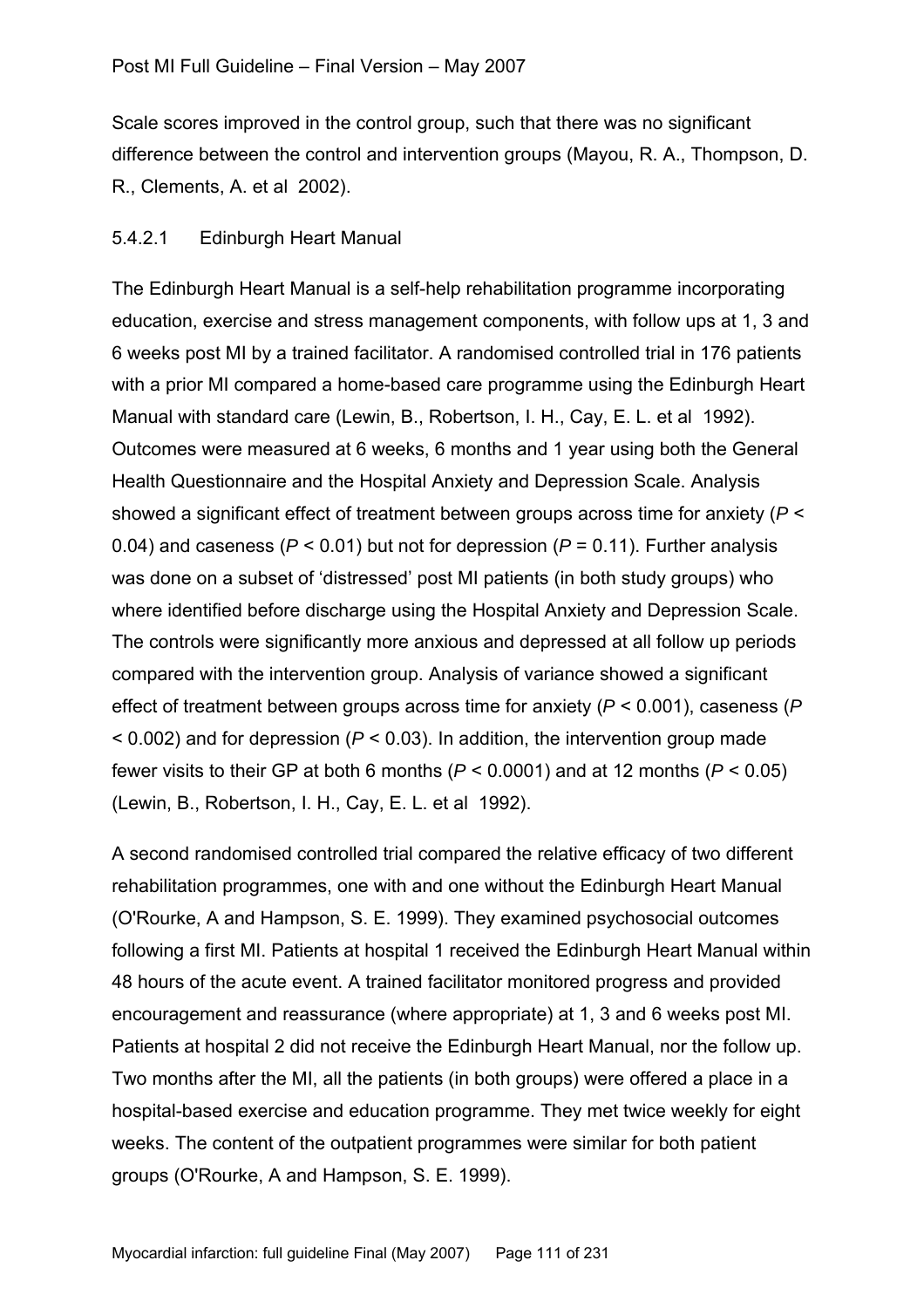The effects of group (hospital 1 versus hospital 2) and time (baseline versus 6 month follow up) were evaluated for each of the psychosocial variables. There was a significant interaction between group and time for perceptions of control over the illness (*F*(1,45) = 4.14, *P* < 0.05, effect size 0.08) and depression (*F*(1,53) = 6.55, *P* < 0.01, effect size 0.11). Thus, controlling for baseline differences, patients in hospital 1 had significantly higher perceptions of control over their illness and lower levels of depression compared with patients in hospital 2 (O'Rourke, A and Hampson, S. E. 1999).

Analysis restricted to patients with clinically significant levels of both anxiety and depression at baseline showed that there were significant reductions for patients in hospital 1 over 6 months (anxiety: *P <* 0.002, depression *P <* 0.006). For patients in hospital 2, there were too few cases of depression or anxiety at baseline to warrant further analysis. No significant differences were found between groups for either hospital admissions or GP contact (O'Rourke, A and Hampson, S. E. 1999).

#### 5.4.2.2 Return to work

No studies were identified which examined the impact of specific advice on return to work in patients after MI.

#### 5.4.2.3 Activities of daily living

No studies were identified from searching the literature on advice and return to activities of daily living.

#### 5.4.2.4 Driving

The Driver and Vehicle Licensing Authority makes recommendations about driving by patients after MI. Healthcare professionals should be up to date with these recommendations, referring to the website as necessary (www.dvla.gov.uk/) and providing patients with accurate information and advice.

#### 5.4.2.5 Travel/flying

The Aerospace Medical Association, Medical Guidelines Task Force (2003, Alexandria, Virginia) recommends that patients with recent uncomplicated MI should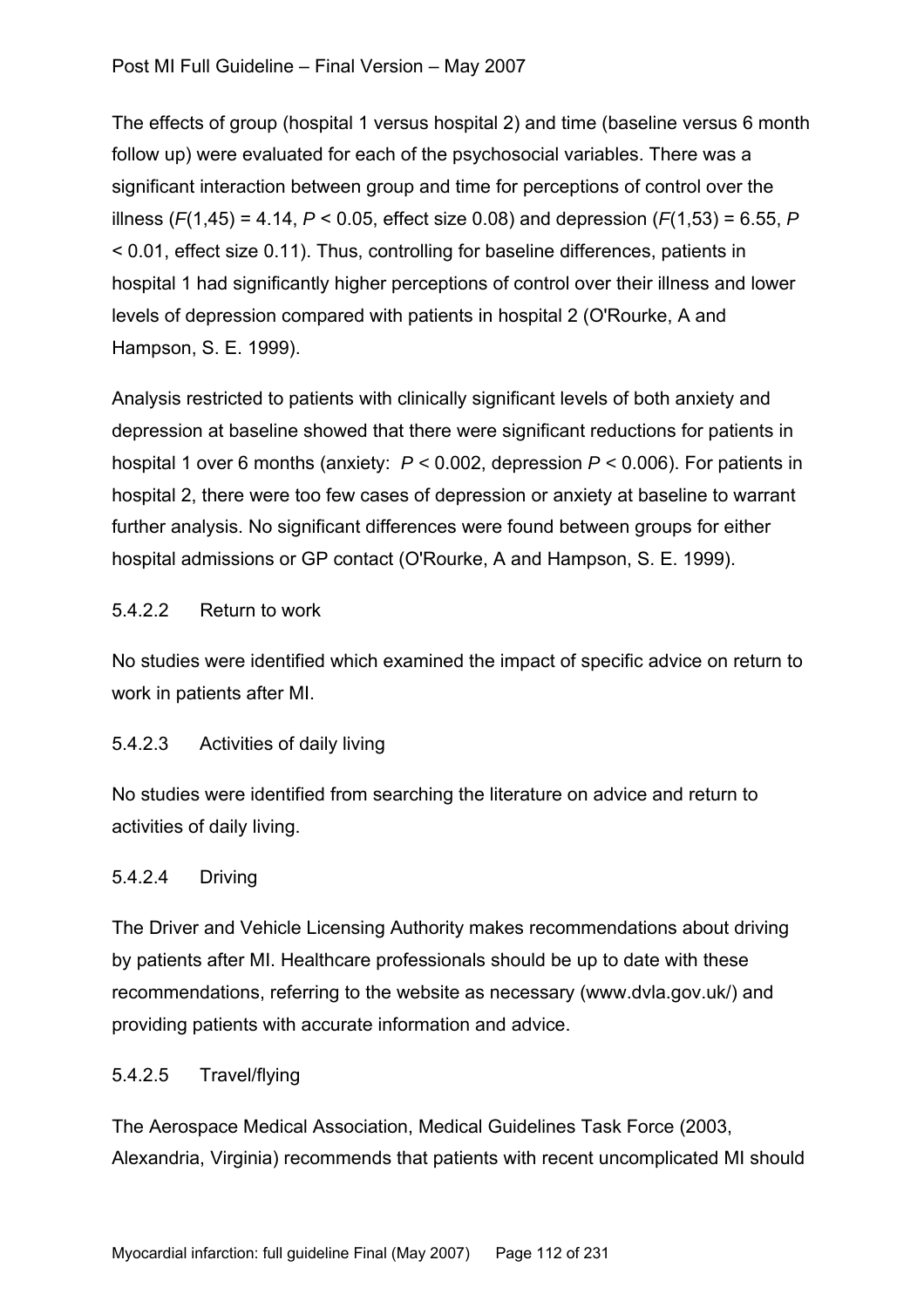not fly until at least 2 to 3 weeks have passed, and they are back to usual daily activities. It is noted that some airlines allow travel earlier. The Taskforce on Practice Guidelines of the American College of Cardiology / American Heart Association recommend that post MI patients should undergo a symptom-limited treadmill test at 10-14 days for prognosis and functional capacity. The data obtained by stress testing prior to flight is invaluable in estimating the patient's ability to tolerate air travel. The absence of residual ischaemia or symptoms on maximal testing is reassuring and probably more helpful than arbitrary time restrictions (Aerospace Medical Association Medical Guidelines Taskforce 2005). Patients with complicated MIs or with limited ambulation should wait longer, or at least until they are medically stable on their treatment regimen. Patients with an MI in the past should not have a problem with air travel, unless there is significant angina or left ventricular dysfunction when individual assessment may be required (Aerospace Medical Association Medical Guidelines Taskforce 2005).

#### 5.4.2.6 Sports (competitive)

The only paper found on competitive sports and CAD was a consensus document from the 36<sup>th</sup> Bethesda Conference on Eligibility for Competitive Athletes with Cardiovascular Abnormalities (Pelliccia, A. et al 2005). It recommends classifying athletes with CAD based on two levels of risk defined on the basis of testing (LV function and maximal treadmill exercise test). Two levels of risk were identified; mildly increased risk (preserved LV systolic function at rest, EF > 50%), normal exercise tolerance for age, absence of exercise-induced ischaemia and exerciseinduced or post-exercise complex ventricular arrhythmias, absence of stenosis), and substantially increased risk (any of the following: impaired LV systolic function at rest, EF < 50%, exercise-induced myocardial ischaemia, complex ventricular arrhythmias, haemodynamically significant stenosis of a major coronary artery.

The following recommendations were made (Pelliccia, A., Fagard, R., Bjornstad, H. H. et al 2005):

1. Athletes in the mildly increased risk group can participate in low dynamic and low/moderate static competitive sports, but should avoid intensely competitive situations.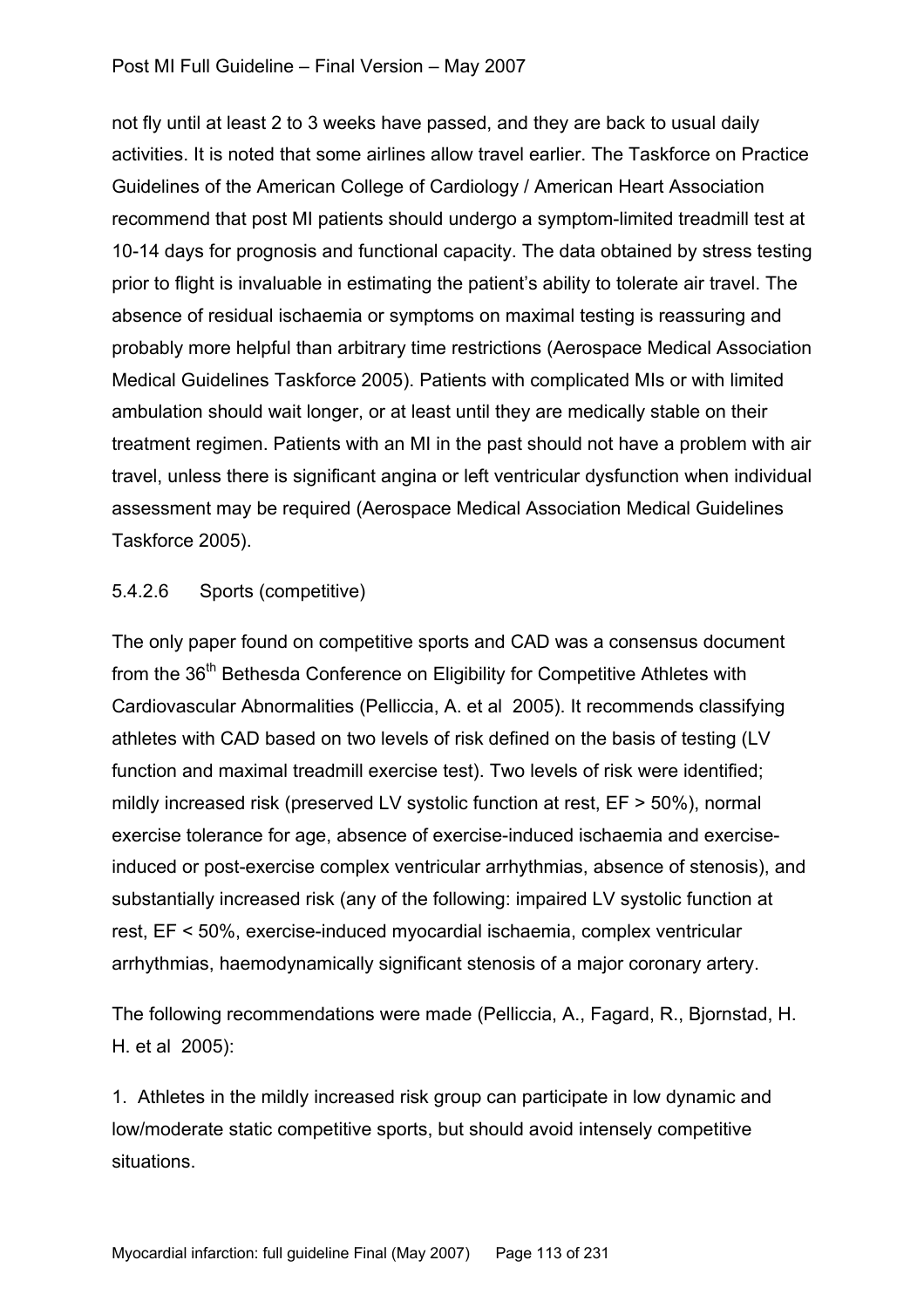2. Athletes in the substantially increased risk category should generally be restricted to low-intensity competitive sports.

3. Athletes should be informed of the nature of prodromal symptoms (such as chest, arm, jaw and shoulder discomfort, unusual dyspnoea) and should be instructed to cease their sports activity promptly and to contact their physician if symptoms appear.

4. Those with a recent MI should cease their athletic training and competition until recovery is deemed complete. This interval depends on the severity of the cardiovascular event. After the recuperation period, the risk and activity level should be defined as in recommendations 1 and 2.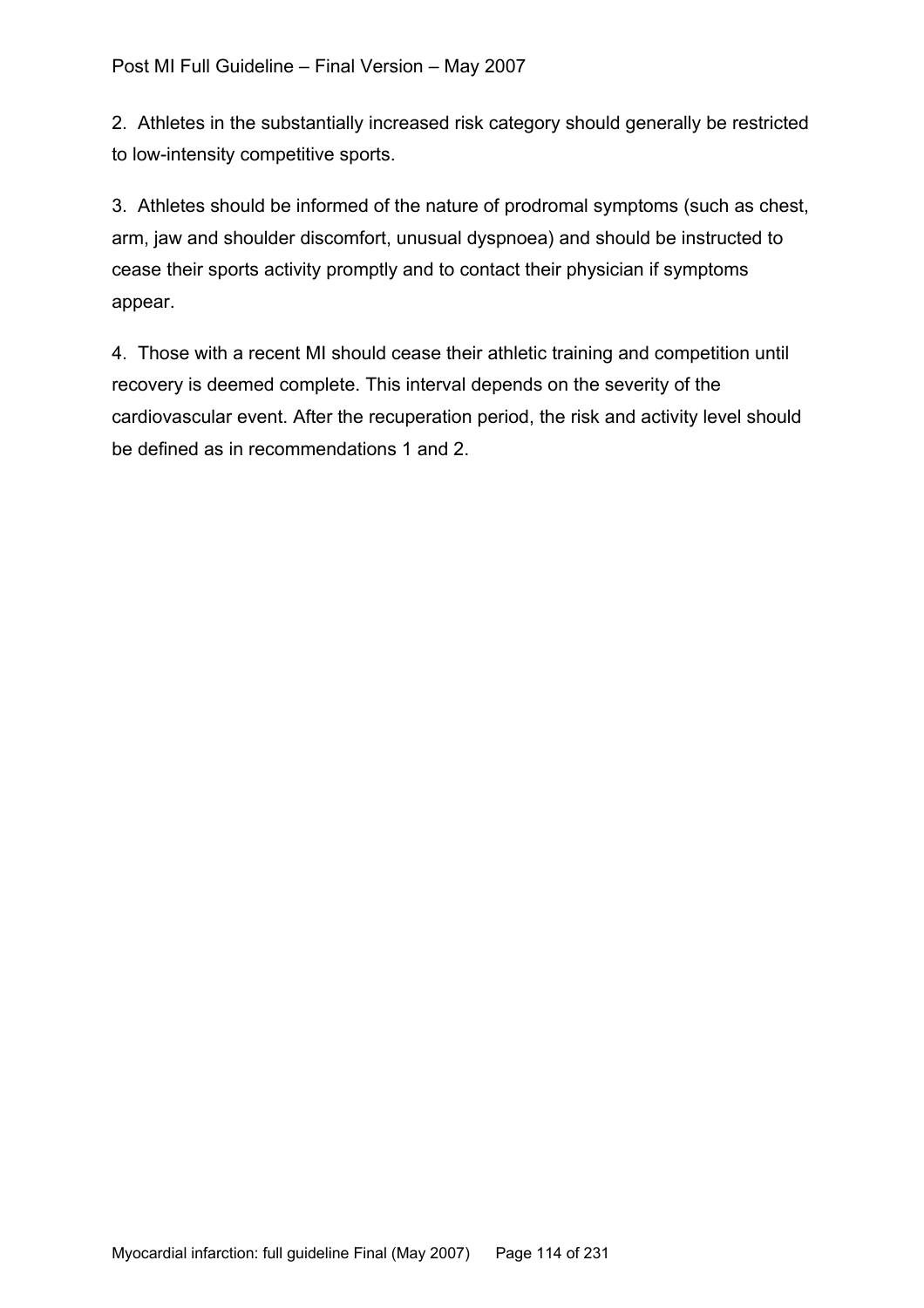# *5.5 Psychological and social support*

### **5.5.1 Evidence statements for psychological and social support**

- 5.5.1.1 Psychological intervention in patients with coronary heart disease, including patients after MI, reduces the risk of depression, anxiety and non-fatal MI. Psychological intervention does not affect total mortality or cardiac mortality (1++).
- 5.5.1.2 There is limited evidence (based on three studies of married couples) that involving spouses may have beneficial effects on family anxiety  $(1++)$ .

[Back to recommendations](#page-71-0)

# **5.5.2 Clinical effectiveness of psychological support**

A systematic review on psychological intervention for coronary heart disease (CHD) identified randomised controlled trials of non-pharmacological psychological interventions (Rees, K. et al 2004). The interventions were administered by trained staff, either as a single modality intervention or as part of comprehensive cardiac rehabilitation programme. Randomised controlled trials had to have a minimum follow up of 6 months. Patients were adults of all ages with CHD (prior MI, CABG or PCI, angina pectoris or CAD defined by angiography). Trials were only considered where the comparison group was usual care (Rees, K., Bennett, P., West, R. et al 2004).

Stress management trials were identified and reported in combination with other psychological interventions and separately. Stress management was defined as the use of specific cognitive techniques, such as self-instruction training, and cognitive challenge, and/or consideration of specific coping strategies to be used at times of stress. Less specific therapeutic approaches including counselling, psychodynamic and educational interventions were excluded from this definition, as were selfmanagement techniques used to change risk factors such as smoking and low levels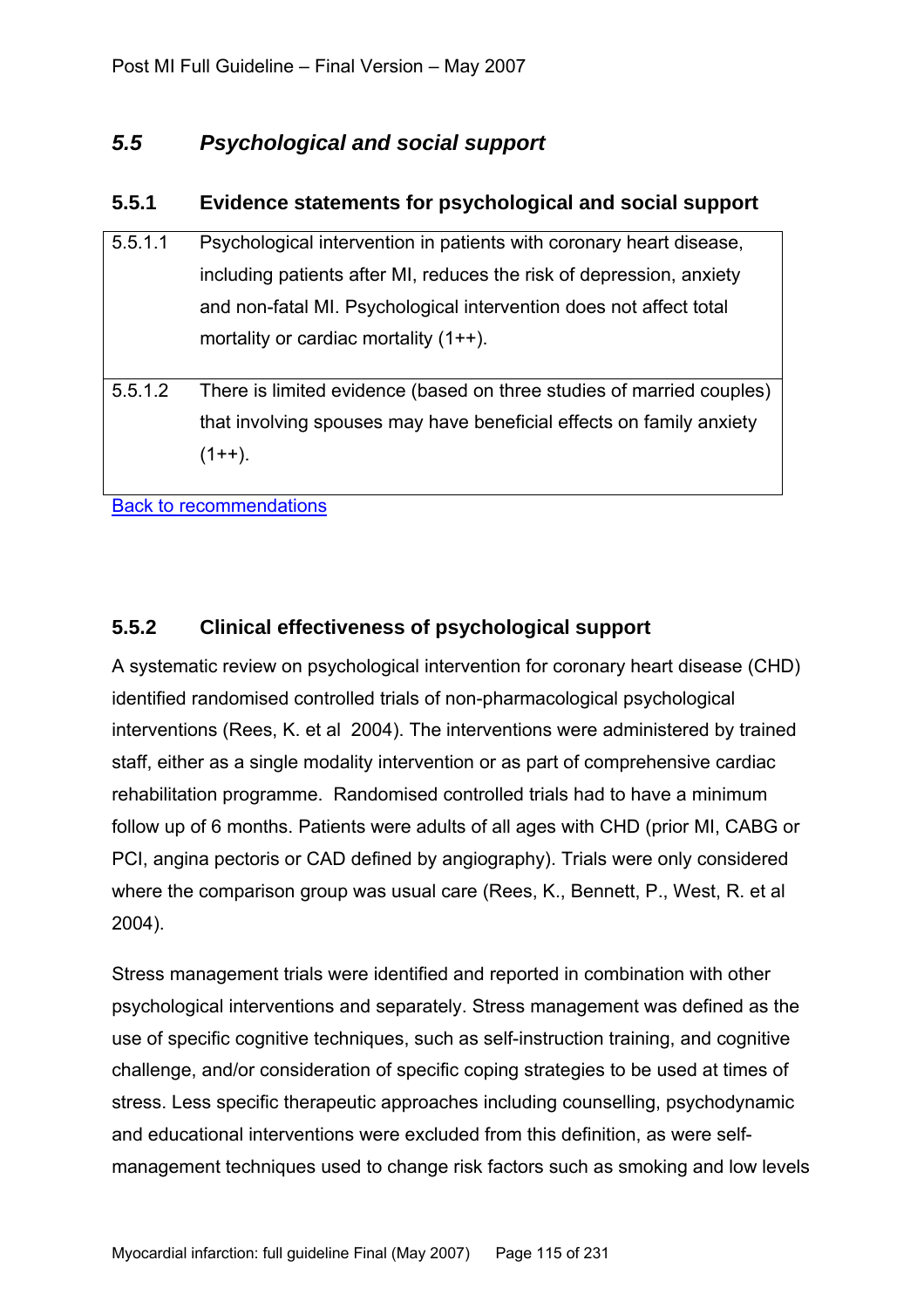of exercise and that were not specifically targeted at stress reduction. The cognitive behavioural treatment of other aversive mood states including anger and depression were also excluded (Rees, K., Bennett, P., West, R. et al 2004).

Thirty six trials with 12 841 patients were included. Of these, 18 studies (5242 patients) were stress management trials. The authors noted that the quality of many trials was poor with the majority not reporting adequate concealment of allocation, and only 6 blinded outcome assessors (Rees, K., Bennett, P., West, R. et al 2004).

For the combined studies of psychological interventions and stress management, meta analysis of 22 trials (10 634 patients) showed no effect on total mortality (OR 0.93, 95% CI 0.81 to 1.06). Cardiac mortality was reported in 11 trials (7544 patients) where similarly there was no strong evidence of a reduction in the intervention group compared with the control group (OR 0.86, 95% CI 0.72 to 1.03). There was a statistically significant 22% reduction in non-fatal myocardial infarction in the intervention group in the 18 trials (10 200 patients) reporting this outcome (OR 0.78, 95% CI 0.67 to 0.90). The authors noted that there was significant heterogeneity of effects for some of these clinical outcomes, and there was evidence of publication bias for the non-fatal myocardial infarction findings. In addition, the evidence was dominated by two large trials (Berkman, L. F. and Blumenthal, J. 2003) (Jones, D. A. and West, R. R. 1996), both of which produced null findings for all clinical outcomes (Rees, K., Bennett, P., West, R. et al 2004).

Psychological outcomes were anxiety and depression. Anxiety was measured in only 9 trials (2756 patients) overall, using a number of different measures. Pooled results are presented as standardised mean differences to take account of the number of different scales used. A small but statistically significant reduction in anxiety with the intervention was seen, where the SMD was -0.08 (-0.16, -0.01). Depression was measured in 11 trials overall (4535 patients), again using a number of different measures. There was significant heterogeneity between trials. Across all trials there was a significant reduction in depression (SMD -0.3 (-0.48, -0.13)). Several studies reported composite measures for anxiety, depression and mental health, and these were analysed separately. For these 5 trials (347 patients) there was a beneficial reduction (SMD -0.22 (-0.44, -0.01) (Rees, K., Bennett, P., West, R. et al 2004).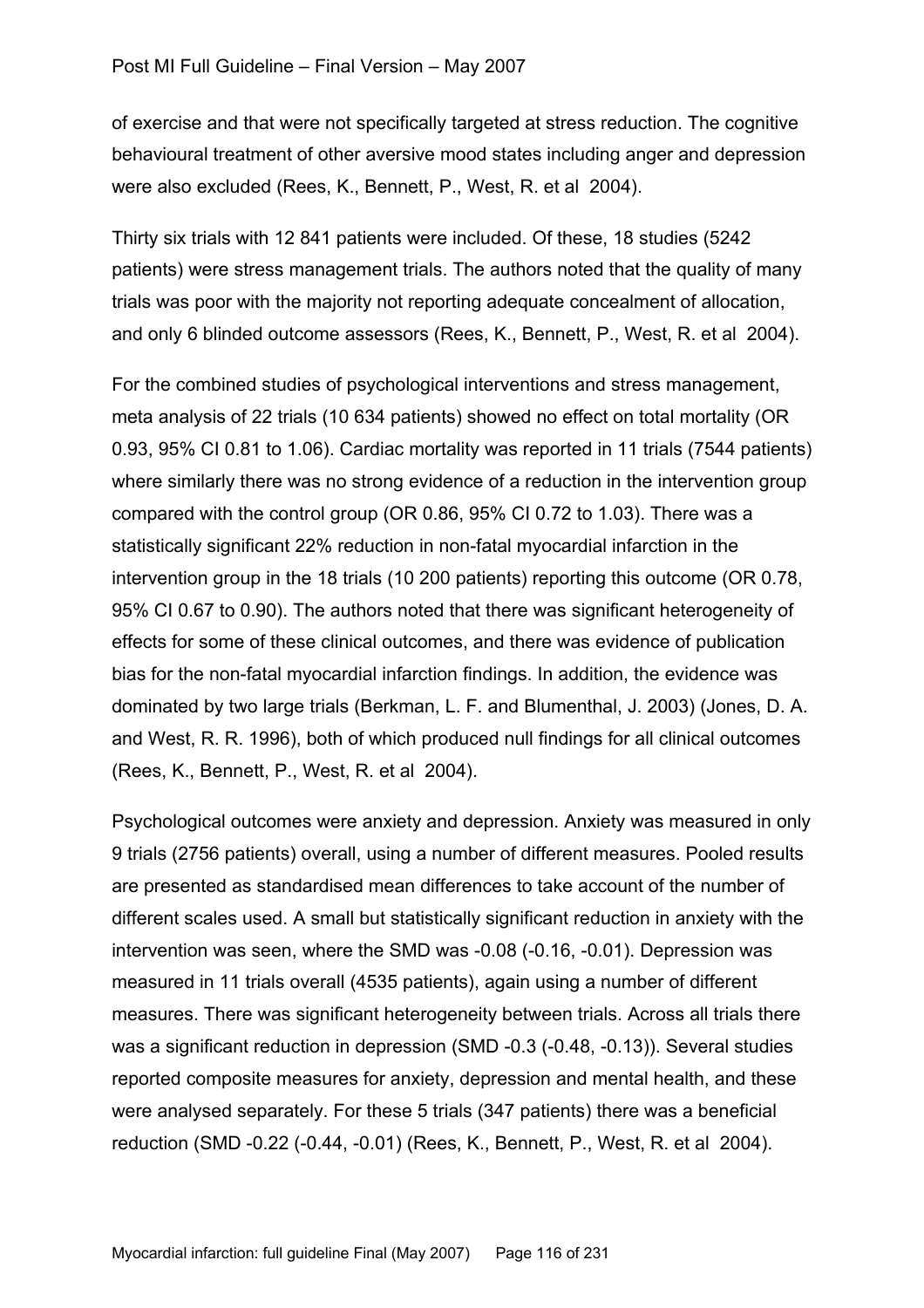Eighteen trials were identified that included some form of stress management. Results were presented on 18 trials with a stress management component versus usual care or other rehabilitation. There was no strong evidence of effect of stress management on total mortality in the 10 trials (3425 patients) reporting this as an outcome (OR 0.88, 95% CI 0.67 to 1.15). Cardiac mortality was reported in 4 trials where weak evidence of a reduction in the number of deaths was seen in the intervention group (OR 0.62, 95% CI 0.38 to 0.99), and of a 31% reduction in nonfatal myocardial infarction in the intervention group in the 8 trials (3990 patients) reporting this outcome (OR 0.69, 95% CI 0.52 to 0.92). One of these 8 trials recruited patients with identified levels of psychopathology prior to randomisation (Stern, M. J., Gorman, P. A., and Kaslow, L. 1983). Only one of these 8 trials examined the effects of a stress management intervention without the influence of other rehabilitation interventions (Jones, D. A. and West, R. R. 1996).

For anxiety, there was only weak evidence of a small decrease in anxiety with the intervention (SMD -0.07 (-0.15, 0.01)). For depression, there was evidence of a reduction in depression scores in the intervention group (SMD -0.32 (-0.56, -0.08)). Results are dominated by one large trial (Jones, D. A. and West, R. R. 1996) which showed a null effect, and hence there was significant heterogeneity between studies. Several studies reported composite measures for anxiety, depression and mental health. For the 5 trials overall (347 patients), there was evidence of a reduction (SMD -0.22 (-0.44, -0.01)) (Rees, K., Bennett, P., West, R. et al 2004).

The randomised controlled trials identified in the systematic review (Rees, K., Bennett, P., West, R. et al 2004) were extremely heterogenous both in terms of the interventions offered (type and intensity), and also in the effect size of some of the outcomes. The guideline development group recognised that stress management should be included in comprehensive cardiac rehabilitation programmes. The benefit of complex psychological interventions is uncertain.

#### **5.5.3 Clinical effectiveness of social support**

A systematic overview examined social support and its relationship to morbidity and mortality after acute MI (Mookadam, F. and Arthur, H. M. 2004). Social isolation or lack of a social support network was found to be associated with increased mortality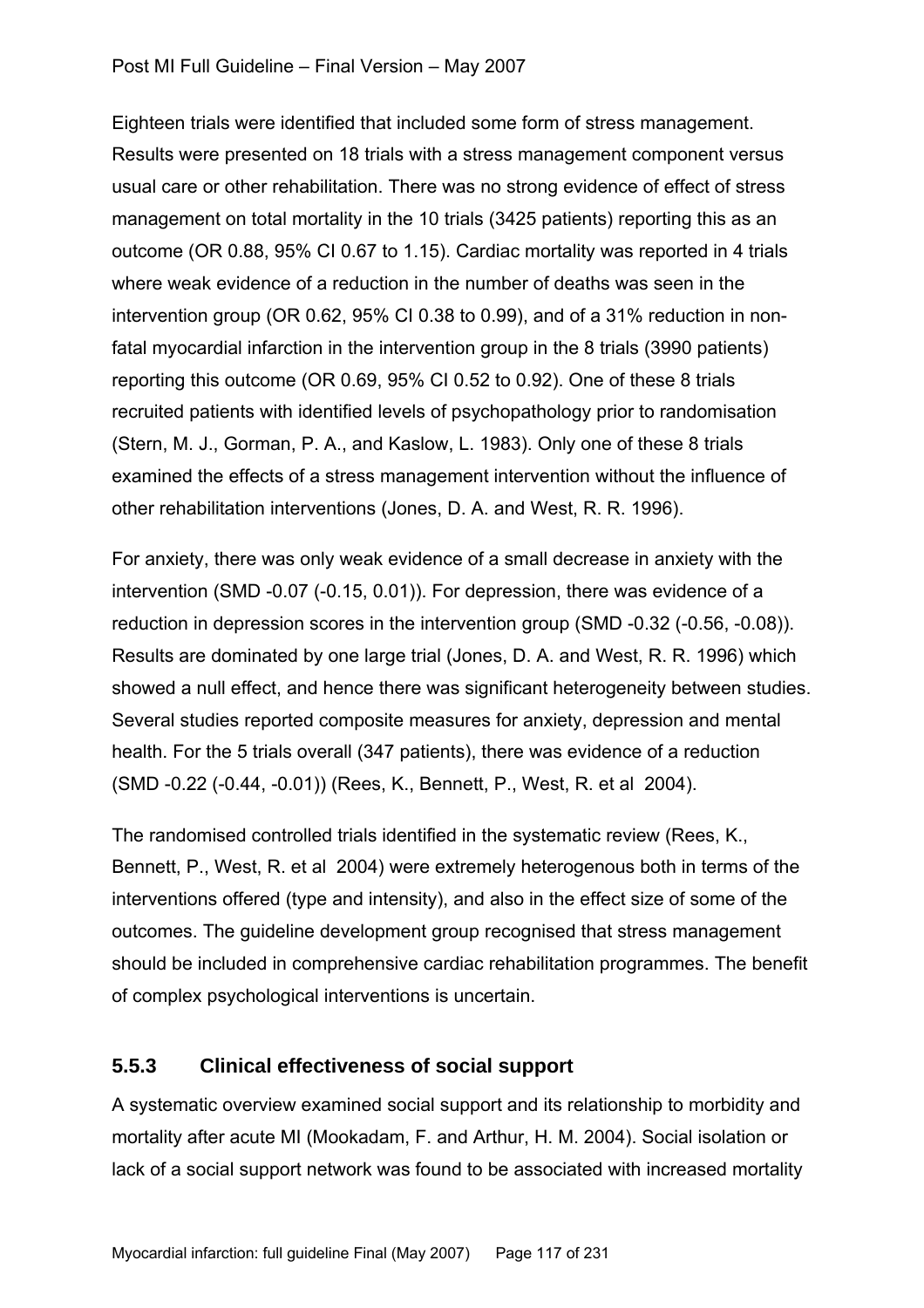and morbidity (OR 2.0 and 3.0, respectively). This excess morbidity and mortality was independent of known predictors of cardiac mortality in the short term  $(66)$ months) and long term (≤ 6 years) post MI periods (Mookadam, F. and Arthur, H. M. 2004).

A systematic review identified interventions designed to promote family function during the recovery phase of a cardiac event (Van Horn, E., Fleury, J., and Moore, S. 2002). A total of 7 family intervention studies were found. The majority of studies were conducted with family members of patients in the coronary care unit. Subjects were primarily wives or female family members of patients. Types of intervention included educationally oriented discussion, physical conditioning and home visits or telephone calls made by registered nurses. Two studies (Dracup, K. et al 1984) (Buls, P. 1995) found that family intervention decreased anxiety in the spouse. One study found that anxiety was also decreased in the patient (Buls, P. 1995). One study showed that wives perception of the husbands' cardiac efficacy improved when the wives' observed the husbands' treadmill test and also utilised it themselves (Taylor, C. B. et al 1985). Two studies found no positive effect of family intervention on the Adaptation, Partnership, Growth, Affection, and Resolve Family Scale (Gortner, S. R. et al 1988), (Gilliss, C. L., Neuhaus, J. M., and Hauck, W. W. 1990). A study measuring the effect of family intervention with a social network and social support scale showed no effect of family intervention (Fridlund, B. et al 1991).

A study training spouses on cardio-pulmonary resuscitation found that perceived control on the Family Control Attitudes Scale increased significantly (Gilliss, C. L., Neuhaus, J. M., and Hauck, W. W. 1990).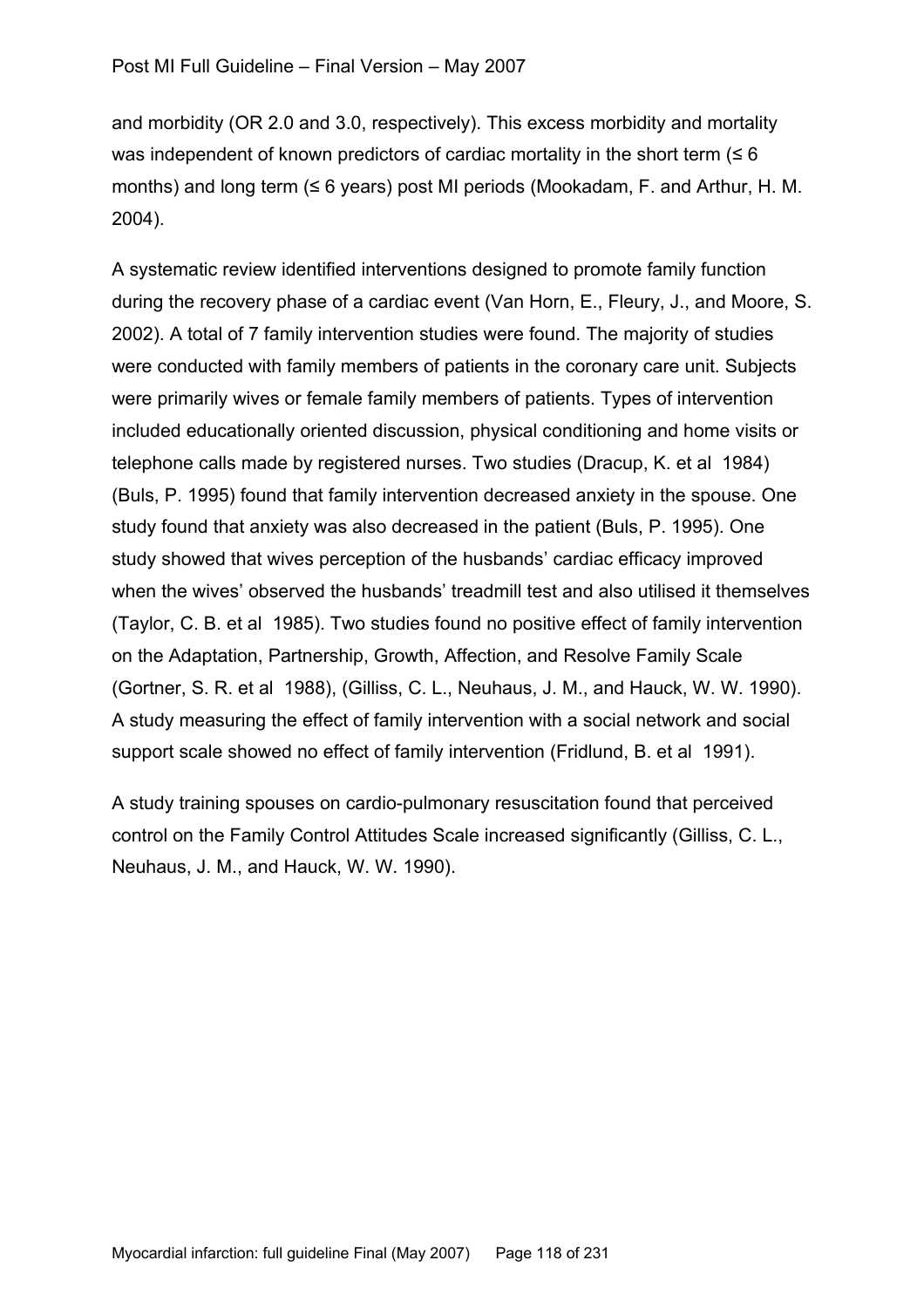# *5.6 Sexual Activity*

### **5.6.1 Evidence statements for sexual function**

| 5.6.1.1 | The MET (metabolic equivalent of energy expenditure) of<br>sexual activity is between 2 and 6 METs.                                                                                                                                                       |
|---------|-----------------------------------------------------------------------------------------------------------------------------------------------------------------------------------------------------------------------------------------------------------|
| 5.6.1.2 | A study of myocardial infarction survivors found that the risk<br>of sexual activity triggering the onset of a further MI is not<br>significantly greater in stable patients with a history of prior<br>MI compared to those without a history of MI (3). |
| 5.6.1.3 | There was no evidence found on the risk of sexual activity<br>resulting in sudden death.                                                                                                                                                                  |

### **5.6.2 Evidence statements for sexual education**

| 5.6.2.1 | In male patients after MI with erectile dysfunction, treatment with  |
|---------|----------------------------------------------------------------------|
|         | sildenafil inhibitors improves erectile dysfunction (1+).            |
|         |                                                                      |
| 5.6.2.2 | There is no added risk in using PDE5 inhibitors for post MI          |
|         | patients compared with the general population (1+).                  |
|         |                                                                      |
| 5.6.2.3 | Sildenafil, used correctly, does not increase overall cardiovascular |
|         | risk in patients after an MI $(1+)$ .                                |
|         |                                                                      |
| 5.6.2.4 | The trials of PDE5 inhibitors to treat erectile dysfunction which    |
|         | included patients after MI excluded those treated with nitrates      |
|         | $(1+)$ .                                                             |
|         |                                                                      |

[Back to recommendations](#page-72-0)

# **5.6.3 Clinical effectiveness and sexual function**

Erectile dysfunction is the persistent inability to obtain and/or maintain an erection satisfactory for sexual activity. After an MI this may occur for a number of reasons.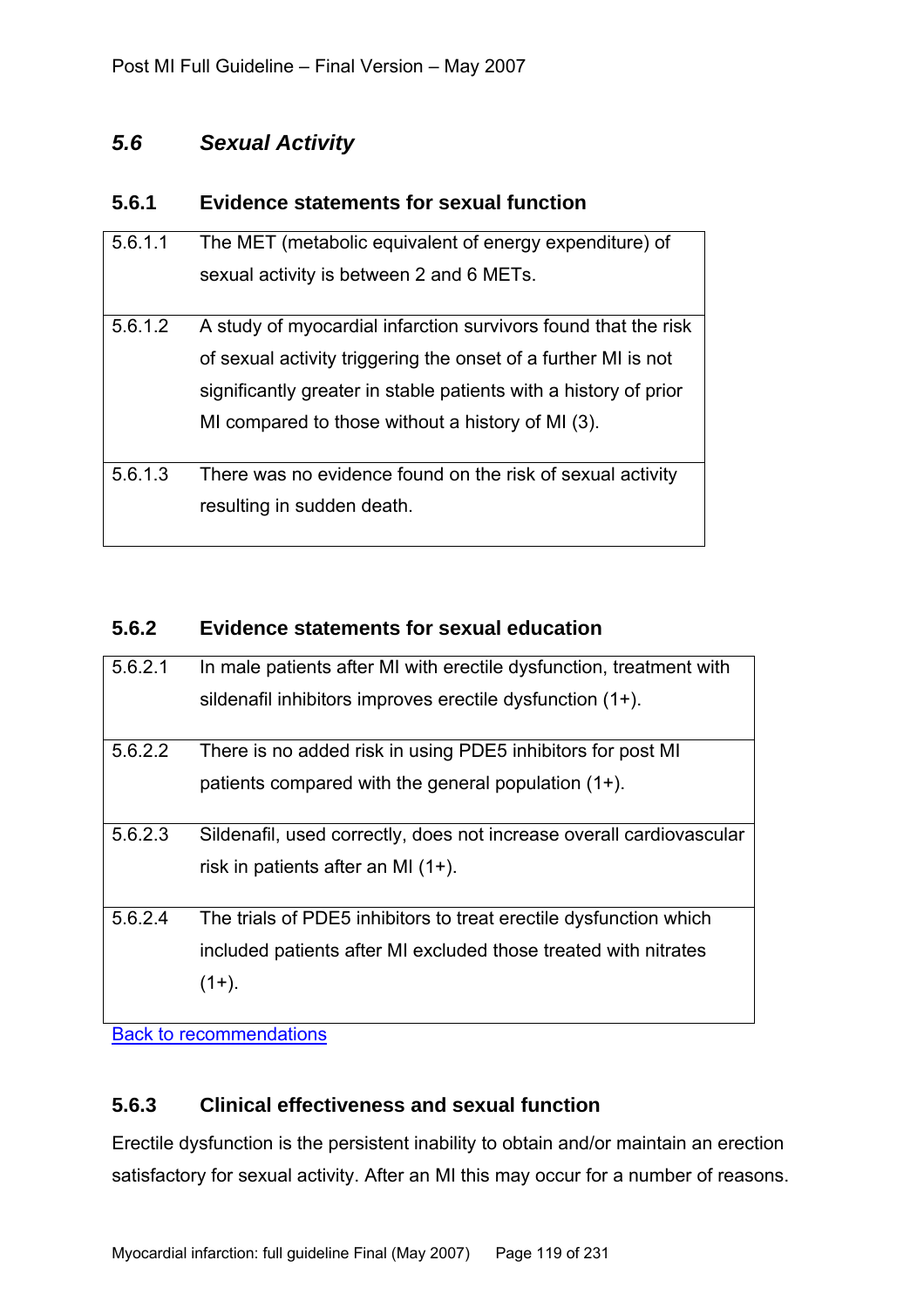The primary organic cause is an impairment of the haemodynamic mechanisms in the penile and ischaemic vasculature, but there may also be a psychogenic component due to fear of precipitating an MI and certain drugs (for example beta blockers, thiazide diuretics and centrally acting anti-hypertensive agents) used to treat cardiac disease have been linked to erectile dysfunction. Depression and anxiety may also occur in patients after MI and cause or contribute to erectile dysfunction.

Two studies were identified specifically on the incidence of erectile dysfunction in men after MI. The first found that 30% of patients cited erectile difficulties for their changes in sexual activity following an MI (Mehta, Jawahar 1979). The mean age of the patients was 59 years (range 42-69 years), and the patients were surveyed six months after hospital discharge. The second found that erectile dysfunction occurred in 32% of men who had previously did not experience erectile dysfunction (Filipiak, K. J. et al 2002). The survey was conducted 5-7 months after MI, on men aged below 59 years (mean age 52 years).

# **5.6.4 Clinical effectiveness and sexual activity**

When comparing sexual activity with other forms of activity, the most commonly used clinical measure is the metabolic equivalent of energy expenditure (MET) (1 MET =  $\approx$ 3.5 mL  $O<sub>2</sub>/kg$  per minute). Sexual activity is relatively low on this scale as outlined in the Table 2 (Bohlen, J. G. et al 1984).

|                          | Table 2                                                                   |
|--------------------------|---------------------------------------------------------------------------|
|                          | Metabolic equivalent of energy expenditure for varying levels of activity |
| Activity                 | Metabolic equivalent of energy expenditure                                |
|                          | (MET) (1 MET $\approx$ 3.5 mL O <sub>2</sub> /kg per minute)              |
| Sitting quietly in chair | 1                                                                         |
| Walking at ground level  | 2                                                                         |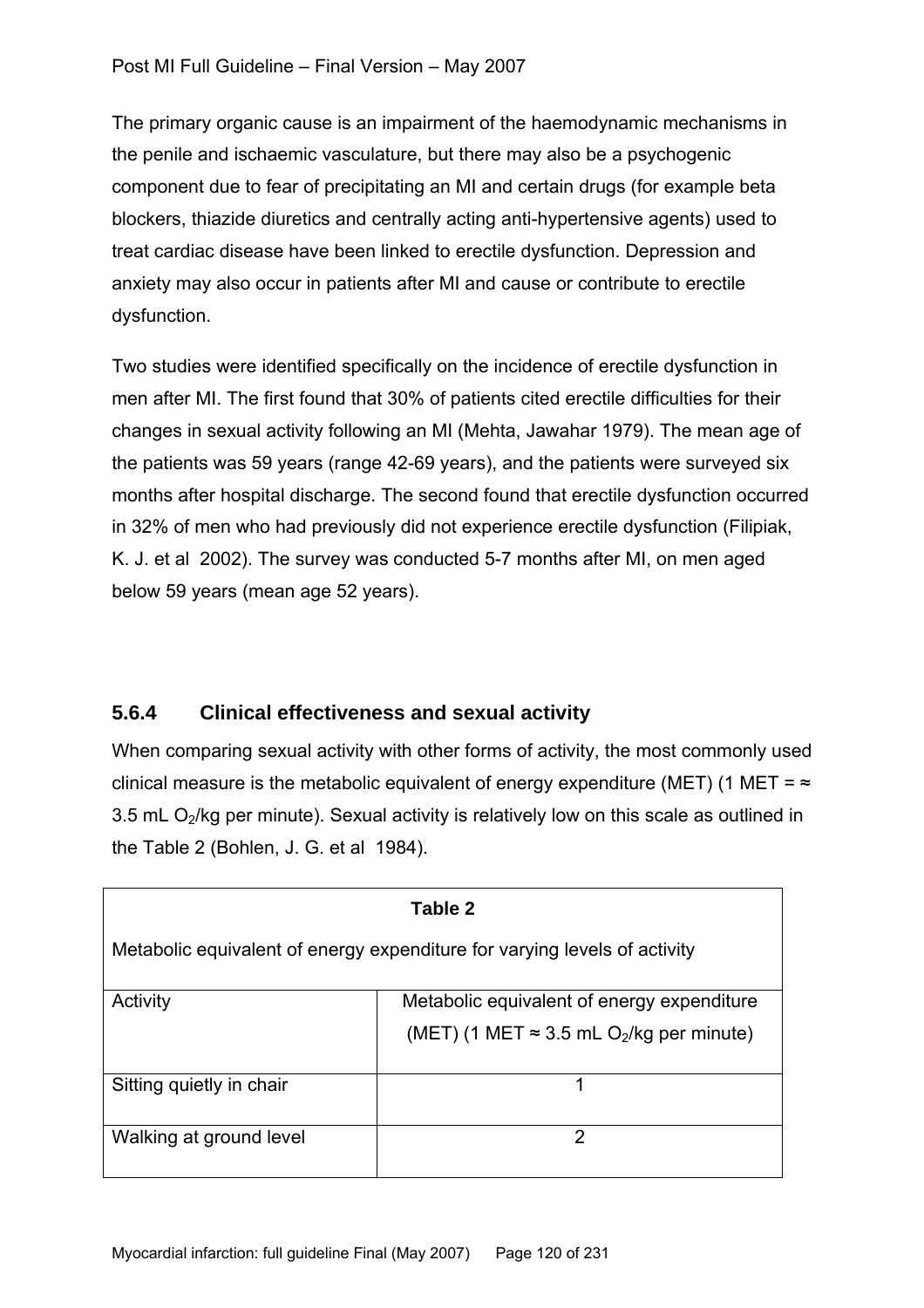| Walking at 3 mph                                           | 3       |
|------------------------------------------------------------|---------|
| Sexual activity pre-orgasm                                 | $2 - 3$ |
| Sexual activity during orgasm                              | $3 - 4$ |
| Vigorous sexual activity                                   | $5-6$   |
| Cycling at 10 mph                                          | $6 - 7$ |
| Walking to stage 4 of a Bruce<br>protocol on the treadmill | 13      |

The Onset study (Muller, J. E. et al 1996) examined the relative risks of non-fatal MI triggered by sexual activity among the general population and in patients with prior coronary heart disease. A total of 1774 hospitalised MI patients were interviewed. Of these, 858 reported that they were sexually active in the year preceding the MI (48%). There were 643 MI patients with a prior history of MI or angina. Of these, 273 were sexually active (42%). For patients with no prior history of coronary heart disease (angina or previous MI), there was a 2.5 fold relative risk (95% CI 1.7 to 3.7) of an MI occurring in the 2 hours after sexual activity compared to 3 and 4 hours after sexual activity. The relative risk of triggering onset of MI among patients with a history of previous angina (2.1, 95% CI 0.8 to 5.8) or those with a history of previous MI (2.9, 95% CI 1.3 to 6.5) was not greater than that observed in those without prior coronary heart disease (Muller, J. E., Mittleman, A., Maclure, M. et al 1996).

There were too few women who reported sexual activity in the hazard period preceding MI to determine if the relative risk varied by sex. It should be noted that the data may be biased in that there are a lack of data for the possibility that sexual activity might be more likely to cause sudden death than non-fatal MI. However, the authors noted that the baseline risk of sudden death is much lower than the baseline risk of non-fatal MI (Muller, J. E., Mittleman, A., Maclure, M. et al 1996).

A narrative review stated that the risk of MI occurring in a healthy 50-year-old man is estimated at 1% per year, or about 1 chance in a million per hour (based on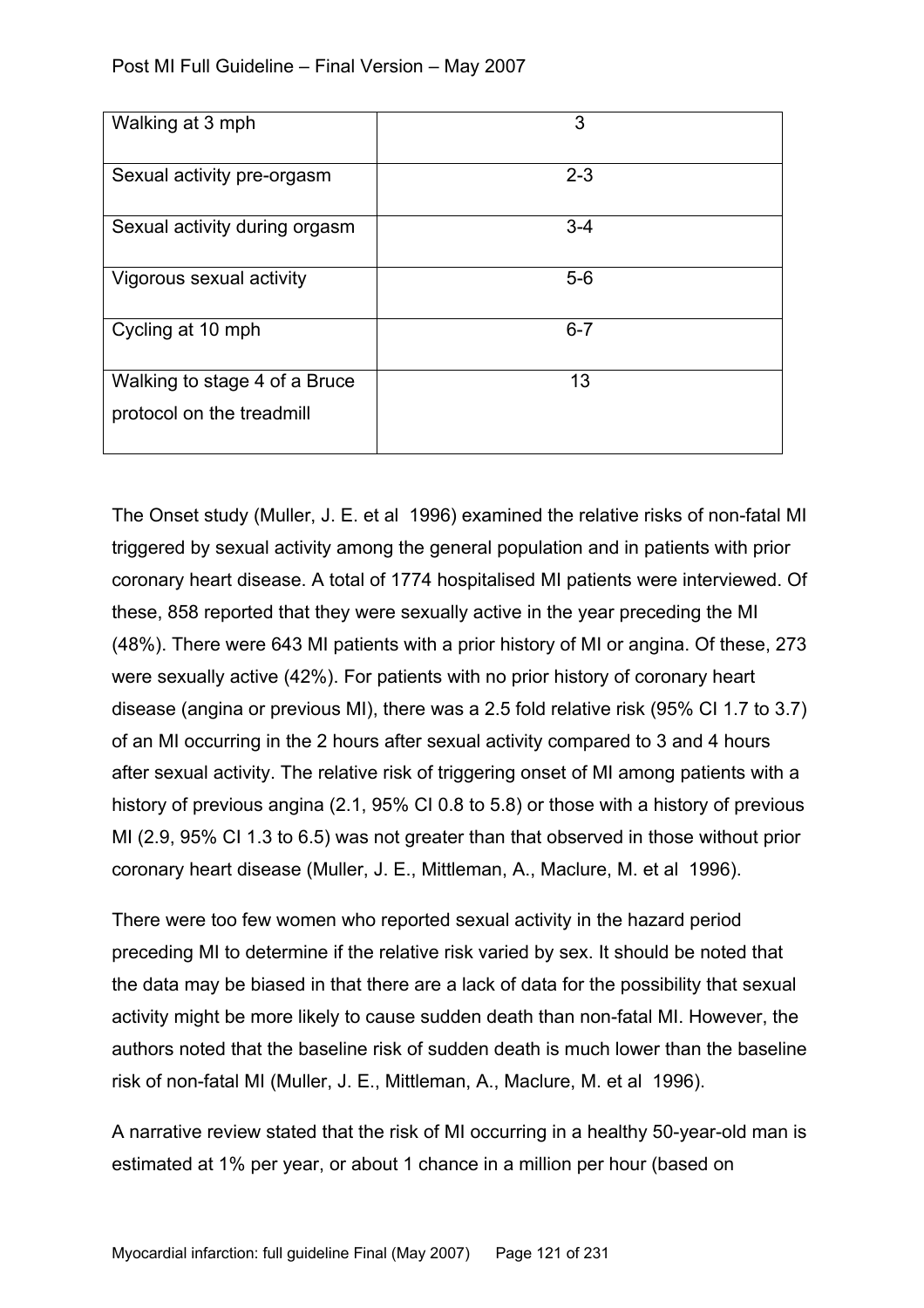Framingham data) (Cheitlin, M. D. 2006). Sexual activity multiplies the relative risk of an MI by 2 to 3, increasing the hourly risk to 2 to 3 chances in a million, and only for a 2 hour period. For a man with a previous MI, the annual risk of reinfarction or death is estimated to be 10%, or as low as 3% if he has good exercise tolerance (Moss, A. J. and Benhorin, J. 1990). Sexual activity in patients with a 10% annual risk transiently increases the risk from 10 chances in a million per hour to 20 to 30 chances in a million per hour (Stein, R. A. 1977).

### **5.6.5 Clinical effectiveness of PDE5 inhibitors**

PDE5 inhibitors such as sildenafil prolong smooth muscle and arterial, arteriolar and venous relaxation, and cause a decrease in peripheral vascular resistance. Hence they work as mild vasodilators. The major danger recognised with use of sildenafil is the marked decrease in arterial blood pressure that can result from its interaction with organic nitrates. In patients with severely obstructed vessels, myocardial blood flow is dependent on perfusion pressure, and a steep decrease in blood pressure could result in severe ischaemia and an MI.

Three studies were identified on the use of sildenafil and the treatment of erectile dysfunction in men with cardiovascular disease where the patient population included at least > 10% post MI patients.

A retrospective sub-group analysis of data from randomised controlled trials assessed the efficacy (9 studies) and safety (11 studies) of sildenafil in patients with erectile dysfunction and ischaemic heart disease who were not taking nitrates (Conti, C. R., Pepine, C. J., and Sweeney, M. 1999). Efficacy was assessed by using end of treatment responses on questions concerning ability to achieve an erection, ability to sustain an erection and scoring on the 5 domains of sexual function of the International Index of Erectile function questionnaire. Patients enrolled were randomised to sildenafil (5-200 mg) or placebo for 4 weeks to 6 months. Ischaemic heart disease was defined as acute MI**,** another acute or sub-acute form of ischaemic heart disease, old (> 8 weeks) MI or angina pectoris. The mean end of treatment scores for achieving an erection and maintaining an erection were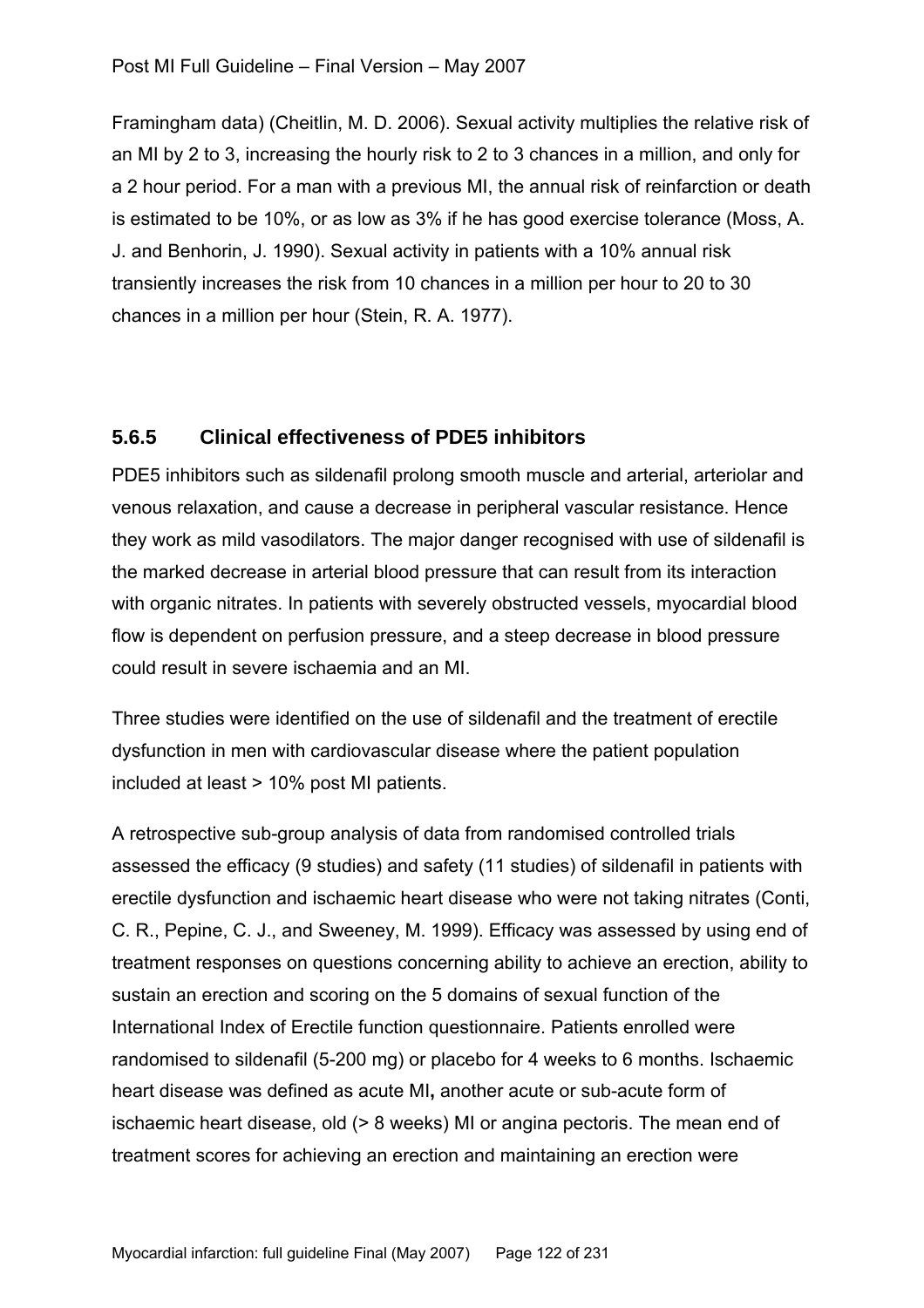significantly higher in the sildenafil group than for the placebo group (*P* < 0.0001). On the 5 sexual function domains, scoring was significantly higher in the treatment group than the placebo group (*P* < 0.0001). At the end of treatment, improved erections were reported by 70% of patients with ischaemic heart disease who received sildenafil and by 20% of those in the placebo group (OR 10.3, 95% CI 5.6 to 19.1, *P* < 0.0001 for treatment effect). In the 11 randomised controlled trials that examined safety, the incidences of the common adverse events of all-causes (such as headache, flushing and dyspepsia) for the sildenafil group were comparable for those with and without ischaemic heart disease. For the treatment group, the overall incidence of cardiovascular adverse events other than flushing in those with ischaemic heart disease was 5% (13 of 237 patients), compared with 3% (66 of 2103 patients) for those without ischaemic heart disease. The corresponding incidences for the placebo groups were 8% and 4%, respectively. Serious cardiovascular adverse events occurred in 17 patients (7%) with ischaemic heart disease who received sildenafil. For the placebo group, there were 12 patients (10%) who had a serious cardiovascular adverse event. The incidences of the serious cardiovascular events were MI (sildenafil: 8 patients (3%), placebo: 3 patients (3%)) and unstable angina (sildenafil: 5 patients (2%), placebo: 2 patients (2%)) (Conti, C. R., Pepine, C. J., and Sweeney, M. 1999).

In a second study, a randomised controlled trial was conducted in 21 urology departments in Sweden, recruiting patients with a clinical diagnosis of stable cardiovascular disease who were treated with beta blockers and / or ACE inhibitors, and / or calcium channel blockers (Olsson, A. M., Persson, C. A., and Swedish, SildenafilInvestigatorsGroup 2001). After a 4 week run-in period, patients received sildenafil (50 mg) or placebo. Treatment continued for 12 weeks, during which time the dose of sildenafil or placebo could be increased to 100 mg for those patients with insufficient efficacy or decreased (25 mg) for those patients with significant side effects. Twenty percent of the placebo group and 18% of the sildenafil group respectively had had a prior MI. Patients had to have had an MI within the previous 6 months. The outcome was the ability to achieve and maintain an erection. At the end of the 12-week treatment period, the mean scores for achieving an erection and maintaining an erection were significantly higher in the sildenafil group compared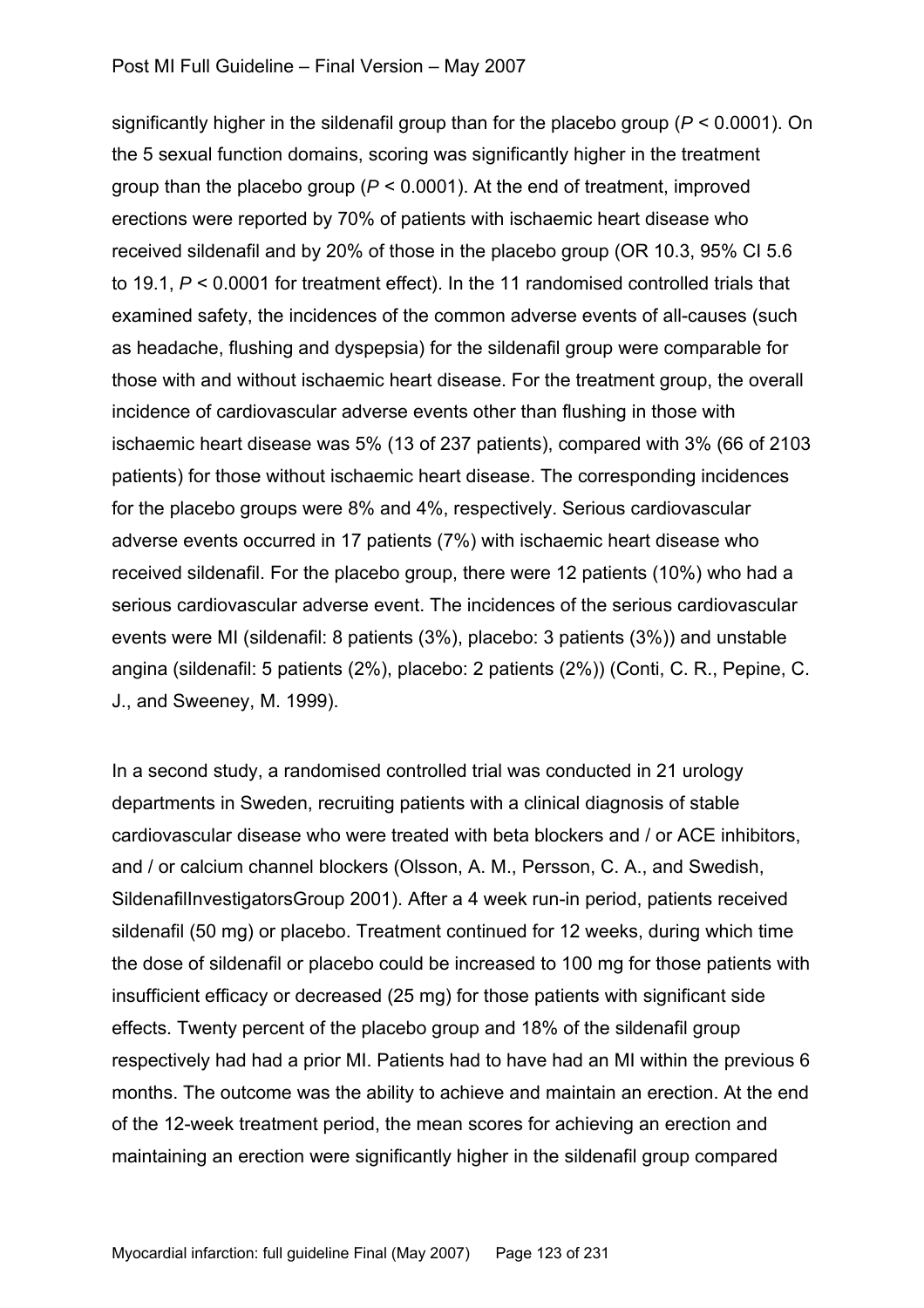with the placebo group ( $P < 0.0001$ ). Similarly, the end of treatment responses to a global efficacy question found that the intervention group reported improved erections compared with the placebo group (*P* < 0.0001). The rates of cessation of treatment were similar for the two groups (sildenafil: 7%, placebo: 9%). Four percent and 3% of the sildenafil and placebo groups, respectively, stopped treatment because of insufficient clinical response. Only one patient was withdrawn for an adverse event, and this patient was in the placebo group. The most frequent adverse events were flushing, headache and dyspepsia (sildenafil: 17%, 5%, and 2%, respectively, placebo: 2%, 1%, 0%, respectively). Besides flushing, no treatmentrelated cardiovascular event was reported, and sildenafil did not produce any changes in blood pressure compared with either placebo or baseline values.

A third study was a randomised controlled trial of the efficacy and safety of sildenafil in patients with clinically stable CAD and erectile dysfunction (DeBusk, R. F. et al 2004). Of these, 65% of the patients in the placebo group were over 8 weeks post MI as were 50% of the patients in the sildenafil group. The study follow up was for 12 weeks. Patients taking nitrates, with uncontrolled hypertension, with unstable angina, with hypotension or at high cardiac risk were excluded. After 12 weeks of treatment, the mean end of treatment scores for achieving an erection and maintaining an erection were significantly higher in the sildenafil group than for the placebo group (*P* < 0.01). Larger percentages of sildenafil-treated patients reported improved erections (64%) and improved intercourse (65%) compared with placebo-treated patients (21% and 19%, respectively). During treatment, 47% of sildenafil- and 32% of placebotreated patients experienced adverse events. Headache was reported in 8% in the sildenafil group, and 1% in the placebo group. In the sildenafil group chest pain, flushing, nasal congestion and abnormal vision occurred in 1%, 7%, 2% and 1% respectively. None of these adverse events were deemed to be treatment related in the placebo group (DeBusk, R. F., Pepine, C. J., Glasser, D. B. et al 2004).

# **5.6.6 Counselling**

No studies were identified that specifically evaluated sexual counselling in patients with a prior MI.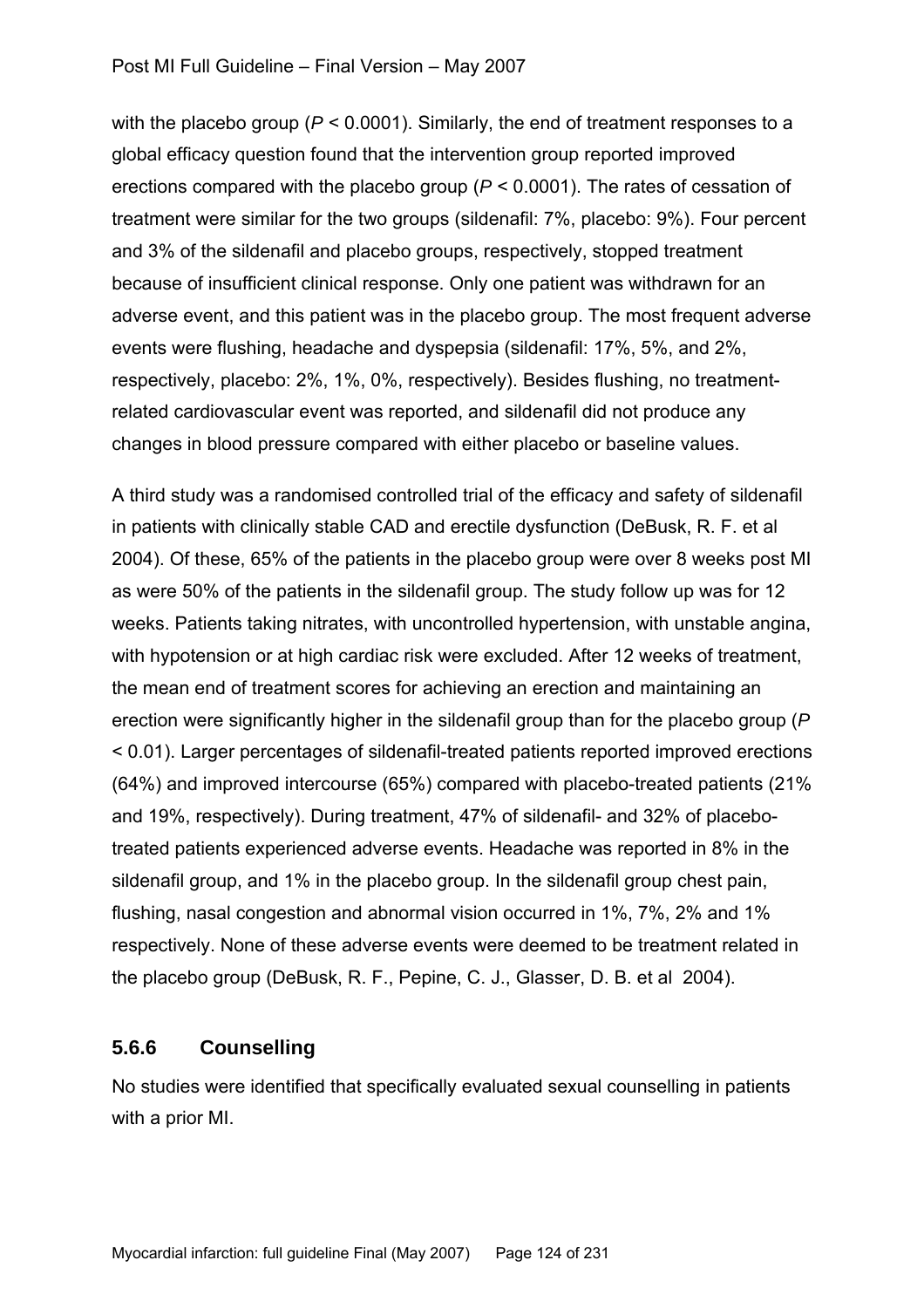| Recommendation                                          | Criterion                                           | Exception                  | Definitions                              |  |
|---------------------------------------------------------|-----------------------------------------------------|----------------------------|------------------------------------------|--|
| Social support, patient engagement and equity of access |                                                     |                            |                                          |  |
| 1. All patients after an                                | The existence of a                                  | Patients who specifically  | Formal cardiac                           |  |
| acute MI, should be                                     | database able to identify                           | and actively decline any   | rehabilitation to                        |  |
| offered cardiac                                         | those individuals eligible                          | subsequent involvement     | include agreed                           |  |
| rehabilitation.                                         | for cardiac rehabilitation                          | in formal cardiac          | hospital and/or                          |  |
|                                                         | over an agreed time                                 | rehabilitation.            | community                                |  |
|                                                         | period and from an                                  |                            | programmes                               |  |
|                                                         | agreed population base.                             | Patients who, for medical  | accessible to the                        |  |
|                                                         |                                                     | reasons are thought not    | patient.                                 |  |
|                                                         | Record of the reasons                               | appropriate for            |                                          |  |
|                                                         | why patients are deemed                             | components of formal       | This includes                            |  |
|                                                         | to be ineligible for cardiac                        | cardiac rehabilitation     | phases 1-4 and                           |  |
|                                                         | rehabilitation.                                     | programmes (such as        | programmes which                         |  |
|                                                         |                                                     | exercise components)       | are menu-driven                          |  |
|                                                         | The proportion of eligible                          | should not be denied       | where only                               |  |
|                                                         | patients offered Cardiac                            | other beneficial aspects   | individual aspects                       |  |
|                                                         | rehabilitation.                                     | of the programme.          | are accessed (by                         |  |
|                                                         |                                                     |                            | patient choice in<br>consultation with a |  |
|                                                         | The proportion of eligible<br>patients who initiate |                            | health                                   |  |
|                                                         | attendance at a formal                              |                            | professional).                           |  |
|                                                         | cardiac rehabilitation                              |                            |                                          |  |
|                                                         | programme.                                          |                            | Completion of a                          |  |
|                                                         |                                                     |                            | programme based                          |  |
|                                                         | The proportion of eligible                          |                            | on agreed                                |  |
|                                                         | patients who complete                               |                            | achievement of                           |  |
|                                                         | their formal programme.                             |                            | individual goals.                        |  |
|                                                         |                                                     |                            |                                          |  |
|                                                         | Record of eligible patients                         |                            |                                          |  |
|                                                         | not completing                                      |                            |                                          |  |
|                                                         | rehabilitation                                      |                            |                                          |  |
|                                                         | programmes, including                               |                            |                                          |  |
|                                                         | reasons why and patient                             |                            |                                          |  |
|                                                         | satisfaction                                        |                            |                                          |  |
|                                                         | measurement: evidence                               |                            |                                          |  |
|                                                         | of attempts to contact<br>defaulters.               |                            |                                          |  |
|                                                         |                                                     |                            |                                          |  |
| 2. Cardiac rehabilitation                               | The proportion of records                           | Uptake (initiation) target | UK census                                |  |
| should be equally                                       | recording                                           | should be 85%              | definitions of ethnic                    |  |
| accessible and relevant                                 | Age                                                 | (overall and for any sub-  | origin.                                  |  |
| to all patients following                               | Gender                                              | group)                     |                                          |  |
| an MI, explicitly including                             | Postcode                                            | (National Service          | Full seven digit                         |  |
| those groups less likely                                | Ethnic origin                                       | Framework for coronary     | postcodes.                               |  |
| to access cardiac                                       | Language.                                           | heart disease target)      |                                          |  |
| rehabilitation. These                                   |                                                     |                            | Availability of                          |  |
| include black and                                       | The proportion of patients                          |                            | translators or use                       |  |
| diverse minorities, older                               | taking up cardiac                                   |                            | of bilingual support                     |  |
| people, those from lower                                | rehabilitation from each of                         |                            | workers.                                 |  |
| socio-economic groups,                                  | the group listed in column                          |                            |                                          |  |
| women, those from rural                                 | 1.                                                  |                            | Provision of                             |  |
| communities, and those                                  |                                                     |                            | specific health                          |  |
| with mental and physical                                | All patients whose first                            |                            | education materials                      |  |
| health comorbidities.                                   | language is not English                             |                            | or advice which                          |  |
|                                                         | are offered language                                |                            | may be either                            |  |
|                                                         | support where they feel it                          |                            | written, audio or                        |  |
|                                                         | is needed.                                          |                            | oral which provides                      |  |

# **Audit table for cardiac rehabilitation: patient engagement and equity of uptake**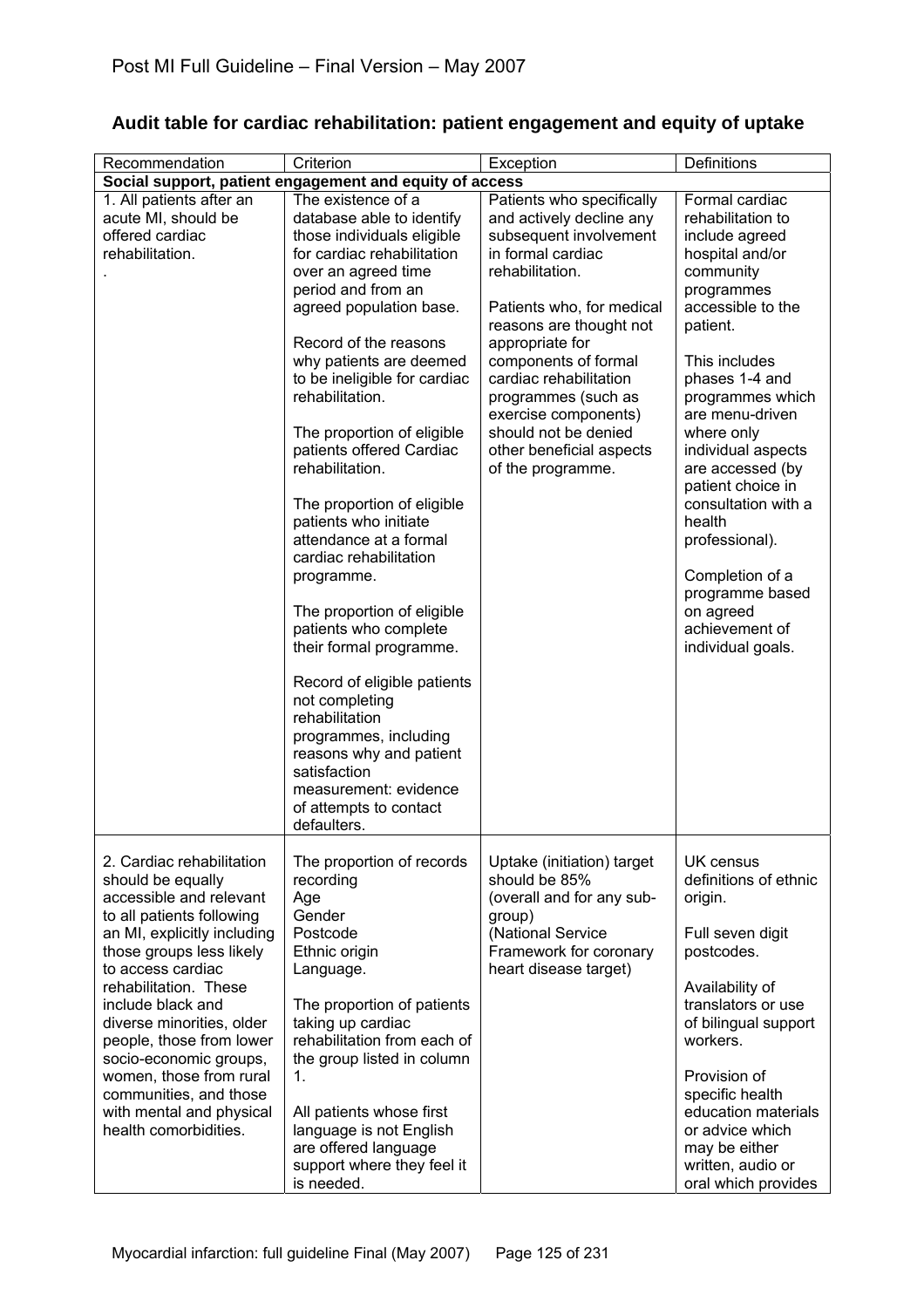|                                                                                                                                                                | Patients from diverse<br>minority groups receive<br>advice and interventions<br>that are culturally and<br>linguistically appropriate.                                                                                                                                                                                                                                |                                                                                           | appropriate<br>language support<br>and is culturally<br>specific.                                                                                                                                                             |
|----------------------------------------------------------------------------------------------------------------------------------------------------------------|-----------------------------------------------------------------------------------------------------------------------------------------------------------------------------------------------------------------------------------------------------------------------------------------------------------------------------------------------------------------------|-------------------------------------------------------------------------------------------|-------------------------------------------------------------------------------------------------------------------------------------------------------------------------------------------------------------------------------|
| 3. All healthcare<br>professionals involved in<br>providing care for<br>patients following an MI<br>should actively promote<br>cardiac rehabilitation          | All patients discharged<br>from hospital eligible for<br>cardiac rehabilitation<br>have received written<br>information encouraging<br>and informing them of<br>local cardiac rehabilitation<br>provision.<br>Patients from diverse<br>minority groups should<br>receive advice on local<br>cardiac rehabilitation<br>services that is<br>linguistically appropriate. | None                                                                                      | All patients whose<br>first language is not<br>English are offered<br>language support.<br>Promotion of<br>cardiac<br>rehabilitation<br>services may be<br>either written, audio<br>or where language<br>support is required. |
| 4. There should be<br>provision to involve<br>partners/carers in the<br>aftercare of patients,<br>where this is in<br>accordance with the<br>patient's wishes. | Database to identify<br>partners/carers.<br>Proportion of<br>partners/carers involved<br>in rehabilitation process.                                                                                                                                                                                                                                                   | Patients with no direct<br>carer or partner.<br>Patients who decline<br>such involvement. |                                                                                                                                                                                                                               |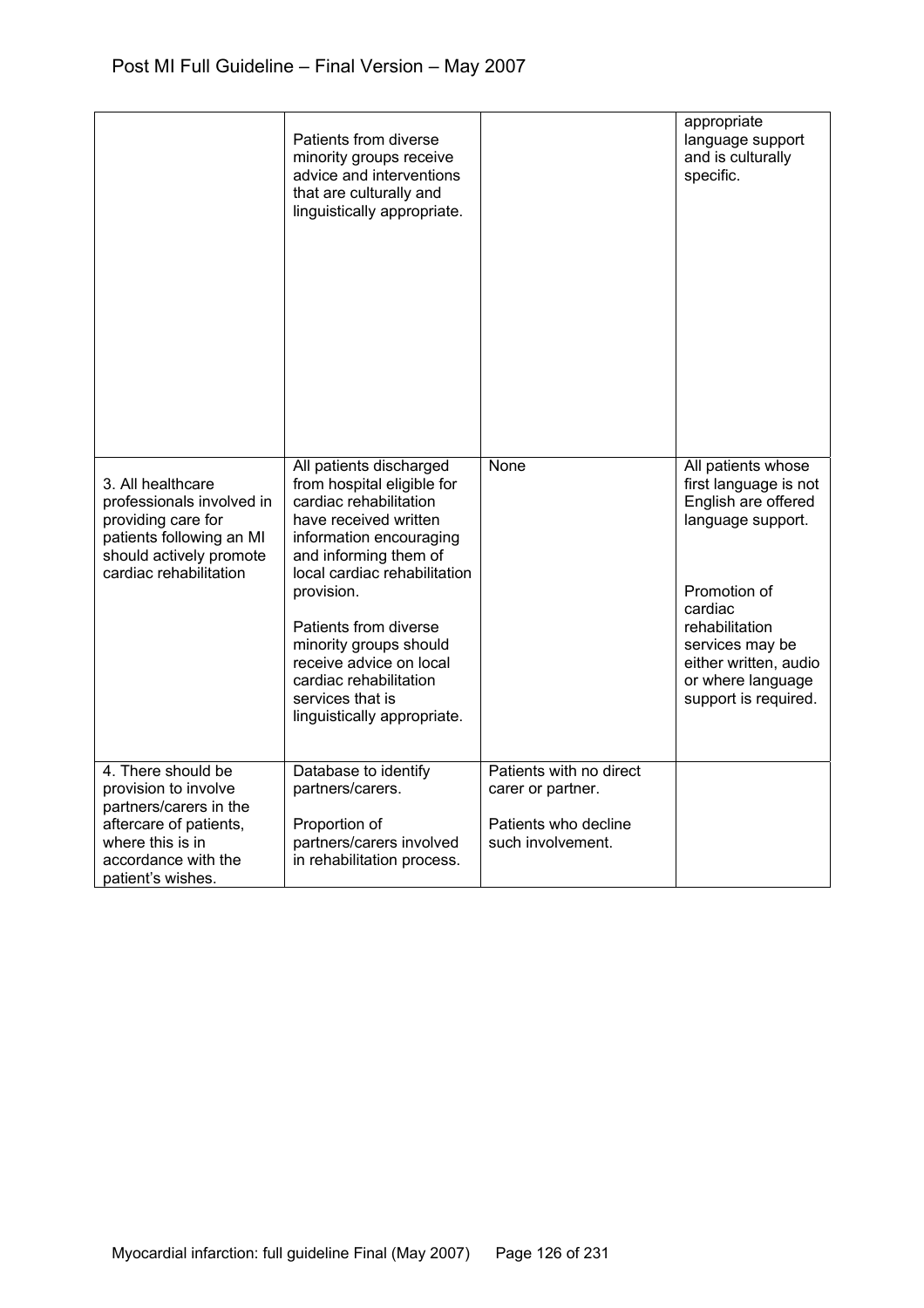# <span id="page-126-0"></span>**6 Drug Therapy**

# *6.1 Recommendations for Drug Therapy*

# **6.1.1 Overall drug therapy recommendation**

- 6.1.1.1 All patients who have had an acute MI should be offered treatment with a combination of the following drugs (Grade A):
	- ACE (angiotensin-converting enzyme) inhibitor
	- aspirin
	- beta-blocker
	- statin.

# **6.1.2 ACE inhibitors recommendations**

[Hyperlink to the related evidence statements](#page-136-0)

| 6.1.2.1 | Early after presenting with an acute MI, all patients should be offered    |
|---------|----------------------------------------------------------------------------|
|         | an ACE inhibitor (Grade A).                                                |
|         |                                                                            |
| 6.1.2.2 | ACE inhibitor therapy should be initiated at the appropriate dose, and     |
|         | titrated upwards at short intervals (for example every 1 to 2 weeks)       |
|         | until the maximum tolerated or target dose is reached (GPP).               |
|         |                                                                            |
| 6.1.2.3 | Assessment of left ventricular function is recommended in all patients     |
|         | who have had an MI (GPP).                                                  |
|         |                                                                            |
| 6.1.2.4 | After an MI, all patients with preserved left ventricular function or with |
|         | left ventricular systolic dysfunction should continue treatment with an    |
|         | ACE inhibitor indefinitely, whether or not they have symptoms of heart     |
|         | failure (Grade A).                                                         |
|         |                                                                            |
| 6.1.2.5 | Routine prescription of angiotensin receptor blockers (ARBs) after an      |
|         | acute MI is not recommended (GPP).                                         |
|         |                                                                            |
| 6.1.2.6 | For patients after an acute MI who have had to discontinue an ACE          |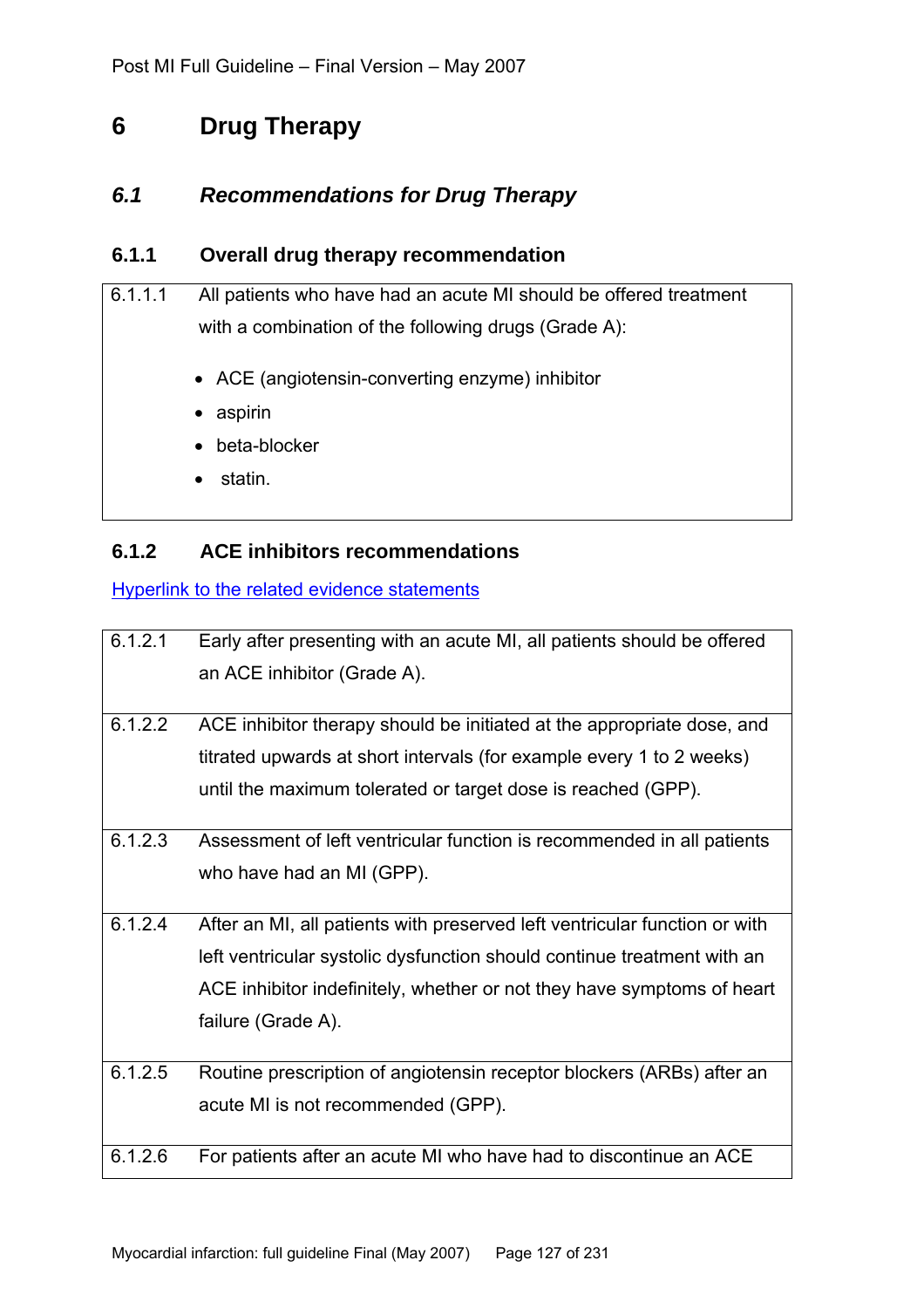inhibitor because of intolerance (for example because of cough) or allergy, an ARB should be substituted (Grade A).

- 6.1.2.7 Combined treatment with an ACE inhibitor and an ARB is not recommended for routine use in patients early after an acute MI with heart failure and/or left ventricular systolic dysfunction (Grade A).
- 6.1.2.8 In patients with a proven MI in the past (more than 1 year ago) and with heart failure and left ventricular systolic dysfunction, ACE inhibitor and ARB treatment should be in line with 'Chronic heart failure. NICE clinical guideline 5' (Grade A).
- 6.1.2.9 In patients with a proven MI in the past and with left ventricular systolic dysfunction, who are asymptomatic, ACE inhibitor treatment should be offered and the dose titrated upwards, as tolerated, to the effective clinical dose for patients with heart failure and left ventricular systolic dysfunction (Grade A).
- 6.1.2.10 In patients with a proven MI in the past without heart failure and with preserved left ventricular function, ACE inhibitor treatment should be offered and the dose titrated upwards, as tolerated, to the effective clinical dose (Grade A).
- 6.1.2.11 In patients with a proven MI in the past with left ventricular systolic dysfunction, who are asymptomatic and who have had to discontinue an ACE inhibitor because of intolerance (for example because of cough) or allergy, an ARB should be substituted (Grade A).
- 6.1.2.12 Renal function, serum electrolytes and blood pressure should be measured before starting an ACE inhibitor or ARB and again within 1 or 2 weeks of starting treatment. Patients should be monitored as appropriate as the dose is titrated upwards, until the maximum tolerated or target dose is reached, and then at least annually. More frequent monitoring may be needed in patients who are at increased risk of deterioration in renal function. Patients with chronic heart failure should be monitored in line with 'Chronic heart failure. NICE clinical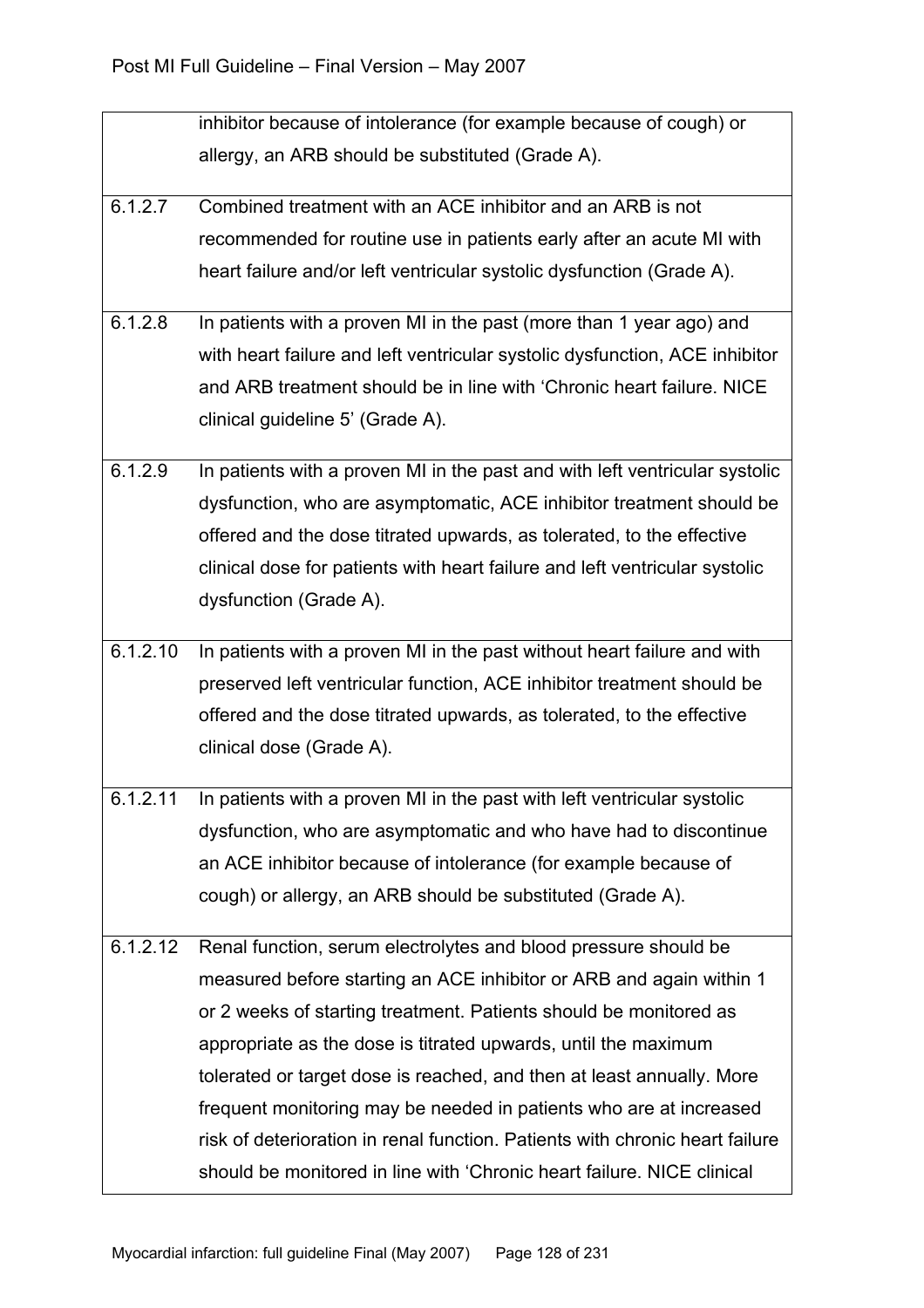<span id="page-128-0"></span>guideline 5' (GPP).

### **6.1.3 Anti-platelet recommendations**

[Hyperlink to the related evidence statements](#page-151-0)

| 6.1.3.1 | Aspirin should be offered to all patients after an MI, and should be      |
|---------|---------------------------------------------------------------------------|
|         | continued indefinitely (Grade A).                                         |
| 6.1.3.2 | Clopidogrel should not be offered as first-line monotherapy after an MI   |
|         | (Grade A).                                                                |
| 6.1.3.3 | Clopidogrel, in combination with low-dose aspirin, is recommended for     |
|         | use in the management of non-ST-segment-elevation acute coronary          |
|         | syndrome in people who are at moderate to high risk of MI or death        |
|         | (Grade A). $1$                                                            |
| 6.1.3.4 | People at moderate to high risk of MI or death, presenting with non-ST-   |
|         | segment-elevation acute coronary syndrome can be determined by            |
|         | clinical signs and symptoms, accompanied by one or both of the following: |
|         | the results of clinical investigations, such as new ECG changes (other    |
|         | than persistent ST segment elevation) indicating ongoing myocardial       |
|         | ischaemia, particularly dynamic or unstable patterns                      |
|         | the presence of raised blood levels of markers of cardiac cell damage     |
|         | such as troponin (Grade A). <sup>1</sup>                                  |
| 6.1.3.5 | Treatment with clopidogrel in combination with low-dose aspirin should be |
|         | continued for 12 months after the most recent acute episode of non-ST-    |
|         |                                                                           |

 $\overline{a}$ 

<sup>&</sup>lt;sup>1</sup> This recommendation is from NICE technology appraisal 80 (see section 6 for details), and has been incorporated into this guideline in line with NICE procedures for developing clinical guidelines.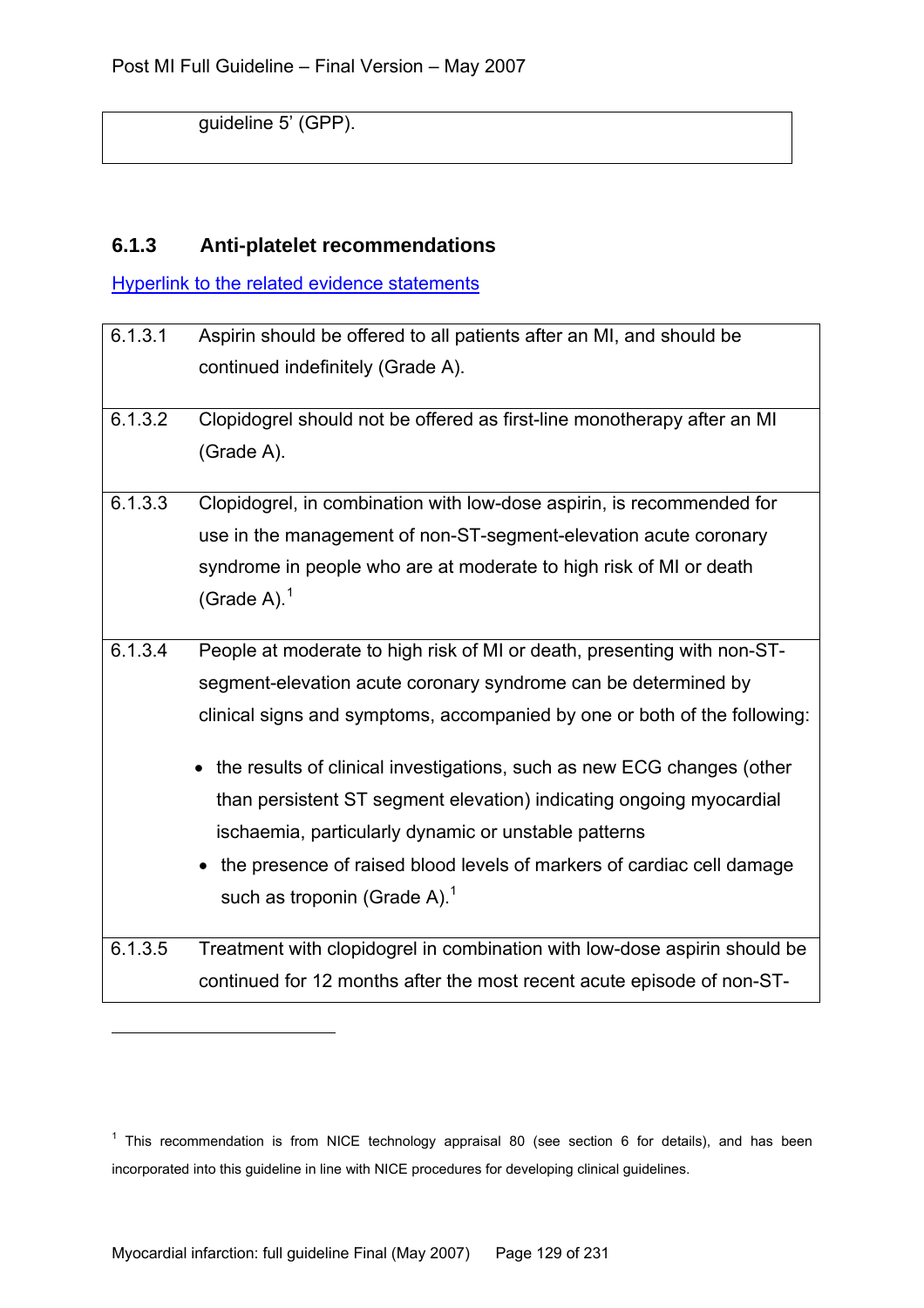segment-elevation acute coronary syndrome. Thereafter, standard care, including treatment with low-dose aspirin alone, is recommended unless there are other indications to continue dual antiplatelet therapy (Grade A). $^1$ 

- 6.1.3.6 After an ST-segment-elevation MI, patients treated with a combination of aspirin and clopidogrel during the first 24 hours after the MI should continue this treatment for at least 4 weeks. Thereafter, standard treatment including low-dose aspirin should be given, unless there are other indications to continue dual antiplatelet therapy (Grade A).
- 6.1.3.7 If the patient has not been treated with a combination of aspirin and clopidogrel during the acute phase of an MI, this combination should not routinely be initiated (GPP).
- 6.1.3.8 The combination of aspirin and clopidogrel is not recommended for routine use for any longer than 12 months after the acute phase of MI, unless there are other indications to continue dual anti-platelet therapy, and the combination is usually recommended for a shorter duration after an ST-elevation MI (Grade A).
- 6.1.3.9 For patients with aspirin hypersensitivity, clopidogrel monotherapy should be considered as an alternative treatment (Grade B).
- 6.1.3.10 In patients with a history of dyspepsia, treatment with a proton pump inhibitor and low-dose aspirin should be considered in line with 'Dyspepsia. NICE clinical guideline 17' (Grade A).
- 6.1.3.11 After appropriate treatment, patients with a history of aspirin-induced ulcer bleeding whose ulcers have healed and who are negative for *Helicobacter pylori* should be considered for treatment with a full-dose proton pump inhibitor and low-dose aspirin. Refer to 'Dyspepsia. NICE clinical guideline 17' (Grade A).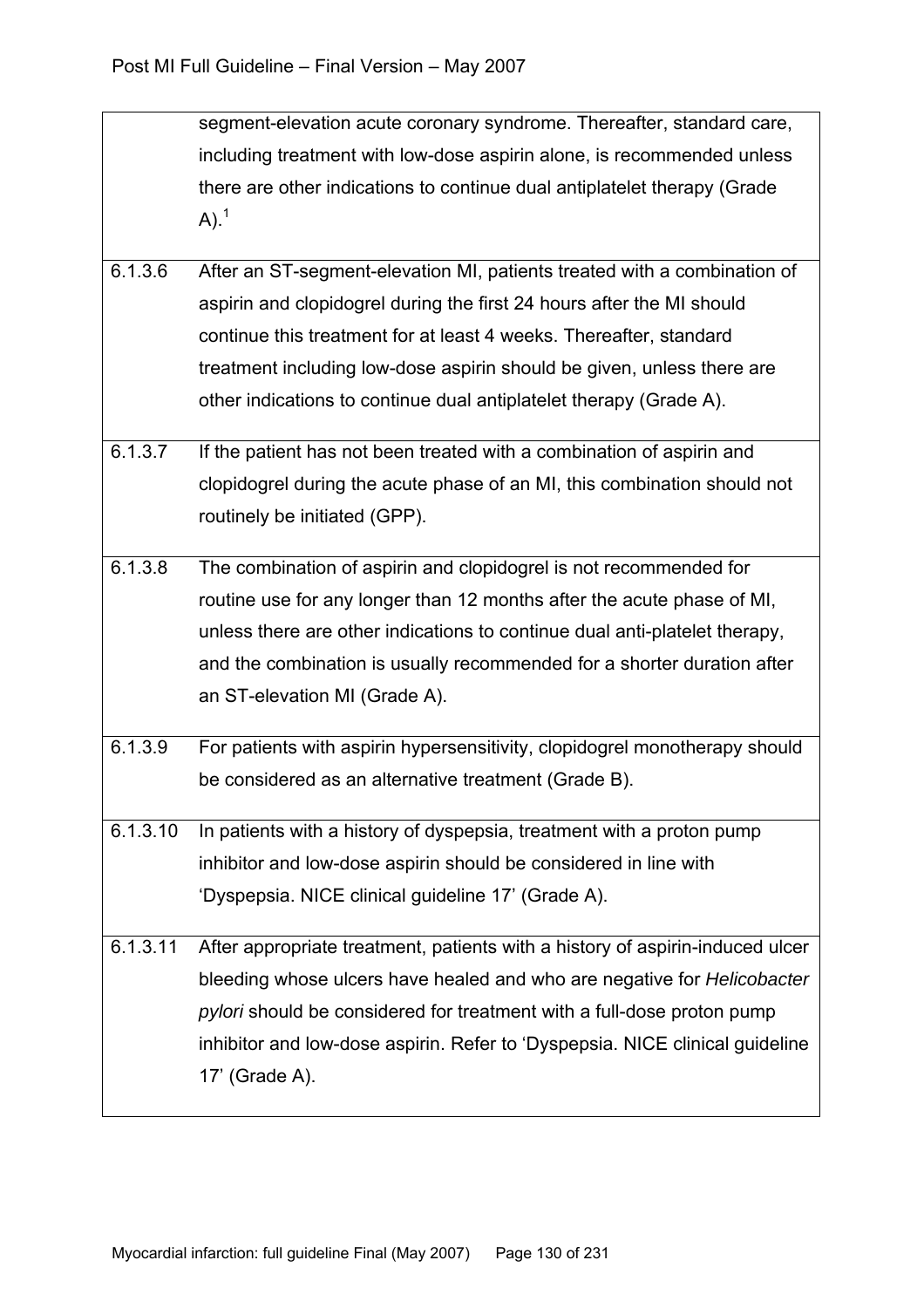Post MI Full Guideline – Final Version – May 2007

### **6.1.4 Beta blockers recommendations**

[Hyperlink to the related evidence statements](#page-158-0)

| 6.1.4.1 | Early after an acute MI, all patients without left ventricular systolic      |
|---------|------------------------------------------------------------------------------|
|         | dysfunction or with left ventricular systolic dysfunction (symptomatic or    |
|         | asymptomatic) should be offered treatment with a beta-blocker (Grade A).     |
|         |                                                                              |
| 6.1.4.2 | For patients after an MI with left ventricular systolic dysfunction, who are |
|         | being offered treatment with a beta-blocker, clinicians may prefer to        |
|         | consider treatment with a beta-blocker licensed for use in heart failure     |
|         | (Grade B).                                                                   |
| 6.1.4.3 | Beta-blockers should be continued indefinitely after an acute MI (GPP).      |
|         |                                                                              |
| 6.1.4.4 | After a proven MI in the past, all patients with left ventricular systolic   |
|         | dysfunction should be offered treatment with a beta-blocker whether or       |
|         | not they have symptoms, and those with heart failure plus left ventricular   |
|         | systolic dysfunction should be managed in line with 'Chronic heart failure.  |
|         | NICE clinical guideline 5' (Grade A).                                        |
|         |                                                                              |
| 6.1.4.5 | After a proven MI in the past, patients with preserved left ventricular      |
|         | function who are asymptomatic should not be routinely offered treatment      |
|         | with a beta-blocker, unless they are identified to be at increased risk of   |
|         | further CVD events, or there are other compelling indications for beta-      |
|         | blocker treatment (GPP).                                                     |
|         |                                                                              |
| 6.1.4.6 | Beta-blockers should be initiated as soon as possible when the patient is    |
|         | clinically stable and titrated upwards to the maximum tolerated dose         |
|         | (GPP).                                                                       |
|         |                                                                              |

# **6.1.5 Vitamin K antagonists recommendations**

Hyperlink to the related evidence statements

6.1.5.1 For patients who have had an MI, high-intensity warfarin (INR >3) should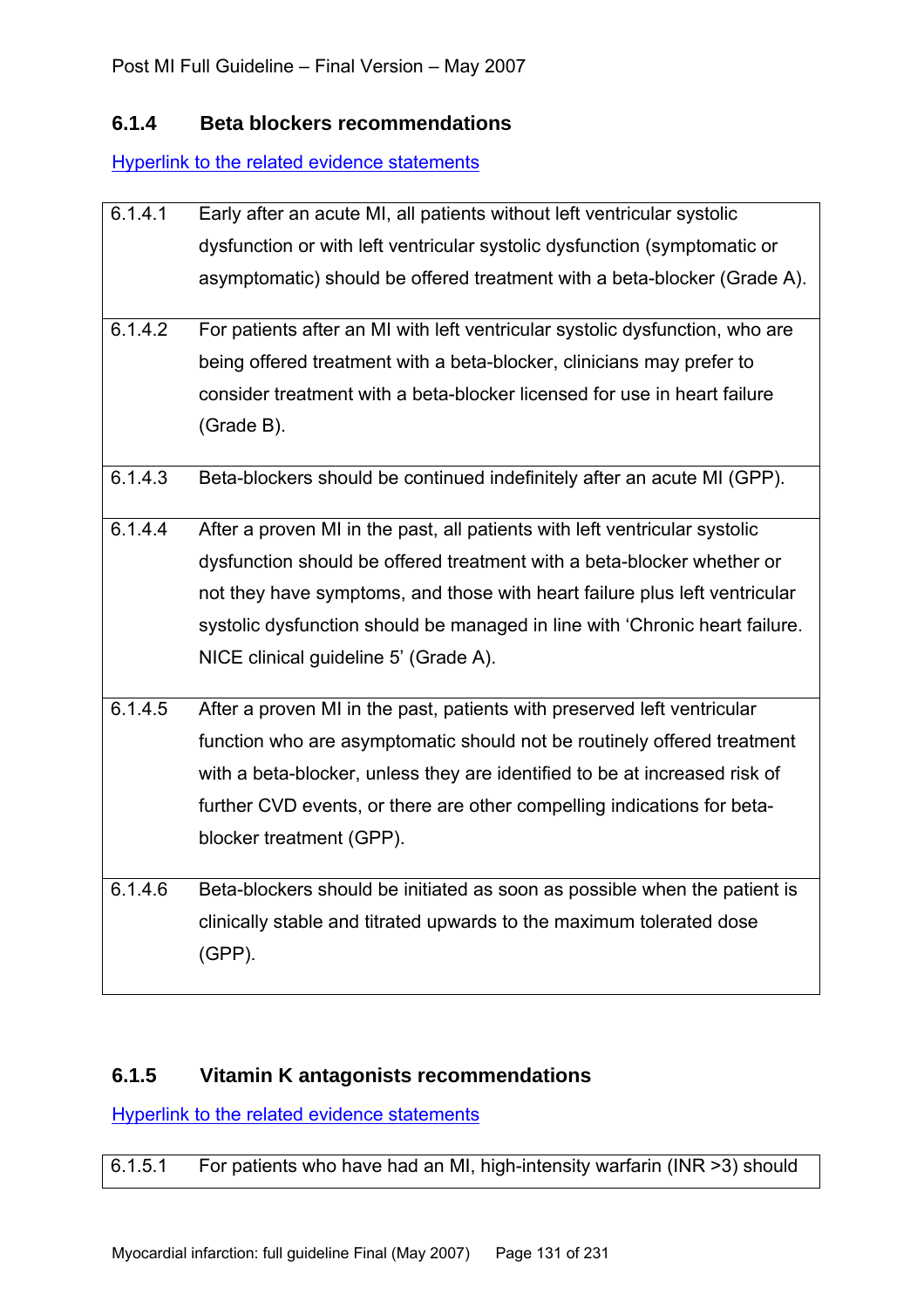not be considered as an alternative to aspirin in first-line treatment (Grade A).

- 6.1.5.2 For patients who have had an MI and are unable to tolerate either aspirin or clopidogrel, treatment with moderate-intensity warfarin (INR 2–3) should be considered for up to 4 years, and possibly longer (Grade A).
- 6.1.5.3 For patients who have had an acute MI, are intolerant to clopidogrel and have a low risk of bleeding, treatment with aspirin and moderate-intensity warfarin (INR 2–3) combined should be considered (GPP).
- 6.1.5.4 For patients already being treated for another indication (mechanical valve, recurrent deep vein thrombosis, atrial fibrillation, left ventricular thrombus), warfarin should be continued. For patients treated with moderate-intensity warfarin (INR 2–3) and who are at low risk of bleeding, the addition of aspirin should be considered (Grade B).
- 6.1.5.5 The combination of warfarin and clopidogrel is not routinely recommended (GPP).

# **6.1.6 Calcium channel blockers recommendations**

[Hyperlink to related evidence statements](#page-174-0)

| 6.1.6.1 | Calcium channel blockers should not routinely be used to reduce            |
|---------|----------------------------------------------------------------------------|
|         | cardiovascular risk after an MI (Grade A).                                 |
|         |                                                                            |
| 6.1.6.2 | If beta-blockers are contraindicated or need to be discontinued, diltiazem |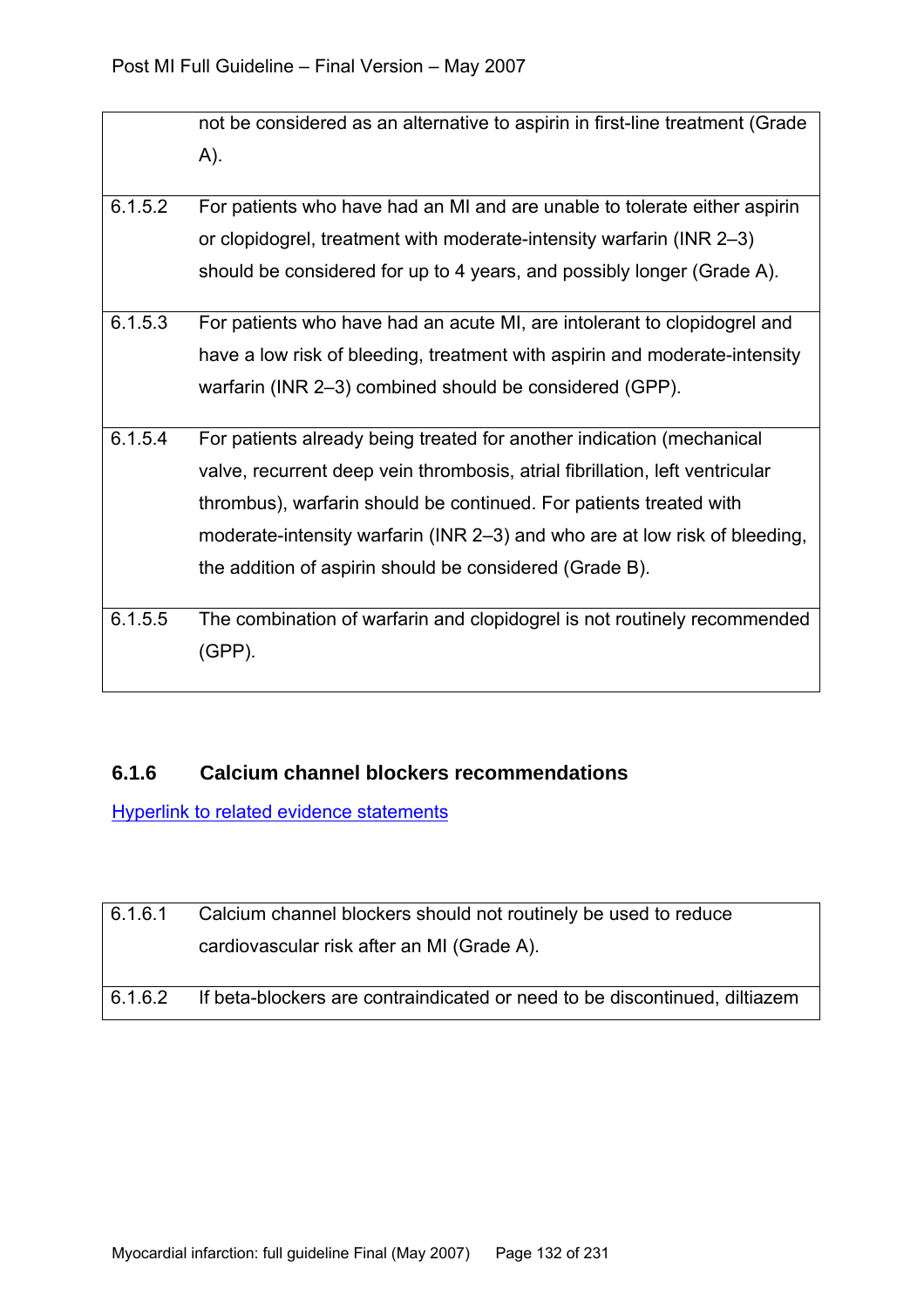<span id="page-132-0"></span>or verapamil may be considered for secondary prevention in patients without pulmonary congestion or left ventricular systolic dysfunction. (Grade B).

6.1.6.3 For patients who are stable after an MI, calcium channel blockers may be used to treat hypertension and/or angina. For patients with heart failure, amlodipine should be used, and verapamil, diltiazem and short-acting dihydropyridine agents should be avoided in line with 'Chronic heart failure. NICE clinical guideline 5' (Grade A).

#### **6.1.7 Potassium channel activators recommendations**

[Hyperlink to the related evidence statements](#page-179-0)

6.1.7.1 Nicorandil is not recommended to reduce cardiovascular risk in patients after an MI (Grade A).

# **6.1.8 Aldosterone antagonists in patients with heart failure and LV dysfunction recommendations**

[Hyperlink to related evidence statements](#page-180-0)

6.1.8.1 For patients who have had an acute MI and who have symptoms and/or signs of heart failure and left ventricular systolic dysfunction, treatment with an aldosterone antagonist licensed for post-MI treatment should be initiated within 3–14 days of the MI, preferably after ACE inhibitor therapy

<sup>&</sup>lt;sup>2</sup> These drugs do not have UK marketing authorisation for this indication at the time of publication (March 2007) and specialist advice should be sought. Prescribers should check each drug's Summary of product characteristics for current licensed indications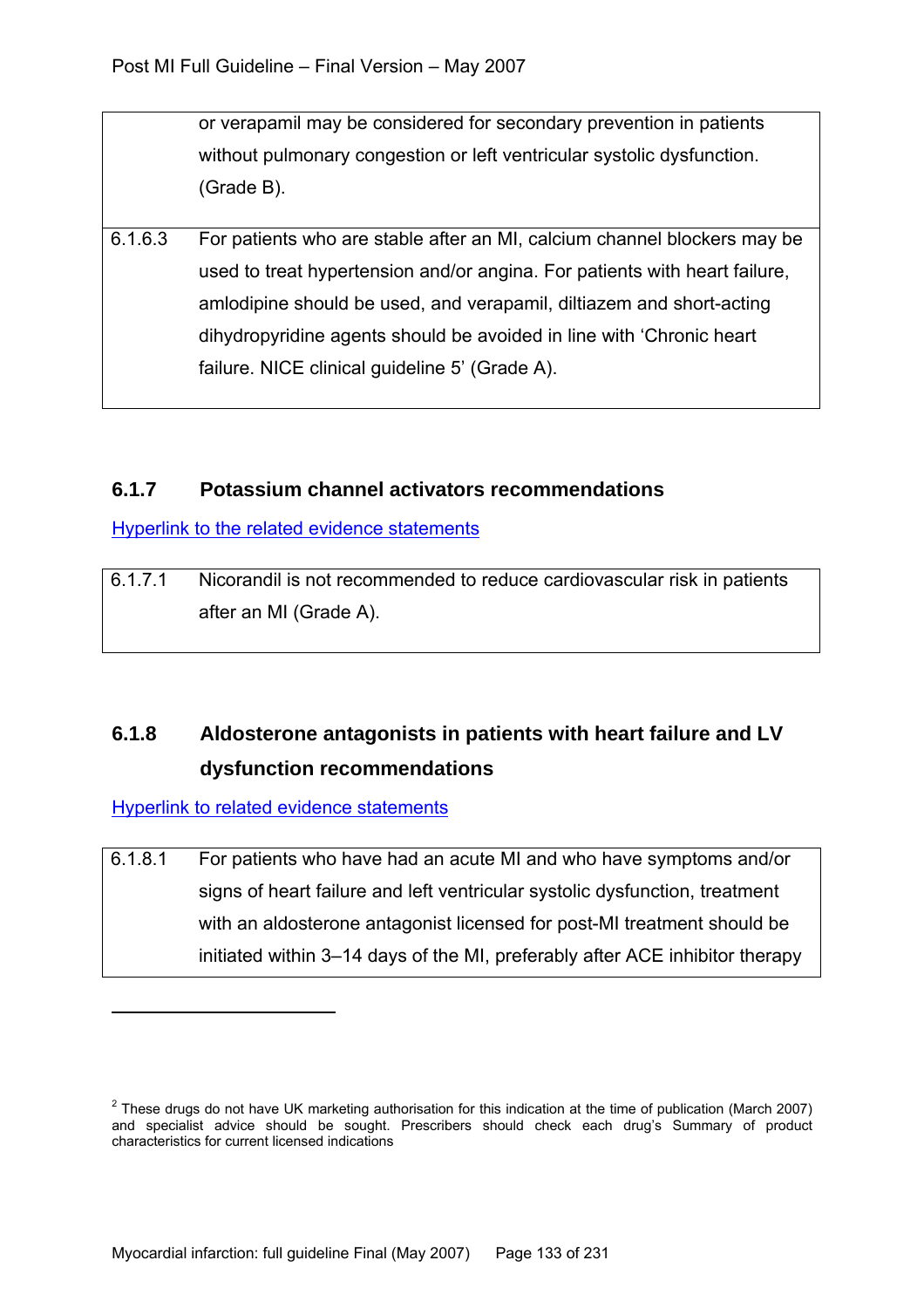(Grade B).

<span id="page-133-0"></span>

| 6.1.8.2 | Patients who have recently had an acute MI and have clinical heart failure   |
|---------|------------------------------------------------------------------------------|
|         | and left ventricular systolic dysfunction, but who are already being treated |
|         | with an aldosterone antagonist for a concomitant condition (for example,     |
|         | chronic heart failure), should continue with the aldosterone antagonist or   |
|         | an alternative, licensed for early post-MI treatment (GPP).                  |
|         |                                                                              |
| 6.1.8.3 | For patients who have had a proven MI in the past and heart failure due to   |
|         | left ventricular systolic dysfunction, treatment with an aldosterone         |
|         | antagonist should be in line with 'Chronic heart failure. NICE clinical      |
|         | quideline 5' (GPP).                                                          |
|         |                                                                              |
| 6.1.8.4 | Renal function and serum potassium should be monitored before and            |
|         | during treatment with an aldosterone antagonist. If hyperkalaemia is a       |
|         | problem, the dose of the aldosterone antagonist should be halved or the      |
|         | drug stopped (GPP).                                                          |
|         |                                                                              |

# **6.1.9 Statins and other lipid lowering agents recommendations**

[Hyperlink to related evidence statements](#page-183-0)

 $\overline{a}$ 

| 6.1.9.1 | Statin therapy is recommended for adults with clinical evidence of           |
|---------|------------------------------------------------------------------------------|
|         | cardiovascular disease in line with 'Statins for the prevention of           |
|         | cardiovascular events' (NICE technology appraisal guidance 94). <sup>3</sup> |
|         |                                                                              |
| 6.1.9.2 | After an MI, all patients should be offered treatment with a statin as soon  |
|         | as possible (GPP).                                                           |
|         |                                                                              |
| 6.1.9.3 | The decision whether to initiate statin therapy should be made after an      |
|         |                                                                              |

<sup>3</sup> The NICE clinical guideline 'Cardiovascular risk assessment: the modification of blood lipids for the primary and secondary prevention of cardiovascular disease' is in development and is expected to be published in January 2008. 3 The NICE clinical guideline 'Cardiovascular risk assessment: the modification of blood lipids for the primary and secondary prevention of cardiovascular disease' is in development and is expected to be published in December 2008.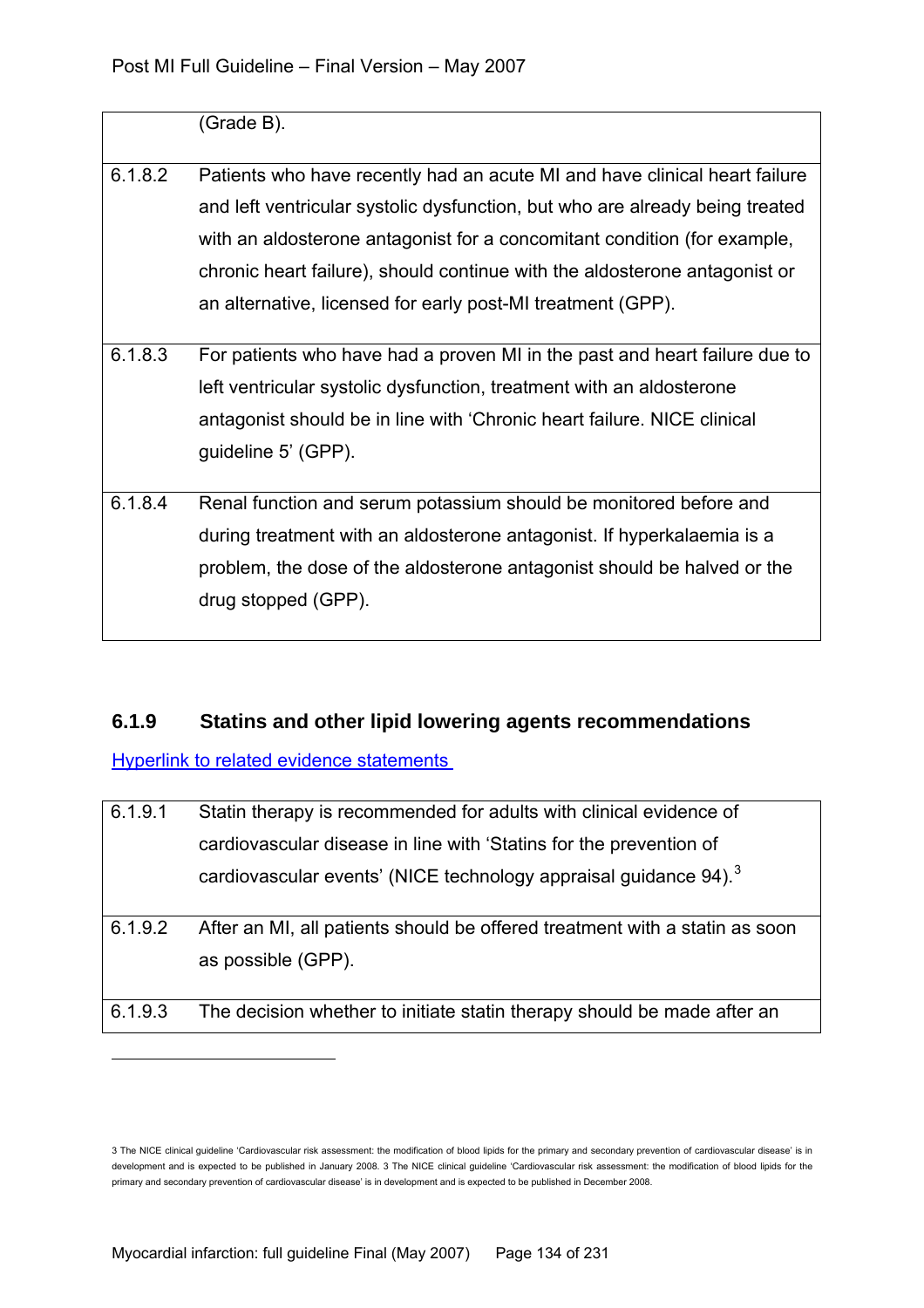informed discussion between the healthcare professional and the individual about the risks and benefits of statin treatment, and taking into account additional factors such as comorbidities and life expectancy (GPP).

- 6.1.9.4 Baseline liver enzymes should be measured before initiation of a statin (GPP).
- 6.1.9.5 Patients who have raised liver enzymes should not routinely be excluded from statin therapy (GPP).

6.1.9.6 When the decision has been made to prescribe a statin, it is recommended that therapy should usually be initiated with a drug with a low acquisition cost (taking into account required daily dose and product price per dose) (Grade A).

- 6.1.9.7 Patients who are intolerant of statins should be considered for other lipid lowering agents (GPP).
- 6.1.9.8 Routine monitoring of creatine kinase in asymptomatic patients who are being treated with a statin after an MI is not recommended (Grade A).
- 6.1.9.9 Patients who are being treated with a statin and who develop muscle symptoms (pain, tenderness or weakness) should be advised to seek medical advice so that creatine kinase can be measured (Grade A).
- 6.1.9.10 The dose of any statin may need to be reduced or stopped if there are issues surrounding the metabolic pathway, food and/or drug interactions and/or concomitant illness (GPP).
- 6.1.9.11 Statins should be discontinued in patients who develop peripheral neuropathy that may be attributable to the statin treatment, and further advice from a specialist should be sought (Grade A).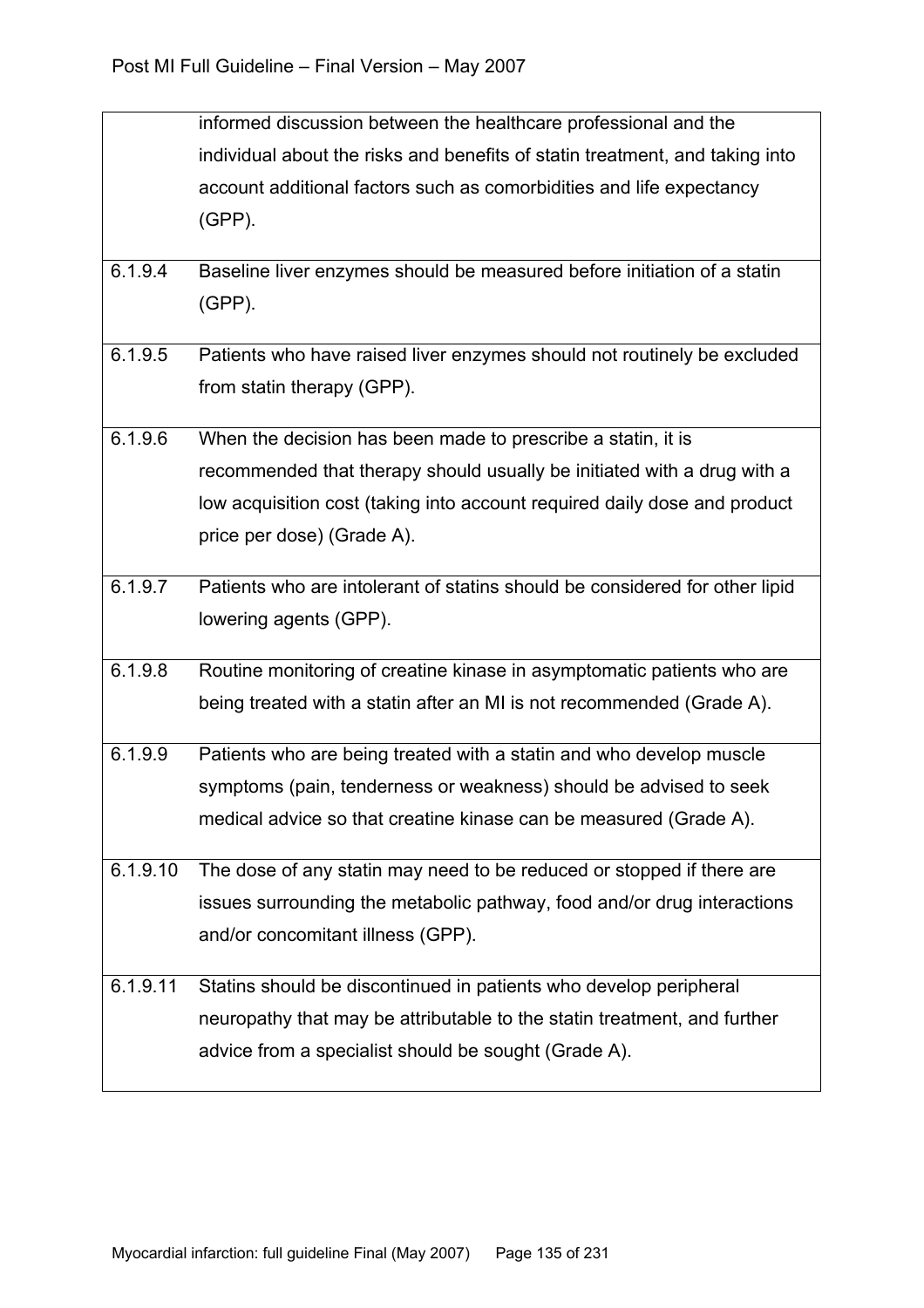#### **Introduction**

Pharmacotherapy is an important part of the treatment which should be offered for secondary prevention after MI. This chapter reviews the evidence for each of the different agents, and makes specific recommendations on which drugs should be offered. The recommendations generally refer to drug classes, and fall within licensed indications. However, other drugs have been included if there is evidence of clinical effectiveness. Where appropriate drugs should be prescribed in doses and at a frequency shown to be effective in the clinical trials. If this is not possible, this should be to the maximum tolerated.

The majority of drugs are intended as long term therapy, and it is clearly stated if any drugs should be routinely discontinued after an interval. However, some patients may wish to review the benefits of long term treatment. This requires a careful assessment and discussion of individual tolerance and preference, balanced against the magnitude of benefit in risk reduction. The risk reducing benefit is influenced by the level of individual patient risk and in some cases referral for specialist advice may be appropriate.

It is the responsibility of the individual prescriber to review each patient for the following, referring to the British National Formulary [\(www.bnf.org.uk\)](http://www.bnf.org.uk/) as appropriate;

- indications
- drug doses
- contra-indications
- supervision and monitoring
- product characteristics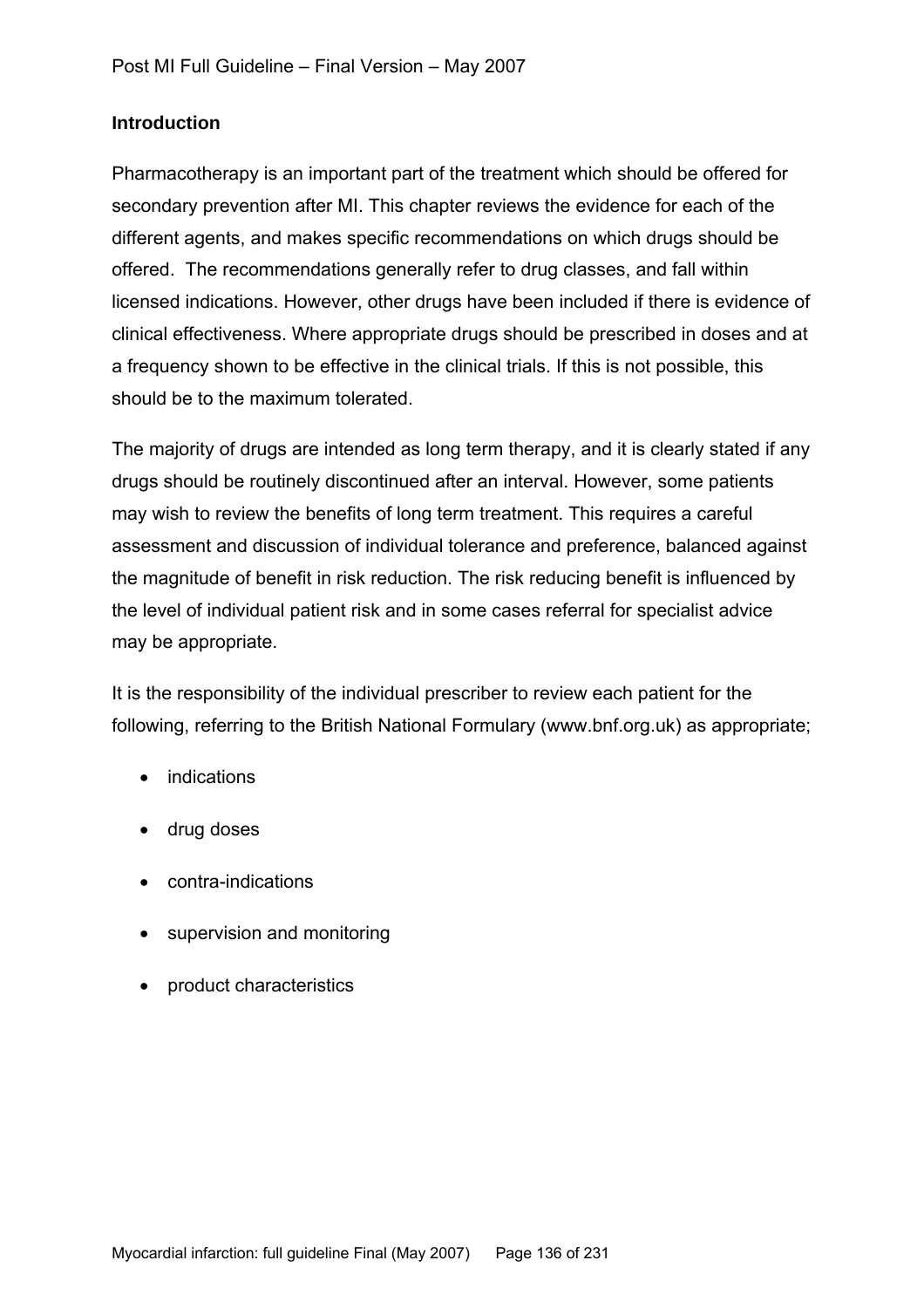# <span id="page-136-0"></span>*6.2 Angiotensin-converting enzyme (ACE) inhibitors and angiotensin II receptor blockers (ARBs)*

- **6.2.1 Evidence statements for ACE inhibitors and ARBs**
- 6.2.1.1 Short term treatment with an ACE inhibitor in unselected patients immediately after an MI was associated with a small reduction in mortality  $(1++)$ .
- 6.2.1.2 Long term treatment with an ACE inhibitor in patients with signs of heart failure and or left ventricular systolic dysfunction who have recently experienced an MI was associated with substantial reduction in all-cause mortality, recurrent MI and readmission for heart failure (1++).
- 6.2.1.3 In patients with chronic heart failure and left ventricular systolic dysfunction, including patients who had had an MI in the past, treatment with ACE inhibitors improved life expectancy and reduced the risk of hospitalisation for heart failure (1++).
- 6.2.1.4 In stable patients with coronary artery disease without heart failure or known left ventricular systolic dysfunction, long term treatment with an ACE inhibitor was associated with a modest reduction in total and cardiovascular mortality, non-fatal MI and coronary revascularisation (1++).
- 6.2.1.5 Long term treatment with an ACE inhibitor in patients after MI with heart failure or left ventricular systolic dysfunction, with or without heart failure is cost effective when compared to placebo.
- 6.2.1.6 In stable patients with coronary artery disease without heart failure or known left ventricular systolic dysfunction, long term treatment with an ACE inhibitor was cost effective.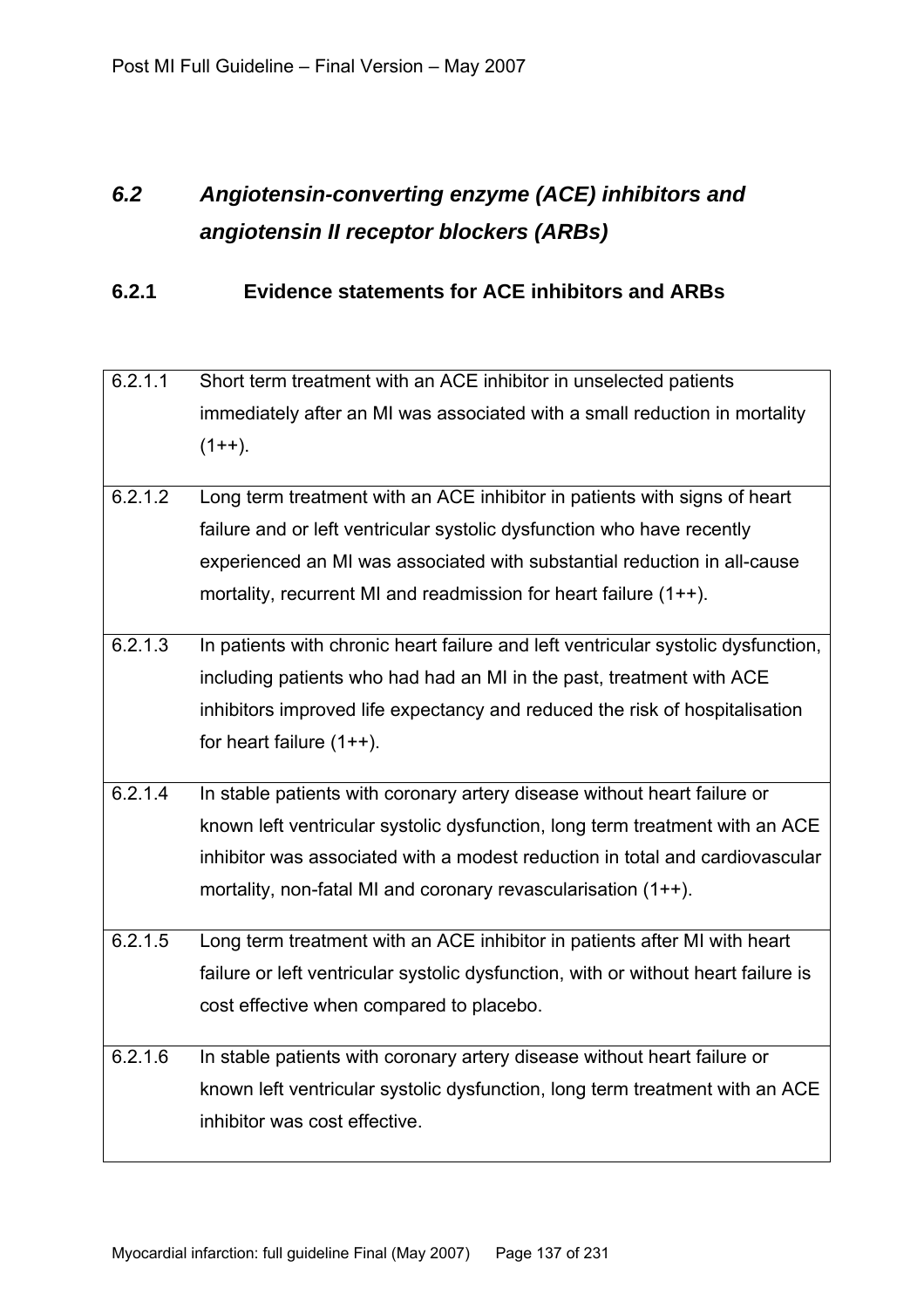- 6.2.1.7 No trials were found which looked at the effectiveness of an ARB compared with placebo in patients after acute MI.
- 6.2.1.8 In one small trial of patients with stable coronary artery disease, without heart failure or left ventricular systolic dysfunction, treatment with an ARB compared to placebo was associated with a reduction in the composite end point of revascularisation, non-fatal MI and cardiovascular death (1-).
- 6.2.1.9 In one study, although not in a second, there were fewer cardiovascular deaths in patients treated with an ACE inhibitor compared to in those treated with an ARB  $(1++)$
- 6.2.1.10 There were no trials found comparing treatment with an ACE inhibitor and an ARB which included patients early after MI without heart failure or left ventricular systolic dysfunction.
- 6.2.1.11 There was no difference in total mortality or cardiovascular mortality and morbidity in patients with heart failure and or left ventricular systolic dysfunction treated within 10 days of acute MI with the combination of an ACE inhibitor and ARB compared to those treated with either agent alone  $(1++)$ .
- 6.2.1.12 In patients with chronic heart failure and left ventricular systolic dysfunction, including patients who had had an MI in the past, treatment with an ARB did not improve life expectancy compared to treatment with an ACE inhibitor (1++).
- 6.2.1.13 A post hoc analysis showed a reduction in investigator reported hospitalisation for MI or heart failure in patients with heart failure and or LV systolic dysfunction treated within 10 days of acute MI with the combination of an ACE inhibitor and ARB compared to those treated with either agent alone  $(1++)$ .
- 6.2.1.14 No trials were found comparing frequent with less frequent monitoring of renal function.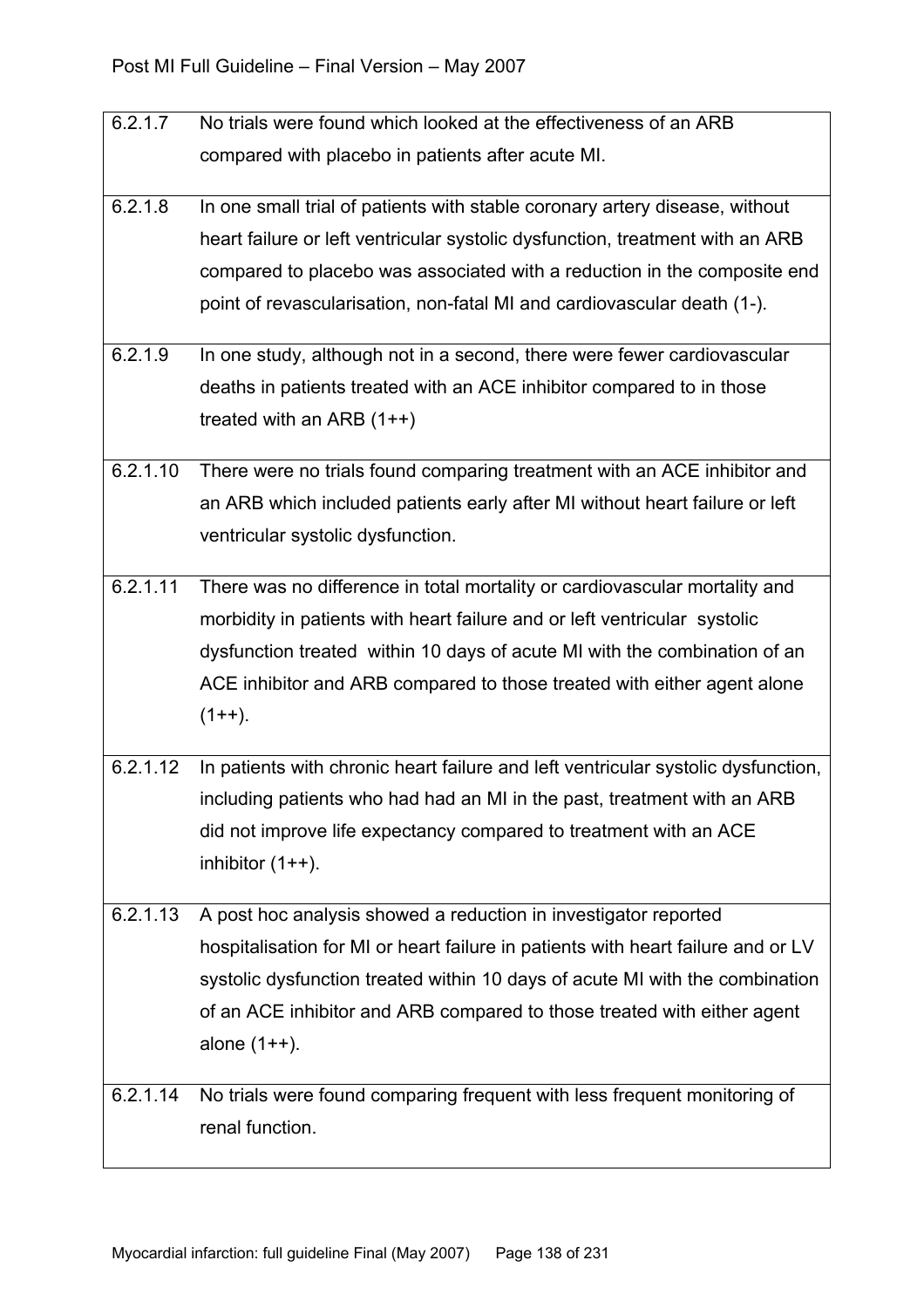- 6.2.1.15 Patients after MI with renal dysfunction are at higher risk of adverse cardiovascular outcomes than those with normal renal function (2+).
- 6.2.1.16 No randomised controlled trials were found of treatment with ACE inhibitors and or ARBs in patients after acute MI with a serum creatinine > 220mmol/l or in the majority, a serum potassium of 5.6 mmol/l or more.
- 6.2.1.17 In patients after MI with a serum creatinine of up to 220 mmol/l, ACE Inhibitor treatment was associated with a significant reduction in cardiovascular events regardless of the baseline renal function (2+).
- 6.2.1.18 Treatment with an ACE inhibitor and ARB combined in patients after MI was associated with an increased risk of renal dysfunction (1++).

[Back to recommendations](#page-126-0)

### **6.2.2 Clinical effectiveness of ACE inhibitors**

#### 6.2.2.1 Unselected patients

A meta analysis of 18 randomised controlled trials in unselected patients immediately following an acute MI found that ACE inhibitor treatment improved survival compared with placebo (OR 7%, 95% CI 2% to 11% by a fixed effects model, OR 7%, 95% CI -1% to 14% by a random effects model), (National Institute for Clinical Excellence 2001). Trial follow up ranged from 3 days to 19 months. However, the majority of patients were randomised in two large trials (ISIS-4 (Fourth International Study of Infarct Survival) Collaborative Group. 1995) (Gruppo Italiano per lo Studio della Sopravvivenza nell'infarto Miocardico. 1994) in which recruitment was within the first 24 hours of MI and the follow up duration was five and six weeks respectively.

#### 6.2.2.2 Patients with left ventricular systolic dysfunction

A meta analysis of six randomised controlled trials of patients who had experienced an acute MI and who had heart failure and or left ventricular systolic dysfunction found that ACE inhibitor treatment increased survival compared with placebo (OR 26%, 95% CI 17% to 34% by a fixed effects model, OR 26%, 95% CI 14% to 38% by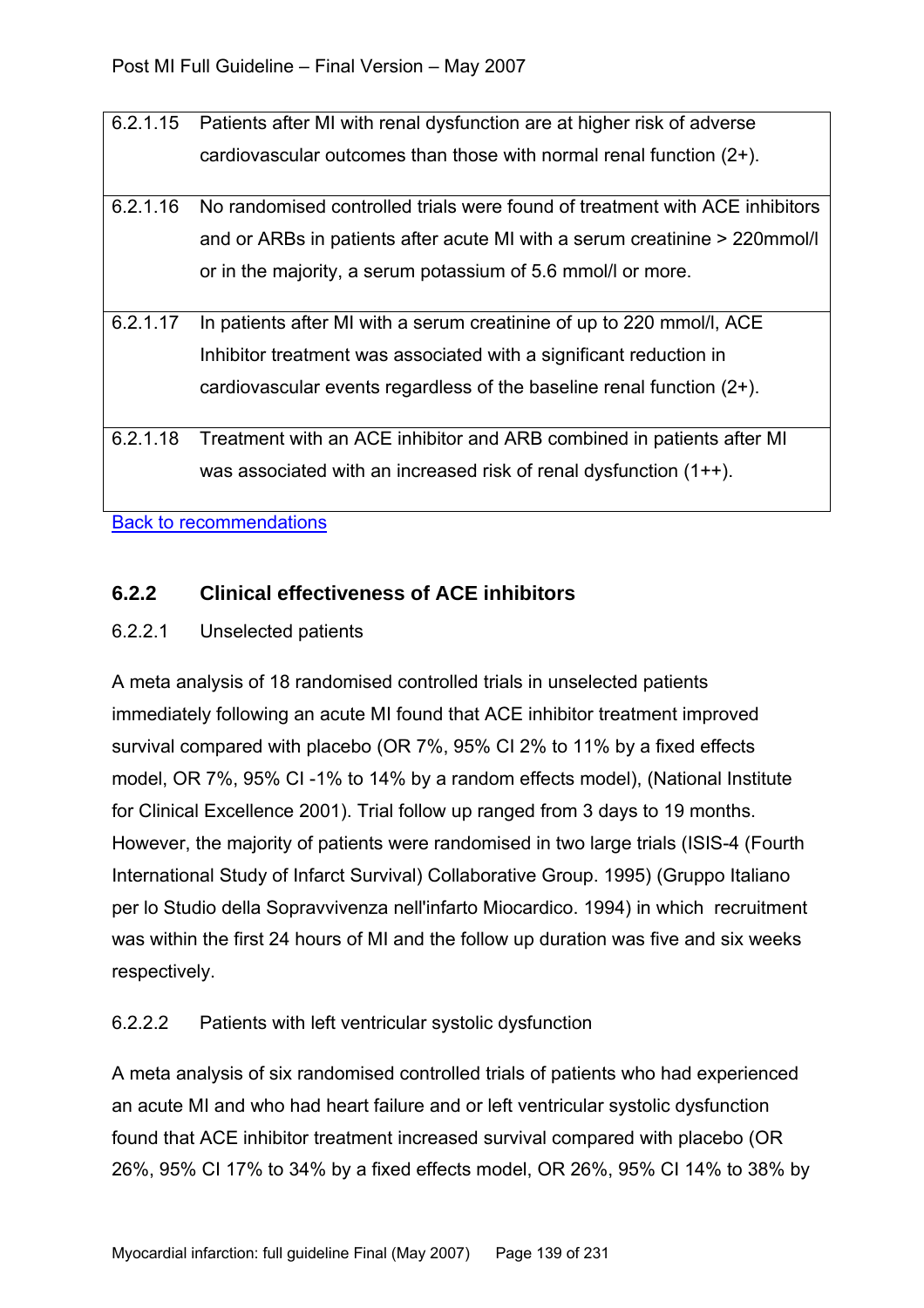a random effects model) (National Institute for Clinical Excellence 2001). The duration of follow up in the trials ranged from 2 weeks to 42 months, and all but one had at least six months follow up.

In a study of patients with anterior MI and systolic blood pressure  $\geq 100$  mmHg early (day 1) initiation of the ACE inhibitor ramipril compared with delayed initiation (day 14) was associated with attenuation of left ventricular remodelling and a more rapid recovery of left ventricular ejection (Pfeffer, M. A. et al 1997).

#### **6.2.3 Clinical Effectiveness of long term ACE inhibitor therapy**

Patients with preserved left ventricular function

A meta analysis of six randomised controlled trials in patients with stable coronary artery disease (CAD) and preserved left ventricular function found that treatment with an ACE inhibitor compared to placebo was associated with a reduction in cardiovascular mortality (RR 0.83, 95% CI 0.72 to 0.96), non-fatal MI (RR 0.84, 95% CI 0.75 to 0.94), all-cause mortality (RR 0.87, 95% CI 0.81 to 0.94), and coronary revascularisation rates (RR 0.93, 95% CI 0.85 to 1.00) (Al-Mallah, M. H. et al 2006). Mean duration of follow up was 4.4 years, range 2 to 4.8 years. The majority of patients were recruited to three large trials (Arnold, J. M. O. et al 2003) (Braunwald, E. et al 2004) (Fox, K. M. and EUROPA investigators 2003) in which 53%, 65% and 55% respectively had had a prior MI, at least one month earlier in one trial (Arnold, J. M. O., Yusuf, S., Young, J. et al 2003) and at least three months in the other two trials (Braunwald, E. et al 2004) (Fox, K. M. and EUROPA investigators 2003).

Patients with left ventricular systolic dysfunction

A systematic review of long term trials of patients after MI with left ventricular systolic dysfunction identified 3 large trials which each recruited more than 1000 patients with a minimum follow up of one year. Assignment to treatment with an ACE inhibitor, initiated between 3 and 16 days after an acute MI, was associated with a reduction in mortality (OR 0.74, 95% CI 0.66 to 0.83), readmission for heart failure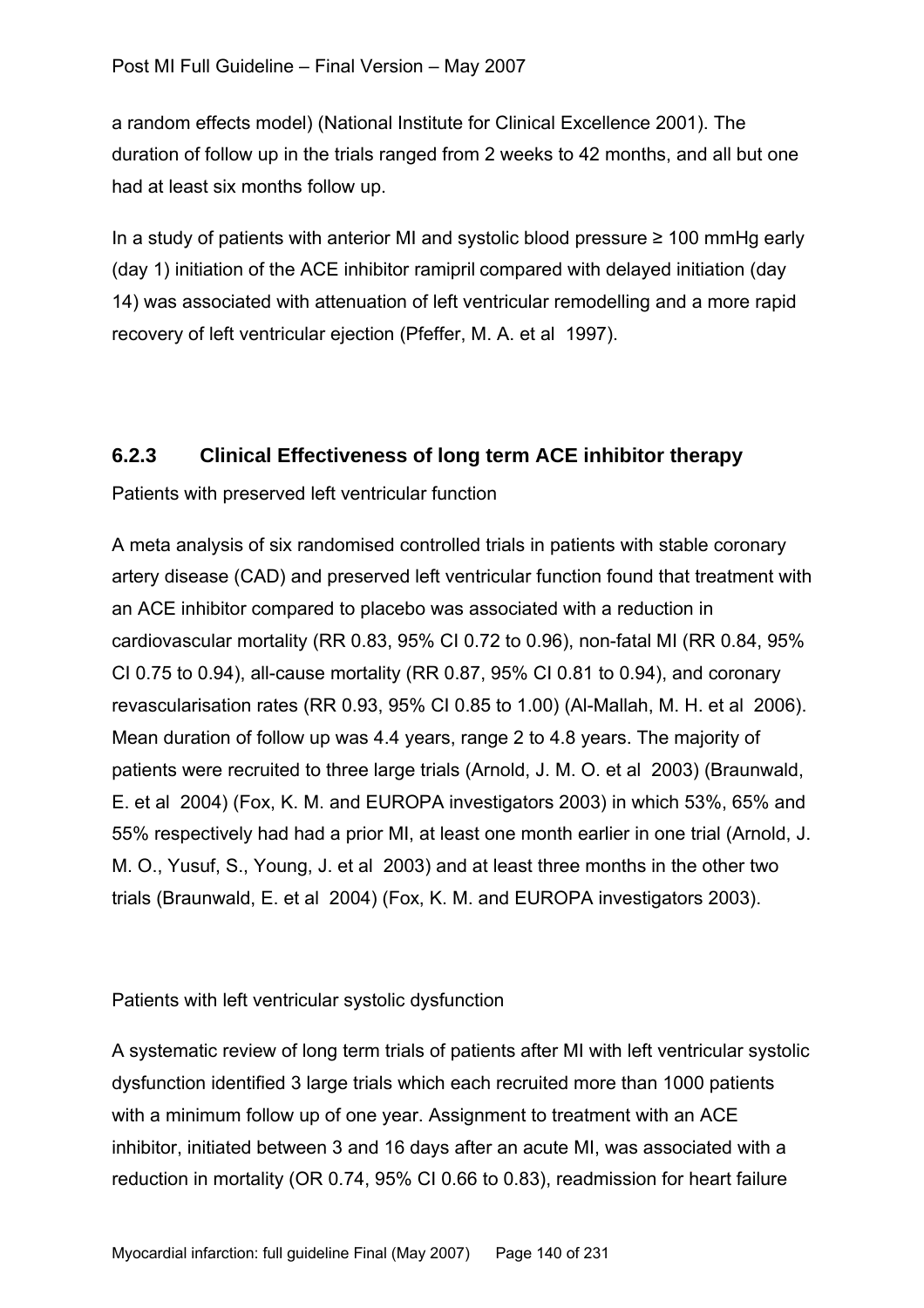(OR 0.73, 95% CI 0.63 to 0.85) and recurrent MI (OR 0.80, 95% CI 0.69 to 0.94) compared with placebo, over a median follow up of 31 months (Flather, M. D. et al 2000). With the inclusion in the meta analysis of two randomised control trials of patients with reduced left ventricular systolic function, with (SOLVD Investigators 1991) or without (SOLVD Investigators 1992) symptoms of heart failure, the findings were similar. Seventy five percent of patients in these other two trials had a previous history of MI.

A 12 year follow up study of the SOLVD trials, in which 75% of participants had a previous MI (SOLVD Investigators 1991) (SOLVD Investigators 1992) found a reduction in all-cause mortality (OR 0.90, 95% CI 0.84 to 0.95) and cardiac deaths in those assigned for the duration of the trial to ACE inhibitor treatment compared to those assigned to placebo (Jong, P. et al 2003). This result was consistent in both the prevention trial which recruited asymptomatic patients, and the treatment trial which recruited patients with symptomatic CHF. A follow up study of a randomised controlled trial which recruited patients with left ventricular systolic dysfunction 3 to 7 days after acute MI (Pfeffer, M. A., Braunwald, E., Moye, L. A. et al 1992) found that at 12 years, patients who had been assigned to ACE inhibitor treatment during the original trial period for 2 to 4 years had a reduced risk of all-cause mortality (RR 0.89, 95% CI 0.80 to 0.99), all-cause hospitalisation (RR 0.92, 95% CI 0.88 to 0.96), and cardiovascular hospitalisations (RR 0.95, 95% CI 0.91 to 1.00) (Buch, P. et al 2005). Randomised controlled trials of the effectiveness of ACE inhibitor treatment in patients with chronic heart failure and left ventricular systolic dysfunction, which included patients with an MI in the past, is examined in The NICE guideline *Chronic Heart Failure: national clinical guideline for diagnosis and management in primary and secondary care*, 2003 (National Collaborating Centre for Chronic Conditions. 2003). These guidelines state that systematic reviews of randomised controlled trials comparing ACE inhibitor to placebo have found that ACE inhibitor therapy in patients with heart failure due to left ventricular systolic dysfunction increases life expectancy compared to placebo. The effect is more marked in patients with more severe LV systolic impairment, or more severe symptoms, although there is benefit for all New York Heart Association functional classes (NYHA). Compared with placebo, ACE inhibitor therapy also reduces the risk of hospitalisation for heart failure in such patients, and also for patients with asymptomatic left ventricular systolic dysfunction.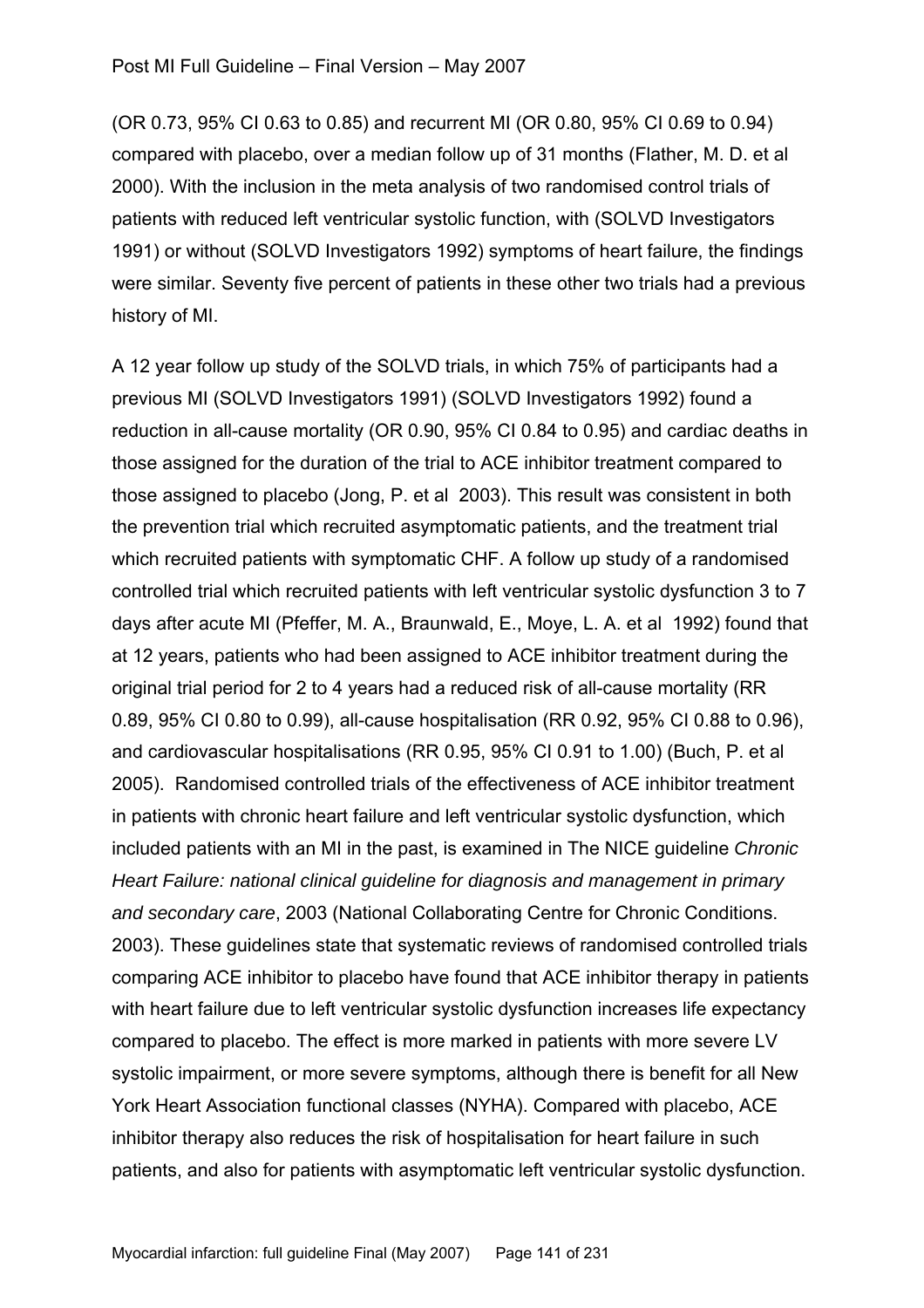# **6.2.4 Clinical effectiveness of ARBs**

Only one trial comparing an ARB with placebo in patients after MI without chronic heart failure was found. This was a small un-blinded study which randomised 406 patients with CAD, of which 69% had a previous MI, to treatment with candesartan or placebo. Treatment with candesartan was associated with a reduction in the primary endpoint which was the combination of revascularisation, non-fatal MI and cardiovascular mortaliy (*P* < 0.03) (Kondo, J. et al 2003). There were no studies found which specifically examined the efficacy of treatment with an ARB in asymptomatic patients with left ventricular dysfunction.

# **6.2.5 Clinical Effectiveness of ACE inhibitors versus ARBs**

No randomised controlled trials were identified that evaluated treatment with an ARB compared to treatment with an ACE inhibitor in patients with acute MI and preserved left ventricular function.

Two randomised controlled trials compared treatment with an ACE inhibitor to an ARB in patients with acute MI complicated by left ventricular systolic dysfunction and found no significant difference in all-cause mortality between the two groups (Dickstein, K., Kjekshus, J., and OPTIMAAL Steering Committee of the OPTIMAAL Study Group 2002) (Pfeffer, M. A. et al 2003). One randomised controlled trial showed a non significant difference in all-cause mortality (RR 1.13, 95% CI 0.99 to 1.28) and a significant reduction in cardiovascular mortality in favour of the ACE inhibitor captopril compared with the ARB losartan (RR 1.17, 95% CI 1.01 to 1.34) (Dickstein, K., Kjekshus, J., and OPTIMAAL Steering Committee of the OPTIMAAL Study Group 2002), although in the second study there was no significant difference in mortality between treatment with the ACE inhibitor captopril and the ARB valsartan (HR 1.00, 95% CI 0.90 to 1.11) (Pfeffer, M. A., McMurray, J. J., Velazquez, E. J. et al 2003). Treatment with the ARB losartan was better tolerated than with the ACE inhibitor captopril in one trial (Dickstein, K., Kjekshus, J., and OPTIMAAL Steering Committee of the OPTIMAAL Study Group 2002).

Randomised controlled trials of the effectiveness of ARB treatment in patients with chronic heart failure and left ventricular systolic dysfunction, including those with an MI in the past, were reviewed in the NICE guideline *Chronic Heart Failure: national*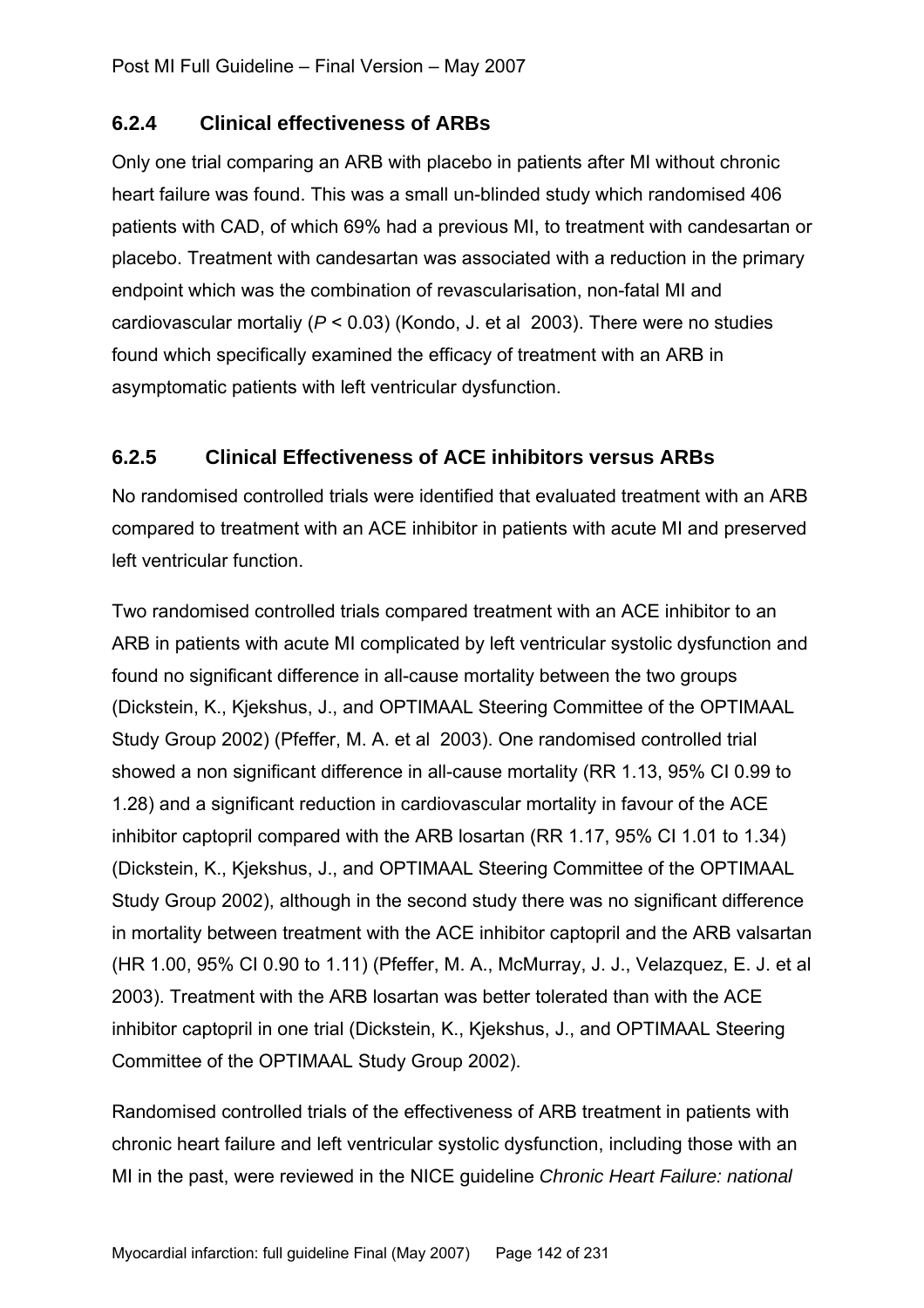*clinical guideline for diagnosis and management in primary and secondary care*, 2003 (National Collaborating Centre for Chronic Conditions. 2003). This guideline recognised that the evidence for ARB treatment in patients with chronic heart failure was still emerging and at the time of publication none of the ARBs were licensed for use in heart failure in the UK. Several large randomised trials were ongoing, but at the time that the NICE guideline for chronic heart failure were published, ARBs had not been shown to increase life expectancy compared to ACE inhibitor therapy for patients with heart failure due to left ventricular systolic dysfunction in several randomised controlled trials. However, the 2003 NICE guideline for the management of chronic heart failure states; 'ARBs may provide an alternative to ACE inhibitors for patients intolerant of ACE inhibitors (for example, because of cough)'

Adverse effects of ACE inhibitors were reported for three trials included in the systematic review of treatment with an ACE inhibitor in patients with left ventricular systolic dysfunction (Flather, M. D., Yusuf, S., Kober, L. et al 2000). Hypotension and renal dysfunction occurred more frequently in the ACE inhibitor treated group.

A randomised controlled trial conducted in patients with symptomatic heart failure and left ventricular systolic dysfunction, who were not receiving ACE inhibitors due to previous intolerance, found that patients were more likely to stop treatment with the ARB candesartan than placebo due to renal dysfunction (6.1% versus 2.7% in all patients, respectively), hyperkalaemia (1.9% versus 0.3% in all patients, respectively) and hypotension (3.7% versus 0.9% in all patients, respectively) (Granger, C. B. et al 2003). Patients were more likely to stop treatment with candesartan for a particular reason if they had previously been intolerant to treatment with an ACE inhibitor for the same reason.

Based on the available evidence the guideline development group came to the decision that treatment with an ARB should be considered as a second line alternative to an ACE inhibitor for those individuals with a documented history of ACE inhibitor intolerance.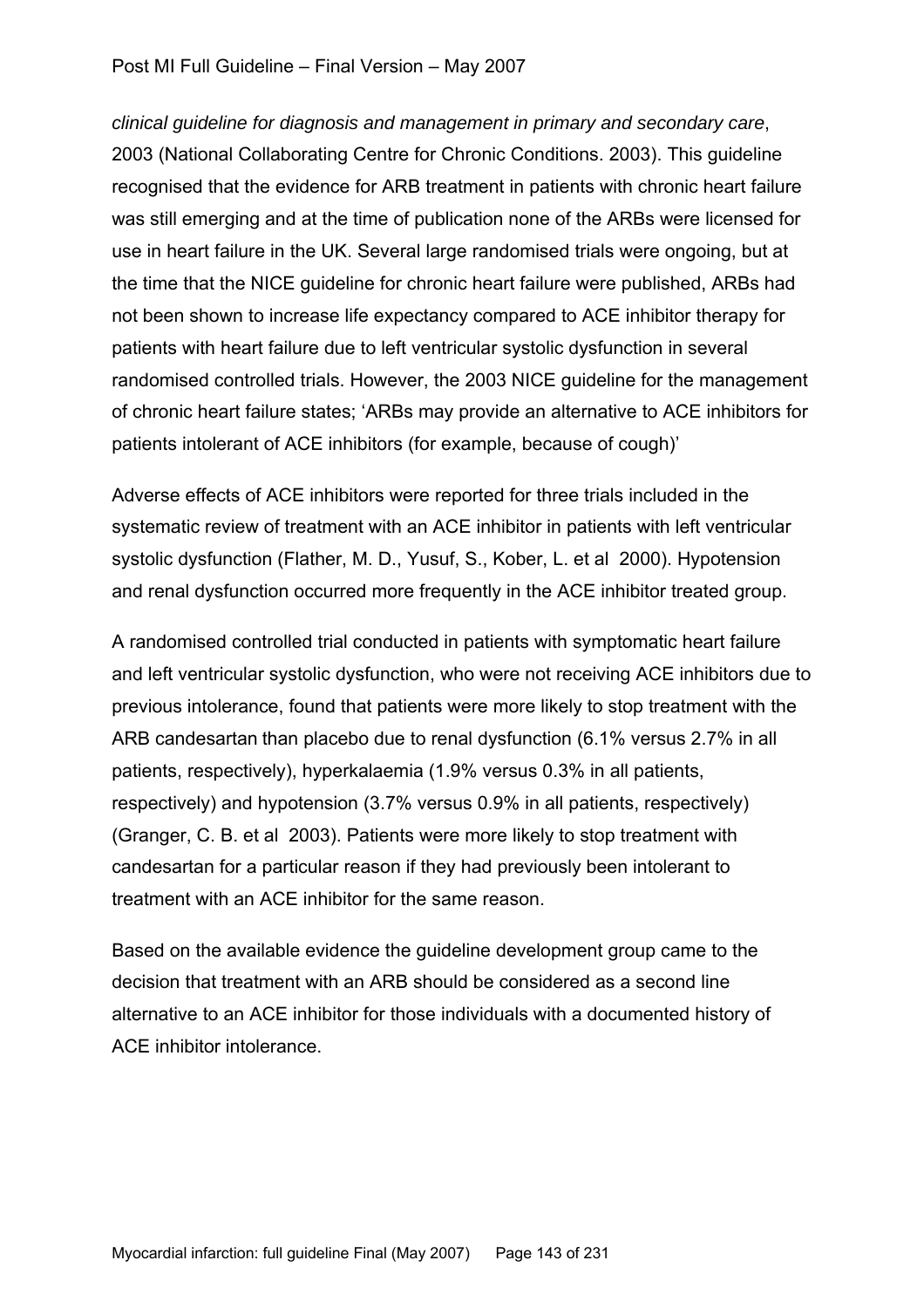# **6.2.6 Clinical effectiveness of ACE inhibitors plus ARBs versus ARBs or ACE inhibitors**

A randomised controlled trial of patients within 0.5 to 10 days of an acute MI complicated by left ventricular systolic dysfunction compared treatment with the combination of an ARB plus an ACE inhibitor with an ACE inhibitor alone, or an ARB alone. During a median follow up of 24.7 months, treatment with the combination of the ARB valsartan and the ACE inhibitor captopril had no effect on all-cause mortality (HR 0.98, 95% CI 0.90 to 1.09), cardiovascular mortality (RR 1.00, 95% CI 0.89 to 1.11), non-fatal MI or hospitalisation for heart failure compared either with captopril alone or valsartan alone (Pfeffer, M. A., McMurray, J. J., Velazquez, E. J. et al 2003). Combination therapy was associated with an increased rate of adverse events compared with either captopril alone or valsartan alone.

Randomised controlled trials of the effectiveness of ACE inhibitor and ARB treatment combined in patients with chronic heart failure and left ventricular systolic dysfunction, which included patients with an MI in the past, is examined in The NICE guideline *Chronic Heart Failure: national clinical guideline for diagnosis and management in primary and secondary care*, 2003 (National Collaborating Centre for Chronic Conditions. 2003). This guideline states that one systematic review of 17 randomised controlled trials demonstrated that the combination of ARBs and ACE inhibitors did not reduce risk of mortality as compared to ACE inhibitors on their own. However, significantly fewer patients required hospitalisation with the dual therapy. A large randomised controlled trial reported similar effects on mortality and hospitalisation with worsening heart failure. It was recognized that at the time of publication other trials were in progress which would further inform the use of the combination of ACE inhibitors and ARBs in patients with chronic heart failure (National Collaborating Centre for Chronic Conditions. 2003).

# **6.2.7 Clinical effectiveness of renal function and ACE inhibitor / ARB treatment**

No studies were identified of post MI patients with poor renal function that specifically addressed at what level of renal function the risks of therapy with ACE inhibitors outweigh the benefits. *Post hoc* analysis of a randomised controlled trial of patients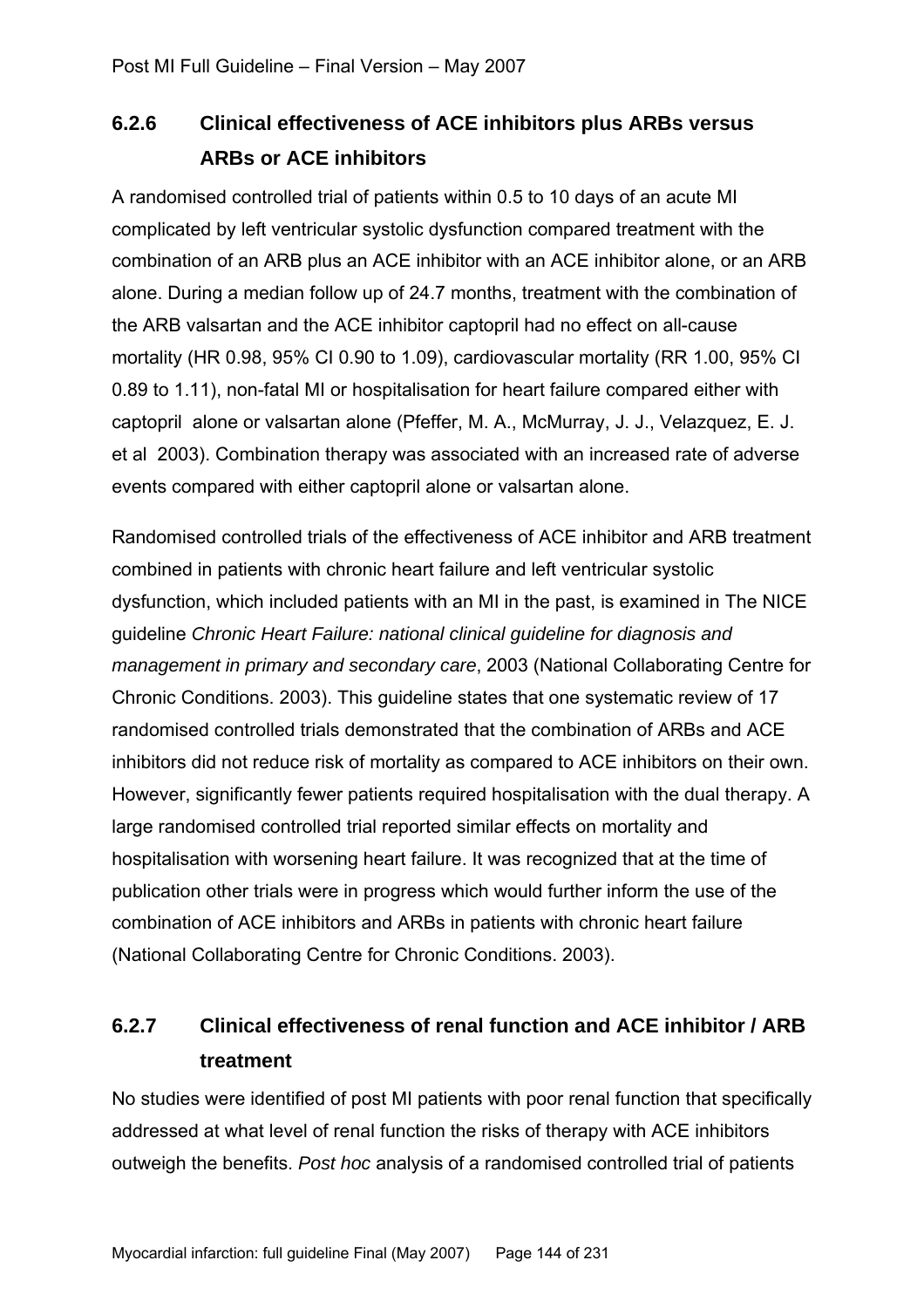with, or at high risk of, CAD with mild renal insufficiency found that the cumulative incidence of the primary outcome (cardiovascular death, non-fatal MI or stroke) was higher in patients with renal insufficiency compared to those without, and also increased with serum creatinine concentration. ACE inhibitor treatment with ramipril reduced the subsequent risk of cardiovascular events in patients with and without renal insufficiency, without increasing adverse events (Mann, J. F. E. et al 2001). A second *post hoc* analysis of a randomised controlled trial in post MI patients with left ventricular dysfunction showed that treatment with the ACE inhibitor captopril reduced cardiovascular events irrespective of baseline kidney function (Tokmakova, M. P. et al 2004).

The 2003 NICE Guideline: *Chronic heart failure: Management of chronic heart failure in adults in primary and secondary care* stated that it is very rarely necessary to stop an ACE inhibitor and that clinical deterioration is likely if treatment is withdrawn (National Collaborating Centre for Chronic Conditions. 2003).

# **6.2.8 Health economics of ACE inhibitors in patients after MI with LV systolic dysfunction, or with heart failure**

Ten studies were found which compared the use of ACE inhibitors in selected patients after MI with left ventricular systolic dysfunction with and without heart failure, or with heart failure. Nine studies used effectiveness data from studies of patients early after MI; five from the AIRE study, (Schadlich, P. K., Huppertz, E., and Brecht, J. G. 1998) (Martinez, C. and Ball, S. G. 1995) (Anderson, A. N., Moodley, I., and Kropman, K. 2000) (Erhardt, L. et al 1997) (Hart, W. M. et al 2002) three from the SAVE study (Mantovani, L. G., Belisari, A., and Szucs, T. D. 1998) (Michel, B. C. et al 1996) (Tsevat, J. et al 1995) and one from the TRACE study (LePen, C. et al 1998). The tenth study (Cook, J. R. et al 1998) used effectiveness data from the SOLVD trial in which 66% patients in the treatment study and 80% in the prevention study had a previous history of MI.

The NICE guidelines for the diagnosis and management of chronic heart failure in primary and secondary care also makes recommendation for treatment with ACE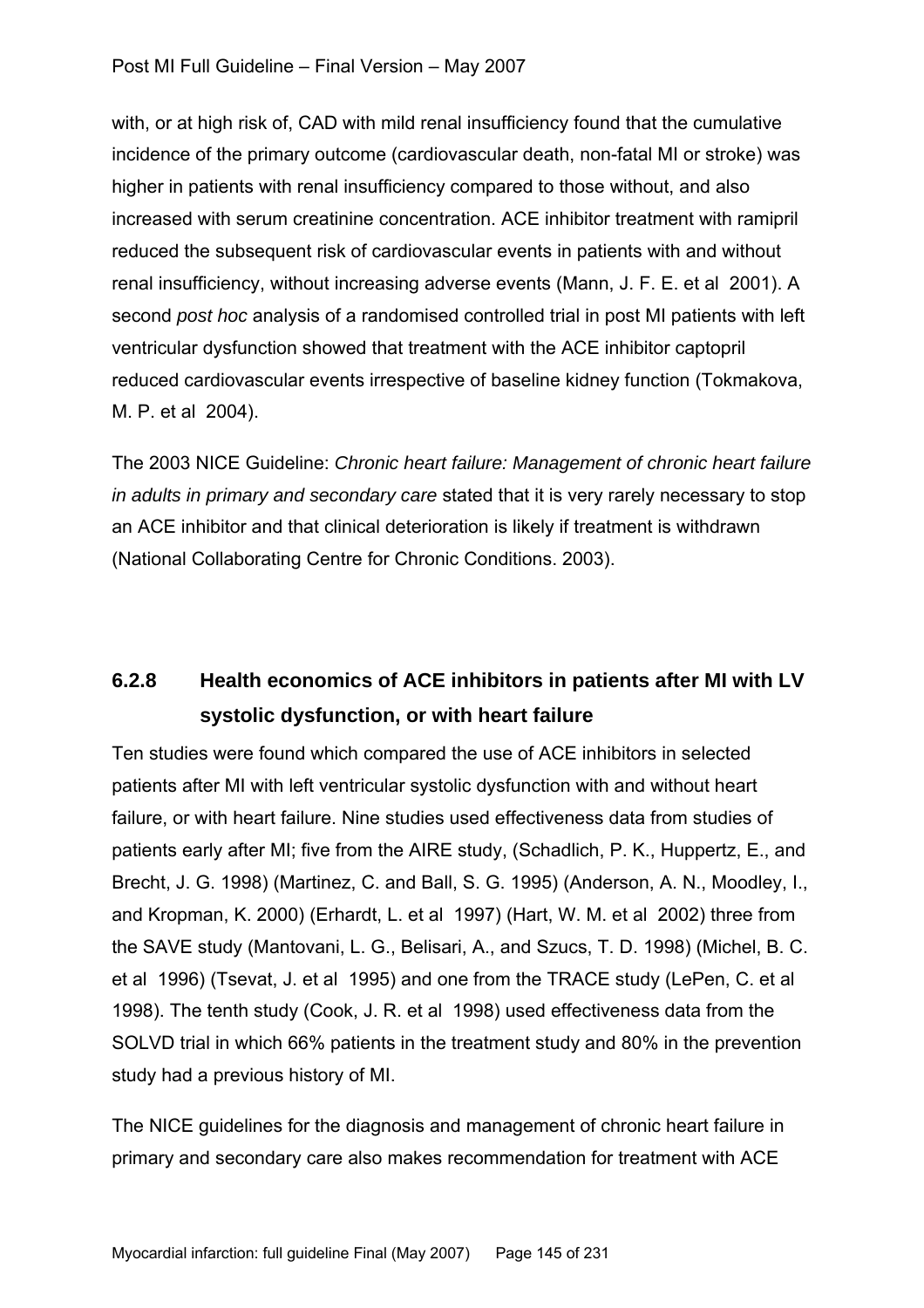inhibitors in patients with heart failure due to left ventricular systolic dysfunction, including patients with chronic heart failure and a history of an MI in the past. This guideline states that 'Treatment of heart failure with ACE inhibitors is cost effective, largely due to the costs saved from the reduced risk of hospitalisation. Treatment can be cost saving and has very favorable cost effectiveness ratios even when conservative assumptions are employed.'

The AIRE Study (Acute Infarction Ramipril Efficacy (AIRE) Study Investigators. 1993) recruited patients with clinical heart failure early after acute MI, and examined the effectiveness of treatment with ramipril compared with placebo. Five studies examined cost effectiveness based on the AIRE study (Acute Infarction Ramipril Efficacy (AIRE) Study Investigators. 1993) in different healthcare systems.

A Spanish study (Hart, W. M., Rubio-Terres, C., Pajuelo, F. et al 2002) found that compared with placebo, the incremental cost per life year gained with ramipril ranged between Euro 4784 in year 1 to Euro 1550 in the fourth year. The sensitivity analyses showed that the estimated cost per LYG was robust to wide variations in the baseline values.

A South African study (Anderson, A. N., Moodley, I., and Kropman, K. 2000) assessed the cost effectiveness of ramipril compared to placebo. The results were stratified according to age. The use of ramipril results in an incremental cost/life year gained, which ranges between R67 907 (approximately £6200) in the first year to R16 808/LYG (approximately £1500) in the fourth year. When the quality of life of the patients was taken into account, the cost-utility analysis shows an incremental cost/QALY of R21 382 (approximately £1900) for those younger than 65 years of age and R18 029 (approximately £1600) for those older than 65 years of age. The results were robust in sensitivity analyses.

A German study (Schadlich, P. K., Huppertz, E., and Brecht, J. G. 1998) reported an estimated ICER for ramipril compared to placebo of DM 2456/life year gained after 3.8 years (approximately £1100) and DM 8271/LYG (approximately £3650) for the first year. Monte-Carlo simulation results showed that ramipril was cost effective, dominating the alternative in 5% of the cases. In 99% of the cases the ICER ranged between DM 2500 to DM 8500 suggesting that ramipril is highly cost effective.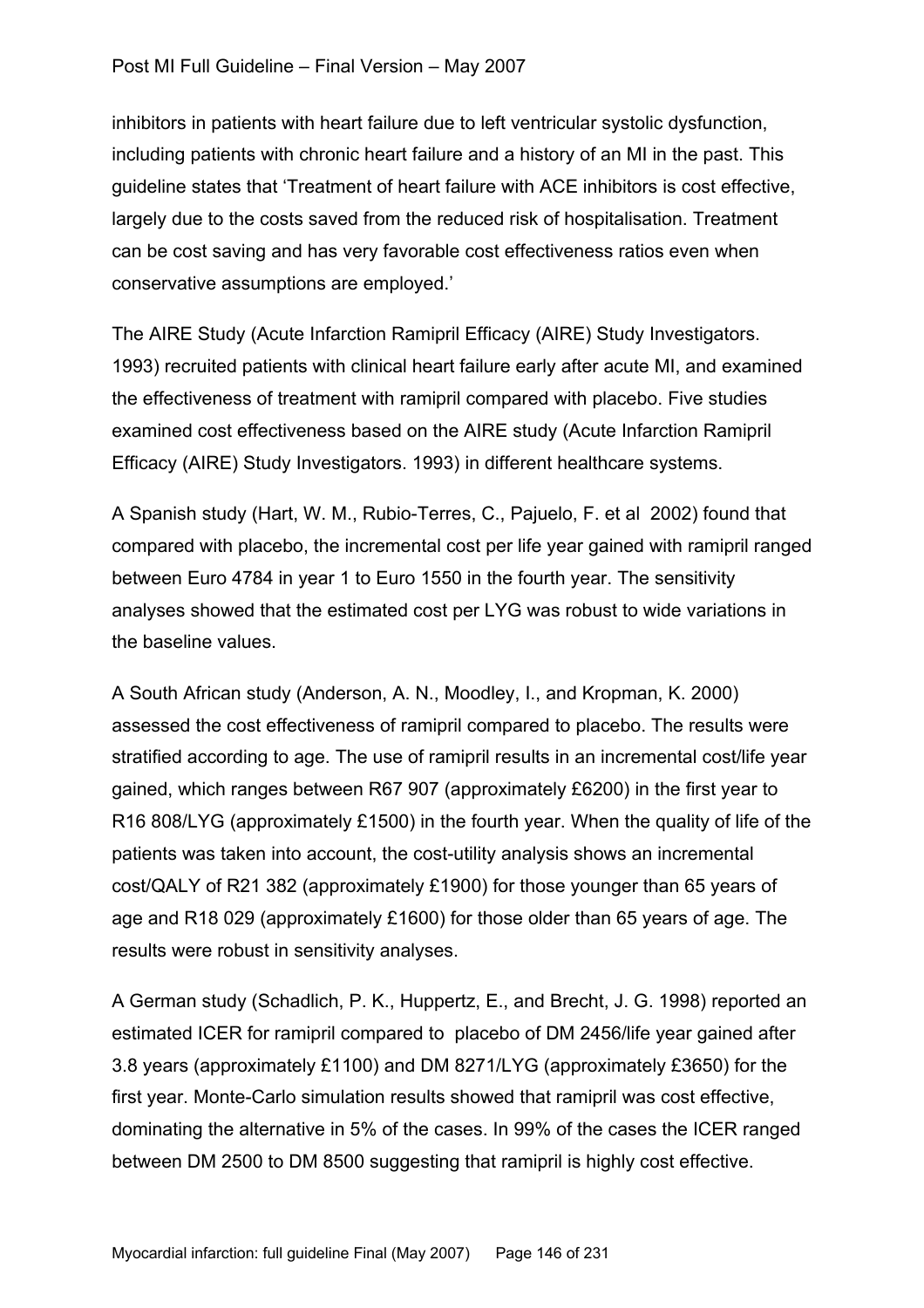A Swedish study (Erhardt, L., Ball, S., Andersson, F. et al 1997) reported incremental cost effectiveness ratios of treatment with ramipril compared with placebo over 3 treatment periods: 1, 2, and 3.8 years. The ICERs ranged from SEK 33 033 for the 1-year treatment to (approximately £2800) SEK 14 148 (approximately £1200) for the 3.8-year treatment period. Two way-sensitivity analyses indicated that the study results were robust although hospital costs had an impact on the ICERs.

Finally, a UK based study (Martinez, C. and Ball, S. G. 1995), reported cost/life years gained from treatment with ramipril compared to placebo ranging between £425 for the first year to £286 in the fourth year. These results were not sensitive to the timeframe of the model, but were sensitive to changes in hospitalisation costs.

The SAVE study recruited patients early after acute MI without symptoms of heart failure and a left ventricular ejection fraction of equal to, or less than, 40%, and examined the effectiveness of treatment with captopril compared to placebo. Three studies examined cost effectiveness in different healthcare systems.

An Italian study (Mantovani, L. G., Belisari, A., and Szucs, T. D. 1998) reported an incremental cost per death avoided with captopril treatment of 33, 229 million lira (approximately £13 800). The cost/life year gained was 14, 708 million lira (approximately £6100). The model was sensitive to changes in values of the prices of captopril, cost of revascularisation procedures, the number of cardiovascular deaths prevented, and the number of years of life saved.

A Dutch study (Michel, B. C., Al, M. J., Remme, W. J. et al 1996) estimated the costs and effects of treatment. The cost per life year gained with captopril treatments was DF122 887 (approximately £2350) at 4 years. Costs per life-year gained for 20 years of treatment was estimated at DF115 729 (approximately £1600), with 95% of all estimates between DF10 and DF150 000 for the 20 year treatment. The results were sensitive to the cost of captopril and the occurrence and prevention of clinical heart failure, although the authors did not report by how much the result would change.

An American study (Tsevat, J., Duke, D., Goldman, L. et al 1995) developed a Markov model from a US third payer's perspective to assess the cost effectiveness of captopril compared to placebo. The model used two scenarios based on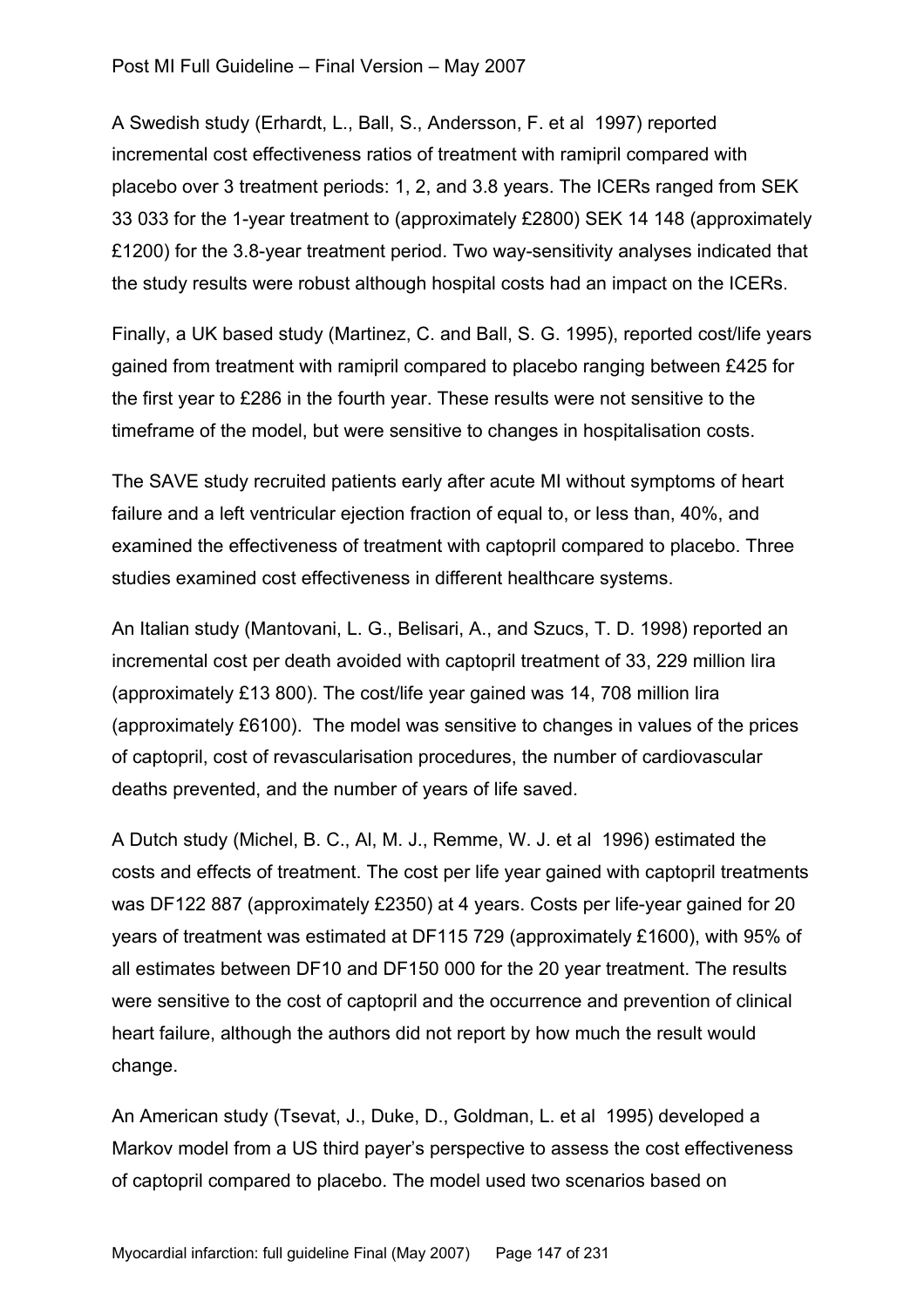assumptions about death rates with captopril versus placebo beyond 4 years. The first scenario included equal mortality rates, whilst the second extrapolated a difference in mortality for the remaining time in the model. In the first scenario, the ICER of captopril ranged from \$3600/QALY (approximately £2000) for 80-year old patients to \$60 800/QALY (approximately £34 500) for 50-year old patients. In the second scenario, ICERs ranged from \$3700 to \$10 400/QALY, depending on age. The model was robust to changes in estimates of variables when they were varied individually over wide ranges for patients aged over 60 years, but for those aged 50 years it was only sensitive to the cost of captopril and changes in utilities.

The TRACE study (Kober, L. et al 1995) recruited patients early after acute MI with left ventricular systolic dysfunction (corresponding to a left ventricular ejection fraction  $\leq$  35%) and examined the effectiveness of treatment with trandolapril compared with placebo.

A French study (LePen, C., Lilliu, H., Keller, T. et al 1998) evaluated the cost effectiveness of trandolapril. The cost/life year saved was 6950 French francs (approximately £900). Probabilistic sensitivity analyses showed that in 7.4% of the cases trandolapril use was cost saving (trandolapril dominated placebo) and in 92.6% of the cases the ICER was positive, and still within the acceptable ranges of cost/LYS, lying between FF 8410 (95%CI 7990 to 8840) according to the bootstrap method (approximately £1050).

The SOLVD trials recruited patients with left ventricular systolic dysfunction (ejection fraction ≤ 35%) with (SOLVD Investigators 1991) and without (SOLVD Investigators 1992) symptoms of heart failure and examined the effectiveness of treatment with enalapril compared to placebo. At baseline, 66% and 80% of patients respectively had a history of MI. One study was found examining cost effectiveness of ACE inhibitors using SOLVD data from the prevention arm.

One study (Cook, J. R., Glick, H. A., Gerth, W. et al 1998) based on US costs modelled the long-term economic and clinical impact of using enalapril versus usual therapy for hypertensive patients with left ventricular dysfunction. Enalapril dominated the alternative (more effective and less costly) in the base-case. These results were robust in sensitivity analysis. The cost effectiveness acceptability curve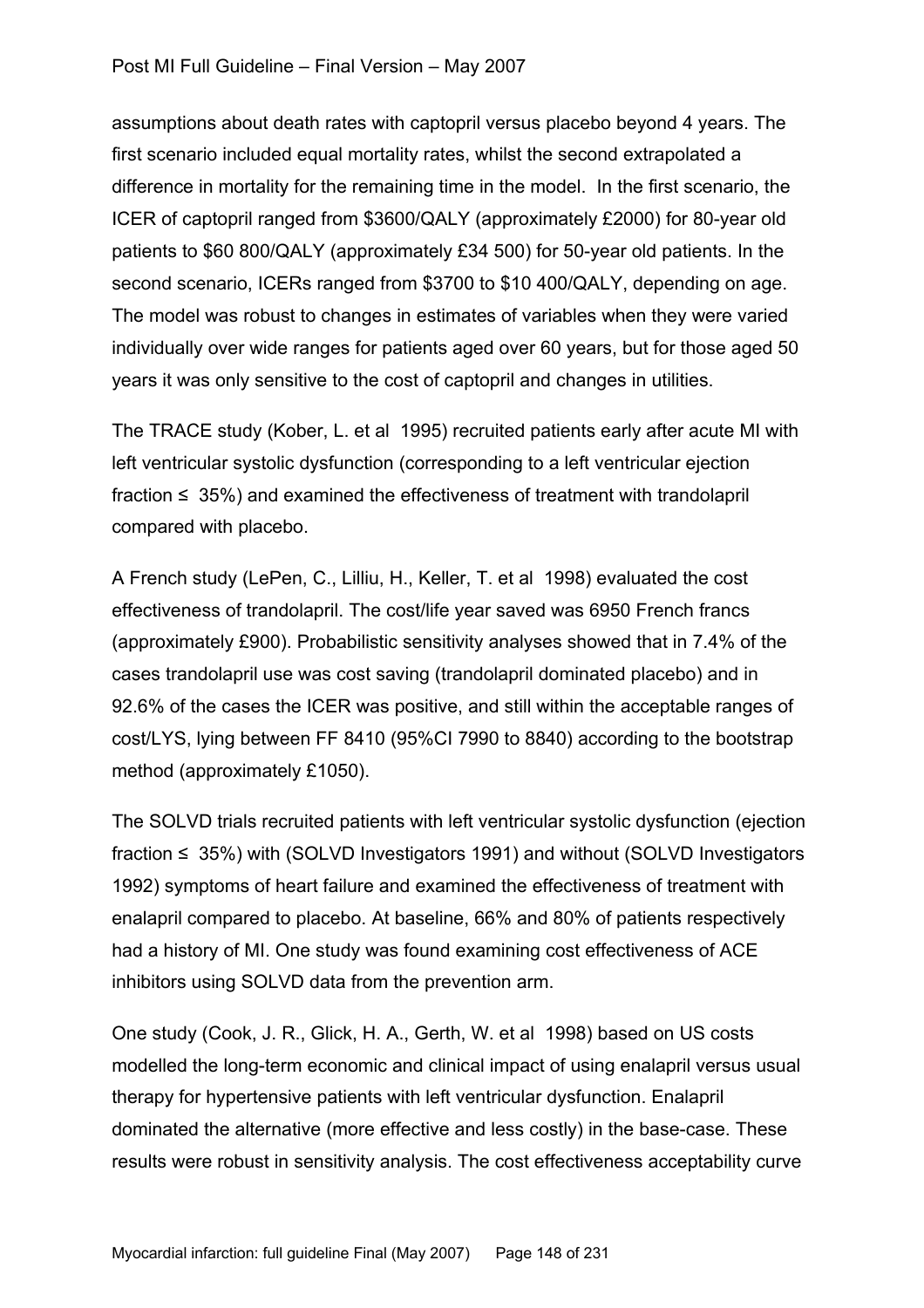showed that there was a less than 10% probability that enalapril treatment would increase the costs in comparison with placebo, and less than 3% probability that the cost per life-year gained would exceed \$3,000 (approximately £1800) in the trial observation period analysis. In the lifetime projection analysis, the probability that enalapril dominated placebo was 94%.

In summary treatment with ACE inhibitors compared to placebo is cost effective in patients early after MI with left ventricular systolic dysfunction, with and without heart failure. Treatment with ACE inhibitors in patients with heart failure and left ventricular systolic dysfunction, which includes those with an MI in the past, has previously been reported as cost effective in the NICE guideline for the diagnosis and management of chronic heart failure in primary and secondary care.

# **6.2.9 Health economics of ACE inhibitors in patients after MI with preserved LV function**

Five studies were found which addressed this question, (Malik, I. S., Bhatia, V. K., and Kooner, J. S. 2001) (Aurbach, A. et al 2004) (Smith, M. G., Neville, A. M., and Middleton, J. C. 2003) (Backhouse, M. E., Richter, A., and Gaffney, L. 2000) (Bjorholt, I. et al 2002). The use of ACE inhibitors was compared with placebo in MI patients without left ventricular systolic dysfunction but at high risk of cardiovascular events. All five studies used data from the HOPE study which examined the effectiveness of treatment with ramipril compared to placebo, and in which 53% had a history of a previous MI at least 1 month earlier. Two were UK studies (Backhouse, M. E., Richter, A., and Gaffney, L. 2000) (Malik, I. S., Bhatia, V. K., and Kooner, J. S. 2001).

The first UK study (Backhouse, M. E., Richter, A., and Gaffney, L. 2000) constructed a decision analytical model to estimate long-term benefits and costs of treatment with ramipril compared to placebo from the NHS perspective. The base-case analysis showed a discounted ICER of £5544 per LYG. The ICERs did not vary substantially with age. For example the ICER reduces to £2814 for those aged 52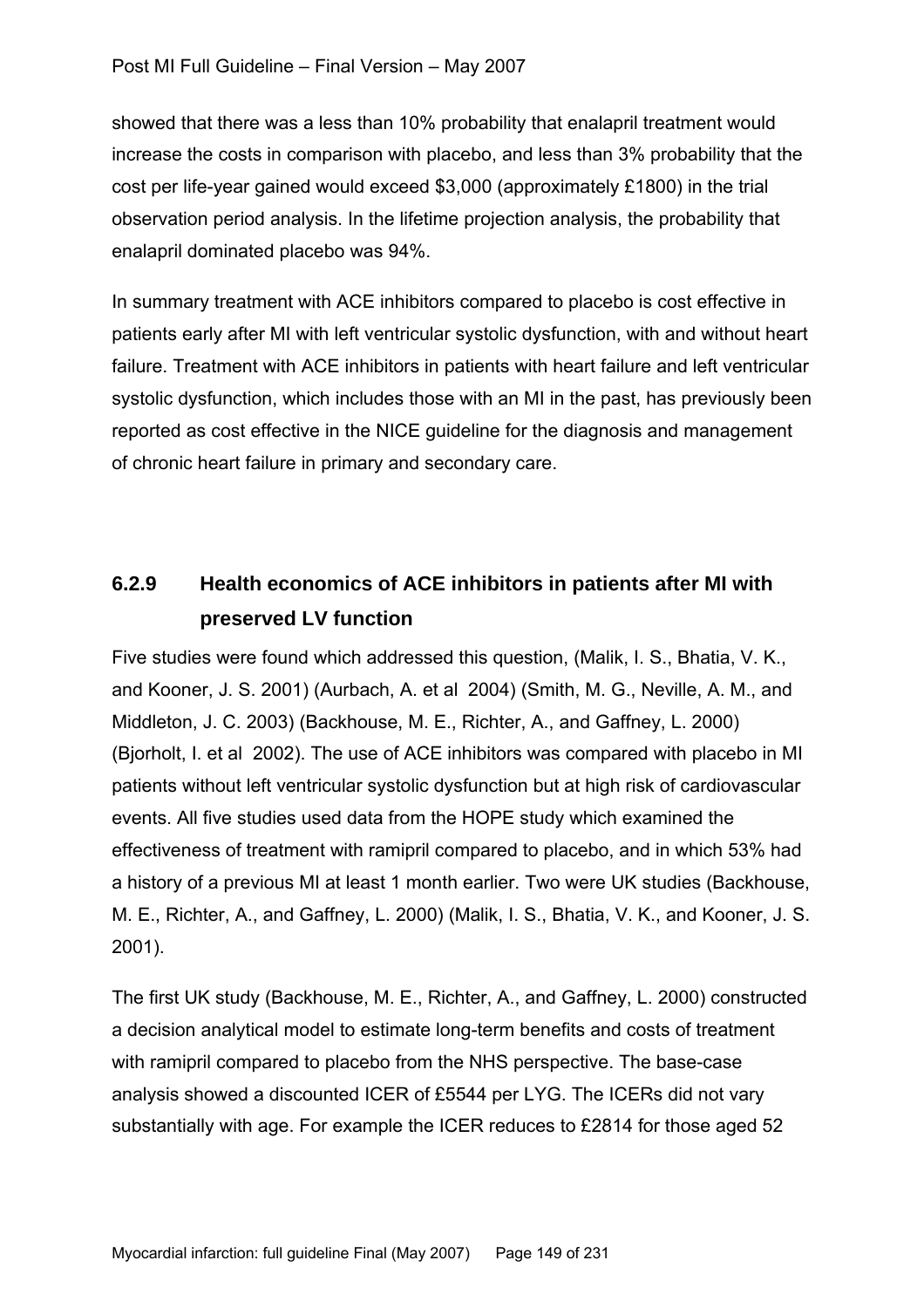year while increasing to £10 291 in for those aged 80 years due to differences in life expectancy.

The second UK study (Malik, I. S., Bhatia, V. K., and Kooner, J. S. 2001) assessed treatment with ramipril compared to placebo in patients with different risks of cardiovascular death classified as low, medium and high. The cost effectiveness of ramipril for the base case analysis was £14 700 (5 years) and £2800 (lifetime treatment). These results were sensitive to drug costs as well as pre-treatment risk. The costs of ACE inhibitors have fallen since this study was done.

Three studies have examined the cost effectiveness of treatment with ramipril compared to placebo in three other healthcare systems.

The first study (Smith, M. G., Neville, A. M., and Middleton, J. C. 2003) assessed the clinical and economic impacts of treatment with ramipril in an Australian high-risk population. The incremental cost effectiveness analysis showed the estimated cost per life-year saved to be A\$17 214, 95% CI (A\$8 338 to 39 536), approximately (£6600/LYG) The results were sensitive to risk of cardiovascular death, cost and risk of revascularisation.

The second study (Aurbach, A., Russ, W., Battegay, E. et al 2004) modelled the cost effectiveness of ramipril in patients with an increased risk of cardiovascular events, including a subgroup of patients with diabetes, in a Swiss context. The incremental cost effectiveness ratio of ramipril versus placebo was CHF 6 005 per life-year gained in the base case analysis (approximately £2500/LYG). The diabetic population had a much more favourable ICER of CHF 3790/LYG (approximately £1600).The results remained robust in sensitivity analysis and showed that ramipril was cost effective in more than 90% of the cases, if society was willing to pay up to CHF10000/LYG (approximately £4100) per additional LYG.

The third study (Bjorholt, I., Andersson, F. L., Kahan, T. et al 2002) evaluated the long-term treatment with ramipril in patients at high risk of cardiovascular events in a Swedish context. The estimated ICERs were SEK 16 600/LYG (approximately £1200) when direct medical costs for cardiovascular reasons only were considered and SEK 45 400/LYG (approximately £3400) when direct medical costs for all diseases were considered. Using quality of life weights from the literature they found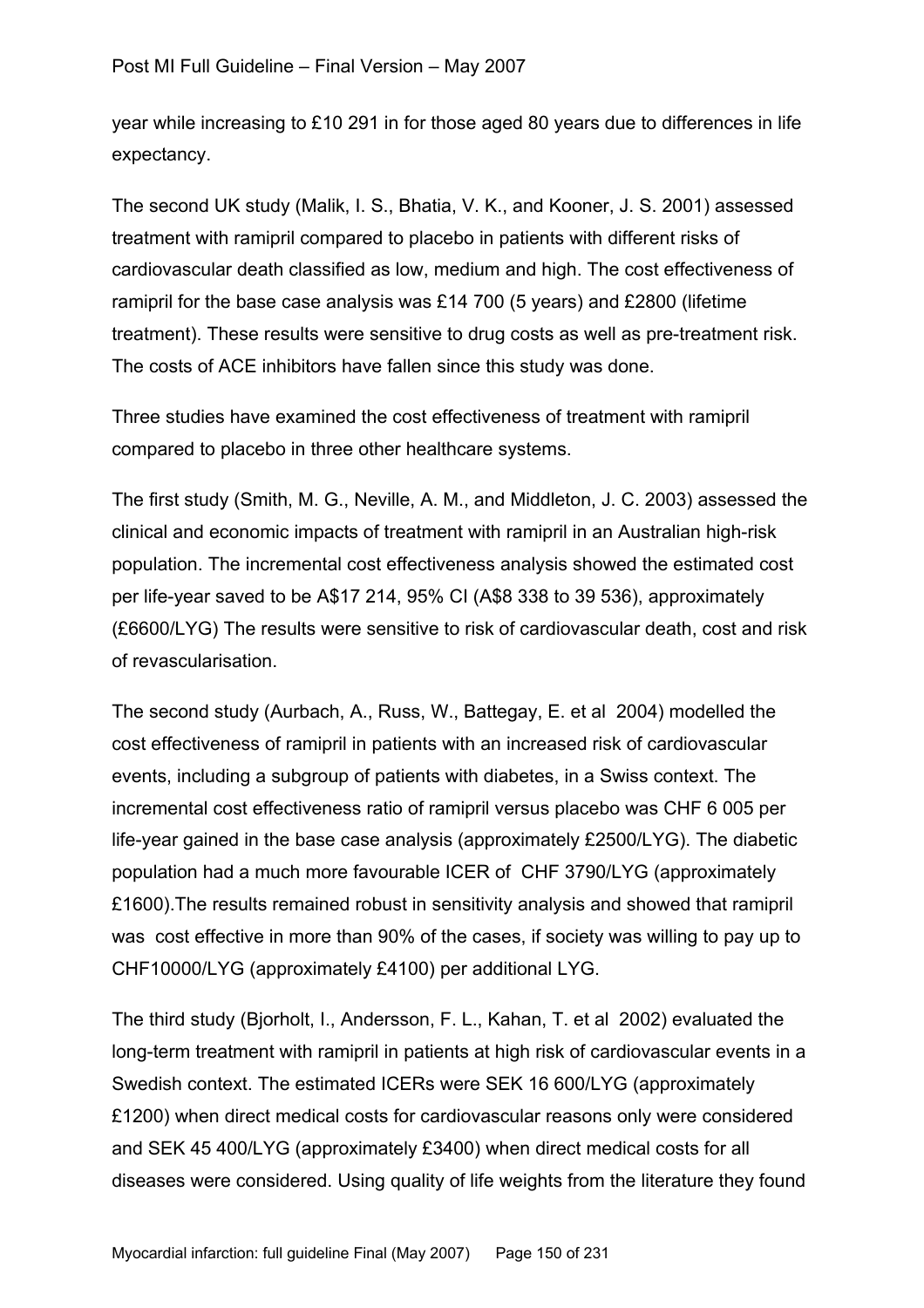that the cost/QALY to be SEK 26 600 (approximately £2000). The results were sensitive to reduction in life expectancy at the end of the trial period.

An additional analysis was undertaken to examine the cost effectiveness of treatment with ACE inhibitors compared to placebo in patients with preserved left ventricular dysfunction. The analysis used effectiveness data from a meta analysis (Al-Mallah, M. H., Tleyjeh, I M., Abdel-Latif, A. A. et al 2006) which meta analysed data from six trials (Braunwald, E., Domanski, M. J., Fowler, S. E. et al 2004) (Nissen, S. E. et al 2004) (Fox, K. M. and EUROPA Investigators 2003) (Arnold, J. M. O., Yusuf, S., Young, J. et al 2003) (MacMahon, S. et al 2000) (Pitt, B. et al 2001). A Markov model was developed to evaluate the incremental costs and effects of lifetime treatment with ACE inhibitors from a UK NHS perspective. The results suggested treatment with ACE inhibitors was cost effective with an estimated ICER of about £3400/QALY gained for men and about £3700 for women compared with placebo; well below the level considered affordable in the NHS (about £20 000 to £30 000 per QALY). This was robust in sensitivity analysis.

In conclusion treatment with ACE inhibitors in patients with an MI at least 1 month earlier and preserved left ventricular function is cost effective. See Appendix C for the full model.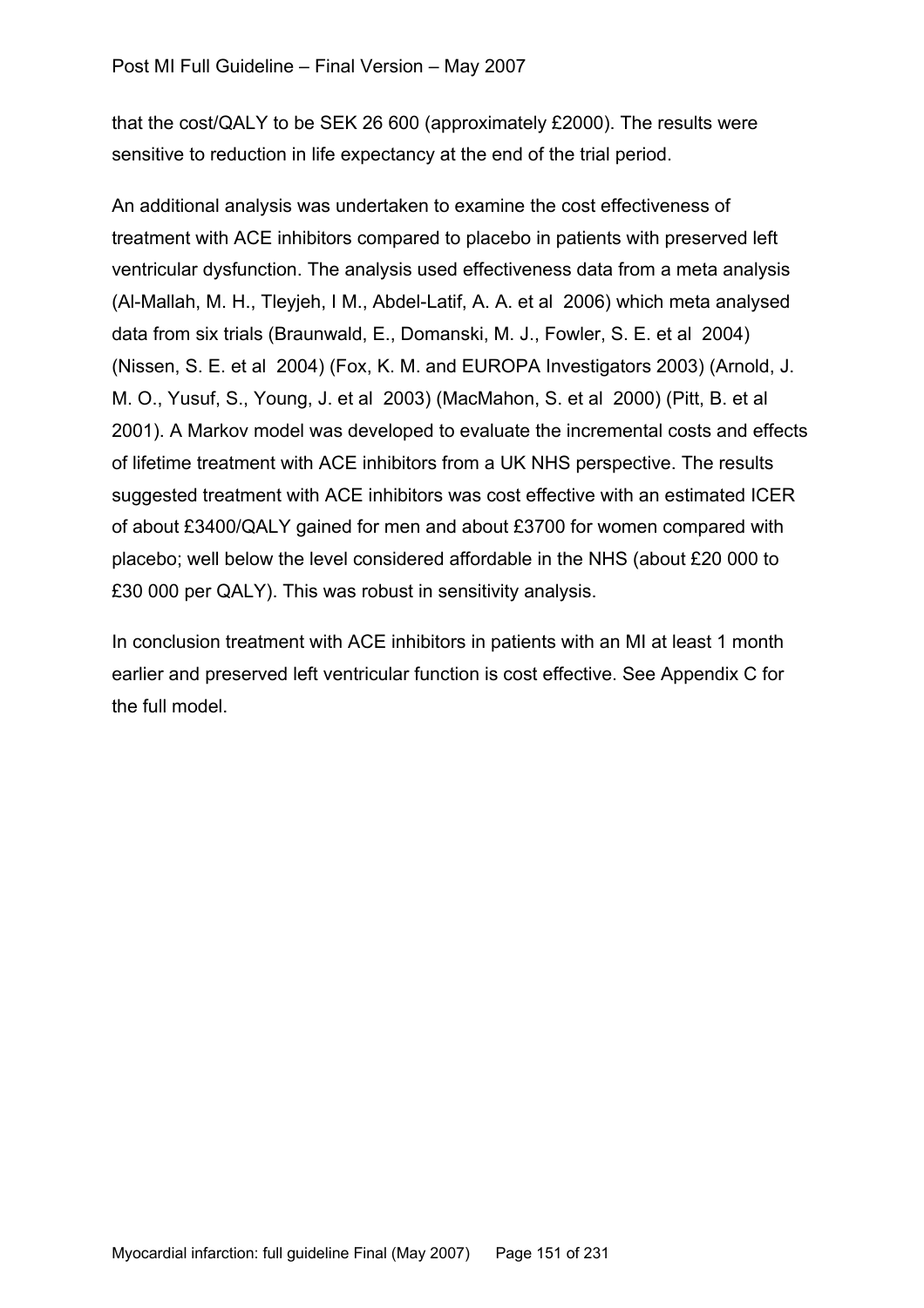# *6.3 [Antiplatelet therapy](#page-128-0)*

#### **6.3.1 Evidence statements for antiplatelet therapy**

- 6.3.1.1 After an MI, treatment with aspirin reduces the risk of death and cardiovascular events (1++).
- 6.3.1.2 In a subgroup of patients with recent MI, aspirin and clopidogrel have similar cardiovascular benefits (1++).
- 6.3.1.3 Long term treatment with aspirin is more cost effective compared to clopidogrel in the management of occlusive vascular events.

Patients after non-ST segment elevation MI

- 6.3.1.4 Clopidogrel plus aspirin therapy was significantly more effective than placebo plus aspirin in patients with non-ST elevation acute coronary syndrome for the combination endpoint of death from cardiovascular causes, non-fatal MI or stroke (1++). Refer to the NICE Technology Appraisal Clopidogrel in Non-ST segment elevation acute coronary syndromes.
- 6.3.1.5 In patients with a non ST segment elevation acute coronary syndrome, treatment with aspirin plus clopidogrel compared to aspirin alone for 12 months is cost effective.

Patients after ST segment elevation MI

6.3.1.6 In one study of patients scheduled for fibrinolytic therapy, presenting within 12 hours of a ST elevation MI or with new left bundle branch block, treatment with clopidogrel in addition to other standard therapy, for a median of 4 doses reduced the composite end point of an occluded infarct-related artery or reinfarction or death if these occurred before angiography was performed. At 30 days in this same study, there was a reduction in the composite end point of cardiovascular death, recurrent MI or recurrent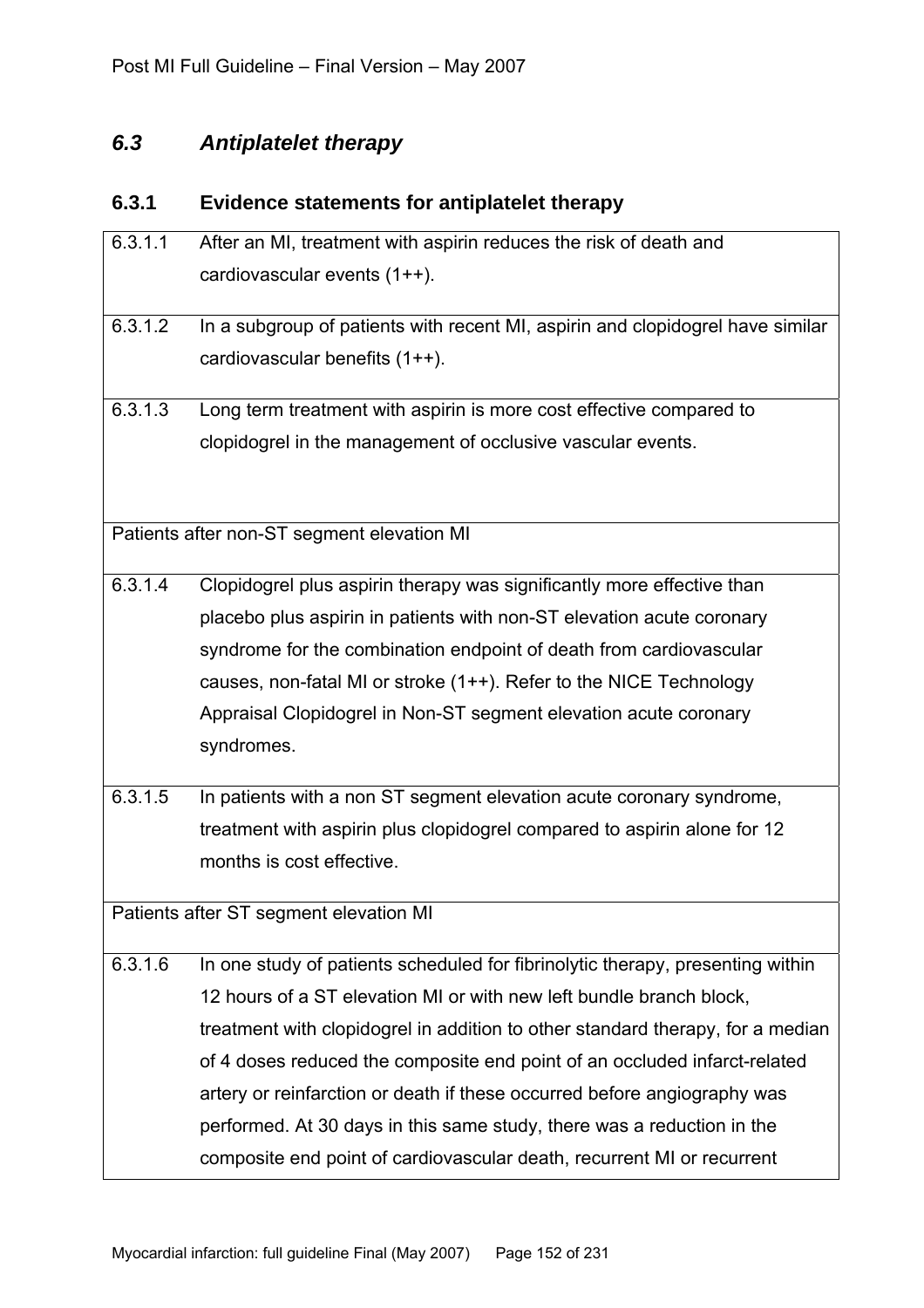ischaemia leading to the need for urgent revascularisation. In a second study of patients presenting within 24 hours of a suspected acute MI, (87% STEMI), treatment with clopidogrel for a mean duration of 14.9 days in addition to standard therapy, reduced the risk of the composite endpoint of death, reinfarction or stroke. There was no significant increased risk of major bleeding (1+).

6.3.1.7 In a study of a mean duration of 28 months that recruited patients with either clinically evident cardiovascular disease or multiple vascular risk factors, the treatment with clopidogrel in addition to other standard therapy was not associated with a reduction in the combination outcome of first occurrence of cardiovascular death, MI, or stroke, compared with standard therapy  $(1++)$ .

Aspirin

- 6.3.1.8 "Aspirin intolerance is defined as either
	- a proven hypersensitivity to aspirin, or
	- a history of severe indigestion caused by low-dose aspirin"

Definition taken from NICE IFP on the TA for 'Clopidogrel and modified-release dipyridamole in the prevention of occlusive vascular events'.

6.3.1.9 In patients who have had aspirin-induced ulcer bleeding that has been appropriately treated and are H pylori negative, treatment with aspirin plus high dose proton pump inhibitor has been shown to have a lower risk of recurrent bleeding episodes than treatment with clopidogrel alone (1++).

**[Back to recommendations](#page-128-0)** 

# **6.3.2 Clinical effectiveness of antiplatelet agents**

A meta analysis of randomised control trials of antiplatelet therapy in high risk patients (Baigent, C. et al 2002) identified 12 trials on patients with a history of MI. A total of 20 006 patients were allocated to a mean duration of 27 months of therapy.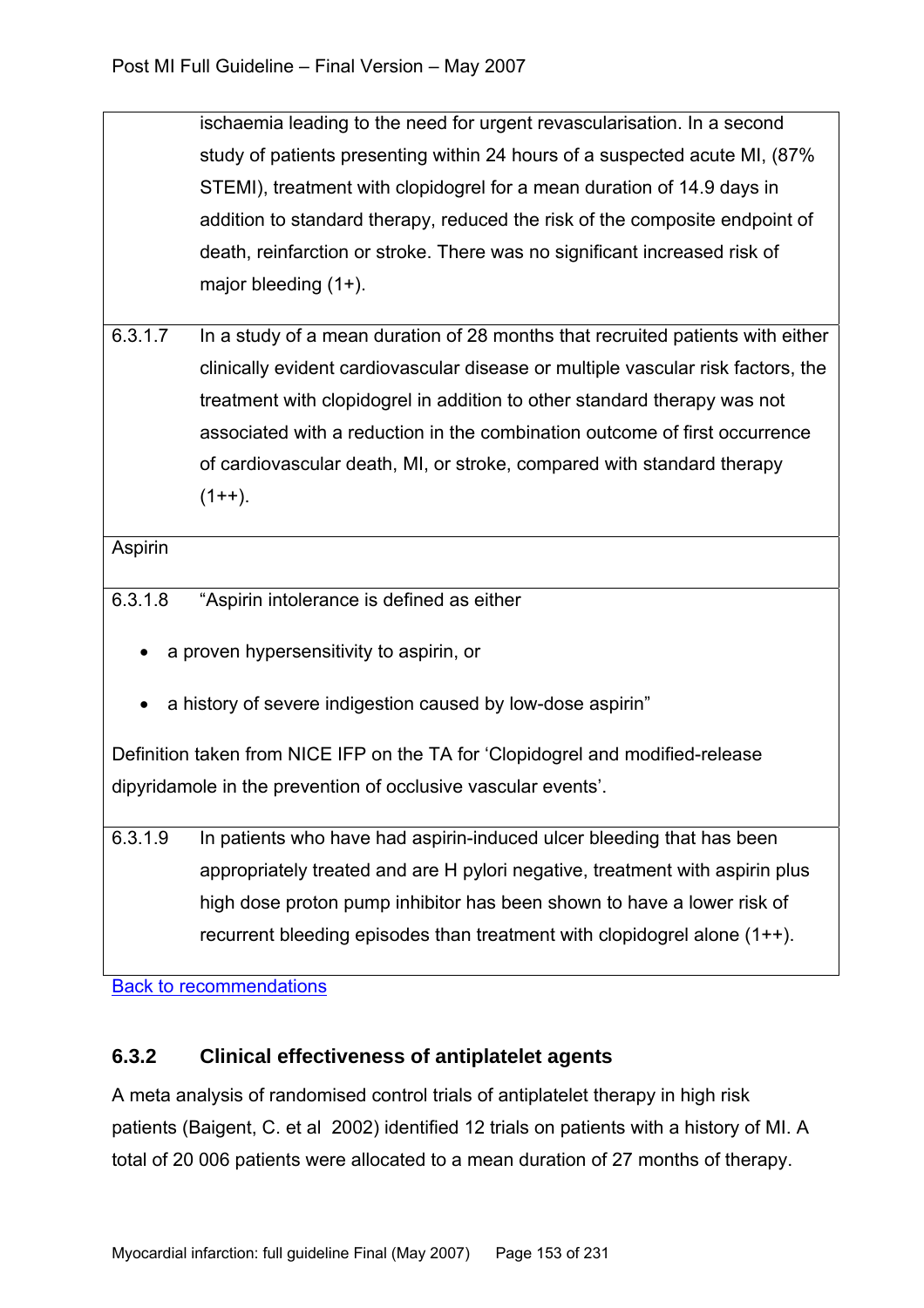For patients after MI, treatment resulted in 36 (standard error 5) fewer serious vascular events per 1000 (non-fatal MI: 18 (SE 3) fewer per 1000, *P* < 0.001; vascular death: 14 (SE 4) fewer per 1000 *P* < 0.0006; non-fatal stroke: 5 (SE 1) fewer per 1000, *P* < 0.002). The estimated risk of extra-cranial bleeding due to antiplatelet therapy was calculated as approximately 1 patient per 1000 per year. Six of the 12 trials compared aspirin with placebo, three used a combination of aspirin and dipyridamole, and one used sulphinpyrazone. Five of the six aspirin trials were available for review (Elwood, P. C. et al 1974) (Elwood, P. C. and Sweetnam, P. M. 1979) (Aspirin Myocardial Infarction Study Research Group. 1980), (Coronary Drug Project Research Group. 1980) (Breddin, K. et al 1979). Of these, one randomised controlled trial found a reduction in non-fatal MI (7.1% versus 10.9%, *P* < 0.05) (Elwood, P. C. and Sweetnam, P. M. 1979) and another a reduction in mortality (5.8% versus 8.3%, Z value - 1.9) (Coronary Drug Project Research Group. 1980).

Two short-term randomised control trials that recruited post MI patients within 24 hours of infarction found that aspirin therapy reduced mortality (RR 0.78, 95% CI 0.71 to 0.85) (Baigent, C. et al 1998) and reinfarction (*P* < 0.03) (Verheugt, F. W. et al 1990).

### 6.3.2.1 Antiplatelet therapy in patients who are aspirin intolerant

Literature searching did not identify any studies of patients after MI with aspirin sensitivity.

Post-hoc analysis of the CURE trial (Yusuf, S. et al 2001) found that bleeding risk increased with aspirin dose, with or without clopidogrel, without any increase in efficacy (HR 1.9, 95% CI 1.29 to 2.72 in the placebo group, HR 1.6, 95% CI 1.19 to 2.23 in the clopidogrel group, HR 1.7, 95% CI 1.36 to 2.20 in the combined group) (Peters, R. J. et al 2003).

A randomised control trial has been conducted on patients at high vascular risk (CAD, cerebrovascular insufficiency and/or peripheral vascular disease) and also with ulcer bleeding which could have been gastric or duodenal. The patients were all Helicobacter pylori negative before randomisation. The study found that treatment with aspirin plus esomeprazole was superior to clopidogrel plus placebo in the prevention of recurrent bleeding (0.7%, 95% CI 0% to 2%, versus 8.6%, 95% CI 4.1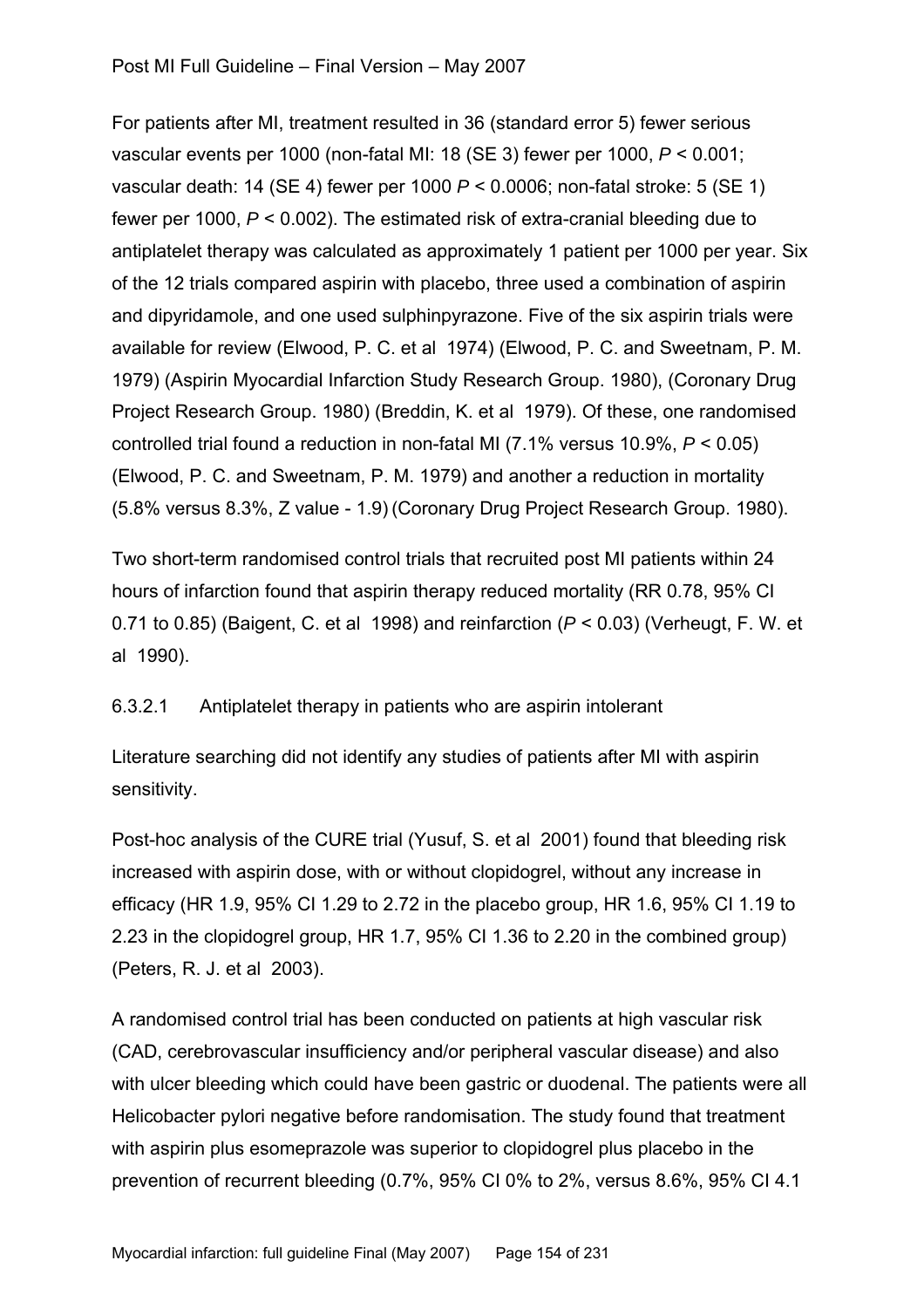to 13.1%, *P* = 0.001). No patients were treated with the combination of clopidogrel and esomeprazole (Chan, F. K. et al 2005).

#### 6.3.2.2 Clinical effectiveness of aspirin versus clopidogrel

In patients after recent MI, treatment with aspirin was as effective as clopidogrel in reducing the combined risk of ischaemic stroke, MI, or vascular death in a randomised control trial which recruited stroke, peripheral artery disease and post MI patients.(Gent, M. 1996).

6.3.2.3 Clinical effectiveness of aspirin versus aspirin plus clopidogrel

Patients after non-ST segment elevation MI

A Health Technology Appraisal examined clopidogrel use in combination with aspirin compared with aspirin alone in the treatment of non-ST segment elevation acute coronary syndromes (National Institute for Clinical Excellence. 2004). One randomised control trial was identified (Yusuf, S., Zhao, F., Mehta, S. R. et al 2001). Clopidogrel in addition to aspirin was significantly more effective than placebo plus aspirin in patients with non-ST elevation acute coronary syndromes for the composite outcome of death from cardiovascular causes, non-fatal MI or stroke over the mean 9 month treatment period (RR 0.80, 95% CI 0.72 to 0.90). There were significantly more patients with major bleeds in the clopidogrel group (RR 1.38, 95% CI 1.13 to 1.67), but there were not significantly more patients with episodes of lifethreatening bleeding or haemorrhagic strokes (RR 1.21, 95% CI 0.95 to 1.56).

### Patients after ST elevation MI

A randomised control trial of patients presenting within 12 hours of a ST segment elevation MI or with new left bundle branch block examined the effectiveness of the addition of clopidogrel to aspirin, fibrinolytic therapy, and, where appropriate, heparin (Sabatine, M. S. et al 2005). Participants received a median of 4 doses of study medication and were scheduled to undergo coronary angiography 48 to 192 hours after the start of treatment. Clopidogrel reduced the composite primary end point of occluded infarct-related artery, or reinfaction or death if these occurred before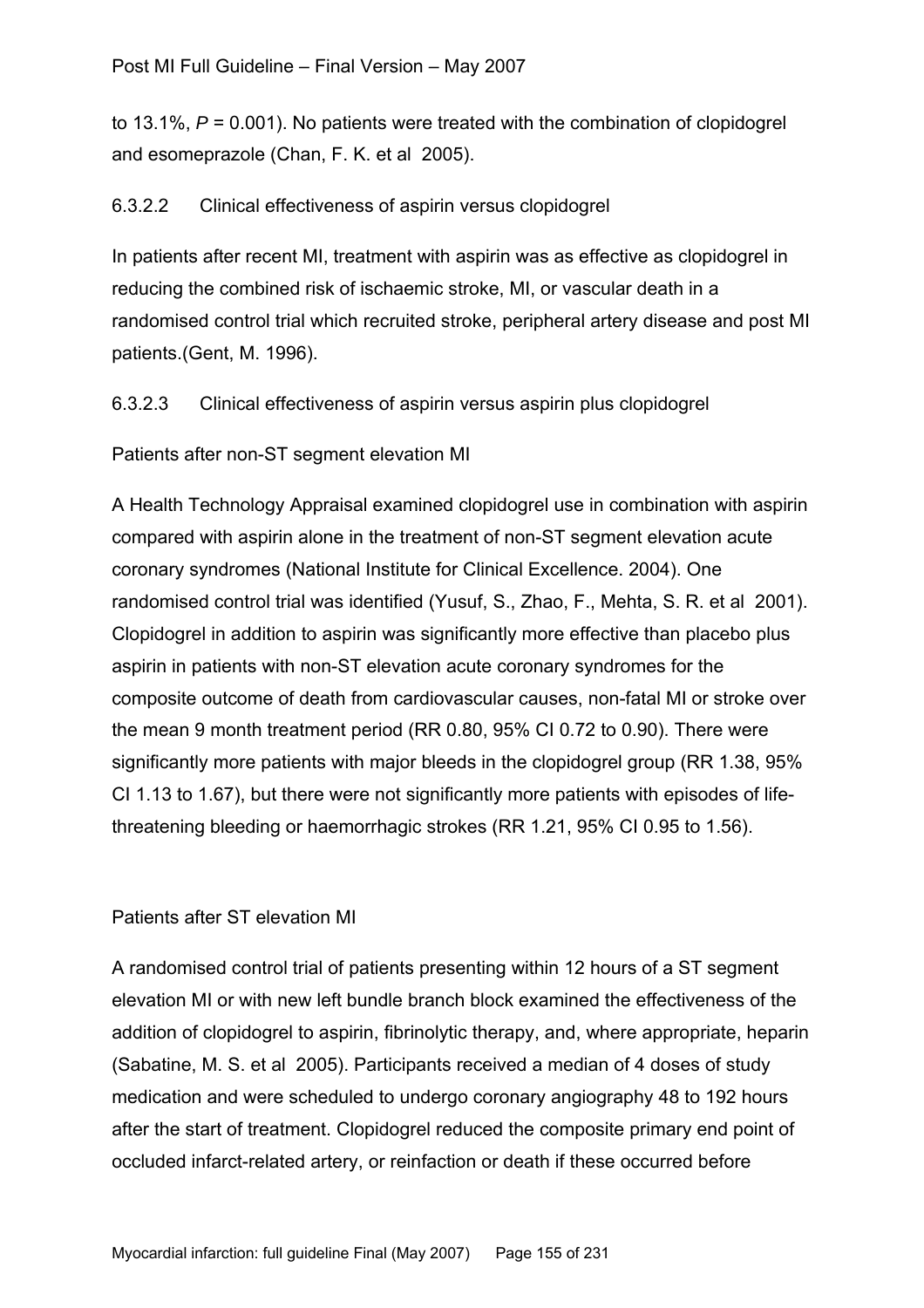angiography was performed (OR 20%, *P* < 0.03).The study was not powered to detect a survival benefit, and had a short clinical follow up of 30 days. At 30 days, treatment with clopidogrel was associated with a reduction in the composite end point of cardiovascular death, recurrent MI or recurrent ischaemia leading to the need for urgent revascularisation. The rates of major bleeding and intracranial haemorrhage were similar in the two groups.

A randomised control trial which recruited patients within 24 hours of a suspected acute MI found that the addition of clopidogrel to aspirin and other standard treatment reduced the risk of the primary endpoint of the combination of death, reinfarction or stroke, compared with aspirin treatment alone (OR 0.91, 95% CI 0.86 to 0.97) (Chen, Z. M. et al 2005a). Clopigogrel plus aspirin also reduced the risk of the co-primary endpoint of all-cause mortality (OR 0.93, 95% CI 0.87 to 0.99). Follow up was until hospital discharge or for up to 4 weeks, and mean duration of trial treatment in survivors was 14.9 days, 87% of patients had ST elevation MI and 6% left bundle branch block. The rate of fatal and non-fatal bleeding was low and similar in both treatment groups.

A randomised control trial recruited patients with either clinically evident cardiovascular disease or multiple vascular risk factors (Bhatt, D. L. et al 2006). Patients received clopidogrel plus aspirin or placebo plus aspirin. Thirty five percent of patients had had a prior MI in the previous 5 years. Forty eight percent of patients had documented coronary artery disease in the previous five years. The median follow up time of the study was 28 months. For the primary endpoint (combination of first occurrence of cardiovascular death, MI, or stroke) there was no benefit observed in patients who received clopidogrel plus aspirin compared with those who received placebo plus aspirin. For the principal secondary endpoint (combination of MI, stroke, death from cardiovascular causes, hospitalisation for unstable angina, transient ischaemic attack, or revascularisation), clopidogrel plus aspirin treatment did reduce the event rate compared to aspirin therapy alone. For the other secondary endpoints (death from all-causes, cardiovascular death, non-fatal MI, nonfatal ischaemic stroke, and non-fatal stroke) there was no difference observed between the two treatment groups (Bhatt, D. L., Fox, K. A. A, Hacke, W. et al 2006).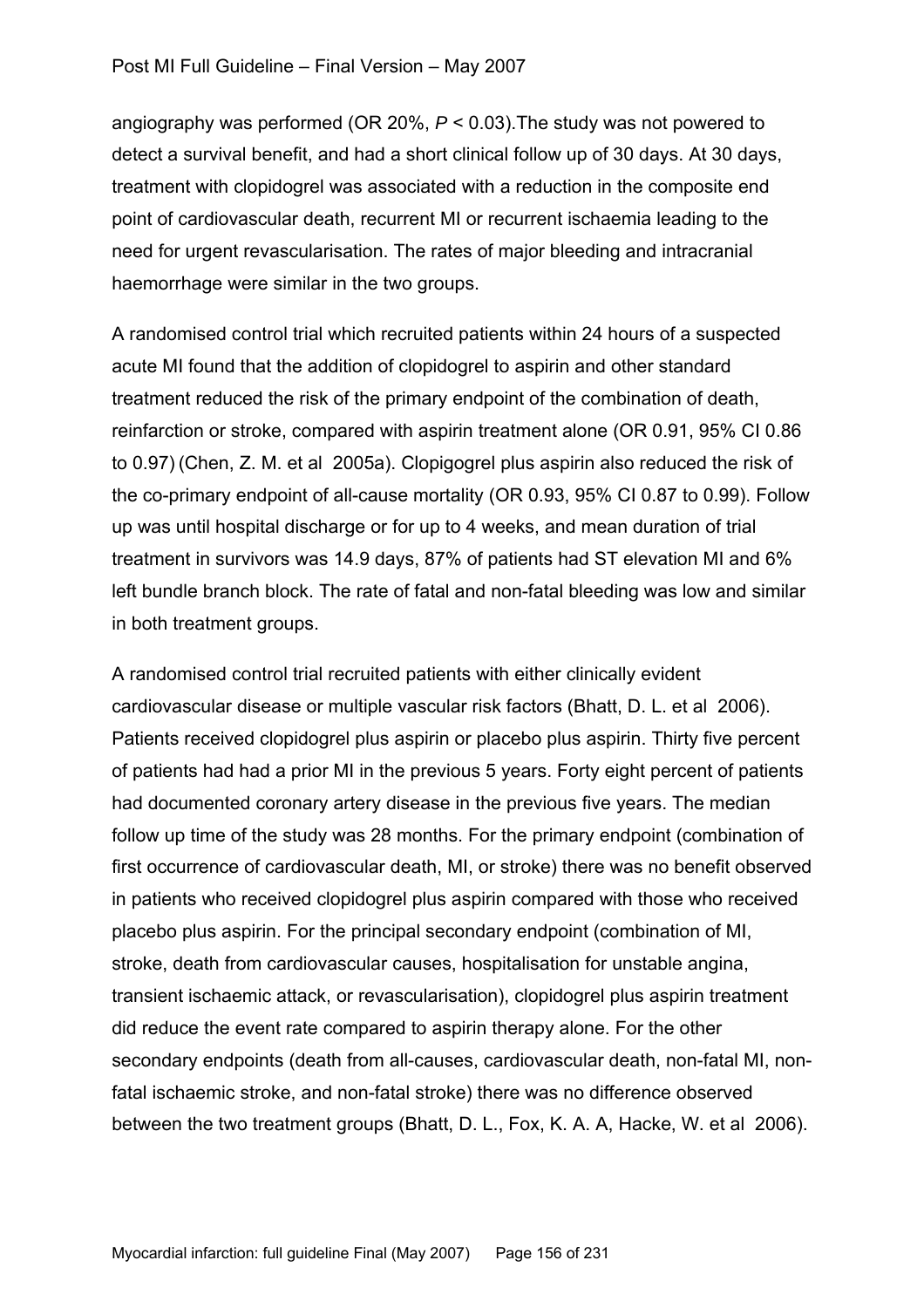In pre-specified subgroup analysis of participants with 'symptomatic' (previous cardiovascular disease) and 'asymptomatic' patients with no multiple risk factors were designated 'asymptomatic' (of whom some did have a history of reported cardiovascular events) it was found that asymptomatic patients treated with clopidogrel plus aspirin had an increase in the rate of primary events, in all-cause mortality and cardiovascular mortality compared with those treated with aspirin alone. In contrast, the symptomatic patients treated with clopidogrel plus aspirin had a marginally significant reduction in the rate of primary events compared with patients treated with aspirin therapy alone (6.9% versus 7.9% respectively, *P* = 0.046), although there was no significant effect on death from cardiovascular causes (Bhatt, D. L., Fox, K. A. A, Hacke, W. et al 2006).

Clopidogrel plus aspirin treatment was associated with an increase in moderate bleeding (bleeding which led to transfusion, but did not fulfil the criteria for severe bleeding) compared with the placebo plus aspirin treatment (RR 1.62, 95% CI 1.27 to 2.1). Severe bleeding, fatal bleeding and primary intracranial haemorrhage events were similar in the two comparison groups (Bhatt, D. L., Fox, K. A. A, Hacke, W. et al 2006).

In summary, only two trials were identifird that examined the effectiveness of clopidogrel plus aspirin treatment versus aspirin alone in patients immediately after ST elevation MI (Sabatine, M. S., Cannon, C. P., Gibson, C. M. et al 2005) (Chen, Z. M., Jiang, L. X., Chen, Y. P. et al 2005a). The combination treatment was not studied beyond 4 weeks and hence it is not clear if there is any further benefit of contininuing combination treatment in the longer term for patients after an ST elevation MI.

# **6.3.3 Health economics of clopidogrel versus aspirin in the management of occlusive vascular events**

Aspirin is widely available and cheap, whilst clopidogrel is more expensive. A review was undertaken to establish if the additional costs of clopidogrel are worth the extra gains in quality adjusted survival in patients after an acute MI. Four studies were found that met the inclusion criteria examining the cost effectiveness of aspirin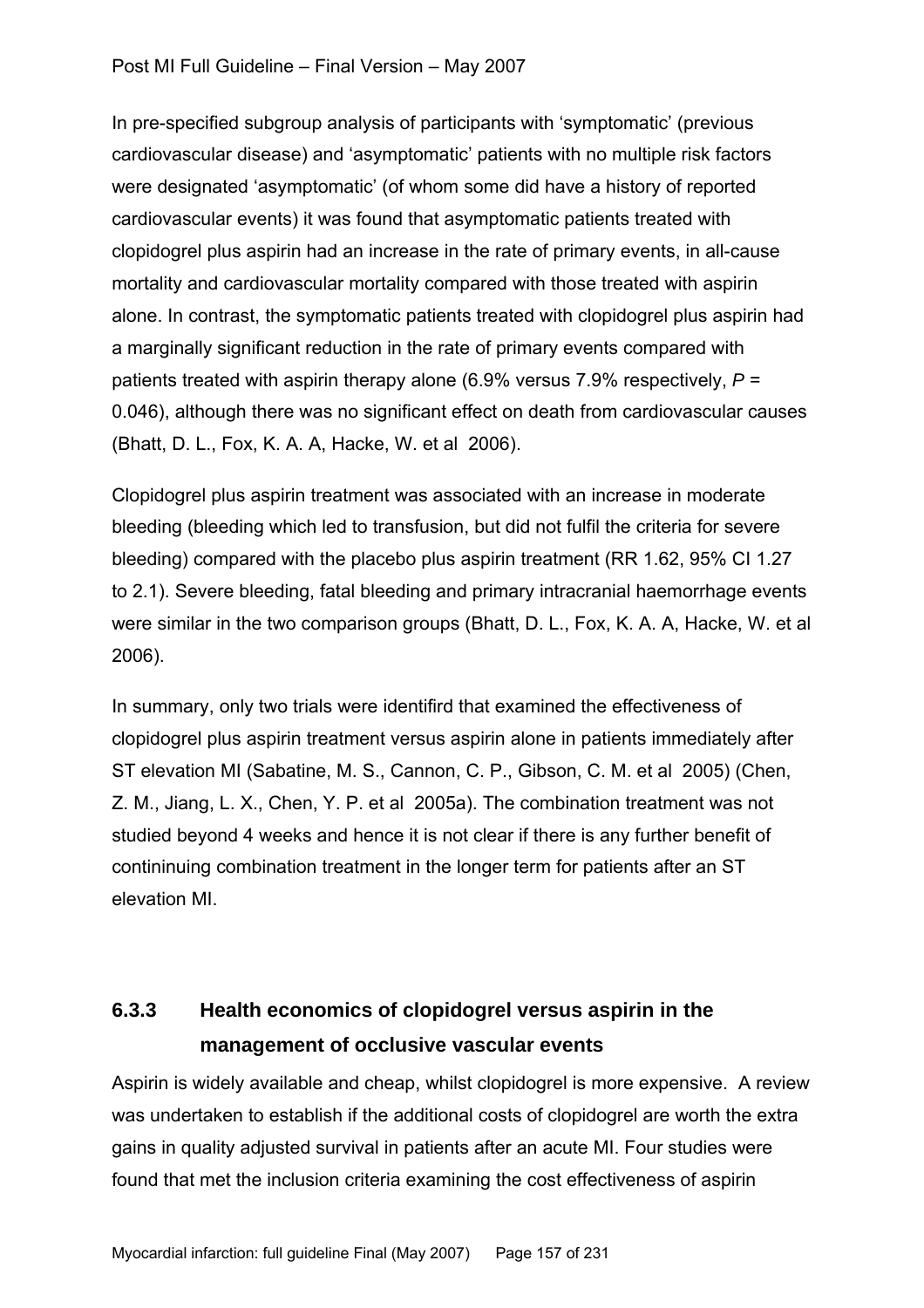compared to clopidogrel (Jones, L. et al 2004) (Schleinitz, M. D., Weiss, J. P., and Owens, D. K. 2004) (Karnon, J. et al 2005) (Annemans, L. et al 2003). One of these studies (Jones, L., Griffin, S., Palmer, S. et al 2004) was a Health Technology Assessment (HTA). In this section, only the results of the HTA are summarised. And the other papers's evidence tables are in the appendix.

The HTA (Jones, L., Griffin, S., Palmer, S. et al 2004) assessed the clinical and cost effectiveness of clopidogrel in the secondary prevention of occlusive vascular events (OVE) in patients with vascular disease The incremental cost effectiveness ratio (ICERs) for the lifetime model excluding the effect of treatment on vascular death is £31 400/QALY. The short term model had an ICER of about £17 000/QALY. The probability that clopidogrel is cost effective was 48% for the life time treatment and 71% for the short term model at £30 000/QALY threshold. These results are sensitive to the inclusion/exclusion of the relative risk of vascular death in the model. In the lifetime model the ICERs rise to £94 448/QALY and short term model they rise to £21 448/QALY when the effect of treatment on vascular death is included.

In conclusion, the use of clopidogrel compared with aspirin is unlikely to be cost effective especially in the long term at £30 000/QALY threshold. In the short term, clopidogrel has been found to be cost effective in the wider population of patients with occlusive vascular disease, but it is unclear if this is applicable to the whole population of patients after acute MI.

# **6.3.4 Health economics of clopidogrel plus aspirin versus aspirin in patients with non-ST segment elevation MI**

Seven studies were found which met the inclusion criteria (Main, C. et al 2004) (Fiore, L. D. et al 2002) (Latour-Perez, J. et al 2004) (Schleinitz, M. D. and Heidenreich, P. A. 2005) (Gaspoz, J.-M. et al 2002) (Lindgren, P. et al 2005). (J.Karnon , A. Bakhai b A. Brennan A. Pandor M. Flather E. Warren D. Gray R. Akehurst 2006) In this section, only the results of the HTA are summarised, and the other papers's evidence tables are in the appendix.

The HTA (Main, C., Palmer, S., Griffin, S. et al 2004) was undertaken in the UK and assessed the cost effectiveness of clopidogrel plus aspirin compared to placebo plus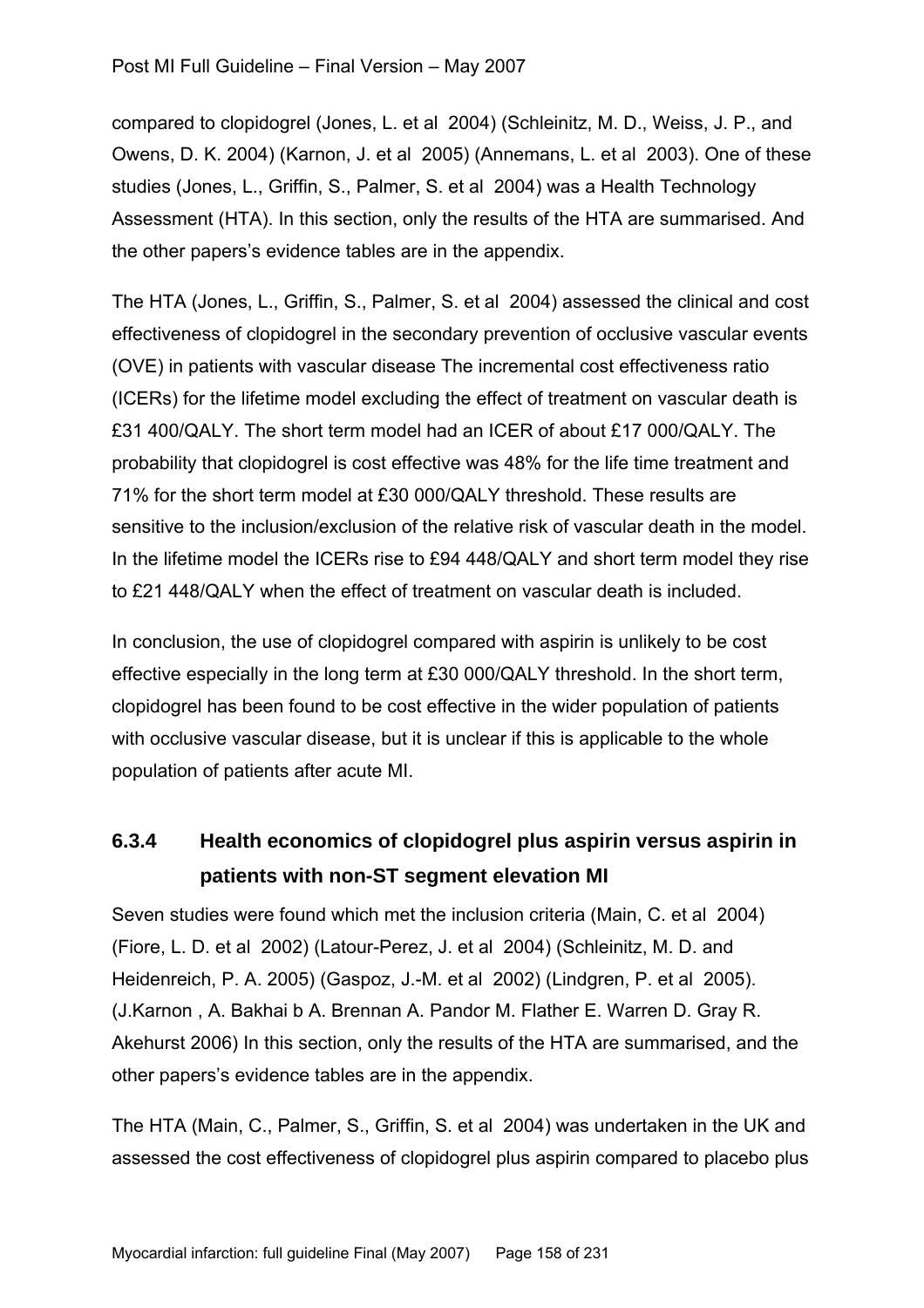aspirin in patients with non-ST segment elevation acute coronary syndrome. The results from the base-case model suggested that treatment with clopidogrel as an adjunct to aspirin for 12 months compared to aspirin alone was cost effective as long as the health service was willing to pay £6078/QALY. These results were robust in sensitivity analysis. When the time horizon was reduced from 40 years to 5 years the ICERs increased to £14 844/QALY with a 71% probability that clopidogrel compared to placebo will be cost effective if the NHS was willing to pay £30 000/QALY. The authors explored the cost effectiveness of using clopidogrel for periods shorter than 1 year. The strategies of using clopidogrel for 3 or 6 months were ruled out by extended dominance, and the ICER for 12 months of treatment with clopidogrel compared with 1 month was £5159 per QALY, with a 83% probability that clopidogrel is cost effective at £30 000/QALY. These results remained robust even in low risk populations.

In conclusion, clopidogrel used as an adjunct to aspirin is cost effective in patients with non-ST segment elevation acute coronary syndrome; including those with non ST segment elevation MI, although the evidence derives largely from a single trial. Duration of clopidogrel treatment affects the cost effectiveness, with more favourable ICERs obtained in the first three months. Current evidence suggests that clopidogrel can not be recommended beyond 12 months.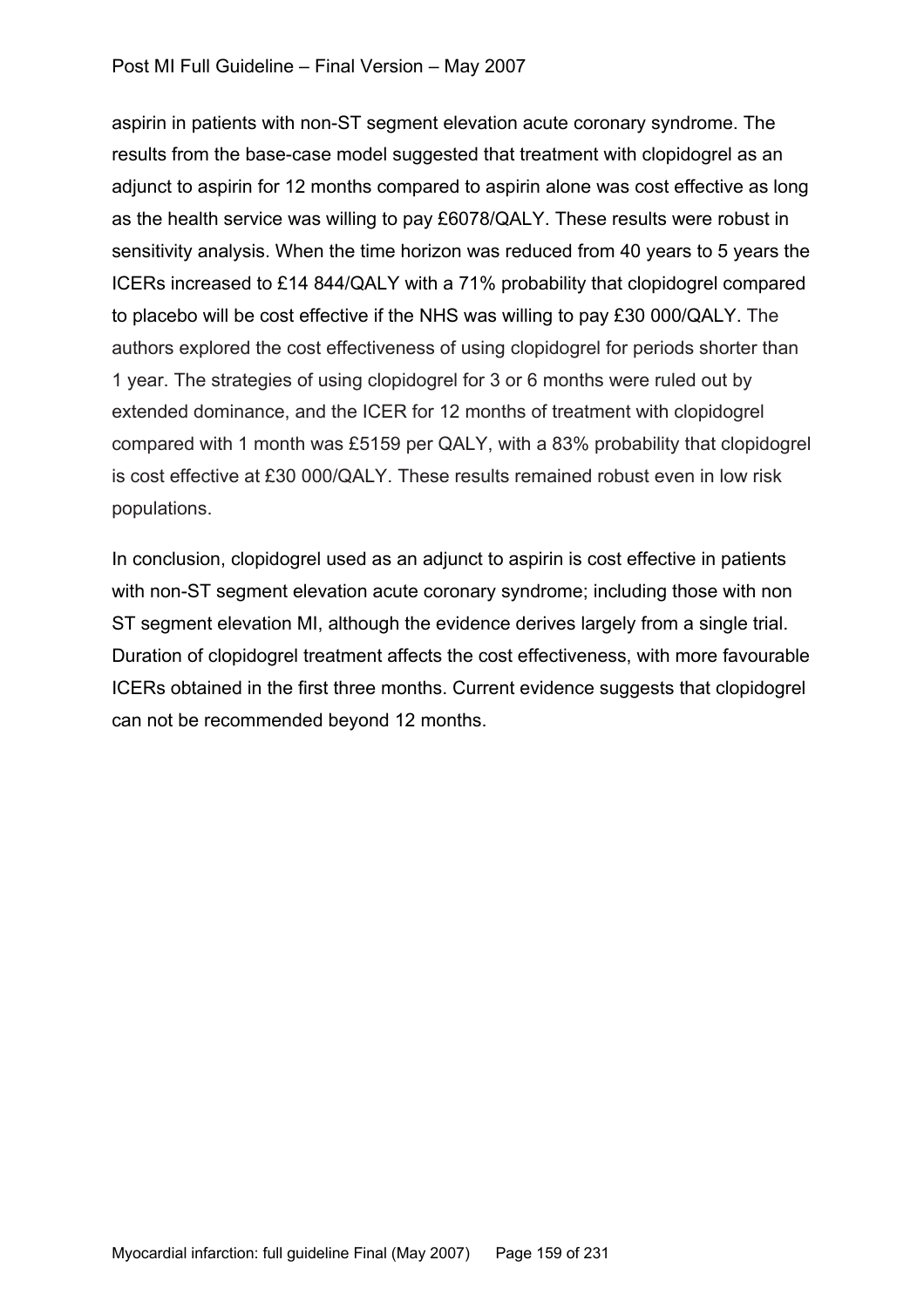# *6.4 Beta blockers*

### **6.4.1 Evidence statements for beta blockers**

- 6.4.1.1 In unselected patients after acute MI, long-term treatment, (greater than 6 months and up to 4 years) with beta blockers resulted in 1.2% annual risk reduction and 23% reduced odds of death compared with placebo (1++).
- 6.4.1.2 In one randomised controlled trial of patients after acute MI with LV systolic dysfunction, treatment with carvedilol, in addition to ACE inhibitor therapy, reduced all-cause mortality, cardiovascular-cause mortality, non-fatal MI, and the combination of all-cause mortality or non-fatal MI $(1++)$ .
- 6.4.1.3 Carvedilol compared to placebo is cost effective in patients with LV dysfunction.
- 6.4.1.4 In patients after acute MI with asymptomatic left ventricular systolic dysfunction, beta blocker treatment reduced cardiovascular mortality and the risk of developing CHF (2+).
- 6.4.1.5 There is inconclusive evidence about the optimum time to initiate beta blocker treatment in patients after an MI.
- 6.4.1.6 There is no evidence that unselected patients after acute MI treated with a beta blocker should routinely stop treatment.
- 6.4.1.7 No trials were found which examined the effectiveness of initiating beta blocker treatment in patients with a proven MI in the past and preserved left ventricular function.
- 6.4.1.8 In randomised controlled trials, initiation of beta blocker treatment in patients with chronic heart failure, of whom some had had a previous MI, reduced mortality and the need for hospitalisation. (NICE Chronic Heart Failure guideline) (1++).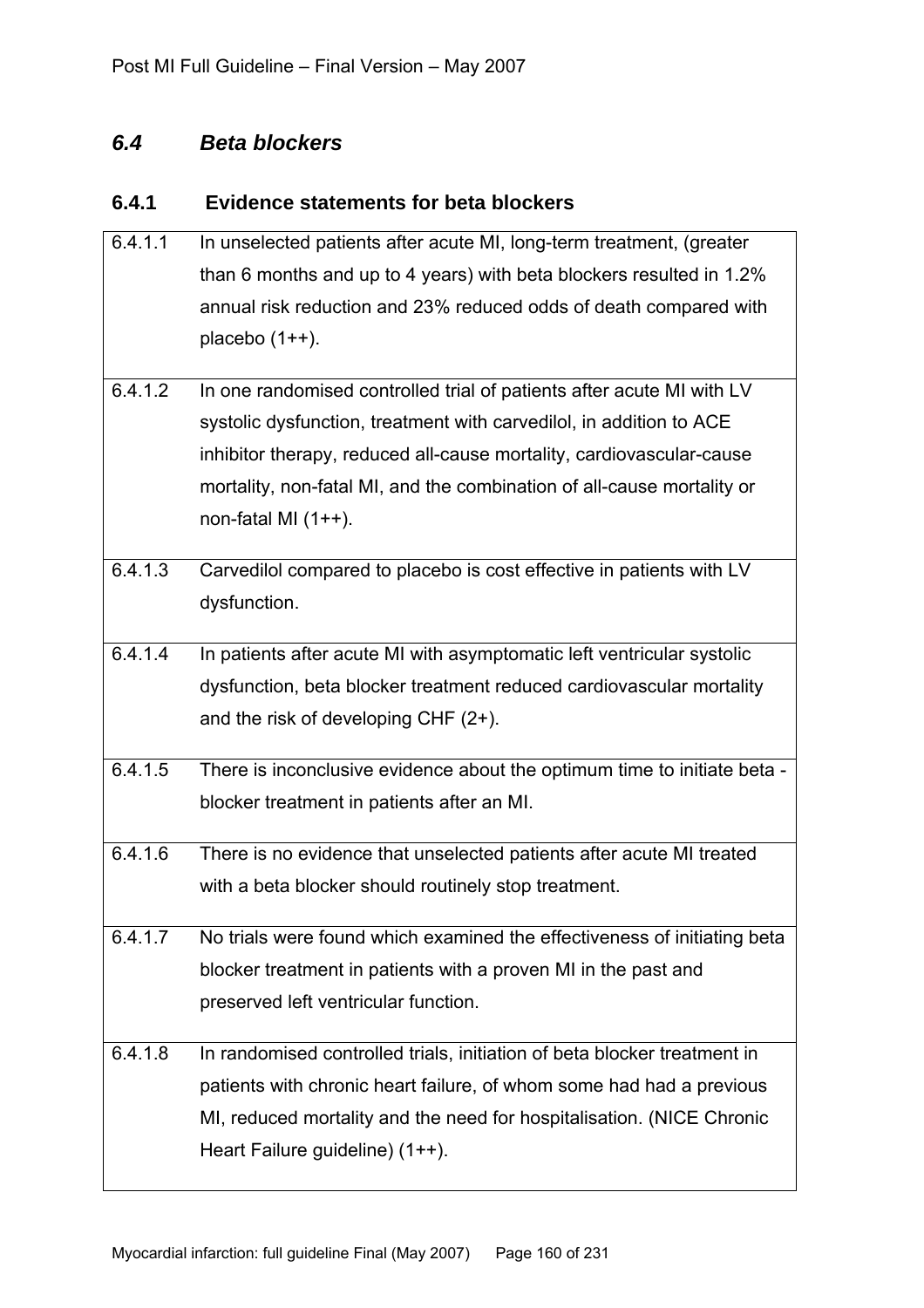## [Back to recommendations](#page-130-0)

# **6.4.2 Clinical effectiveness of beta blockers**

#### 6.4.2.1 In unselected patients

A meta analysis of 51 short term randomised controlled trials (up to 6 weeks) of treatment with beta blockers in patients after acute MI, found a non significant reduction in the odds of death compared with placebo (Freemantle, N. et al 1999). In a more recent short term randomised controlled trial in patients recruited within 24 hours of a suspected acute MI and with a mean follow up of 16 days after MI, intravenous beta blocker treatment followed by oral therapy did not reduce total mortality in hospital (Chen, Z. M. et al 2005b). Beta blocker therapy reduced the risk of reinfarction (OR 0.82, 95% CI 0.72 to 0.89) and ventricular fibrillation (OR 0.83, 95% CI 0.75 to 0.93), although there was an increase in the risk of cardiogenic shock (OR 1.30, 95% CI 1.19 to 1.41). The excess of cardiogenic shock was mainly during days 0 to 1, whereas the reduction in risk of ventricular fibrillation and reinfarction emerged more gradually.

An observational study of post MI patients aged 65 years or older found that the rate of in-hospital mortality was lower in patients treated with beta blockers compared with untreated patients (mortality rate: 5.1% and 8.1% respectively, *P* ≤ 0.001), even after adjustment for baseline differences in demographic, clinical, and treatment characteristics between the two groups (OR 0.81, 95% CI 0.75 to 0.87) (Krumholz, H. M. et al 1998).

A meta analysis of 31 long term randomised controlled trials (6 weeks to 48 months) found that treatment with beta blockers in patients after acute MI reduced the odds of death by 23% compared with placeb (pooled random effects, OR 0.77, 95% CI 0.69 to 0.85) (Freemantle, N., Cleland, J., Young, P. et al 1999). The number needed to treat for one year to avoid one death was 84. Individually, four out of nine beta blockers were found to significantly reduce the odds of death, namely propranolol (OR 0.71, 95% CI 0.59 to 0.85), timolol (OR 0.59, 95% CI 0.46 to 0.77), metoprolol (OR 0.80, 95% CI 0.66 to 0.96), and acebutolol (OR 0.49, 95% CI 0.25 to 0.93). The randomised controlled trials that included propranolol, timolol and metoprol made up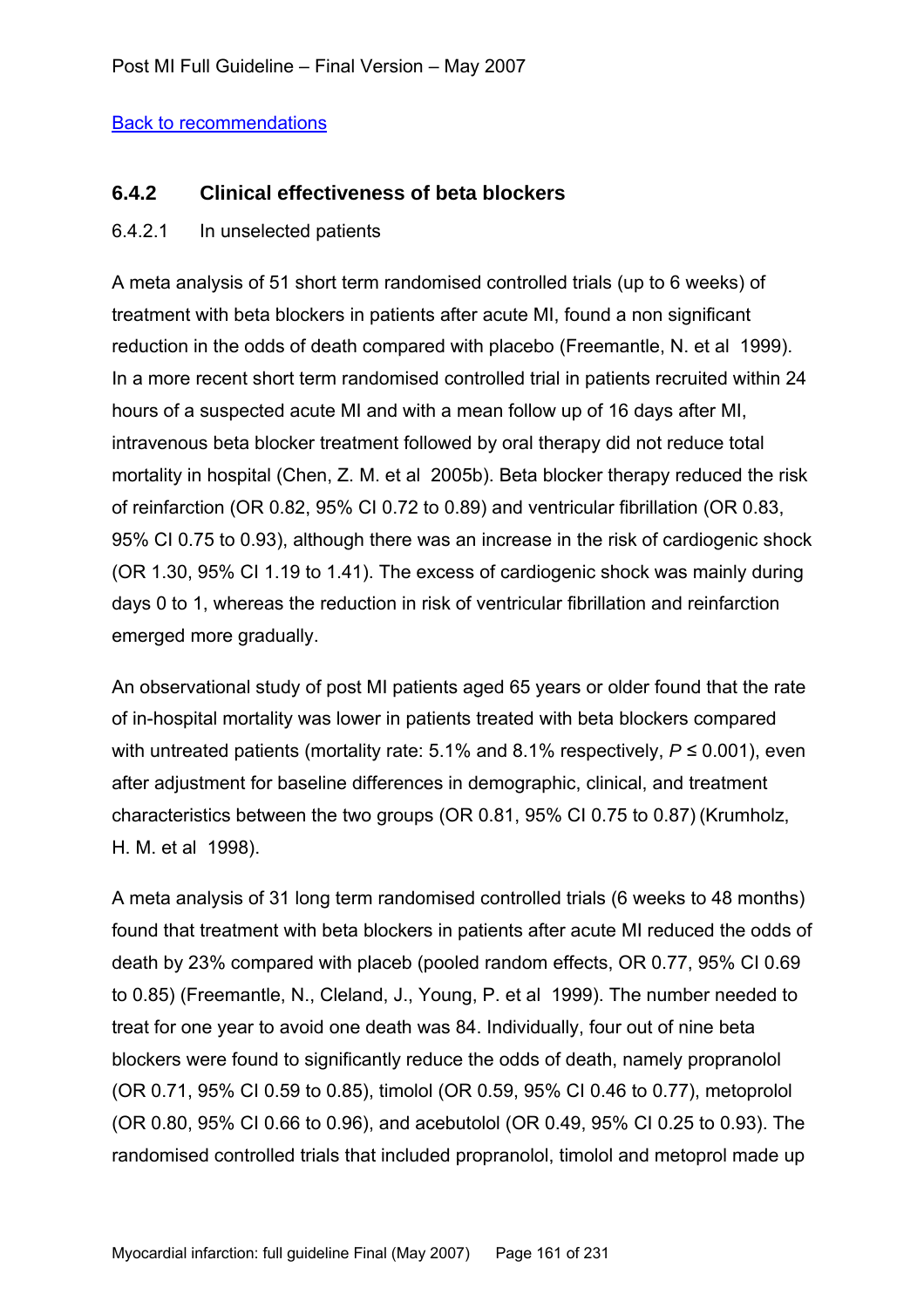63% of the available evidence in the meta analysis. The evidence for acebutolol was supported by a single moderately sized study which is open to considerable measurement error.

No randomised controlled trials were found comparing different times for initiating beta blocker therapy after acute MI. However, a separate analysis of the meta analysis of long term randomised controlled trials showed that an initial intravenous dose of beta blocker had no additional benefit on mortality, although there was no reason to delay treatment (Freemantle, N., Cleland, J., Young, P. et al 1999).

No randomised trials were found which compared the effectiveness of different available beta blockers. However, the Cooperative Cardiovascular Project (Gottlieb, S. S., McCarter, R. J., and Vogel, R. A. 1998) examined the two year survival of patients after MI, and reported outcomes in patients prescribed different beta blockers. This survey was based on the entire population of acute care hospital claims for acute MI to the Health Care Financing Administration for Medicare for an 8 month period, with data staggered so that most discharges fell between February 1994 and July 1995. 69 338 patients after MI were prescribed a beta blocker on discharge (metoprolol 65%, atenolol 25%, propranolol 6%, other 4%). Overall, patients treated with any beta blocker on discharge had a 40% reduction in mortality compared with those not treated with a beta blocker. Those prescribed metoprolol and atenolol had very similar survival rates after 1 and 2 years of follow up, while patients discharged on propranolol had a lower survival rate (Gottlieb, S. S. and McCarter, R. J. 2001).

Literature searching did not identify any randomised controlled trials of initiating beta blocker treatment in unselected patients with a proven MI in the past (greater than 1 years).

No randomised controlled trials were identified which examined the effectiveness of continued beta blocker treatment in patients treated after an acute MI. A follow up study after a 3 year randomised trial examined the effect of the withdrawal of the beta blocker metoprolol during a mean of 51 months. After beta blocker withdrawal the number of deaths, reinfarctions or cerebrovascular events in patients previously assigned to a beta blocker was not significantly different to the number of events in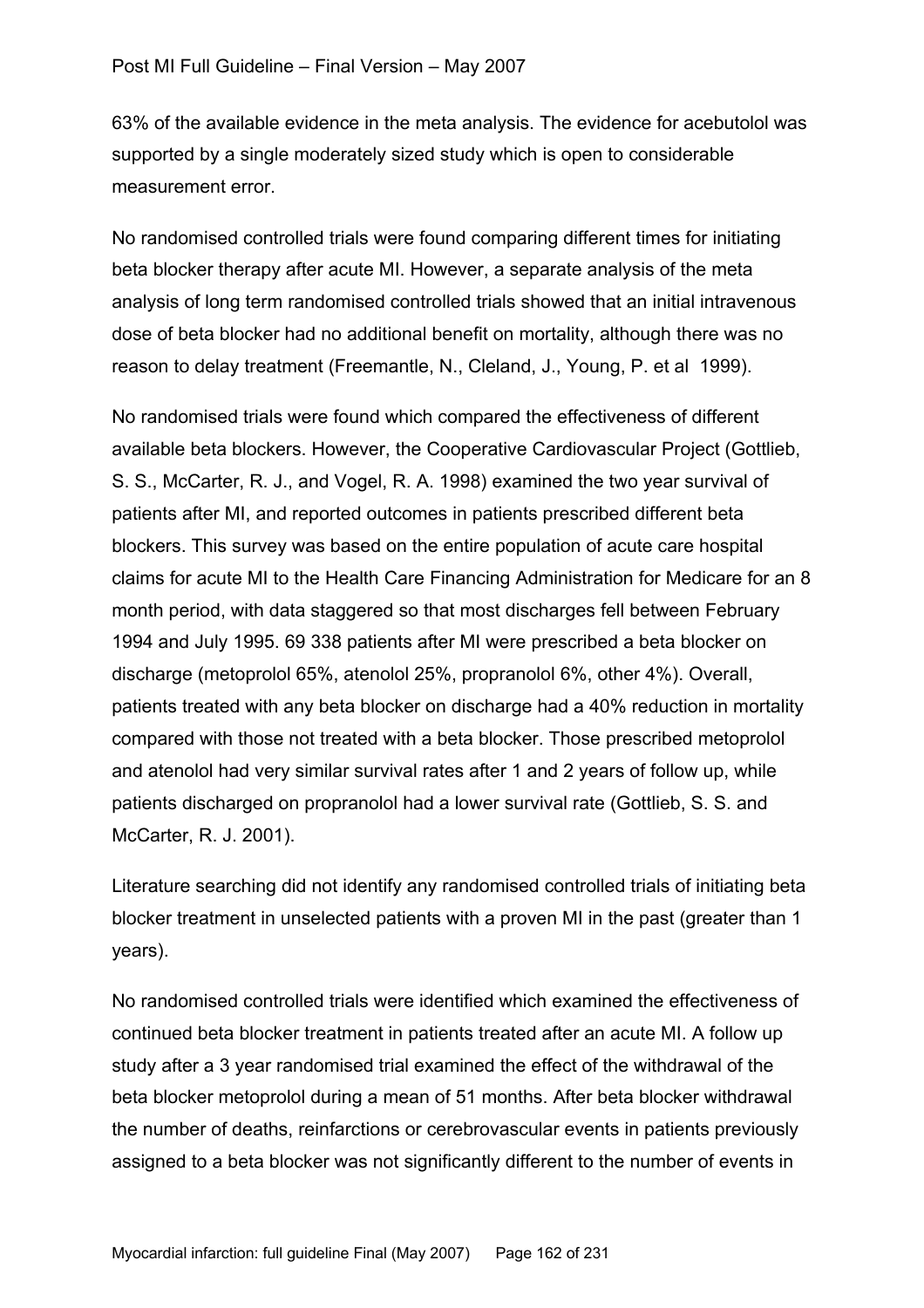#### Post MI Full Guideline – Final Version – May 2007

patients assigned to placebo (Olsson, G. et al 1988). However, patients who had had a further MI within the last year before withdrawal were not included, and a third of patients who stopped beta blocker treatment restarted treatment, for clinical indications. A further follow up study was conducted after a 3 year randomised controlled trial comparing beta blocker therapy with timolol versus placebo in patients after acute MI. In patients who survived the entire period, beta blocker prescription increased gradually to 28.7% in the previously allocated placebo group, and decreased to 59.5% in the previously allocated beta blocker group, whereas in those who died beta blocker therapy was prescribed less frequently 18.6% and 44.3%, respectively (Pedersen, T. R. 1985). During follow up, the mortality curves of the two groups identified by the original randomisation to timolol treatment or placebo continued to rise in parallel, demonstrating a consistent effect on mortality over the period of the observation period. The mortality curves for patients divided by age (less than 65 years, or 65 years and older) showed the same pattern.

A systematic review examined the incidence of fatigue, sexual dysfunction and depression in randomised placebo controlled trials of beta blocker therapy. Fatigue occurred more frequently, and was more likely to lead to withdrawal from treatment in patients assigned to beta blockers compared to in those assigned to placebo. The occurrence of sexual dysfunction was similar in the two groups, although more patients in the beta blocker group withdrew from treatment due to sexual dysfunction. There was no difference in the incidence of depressive symptoms (Ko, D. T. et al 2002).

6.4.2.2 Patients with left ventricular systolic dysfunction and or heart failure

A meta regression analysis assessed the extent to which inclusion of patients with heart failure or evidence of major cardiac dysfunction influenced the outcome of randomised controlled trials of beta blocker therapy in patients with a history of MI. Treatment may have begun at any stage after MI, and may have commenced intravenously (Houghton, T., Freemantle, N., and Cleland, J. G. 2000). There was a non significant interaction between treatment with beta blockers and the presence of heart failure, and the authors concluded that there is a lack of evidence to show that the relative benefits of beta blockers after MI are different in patients with or without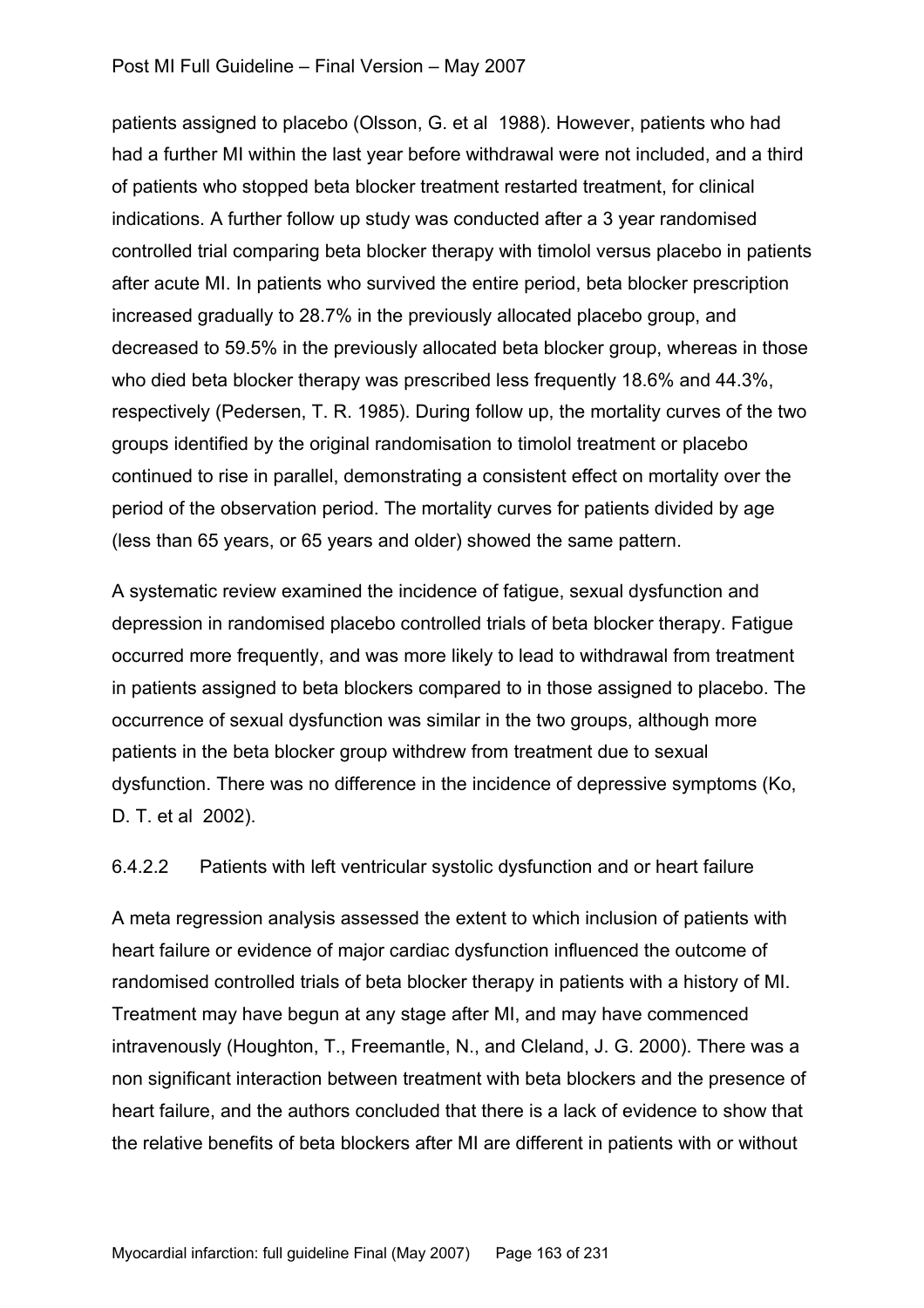heart failure, but that the absolute benefit may be greater in the former because of a higher baseline risk of heart failure and death.

A more recent randomised placebo controlled trial examined the effectiveness of beta blocker treatment with carvedilol in addition to other standard current therapy in patients after acute MI with reduced left ventricular function (ejection fraction ≤ 40%). Patients were recruited within 3 to 21 days of an acute MI, 46% had had thrombolysis or primary angioplasty and 97% were treated with an ACE inhibitor. Trial follow up was for a mean of 1.3 years and a minimum of 3 months, and allcause mortality (HR 0.77, 95% CI 0.60 to 0.98), cardiovascular mortality (HR 0.75, 95% CI 0.58 to 0.96), non-fatal MI (HR 0.59, 95% CI 0.39 to 0.90), and the combination of all-cause mortality or non-fatal MI (HR 0.71, 95% CI 0.57 to 0.89) was lower in those treated with carvediolol compared with placebo (Dargie, H. J. 2001).

Randomised controlled trials of the effectiveness of beta blocker treatment in patients with chronic heart failure and left ventricular systolic dysfunction, which included patients with an MI in the past is examined in The NICE guideline *Chronic Heart Failure: national clinical guideline for diagnosis and management in primary and secondary care*, 2003 (National Collaborating Centre for Chronic Conditions. 2003). This guideline states that many large clinical trials reviewed in four metaanalyses, and one subsequent randomised controlled trial, have shown that several beta blockers increase life expectancy in patients with heart failure due to LV systolic dysfunction compared with placebo. The best evidence exists for bisoprolol, carvediol and modified-release metoprolol, while there is little evidence for other beta blockers. There are no randomised controlled trials of atenolol, or some other commonly used beta blockers, in patients with heart failure**.** 

### 6.4.2.3 Patients with asymptomatic left ventricular dysfunction

No randomised controlled trials were identified that assessed beta blocker therapy only in patients with asymptomatic LV dysfunction.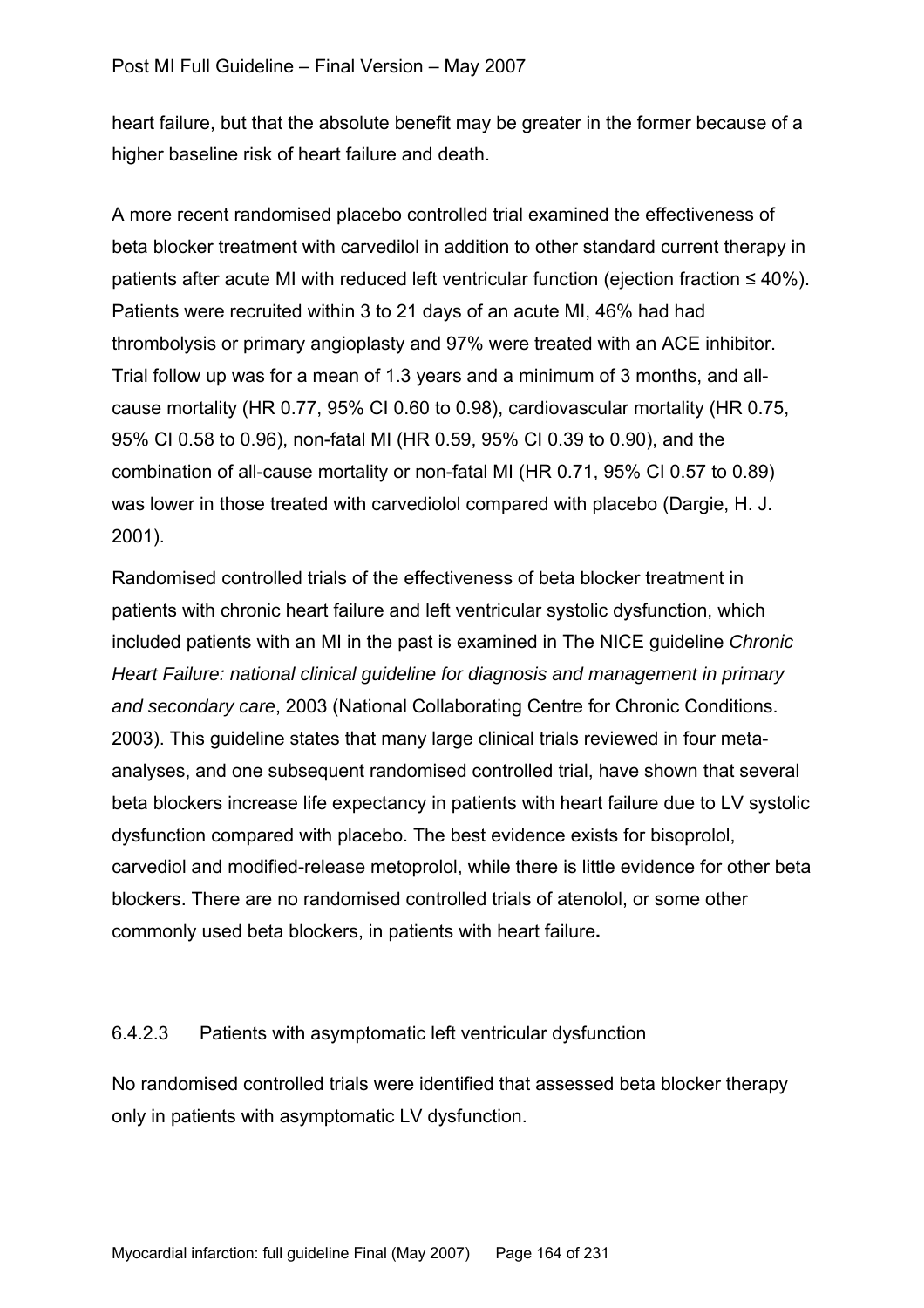A *post hoc* analysis of a randomised controlled trial examining the effectiveness of ACE inhibitor therapy versus placebo in early post MI patients with left ventricular dysfunction without overt heart failure (Pfeffer, M. A., Braunwald, E., Moye, L. A. et al 1992) found that beta blocker usage was associated with a reduction in the risk of cardiovascular death and the development of CHF (Vantrimpont, P. et al 1997).

Two studies examined the impact of beta blocker treatment in patients with a previous MI. A *post hoc* analysis of a randomised controlled trial of ACE inhibitor therapy versus placebo in asymptomatic patients with left ventricular dysfunction, in which 75% had a history of MI (SOLVD Investigators 1992), found that beta blocker usage was associated with a lower mortality rate compared with placebo (*P* = 0.01) (Exner, D. V. et al 1999).

An observational study in elderly patients with prior MI and asymptomatic left ventricular systolic dysfunction examined four patient treatment groups: treatment with beta blockers alone, treatment with ACE inhibitors alone, treatment with the combination of beta blockers and ACE inhibitors, and no treatment. Follow up ranged from a mean of 19 to 34 months. Compared with no treatment, there was a reduction in new coronary events of 25% by treatment with beta blockers alone (*P* = 0.001), of 17% by treatment with ACE inhibitors alone (*P* = 0.001), and of 37% by treatment with the combination of beta blockers and ACE inhibitors (*P* = 0.001). Compared with no treatment, the development of CHF was reduced by 41% with beta blocker treatment alone (*P* = 0.001), by 32% with ACE inhibitors alone (*P* = 0.001), and by 60% with the combination of beta blockers and ACE inhibitors (*P* = 0.001) (Aronow, W. S., Ahn, C., and Kronzon, I. 2001).

### **6.4.3 Health economics of beta blockers**

Two studies from outside the UK comparing beta blockers and placebo were appraised. A Swedish study (Olsson, G., Levin, L.-A., and Rehnqvist, N. 1987) was a cost consequence study which compared metoprolol with placebo enumerating arrays of health outcome measures alongside costs. Effectiveness data were drawn from the Stockholm Metoprolol study which included 66% post MI patients. The use of beta blockers resulted in a reduction of cardiovascular events and the cost per patient for metoprolol treated participants was Kr 118610 (approximately £11 981)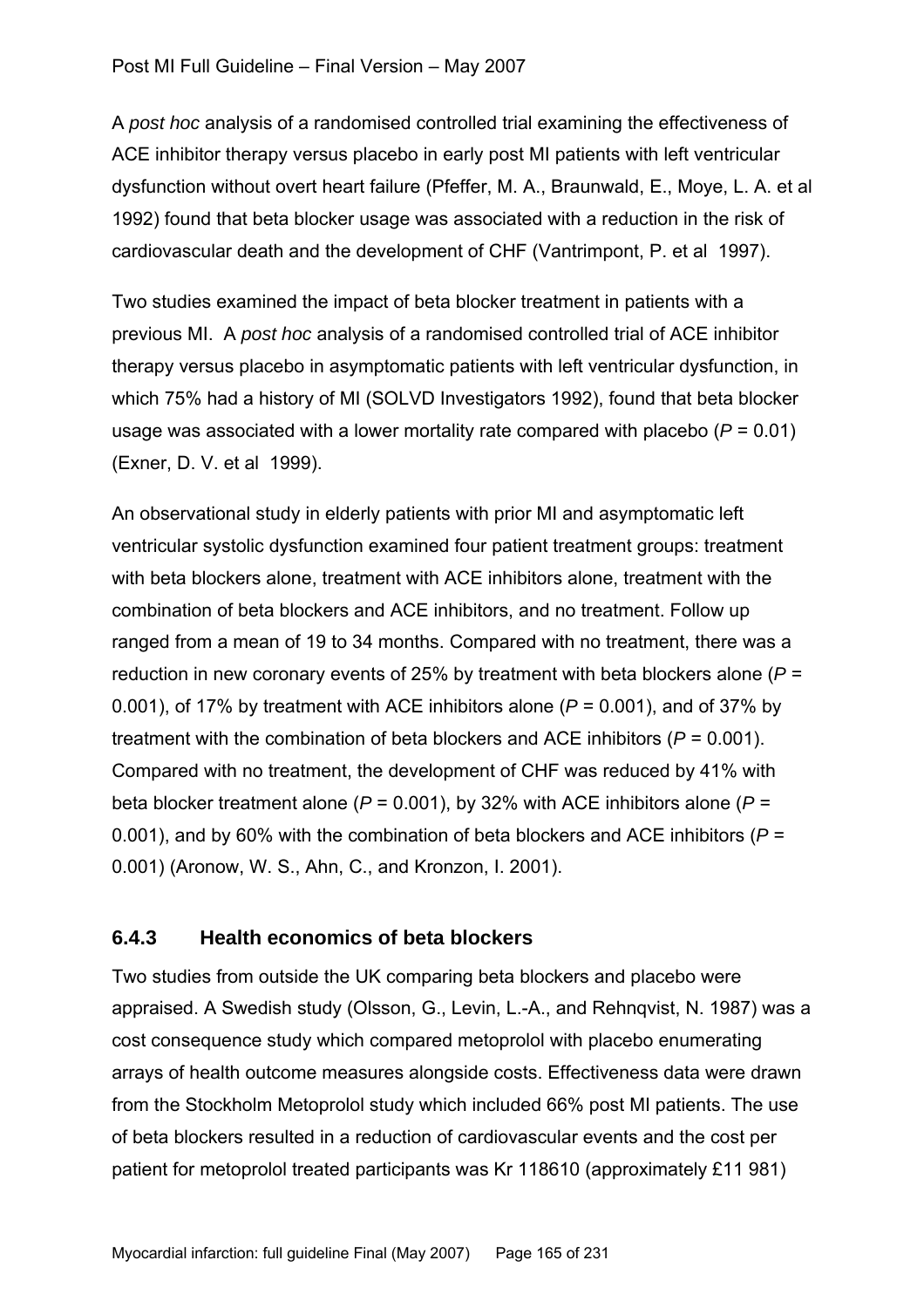compared to Kr 137220 (approximately £13 861) for participants in the control arm. However there was no difference in mortality.

An American cost effectiveness analysis (Goldman, L. et al 1988) used effectiveness data from a pooled meta analysis of beta blocker trials conducted by the authors. Results were stratified by age and risk groups. Risk was defined as low, medium and high risk of mortality observed in a 15 year prognostic study The age groups were 45, 55 or 65 years. The authors explored two possibilities in their analysis. One was a conservative assumption that observed treatment gains will cease immediately once the treatment is stopped, and another that the gains will gradually disappear. The cost/LYG ranged between \$23 457 for a low risk 45 year old man to \$3609/LYG for a high risk 65 year old man using a conservative assumption. When a best guess assumption is used the cost/LYG ranged between \$12 855 for a low risk 45 year old man to \$2427/LYG for a high risk 65 year old man.

Mortality risk was the major cost effectiveness driver and age did not affect the cost effectiveness ratios (ICERs), The ICERs for the low risk groups were over 5 fold the ICERs for the high risk groups for all age groups.

An additional analysis was undertaken to inform the decisions of the guideline group. This examined the cost effectiveness of treatment with the beta blocker, carvedilol, in patients with left ventricular systolic dysfunction who met the inclusion criteria of the CAPRICORN trial (Dargie, H. J. 2001). A Markov model was developed to evaluate the incremental costs and effects of lifetime treatment from a UK NHS perspective, and the base case results were presented for 65-year-old men and women early after MI with left ventricular dysfunction. The results suggested that treatment with carvedilol is highly cost effective for this population with an ICER of about £1100/QALY gained, compared with placebo which is well below the level usually considered to be affordable in the NHS (about £20 000 to £30 000 per QALY).

In conclusion treatment with beta blockers compared to placebo in patients early after MI is cost effective. This conclusion for unselected patients is based on two non-UK studies. However, given the substantial clinical effectiveness of beta blockers and their cost, it is highly unlikely that any new cost effectiveness study will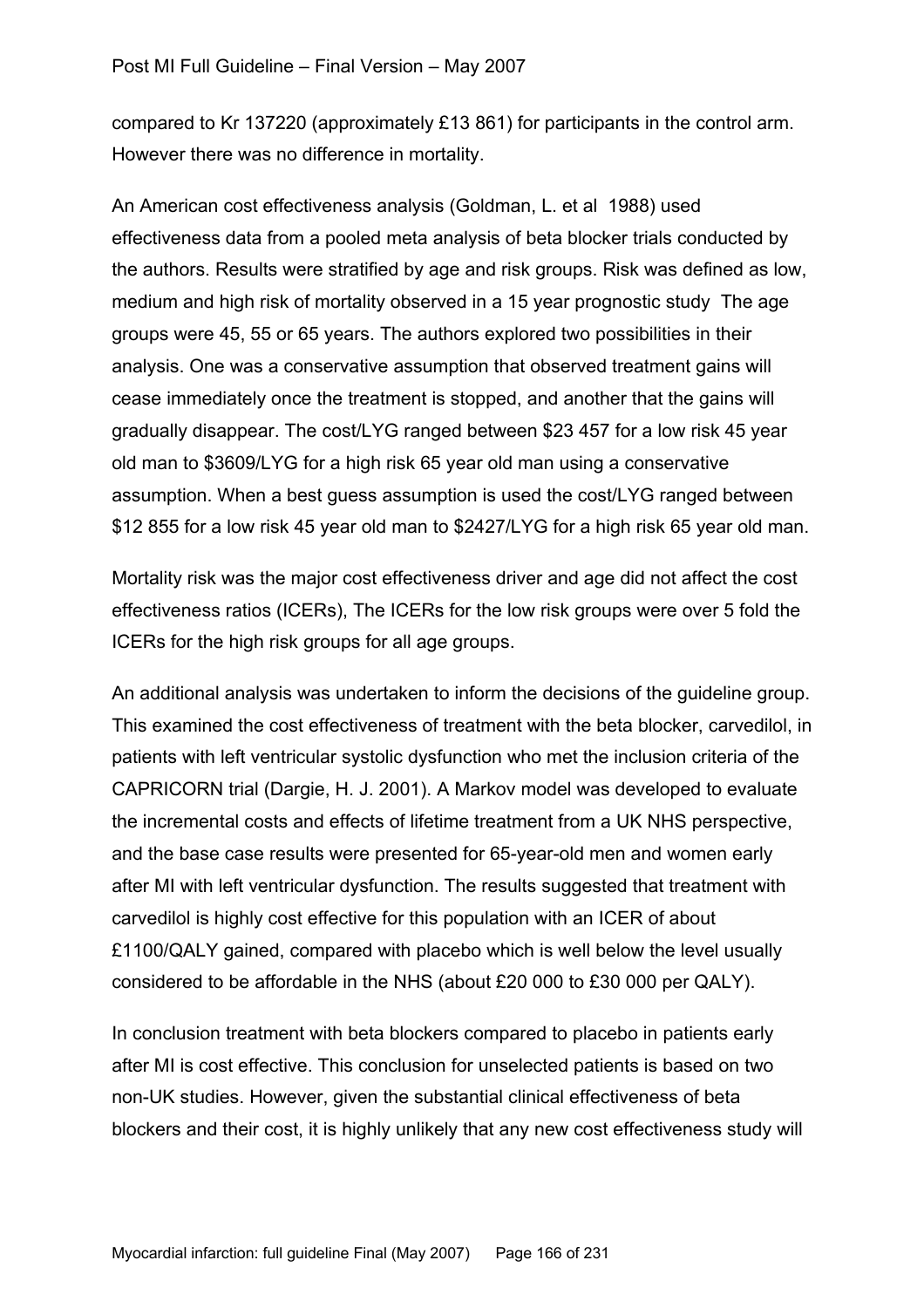conclude differently. The findings in patients with left ventricular systolic dysfunction are robust and the use of beta blockers in these patients is cost effective.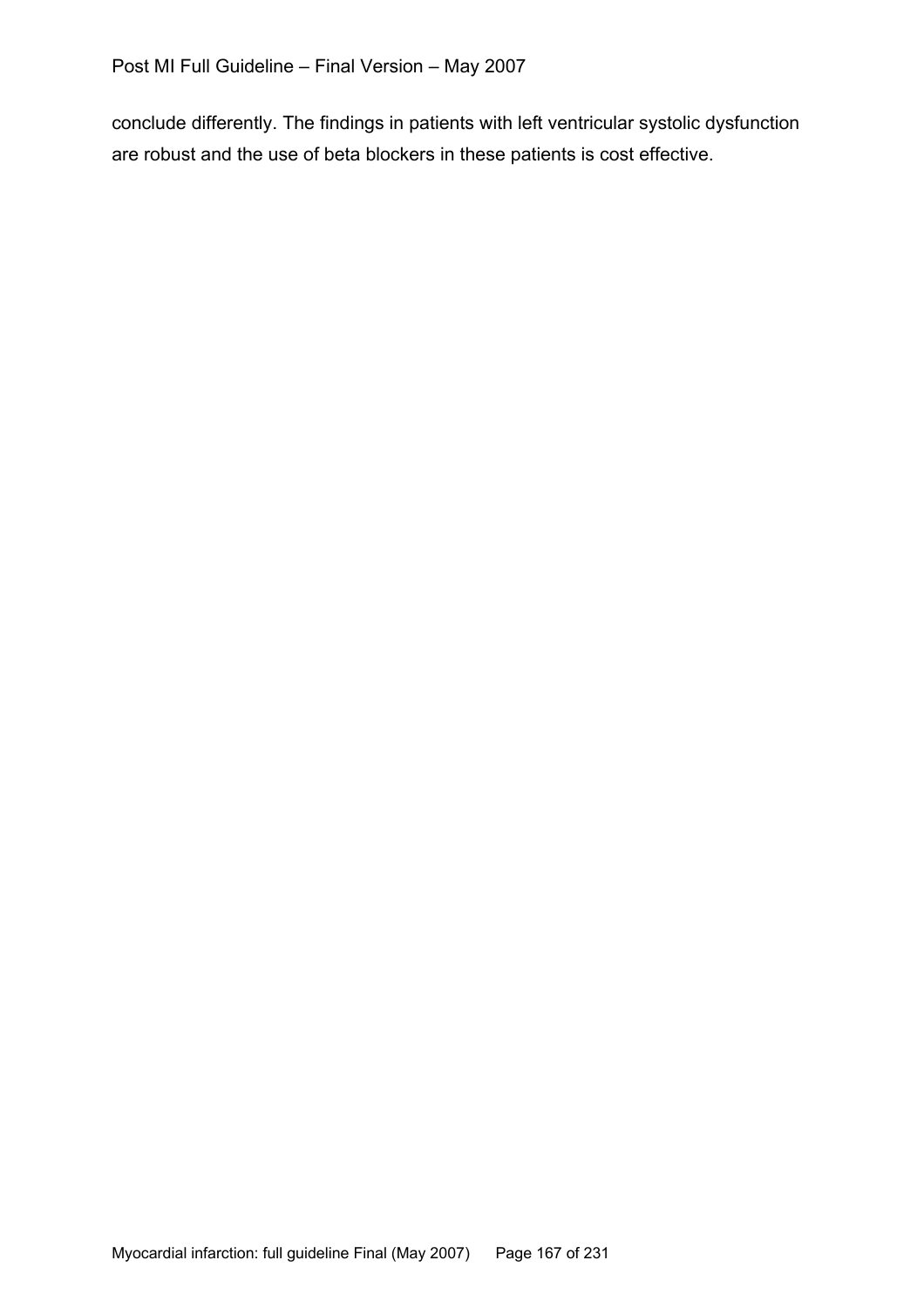# *6.5 [Vitamin K antagonists](#page-130-0)*

#### **6.5.1 Evidence statements for vitamin K antagonists**

- 6.5.1.1 In patients after acute MI high-intensity warfarin compared to placebo is associated with reduction in cardiovascular events and mortality (Grade 1+).
- 6.5.1.2 There is inconsistent evidence that high-intensity warfarin is more effective than aspirin in reduction of mortality or reinfarction and stroke (Grade 1+).
- 6.5.1.3 High-intensity warfarin is associated with a higher incidence of major bleeding compared to aspirin (1+).
- 6.5.1.4 Treatment with aspirin is likely to be more cost effective when compared with with warfarin in patients with CAD.
- 6.5.1.5 In patients after acute MI, the combination of low intensity warfarin and aspirin did not consistently reduce the incidence of major cardiovascular events compared to aspirin on its own, and was associated with an increased risk of haemorrhagic complications (1+).
- 6.5.1.6 In patients after an acute MI, the combination of moderate intensity warfarin (target INR 2 to 2.5) and aspirin compared to aspirin on its own resulted in a reduction in the composite end point of death, nonfatal MI or stroke (1+).
- 6.5.1.7 In patients after an acute MI, the combination of moderate intensity warfarin (target INR 2 to 2.5) and aspirin compared to aspirin on its own was associated with an increased risk of bleeding (Grade 1+).
- 6.5.1.8 In patients after acute MI, the combination of moderate intensity warfarin (target INR 2 to 2.5) and aspirin did not reduce the incidence of major cardiovascular events compared to high intensity warfarin (target INR 2.8 to 4.2) on its own, and was associated with a similar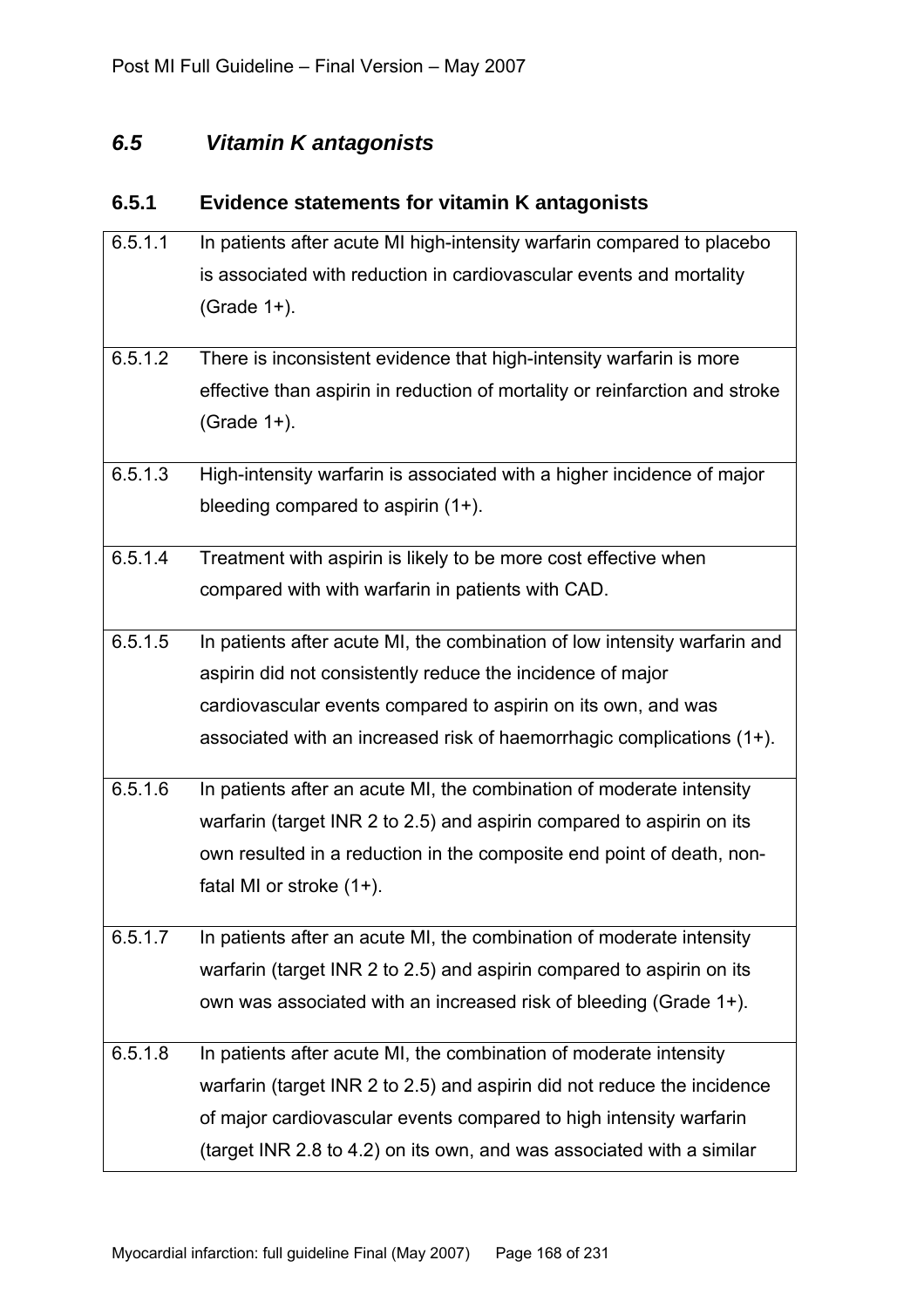risk of bleeding (Grade 1+).

[Back to recommendations](#page-130-0)

#### **6.5.2 Clinical effectiveness of vitamin K antagonists**

6.5.2.1 Introduction

Oral anticoagulants have been used in patients with vascular disease for over 40 years, but their role is controversial due to a number of reasons. Firstly, initial randomised control trials in patients who have experienced an MI have provided conflicting results. Secondly, anticoagulants are inconvenient to use because they require careful monitoring and dose adjustment, and in clinical trials may be more closely managed than in everyday clinical practice. Thirdly, there is debate over whether the associated risk of bleeding justifies their use. Fourthly, antiplatelet therapies have proven to be effective in reducing vascular complications and to be relatively safe.

Two important findings directed further research on anticoagulants in CAD. Rates of recurrent vascular events in patients with suspected unstable angina or MI without initial ST elevation remained high, despite the use of antiplatelet agents (Yusuf, S. et al 1998). In addition, there was evidence of persistent biochemical stimulus to thrombosis for several months after an acute MI and in unstable angina patients, even in the presence of aspirin (Merlini, P. A. et al 1994).

These observations stimulated a number of large well conducted randomised controlled trials examining anticoagulation therapy at different intensities with and without concomitant aspirin therapy. Initially randomised controlled trials tested high intensity anticoagulation therapy, International normalised ratio (INR) = 2.8 to 4.8, versus placebo (Smith, P. 1992), (Van Bergen, P. F. M. M. et al 1994). The INR is a value derived from a standardized laboratory test that measures the effect of anticoagulant. The laboratory materials used in the test are calibrated against internationally accepted reference preparations, so that variability between laboratories and different reagents is minimized. Normal blood has an INR of 1. Therapeutic anticoagulation often aims to achieve an INR value of 2.0 to 3.5.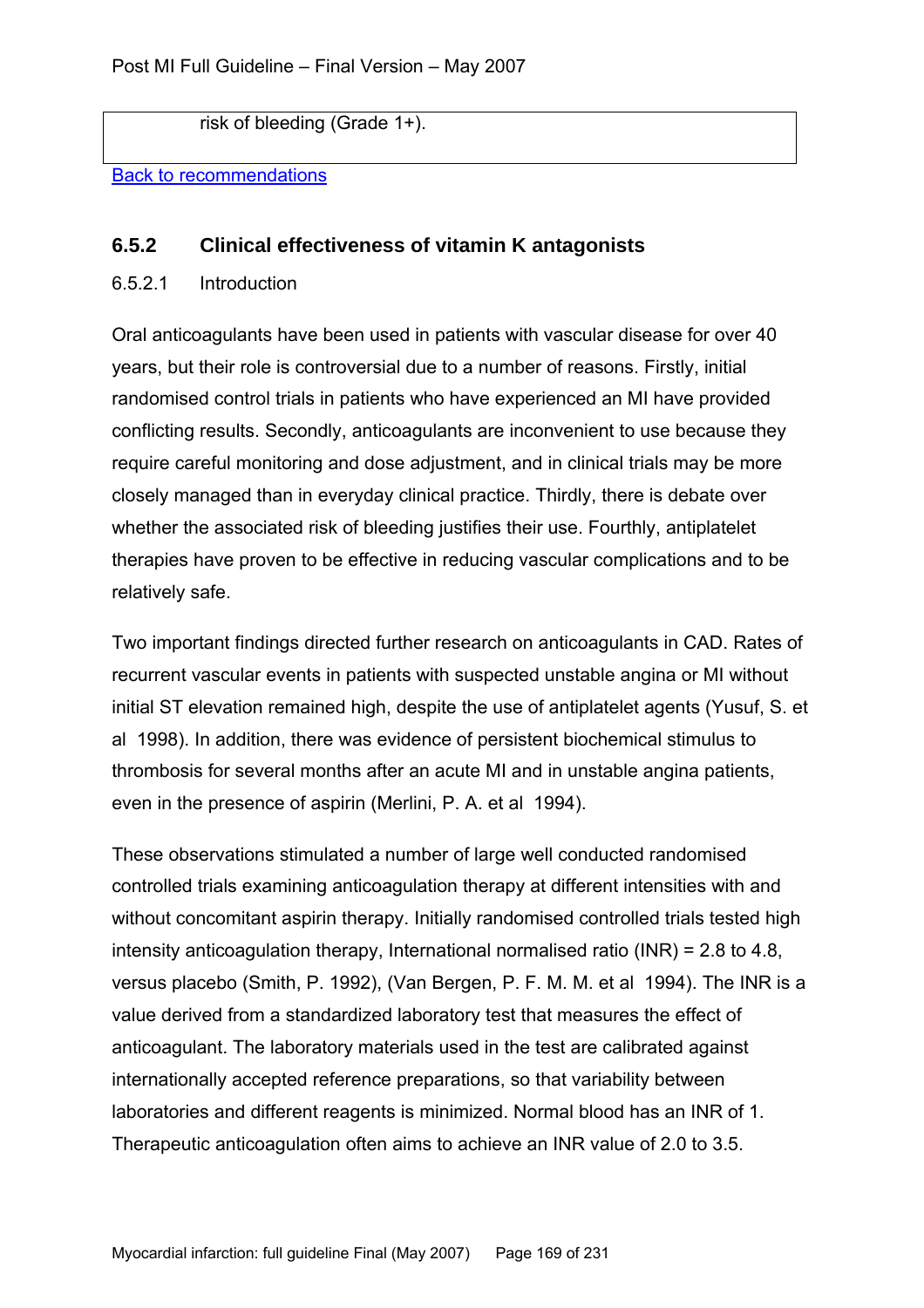More recent randomised controlled trials have evaluated anticoagulants versus aspirin (Hurlen, M. et al 2002) (van Es, R. F. et al 2002) and the combination of anticoagulants and aspirin versus aspirin alone (Hurlen, M., Abdelnoor, M., Smith, P. et al 2002) (van Es, R. F., Jonker, J. J., Verheugt, F. W. et al 2002) (Coumadin Aspirin Reinfarction Study (CARS) Investigators. 1997) (Fiore, L. D., Ezekowitz, M. D., Brophy, M. T. et al 2002) (Herlitz, J. et al 2004) with anti-coagulation treatment in the moderate-intensity (INR = 2 to 3), and the low intensity (INR  $\leq$  1.5) ranges.

#### 6.5.2.2 Vitamin K antagonists

Two randomised control trials compared high intensity anticoagulant therapy with placebo in patients early after acute MI, both with mean follow up times of 37 months (Smith, P. 1992) (Van Bergen, P. F. M. M., Jonker, J. J. C., Van der Meer, F. J. M. et al 1994). One study found that warfarin treatment resulted in a significant reduction in all-cause mortality (RR 24%, 95% CI 4% to 44%), reinfarction (RR 34%, 95% CI 19% to 54%) and stroke (RR 55%, 95% CI 30% to 30 to 77%) (Smith, P. 1992). The second study showed that nicoumalone or phenprocoumon treatment led to no reduction in all-cause mortality; however anticoagulant therapy did reduce recurrent MI (HR 0.47, 95% CI 0.38 to 0.59), vascular (HR 0.65, 95% CI 0.55 to 0.76) and cerebrovascular events (HR 0.60, 95% CI 0.40 to 0.90) (Van Bergen, P. F. M. M., Jonker, J. J. C., Van der Meer, F. J. M. et al 1994). In both studies, treatment was associated with significantly more major bleeding episodes compared with placebo (Smith, P. 1992) (Van Bergen, P. F. M. M., Jonker, J. J. C., Van der Meer, F. J. M. et al 1994).

A meta analysis of 16 randomised controlled trials of oral anticoagulant therapy in patients with established CAD found that high intensity anticoagulant therapy (INR > 2.8) reduced total mortality (OR 22%, 95% CI 13% to 31%), reinfarction (OR 42%, 95% CI 34% to 48%) and stroke (OR 48%, 95% CI 33% to 60%) compared with control, although it was associated with increased major bleeding (Anand, S. S. and Yusuf, S. 1999). Meta analysis of 4 randomised controlled trials of moderate intensity anticoagulation therapy (INR 2 to 3) found that anticoagulation treatment only reduced reinfarction compared with control (OR 52%, 95% CI 37% to 64%), and was also associated with increased major bleeding (Anand, S. S. and Yusuf, S. 1999).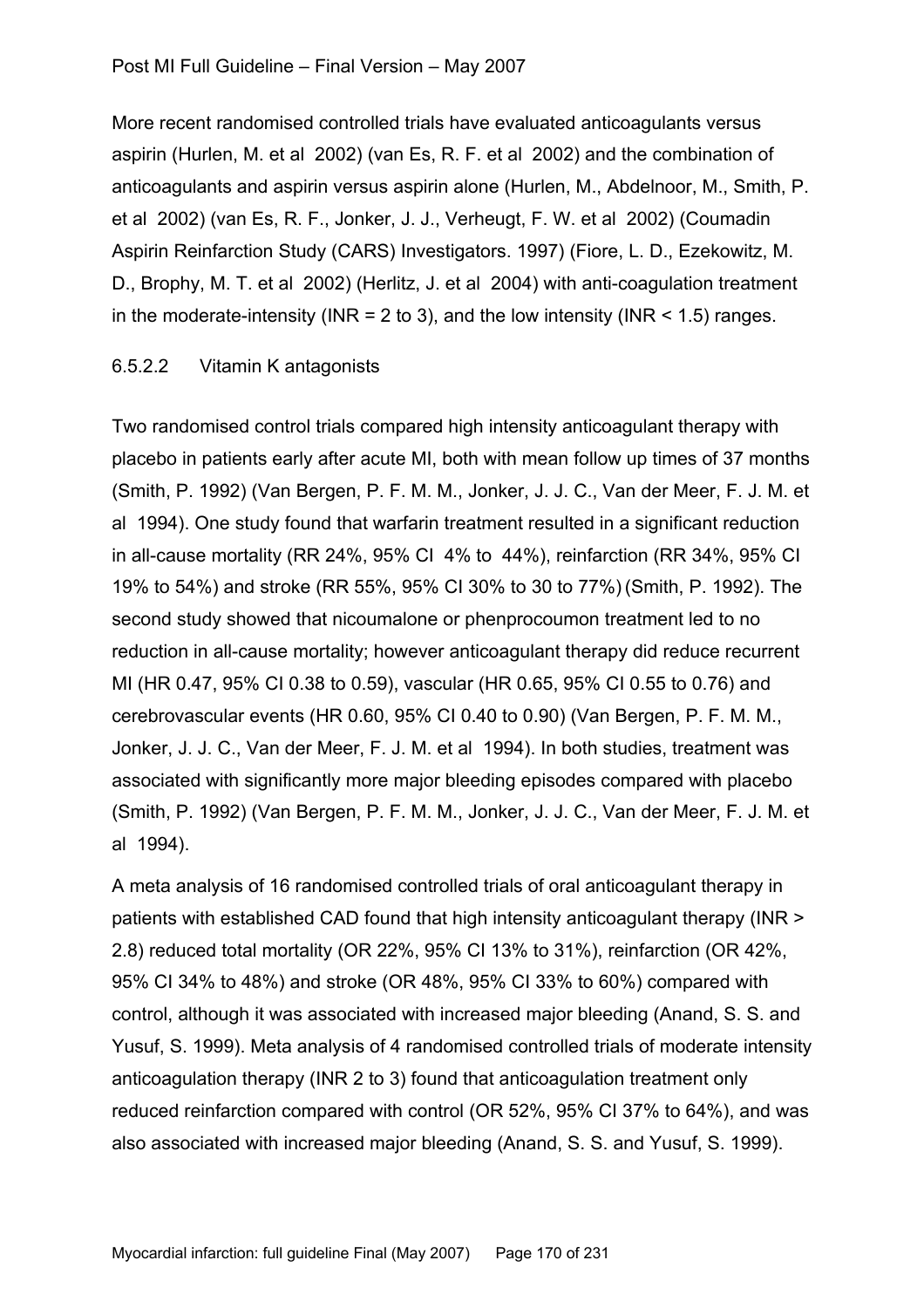#### 6.5.2.3 Vitamin K antagonists compared to aspirin alone

Meta analysis of 7 randomised control trials in patients with CAD found that, compared with aspirin, moderate- or high-intensity anticoagulant therapy did not reduce the risk of all-cause mortality, reinfarction or stroke (Anand, S. S. and Yusuf, S. 1999). Major bleeding was increased with anticoagulant therapy. Subsequent to the publication of this meta analysis, two randomised controlled trials showed that high-intensity anticoagulant therapy was more effective than aspirin treatment for reducing the combination endpoint of death, non-fatal MI or stroke (warfarin versus aspirin, RR 0.81, 95% CI 0.69 to 0.95) (Hurlen, M., Abdelnoor, M., Smith, P. et al 2002) (coumadin versus aspirin, HR 0.55, 95% CI 0.3 to 1.00) (van Es, R. F., Jonker, J. J., Verheugt, F. W. et al 2002). In the first study which recruited patients with acute MI, anticoagulation therapy compared to aspirin treatment reduced the risk of reinfarction (warfarin versus aspirin: RR 0.74, 95% CI 0.55 to 0.98) and thromboembolic stroke (warfarin versus aspirin: RR 0.52, 95% CI 0.28 to 0.97) but not mortality during a trial follow up of approximately four years (Hurlen, M., Abdelnoor, M., Smith, P. et al 2002). In contrast, the second study found anticoagulation treatment did reduce risk of mortality compared to aspirin treatment (coumadin versus aspirin: HR 0.28, 95% CI 0.09 to 0.82), with no difference for reinfarction and stroke (van Es, R. F., Jonker, J. J., Verheugt, F. W. et al 2002). This study recruited patients with acute coronary syndrome of which 88% had an MI and the mean follow up was 26 months.

#### 6.5.2.4 Vitamin K antagonists plus aspirin compared to aspirin alone

A randomised controlled trial in patients within 42 days of an acute MI and a mean follow up of 5 years found that low-dose warfarin added to aspirin therapy did not reduce the risk of the combination of cardiovascular death, reinfarction, although it did reduce the risk of stroke (aspirin 7.1% versus aspirin + warfarin 4.7%, *P* = 0.004) when compared to aspirin therapy alone. The combination increased the risk of bleeding (Herlitz, J., Holm, J., Peterson, M. et al 2004). Two further randomised controlled trials in patients with an acute MI up to 3 weeks earlier did not demonstrate any clinical benefit of the combination of aspirin and low intensity anticoagulation therapy over aspirin monotherapy (Coumadin Aspirin Reinfarction Study (CARS) Investigators. 1997) (Fiore, L. D., Ezekowitz, M. D., Brophy, M. T. et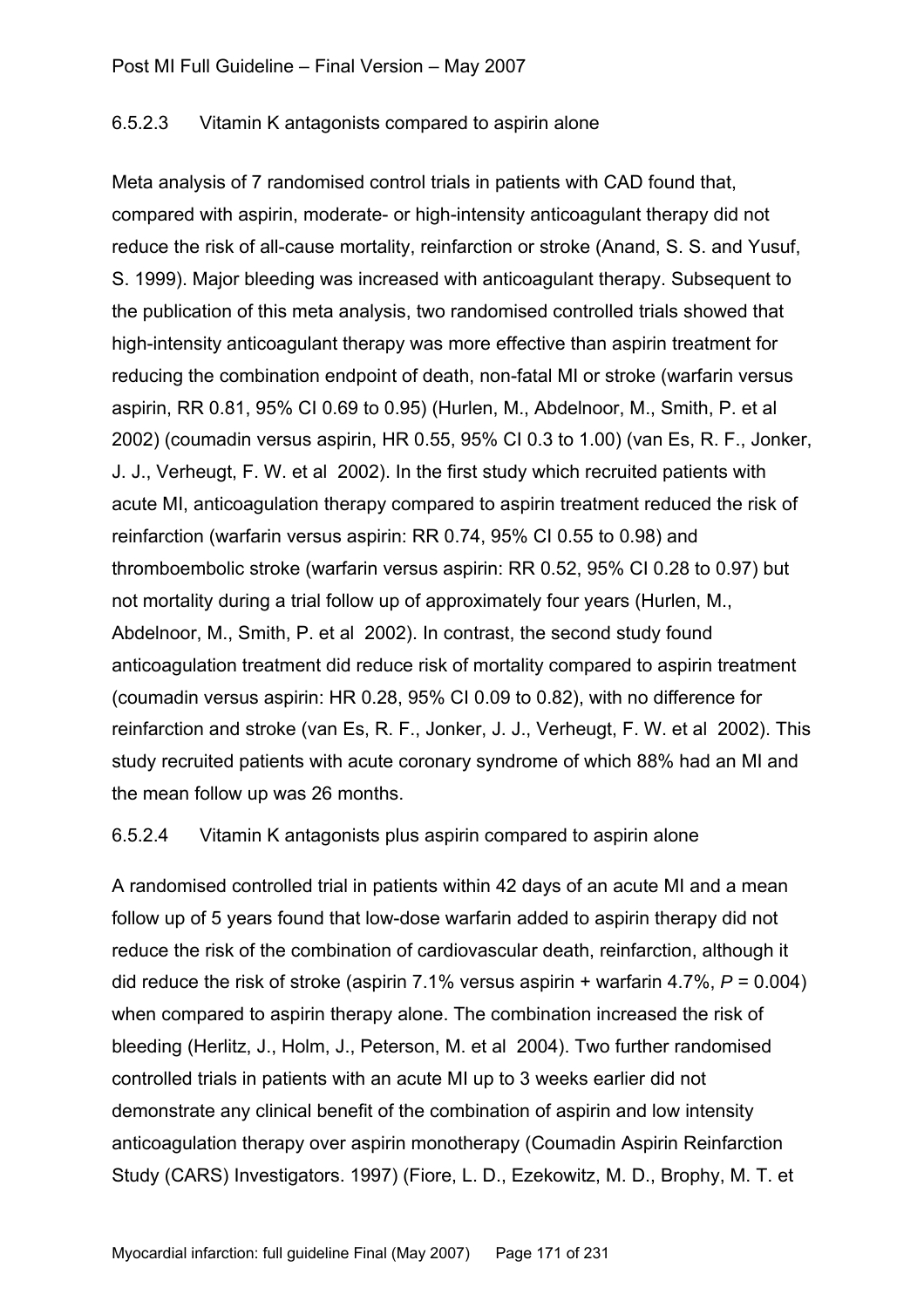al 2002), although there was a significant increase in major bleeding associated with the combination. Low intensity warfarin therapy was used for these studies: one study achieved an INR of 1.04 with 1 mg warfarin plus aspirin treatment and 1.19 with 3 mg warfarin plus aspirin treatment (Coumadin Aspirin Reinfarction Study (CARS) Investigators. 1997) The second study achieved a mean INR value of 1.8 (Fiore, L. D., Ezekowitz, M. D., Brophy, M. T. et al 2002).

Two randomised controlled trials compared moderate intensity anticoagulant therapy (INR 2.0 to 2.5) plus aspirin with aspirin alone (Hurlen, M., Abdelnoor, M., Smith, P. et al 2002) (van Es, R. F., Jonker, J. J., Verheugt, F. W. et al 2002). One study in patients with acute coronary syndrome of which 88% had an MI found that moderate intensity coumadin therapy was more effective than aspirin alone in reducing coronary events and all-cause mortality (HR 0.28, 95%CI 0.09 to 0.82). A mean INR of 2.4 was achieved and the mean follow up was 26 months. Major bleeding rates were low in both groups. Minor bleeding in the aspirin plus coumadin group was significantly higher compared with the aspirin alone group (van Es, R. F., Jonker, J. J., Verheugt, F. W. et al 2002). The second study in patients hospitalised for acute MI found that aspirin plus warfarin therapy led to a lower risk of the combination outcome of death, non-fatal infarction or thromboembolic stroke compared with aspirin alone (RR 0.71, 95% CI 0.60 to 0.83) (Hurlen, M., Abdelnoor, M., Smith, P. et al 2002). Warfarin plus aspirin therapy was associated with an increased risk of nonfatal bleeding compared to aspirin alone (Hurlen, M., Abdelnoor, M., Smith, P. et al 2002). Trial follow up was for approximately four years and a mean INR of 2.2 was achieved.

6.5.2.5 Vitamin K antagonists plus aspirin compared to warfarin alone

A randomised control trial that compared moderate intensity warfarin treatment plus aspirin with high intensity warfarin treatment alone found the combination treatment did not reduce the risk of the combination endpoint of death, non-fatal reinfarction or thromboembolic stroke compared to warfarin monotherapy. The bleeding risk was similar in the two groups (Hurlen, M., Abdelnoor, M., Smith, P. et al 2002).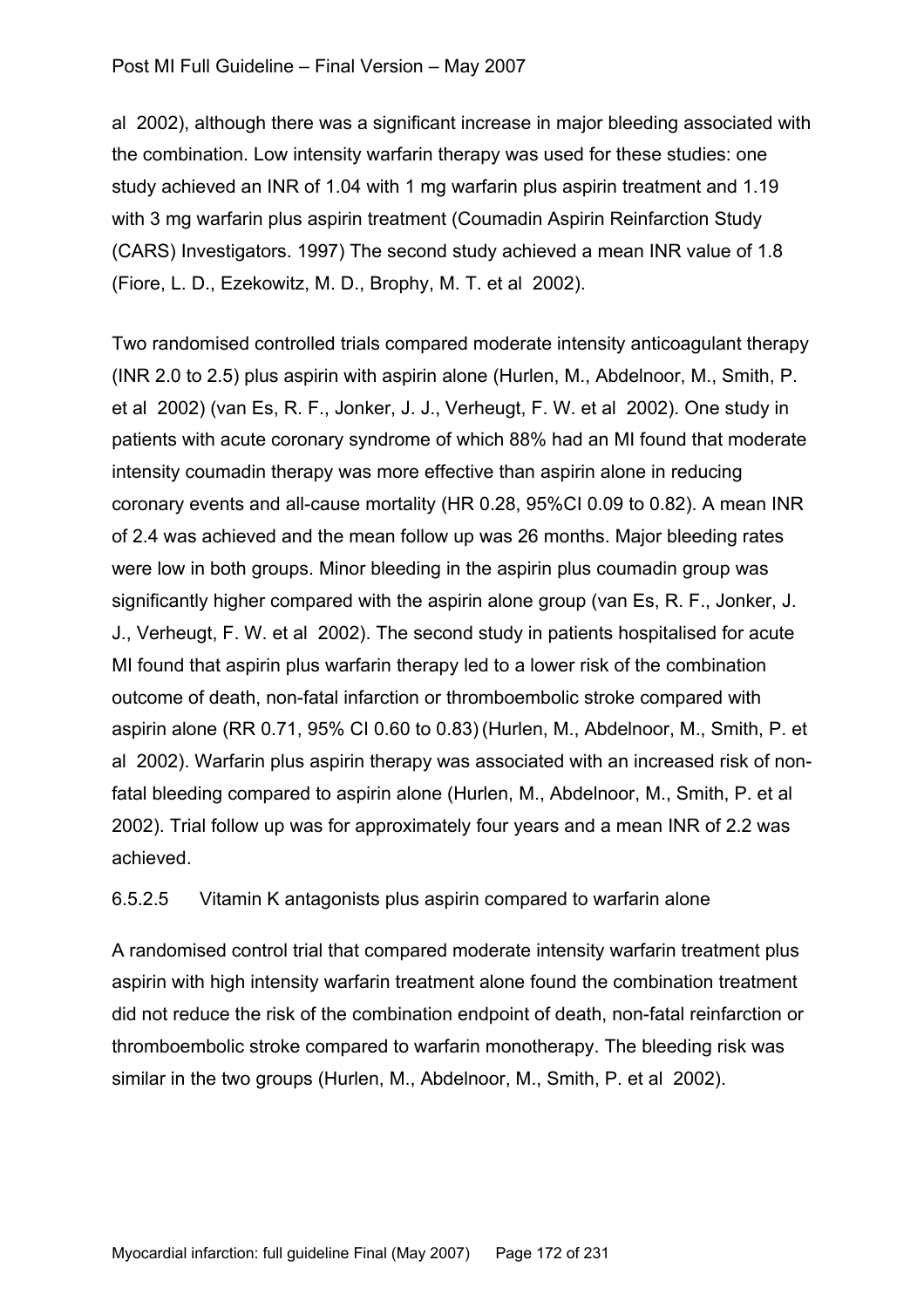# **6.5.3 Health economics of vitamin K antagonists**

#### 6.5.3.1 Warfarin compared to placebo

One non UK study was identified which examined the cost effectiveness of warfarin compared with placebo (Van Bergen, P. F. M. M. et al 1995). This was a cost minimisation analysis and was undertaken in Holland. The authors used effectiveness data from the Anticoagulation in the Secondary Prevention of Events in Coronary Thrombosis (ASPECT) study and AntiPlatelets Trialists Collaboration study (APT). The total cost was Dfl 17 671 813 (approximately £6800 000) for the warfarin group and Dfl 19 222 590 (approximately £7400 000) for the placebo group. The savings per patient due to the intervention, discounted at 5%, was Dfl 906 (approximately £350). The incremental cost of intervention was negative suggesting that anticoagulation administration results in savings compared to placebo. These results were robust in sensitivity analysis.

#### 6.5.3.2 Warfarin compared to aspirin

One Italian study was identified which compared warfarin with aspirin (Gianetti, J., Gensini, G., and De, Caterina R. 1998).

Gianetti et al assessed the cost effectiveness of warfarin compared to aspirin, for secondary prevention of CAD, within a European context. The authors used effectiveness data from the ASPECT and the APT. This was a cost minimisation analysis since they did not synthesize the costs and benefits.

Costing was done using three different methods, which all yielded comparable results. The total cost per patient per year, using DRG mean total costs, was ECU2, 150 (approximately £1660) for warfarin and ECU2187 (approximately £1680) for aspirin. Results were sensitive to variations in the aspirin-warfarin efficacy ratio. This is a ratio that lies between 0 and 1. If the ratio is 1 or close to 1, it means there is no difference in efficacy between two interventions while the further away from 1 it follows there is a big difference in effectiveness between interventions. Warfarin was no longer the cost effective strategy in Italy once an efficacy ratio of approximately 0.72 is reached. From this analysis, it would appear that the cost effectiveness of warfarin relative to aspirin would be relatively favourable. However if the results of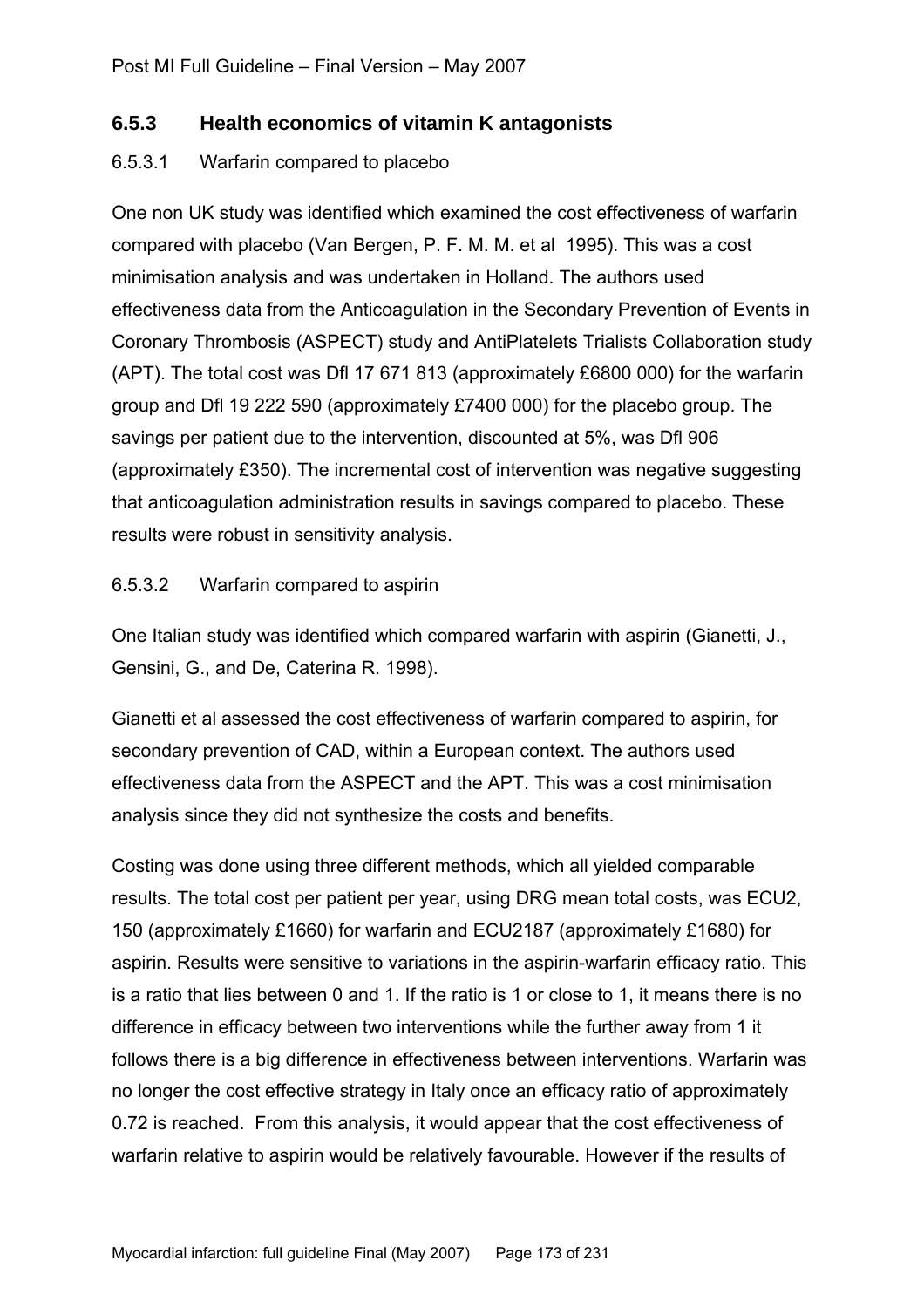WARIS II are considered which found the efficacy ratio of 0.81, it appears that aspirin is the cost effective strategy compared to warfarin.

In conclusion the cost effectiveness of warfarin relative to aspirin is unclear, but largely weighs in favour of aspirin especially in light of the new evidence which shows that the efficacy ratio can be as high as 0.81.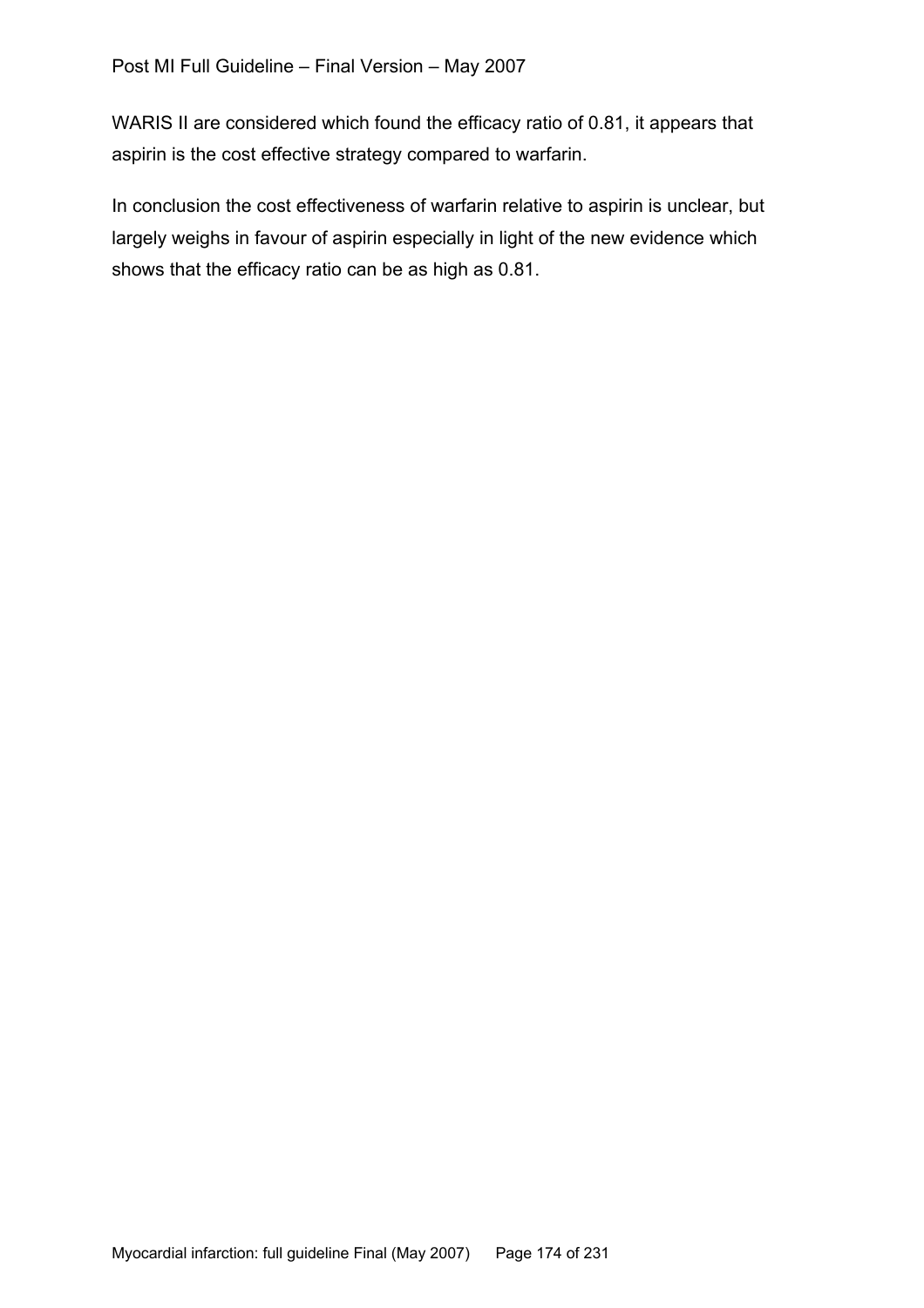# *6.6 [Calcium channel blockers](#page-131-0)*

#### **6.6.1 Evidence statements for calcium channel blockers**

- 6.6.1.1 In a meta analysis of trials with unselected patients after MI diltiazem or verapamil treatment was associated with a reduction in non-fatal infarction, but there was no effect on all-cause mortality  $(1++)$ .
- 6.6.1.2 In a randomised controlled trial of unselected patients after MI, verapamil treatment for a mean of 16 months was associated with a reduction in the combined major events of death or first reinfarction and the combined major cardiac events of cardiac death and first reinfaction. Sub-group analysis showed that this benefit was confined to patients without heart failure (1+).
- 6.6.1.3 In a randomised controlled trial of patients after MI, diltiazem treatment during a mean follow up of 25 months was associated with a reduction in the combined outcome of cardiac death and non-fatal infarction providing there was no evidence of pulmonary congestion. In patients with pulmonary congestion, treatment with diltiazem was associated with an increase in the combined outcome of cardiac death and nonfatal infarction (1+).
- 6.6.1.4 In a more recent randomised controlled trial of patients after MI without heart failure, treatment with diltiazem during 6 months of follow up, was associated with no significant reduction in the combination of cardiac death, non-fatal reinfarction or refractory ischaemia, although there was a reduction in the outcomes of non-fatal reinfarction and refractory ischaemia which was of borderline significance (1++).
- 6.6.1.5 In a randomised controlled trial of patients with angiographically confirmed coronary artery disease (45% with previous MI), treatment with amlodipine was not associated with a reduction in progression of coronary atherosclerotic segments, although there was reduction in progression of carotid atherosclerosis. There was no significant effect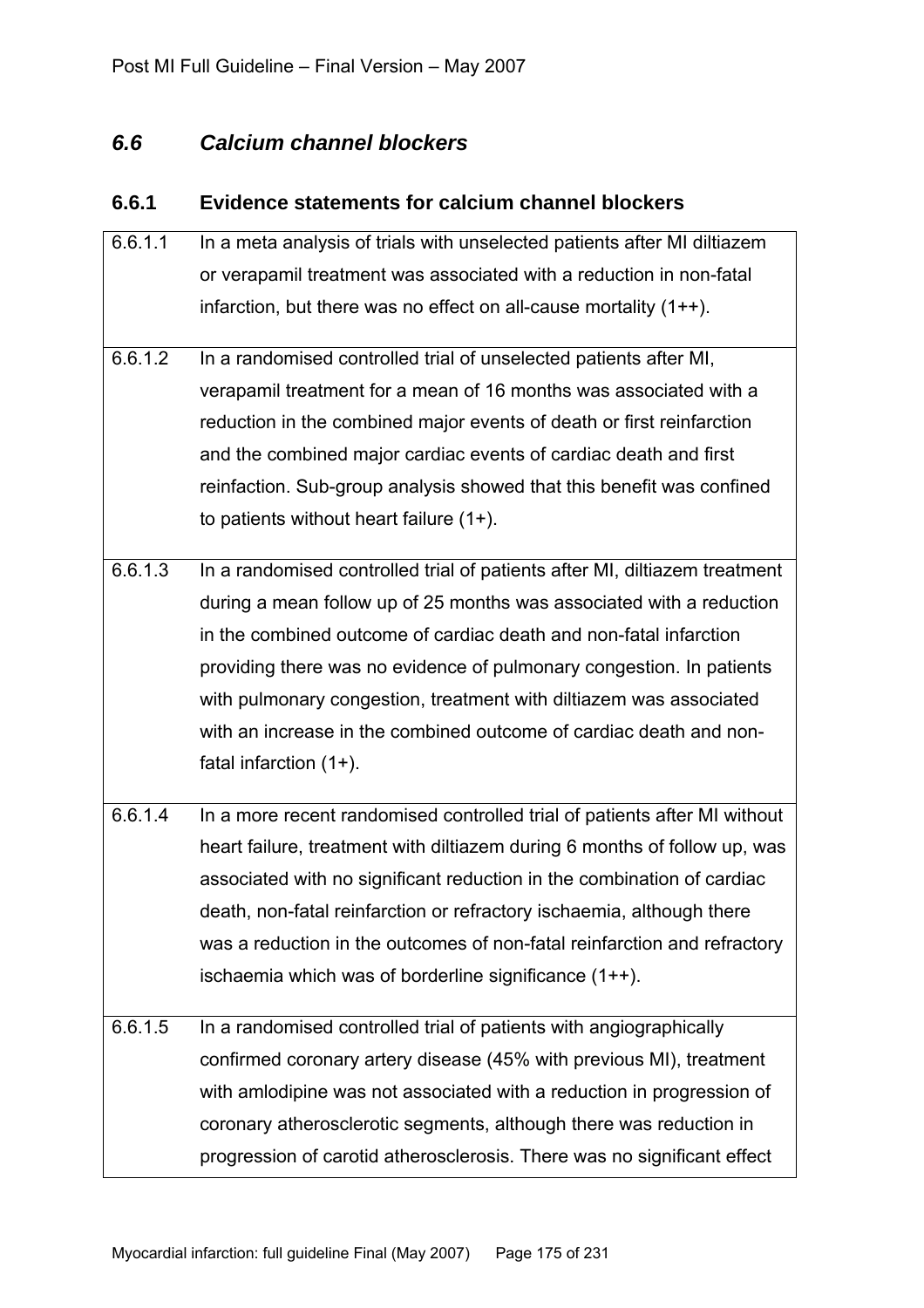on mortality, infarction or stroke (1+).

- 6.6.1.6 Three randomised controlled trials with medium to long term follow up suggest that calcium channel blockers do not improve life expectancy compared with placebo in patients with heart failure who are already receiving an ACE inhibitor. Verapamil, diltiazem and short-acting dihydropyridines such as nifedipine can cause clinical deterioration. Amlodipine, a long-acting dihydropyridine, is not harmful in terms of adverse events (NICE Chronic Heart Failure guideline) (1++).
- 6.6.1.7 Three non-UK studies found that treatment with calcium channel blockers compared to placebo in patients with angiographically documented CHD is cost effective.

Back to recommendations

# **6.6.2 Clinical effectiveness of calcium channel blockers**

6.6.2.1 Unselected patients

A meta analysis of 21 randomised controlled trials of unselected patients with a recent MI found that calcium channel blocker therapy was not associated with a reduction in mortality, although there was a reduction in non-fatal MI (OR 0.80, 95% CI 0.70 to 0.92, fixed effects, OR 0.81, 95% CI 0.69 to 0.96, random effects) (National Institute for Clinical Excellence 2001).

Two trials which were included in the meta analysis examined the interaction between diltiazem or verapamil treatment and whether or not patients had heart failure at baseline (Multicenter Diltiazem Postinfarction Trial Research Group. 1988) (Danish Study Group on Verapamil in Myocardial Infarction. 1990). In one trial treatment with diltiazem for an average of 25 months was not associated with a reduction in total mortality, death from cardiac causes, or non-fatal MI compared with placebo (Multicenter Diltiazem Postinfarction Trial Research Group. 1988). However subgroup analysis of the patient population found that in patients without pulmonary congestion, diltiazem was associated with a reduced number of cardiac events (death from cardiac causes, or non-fatal MI) (HR 0.77, 95% CI 0.61 to 0.98). In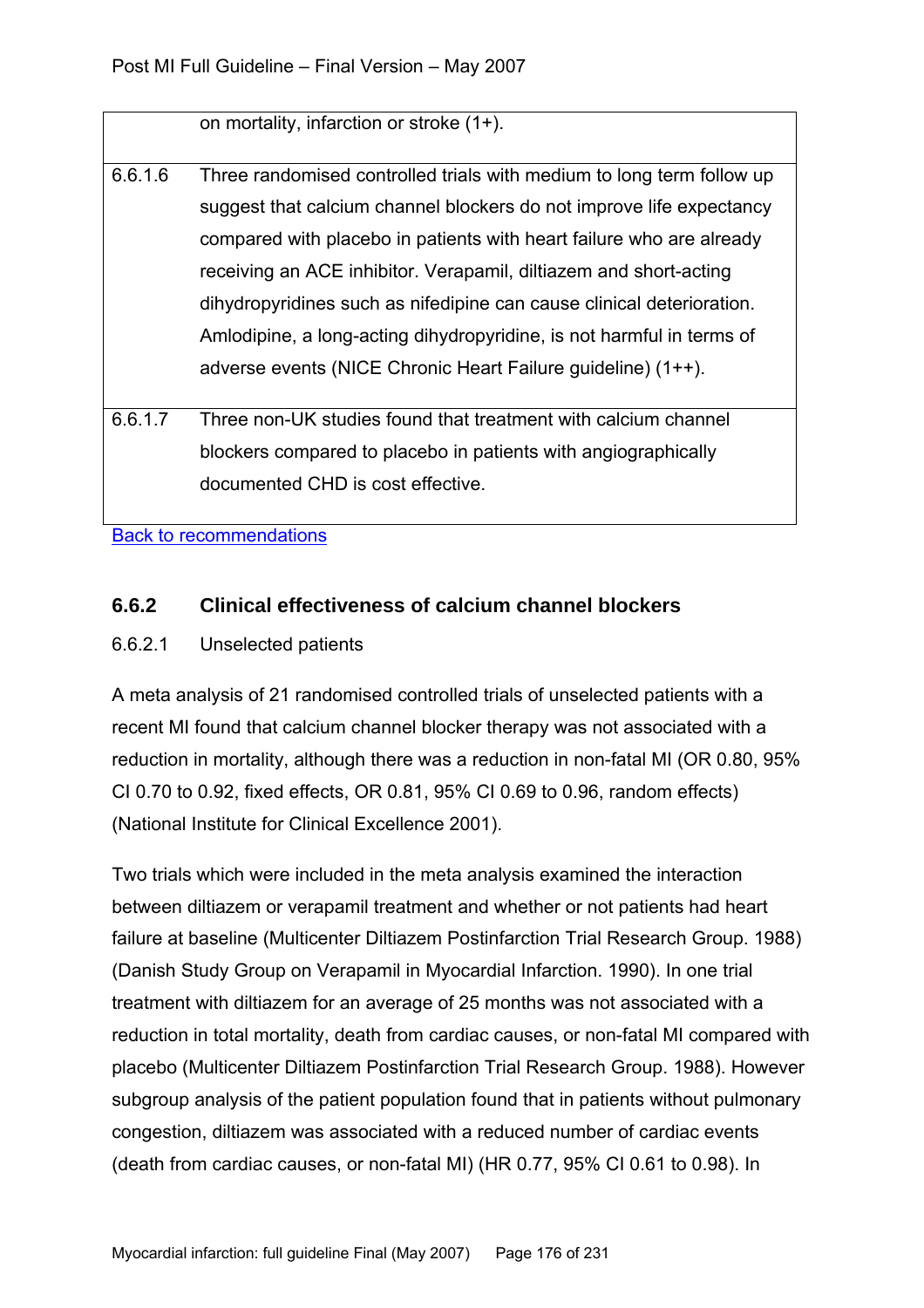patients with pulmonary congestion, diltiazem was associated with an increased number of cardiac events (HR 1.41, 95% CI 1.01 to 1.96) (Multicenter Diltiazem Postinfarction Trial Research Group. 1988).

In a second trial, treatment with verapamil for an average of 16 months was not associated with a reduction in total mortality, cardiac death, or sudden death, compared with placebo, although there was a reduction in first reinfarction (HR 0.77, 95% CI 0.58 to 1.03) and the combination endpoint of first reinfarction or death (HR 0.80, 95% CI 0.66 to 0.99). However, in patients without heart failure immediately before randomisation, treatment with verapamil was associated with a reduction in total mortality, cardiac death, sudden death, first reinfarction or first cardiac event, whereas in patients with heart failure treatment with verapamil did not confer any benefit compared with placebo (Danish Study Group on Verapamil in Myocardial Infarction. 1990).

A more recent randomised controlled trial recruited patients after acute MI and excluded patients with CHF. In this trial, during 6 months of follow up, treatment with diltiazem compared with placebo had no effect on the cumulative first event rate of cardiac death, non-fatal reinfarction or refractory ischaemia (Boden, W. E. et al 2000) although there was a reduction in revascularisation, and the combination endpoint of non-fatal reinfarction or revascularisation (Boden, W. E., van Gilst, W. H., Scheldewaert, R. G. et al 2000).

A randomised controlled trial in patients with CAD, 45% with a prior MI, found that treatment with amlodipine compared with placebo had no effect on all-cause mortality, reinfarction, stroke, CHF or reduction in the progression of early atherosclerotic segments (Pitt, B. et al 2000). The primary objective of the study was to determine if treatment with amlodipine reduced the progression of early atherosclerotic segments detected on coronary angiography and the statistical power to detect a treatment difference in mortality and major morbidity was low. Treatment with amlodipine did reduce the progression of carotid artery atherosclerosis compared with placebo, and there were fewer cases of unstable angina (HR 0.67, 95% CI 0.48 to 0.93) and coronary revascularisation. Trial follow up was for 3 years (Pitt, B., Byington, R. P., Furberg, C. D. et al 2000).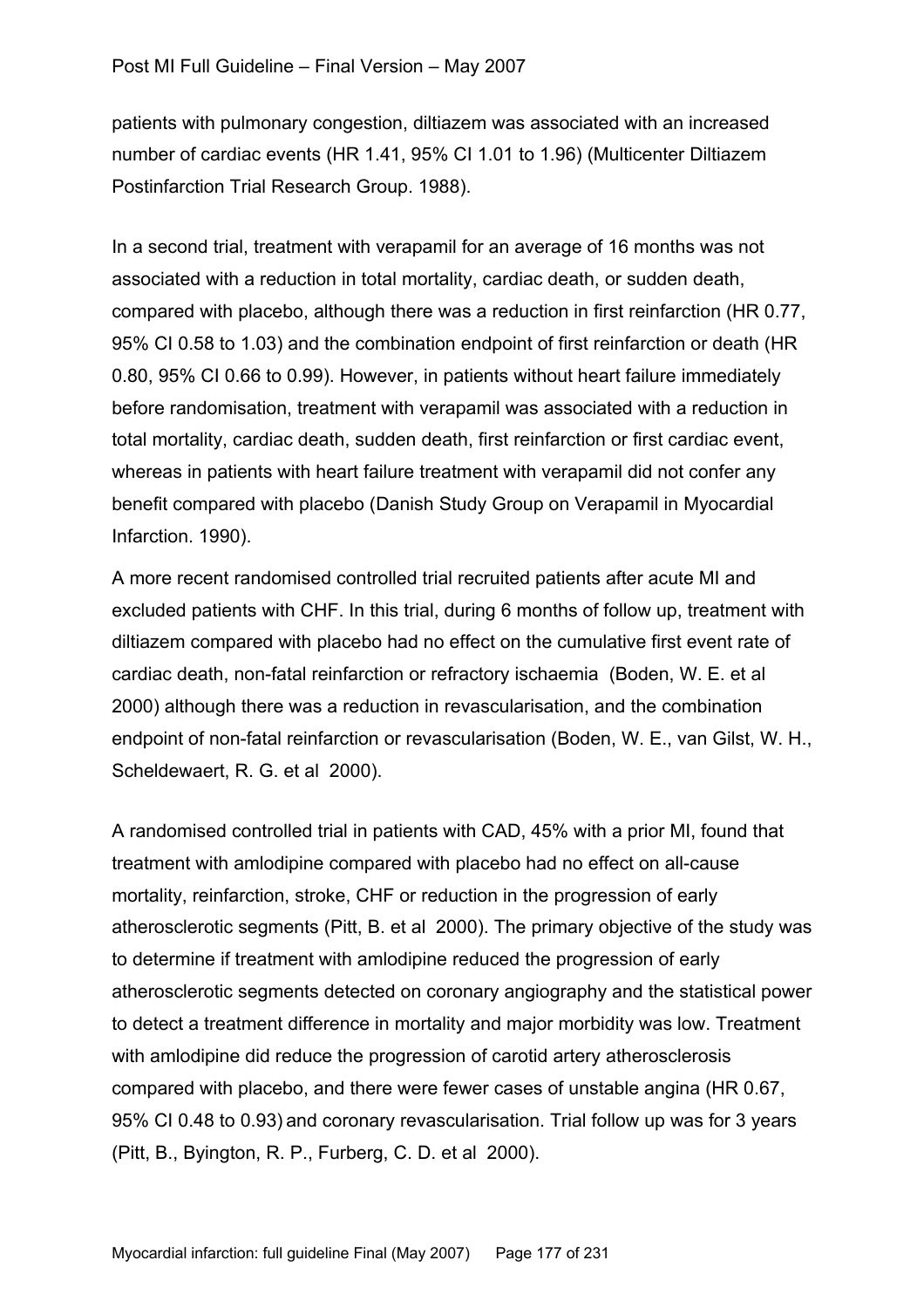The evidence for the secondary prevention effects of calcium channel blockers is not compelling, but the GDG felt that treatment with a rate limiting calcium channel blocker (diltiazem or verapamil) might be considered in patients not able to tolerate to a beta blocker, providing there were no signs of pulmonary congestion and left ventricular function was not impaired.

# 6.6.2.2 Patients with left ventricular dysfunction

No randomised controlled trials of the effectiveness of treatment with calcium channel blockers were identified which recruited patients with acute MI and left ventricular systolic dysfunction.

# **6.6.3 Health economics of calcium channel blockers**

Three studies were found which met the inclusion criteria. None of the studies were done in the UK. All the studies used effectiveness data from the PREVENT study which examines the effectiveness of amlodipine compared with placebo in slowing the progression of early atherosclerosis in patients with angiographically documented CHD. The primary end point in the PREVENT was from the angiographic change, although clinical events were also monitored.

The first study (Casciano, R. et al 2002) assessed the cost effectiveness of amlodipine compared to placebo from a US third payer's perspective. The use of amlodipine was effective in reducing hospitalisation and the episodes of revascularisation. The discounted costs/patient over the 3 years were less for amlodipine patients US\$14 117 versus US\$16 683 for placebo resulting in cost savings of about \$2500. The estimated costs were robust in sensitivity analyses. They did a probabilistic simulation and in all cases amlodipine was the strategy of choice.

The second study (Cathomas, G. et al 2002) assessed the cost effectiveness of amlodipine compared to placebo from a Swiss healthcare perspective. There was no statistically significant difference in annual mortality However the adjusted life expectancy calculated using the all-cause mortality of the Swiss population similar to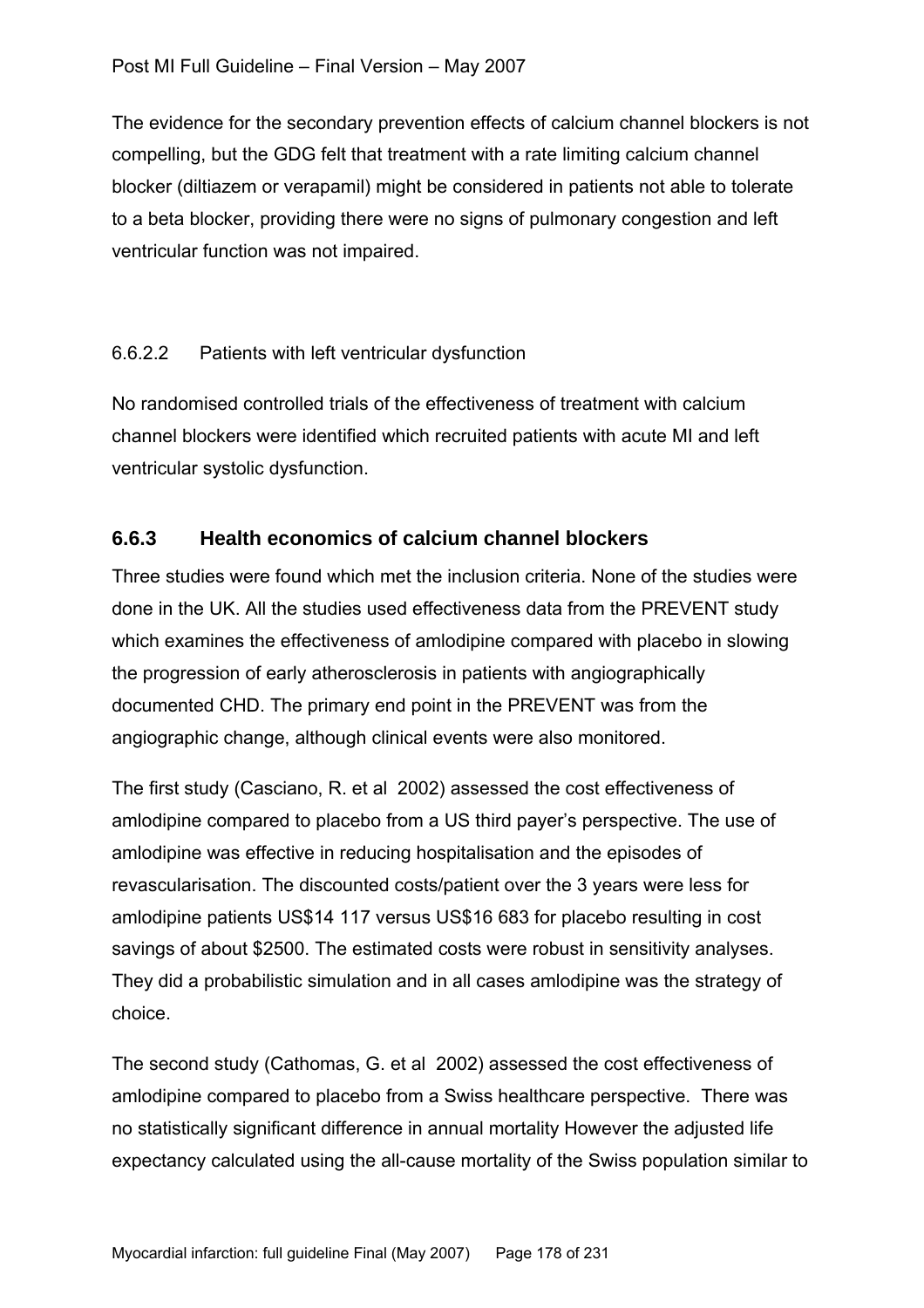the PREVENT population resulted in 0.083 years gained due to amlodipine over the three years. The cost per life-year gained was Sfr 14 650 and the result was robust in sensitivity analysis.

The third study (Doyle, J. J. et al 2002) assessed the cost effectiveness of amlodipine compared to placebo from a Swedish healthcare perspective. Amlodipine was associated with fewer hospitalisations. Estimated costs per patient over the 3 year period were SEK 26 600 in the intervention group and SEK 27 400 in the control group. Thus, amlodipine was associated with cost-savings of SEK 800. The authors did not calculate the cost effectiveness ratio because amlodipine was dominant over placebo, that is, it was more effective and less costly. These findings were robust in both univariate and multivariate sensitivity analysis.

In conclusion, the calcium channel blocker, amlodipine compared to placebo in patients with angiographically documented CHD is cost effective. This conclusion is based on three non-UK studies, which were well conducted. However, the generalisability of the studies to post MI patients per se is not very clear since the patients recruited to the PREVENT study which was based on angiographic findings and in which the statistical power to detect a treatment difference in mortality and major morbidity was low.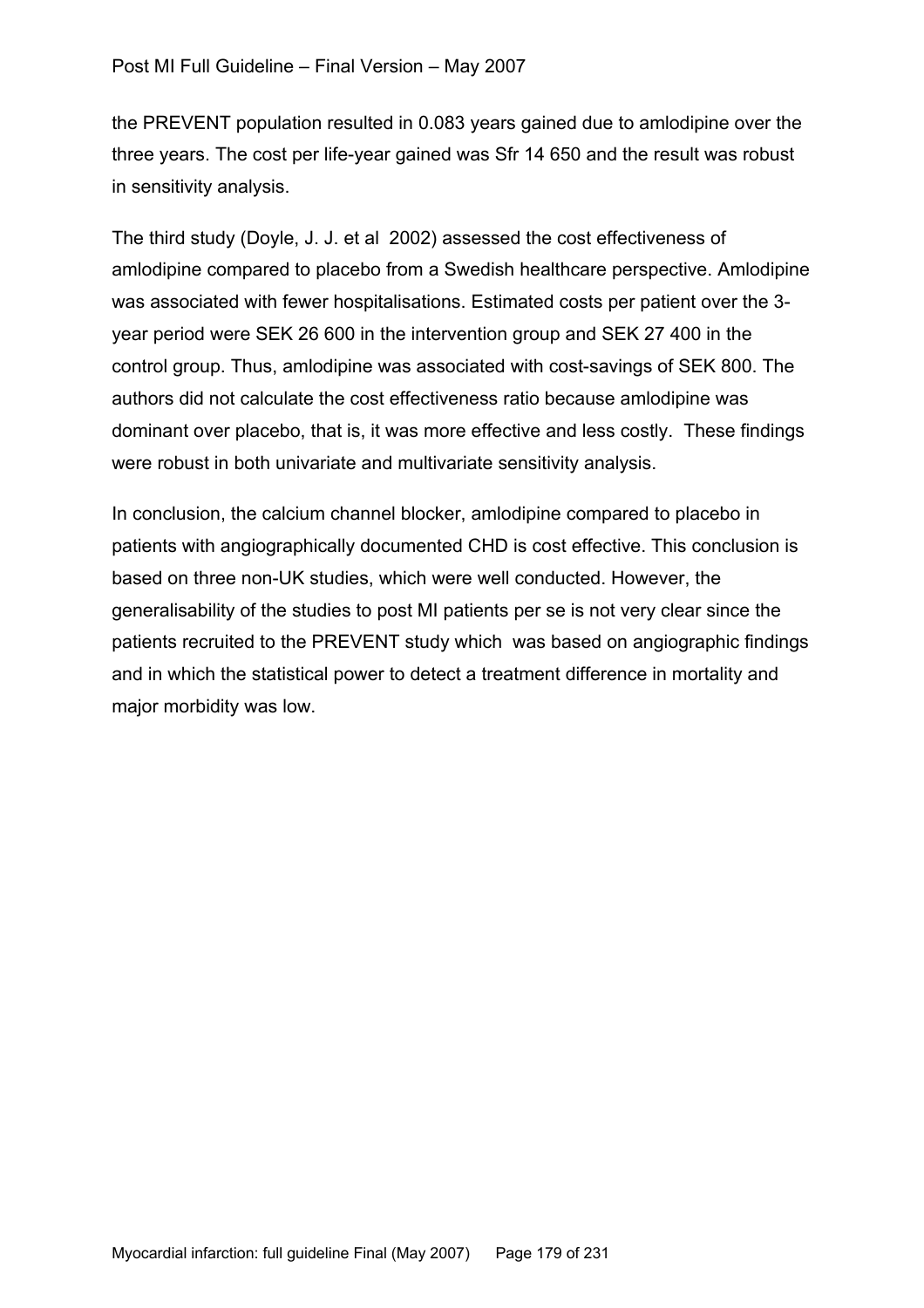# *6.7 [Potassium channel activators](#page-132-0)*

#### **6.7.1 Evidence statement for potassium channel activators**

6.7.1.1 There is no significant reduction in CHD mortality or non-fatal MI in patients treated with nicorandil (1+).

Back to recommendations

### **6.7.2 Clinical effectiveness of potassium channel activators**

A systematic review identified one randomised controlled trial that compared nicorandil therapy versus placebo, although it was too small to provide evidence of benefit because only 70 patients were recruited (National Institute for Clinical Excellence 2001).

A more recent randomised controlled trial in 5126 patients with stable angina of which 66% had had a prior MI examined the effectiveness of nicorandil compared with placebo. Treatment with nicorandil resulted in a reduction of the composite primary outcome of CHD death, non-fatal MI, or unplanned hospital admission for cardiac chest pain compared with placebo (HR 0.83, 95% CI 0.72 to 0.97) (IONA Study Group 2002). However, the frequency of the secondary outcome of CHD death or non-fatal MI was similar in the two groups (IONA Study Group 2002) and there was no significant difference in all-cause mortality, CHD mortality and non-fatal MI. The combination of all cardiovascular events (defined as cardiovascular mortality, non-fatal MI, non-fatal stroke, hospital admission for transient ischaemic attack, and unplanned hospital admission for cardiac chest pain) (HR 0.86, 95% CI 0.86 to 0.98) and the combined endpoint of CHD death, non-fatal MI or unstable angina (HR 0.79, 95% CI 0.64 to 0.98) were reduced in the nicorandil group (IONA Study Group 2002).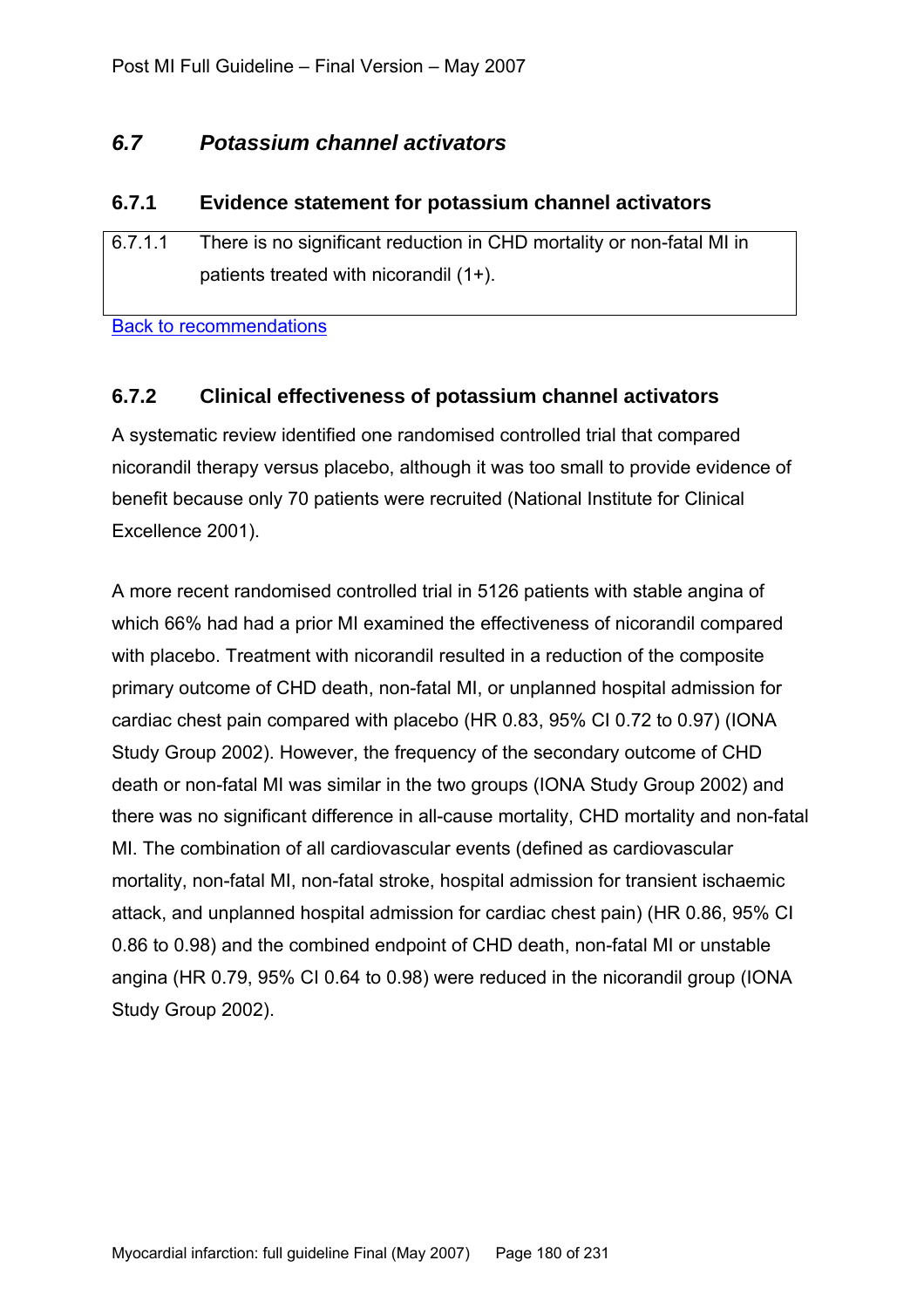# *6.8 [Aldosterone antagonists in patients with heart failure and](#page-132-0)  [LV dysfunction](#page-132-0)*

# **6.8.1 Evidence statements for aldosterone antagonists in patients with heart failure and LV dysfunction**

- 6.8.1.1 The only large trial of an aldosterone antagonist in early post MI patients with left ventricular systolic dysfunction (ejection fraction ≤ 40%) and clinical heart failure and or diabetes, showed that early treatment with eplerenone (initiated 3 to 14 days after acute MI), in addition to ACE inhibitors and beta blockers, reduced all-cause mortality, death from cardiovascular causes, sudden cardiac death, and episodes of heart failure. Patients with a serum creatinine concentration greater than 220 micromol/l and/or serum potassium greater than 5.0 mmol/l were excluded from the trial (1++).
- 6.8.1.2 Treatment with aldosterone antagonist, eplerenone is cost effective, compared with placebo in patients early after MI with left ventricular systolic dysfunction.
- 6.8.1.3 In one randomised controlled trial, initiation of spironolactone treatment in patients with chronic heart failure (of whom 54% had an ischaemic cause for heart failure) increased life expectancy and reduced the need for hospitalisation for cardiac causes (NICE Chronic Heart Failure quideline)  $(1++)$ .

Back to recommendations

## **6.8.2 Clinical effectiveness of aldosterone antagonists**

A randomised control trial examined the effectiveness of eplerenone in patients with left ventricular dysfunction following an MI. Trial inclusion required a left ventricular ejection fraction of ≤ 40% and also clinical signs of heart failure (90%) and / or diabetes (32%) (Pitt, B. et al 2003a). Eplerenone treatment was associated with reduced risk of the two primary endpoints: death from any cause (RR 0.85, 95% CI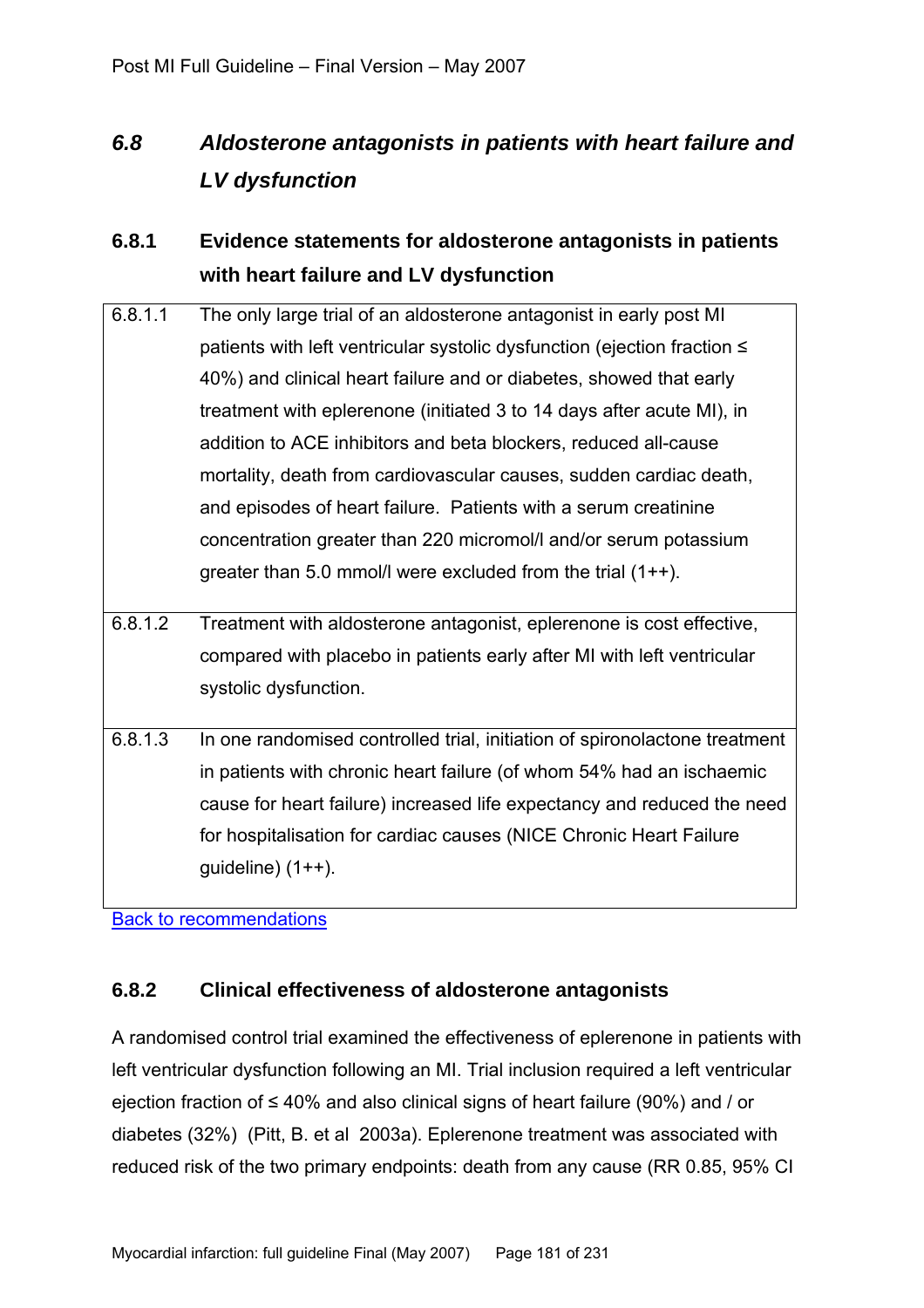#### Post MI Full Guideline – Final Version – May 2007

0.75 to 0.96) and the combination of death from cardiovascular causes or hospitalisation for cardiovascular events (RR 0.87, 95% CI 0.79 to 0.95). There was also a lower risk of the following secondary endpoints: death from any cause or any hospitalisation (RR 0.92, 95% CI 0.86 to 0.98), death from cardiovascular causes (RR 0.83, 95% CI 0.72 to 0.94), sudden cardiac death (RR 0.79, 95% CI 0.64 to 0.97), and hospitalisation for heart failure (RR 0.85, 95% CI 0.74 to 0.99). Trial follow up was for a mean of 16 months (Pitt, B., Remme, W., Zannad, F. et al 2003a).

There was an increased risk of serious hyperkalemia in the eplerenone treated patients, while there was an increased risk of serious hypokalemia in the placebo group. Eplerenone treatment was also associated with an increase in the risk of gastrointestinal disorder. Patients in the placebo group reported a higher frequency of respiratory disorders (cough, dyspnea and pneumonia) and hypoglycaemia (Pitt, B., Remme, W., Zannad, F. et al 2003a).

No studies were found that considered how frequently patients with a prior MI treated with eplerenone should undergo testing of renal function and serum potassium.

A randomised controlled trial of the effectiveness of the aldosterone antagonist, spironolactone, in patients with chronic heart failure and left ventricular systolic dysfunction (of whom 54% had an ischaemic cause for heart failure), is examined in the NICE guideline *Chronic Heart Failure: national clinical guideline for diagnosis and management in primary and secondary care*, 2003 (National Collaborating Centre for Chronic Conditions. 2003). This guideline states that in patients with moderate to severe heart failure (NYHA Class III and IV) due to LV systolic dysfunction, the addition of low-dose spironolactone to therapy with a loop diuretic and ACE inhibitor (with and without digoxin) has been shown in a large randomised controlled trial to increase life expectancy when compared to placebo. In addition, hospitalisation for cardiac causes is greatly reduced.

The guideline group recognised that there was only one randomised controlled trial of eplerenone in the MI population, and its clinical effectivess has not been compared with a non selective aldosterone antagonist, spironolactone. No trial evidence was found on the clinical effectiveness of spironolactone in patients after an MI. In keeping with the available evidence, the GDG decided to recommend treatment with an aldosterone antagonist licensed for post-MI treatment (which is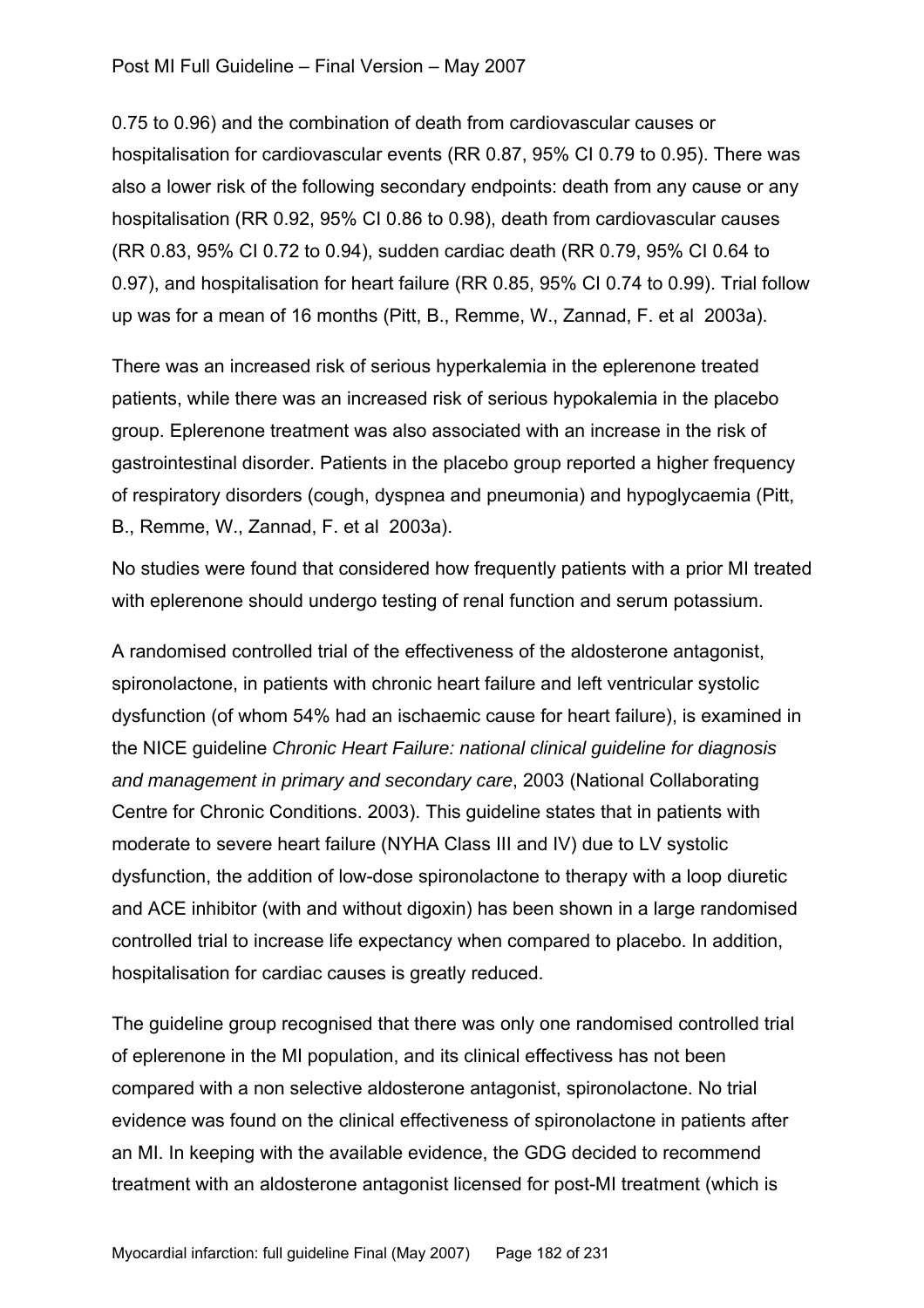currently eplerenone) for patients who have had an acute MI and who have symptoms and/or signs of heart failure and left ventricular systolic dysfunction.

### **6.8.3 Health economics of aldosterone antagonists**

Two studies were identified which examined the cost effectiveness of the aldosterone antagonist, eplerenone, compared with placebo in patients early after MI with left ventricular systolic dysfunction. Both studies used effectiveness data from the EPHESUS study (Pitt, B., Remme, W., Zannad, F. et al 2003a). From an economic perspective the correct comparison should be between eplerenone with the next best alternative, which in this case is spironolactone. Spironolactone is widely used in post MI patients but the GDG took the position that there was no direct effectiveness evidence of spironolactone in this patient group. This left us with epleronene compared with placebo as the the evidence base. Thus the summary of the two relevant studies that compared eplerenone with placebo in patients early after MI with left ventricular systolic dysfunction is given below.

The first analysis (Pfizer Ltd 2005) was done from the perspective of the Scottish NHS. It was well reported and concluded that eplerenone was cost effective as long as the NHS was willing to pay up to £9048/QALY gained. If the Scottish NHS was willing to pay £20 000 per additional QALY, there was a 92% probability that eplerenone was cost effective. The results were robust in sensitivity analysis.

The second study (Weintraub, W. S. et al 2005) used observational data from the Framingham, Saskatchewan and Worcester databases to extrapolate treatment effect beyond the EPHESUS trial observation period. The incremental cost effectiveness ratios were \$21 072/QALY, \$30 349 and \$17 374/QALY using Framingham, Saskatchewan and Worcester data sources. These results were robust in sensitivity analyses. A probabilistic simulation showed that eplerenone was the optimal strategy in more than 87% for all ages and sexes at a threshold value of \$50 000/QALY.

In conclusion eplerenone compared to placebo in patients early after MI with left ventricular systolic dysfunction and heart failure appears to be cost effective.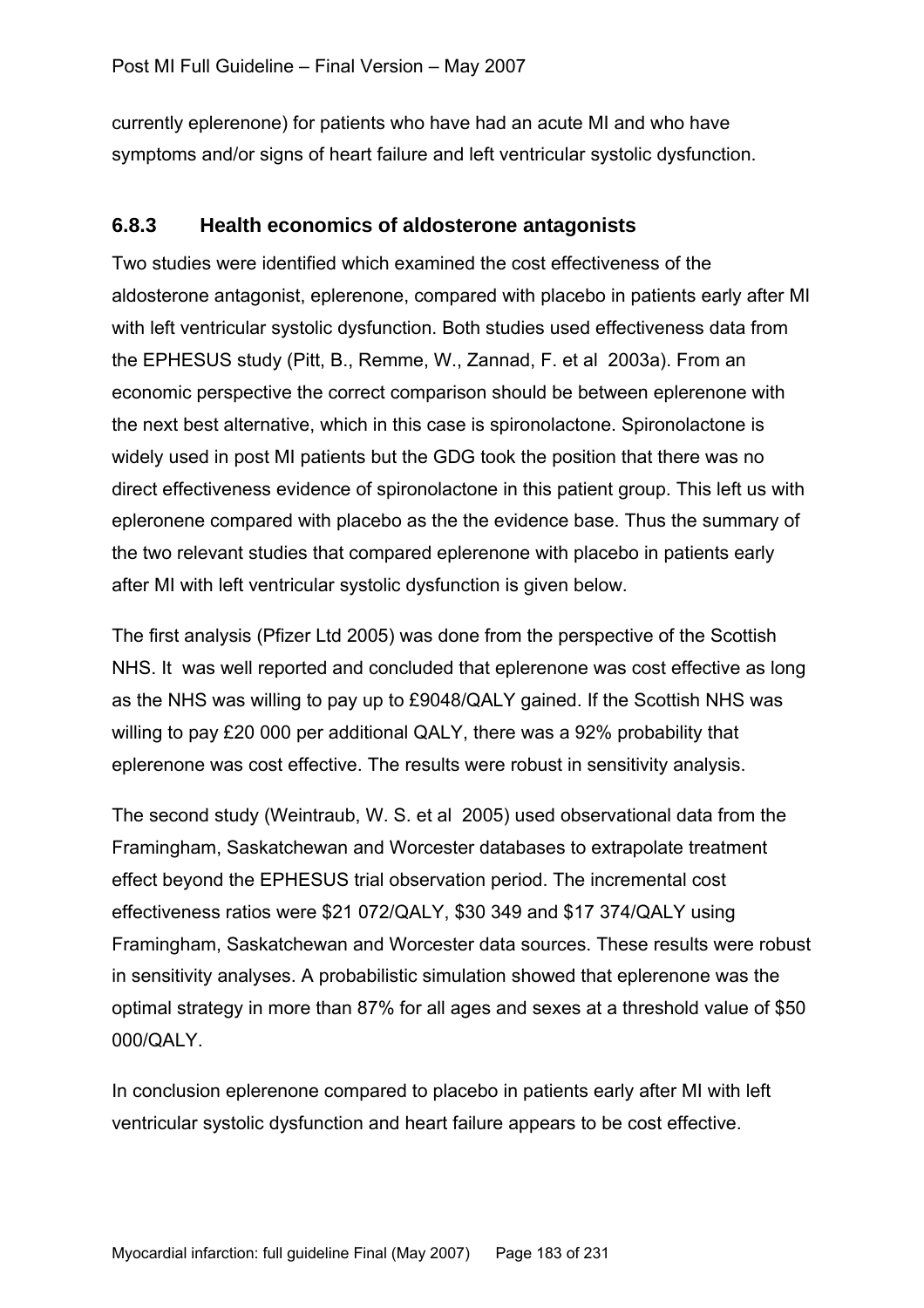## *6.9 Lipid lowering agents*

### **6.9.1 Evidence statements for lipid lowering agents**

6.9.1.1 In a meta analysis of 14 randomised controlled trials of secondary prevention in CHD, statin therapy was associated with a reduction in allcause mortality, CVD mortality, CHD mortality, fatal MI, and coronary revascularisation compared with placebo (1++).

6.9.1.2 In a systematic review of cohort studies, randomised trials, voluntary notifications to voluntary regulatory authorities and published case reports the incidence of adverse events was low. The estimate for rhabomyolysis was 3.4 per 100 000. However, the incidence of adverse events may be increased in patients treated with high dose statin, compared to low dose, and in patients treated with statins which are oxidised by cytochrome P450 3A4 (1++).

- 6.9.1.3 There is conflicting evidence that fibrates reduce cardiovascular risk in patients after MI (1++).
- 6.9.1.4 No studies were found testing the effectiveness of cholesterol absorption inhibitors for secondary prevention in patients after MI.

Back to recommendations

### **6.9.2 Clinical effectiveness of lipid lowering agents**

The NICE Technology Appraisal (National Institute for Health & Clinical Excellence. 2006) entitled '*Statins for the prevention of cardiovascular events*' 2006 states that:

Statin therapy is recommended for adults with clinical evidence of cardiovascular disease

The recommendation was based on the meta analysis of 14 randomised controlled trials of secondary prevention in CHD. Of these, four were conducted in MI and / or angina patients (Pedersen, T. R. et al 2004) (Sacks, F. M. et al 2000) (Liem, A. H. et al 2002) (Long-Term Intervention with Pravastatin in Ischaemic Disease (LIPID)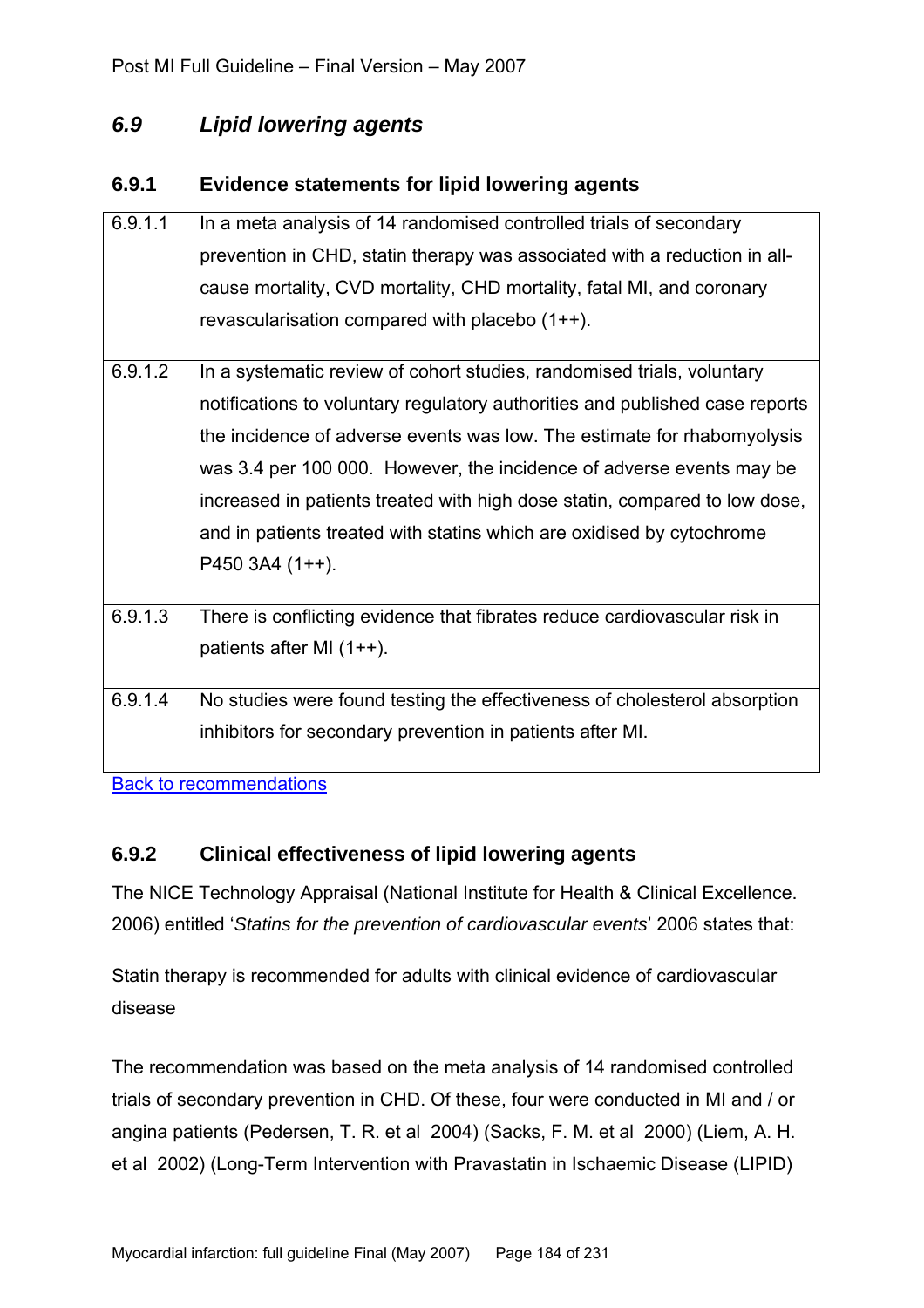Study Group. 1998). Four studies recruited patients with CAD (Pitt, B. et al 1995) (Crouse, J. R. et al 1995) (Jukema, J. W. et al 1995) (Teo, K. K. et al 2000), two studies recruited patients with CAD and hypercholesterolaemia (Bestehorn, H. P. et al 1997) (Riegger, G. et al 1999) one study recruited patients with mild CAD (Multicentre Anti-Atheroma Study (MAAS). 1994), two studies enrolled patients after coronary balloon angioplasty (Serruys, P. W. et al 1999) and (Bertrand, M. E. et al 1997), and one study enrolled patients after percutaneous coronary intervention (Serruys, P. W. et al 2002). Statin therapy was associated with a reduction in the following clinical outcomes compared with placebo: all-cause mortality (RR 0.79, 95% CI 0.70 to 0.90), CVD mortality (RR 0.75, 95% CI 0.68 to 0.83), CHD mortality (RR 0.72, 95% CI 0.64 to 0.80), fatal MI (RR 0.57, 95% CI 0.45 to 0.72), unstable angina (RR 0.82, 95% CI 0.72 to 0.94), hospitalisation for unstable angina (RR 0.90, 95% CI 0.70 to 0.90), non-fatal stroke (RR 0.75, 95% CI 0.59 to 0.95), new or worse intermittent claudication (RR 0.64, 95% CI 0.46 to 0.91) and coronary revascularisation (RR 0.77, 95% CI 0.69 to 0.85).

The NICE Technology Appraisal (National Institute for Health & Clinical Excellence. 2006) further states that:

The decision to initiate statin therapy should be made after an informed discussion between the responsible clinician and the individual about the risks and benefits of statin treatment, and taking into account additional factors such as comorbidity and life expectancy.

When the decision has been made to prescribe a statin, it is recommended that therapy should be initiated with a drug with a low acquisition cost (taking into account required daily dose and product price per dose).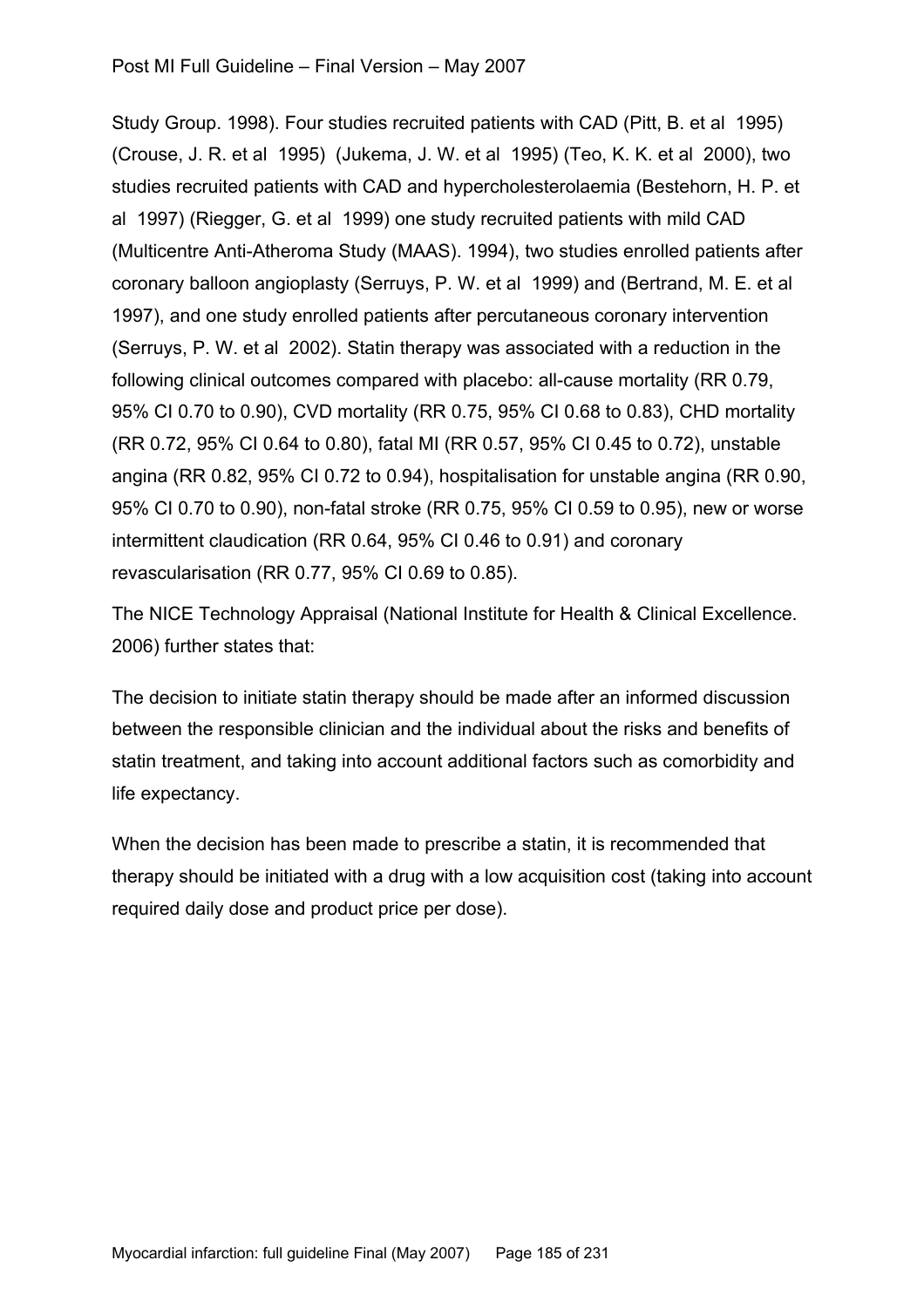#### 6.9.2.1 Timing of statin therapy

No studies were identified that compared early statin with delayed statin therapy at the same dosage.

A randomised trial examined the effectiveness of early statin initiation in patients with acute coronary syndrome, in which 53% had had an acute non-Q wave MI (Olsson, A. G. et al 2005). This trial randomised patients to either high dose atorvastatin (80 mg daily) or placebo. Patients were hospitalised within 24 hours of the index event and randomised after a mean of 63 hours of hospitalisation. During or after hospitalisation for the index event, most were treated with aspirin, three quarters with beta blockers and half with ACE inhibitors or ARBs. The study period was for 16 weeks and during this period the primary end point (combination of death, non-fatal acute MI, cardiac arrest with resuscitation, or recurrent symptomatic myocardial ischemia with objective evidence requiring emergency rehospitalisation) was reduced in patients randomised to atorvastatin, compared to those randomised to placebo, a 16% relative risk reduction. There were no significant differences in the individual outcomes of death, non-fatal MI or cardiac arrest with resuscitation, although there was a lower risk of recurrent symptomatic myocardial ischaemia with objective evidence requiring emergency rehospitalisation in the group assigned to atorvastatin. Stroke was a secondary outcome with a significant lower incidence in the atorvastatin group. The reduction in the primary endpoint did not depend on the baseline level of LDL-cholesterol with similar risk reductions in those with a baseline LDL-cholesterol above or below the median. At the end of the study, compared to baseline, LDL-cholesterol had increased by an adjusted mean of 12% in the placebo group and had decreased by an adjusted mean of 40% in the atorvastatin group. More patients in the atorvastatin group developed liver transaminase levels more than 3 times the upper limit of normal. There were no cases of myositis (Olsson, A. G., Schwartz, G. G., Szarek, M. et al 2005).

A study has examined early use of statin therapy within the first 24 hours of admission for acute MI using data from the National Registry of Myocardial Infarction 4 (NRMI 4)(Fonarow, G. C. et al 2005). NRMI 4 is a prospective, observational database of consecutive patients admitted with acute MI to 1230 participating hospital throughout the United States. Data was collected on 300 823 patients. A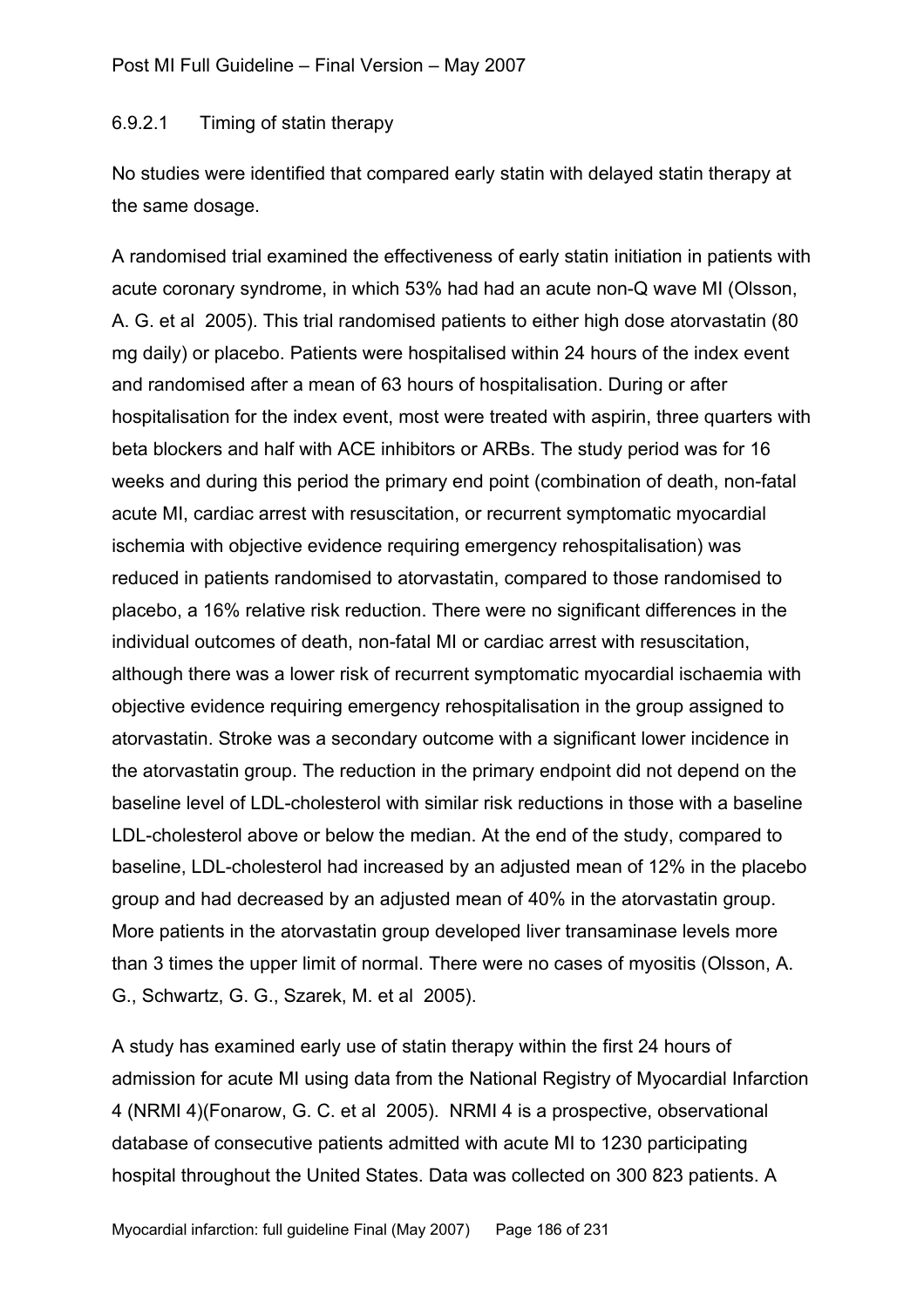total of 174 635 patients who had had an acute MI were included in the analysis. Of these, statin therapy was used in the first 24 hours of hopsitalisation in 39 096 patients (22.4%). There were 21 978 patients who were newly started on statin therapy and 17 118 patients who were continued on statin therapy. Statin therapy was discontinued in 9411 patients. There were 126 128 patients who did not receive statins before or within the first 24 hours of hospitalisation. New initiation of statin treatment within the first 24 hours of admission was associated with a decreased risk of in-hospital mortality compared with no statin use (4.0% versus 15.4%, respectively, adjusted OR 0.62, 95% CI 0.57 to 0.67). There was also a decreased risk of in-hospital mortality in patients who continued statin therapy compared with no statin usage (5.3% versus 15.4%, respectively, adjusted OR 0.58, 95% CI 0.54 to 0.63). In contrast, those patients that had been treated with statin therapy before hospitalisation but whose statin therapy had been discontinued had a slightly higher mortality risk compared with patients who did not use statins (16.5% versus 15.4%, respectively, adjusted OR 1.12, 95% CI 1.05 to 1.20). Early stain use, whether newly initiated or continued was also associated with a decreased incidence of cardiac arrest, cardiogenic shock, cardiac rupture, and ventricular tachycardia / ventricular fibrillation. There was no reduced risk of recurrent acute MI in patients treated with early statin therapy compared with no early statin usage (Fonarow, G. C., Wright, R. S., Spencer, F. A. et al 2005).

No randomised controlled trials were identified which examined concordance with statin treatment in patients treated before discharge compared to those treated later. However, the guideline group felt that initiation of statin treatment as soon as possible was likely to have a beneficial effect on concordance.

### 6.9.2.2 Adverse events

All randomised controlled trials which have examined the effectiveness of statin treatment excluded potential participants and a number of randomised controlled trials have also included a pre-randomisation run in phase during which participants were treated with an open label statin. At the end of this time some chose not to enter the trial or had some other reason not to do so, and were not randomised. Thus, tolerability may be better and the incidences of adverse events lower in the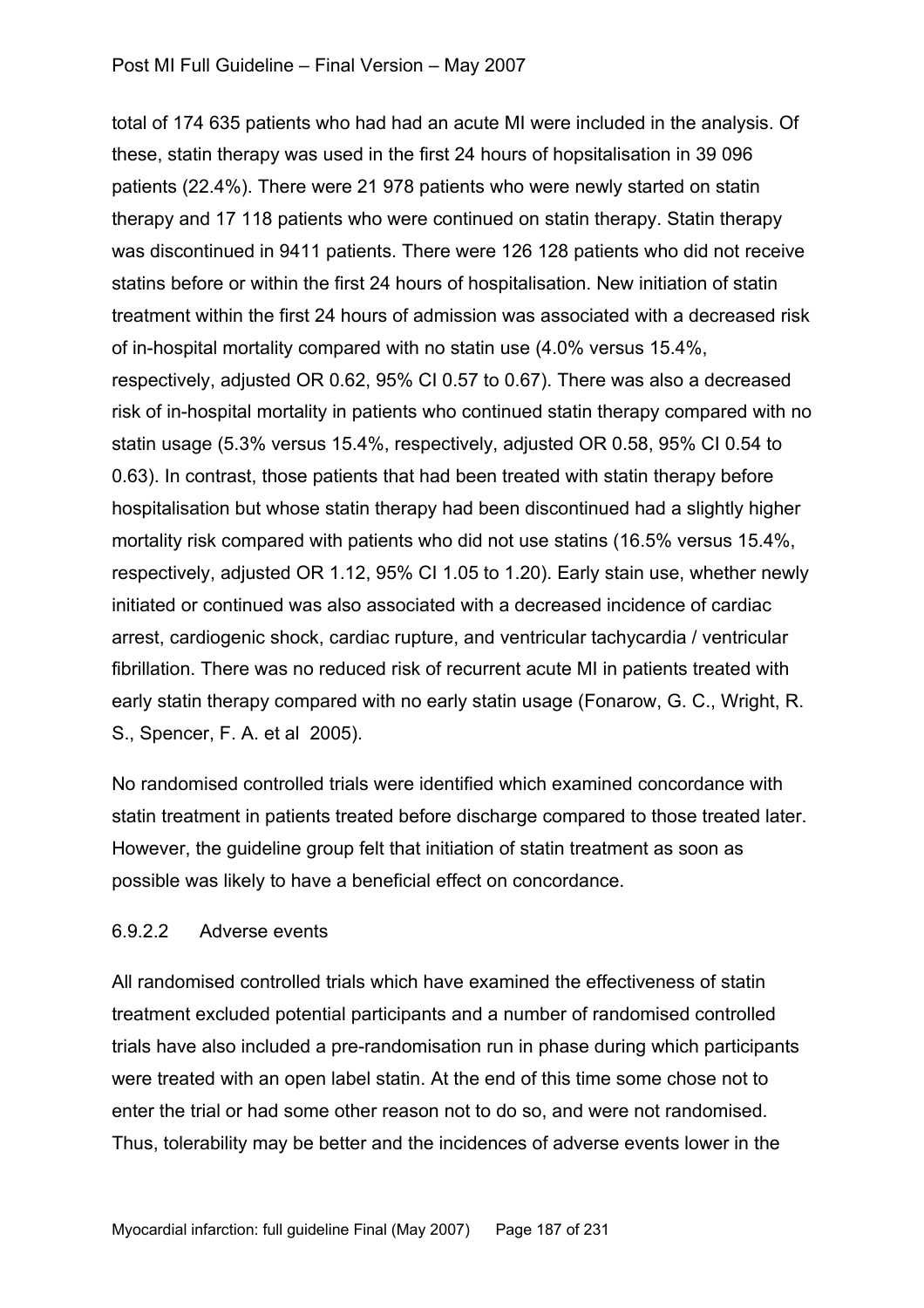trials than in unselected patients. However, there are other sources of information which have helped inform the risk of adverse events.

In a systematic review of cohort studies, randomised trials, voluntary notifications to voluntary regulatory authorities and published case reports the incidence of rhabdomyolysis for statins other than cerivastatin was 3.4 (1.6 to 6.5) per 100 000 person years, with a case fatality of 10% (law, M. and Rudnicka, A. R. 2006). The incidence of rhabdomyolysis was higher (4.2 per 100 000 person years) with lovastatin, simvastatin or atorvastatin (which are oxidised by cytochrome P450 3A4 (CYP3A4) than with pravastatin or fluvastatin (which is not oxidised by CYP3A4). The rates were about 10 times higher for cerivastatin and also for statins other than cerivastatin when taken with gemfibrozil. For cervastatin taken with gemfibrozil, the incidence was 2 000 times higher, an absolute annual incidence of about 10%. The mean incidence of myopathy in patients treated with statins was 11 per 100 000 person years. There was no significant difference in the incidence of a raised creatine kinase to  $\geq 10$  fold the upper limit of normal on a single measurement during routine monitoring between participants in 13 trials allocated to a statin compared to those allocated placebo (83 per 100 000 person years of statin treatment versus 60 per 100,000 person years with placebo). In two trials, neither had CK elevated on 2 consecutive measurements (law, M. and Rudnicka, A. R. 2006).

The incidence of liver disease attributable to statin therapy is rare. In 3 randomised trials of pravastatin, both gall bladder and hepatobiliary disorders were less common in patients allocated statins than in those allocated placebo. In randomised trials elevations in alanine aminotransferase (ALT) and or aspartate aminotransferase (AST) were reported more frequently in patients treated with statins than with placebo, and elevations of ALT (defined as  $\geq$  3 times the ULN, or 120 U/L) were found in 300 statin-allocated and 200 placebo-allocated participants per 100 000 person-years. However, statistical heterogeneity across trials was noted. An elevated ALT on 2 consecutive measurements was found in 110 participants allocated to a statin and in 40 participants allocated to placebo per 100 000 personyears. Elevations in ALT were reported more frequently with higher doses of statin. The systematic review reported that in 100 000 person-years of statin use, denying 300 persons with elevated ALT the benefit of a statin (or 110 persons if repeat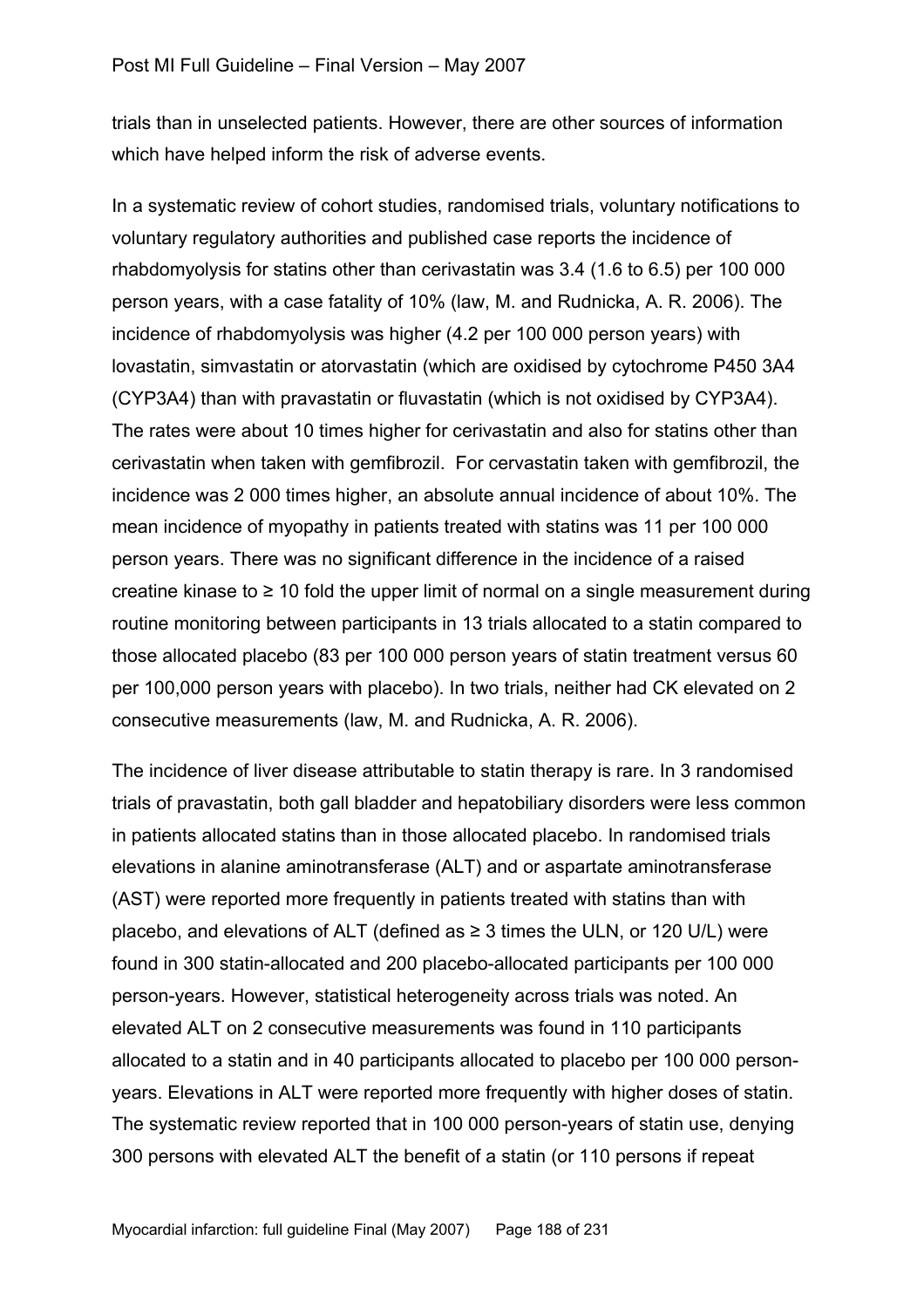measures were used) would prevent liver disease in less than 1 person (law, M. and Rudnicka, A. R. 2006).

The guideline group noted that not treating patients with an elevated ALT prevents clinical liver disease in an extremely small number of patients. There was a consensus to recommend measurement of ALT or AST prior to starting statin treatment, so that in the event of an elevated level being found during statin treatment, it would be known if this had been present before initiation. However, patients with raised liver enzymes should not routinely be excluded from treatment with a statin (law, M. and Rudnicka, A. R. 2006).

Trials showed no excess of renal disease or proteinuria in statin allocated participants. There is evidence that statins cause peripheral neuropathy but the attributable risk is small (12 per 100 000 person years). No change in cognitive function was found in trials of statins in elderly patients (law, M. and Rudnicka, A. R. 2006).

### **6.9.3 Clinical effectiveness of fibrates, niacin and ezetimibe**

A randomised controlled trial in patients with prior MI ( $\geq 6$  months but <5 years before enrolment: 78%), and or stable angina pectoris compared treatment with the fibrate bezafibrate and placebo (Behar, S. et al 2000). Patients were followed up for mean of 6.2 years. Treatment with bezafibrate did not confer any benefit over placebo for the primary endpoint of the combination of fatal MI, non-fatal MI or sudden death. The overall incidence of any adverse event was 69% in both groups, and the frequency of adverse event was similar in both groups (Behar, S., Brunner, D., Kaplinsky, E. et al 2000).

In a further small randomised controlled trial in men aged less than 45 years with a prior MI 3 to 6 months earlier, treatment with bezafibrate, was associated with a reduction in the incidence of coronary events (reinfarction, CABG, PCI, sudden death or cardiovascular death) compared with placebo (de Faire, U. et al 1996). Concomitant drug therapy at the start of the trial was as follows: aspirin 11%, beta blockers 99%, long acting nitrates 27%, ACE inhibitors 0%. At follow up aspirin use had increased to 45% and ACE inhibitor therapy to 5%. Trial follow up was for 5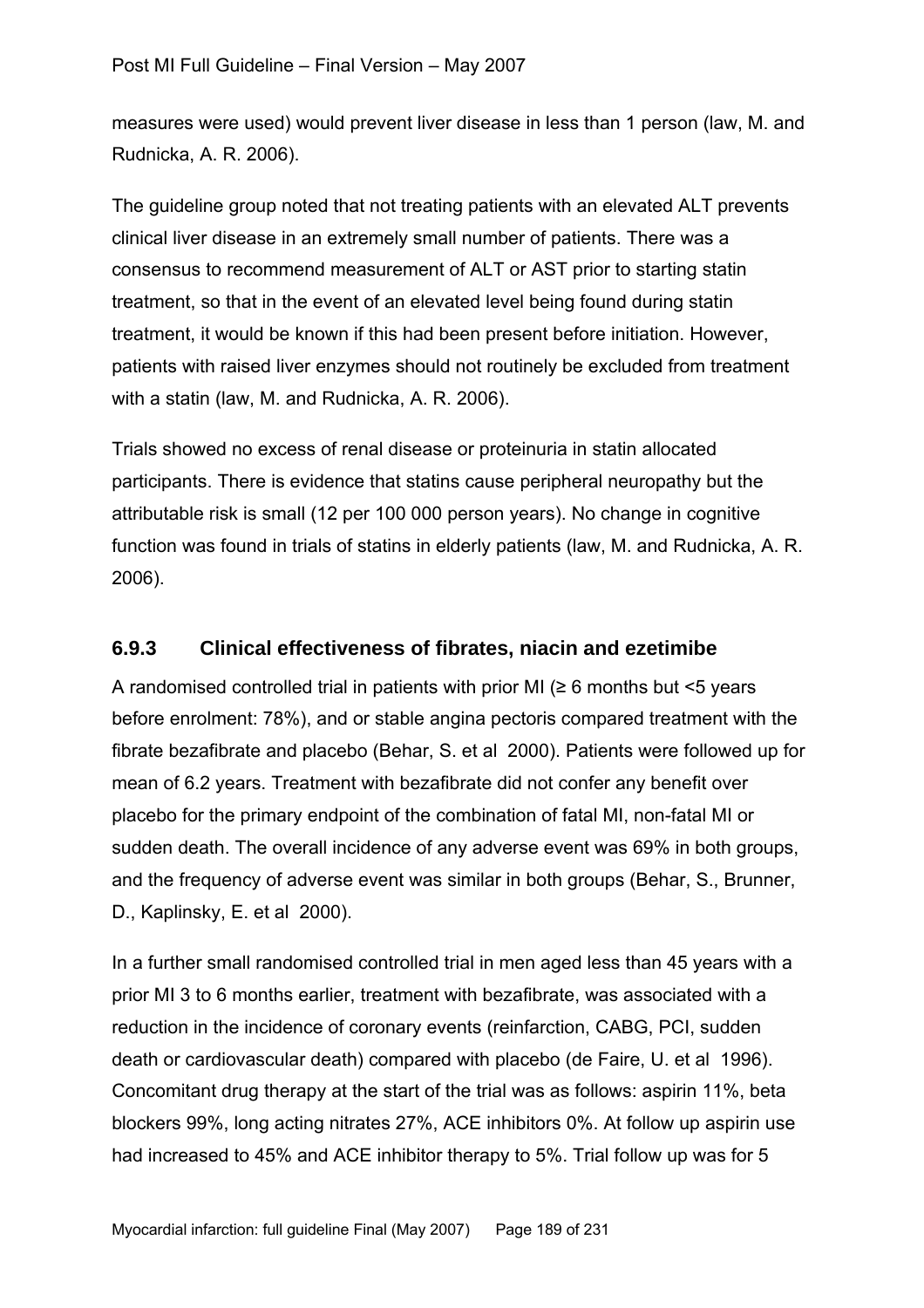years. Total cholesterol and very low density lipoprotein cholesterol decreased in both groups, but to a significantly greater extent in the bezafibrate group. Triglyceride levels fell in the bezafibrate group, and increased in the placebo group. LDLcholesterol did not change substantially in either group (de Faire, U., Ericsson, C. G., Grip, L. et al 1996).

A randomised controlled trial in patients with CAD (61% had a prior MI) recruited men with an HDL-cholesterol of 1.0mmol/l or less, LDL-cholesterol 3.6mmol/l or less and triglycerides less than 3.4 mmol/l (Rubins, H. B. et al 1999). At the start of the trial the majority of participants were taking aspirin, but less than half beta blockers and less than a quarter ACE inhibitors. Patients were randomised to either the fibrate gemfibrozil or placebo. Mean trial follow up was 5.1 years. Compared with placebo, gemfibrozil therapy was associated with a reduction in the primary endpoint (combination of non-fatal MI or death from CHD) (RR 0.78, 95% CI 0.65 to 0.93) and a reduction in the incidence of the secondary combination outcome of non-fatal MI, death from CHD or stroke (RR 0.76, 95% CI 0.64 to 0.89). Compared with placebo, gemfibrozil therapy was also associated with a reduction in non-fatal MI (RR 0.77, 95% CI 0.62 to 0.96) investigator-designated stroke (RR 0.81, 95% CI 0.52 to 0.98), transient ischaemic attack (RR 0.61, 95% CI 0.25 to 0.67), carotid endarterectomy (RR 0.55, 95% CI 0.40 to 0.78) and hospitalisation for CHF (RR 0.78, 95% CI 0.62 to 0.98), but, was not associated with a reduction in death due to CHD, death from any cause, confirmed stroke, CABG or PCI and hospitalisation for unstable angina. One year after randomisation, the mean total cholesterol level was 4% lower, the mean triglyceride level 31% lower and the mean HDL-cholesterol level 6% higher in patients assigned to gemfibrozil. Mean LDL-cholesterol levels were the same in both groups. Gemfibrozil treatment was associated with a greater incidence of dyspepsia (Rubins, H. B., Robins, S. J., Collins, D. et al 1999).

The GDG considered that while the trial evidence for fibrate treatment in patients after MI was contradictory, two studies did report evidence of benefit in cardiovascular outcomes (de Faire, U., Ericsson, C. G., Grip, L. et al 1996) (Rubins, H. B., Robins, S. J., Collins, D. et al 1999), and as such fibrates may be offered to those patients after MI who are intolerant of statins.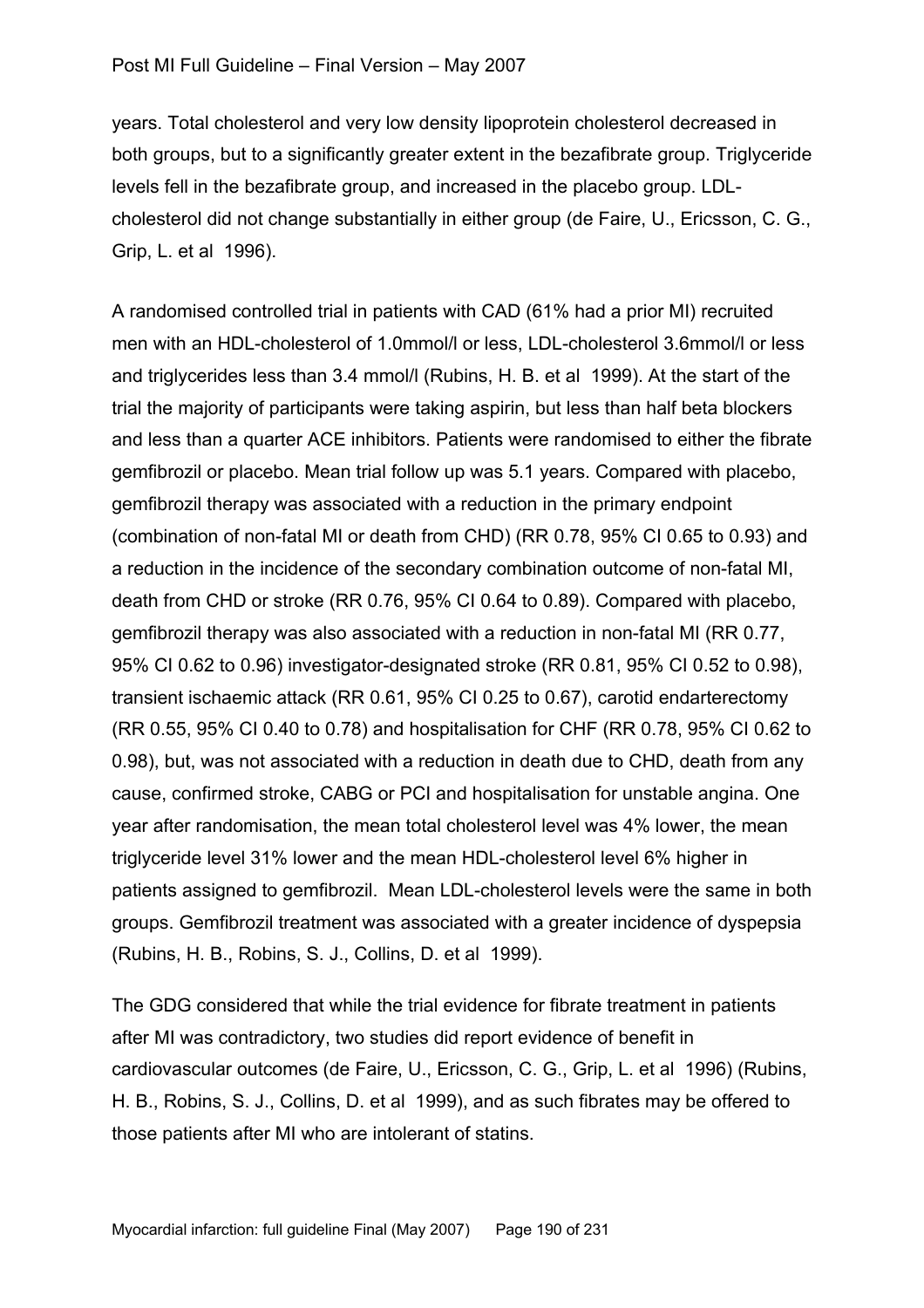Treatment with niacin compared with placebo has been examined in a randomised controlled study in patients with a prior MI (Coronary Drug Project Research Group. 1975). This was an early study which randomly assigned patients with prior MI to six treatment groups; low and high conjugated oestrogen therapy, clofibrate, dextrothyroxine sodium, niacin and placebo. Niacin treatment was associated with a 9.9% reduction in total cholesterol from baseline and a 26.1% reduction in triglycerides (after correcting for changes in the placebo group). Compared with placebo, niacin treatment reduced the incidence of non-fatal MI (8.9% Niacin versus 12.2% placebo,  $Z = -2.88$ ,  $P < 0.005$ ) and also the combination of coronary death or non-fatal MI (22.8% Niacin versus 26.2% placebo,  $Z = -2.23$ ,  $P < 0.01$ ), but was not associated with a reduction in the incidence of the following outcomes: all-cause mortality, the individual components of all-cause mortality, definite pulmonary embolism (fatal or non-fatal), fatal or non-fatal stroke or intermittent cerebral ischaemic attack, definite or suspected fatal or non-fatal pulmonary embolism or thrombophlebitis and also any definite or suspected fatal or non-fatal cardiovascular event. Patients in the niacin group had a greater incidence of the following side effects compared with the placebo group: the combination of diarrhoea, nausea, vomiting, black tarry stools, stomach pain, flushing, itching of skin, urticaria, other type of rash, pain or burning when urinating, decrease in appetite, unexpected weight loss, and excessive sweating (Coronary Drug Project Research Group. 1975).

No randomised controlled trials were identified comparing the cholesterol absorption agent, ezetimibe with placebo in patients after MI.

## **6.9.4 Health economics of lipid lowering agents**

#### 6.9.4.1 Economics of statins

The latest HTA on statins was published in 2005 (National Institute for Health & Clinical Excellence. 2006). The HTA covered both primary and secondary prevention and was based on models of cost effectiveness. The guidance recommended statins with the lowest acquisition cost for people with clinical evidence of CVD and its recommendations will be adopted in this guideline. Further cost effectiveness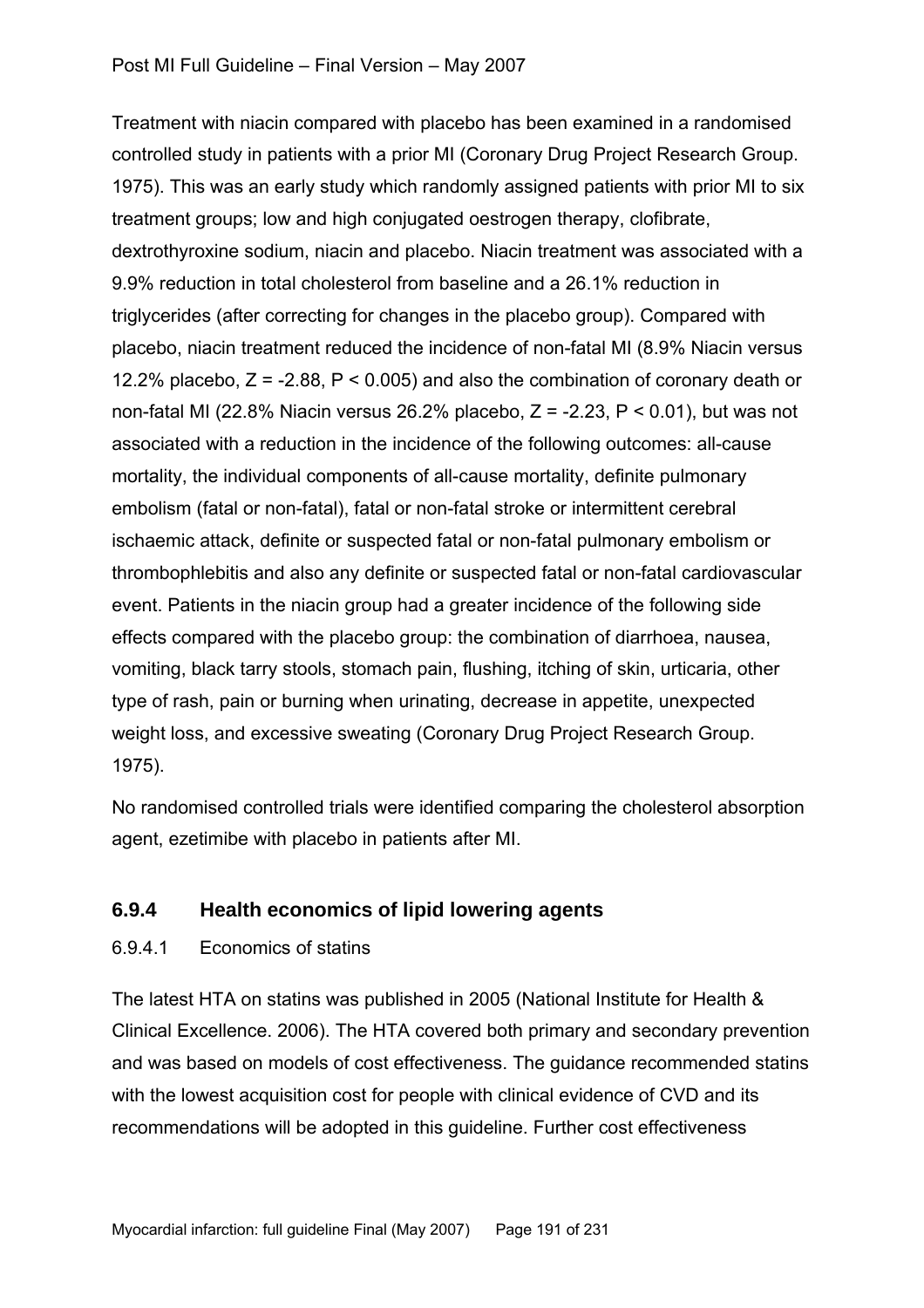analyses, including high versus standard dose statin treatment will underpin recommendations in the lipid modification guidelines.

### 6.9.4.2 Economics of fibrates

Only one study (Nyman, J. A. et al 2002) was found which met the inclusion criteria. This study used data from a single trial the US Department of Veterans Affairs (VA) Cooperative Studies Program HDL-C Intervention Trial (VA-HIT) (Rubins, H. B., Robins, S. J., Collins, D. et al 1999) which compared gemfibrozil with placebo. ICERs were estimated using two sets of prices for gemfibrozil. Using the prices of gemfibrozil that were negotiated by the VA, gemfibrozil was cost saving, while using prices found outside the VA, the ICERs ranged between \$6300 and \$17 100/QALY.

In conclusion, treatment with gemfibrozil was cost effective in a selected group of men with CHD with low levels of HDL-cholesterol and low levels of LDL-cholesterol. This finding was robust in sensitivity analysis. However the relevance to the general post MI population not selected on the basis of an initial lipid profile or by gender is not clear.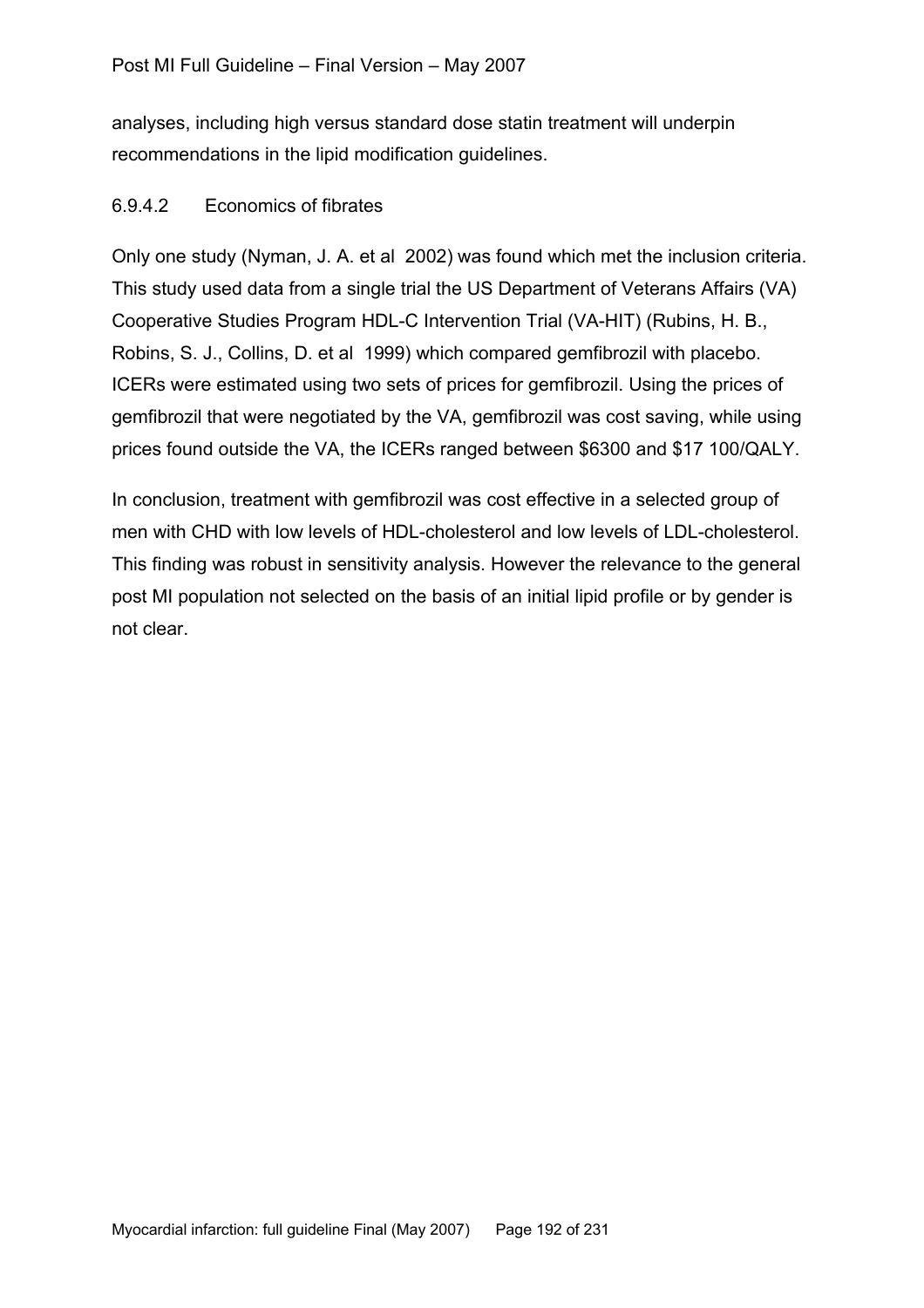## *6.10 Monitoring guidance*

## *Monitoring guidance*

**Table 3** 

This section details the guidance for initiation, titration and monitoring of ACE inhibitors and epelenone treatment in patients after MI. The GDG considered that this specific information for these therapies was required in the post MI patient population.

| Initiation, titration and monitoring of ACE inhibitors in patients after acute MI   |                                          |                      |  |
|-------------------------------------------------------------------------------------|------------------------------------------|----------------------|--|
| <b>Doses</b>                                                                        |                                          |                      |  |
| ACE inhibitors should be started at an appropriate dose and titrated upwards until  |                                          |                      |  |
| the optimum or target dose* is reached.                                             |                                          |                      |  |
| <b>Which ACE inhibitor and target dose*</b>                                         |                                          |                      |  |
| The doses are taken from the BNF for a post MI secondary prevention indication, the |                                          |                      |  |
| notes below indicate the specific licensed indication.                              |                                          |                      |  |
| <b>Licensed ACE inhibitor</b>                                                       |                                          |                      |  |
|                                                                                     | Starting dose                            | Target dose          |  |
| Captopril**                                                                         | $6.25$ mg tds                            | 50 mg tds            |  |
| Lisinopril                                                                          | $2.5 \,\mathrm{mg} - 5 \,\mathrm{mg}$ od | 10 mg od             |  |
| Ramipril***                                                                         | $1.25 - 2.5$ mg bd                       | 5 mg bd              |  |
| Trandalopril**                                                                      | $0.5$ mg od                              | 4 mg od              |  |
| Enalapril****                                                                       | $2.5$ mg od                              | 20 mg od or 10 mg bd |  |
|                                                                                     |                                          |                      |  |
| These are the licensed recommended doses for post MI patients, and may differ       |                                          |                      |  |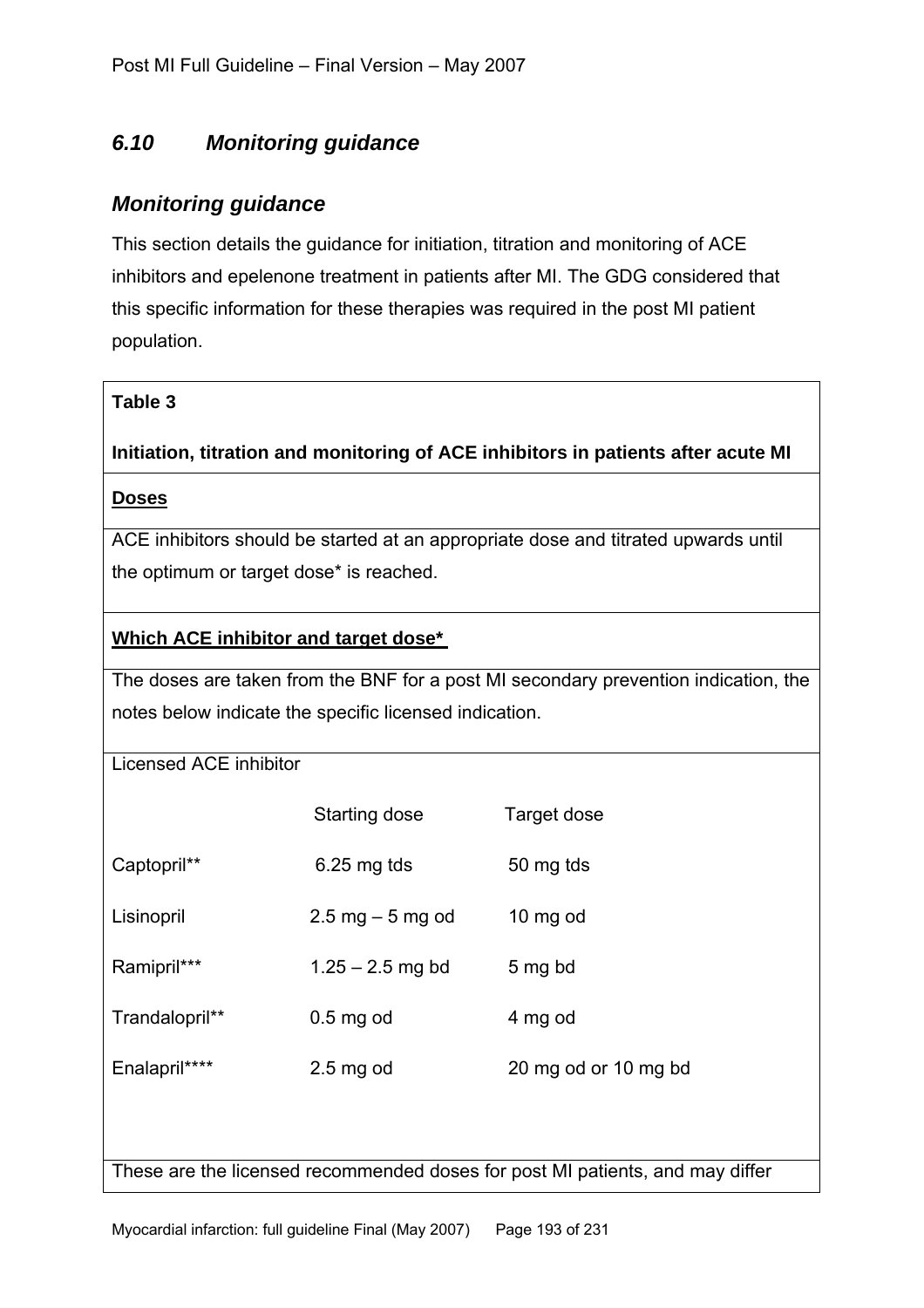from those for patients with symptomatic heart failure. In patients with asymptomatic LV systolic dysfunction aim for the target dose recommended in those with symptomatic heart failure and LV systolic dysfunction (refer to the NICE guidelines for chronic heart failure).

\*\* licensed for use in patients following MI with left ventricular dysfunction.

\*\*\* licensed for use following myocardial infarction in patients with clinical evidence of heart failure and also susceptible patients over 55 years, prevention of MI, stroke, cardiovascular death or need of revascularisation procedures.

\*\*\*\* licensed for use in patients for prevention of symptomatic heart failure in patients with left ventricular dysfunction (this may include patients with MI in the past).

### **How to use**

- Avoid in patients with known severe renal artery stenosis.
- Check renal function (creatinine) and serum electrolytes (particularly potassium), and blood pressure at baseline.
- Seek specialist advice in patients taking a high dose loop diuretic (for example furosemide 80mg od) or if concerned about the risk of renal artery stenosis (for example if severe peripheral vascular disease).
- Initiate a low dose of ACE inhibitor.
- Titrate the dose of ACE inhibitor upwards at short intervals (for example every 1 to 2 weeks).
- Monitor renal function (creatinine) and serum electrolytes, and blood pressure before starting an ACE inhibitor, again within 1 to 2 weeks of starting treatment. Monitor thereafter until treated with a stable dose, and then at least annually. More frequent monitoring should be considered in patients at risk of deterioration in renal function and or of developing hyperkalaemia, or during an intercurrent illness.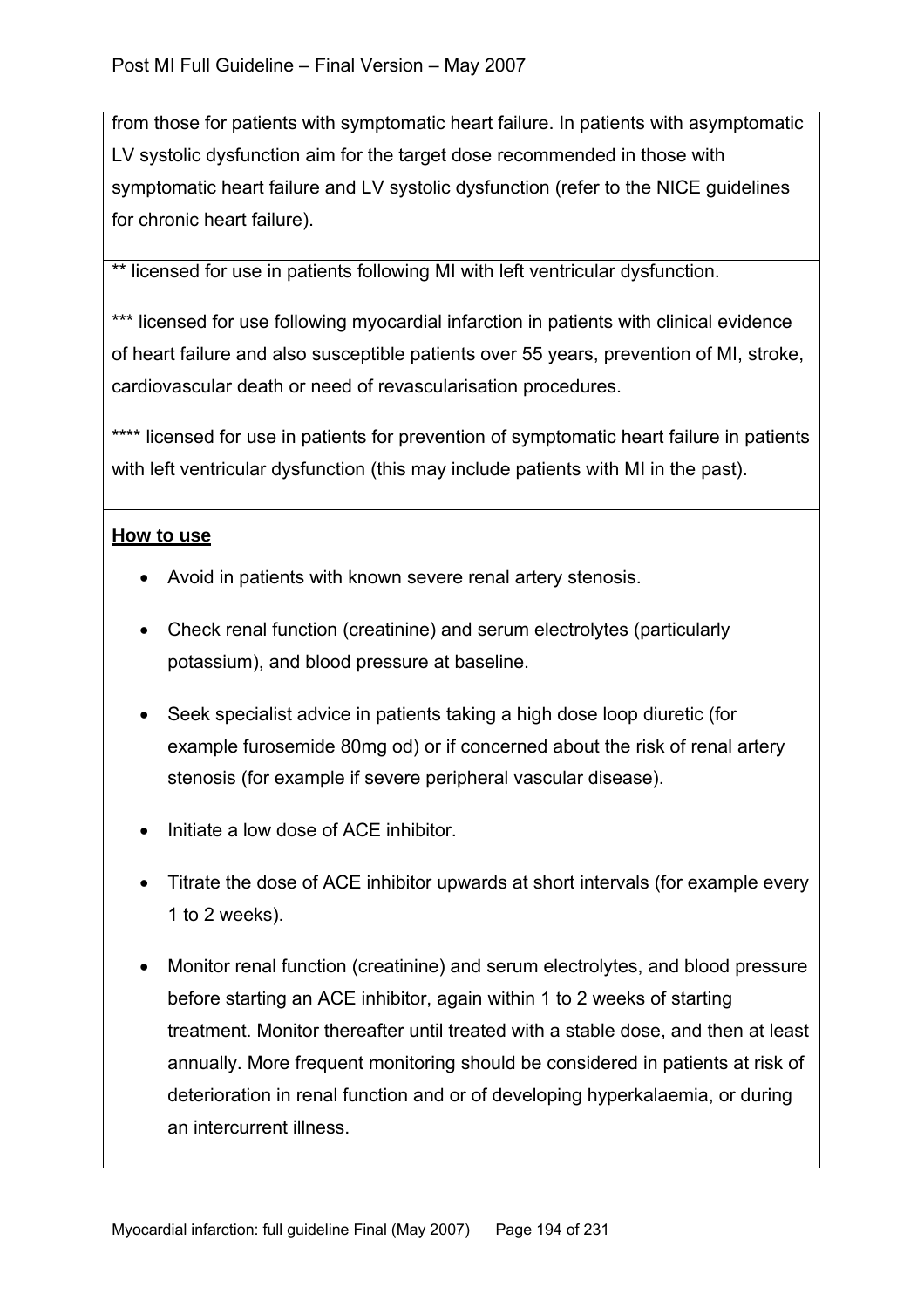• Aim for target dose, or maximum tolerated dose.

### **What to do if blood pressure is low**

- If asymptomatic, low blood pressure does not usually require any change in therapy.
- If low blood pressure is symptomatic (dizziness, lightheadedness and or confusion), stop non-essential hypotensive agents (for example alpha blockers, diuretics if for hypertension and or if no signs of congestion).
- If these measures do not resolve the problem seek specialist advice.

### **What to do with deteriorating renal function and hyperkalaemia**

- If serum creatinine is unchanged, continue to titrate upwards the ACE inhibitor, with monitoring of renal function (creatinine) and serum electrolytes, and blood pressure.
- If serum creatinine increases > 30% from baseline, stop other potentially nephrotoxic drugs (for example NSAIDs), non-essential vasodilators (for example alpha blockers), and potassium retaining drugs (for example amiloride, triamterene), and if no signs of cardiac failure reduce dose of any diuretics. Consider seeking specialist advice.
- Repeat after 1 week and if serum creatinine persistently increased > 30% from baseline, half the dose of ACE inhibitors, and if serum creatinine persistently > 30% above baseline, seek specialist advice.
- If serum creatinine increases  $\geq$  50% from baseline, stop other potentially nephrotoxic drugs (for example NSAIDs), stop non-essential vasodilators (for example nitrates, alpha blockers), and potassium retaining drugs (for example amiloride, triamterene) and if no signs of congestion, reduce dose of any diuretics. Consider stopping the ACE inhibitor and or seeking specialist advice.
- Repeat after 1 week and if serum creatinine persistently increased > 50%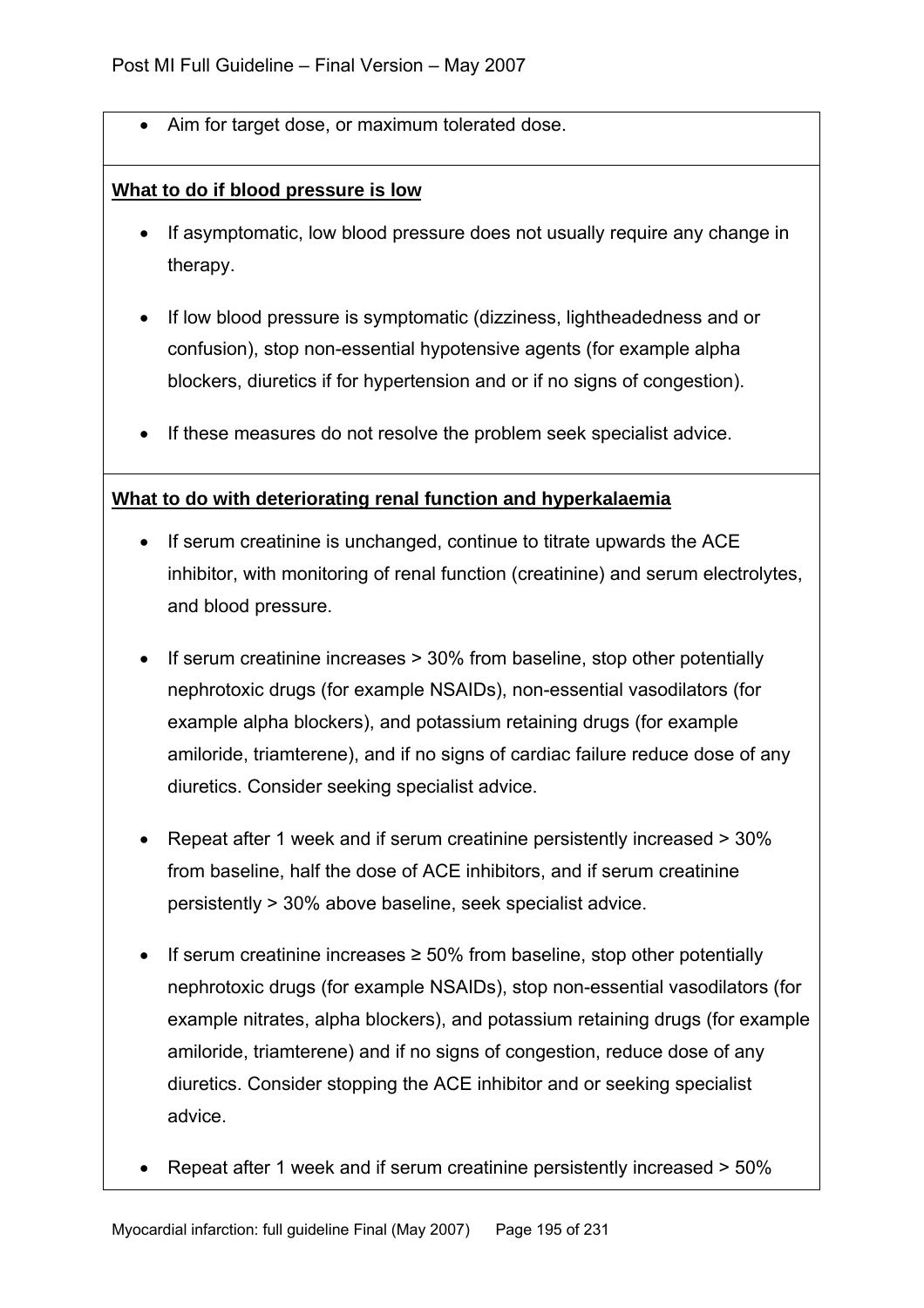from baseline, stop the ACE inhibitor if still treated and seek specialist advice

- If serum creatinine increases > 100% from baseline, or serum creatinine is > 350 micromol/l stop the ACE inhibitor and seek specialist advice.
- A rise in serum potassium to ≤ 5.5 mmol/l is acceptable. If serum potassium rises to 5.6-5.9 mmol/l, review concomitant medication, and advice against the use of 'lo-salt' substitutes which may be high in potassium, repeat serum potassium after 1-2 weeks.
- If serum potassium ≥ 6 mmol/l, stop the ACE inhibitor and seek specialist advice.
- The rate of rise as well as the absolute level of serum potassium should be taken into account.

Adapted from the recommendations for monitoring ACE inhibitors in the NICE guidelines for the diagnosis and management of chronic heart failure in primary and secondary care , and part 2 of the renal National Service Framework.

### **Table 4**

### **Initiation, titration and monitoring of aldosterone antagonists**

Only one aldosterone antagonist is licensed for treatment of early post MI patients with heart failure at the time of issue of this guideline.

#### **Eplerenone**

Starting dose 25 mg, increasing to a maximum of 50 mg daily after 4 weeks (reduction in dose to 12.5 mg daily may be necessary if hyperkalaemia develops).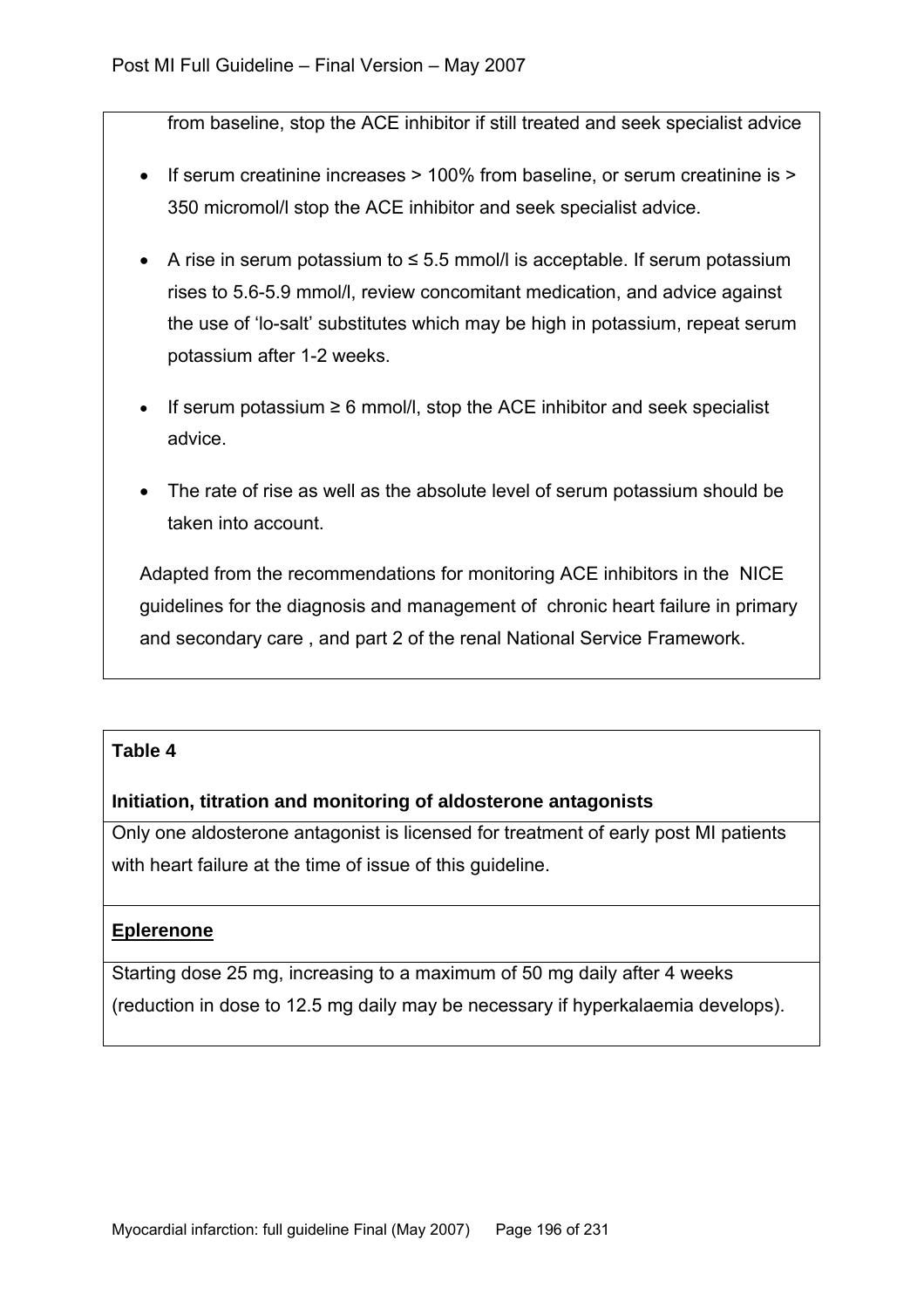#### **How to use**

- Check renal function and serum electrolytes.
- Consider seeking specialist advice if concerned about an increased risk of developing serious hyperkalamia, for example in those with reduced renal function and or if baseline serum potassium is greater than 5 mmol/l.
- Initiate eplerenone 25 mg daily.
- Routinely measure blood biochemistry after 48 hours, 1 and 4 weeks, and 3 months, and 3 monthly thereafter, and 1 week after a titration upwards in the dose.
- If serum potassium rises to between 5.5 and 5.9 mmol/l reduce dose of eplerenone by half (to 25 mg on alternate days, or 12.5 mg daily) and monitor closely.
- The rate of rise as well as the absolute level of serum potassium should be taken into account.
- If serum potassium rises to ≥ 6.0 mmol/l, stop eplerenone and seek specialist advice.

### **Other advice to patients**

- Avoid NSAIDs not prescribed by a physician (self-purchased 'over the counter' treatment, for example ibuprofen).
- Temporarily stop eplerenone if diarrhoea and/or vomiting occurs and contact physician.
- Some 'low salt' substitutes have a high potassium content and should be avoided.

Adapted from recommendations for monitoring the aldosterone antagonist, spironolactone, in the NICE guidelines for chronic heart failure and (Pitt, B. et al 2003b).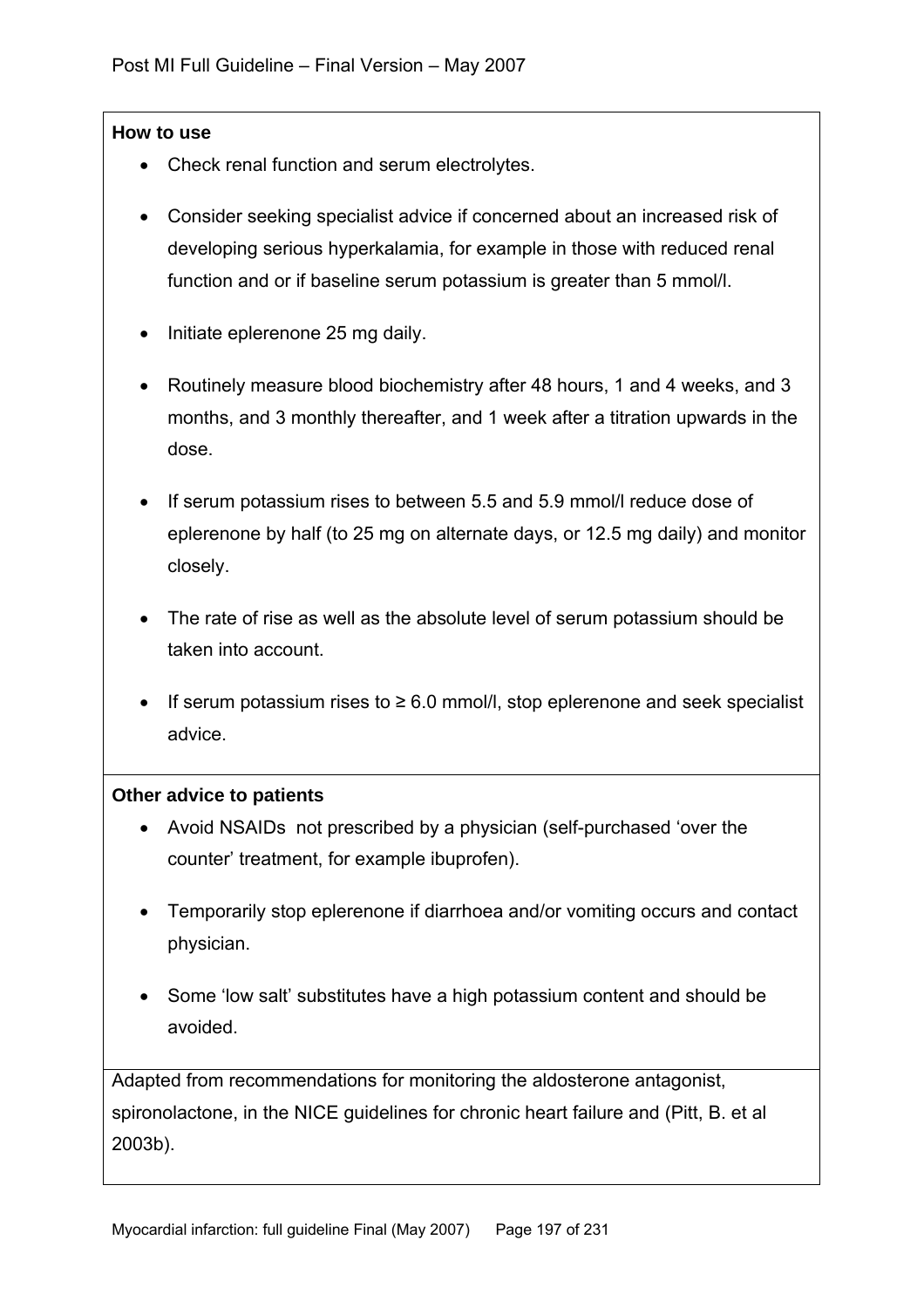# <span id="page-197-0"></span>**7 Coronary revascularisation**

## *7.1 Coronary revascularisation recommendations*

[Hyperlink to the related evidence statements](#page-56-0)

7.1.1.1 All patients should be offered a cardiological assessment to consider whether coronary revascularisation is appropriate. This should take into account comorbidity (Grade A).

## *7.2 Clinical effectiveness of coronary revascularisation*

### **7.2.1 Evidence statements for coronary revascularisation**

7.2.1.1 Coronary artery bypass graft surgery reduces the incidence of fatal and non-fatal MI and improves survival in selected stable patients with coronary artery disease assessed on the basis of evidence of reversible myocardial ischaemia, the extent of coronary artery disease and left ventricular function (1++).

[Back to recommendations](#page-197-0) 

The Coronary Heart Disease National Service Framework (Department of Health 2000) states that for patients who have survived an MI the key investigations and interventions that should be offered to potential candidates for revascularisation are:

### A: **Angiography** for those with

- Evidence of continuing extensive ischaemia (e.g. a strongly positive exercise test) and / or
- Angina that persists despite optimal medical therapy and lifestyle advice, followed by

B: **Quantitative assessment of urgency / risk / priority** using a published stratification system for patients accepting an offer of revascularisation to inform the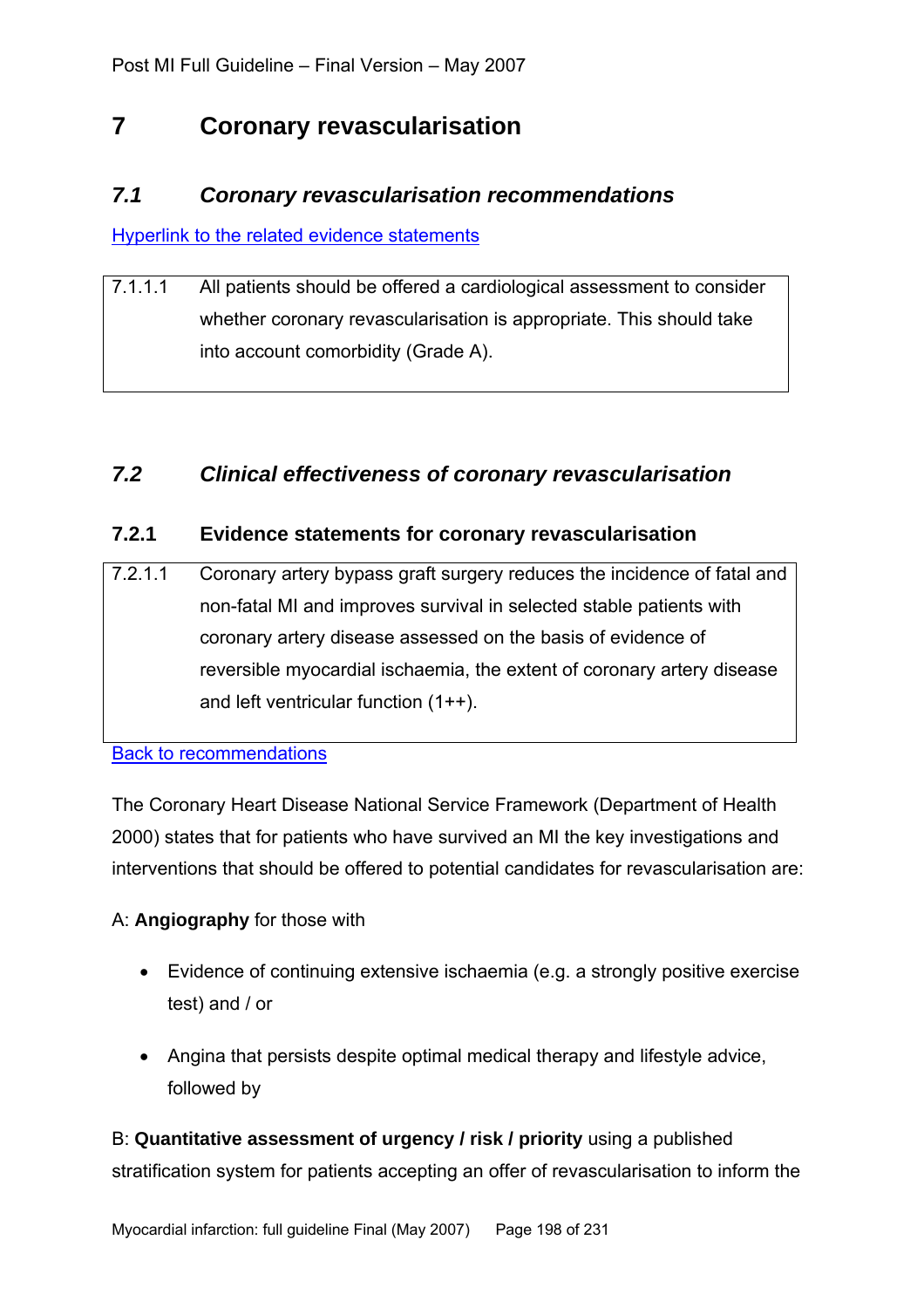judgement about the balance of risks and benefits, and to help to determine each patients' relative priority for treatment, followed by

### C: **Revascularisation**

**Either** 

- Coronary artery bypass surgery (CABG) for those who meet the criteria for angiography, in whom the benefits are judged to outweigh the risks in terms of either:
- o prognosis i.e. the angiogram has shown significant narrowing of:

left main coronary artery, or

three coronary arteries, or

two coronary arteries including the proximal left anterior descending coronary artery

b *symptom relief* i.e. with suitable coronary anatomy where severe angina persists despite optimal medical therapy.

OR

Percutaneous coronary intervention (PCI) with or without stenting for those who have continuous symptoms, in whom the benefits are judged to outweigh the risks and who have operable narrowings of one vessel or two coronary arteries without significant narrowing of the left main stem.

This guideline assessed the evidence for the effectiveness of coronary revascularisation for secondary prevention in patients after MI. It is beyond our scope to make recommendations as to how patients after MI are assessed, although it is recognised that in addition to the example of of exercise testing included in the extract from the Coronary Heart Disease National Service Framework (Department of Health 2000) there are other non-invasive methods to assess the extent of myocardial ischaemia, which include stress imaging.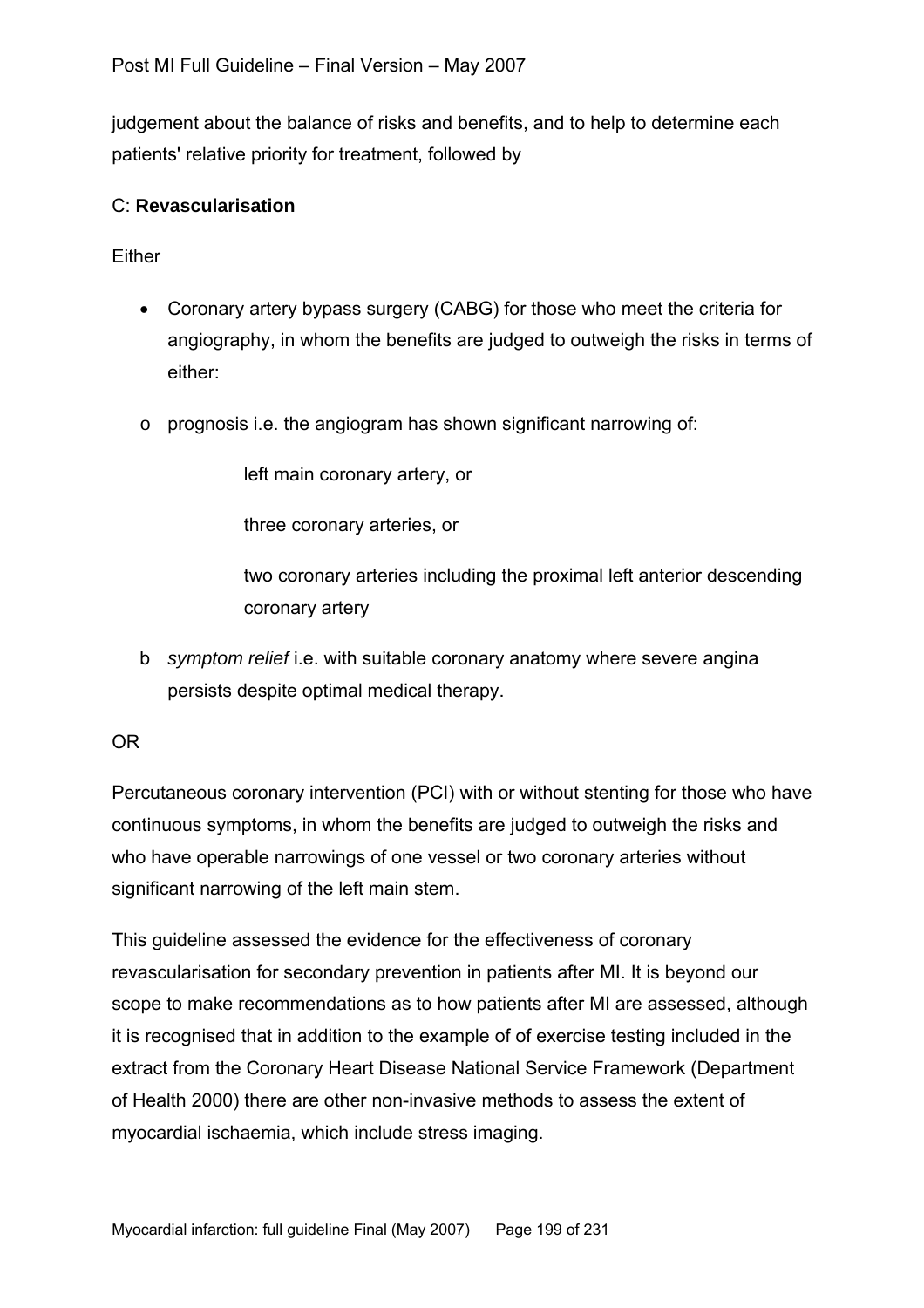A systematic review which searched the evidence in November 2002 examined the effectiveness of CABG verses medical treatment alone and PCI versus medical treatment alone in patients with coronary artery disease (CAD) (Pignone, M., Rihal, C., and Bazian Ltd. 2002). This review identified an earlier systematic review which found that after 5 and 10 years, CABG surgery compared with medical treatment reduced the risk of death from CAD (Yusuf, S. et al 1994). Seven randomised controlled trials were included with individual results from 2649 patients with CAD. Most were middle aged men with multi-vessel disease and good LV function who were enrolled between 1972 to 1984 (97% male, mean age 50.8 (standard deviation 6.9) years, (with 7% aged > 60 years), 80% EF > 50%, 60% prior MI, 7% left main stem disease, 83% with 2 to 3 vessel disease). Ninety four percent of patients assigned to CABG underwent surgery, and 37.4% of patients initially assigned to medical treatment alone underwent CABG surgery during the following 10 years.

The relative survival benefits of CABG surgery were similar in patients with normal or abnormal LV function. However, the absolute benefit of CABG surgery was greater in patients with LV dysfunction because the baseline risk of death was higher (Yusuf, S., Zucker, D., Peduzzi, P. et al 1994). The absolute benefit of CABG surgery was also greater in patients with more extensive coronary disease (three vessel disease, left main stem disease or other patients with proximal LAD disease). The authors noted that improvement in survival was greater in patients with left main stem disease, intermediate for those with three vessel disease and least for those with one with one vessel or two vessel disease. There was a trend towards a greater benefit from surgery in those with abnormal exercise tests, compared to those with normal tests. The authors concluded that patients with extensive coronary disease or documented ischaemia and those who have clinical or angiographic features indicating high or moderate risk should be considered for CABG surgery. Patients with one vessel or two vessel disease, and a low risk profile are likely to be better managed initially with medical treatment. CABG surgery may be considered if symptoms are intractable or worsen (Yusuf, S., Zucker, D., Peduzzi, P. et al 1994).

The systematic review (Pignone, M., Rihal, C., and Bazian Ltd. 2002) identified an earlier systematic review which examined the effectiveness of PCI compared to medical treatment in patients with non-acute coronary disease (Bucher, H. C. et al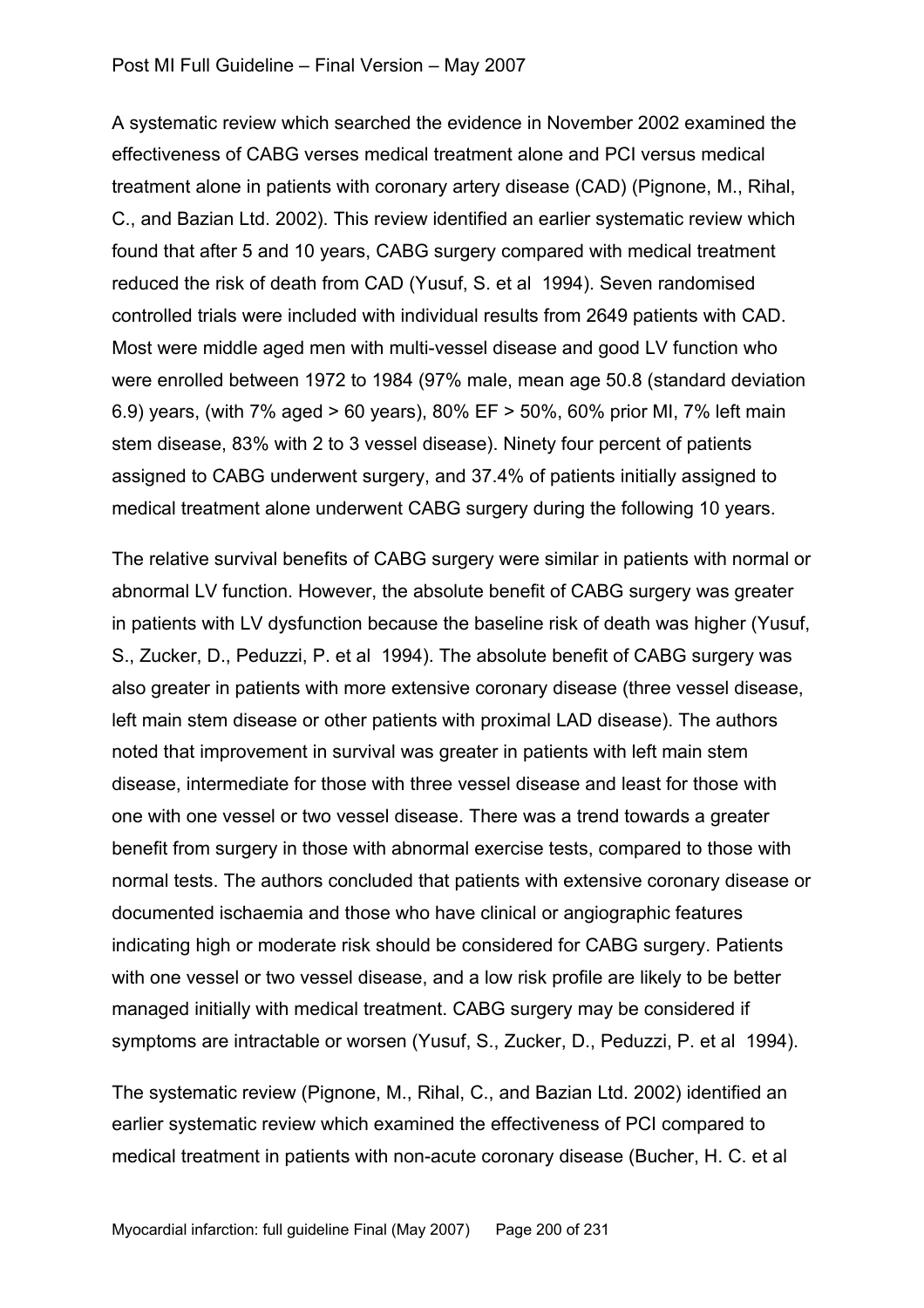2000). The review showed that PCI improved angina compared with medical treatment, but PCI was associated with a higher rate of CABG surgery and a statistically non-significant trend towards higher rates of mortality and myocardial infarction Of the 6 randomised controlled trials in the review, 3 included patients with multivessel disease and pre-existing Q wave MI (Folland, E. D., Hartigan, P. M., and Parisi, A. F. 1997) (RITA-2 trial participants. 1997) (Pitt, B. et al 1999). There were 953 patients treated with PCI and 951 patients who received medical treatment. Follow-up varied from 6 to 57 months. There was significant heterogeneity in the studies. The six trials included in this review (Yusuf, S., Zucker, D., Peduzzi, P. et al 1994) were published between 1992 and 1999, and since then there has been further development in the techniques PCI, for example with the use of stents and other adjunctive therapies.

The systematic review (Pignone, M., Rihal, C., and Bazian Ltd. 2002) identified one further randomised controlled trial that compared three different treatment strategies; revascularisation, with either CABG or PCI, versus angina guided drug treatment versus angina plus ischaemia guided drug treatment (Davies, R. F. et al 1997). All patients had angiographically documented CAD, evidence of reversible ischaemia on exercise or pharmacological stress testing and at least one episode of asymptomatic ischaemia during 48 hour ambulatory ECG monitoring (Davies, R. F., Goldberg, A. D., Forman, S. et al 1997) (558 patients, 86% male, average age 61 years, 89% EF ≥ 50%, 40% prior MI, approximately 76% with 2 to 3 vessel disease). Two year mortality was 6.6% for the angina-guided strategy, 4.4% for the ischemia-guided strategy, and 1.1% for the revascularisation strategy (*P* < 0.005 for the angina guided strategy versus revascularisation). At 2 years, the rates for death or myocardial infarction were 12.1% for the angina-guided strategy, 8.8% for the ischemia-guided strategy, and 4.7% for the revascularisation strategy (*P* < 0.01 for the angina guided strategy versus revascularisation) (Davies, R. F., Goldberg, A. D., Forman, S. et al 1997).

The authors of the most recent systematic review (Pignone, M., Rihal, C., and Bazian Ltd. 2002) noted that the included studies may not be easily generalised to current practise because the studies were performed on patients generally 65 years or younger, and the majority of participants were men.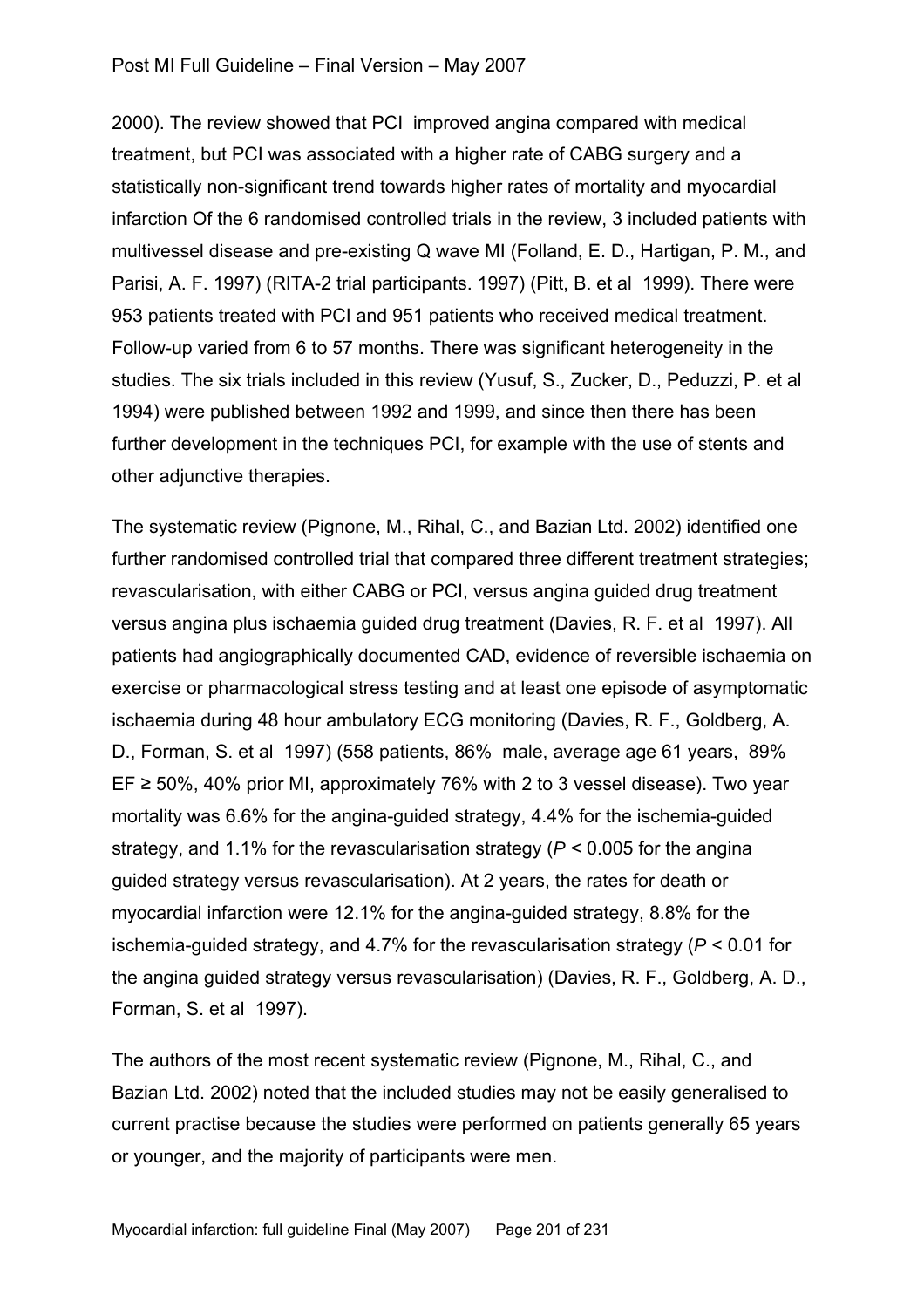In summary, the GDG concluded that there was evidence of effectiveness of coronary revascularisation for secondary prevention in selected stable patients with non-acute coronary disease, and thus patients after MI who had not been considered for coronary revascularisation during the acute phase of management should be considered for further specialist cardiological assessment.

## *7.3 Health economics*

There were no studies found answering the question which sought to identify stable patients after MI who would or who would not benefit prognostically from revascularisation. Once these patients are identified they are referred for further assessment. The scope of the MI: Secondary Prevention guideline does not include evaluating methods of revascularisation.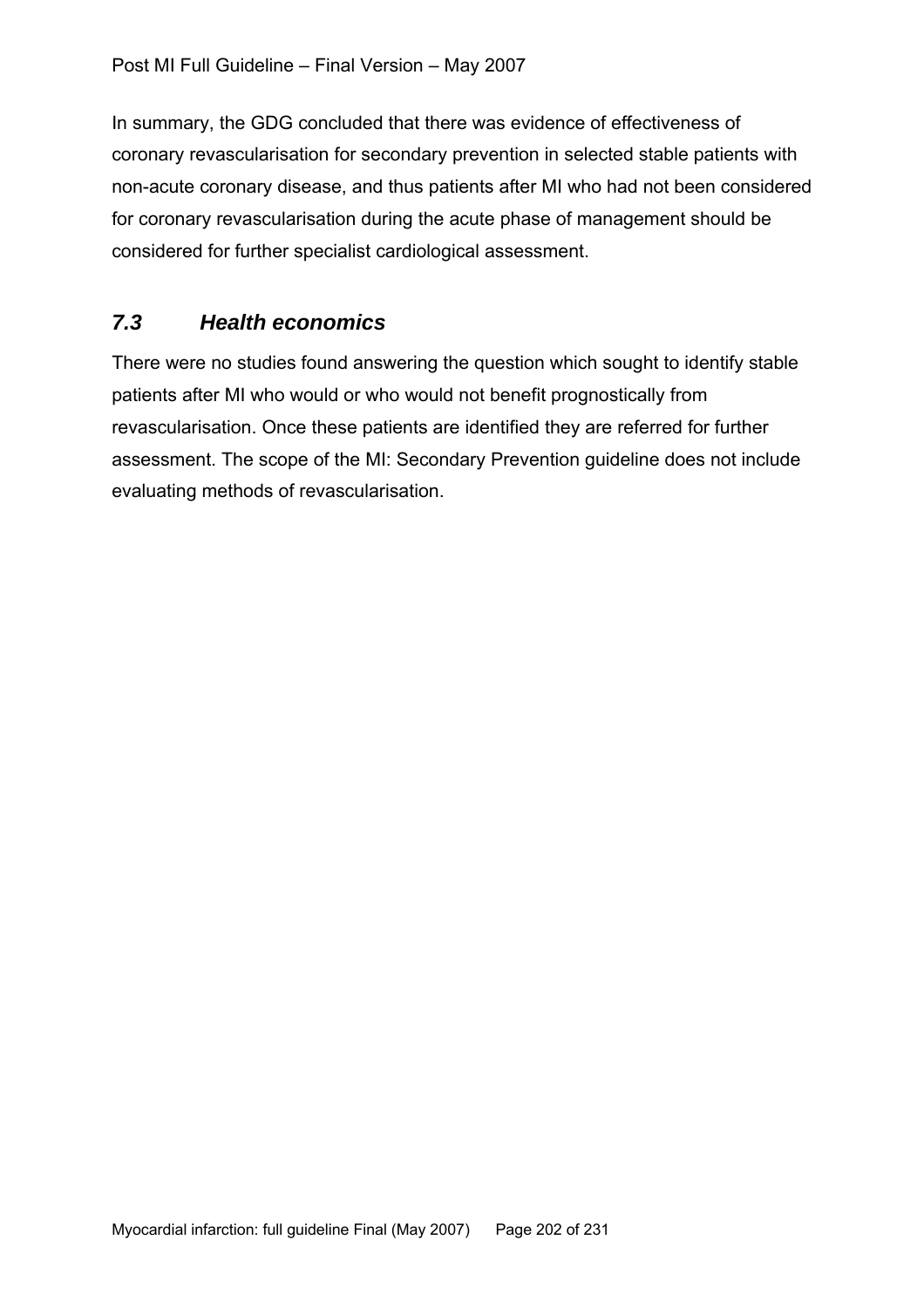# **8 Selected patient subgroups**

### *8.1 Patients with hypertension*

### **8.1.1 Recommendations for patients with hypertension**

8.1.1.1 Hypertension should be treated to the currently recommended target of 140/90 mmHg or lower given in 'Hypertension' (NICE clinical guideline 34). Patients with relevant comorbidities, for example diabetes or renal disease, should be treated to a lower blood pressure target (Grade A).

The National Service framework for coronary heart disease, Department of Health ([www.doh.gov.uk](http://www.doh.gov.uk/)) states that for people with diagnosed CHD or other occlusive arterial disease the intervention for blood pressure is:

• Advice and treatment to maintain blood pressure below 140/85 mmHg.

The guideline development group agreed that in uncomplicated patients with a history of MI the optimal target blood pressure should be in accordance with NICE Hypertension Guideline 2006, which is currently ≤ 140/90 mmHg (National Institute for Health and Clinical Excellence. 2006) (National Collaborating Centre for Chronic Conditions 2006).

## *8.2 Patients with left ventricular dysfunction*

### **8.2.1 Recommendations for patients with left ventricular dysfunction**

8.2.1.1 Patients who have left ventricular systolic dysfunction should be considered for an implantable cardioverter defibrillator in line with 'Implantable cardioverter defibrillators for arrhythmias' (NICE technology appraisal guidance 95) (Grade A).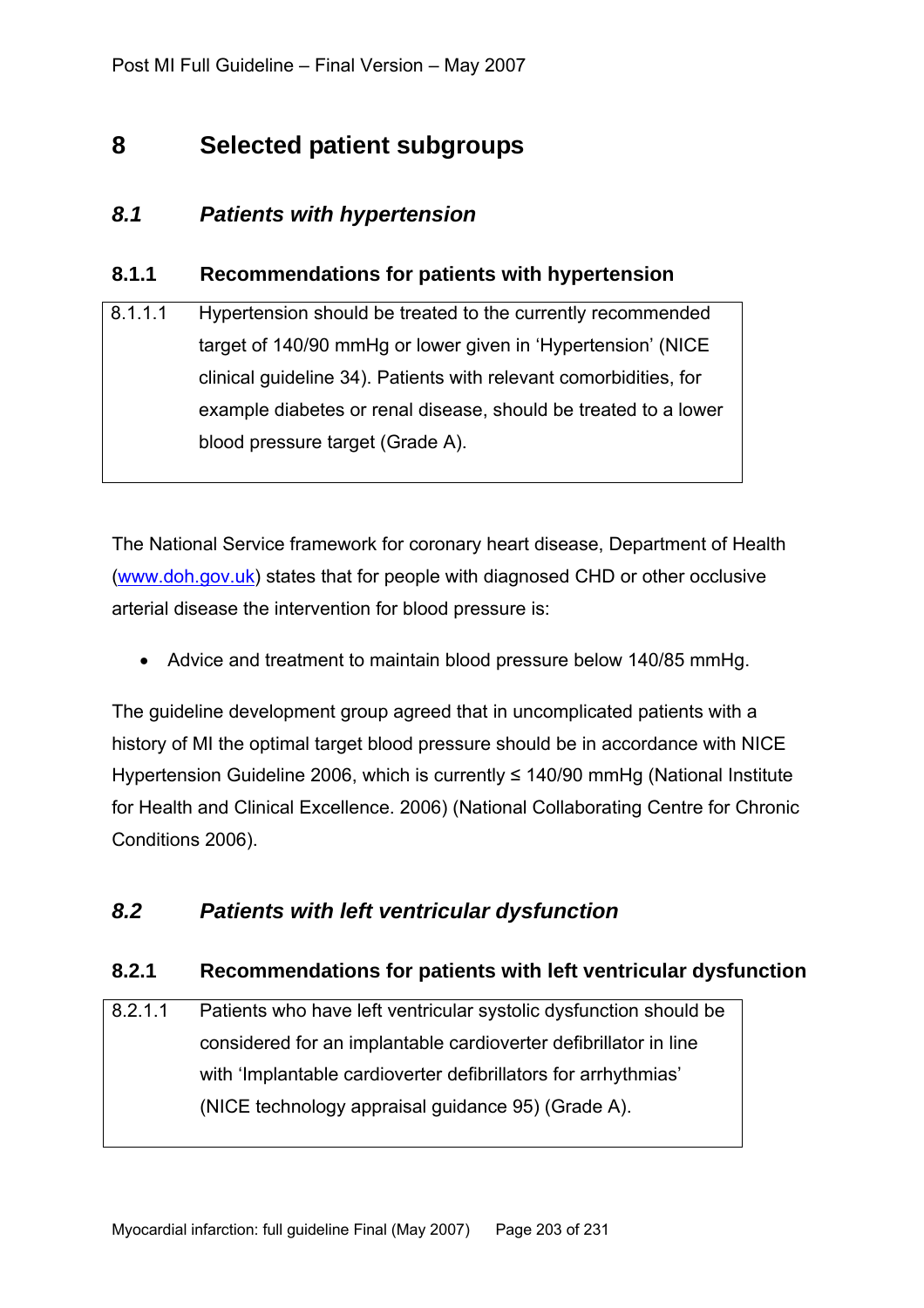Left ventricular (LV) systolic function is an important predictor of outcome in patients after MI, and patients with LV systolic dysfunction have an adverse prognosis compared to those with preserved LV function. Specific recommendations for secondary prevention in those after MI with LV systolic dysfunction are included in the following chapters, and in addition for those with chronic heart failure reference should be made to the NICE Chronic Heart Failure clinical guideline No. 5.

## **8.2.2 Cross referenced drug therapy recommendations**

Specific evidence statements and recommendations for this patient subgroup have been made for the following drug class groups in the Drug Therapy Chaper 6;

ACE inhibitors and angiotension II receptor blockers Section 6.2

Beta blockers Section 6.4

Aldosterone antagonists Section 6.8

Calcium channel blockers Section 6.6

Other drug treatments are the same for patients with and without LV systolic dysfunction.

## **8.2.3 Cross referenced cardiac rehabilitation recommendations**

Information for cardiac rehabilitation in stable patients with a history of MI and LV systolic dysfunction can be found in Chapter 5.

## **8.2.4 Cross referenced implantable cardioverter defibrillators**

In addition, a Technology Appraisal entitled 'Evidence summary of Technology Appraisal 95: Implantable cardioverter defibrillators for arrhythmias: NICE 2006' (Sinclair, A. J. et al 2005) makes recommendations regarding patients with a history of MI and LV systolic dysfunction concerning implantable cardioverter defibrillators, currently as follows:

NICE states that: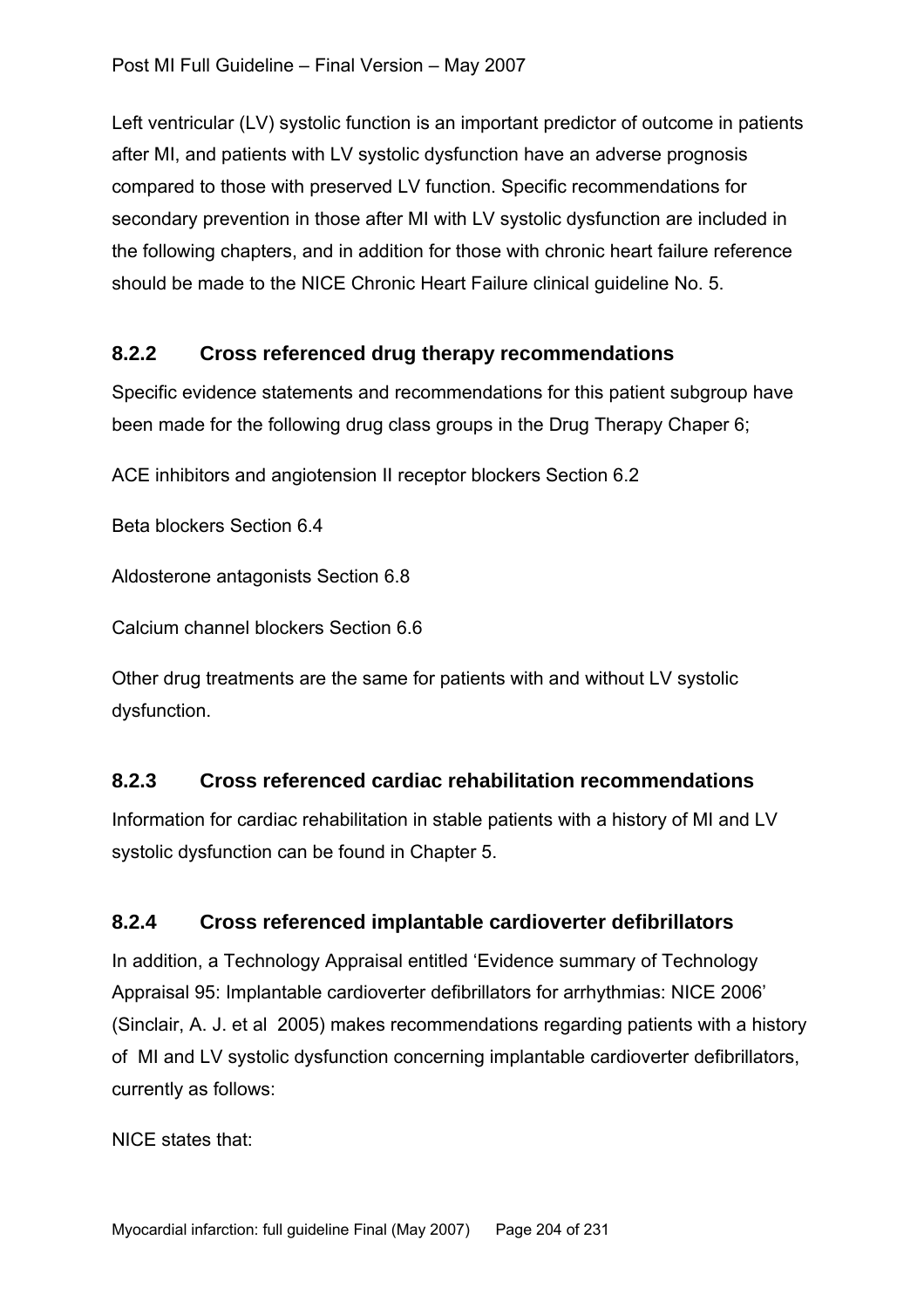Implantable cardioverter defibrillators are recommended for patients in the following categories.

Secondary prevention, that is, for patients who present, in the absence of treatable causes, with one of the following:

- Having survived a cardiac arrest due to either ventricular tachycardia (VT) or ventricular fibrillation (VF)
- Spontaneous sustained VT causing syncope or significant haemodynamic compromise
- Sustained VT without syncope or cardiac arrest, who have an associated reduction in ejection fraction (LVEF of less than 35%) but no worse than class III of the New York Heart Association (NYHA) functional classification of heart failure.

Primary prevention, that is, for patients who have:

- A history of previous (more than 4 weeks) myocardial infarction (MI) and:
- Either
	- *LV dysfunction with an LVEF of less than 35% but no worse than class III of the NYHA functional class of heart failure and*

*Non-sustained VT on Holter (24 hour electrocardiogram [ECD]) monitoring and* 

*Inducible VT on electrophysiological (EP) testing* 

OR

*LV dysfunction with an LVEF of less than 30% (no worse than class III of the New York Heart Association functional classification of heart failure)*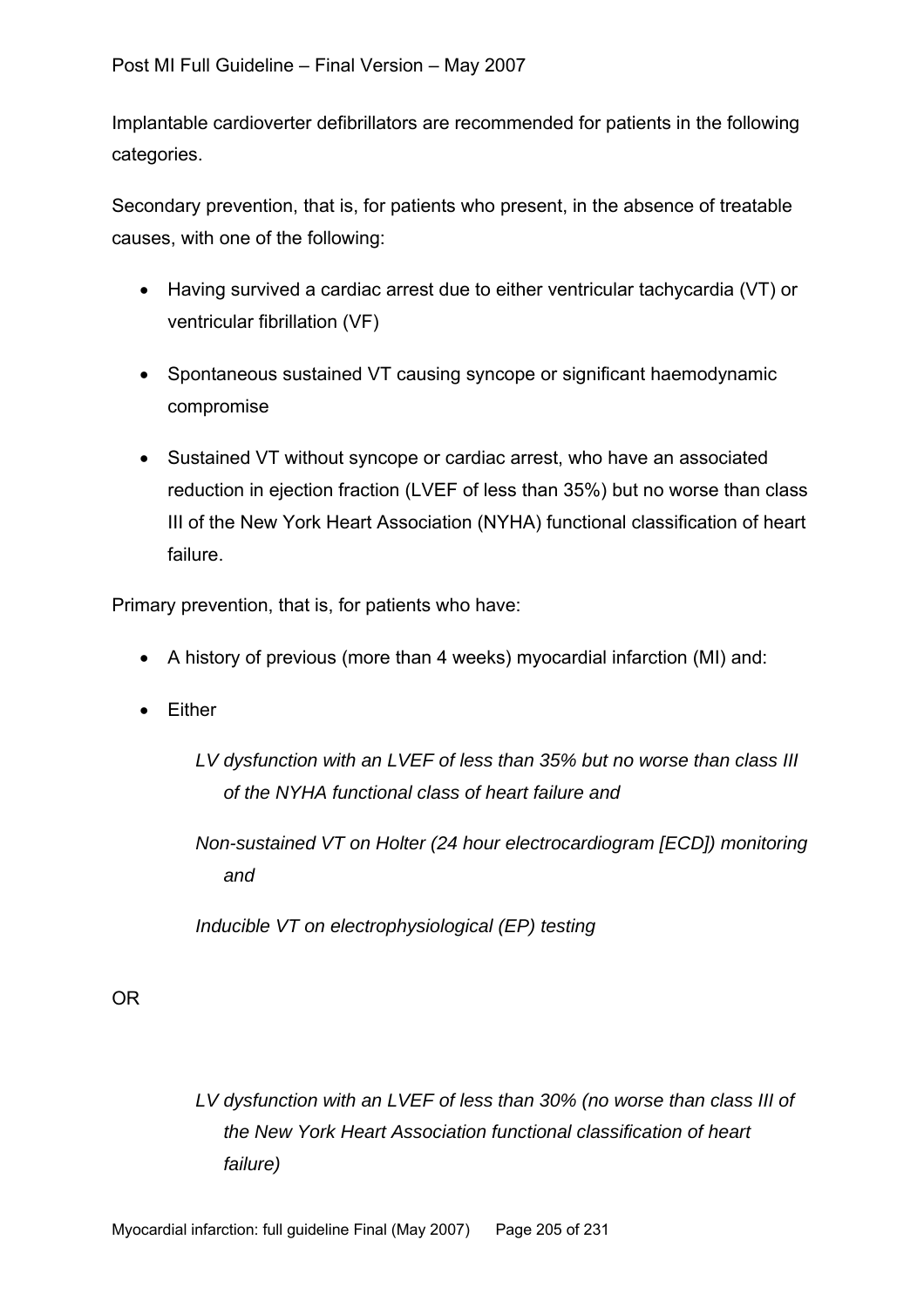*and* 

## *QRS duration of equal to more than 120 milliseconds.*

A familial cardiac condition with a high risk of sudden death, including long QT syndrome, hypertrophic cardiomyopathy, Brugada syndrome or arrhythmic right ventricular dysphasia (ARVD), or having undergone surgical repair of congenital heart disease.

## *8.3 Patients with a proven MI in the past (greater than 1 year)*

# **8.3.1 Cross referenced recommendations for patients with a proven MI in the past (greater than 1 year)**

In a number of studies on which this guideline is based, participants with a previous MI were included in the study population, although there were no studies of interventions just recruiting these patients. Below we highlight sections of the guideline addressing this group of patients.

Recommendations about continuing specific drug therapy initiated early after MI, and for initiating treatment in patients with an MI more than 1 year earlier, but not previously treated, are made in Chapter 6. Unless specifically stated, treatment initiated early after MI should be continued long term. While for some patients with a proven MI in the past, referral for specialist cardiological assessment with respect to drug therapy will be appropriate.

Lifestyle changes (dietary modification, physical activity, weight management and advice about smoking) are equally applicable to those with an MI in the past as to those with a more recent MI (Chapter 4).

Comprehensive cardiac rehabilitation (Chapter 5) may be appropriate for some patients with an MI in the past, based upon the patient's individual needs, but it is not recommended that this be routinely offered to all patients with an MI more than 1 year earlier.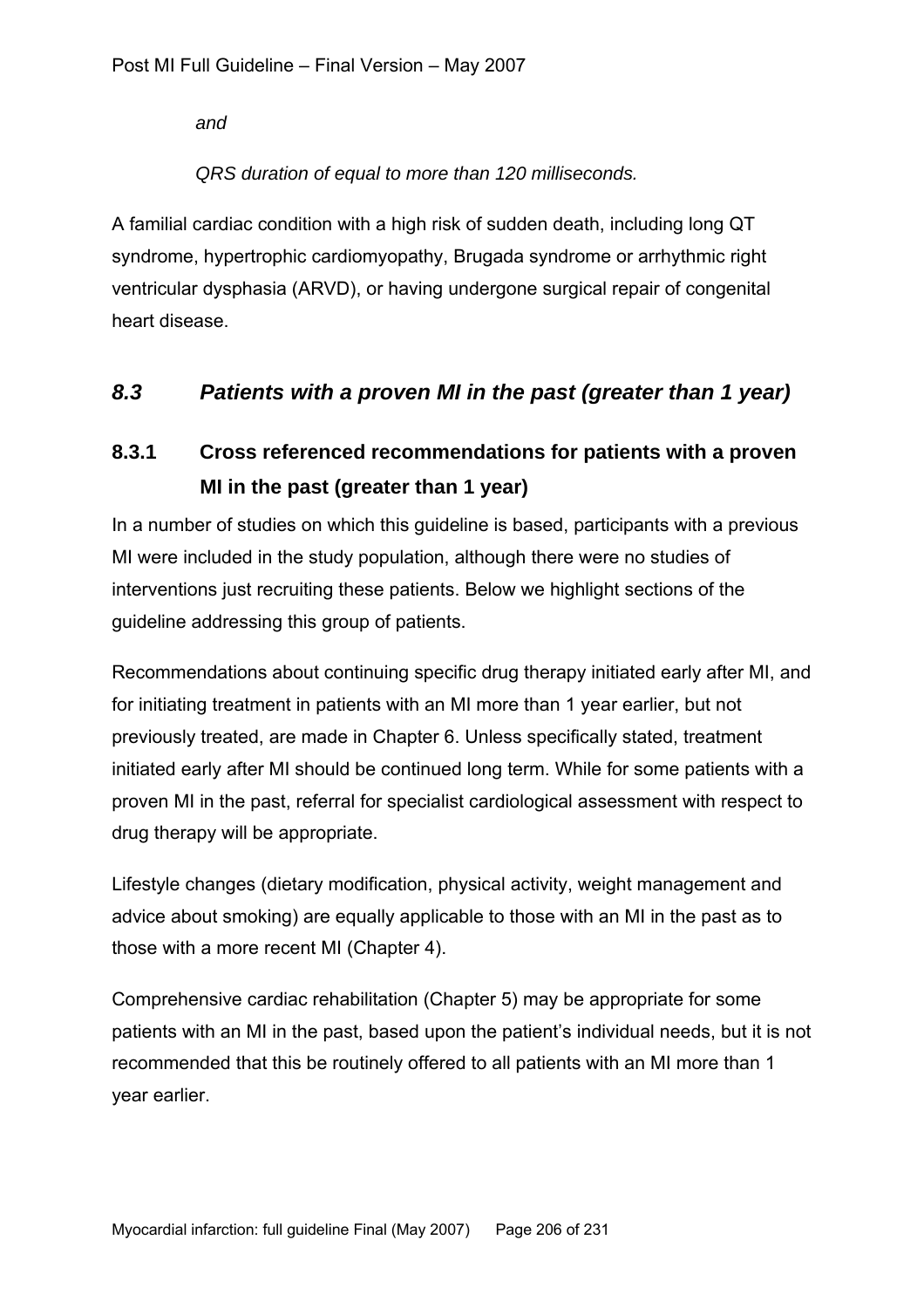$\Gamma$ 

# **9 Communication of diagnosis and advice**

### *9.1 Communication of diagnosis and advice recommendations*

| 9.1.1 | After an acute MI, confirmation of the diagnosis of acute MI and results of<br>investigations, future management plans and advice on secondary<br>prevention should be part of every discharge summary (GPP). |
|-------|---------------------------------------------------------------------------------------------------------------------------------------------------------------------------------------------------------------|
| 9.1.2 | A copy of the discharge summary should be offered to the patient<br>(GPP).                                                                                                                                    |

The guideline development group considered that explicit communication between specialist and generalist care is a pre-requisite for implemention of the recommendations in this guideline. The discharge summary after an MI has an important role in specifying future management, and as such, will aid the communication between specialist and generalist care.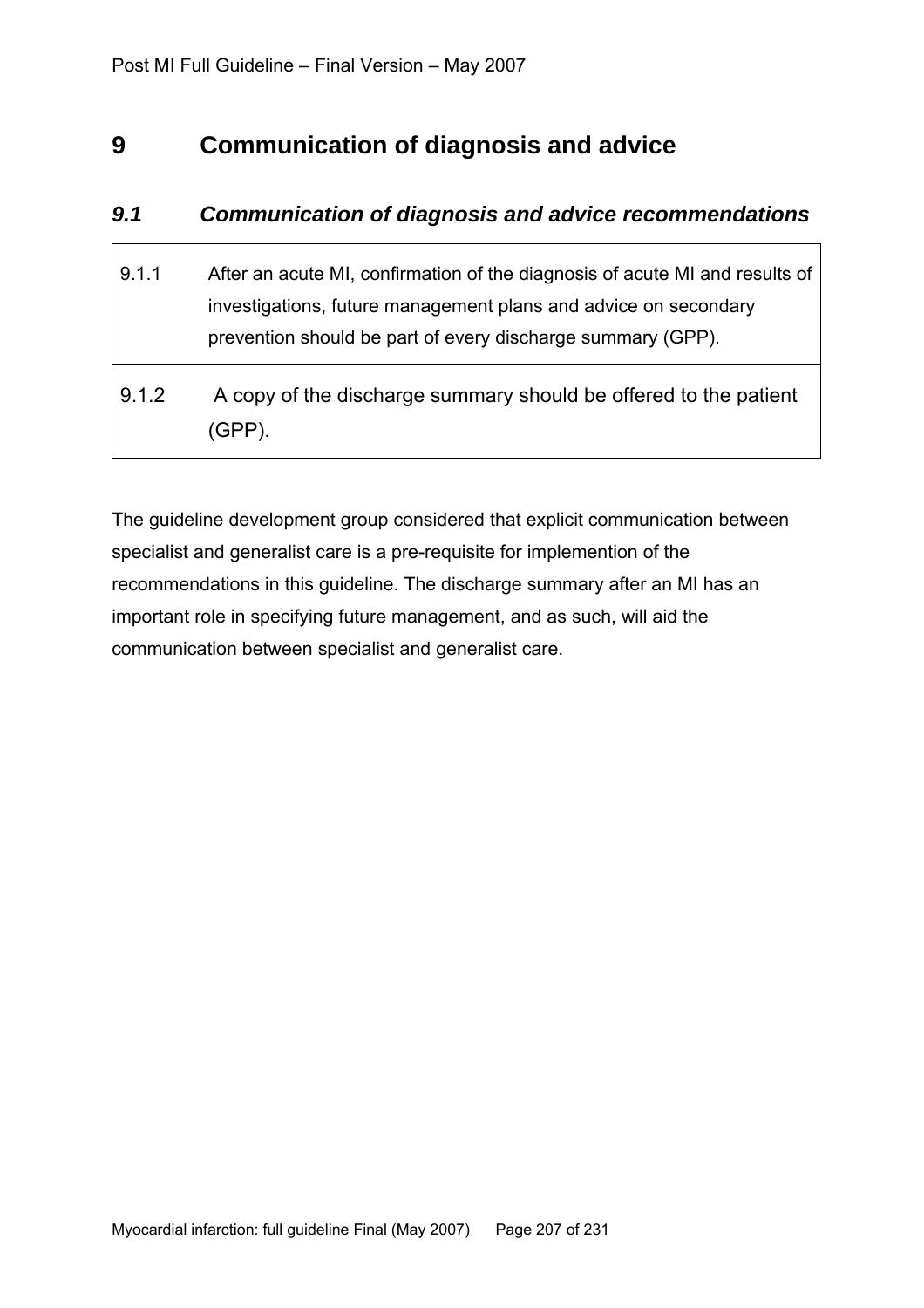### **Appendices A–G are in a separate file**

#### Reference List

- (1) Acute Infarction Ramipril Efficacy (AIRE) Study Investigators. Effect of ramipril on mortality and morbidity of survivors of acute myocardial infarction with clinical evidence of heart failure. Lancet 1993; 342(8875):821-828.
- (2) Adachi H, Koike A, Obayashi T, Umezawa S, Aonuma K, Inada M, Korenaga M, Niwa A, Marumo F, Hiroe M. Does appropriate endurance exercise training improve cardiac function in patients with prior myocardial infarction? Eur Heart J 1996; 17(10):1511-1521.
- (3) Ades PA, Pashkow FJ, Nestor JR. Cost-effectiveness of cardiac rehabilitation after myocardial infarction. J Cardpulm Rehabil 1997; 17(4):222-231.
- (4) Aerospace Medical Association Medical Guidelines Taskforce. Medical Guidelines for Airline Travel 2nd Edition. Aviat Space Environ Med 2005; 74(5 (Supp)):A1-A19.
- (5) Aguilar D, Skali H, Moye LA, Lewis EF, Gaziano JM, Rutherford JD, Hartley LH, Randall OS, Geltman EM, Lamas GA, Rouleau JL, Pfeffer MA, Solomon SD. Alcohol consumption and prognosis in patients with left ventricular systolic dysfunction after a myocardial infarction. J Am Coll Cardiol 2002; 43(11):2015-2021.
- (6) Aish AE, Isenberg M. Effects of Orem-based nursing intervention on nutritional self-care of myocardial infarction patients. Int J Nurs Stud 1996; 33(3):259-270.
- (7) Al-Mallah MH, Tleyjeh IM, Abdel-Latif AA, Weaver WD. Angio-converting enzyme inhibitors in coronary artery disease and preserved left ventricular systolic function: a systematic review and meta-analysis of randomized controlled trials. J Am Coll Cardiol 2006; 47(8):1576-1583.
- (8) Anand SS, Yusuf S. Oral anticoagulant therapy in patients with coronary artery disease: a meta-analysis. JAMA 1999; 282(21):2058-2067.
- (9) Anderson AN, Moodley I, Kropman K. A South African pharmaco-economic analysis of the acute infarction ramipril efficacy (AIRE) study. Cardiovascular Journal of Southern Africa 2000; 11(2):89-94.
- (10) Annemans L, Lamotte M, Levy E, Lenne X. Cost-effectiveness analysis of clopidogrel versus aspirin in patients with atherothrombosis based on the CAPRIE trial. J Med Econ 2003; 6:55-68.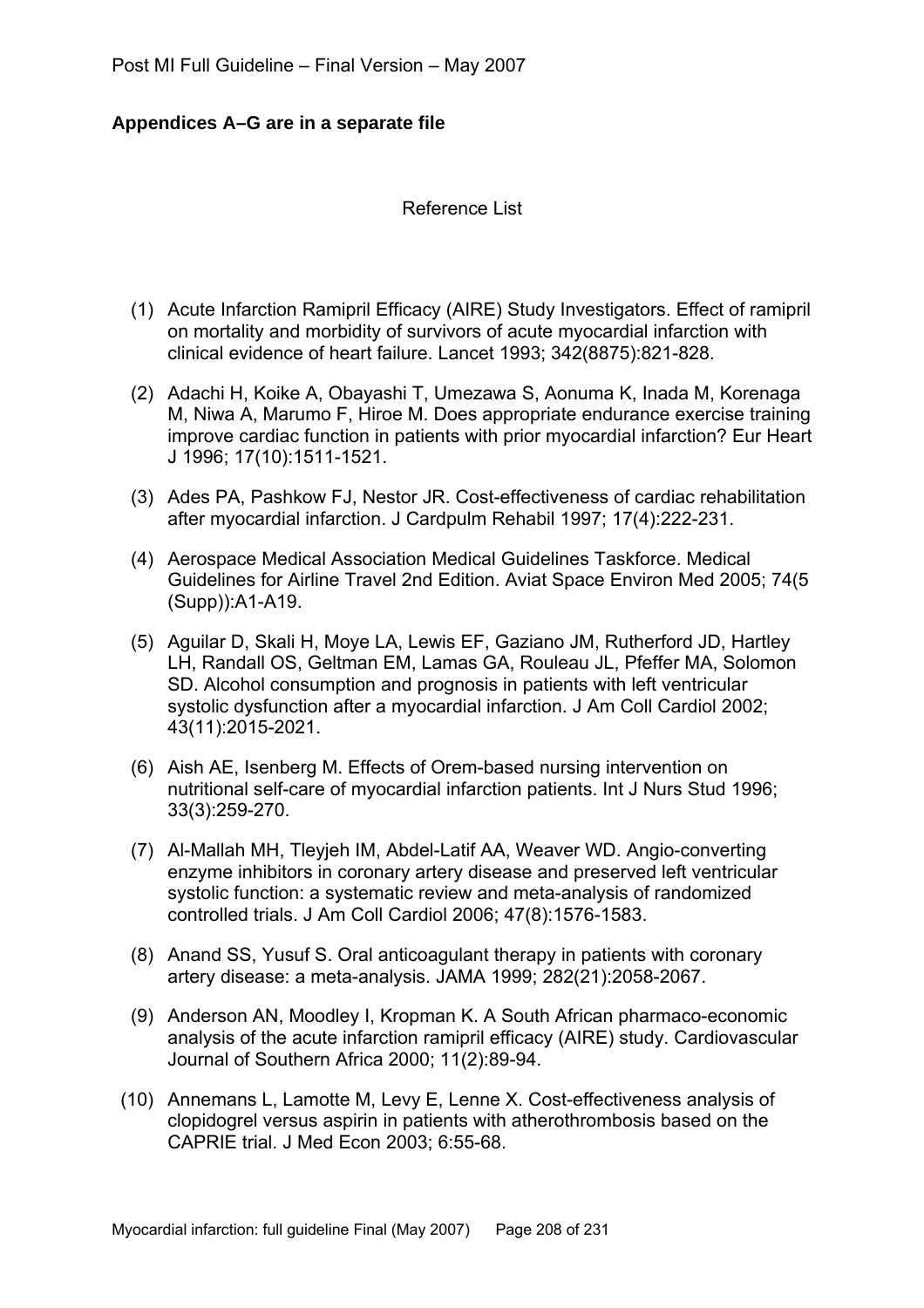- (11) Arnold JMO, Yusuf S, Young J, Mathew J, Johnstone D, Avezum A, Lonn E, Pogue J, Bosch J. Prevention of heart failure in patients in the Heart Outcomes Prevention Evaluation (HOPE) study. Circulation 2003; 107(9):1284-1290.
- (12) Aronow WS, Ahn C, Kronzon I. Effect of beta blockers alone, of angiotensinconverting enzyme inhibitors alone, and of beta blockers plus angiotensinconverting enzyme inhibitors on new coronary events and on congestive heart failure in older persons with healed myocardial infarcts and asymptomatic left ventricular systolic dysfunction. Am J Cardiol 2001; 88(11):1298-1300.
- (13) Ashe ED. The effects of a relapse prevention program on adherence to a phase II cardiac exercise program. [PhD]. Florida State University; 1993.
- (14) Aspirin Myocardial Infarction Study Research Group. The aspirin myocardial infarction study: final results. Circulation 1980; 62(6 Pt 2):V79-V84.
- (15) Aurbach A, Russ W, Battegay E, Bucher HC, Brecht JG, Schadlich PK, Sendi P. Cost-effectiveness of ramipril in patients at high risk for cardiovascular events: a Swiss perspective. Swiss Medical Weekly 2004; 134(27-28):399- 405.
- (16) Backhouse ME, Richter A, Gaffney L. Economic evaluation of ramipril in the treatment of patients at high risk for cardiovascular events. Journal of Drug Assessment 2000; 3(Part 4):253-265.
- (17) Baigent C, Collins R, Appleby P, Parish S, Sleight P, Peto R. ISIS-2: 10 year survival among patients with suspected acute myocardial infarction in randomised comparison of intravenous streptokinase, oral aspirin, both, or neither. The ISIS-2 (Second International Study of Infarct Survival) Collaborative Group. BMJ 1998; 316(7141):1337-1343.
- (18) Baigent C, Sudlow C, Collins R, Peto R. Collaborative meta-analysis of randomised trials of antiplatelet therapy for prevention of death, myocardial infarction, and stroke in high risk patients. Br Med J 2002; 324(7329):71-86.
- (19) Barefoot JC, Burg MM, Carney RM, Cornell CE, Czajkowski SM, Freedland KE, Hosking JD, Khatri P, Pitula CR, Sheps D. Aspects of social support associated with depression at hospitalization and follow-up assessment among cardiac patients. J Cardpulm Rehabil 2003; 23(6):404-412.
- (20) Behar S, Brunner D, Kaplinsky E, Mandelzweig L, Benderly M. Secondary prevention by raising HDL cholesterol and reducing triglycerides in patients with coronary artery disease: The bezafibrate infarction prevention (BIP) study. Circulation 2000; 102(1):21-27.
- (21) Benzer W, Oldridge NB. Current concepts in cardiac rehabilitation medical considerations and outcomes evaluations. J Clin Basic Cardiol 2001; 4(3):211-219.
- (22) Berkman LF, Blumenthal J. Effects of treating depression and low perceived social support on clinical events after myocardial infarction: the Enhancing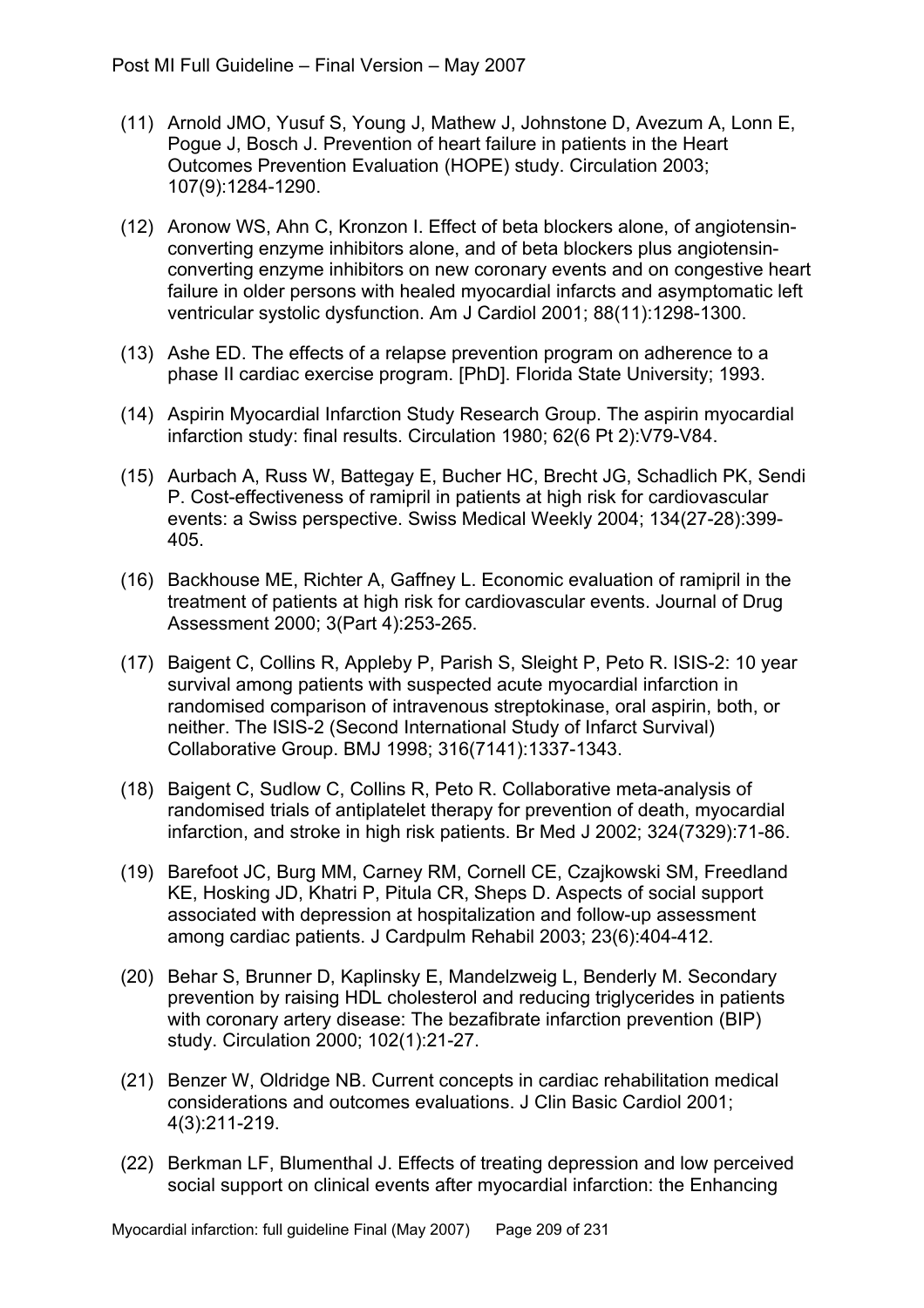Recovery in Coronary Heart Disease Patients (ENRICHD) Randomized Trial. JAMA 2003; 289(23):3106-3116.

- (23) Bertrand ME, McFadden EP, Fruchart JC, Van B, Commeau P, Grollier G, Bassand JP, Machecourt J, Cassagnes J, Mossard JM, Vacheron A, Castaigne A, Danchin N, LaBlanche JM. Effect of pravastatin on angiographic restenosis after coronary balloon angioplasty. The PREDICT Trial Investigators. Prevention of Restenosis by Elisor after Transluminal Coronary Angioplasty. J Am Coll Cardiol 1997; 30(4):863-869.
- (24) Bestehorn HP, Rensing UF, Roskamm H, Betz P, Benesch L, Schemeitat K, Blumchen G, Claus J, Mathes P, Kappenberger L, Wieland H, Neiss A. The effect of simvastatin on progression of coronary artery disease. The Multicenter coronary Intervention Study (CIS). Eur Heart J 1997; 18(2):226- 234.
- (25) Beswick AD, Rees K, Griebsch I, Taylor FC, Burke M, West RR. Provision, uptake and cost of cardiac rehabilitation programmes: improving services to under-represented groups. Health Technol Assess 2004; 8(41).
- (26) Bhatt DL, Fox KAA, Hacke W, Berger PB, Black HR, Boden WE, Cacoub P, Cohen EA, Creager MA, Easton JD, Flather MD, Haffner SM, Hamm CW, Hankey GJ, Johnston SC, Mak KH, Mas JL, Montalescot G, Pearson TA, Steg PG, Steinhubl SR, Weber MA, Brennan DM, Fabry-Ribaudo L, Booth J, Topol EJ. Clopidogrel and aspirin versus aspirin alone for the prevention of Atherothrombotic events. N Engl J Med 2006; 354.
- (27) Bjarnason-Wehrens B, Mayer-Berger W, Meister ER, Baum K, Hambrecht R, Gielen S. Recommendations for resistance exercise in cardiac rehabilitation. Recommendations of the German federation for cardiovascular prevention and rehabilitation. European Journal of Cardiovascular Prevention & Rehabilitation 2004; 11(4):352-361.
- (28) Bjorholt I, Andersson FL, Kahan T, Ostergren J. The cost-effectiveness of ramipril in the treatment of patients at high risk of cardiovascular events: a Swedish sub-study to the HOPE study. J Intern Med 2002; 251(6):508-517.
- (29) Blumenthal JA, Babyak MA, Carney RM, Huber M, Saab PG, Burg MM, Sheps D, Powell L, Taylor CB, Kaufmann PG. Exercise, depression, and mortality after myocardial infarction in the ENRICHD trial. Med Sci Sports Exerc 2004; 36(5):746-755.
- (30) Boden WE, van Gilst WH, Scheldewaert RG, Starkey IR, Carlier MF, Julian DG, Whitehead A, Bertrand ME, Col JJ, Pedersen OL, Lie KI, Santoni JP, Fox KM. Diltiazem in acute myocardial infarction treated with thrombolytic agents: a randomised placebo-controlled trial. Incomplete Infarction Trial of European Research Collaborators Evaluating Prognosis post-Thrombolysis (INTERCEPT). Lancet 2000; 355(9217):1751-1756.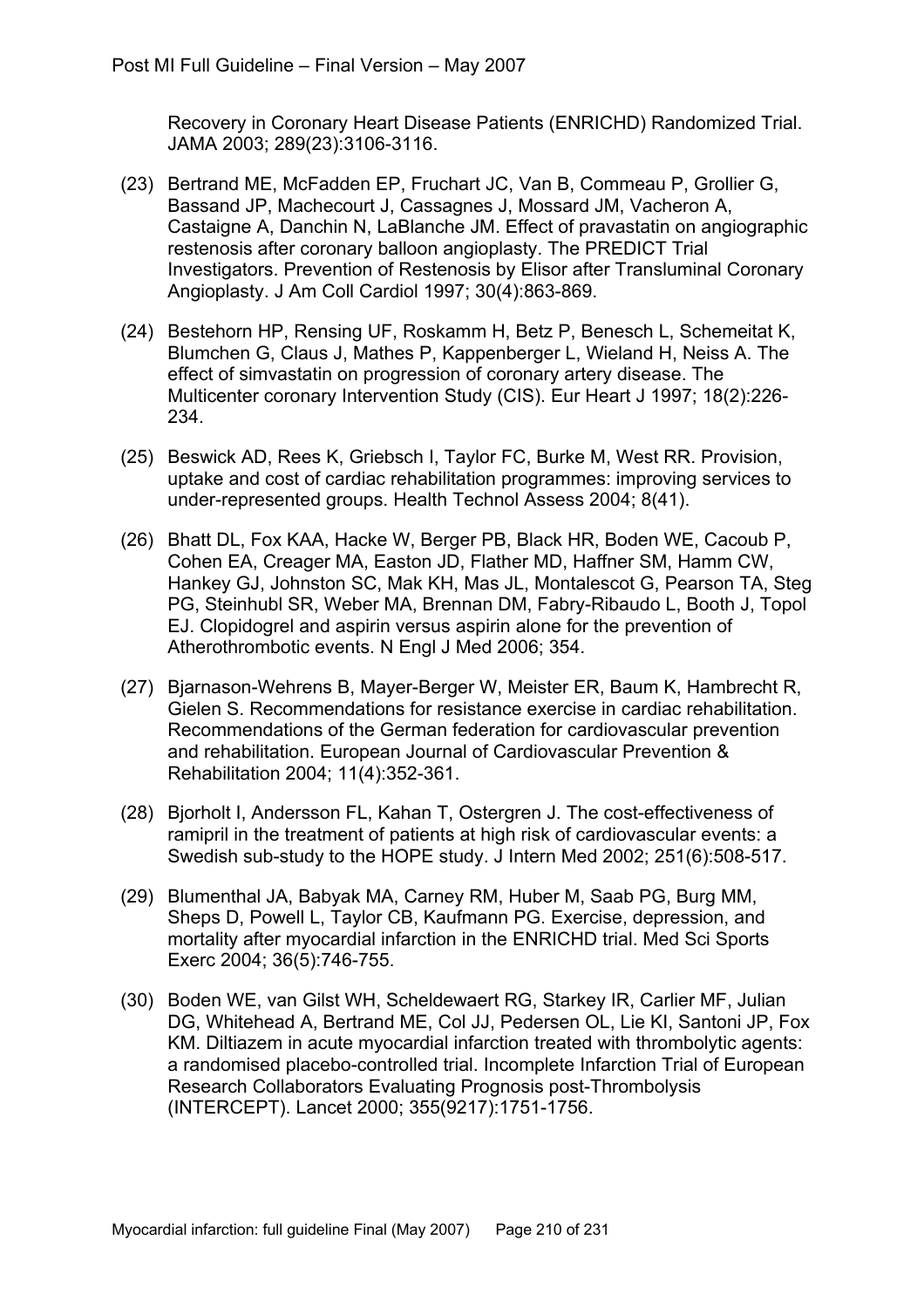- (31) Bohlen JG, Held JP, Sanderson MO, Patterson RP. Heart rate, rate-pressure product, and oxygen uptake during four sexual activities. Arch Intern Med 1984; 144(9):1745-1748.
- (32) Bonaa KH, Njolstad I, Ueland PM, Schirmer H, Tverdal A, Steigen T, Wang H, Nordrehaug JE, Arnesen E, Rasmussen K. Homocysteine lowering and cardiovascular events after acute Myocardial Infarction. N Engl J Med 2006; 354:1-11.
- (33) Braunwald E, Domanski MJ, Fowler SE, Geller NL, Gersh BJ, Hsia J, Pfeffer MA, Rice MM, Rosenberg YD, Rouleau JL, PEACE Trial Investigators. Angiotensin-converting-enzyme inhibition in stable coronary artery disease. N Engl J Med 2004; 351(20):2058-2068.
- (34) Breddin K, Loew D, Lechner K, Uberla K, Walter E. Secondary prevention of myocardial infarction. Comparison of acetylsalicylic acid, phenprocoumon and placebo. A multicenter two-year prospective study. Thromb Haemost 1979; 41(1):225-236.
- (35) Brezinka V, Dusseldorp E, Maes S. Gender differences in psychosocial profile at entry into cardiac rehabilitation. J Cardiopulm Rehabil 1998; 18(6):445-449.
- (36) Brown, A., Taylor, R., Noorani, H., Stone, J., and Skidmore, B. Exercisebased cardiac rehabilitation programs for coronary artery disease: a systematic clinical and economic review. Ottawa: Canadian Co-ordinating Offfice for Health Technology Assessment. 2003
- (37) Buch P, Rasmussen S, Abildstrom SZ, Kober L, Carlsen J, Torp-Pedersen C. The long-term impact of the angiotensin-converting enzyme inhibitor trandolapril on mortality and hospital admissions in patients with left ventricular dysfunction after a myocardial infarction: follow-up to 12 years. Eur Heart J 2005; 26(2):145-152.
- (38) Bucher HC, Hengstler P, Schindler C, Guyatt GH. Percutaneous transluminal coronary angioplasty versus medical treatment for non-acute coronary heart disease: meta-analysis of randomised controlled trials. BMJ 2000; 321:73-77.
- (39) Buls P. The effects of home visits on anxiety levels of the client with a coronary artery bypass graft and of the family. Home Healthc Nurse 1995; 13(1):22-29.
- (40) Burr ML, Fehily AM, Gilbert JF, Rogers S, Holliday RM, Sweetnam PM, Elwood PC, Deadman NM. Effects of changes in fat, fish, and fibre intakes on death and myocardial reinfarction: diet and reinfarction trial (DART). Lancet 1989; 2(8666):757-761.
- (41) Burr ML, shfield-Watt PA, Dunstan FD, Fehily AM, Breay P, Ashton T, Zotos PC, Haboubi NA, Elwood PC. Lack of benefit of dietary advice to men with angina: results of a controlled trial. Eur J Clin Nutr 2003; 57(2):193-200.
- (42) Carlsson R. Influence of coronary nursing management follow up on lifestyle after acute myocardial infarction. Heart 1997; 77(3):256-259.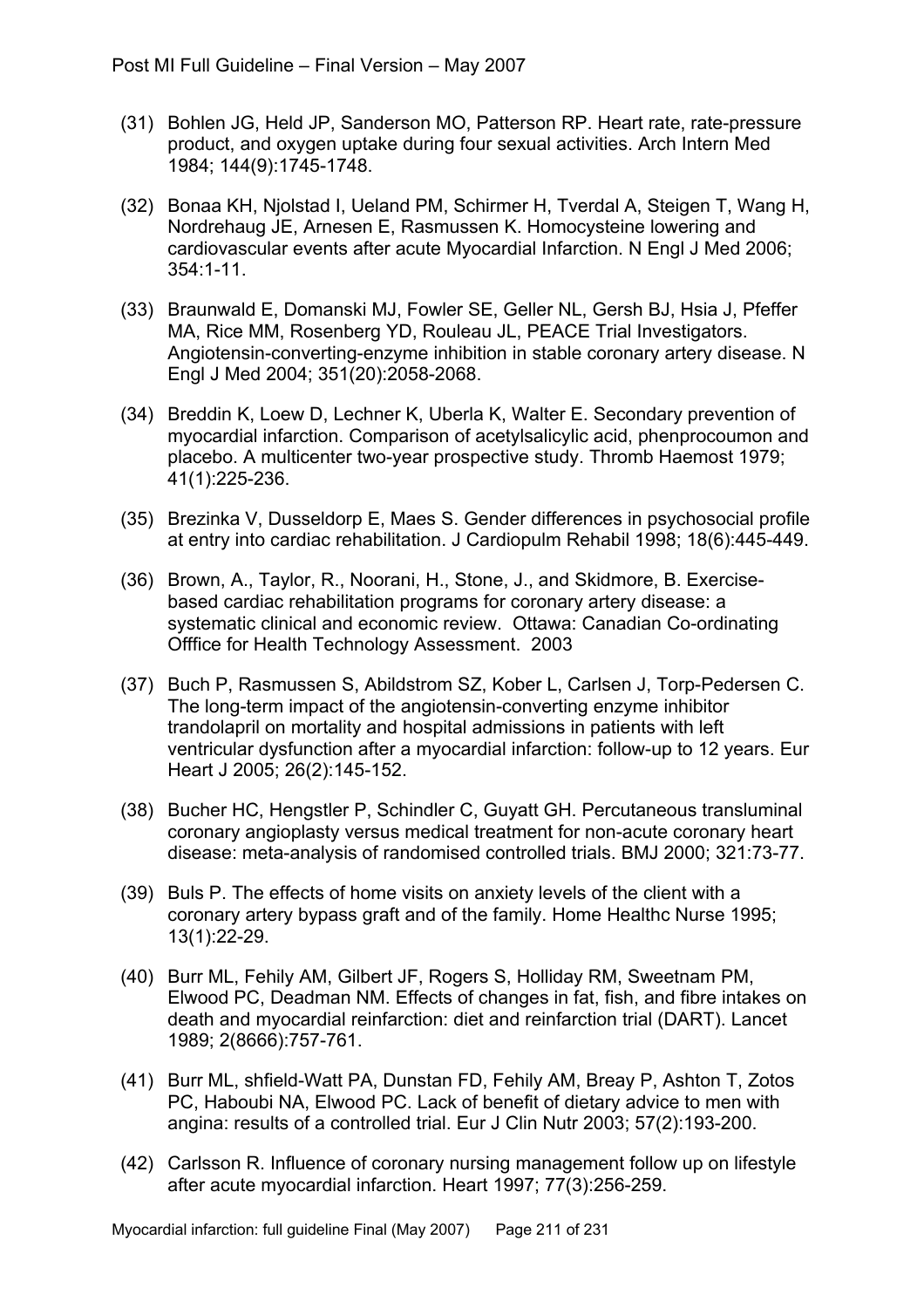- (43) Casciano R, Doyle JJ, Chen J, Arikian S, Casciano J, Kugel H, Arocho R. Economic benefits of amlodipine treatment in patients with coronary artery disease. Pharmacoeconomics 2002; 20(8):553-563.
- (44) Cathomas G, Erne P, Schwenkglenks M, Szucs TD. The economic efficiency of amlodipine in the treatment of coronary atherosclerosis: an analysis based on the PREVENT study. Cardiovascular Drugs & Therapy 2002; 16(1):61-66.
- (45) Caulin-Glaser T, Schmeizel R. Impact of educational initiatives on gender referrals to cardiac rehabilitation. J Card Rehab 2000; 20(5):302.
- (46) Chan FK, Ching JY, Hung LC, Wong VW, Leung VK, Kung NN, Hui AJ, Wu JC, Leung WK, Lee VW, Lee KK, Lee YT, Lau JY, To KF, Chan HL, Chung SC, Sung JJ. Clopidogrel versus aspirin and esomeprazole to prevent recurrent ulcer bleeding. N Engl J Med 2005; 352(3):238-244.
- (47) Cheitlin MD. Sexual activity and cardiovascular disease. Am J Cardiol 2006; 92(9A):3M-8M.
- (48) Chen ZM, Jiang LX, Chen YP, Xie JX, Pan HC, Peto R, Collins R. Addition of clopidogrel to aspirin in 45852 patients with acute myocardial infarction:randomised placebo-controlled trial. Lancet 2005a; 366:1607-1621.
- (49) Chen ZM, Pan HC, Chen YP, Peto R, Collins R. Early intravenous then oral metoprolol 45852 patients with acute myocardial infarction: randomised placebo-controlled trial. Lancet 2005b; 366:1622-1632.
- (50) Clark AM, Hartling L, Vandermeer B, McAlister FA. Meta-analysis: secondary prevention programs for patients with coronary artery disease. Ann Intern Med 2005; 143(9):659-672.
- (51) Committee to Advise the Public Health Service on Clinical Practice Guidelines and Institute of Medicine. Clinical Practice Guidelines:Directions for a New Program. Washington DC: National Academy Press. 1990
- (52) Conti CR, Pepine CJ, Sweeney M. Efficacy and safety of sildenafil citrate in the treatment of erectile dysfunction in patients with ischemic heart disease. Am J Cardiol 1999; 83(5A):29C-34C.
- (53) Cook JR, Glick HA, Gerth W, Kinosian B, Kostis JB. The cost and cardioprotective effects of enalapril in hypertensive patients with left ventricular dysfunction. Am J Hypertens 1998; 11(12):1433-1441.
- (54) Coronary Drug Project Research Group. Aspirin in coronary heart disease. Circulation 1980; 62(6 Pt 2):V59-V62.
- (55) Coronary Drug Project Research Group. Clofibrate and niacin in coronary heart disease. JAMA 1975; 231(4):360-381.
- (56) Coumadin Aspirin Reinfarction Study (CARS) Investigators. Randomised double-blind trial of fixed low-dose warfarin with aspirin after myocardial infarction. Lancet 1997; 350(9075):389-396.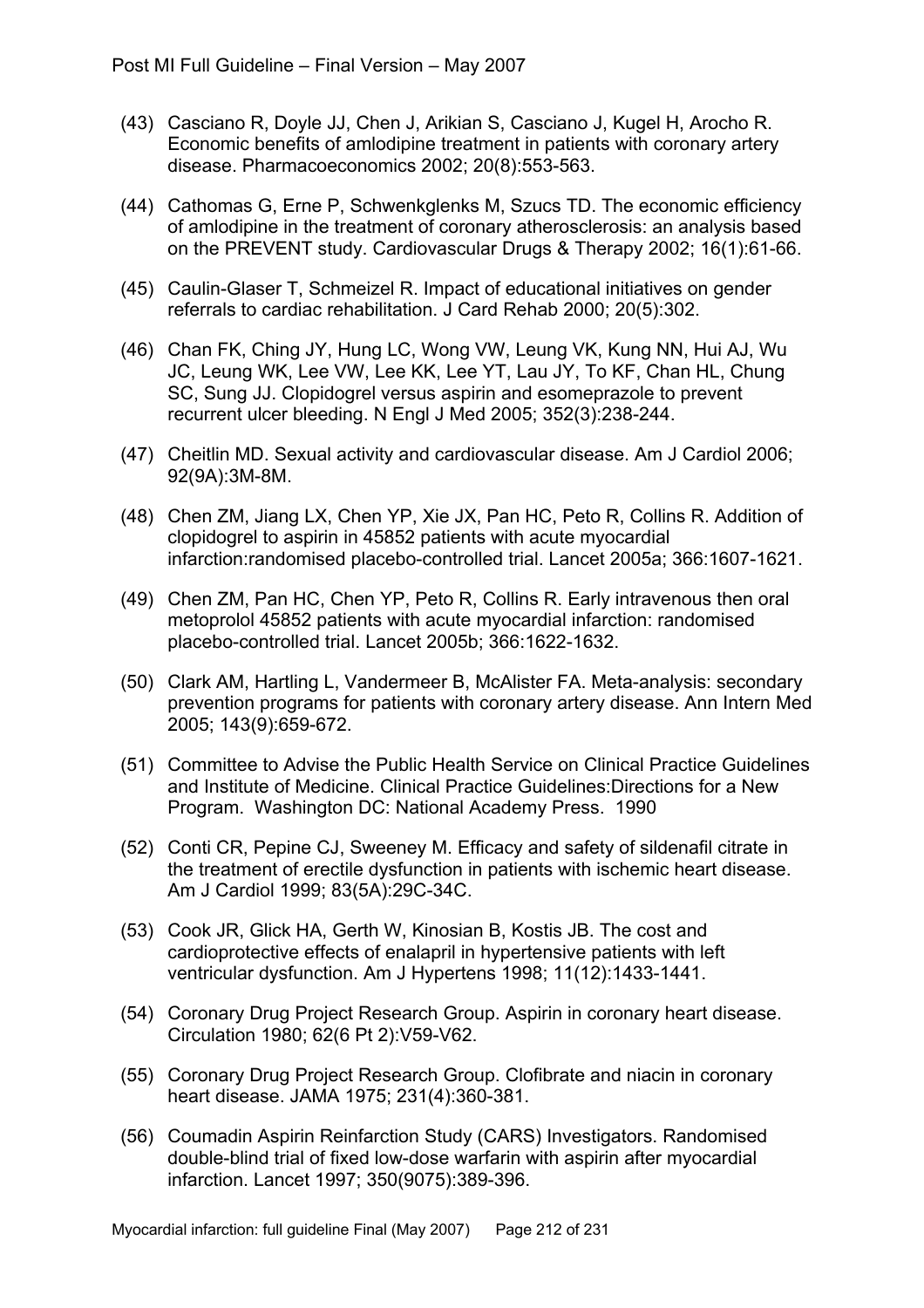- (57) Crouse JR, Byington RP, Bond MG, Espeland MA, Craven TE, Sprinkle JW, McGovern ME, Furberg CD. Pravastatin, Lipids, and Atherosclerosis in the Carotid Arteries (PLAC-II). Am J Cardiol 1995; 75(7):455-459.
- (58) Daltroy LH. Improving cardiac patient adherence to exercise regimens: a clinical trial of health education. J Card Rehab 1985; 5:40-49.
- (59) Danish Study Group on Verapamil in Myocardial Infarction. Effect of verapamil on mortality and major events after acute myocardial infarction (The Danish Verapamil Infarction trial II - DAVIT II). Am J Cardiol 1990; 66(10):779-785.
- (60) Dargie HJ. Effect of carvedilol on outcome after myocardial infarction in patients with left-ventricular dysfunction: the CAPRICORN randomised trial. Lancet 2001; 357(9266):1385-1390.
- (61) Davies RF, Goldberg AD, Forman S, Pepine CJ, Knatterud GL, Geller N, Sopko G, Pratt C, Deanfield J, Conti CR. Asymptomatic Cardiac Ischemia Pilot (ACIP) study two-year follow-up: outcomes of patients randomized to initial strategies of medical therapy versus revascularization. Circulation 1997; 95(8):2037-2043.
- (62) de Faire U, Ericsson CG, Grip L, Nilsson J, Svane B, Hamsten A. Secondary preventive potential of lipid-lowering drugs. The Bezafibrate Coronary Atherosclerosis Intervention Trial (BECAIT). Eur Heart J 1996; 17 Suppl F:37- 42.
- (63) de Lorgeril M, Salen P, Martin JL, Monjaud I, Delaye J, Mamelle N. Mediterranean diet, traditional risk factors, and the rate of cardiovascular complications after myocardial infarction: final report of the Lyon Diet Heart Study. Circulation 1999; 99(6):779-785.
- (64) de Vreede Swagemakers JJ, Gorgels AP, Weijenberg MP, Dubois-Arbouw WI, Golombeck B, van R, Knottnerus A, Wellens HJ. Risk indicators for out-ofhospital cardiac arrest in patients with coronary artery disease. J Clin Epidemiol 1999; 52(7):601-607.
- (65) DeBusk RF. How to individualize rehabilitation after myocardial infarction. Geriatrics 1977; 32(8):77-79.
- (66) DeBusk RF, Pepine CJ, Glasser DB, Shpilsky A, DeRiesthal H, Sweeney M. Efficacy and safety of sildenafil citrate in men with erectile dysfunction and stable coronary artery disease. Am J Cardiol 2004; 93(2):147-153.
- (67) Department of Health. Coronary Heart Disease: National Service Framework for Coronary Heart Disease. London: Department of Health. 2000
- (68) Dickstein K, Kjekshus J, OPTIMAAL Steering Committee of the OPTIMAAL Study Group. Effects of losartan and captopril on mortality and morbidity in high-risk patients after acute myocardial infarction: the OPTIMAAL randomised trial. Optimal Trial in Myocardial Infarction with Angiotensin II Antagonist Losartan. Lancet 2002; 360(9335):752-760.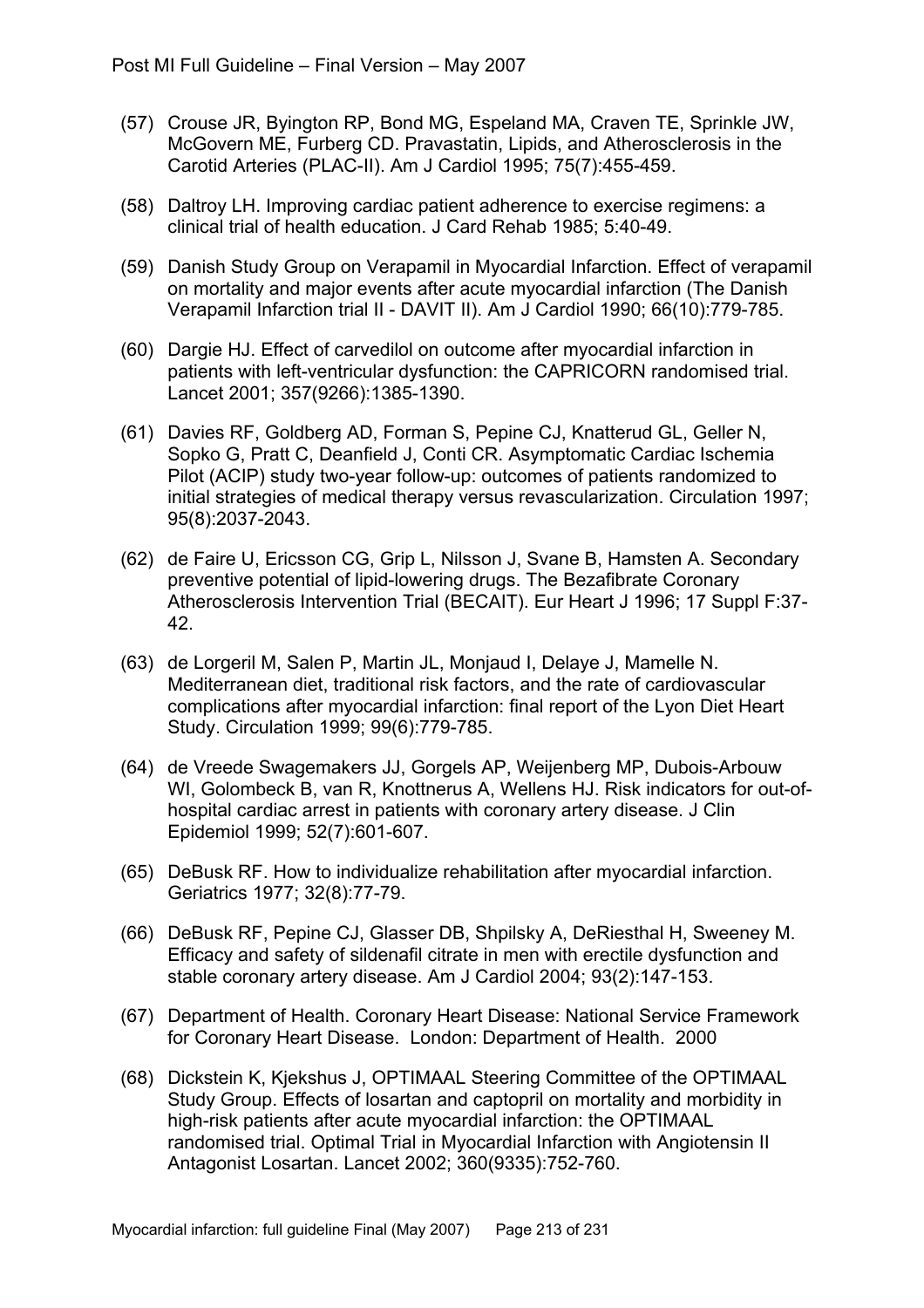- (69) Dorn J, Naughton J, Imamura D, Trevisan M. Results of a multicenter randomized clinical trial of exercise and long-term survival in myocardial infarction patients: the National Exercise and Heart Disease Project (NEHDP). Circulation 1999; 100(17):1764-1769.
- (70) Doyle JJ, McGuire A, Arocho R, Arikian S, Casciano J, Svangren P, Kim R, Kugel H. A cost-effectiveness evaluation of amlodipine usage in patients with coronary artery disease in Sweden. Int J Clin Pract 2002; 56(2):76-81.
- (71) Dracup K, Meleis A, Baker K, Edlefsen P. Family-focused cardiac rehabilitation. A role supplementation program for cardiac patients and spouses. Nurs Clin North Am 1984; 19(1):113-124.
- (72) Drummond MF, Jefferson TO. Guidelines for authors and peer reviewers of economic submissions to the BMJ. The BMJ Economic Evaluation Working Party. BMJ 1996; 313(7052):275-283.
- (73) Dubach P, Myers J, Dziekan G, Goebbels U, Reinhart W, Vogt P, Ratti R, Muller P, Miettunen R, Buser P. Effect of exercise training on myocardial remodeling in patients with reduced left ventricular function after myocardial infarction: application of magnetic resonance imaging. Circulation 1997; 95(8):2060-2067.
- (74) Dugmore LD, Tipson RJ, Phillips MH, Flint EJ, Stentiford NH, Bone MF, ittler WA. Changes in cardiorespiratory fitness, psychological wellbeing, quality of life, and vocational status following a 12 month cardiac exercise rehabilitation programme. Heart 1999; 81(4):359-366.
- (75) Duncan K, Pozehl B, Rosado K. The effects of behavioural feed back on adherence to dietary sodium intake for patients with congestive heart failure. J Cardpulm Rehabil 2001; 21:304.
- (76) Dusseldorp E, Van ET, Maes S, Meulman J, Kraaij V. A meta-analysis of psychoeducational programs for coronary heart disease patients. Health Psychol 1999; 18(5):506-519.
- (77) Eftekhari H, Marson P, Mattu R, Trevelyan J, Needham T. Improving a cardiac rehabilitation programme for Asian patients in Coventry. Coron Health Care 2005; 4(4):210-222.
- (78) Elwood PC, Cochrane AL, Burr ML, Sweetnam PM, Williams G, Welsby E, Hughes SJ, Renton R. A randomized controlled trial of acetyl salicylic acid in the secondary prevention of mortality from myocardial infarction. Br Med J 1974; 1(905):436-440.
- (79) Elwood PC, Sweetnam PM. Aspirin and secondary mortality after myocardial infarction. Lancet 1979; 2(8156-8157):1313-1315.
- (80) Erhardt L, Ball S, Andersson F, Bergentoft P, Martinez C. Cost effectiveness in the treatment of heart failure with ramipril: a Swedish substudy of the AIRE study. Pharmacoeconomics 1997; 12(2):256-266.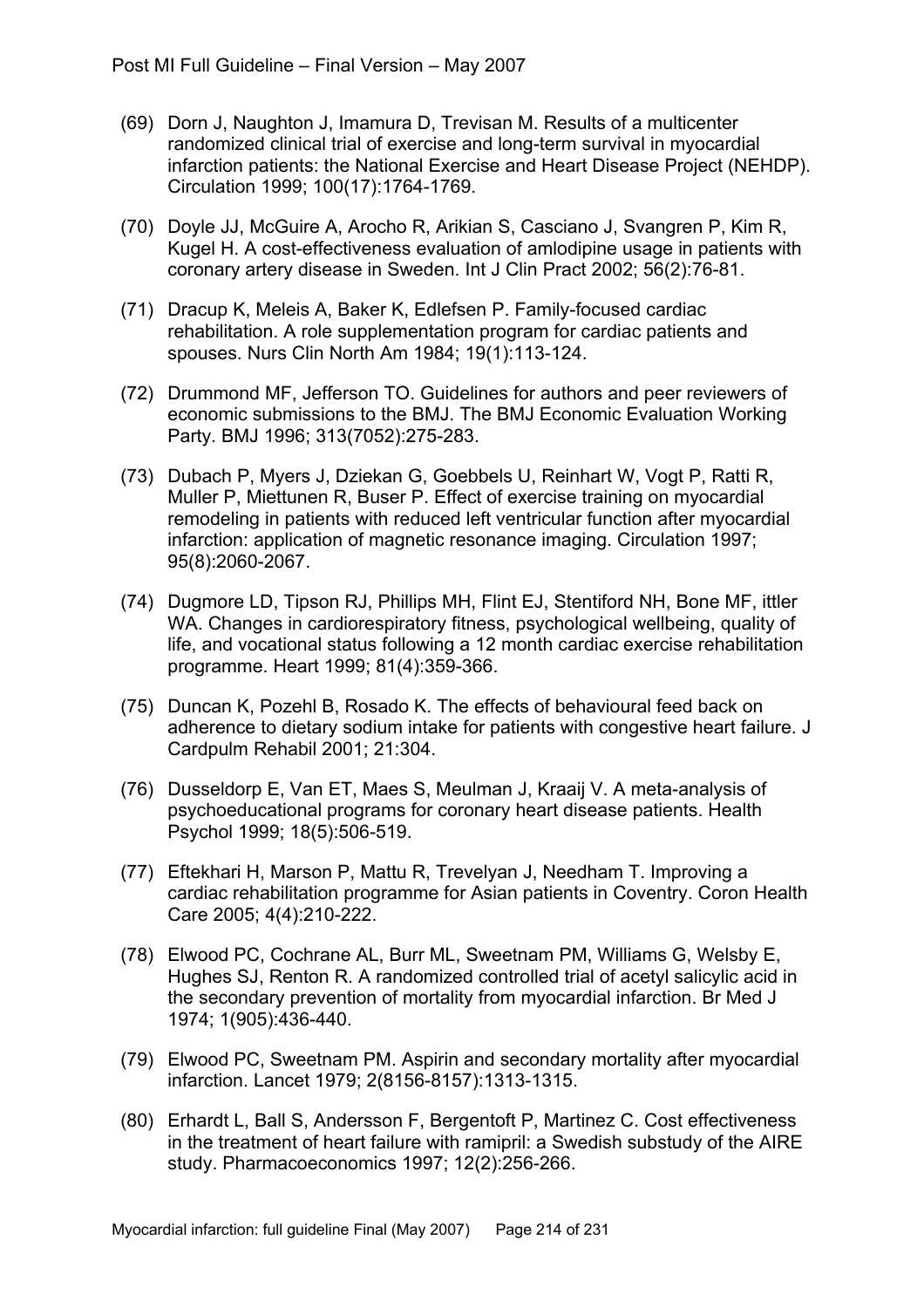- (81) Erling J, Oldridge NB. Effect of spousal support program on compliance with cardiac rehabilitation. Med Sci Sports Exerc 1985; 17(2):284.
- (82) Exner DV, Dries DL, Waclawiw MA, Shelton B, Domanski MJ. Betaadrenergic blocking agent use and mortality in patients with asymptomatic and symptomatic left ventricular systolic dysfunction: a post hoc analysis of the Studies of Left Ventricular Dysfunction. J Am Coll Cardiol 1999; 33(4):916- 923.
- (83) Filip J, McGillen C, Mosca L. Patient preferences for cardiac rehabilitation and desired program elements. J Cardpulm Rehabil 1999; 19 no. 6 p. 339-43 (10 ref) ISSN: 0883-9212.(6):339-343.
- (84) Filipiak KJ, Gluchowski W, Stolarz P, Kochman J, Stawicki S, Karpinski G, Rdzanek A, Opolski G. The sexual activity of young men 6 months after myocardial infarction. Kardiol Pol 2002; 56(1):40-43.
- (85) Fiore LD, Ezekowitz MD, Brophy MT, Lu D, Sacco J, Peduzzi P, Combination H. Department of Veterans Affairs Cooperative Studies Program Clinical Trial comparing combined warfarin and aspirin with aspirin alone in survivors of acute myocardial infarction: primary results of the CHAMP study. Circulation 2002; 105(5):557-563.
- (86) Flather MD, Yusuf S, Kober L, Pfeffer M, Hall A, Murray G, Ball S, Pogue J, Moye L, Braunwald E. Long-term ACE-inhibitor therapy in patients with heart failure or left-ventricular dysfunction: a systematic overview of data from individual patients. Lancet 2000; 355(9215):1575-1581.
- (87) Folland ED, Hartigan PM, Parisi AF. Percutaneous transluminal coronary angioplasty versus medical therapy for stable angina pectoris: outcomes for patients with double-vessel versus single-vessel coronary artery disease in a Veterans Affairs Cooperative randomized trial. Veterans Affairs ACME Investigators. J Am Coll Cardiol 1997; 29(7):1505-1511.
- (88) Fonarow GC, Wright RS, Spencer FA, Fredrick PD, Dong W, Every N, French WJ. Effect of statin use within the first 24 hours of admission for acute myocardial infarction on early morbidity and mortality. Am J Cardiol 2005; 96(5):611-616.
- (89) Fox KM, and EUROPA investigators. Efficacy of perindopril in reduction of cardiovascular events among patients with stable coronary artery disease: randomised, double-blind, placebo-controlled, multicentre trial (the EUROPA study).[see comment]. Lancet 2003; 362(9386):782-788.
- (90) Franzosi MG, Brunetti M, Marchioli R, Marfisi RM, Tognoni G, Valagussa F, GISSI-Prevenzione I. Cost-effectiveness analysis of n-3 polyunsaturated fatty acids (PUFA) after myocardial infarction: results from Gruppo Italiano per lo Studio della Sopravvivenza nell'Infarto (GISSI)-Prevenzione Trial. Pharmacoeconomics 2004; 19(4):411-420.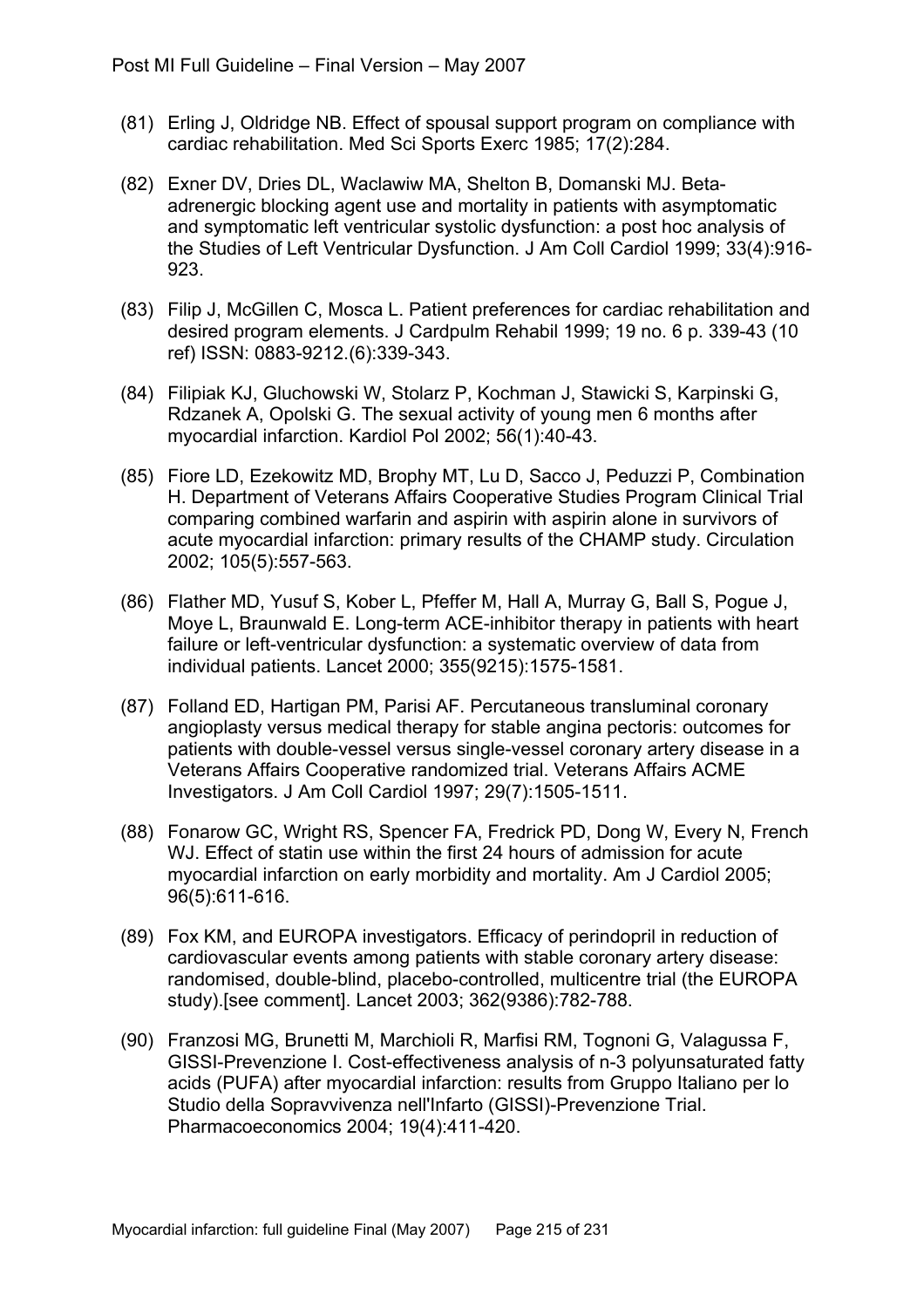- (91) Freemantle N, Cleland J, Young P, Mason J, Harrison J. Beta-blockade after myocardial infarction: systematic review and meta regression analysis. BMJ 1999; 318:1730-1737.
- (92) Fridlund B, Hogstedt B, Lidell E, Larsson PA. Recovery after myocardial infarction. Effects of a caring rehabilitation programme. Scand J Caring Sci 1991; 5(1):23-32.
- (93) Gaspoz J-M, Coxson PG, Goldman PA, Williams LW, Kuntz KM, Hunnink M, Goldman L. Cost effectiveness of aspirin, clopidogrel, or both for secondary prevention of coronary heart disease. N Engl J Med 2002; 346(23):1800- 1806.
- (94) Gent M. A randomised, blinded, trial of clopidogrel versus aspirin in patients at risk of ischaemic events (CAPRIE). Lancet 1996; 348(9038):1329-1339.
- (95) Gianetti J, Gensini G, De CR. A cost-effectiveness analysis of aspirin versus oral anticoagulants after acute myocardial infarction in Italy: equivalence of costs as a possible case for oral anticoagulants. Thromb Haemost 1998; 80(6):887-893.
- (96) Giannuzzi P, Temporelli PL, Corra U, Gattone M, Giordano A, Tavazzi L. Attenuation of unfavorable remodeling by exercise training in postinfarction patients with left ventricular dysfunction: results of the Exercise in Left Ventricular Dysfunction (ELVD) trial. Circulation 1997; 96(6):1790-1797.
- (97) Gilliss CL, Neuhaus JM, Hauck WW. Improving family functioning after cardiac surgery: a randomized trial. Heart Lung 1990; 19(6):648-654.
- (98) GISSI Prevenzione Investigators. Dietary supplementation with n-3 polyunsaturated fatty acids and vitamin E after myocardial infarction: results of the GISSI-Prevenzione trial. Lancet 1999; 354(9177):447-455.
- (99) Goldman L, Sia ST, Cook EF, Rutherford JD, Weinstein MC. Costs and effectiveness of routine therapy with long-term beta-adrenergic antagonists after acute myocardial infarction. N Engl J Med 1988; 319(3):152-157.
- (100) Gortner SR, Gilliss CL, Shinn JA, Sparacino PA, Rankin S, Leavitt M, Price M, Hudes M. Improving recovery following cardiac surgery: a randomized clinical trial. J Adv Nurs 1988; 13(5):649-661.
- (101) Gottlieb SS, McCarter RJ. Comparative effects of three beta blockers (atenolol, metoprolol, and propranolol) on survival after acute myocardial infarction. Am J Cardiol 2001; 87(7):823-826.
- (102) Gottlieb SS, McCarter RJ, Vogel RA. Effect of beta-blockade on mortality among high-risk and low-risk patients after myocardial infarction. N Engl J Med 1998; 339(8):489-497.
- (103) Granger CB, McMurray JJ, Yusuf S, Held P, Michelson EL, Olofsson B, Ostergren J, Pfeffer MA, Swedberg K. Effects of candesartan in patients with chronic heart failure and reduced left-ventricular systolic function intolerant to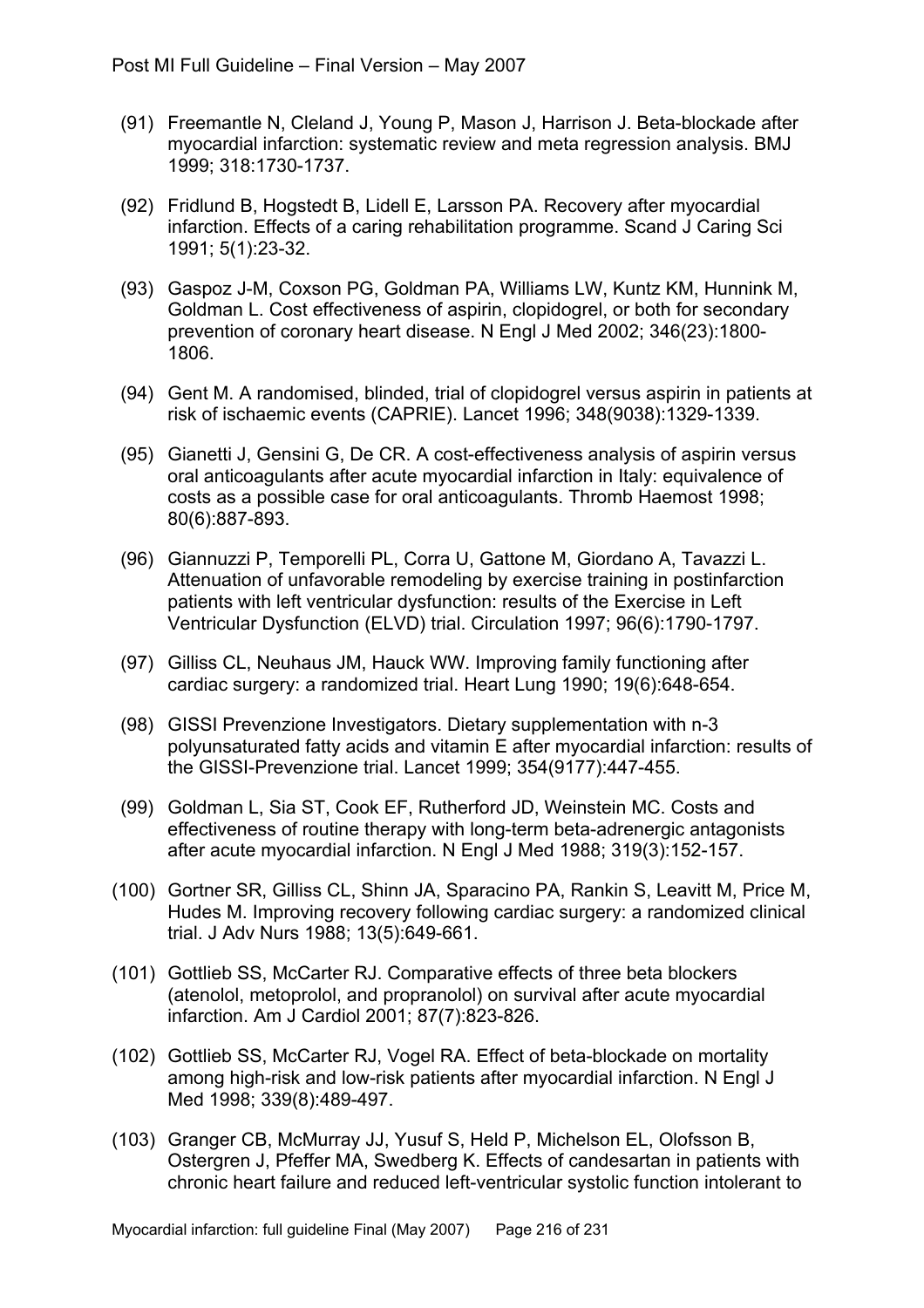angiotensin-converting-enzyme inhibitors: the CHARM-Alternative trial. Lancet 2003; 362(9386):772-776.

- (104) Gruppo Italiano per lo Studio della Sopravvivenza nell'infarto Miocardico. GISSI-3: effects of lisinopril and transdermal glyceryl trinitrate singly and together on 6-week mortality and ventricular function after acute myocardial infarction. Lancet 1994; 343(8906):1115-1122.
- (105) Hall JP, Wiseman VL, King MT, Ross DL, Kovoor P, Zecchin RP, Moir FM, Denniss AR. Economic evaluation of a randomised trial of early return to normal activities versus cardiac rehabilitation after acute myocardial infarction. Heart Lung Circ 2002; 11(1):10-18.
- (106) Hart WM, Rubio-Terres C, Pajuelo F, Juanatey JR. Cost-effectiveness of the treatment of heart failure with ramipril: a Spanish analysis of the AIRE study. Eur J Heart Fail 2002; 4(4):553-558.
- (107) Henderson RA, Pocock SJ, Clayton TC, Knight R, Fox KA, Julian DG, Chamberlain DA. Seven-year outcome in the RITA-2 trial: coronary angioplasty versus medical therapy. J Am Coll Cardiol 2003; 42(7):1161- 1170.
- (108) Herlitz J, Holm J, Peterson M, Karlson BW, Haglid E, Erhardt L, LoWASA S. Effect of fixed low-dose warfarin added to aspirin in the long term after acute myocardial infarction; the LoWASA Study. Eur Heart J 2004; 25(3):232-239.
- (109) Hillebrand T, Frodermann H, Lehr D, Wirth A. Increased participation in coronary groups by means of an outpatient group. Herz Kreislauf 1995; 27:346-349.
- (110) Holmback AM, Sawe U, Fagher B. Training after myocardial infarction: lack of long-term effects on physical capacity and psychological variables. Arch Phys Med Rehabil 1994; 75(5):551-554.
- (111) Hooper DL. The effects of a telephone contact on exercise adherence of cardiac patients. [PhD]. University of Denver; 1995.
- (112) Hooper L. Survey of UK dietetic departments: diet in secondary prevention of myocardial infarction. J Hum Nutr Diet 2001; 14(4):307-318.
- (113) Houghton T, Freemantle N, Cleland JG. Are beta-blockers effective in patients who develop heart failure soon after myocardial infarction: a meta-regression analysis of randomised trials. Eur J Heart Fail 2000; 2(3):333-340.
- (114) Compliance withn cardiovascular rehabilitation: comparison of standard and new adherence strategies. Proc XIIIth World Cong Cardiol; 1998.
- (115) Hughes AR, Gillies F, Kirk AF, Mutrie N, Hillis WS, MacIntyre PD. Exercise consultation improves short-term adherence to exercise during phase IV cardiac rehabilitation: a randomized, controlled trial. J Cardpulm Rehabil 2002; 22(6):421-425.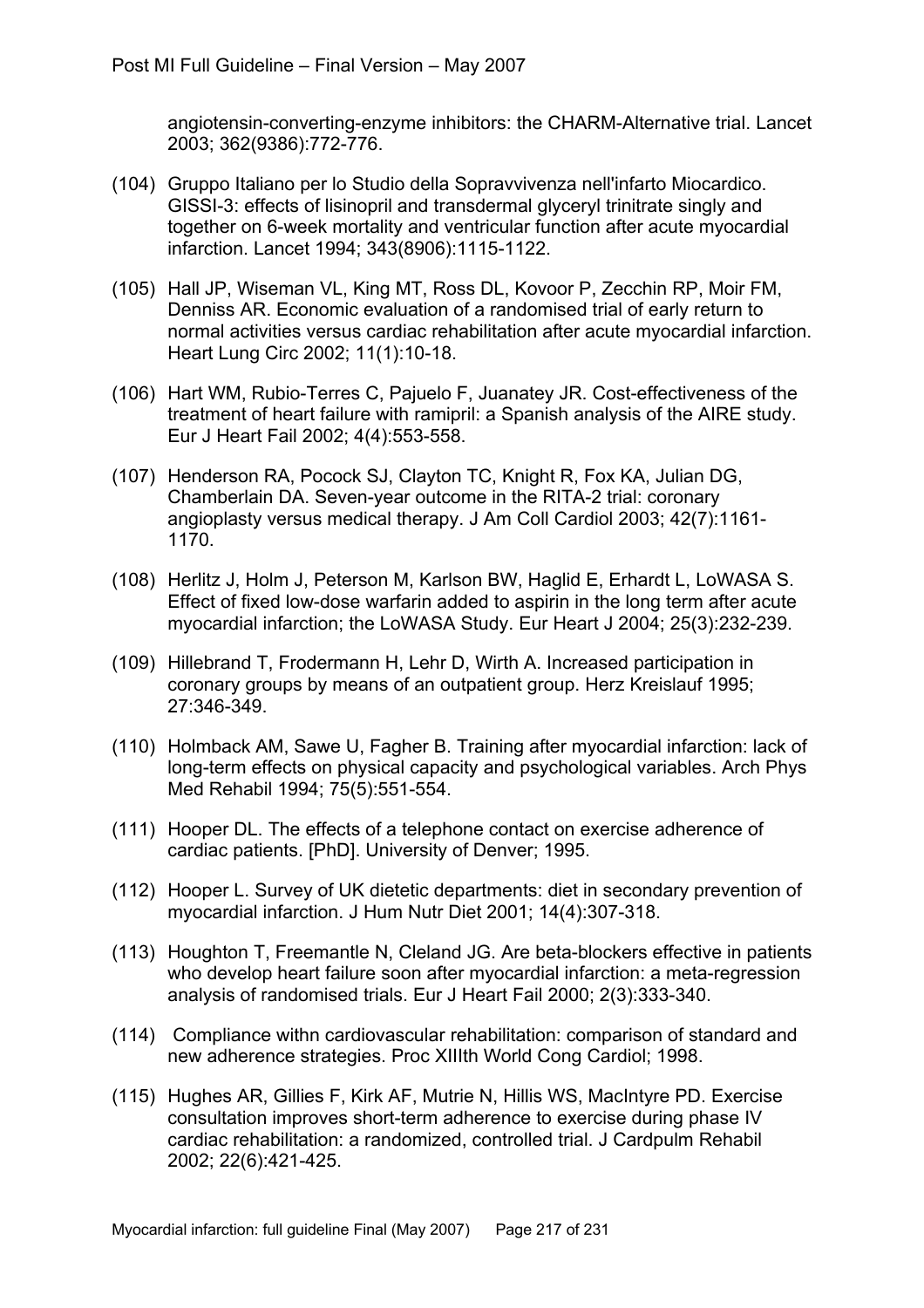- (116) Hurlen M, Abdelnoor M, Smith P, Erikssen J, Arnesen H. Warfarin, aspirin, or both after myocardial infarction. N Engl J Med 2002; 347(13):969-974.
- (117) Imich J. Home-based cardiac rehabilitation. Nurs Times 1997; 93(50):48-49.
- (118) Innovus Research (UK) Ltd. Cost-effectiveness Analysis of Omacor for Myocardial infarction Survivors in the UK. High Wycombe: Innovus Research (UK) Ltd. 2004
- (119) IONA Study Group. Effect of nicorandil on coronary events in patients with stable angina: the Impact Of Nicorandil in Angina (IONA) randomised trial. Lancet 2002; 359(9314):1269-1275.
- (120) ISIS-4 (Fourth International Study of Infarct Survival) Collaborative Group. ISIS-4: a randomised factorial trial assessing early oral captopril, oral mononitrate, and intravenous magnesium sulphate in 58,050 patients with suspected acute myocardial infarction. Lancet 1995; 345(8951):669-685.
- (121) J.Karnon ABbABAPMFEWDGRA. A cost-utility analysis of clopidogrel in patients with non-ST-segment-elevation acute coronary syndromes in the UK. International Journal of Cardiology 109, 307-316. 2006.
- (122) Joliffe JA, Rees K, Taylor RS, Thompson D, Oldridge N, Ebrahim S. Exercisebased rehabilitation for coronary heart disease. Cochrane Database of Systematic Reviews, Cochrane Library Issue 3 2004. Chichester: John Wiley & Sons Ltd; 2003.
- (123) Jolly K, Bradley F, Sharp S, Smith H, Thompson S, Kinmonth AL, Mant D. Randomised controlled trial of follow up care in general practice of patients with myocardial infarction and angina: final results of the Southampton heart integrated care project (SHIP). The SHIP Collaborative Group. BMJ 1999; 318(7185):706-711.
- (124) Jones DA, West RR. Psychological rehabilitation after myocardial infarction: multicentre randomised controlled trial. BMJ 1996; 313(7071):1517-1521.
- (125) Jones L, Griffin S, Palmer S, Main C, Orton V, Sculpher M, Sudlow C, Henderson R, Hawkins N, Riemsma R. Clinical effectiveness and costeffectiveness of clopidogrel and modified-release dipyridamole in the secondary prevention of occlusive vascular events: a systematic review and economic evaluation. Health Technol Assess 2004; 8(38):-210.
- (126) Jong P, Yusuf S, Rousseau MF, Ahn SA, Bangdiwala SI. Effect of enalapril on 12-year survival and life expectancy in patients with left ventricular systolic dysfunction: a follow-up study. Lancet 2003; 361(9372):1843-1848.
- (127) Jugdutt BI. Prevention of ventricular remodelling post myocardial infarction: Timing and duration of therapy. Can J Cardiol 1993; 9(1):103-114.
- (128) Jukema JW, Bruschke AV, van Boven AJ, Reiber JH, Bal ET, Zwinderman AH, Jansen H, Boerma GJ, van Rappard FM, Lie KI, . Effects of lipid lowering by pravastatin on progression and regression of coronary artery disease in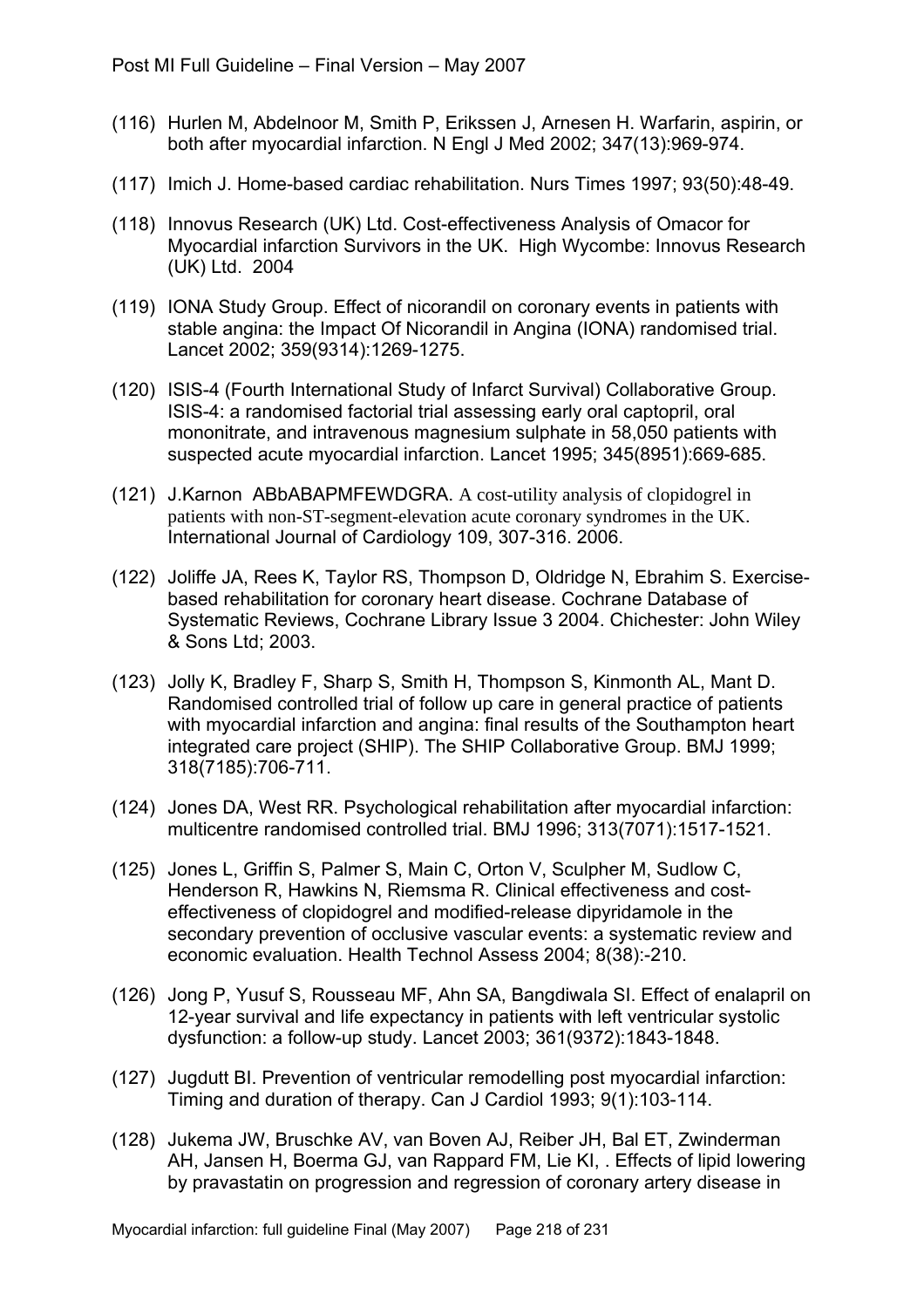symptomatic men with normal to moderately elevated serum cholesterol levels. The Regression Growth Evaluation Statin Study (REGRESS). Circulation 1995; 91(10):2528-2540.

- (129) Kalayi C, Rimmer F, Maxwell M. Improving referral for cardiac rehabilitation: an interface. J Clin Gov 1999; 7:143-145.
- (130) Karnon J, Brennan A, Pandor A, Fowkes G, Lee A, Gray D, Coshall C, Nicholls C, Akehurst R. Modelling the long term cost effectiveness of clopidogrel for the secondary prevention of occlusive vascular events in the UK. Curr Med Res Opin 2005; 21(1):101-112.
- (131) Karvetti RL. Effects of nutrition education. J Am Diet Assoc 1981; 79(6):660- 667.
- (132) Ko DT, Hebert PR, Coffey CS, Sedrakyan A, Curtis JP, Krumholz HM. Betablocker therapy and symptoms of depression, fatigue, and sexual dysfunction. JAMA 2002; 288(3):351-357.
- (133) Kober L, Torp-Pedersen C, Carlsen JE, Bagger H, Eliasen P, Lyngborg K, Videbaek J, Cole DS, Auclert L, Pauly NC. A clinical trial of the angiotensinconverting-enzyme inhibitor trandolapril in patients with left ventricular dysfunction after myocardial infarction. Trandolapril Cardiac Evaluation (TRACE) Study Group. N Engl J Med 1995; 333(25):1670-1676.
- (134) Kondo J, Sone T, Tsuboi H, Mukawa H, Morishima I, Uesugi M, Kono T, Kosaka T, Yoshida T, Numaguchi Y, Matsui H, Murohara T, Okumura K. Effects of low-dose angiotensin II receptor blocker candesartan on cardiovascular events in patients with coronary artery disease. Am Heart J 2003; 146(6):1022-1027.
- (135) Krasemann EO, Busch T. What can an information pamphlet really achieve? Offentl Gesundheitswes 2006; 50:96-98.
- (136) Krumholz HM, Radford MJ, Wang Y, Chen J, Heiat A, Marciniak TA. National use and effectiveness of beta-blockers for the treatment of elderly patients after acute myocardial infarction: National Cooperative Cardiovascular Project. JAMA 1998; 280(7):623-629.
- (137) Kuklinski B, Weissenbacher E, Fahnrich A. Coenzyme Q10 and antioxidants in acute myocardial infarction. Mol Aspects Med 1994; 15(Supp):s143-s147.
- (138) Lack ER. Group therapy and the cardiac rehabilitation process; a study in improving patient compliance [ Temple University; 1985.
- (139) Lamotte M, Annemans L, Kawalec P, Zoellner Y. A multi-country health economic evaluation of highly concentrated N-3 polyunsaturated fatty acids in secondary prevention after myocardial infarction. Pharmacoeconomics 2006; 24(8):783-795.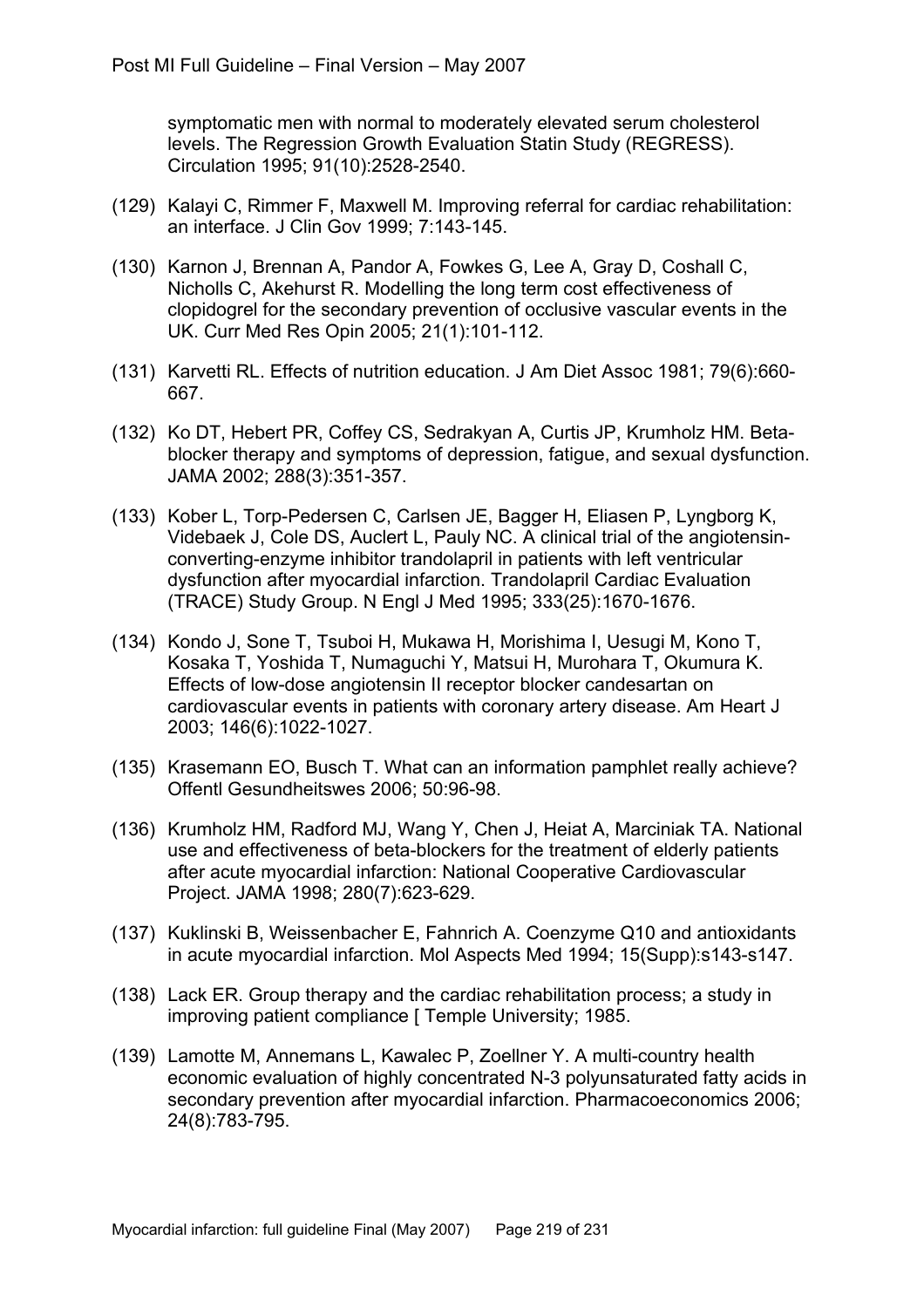- (140) Latour-Perez J, Navarro-Ruiz A, Ridao-Lopez M, Cervera-Montes M. Using clopidogrel in non-ST-segment elevation acute coronary syndrome patients: A cost-utility analysis in spain. Value Health 2004; 7(1):52-60.
- (141) law M, Rudnicka AR. Statin safety: a systematic review. Am J Cardiol 2006; 97(8a):S52-S60.
- (142) LePen C, Lilliu H, Keller T, Fiessinger S. The economics of TRACE:a costeffectiveness analysis of trandolapril in postinfarction patients with left ventricular dysfunction. Pharmacoeconomics 1998; 14(1):49-58.
- (143) Leslie M, Schuster PA. Effect of contingency contracting on adherence and knowledge of exercise regimens. Patient Educ couns 1991; 18:231-241.
- (144) Levin LA, Perk J, Hedback B. Cardiac rehabilitation--a cost analysis. J Intern Med 1991; 230(5): 427-434.
- (145) Lewin B, Robertson IH, Cay EL, Irving JB, Campbell M. Effects of self-help post-myocardial-infarction rehabilitation on psychological adjustment and use of health services. Lancet 1992; 339(8800):1036-1040.
- (146) Liem A, Reynierse-Buitenwerf GH, Zwinderman AH, Jukema JW, van V. Secondary prevention with folic acid: Effects on clinical outcomes. J Am Coll Cardiol 2003; 41(12):2105-2113.
- (147) Liem AH, van Boven AJ, Veeger NJ, Withagen AJ, Robles de Medina RM, Tijssen JG, van Veldhuisen DJ, FLuvastatin On Risk Diminishment after Acute myocardial infarction study group. Effect of fluvastatin on ischaemia following acute myocardial infarction: a randomized trial. Eur Heart J 2002; 23(24):1931-1937.
- (148) Liem AH, van B, Veeger NJ, Withagen AJ, Robles d, Tijssen JG, van V, Folic A. Efficacy of folic acid when added to statin therapy in patients with hypercholesterolemia following acute myocardial infarction: a randomised pilot trial. Int J Cardiol 2004; 93(2-3):175-179.
- (149) Lindgren P, Stenestrand U, Malmberg K, Jonsson B. The long-term costeffectiveness of clopidogrel plus aspirin in patients undergoing percutaneous coronary intervention in Sweden. Clin Ther 2005; 27(1):100-110.
- (150) Long-Term Intervention with Pravastatin in Ischaemic Disease (LIPID) Study Group. Prevention of cardiovascular events and death with pravastatin in patients with coronary heart disease and a broad range of initial cholesterol levels. N Engl J Med 1998; 339(19):1349-1357.
- (151) MacMahon S, Sharpe N, Gamble G, Clague A, Mhurchu CN, Clark T, Hart H, Scott J, White H. Randomized, placebo-controlled trial of the angiotensinconverting enzyme inhibitor, ramipril, in patients with coronary or other occlusive arterial disease. PART-2 Collaborative Research Group. Prevention of Atherosclerosis with Ramipril. J Am Coll Cardiol 2000; 36(2):438-443.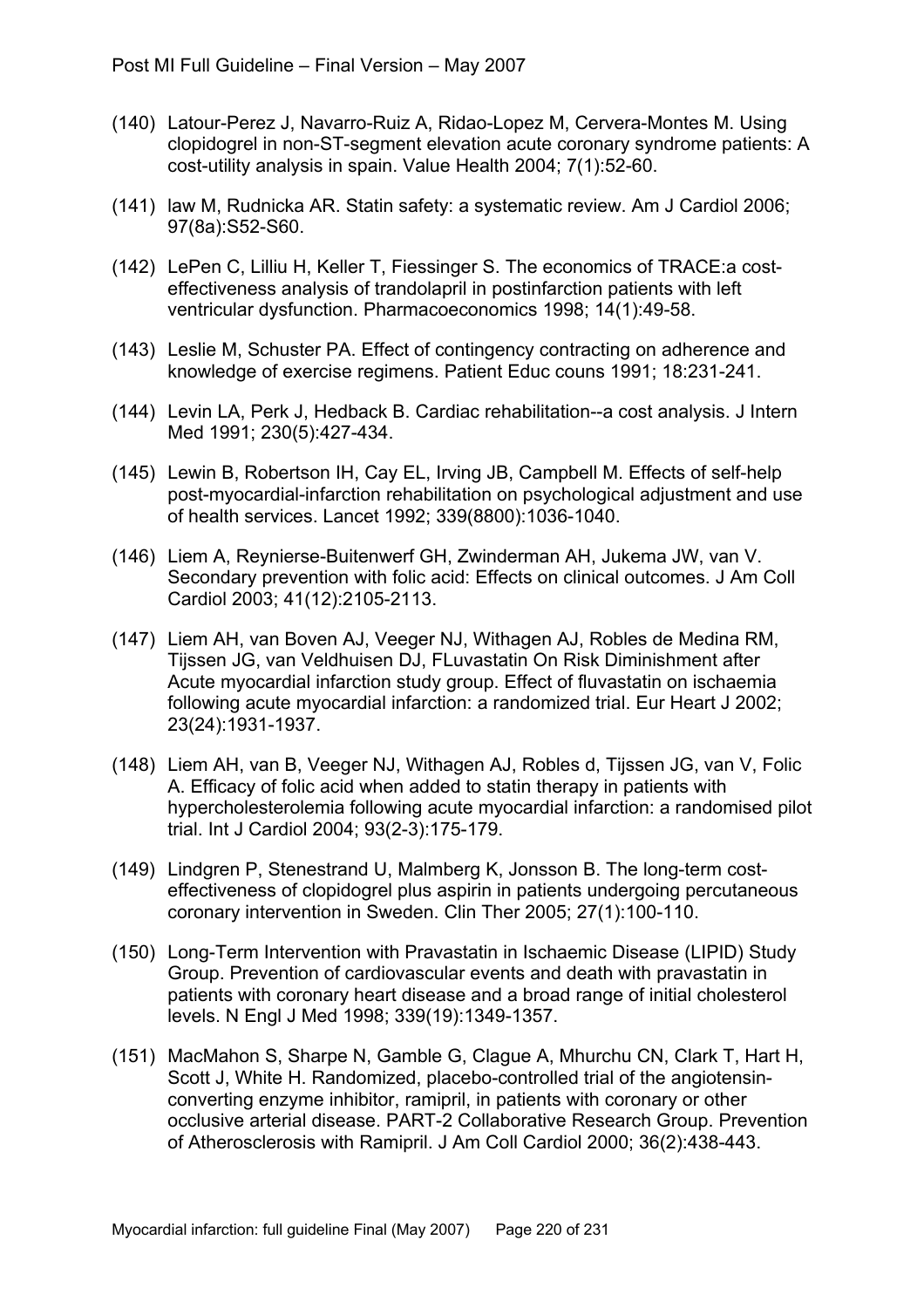- (152) Main C, Palmer S, Griffin S, Jones L, Orton V, Sculpher M. Clopidogrel used in combination with aspirin compared with aspirin alone in the treatment of non-ST-segment-elevation acute coronary syndromes: a systematic review and economic evaluation. Health Technol Assess 2004; 8(40):-156.
- (153) Malik IS, Bhatia VK, Kooner JS. Cost effectiveness of ramipril treatment for cardiovascular risk reduction. Heart 2001; 85(5):539-543.
- (154) Mann JFE, Gerstein HC, Poque J, Bosch J, Yusuf S. Renal insufficiency as a predictor of cardiovascular outcomes and the impact of ramipril: The HOPE randomized trial. Ann Intern Med 2001; 134(8):629-636.
- (155) Mantovani LG, Belisari A, Szucs TD. Captopril in the management of patients after acute myocardial infarctions:a cost effectiveness analysis in Italy. Pharmacol Res 1998; 37(5):345-351.
- (156) Marchionni N, Fattirolli F, Fumagalli S, Oldridge N, Del LF, Morosi L, Burgisser C, Masotti G. Improved exercise tolerance and quality of life with cardiac rehabilitation of older patients after myocardial infarction: results of a randomized, controlled trial. Circulation 2003; 107(17):2201-2206.
- (157) Marshall J, Penckofer S, Llewellyn J. Structured postoperative teaching and knowledge and compliance of patients who had coronary artery bypass surgery. Heart Lung 1986; 15(1):76-82.
- (158) Martinez C, Ball SG. Cost-effectiveness of ramipril therapy for patients with clinical evidence of heart failure after acute myocardial infarction. Br J Clin Pract 1995; Supplement 78:26-32.
- (159) Mayou RA, Thompson DR, Clements A, Davies CH, Goodwin SJ, Normington K, Hicks N, Price J. Guideline-based early rehabilitation after myocardial infarction. A pragmatic randomised controlled trial. J Psychosom Res 2002; 52(2):89-95.
- (160) McKenna M. Women and the lower intensity within cardiac rehabilitation: the forgotten groups. British Association for Cardiac Rehabilitation Newsletter 1988; 1:4.
- (161) Mehta J. The effect of myocardial infarction on sexual functioning. Sexuality & Disability 1979; 2(2):115-121.
- (162) Melville MR, Packham C, Brown N, Weston C, Gray D. Cardiac rehabilitation: socially deprived patients are less likely to attend but patients ineligible for thrombolysis are less likely to be invited. Heart 1999; 82(3):373-377.
- (163) Merlini PA, Bauer KA, Oltrona L, Ardissino D, Cattaneo M, Belli C, Mannucci PM, Rosenberg RD. Persistent activation of coagulation mechanism in unstable angina and myocardial infarction. Circulation 1994; 90(1):61-68.
- (164) Michel BC, Al MJ, Remme WJ, Kingma JH, Kragten JA, van Nieuwenhuizen R, van Hout AB. Economic aspects of treatment with captopril for patients with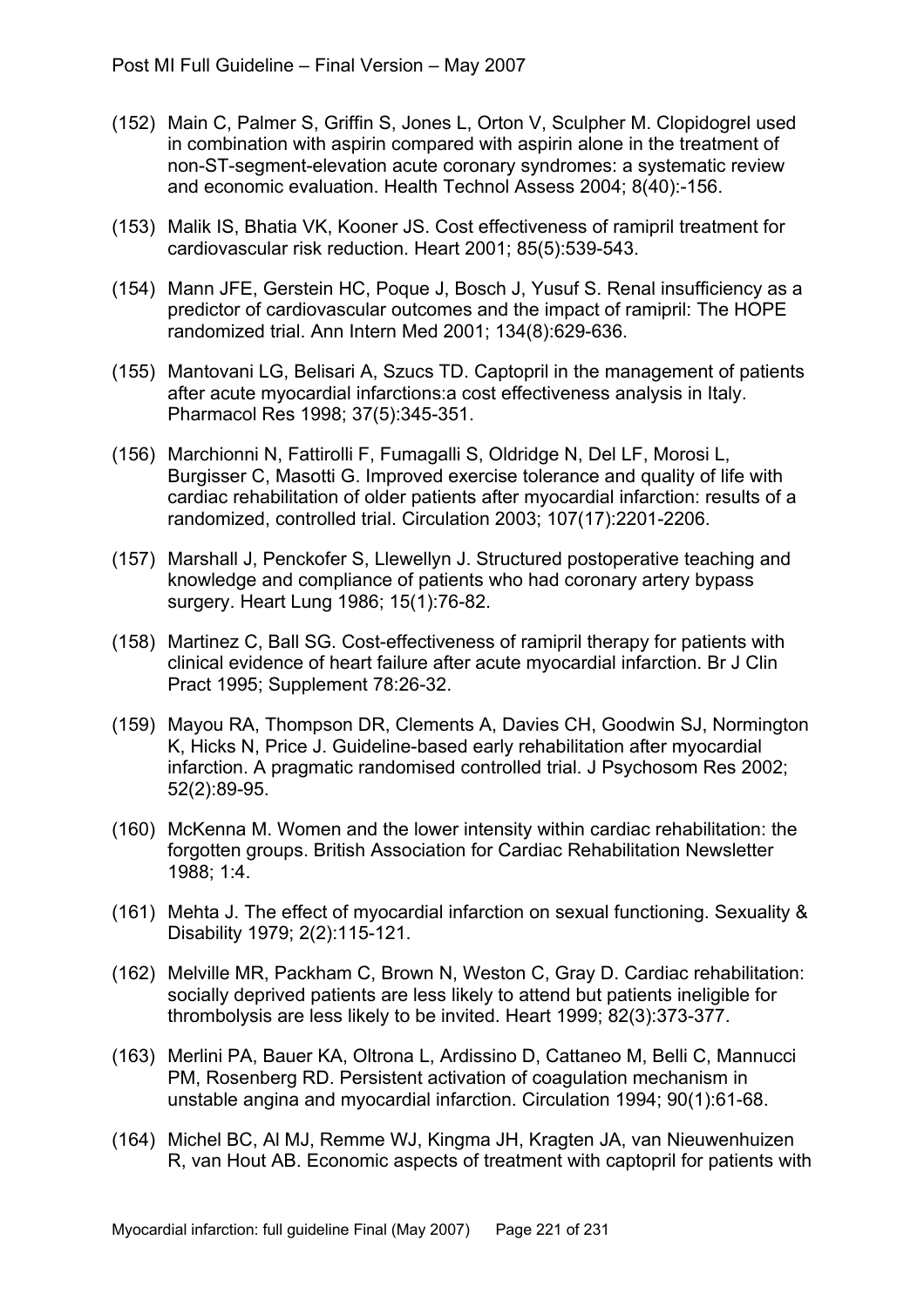asymptomatic left ventricular dysfunction in The Netherlands. Eur Heart J 1996; 17(5):731-740.

- (165) Miller P, Wikoff R, McMahon M, Garrett MJ, Ringel K. Influence of a nursing intervention on regimen adherence and societal adjustments postmyocardial infarction. Nurs Res 1988; 37(5):297-302.
- (166) Miller P, Wikoff R, McMahon M, Garrett MJ, Ringel K, Collura D, Siniscalchi K, Sommer S, Welsh N. Personal adjustments and regimen compliance 1 year after myocardial infarction. Heart Lung 1989; 18(4):339-346.
- (167) Mookadam F, Arthur HM. Social support and its relationship to morbidity and mortality after acute myocardial infarction: Systematic overview. Arch Intern Med 2004; 164(14):1514-1518.
- (168) Moore SM. Women's views of cardiac rehabilitation programs. J Cardiopulm Rehabil 1996; 16(2):123-129.
- (169) Morris CD, Carson S. Routine vitamin supplementation to prevent cardiovascular disease: a summary of the evidence for the U.S. Preventive Services Task Force. Ann Intern Med 2001; 139(1):56-70.
- (170) Mosca L, Han R, McGillen C, Rubenfire M. Barriers for physicians to refer to cardiac rehabilitation and impact of a critical care pathway on rates of participation. Circulation 1998; 98(S17):811.
- (171) Moss AJ, Benhorin J. Prognosis and management after a first myocardial infarction. N Engl J Med 1990; 322(11):743-753.
- (172) Moye LA, Pfeffer MA, Braunwald E. Rationale, design and baseline characteristics of the survival and ventricular enlargement trial. SAVE Investigators. Am J Cardiol 1991; 68(14):70D-79D.
- (173) Mukamal KJ, Jensen MK, Gronbaek M, Stampfer MJ, Manson JE, Pischon T, Rimm EB. Drinking frequency, mediating biomarkers, and risk of myocardial infarction in women and men. Circulation 2005; 112(10):1406-1413.
- (174) Muller JE, Mittleman A, Maclure M, Sherwood JB, Tofler GH. Triggering myocardial infarction by sexual activity. Low absolute risk and prevention by regular physical exertion. Determinants of Myocardial Infarction Onset Study Investigators. JAMA 1996; 275(18):1405-1409.
- (175) Multicenter Diltiazem Postinfarction Trial Research Group. The effect of diltiazem on mortality and reinfarction after myocardial infarction. N Engl J Med 1988; 319(7):385-392.
- (176) Multicentre Anti-Atheroma Study (MAAS). Effect of simvastatin on coronary atheroma. Lancet 1994; 344(8923):633-638.
- (177) Muntwyler J, Hennekens CH, Buring JE, Gaziano JM. Mortality and light to moderate alcohol consumption after myocardial infarction. Lancet 1998; 352(9144):1882-1885.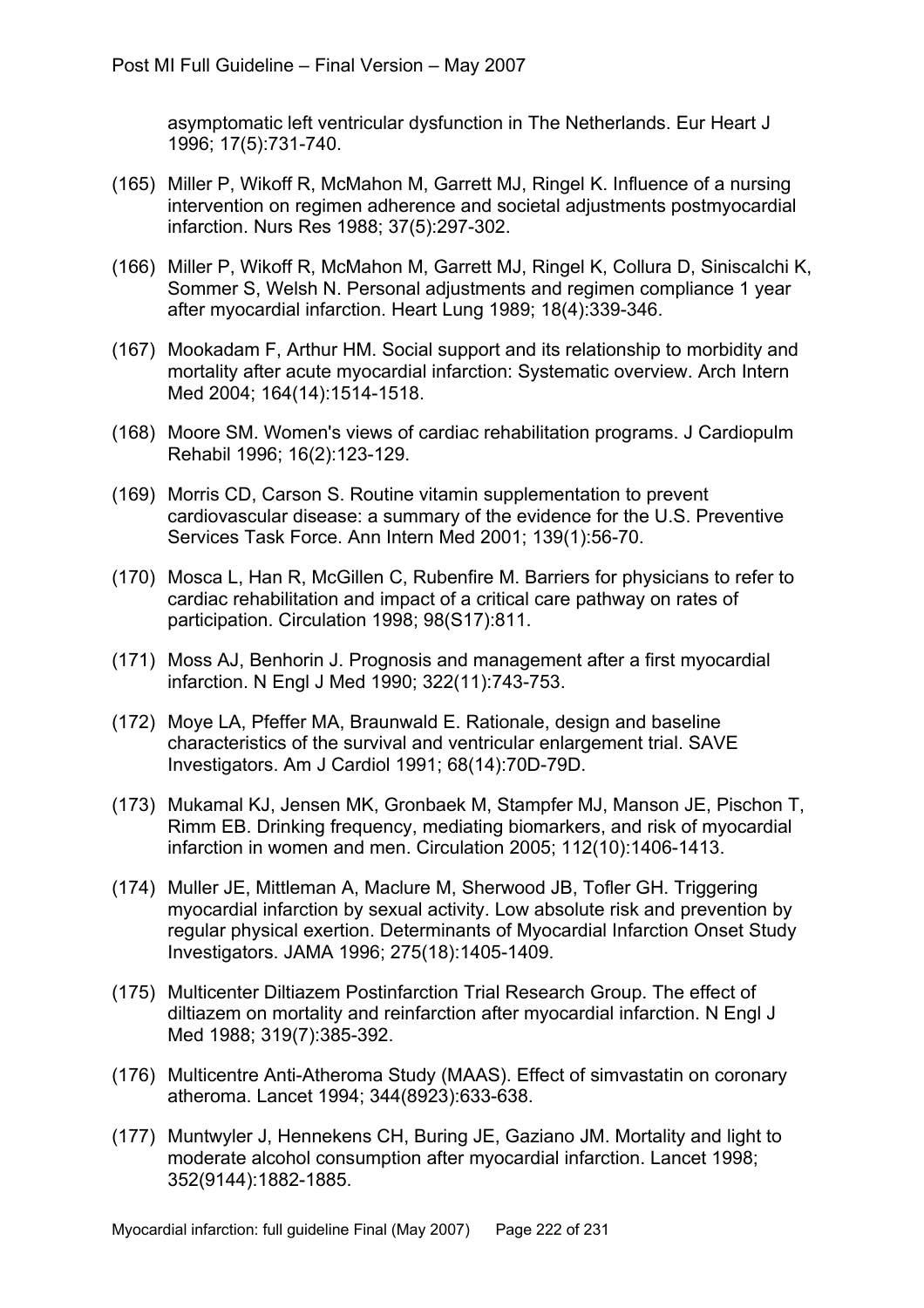- (178) National Collaborating Centre for Chronic Conditions. Hypertension: management of hypertension in adults in primary care; partial update. London: Royal College of Physicians; British Hypertension Society. 2006
- (179) National Collaborating Centre for Chronic Conditions. Chronic Heart Failure: national clinical guideline for diagnosis and management in primary and secondary care. London: Royal College of Physicians. 2003
- (180) National Institute for Clinical Excellence. A Prophylaxis for patients who have experienced a myocardial infarction. London: NICE. 2001
- (181) National Institute for Clinical Excellence. Clopidogrel in the Treatment of Non-ST-segment-elevation Acute Coronary Syndrome. London: National Institute for Clinical Excellence. 2004
- (182) National Institute for Health & Clinical Excellence. Statins for the prevention of cardiovascular events. London: National Institute for Health and Clinical Excellence. 2006
- (183) National Institute for Health and Clinical Excellence. Hypertension: Management of hypertension in adults in primary care: partial update. London: National Institute for Health and Clinical Excellence. 2006
- (184) Naughton J, Dorn J, Imamura D. Outcomes measurement in cardiac rehabilitation: the National Exercise and Heart Disease Project. J Rehab Outcome Meas 2000; 4(4):64-75.
- (185) Ness AR, Hughes J, Elwood PC, Whitley E, Smith GD, Burr ML. The longterm effect of dietary advice in men with coronary disease: follow-up of the Diet and Reinfarction trial (DART). European Journal of Clinical Nutrition 2002; 56(6):512-518.
- (186) Nilsen DW, Albrektsen G, Landmark K, Moen S, Aarsland T, Woie L. Effects of a high-dose concentrate of n-3 fatty acids or corn oil introduced early after an acute myocardial infarction on serum triacylglycerol and HDL cholesterol. Am J Clin Nutr 2001; 74(1):50-56.
- (187) Nissen SE, Tuzcu EM, Libby P, Thompson PD, Ghali M, Garza D, Berman L, Shi H, Buebendorf E, Topol EJ. Effect of antihypertensive agents on cardiovascular events in patients with coronary disease and normal blood pressure. The CAMELOT study: A randomized controlled trial. Journal of the American Medical Association 2004; 292(18):2217-2226.
- (188) Nyman JA, Martinson MS, Nelson D, Nugent S, Collins D, Wittes J, Fye CL, Wilt TJ, Robins SJ, Bloomfield R, VA-HIT Study Group. Cost-effectiveness of gemfibrozil for coronary heart disease patients with low levels of high-density lipoprotein cholesterol: the Department of Veterans Affairs High-Density Lipoprotein Cholesterol Intervention Trial. Arch Intern Med 2002; 162(2):177- 182.
- (189) O'Rourke A, Hampson SE. Psychosocial outcomes after an MI: an evaluation of two approaches to rehabilitation. Psychol Health Med 1999; 4(4):393-402.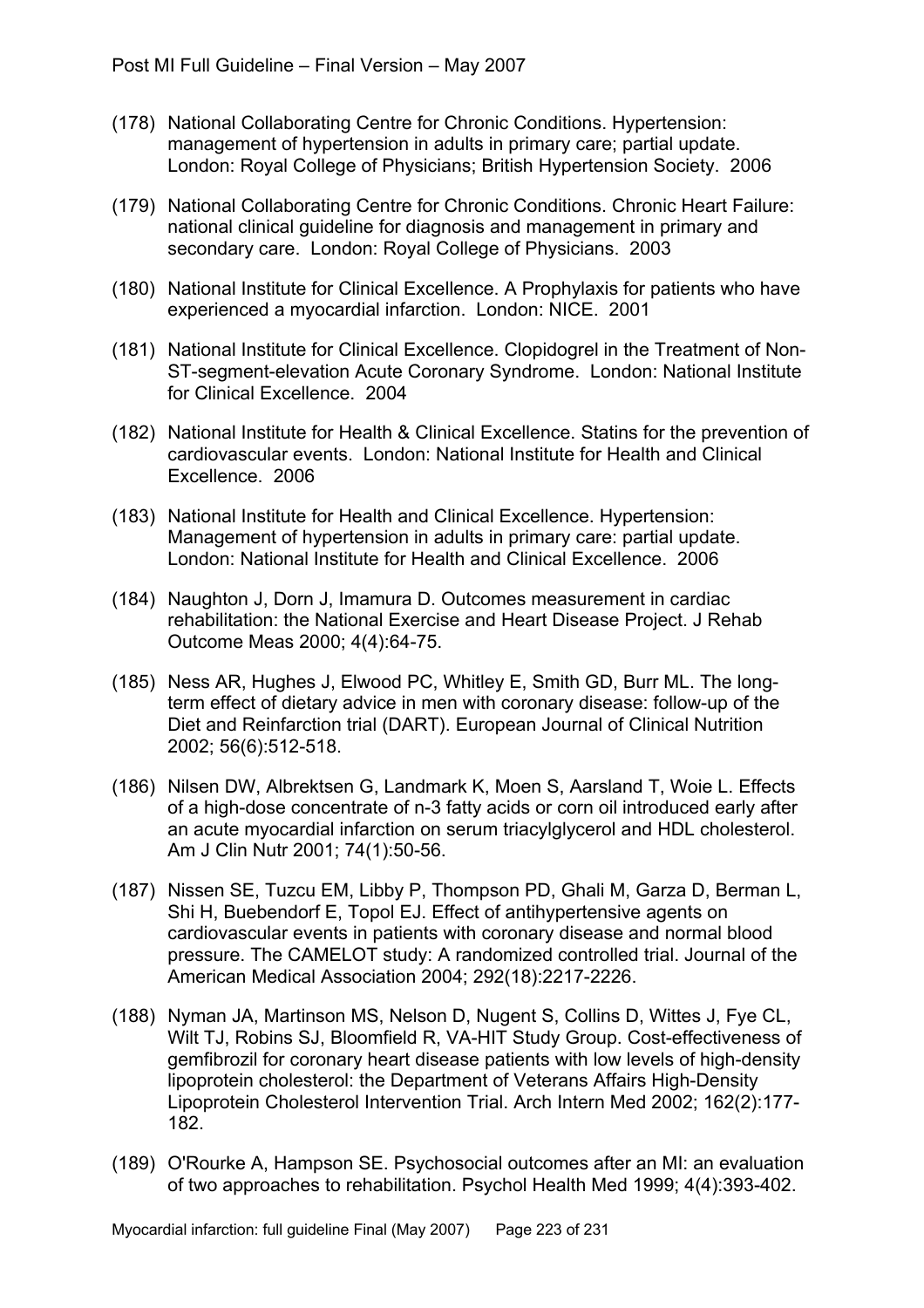- (190) Oldridge N, Furlong W, Feeny D, Torrance G, Guyatt G, Crowe J, Jones N. Economic evaluation of cardiac rehabilitation soon after acute myocardial infarction.[see comment]. Am J Cardiol 1993; 72(2):154-161.
- (191) Oldridge N, Guyatt G, Jones N, Crowe J, Singer J, Feeny D, McKelvie R, Runions J, Streiner D, Torrance G. Effects on quality of life with comprehensive rehabilitation after acute myocardial infarction. Am J Cardiol 1991; 67(13):1084-1089.
- (192) Oldridge NB, Jones NL. Improving patient compliance in cardiac exercise rehabilitation. J Card Rehab 1983; 3:257-262.
- (193) Olsson AG, Schwartz GG, Szarek M, Sasiela WJ, Ezekowitz MD, Ganz P, Oliver MF, Waters D, Zeiher A. High-density lipoprotein, but not low-density lipoprotein cholesterol levels influence short-term prognosis after acute coronary syndrome: results from the MIRACL trial. Eur Heart J 2005; 26(9):890-896.
- (194) Olsson AM, Persson CA, Swedish S. Efficacy and safety of sildenafil citrate for the treatment of erectile dysfunction in men with cardiovascular disease. Int J Clin Pract 2001; 55(3):171-176.
- (195) Olsson G, Levin L-A, Rehnqvist N. Economic consequences of postinfarction prophylaxis with beta blockers: cost effectiveness of metoprolol. BMJ 1987; 294(6568):339-342.
- (196) Olsson G, Oden A, Johansson L, Sjogren A, Rehnqvist N. Prognosis after withdrawal of chronic postinfarction metoprolol treatment: a 2-7 year followup. Eur Heart J 1988; 9(4):365-372.
- (197) Osika JS. Cardiac Rehabilitation: evaluation of a pilot lay volunteer home visiting service and needs assessment [Part membership exam thesis]. London: Faculty of Public Health Medicine; 2001.
- (198) Otsuka Y, Takaki H, Okano Y, Satoh T, Aihara N, Matsumoto T, Yasumura Y, Morii I, Goto Y. Exercise training without ventricular remodeling in patients with moderate to severe left ventricular dysfunction early after acute myocardial infarction. Int J Cardiol 2003; 87(2-3):237-3.
- (199) Pedersen TR. Six-year follow-up of the Norwegian Multicenter Study on Timolol after Acute Myocardial Infarction. N Engl J Med 1985; 313(17):1055- 1058.
- (200) Pedersen TR, Kjekshus J, Berg K, Haghfelt T, Faergeman O, Faergeman G, Pyorala K, Miettinen T, Wilhelmsen L, Olsson AG, Wedel H, Scandinavian S. Randomised trial of cholesterol lowering in 4444 patients with coronary heart disease: the Scandinavian Simvastatin Survival Study (4S). 1994. Atherosclerosis Supplements 2004; 5(3):81-87.
- (201) Pell JP, Morrison CE. Factors associated with low attendance at cardiac rehabilitation. Br J Card 1998; 5:152-155.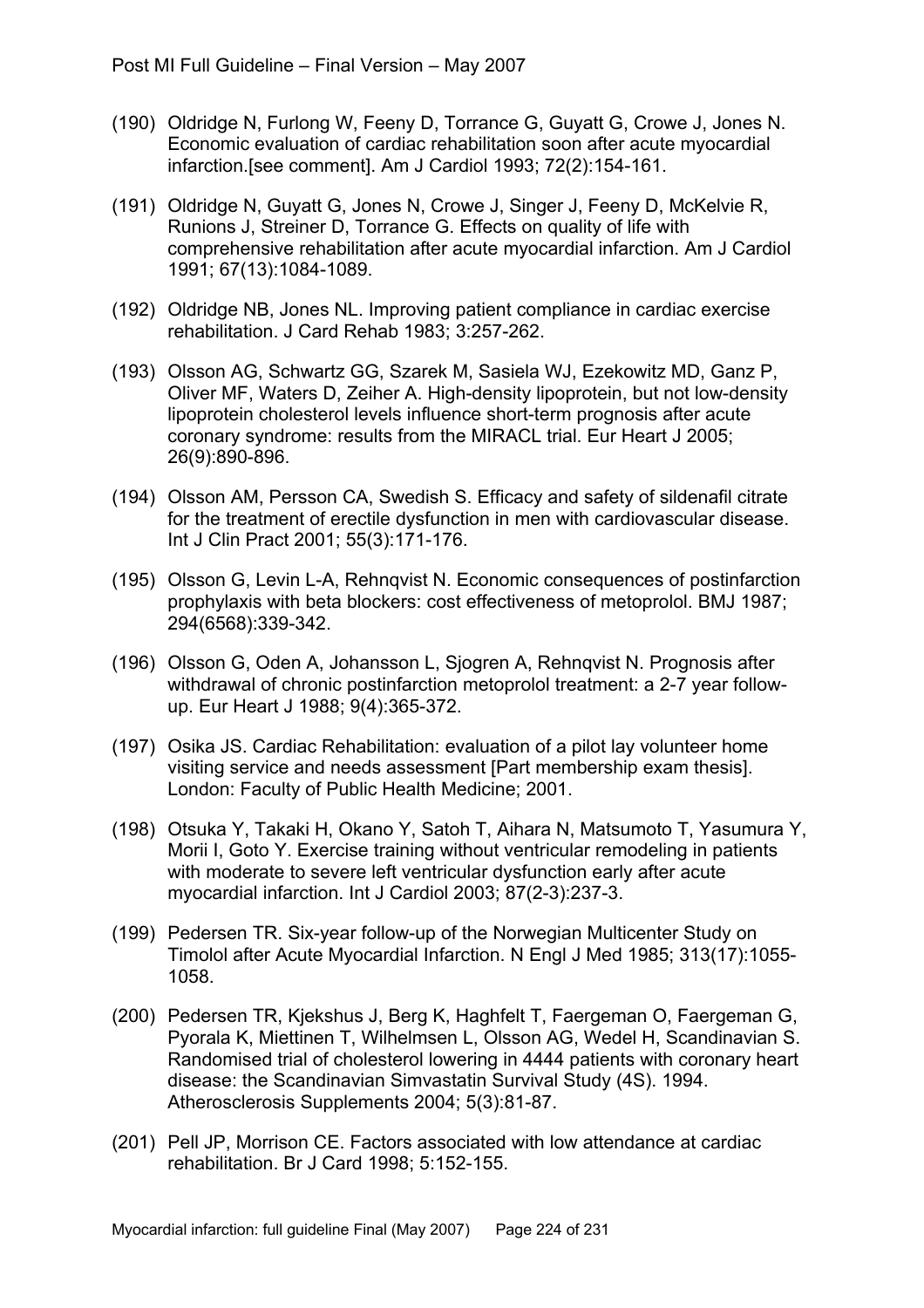- (202) Pelliccia A, Fagard R, Bjornstad HH, Anastassakis A, Arbustini E, Assanelli D, Biffi A, Borjesson M, Carre F, Corrado D, Delise P, Dorwarth U, Hirth A, Heidbuchel H, Hoffmann E, Mellwig KP, Panhuyzen-Goedkoop N, Pisani A, Solberg EE, van-Buuren F, Vanhees L, Blomstrom-Lundqvist C, Deligiannis A, Dugmore D, Glikson M, Hoff PI, Hoffmann A, Hoffmann E, Horstkotte D, Nordrehaug JE, Oudhof J, McKenna WJ, Penco M, Priori S, Reybrouck T, Senden J, Spataro A, Thiene G, Study G, Working G. Recommendations for competitive sports participation in athletes with cardiovascular disease: a consensus document from the Study Group of Sports Cardiology of the Working Group of Cardiac Rehabilitation and Exercise Physiology and the Working Group of Myocardial and Pericardial Diseases of the European Society of Cardiology. Eur Heart J 2005; 26(14):1422-1445.
- (203) Peters RJ, Mehta SR, Fox KA, Zhao F, Lewis BS, Kopecky SL, Diaz R, Commerford PJ, Valentin V, Yusuf S, Clopidogrel i. Effects of aspirin dose when used alone or in combination with clopidogrel in patients with acute coronary syndromes: observations from the Clopidogrel in Unstable angina to prevent Recurrent Events (CURE) study. Circulation 2003; 108(14):1682- 1687.
- (204) Petrie KJ, Cameron LD, Ellis CJ, Buick D, Weinman J. Changing illness perceptions after myocardial infarction: an early intervention randomized controlled trial. Psychosom Med 2002; 64(4):580-586.
- (205) Pfeffer MA, Braunwald E, Moye LA, Basta L. Effect of captopril on mortality and morbidity in patients with left ventricular dysfunction after myocardial infarction - Results of the survival and ventricular enlargement trial. N Engl J Med 1992; 327(10):669-677.
- (206) Pfeffer MA, Greaves SC, Arnold JM, Glynn RJ, LaMotte FS, Lee RT, Menapace FJ, Rapaport E, Ridker PM, Rouleau JL, Solomon SD, Hennekens CH. Early versus delayed angiotensin-converting enzyme inhibition therapy in acute myocardial infarction. The healing and early afterload reducing therapy trial. Circulation 1997; 95(12):2643-2651.
- (207) Pfeffer MA, McMurray JJ, Velazquez EJ, Rouleau JL, Kober L, Maggioni AP, Solomon SD, Swedberg K, Van de WF, White H, Leimberger JD, Henis M, Edwards S, Zelenkofske S, Sellers MA, Califf RM. Valsartan, captopril, or both in myocardial infarction complicated by heart failure, left ventricular dysfunction, or both. N Engl J Med 2003; 349(20):1893-1906.
- (208) Pfizer Ltd. Scottish Medicines Consortium new product assessment form submission: Inspra (eplerenone). 2005
- (209) Pignone M, Rihal C, Bazian Ltd. Secondary prevention of ischaemic cardiac events: What are the effects of surgical treatments? Clinical Evidence 2005. London: BMJ; 2002.
- (210) Pitt B, Byington RP, Furberg CD, Hunninghake DB, Mancini GB, Miller ME, Riley W. Effect of amlodipine on the progression of atherosclerosis and the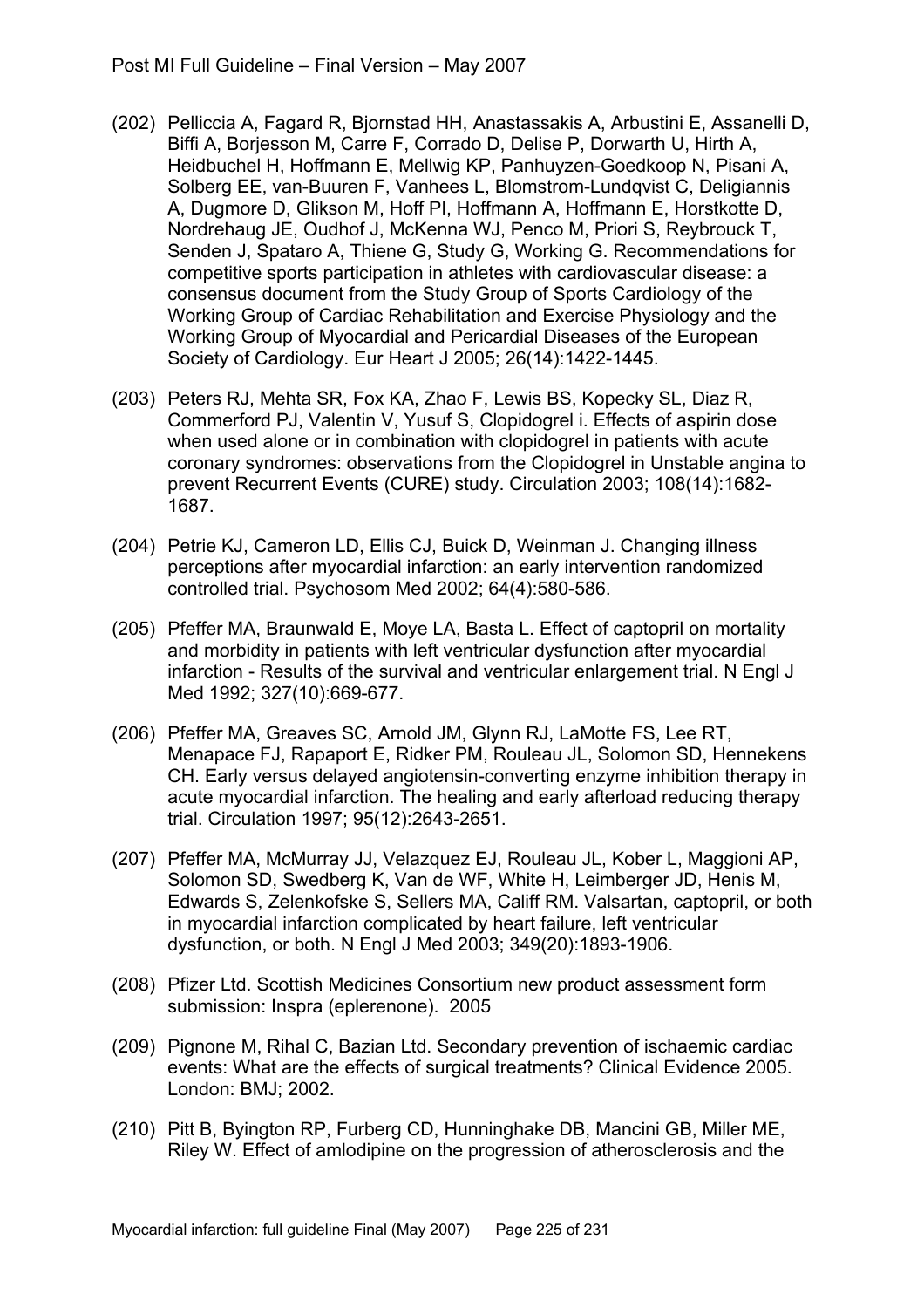occurrence of clinical events. PREVENT Investigators. Circulation 2000; 102(13):1503-1510.

- (211) Pitt B, Mancini GB, Ellis SG, Rosman HS, Park JS, McGovern ME. Pravastatin limitation of atherosclerosis in the coronary arteries (PLAC I): reduction in atherosclerosis progression and clinical events. PLAC I investigation. J Am Coll Cardiol 1995; 26(5):1133-1139.
- (212) Pitt B, O'Neill B, Feldman R, Ferrari R, Schwartz L, Mudra H, Bass T, Pepine C, Texter M, Haber H, Uprichard A, Cashin-Hemphill L, Lees RS. The QUinapril Ischemic Event Trial (QUIET): evaluation of chronic ACE inhibitor therapy in patients with ischemic heart disease and preserved left ventricular function. Am J Cardiol 2001; 87(9):1058-1063.
- (213) Pitt B, Remme W, Zannad F, Neaton J, Martinez F, Roniker B, Bittman R, Hurley S, Kleiman J, Gatlin M. Eplerenone, a selective aldosterone blocker, in patients with left ventricular dysfunction after myocardial infarction. N Engl J Med 2003a; 348(14):1309-1321.
- (214) Pitt B, Waters D, Brown WV, van B, Schwartz L, Title LM, Eisenberg D, Shurzinske L, McCormick LS. Aggressive lipid-lowering therapy compared with angioplasty in stable coronary artery disease. Atorvastatin versus Revascularization Treatment Investigators. N Engl J Med 1999; 341(2):70-76.
- (215) The EPHESUS trial: evaluation of aeplerenone in the subgroup of patients with baseline left ventricular ejection fraction <30%. 7th Annual Meeting of the Heart Failure Society of America; 2003b.
- (216) Radley A, Grove A, Wright S, Thurston H. Problems of women compared withthose of men following myocardial infarction. Coron Health Care 1998; 2:202-209.
- (217) Rapola JM, Virtamo J, Ripatti S, Huttunen JK, Albanes D, Taylor PR, Heinonen OP. Randomised trial of alpha-tocopherol and beta-carotene supplements on incidence of major coronary events in men with previous myocardial infarction.[see comment]. Lancet 1997; 349(9067):1715-1720.
- (218) Rees K, Bennett P, West R, Davey SG, Ebrahim S. Psychological interventions for coronary heart disease. The Cochrane Library Issue 1 2004. Wiley; 2004.
- (219) Riegger G, Abletshauser C, Ludwig M, Schwandt P, Widimsky J, Weidinger G, Welzel D. The effect of fluvastatin on cardiac events in patients with symptomatic coronary artery disease during one year of treatment. Atherosclerosis 1999; 144(1):263-270.
- (220) RITA-2 trial participants. Coronary angioplasty versus medical therapy for angina: the second Randomised Intervention Treatment of Angina (RITA-2) trial. Lancet 1997; 350(9076):461-468.
- (221) Rubins HB, Robins SJ, Collins D, Fye CL, Anderson JW, Elam MB, Faas FH, Linares E, Schaefer EJ, Schectman G, Wilt TJ, Wittes J. Gemfibrozil for the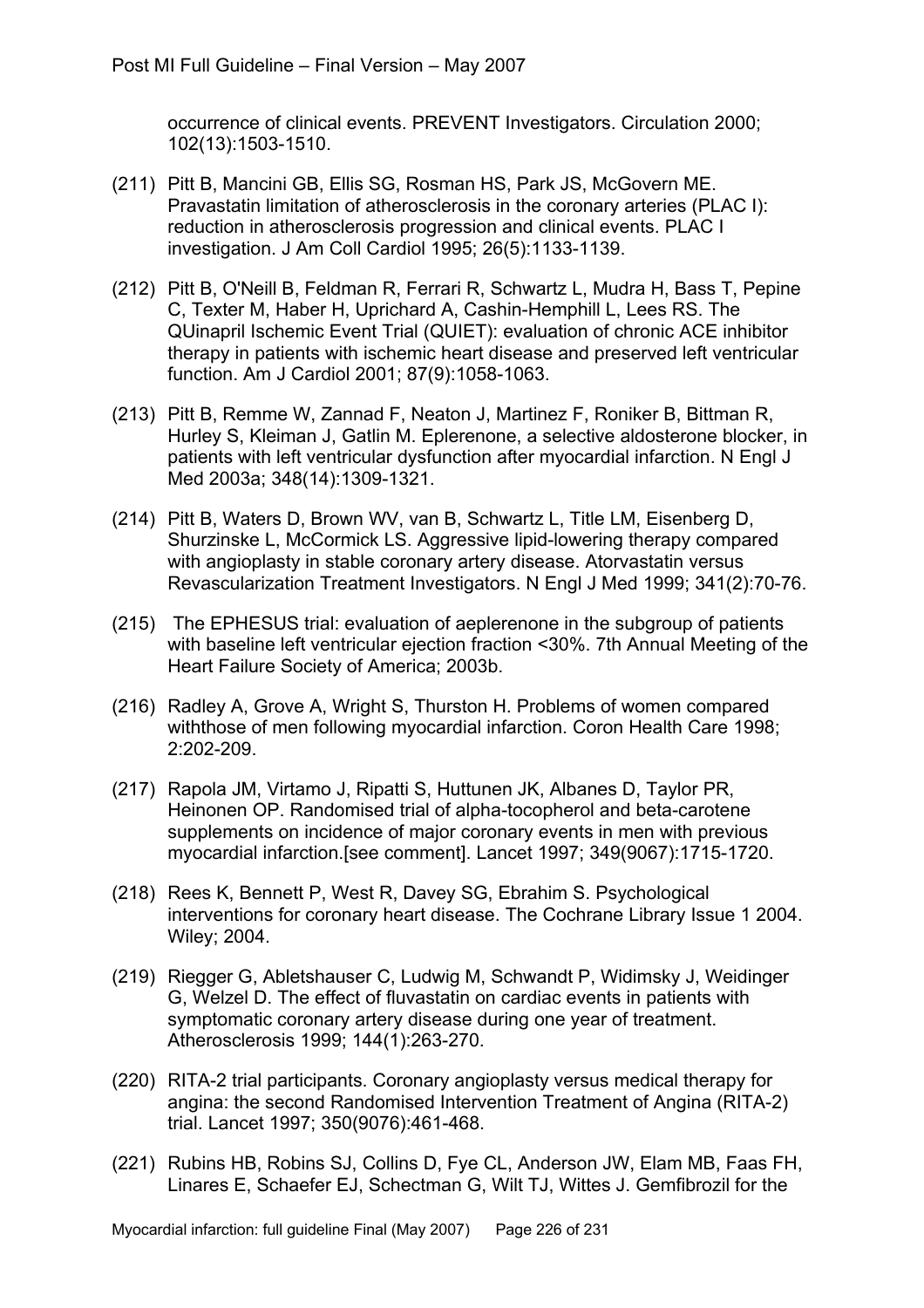secondary prevention of coronary heart disease in men with low levels of high-density lipoprotein cholesterol. Veterans Affairs High-Density Lipoprotein Cholesterol Intervention Trial Study Group. N Engl J Med 1999; 341(6):410- 418.

- (222) Sabatine MS, Cannon CP, Gibson CM, López-Sendón JL, Montalescot G, Theroux P, Claeys MJ, Cools F, Hill KA, Skene AM, McCabe CH, Braunwald E. Addition of clopidogrel to aspirin and fibrinolytic therapy for myocardial infarction with ST-segment elevation. N Engl J Med 2005; 352(12):1179-1189.
- (223) Sacks FM, Tonkin AM, Shepherd J, Braunwald E, Cobbe S, Hawkins CM, Keech A, Packard C, Simes J, Byington R, Furberg CD. Effect of pravastatin on coronary disease events in subgroups defined by coronary risk factors: the Prospective Pravastatin Pooling Project. Circulation 2000; 102(16):1893- 1900.
- (224) Schadlich PK, Huppertz E, Brecht JG. Cost-effectiveness analysis of ramipril in heart failure after myocardial infarction:economic evaluation of the Acute Infarction Ramipril Efficacy (AIRE) Study for Germany from the perspective of statutory health insurance. Pharmacoeconomics 1998; 14(6):653-669.
- (225) Schleinitz MD, Heidenreich PA. A cost-effectiveness analysis of combination antiplatelet therapy for high-risk acute coronary syndromes: clopidogrel plus aspirin versus aspirin alone. Ann Intern Med 2005; 142(4):251-259.
- (226) Schleinitz MD, Weiss JP, Owens DK. Clopidogrel versus aspirin for secondary prophylaxis of vascular events: a cost-effectiveness analysis. Am J Med 2004; 116(12):797-806.
- (227) Scott IA, Eyeson-Annan ML, Huxley SL, West MJ. Optimising care of acute myocardial infarction: results of a regional quality improvement project. J Qual Clin Pract 2000; 20(1):12-19.
- (228) Scottish Intercollegiate Guidelines Network (SIGN). Cardiac rehabilitation. Edinburgh: SIGN. 2002
- (229) Serruys PW, de F, Macaya C, Kokott N, Puel J, Vrolix M, Branzi A, Bertolami MC, Jackson G, Strauss B, Meier B, Lescol Intervention Prevention Study. Fluvastatin for prevention of cardiac events following successful first percutaneous coronary intervention: a randomized controlled trial. JAMA 2002; 287(24):3215-3222.
- (230) Serruys PW, Foley DP, Jackson G, Bonnier H, Macaya C, Vrolix M, Branzi A, Shepherd J, Suryapranata H, de F, Melkert R, van E, Pfister PJ. A randomized placebo-controlled trial of fluvastatin for prevention of restenosis after successful coronary balloon angioplasty; final results of the fluvastatin angiographic restenosis (FLARE) trial. Eur Heart J 1999; 20(1):58-59.
- (231) Shaper AG, Pocock SJ, Walker M, Cohen NM, Wale CJ, Thomson AG. British Regional Heart Study: cardiovascular risk factors in middle-aged men in 24 towns. Br Med J 1981; 283(6285):179-186.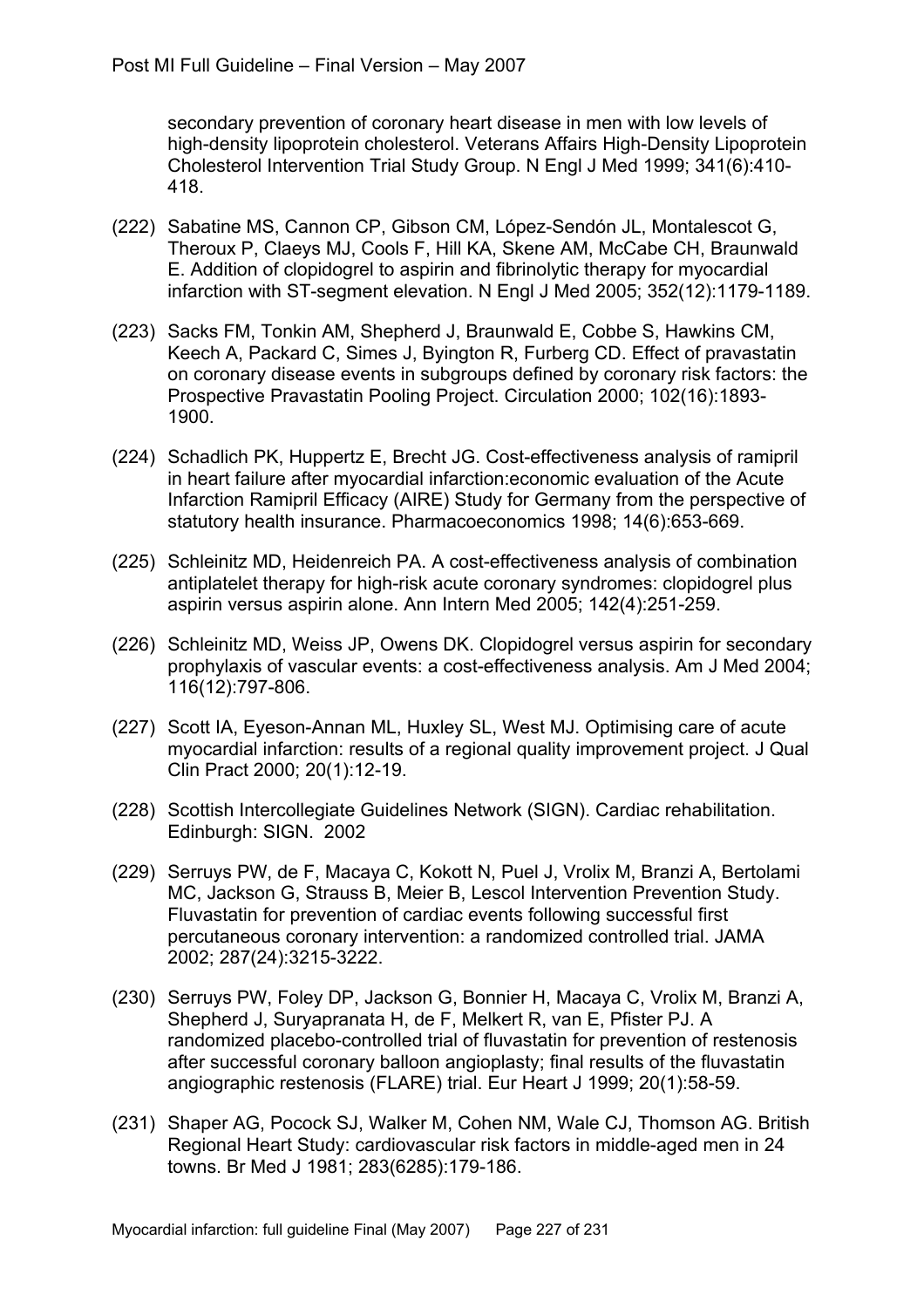- (232) Shaper AG, Wannamethee SG. Alcohol intake and mortality in middle aged men with diagnosed coronary heart disease. Heart 2000; 83(4):394-399.
- (233) Shekelle, P., Morton, S., and Hardy, M. Effect of supplemental antioxidants vitamin C, vitamin E, and coenzyme Q10 for the prevention and treatment of cardiovascular disease. Rockville: Agency for Healthcare Research and Quality. 2003
- (234) Sinclair AJ, Conroy SP, Davies M, Bayer AJ. Post-discharge home-based support for older cardiac patients: a randomised controlled trial. Age Ageing 2005; 34(4):338-343.
- (235) Smith MG, Neville AM, Middleton JC. Clinical and economic benefits of ramipril: an Australian analysis of the HOPE study. Internal Medicine Journal 2003; 33(9-10):414-419.
- (236) Smith P. Long-term anticoagulant treatment after acute myocardial infarction. The Warfarin Re-Infarction Study. Annals of Epidemiology 1992; 2(4):549- 552.
- (237) SOLVD Investigators. Effect of enalapril on survival in patients with reduced left ventricular ejection fractions and congestive heart failure. Effect of enalapril on mortality and the development of heart failure in asymptomatic patients with reduced left ventricular ejection fractions. N Engl J Med 1991; 325(5):293-302.
- (238) SOLVD Investigators. Effect of enalapril on mortality and the development of heart failure in asymptomatic patients with reduced left ventricular ejection fractions. N Engl J Med 1992; 327(10):685-691.
- (239) Squires RW, Lavie CJ, Brandt TR, Gau GT, Bailey KR. Cardiac rehabilitation in patients with severe ischemic left ventricular dysfunction. Mayo Clin Proc 1987; 62(11):997-1002.
- (240) Stahle A, Lindquist I, Mattsson E. Important factors for physical activity among elderly patients one year after an acute myocardial infarction. Scand J Rehabil Med 2000; 32(3):111-116.
- (241) Steering Committee of the Physicians' Health Study Research Group. Final report on the aspirin component of the ongoing Physicians' Health Study. N Engl J Med 1989; 321(3):129-135.
- (242) Stein RA. The effect of exercise training on heart rate during coitus in the post myocardial infarction patient. Circulation 1977; 55(5):738-740.
- (243) Stern MJ, Gorman PA, Kaslow L. The group counseling v exercise therapy study. A controlled intervention with subjects following myocardial infarction. Arch Intern Med 1983; 143(9):1719-1725.
- (244) Suskin N, Wisenberg G, Barnett P, Pellizzari J, Murray-Parsons N. Physician (MD) endorsement improves cardiac rehabilitation (CR) participation. J Card Rehab 2000; 20(306).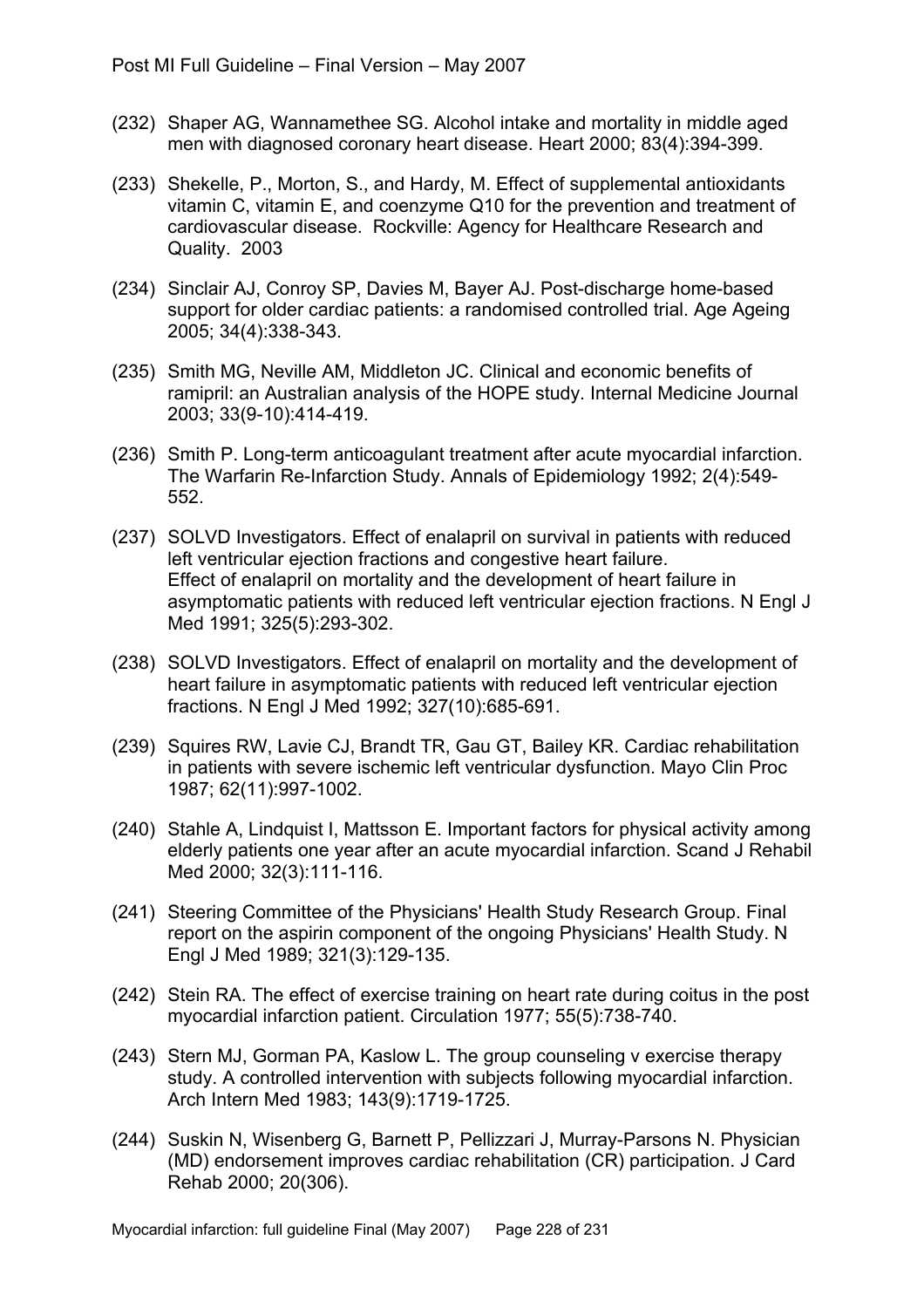- (245) Taylor CB, Bandura A, Ewart CK, Miller NH, DeBusk RF. Exercise testing to enhance wives' confidence in their husbands' cardiac capability soon after clinically uncomplicated acute myocardial infarction. Am J Cardiol 1985; 55(6):635-638.
- (246) Taylor R, Kirby B. Cost implications of cardiac rehabilitation in older patients. Coron Artery Dis 1999; 10(1):53-56.
- (247) Taylor RS, Brown A, Ebrahim S, Jolliffe J, Noorani H, Rees K, Skidmore B, Stone JA, Thompson DR, Oldridge N. Exercise-based rehabilitation for patients with coronary heart disease: systematic review and meta-analysis of randomized controlled trials. Am J Med 2004; 116(10):682-692.
- (248) Teo KK, Burton JR, Buller CE, Plante S, Catellier D, Tymchak W, Dzavik V, Taylor D, Yokoyama S, Montague TJ. Long-term effects of cholesterol lowering and angiotensin-converting enzyme inhibition on coronary atherosclerosis: The Simvastatin/Enalapril Coronary Atherosclerosis Trial (SCAT). Circulation 2000; 102(15):1748-1754.
- (249) Timlin MT, Shores KV, Reicks M. Behavior change outcomes in an outpatient cardiac rehabilitation program. J Am Diet Assoc 2002; 102(5):664-671.
- (250) Tod AM, Wadsworth E, Asif S, Gerrish K. Cardiac rehabilitation: the needs of South Asian cardiac patients. Br J Nurs 2001; 10(16):1028-1033.
- (251) Tokmakova MP, Skali H, Kenchaiah S, Braunwald E, Rouleau JL, Packer M, Chertow GM, Moye LA, Pfeffer MA, Solomon SD. Chronic kidney disease, cardiovascular risk, and response to angiotensin-converting enzyme inhibition after myocardial infarction: The Survival and Ventricular Enlargement (SAVE) study. Circulation 2004; 110(24):3667-3673.
- (252) Toobert DJ, Glasgow RE, Nettekoven LA, Brown JE. Behavioral and psychosocial effects of intensive lifestyle management for women with coronary heart disease. Patient Educ Couns 1998; 35(3):177-188.
- (253) Tsevat J, Duke D, Goldman L, Pfeffer MA, Lamas GA, Soukup JR, Kuntz KM, Lee TH. Cost-effectiveness of captopril therapy after myocardial infarction. J Am Coll Cardiol 1995; 26(4):914-919.
- (254) Van Bergen PFMM, Jonker JJC, Van der Meer FJM, Azar AJ, Meeter K, Deckers JW, Colly LP, Tijssen JGP, Van Aken WG, Dunning AJ, Hofman A, Hugenholtz PG, Van der Kooij S, Loeliger EA, Lubsen J, Meade TW, van der Meer J, Miettinen OS, Mitchell JRA, et a. Effect of long-term oral anticoagulant treatment on mortality and cardiovascular after myocardial infarction. Lancet 1994; 343(8896):499-503.
- (255) Van Bergen PFMM, Jonker JJC, van Hot BA, van Domburg RT, Azar AJ, Hofman A. Costs and effects of long-term oral anticoagulant treatment after myocardial infarction. JAMA 1995; 273(12):925-928.
- (256) van Es RF, Jonker JJ, Verheugt FW, Deckers JW, Grobbee DE, Antithrombotics i. Aspirin and coumadin after acute coronary syndromes (the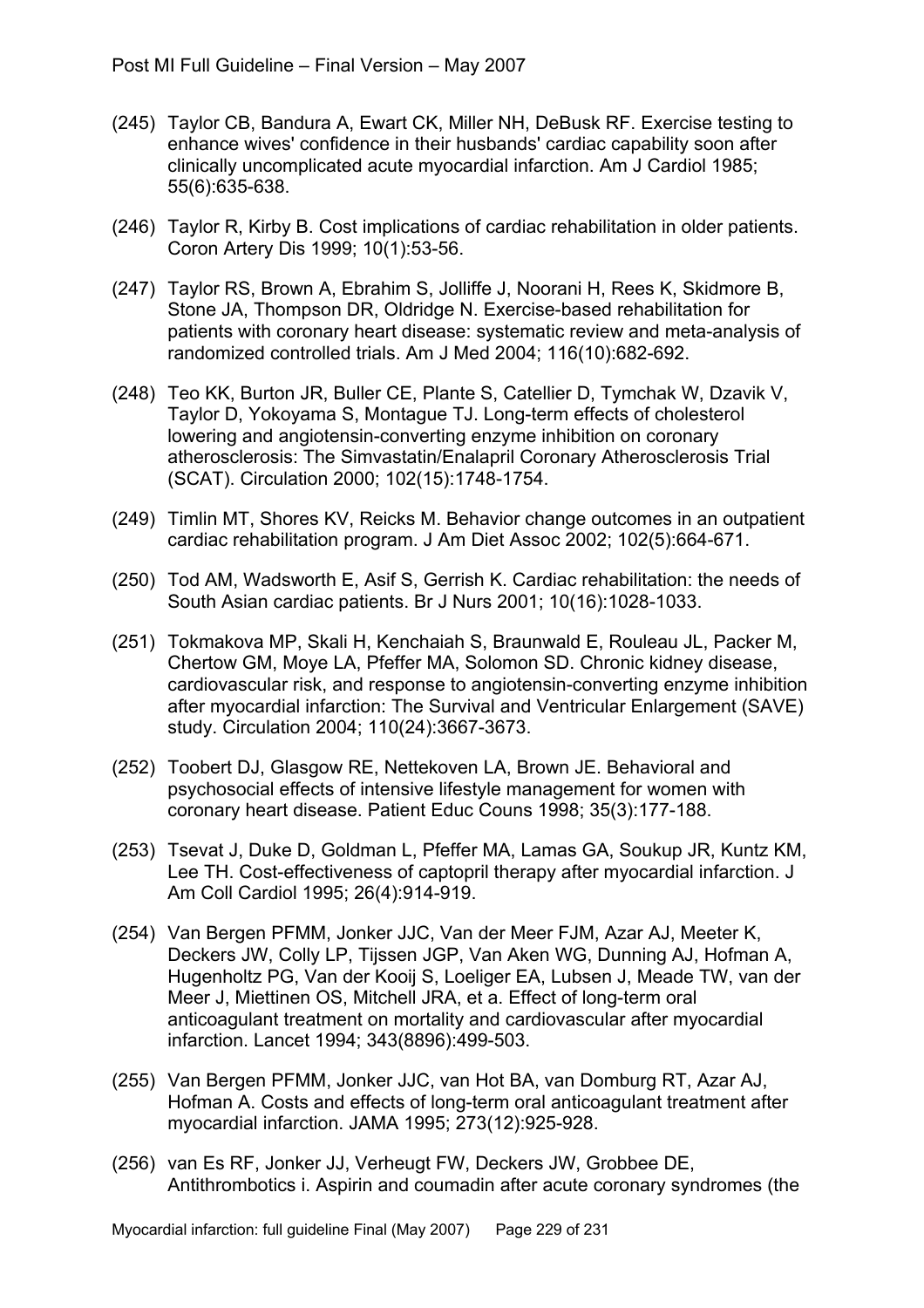ASPECT-2 study): a randomised controlled trial. Lancet 2002; 360(9327):109- 113.

- (257) Van Horn E, Fleury J, Moore S. Family interventions during the trajectory of recovery from cardiac event: an integrative literature review. Heart Lung 2002; 31(3):186-198.
- (258) Vantrimpont P, Rouleau JL, Wun CC, Ciampi A, Klein M, Sussex B, Arnold JM, Moye L, Pfeffer M. Additive beneficial effects of beta-blockers to angiotensin-converting enzyme inhibitors in the Survival and Ventricular Enlargement (SAVE) Study. SAVE Investigators. J Am Coll Cardiol 1997; 29(2):229-236.
- (259) Verheugt FW, van d, Funke-Kupper AJ, Sterkman LG, Galema TW, Roos JP. Effects of early intervention with low-dose aspirin (100 mg) on infarct size, reinfarction and mortality in anterior wall acute myocardial infarction. Am J Cardiol 1990; 66(3):267-270.
- (260) Webster RA, Thompson DR, Mayou RA. The experiences and needs of Gujarati Hindu patients and partners in the first month after a myocardial infarction. Eur J Cardiovasc Nurs 2002; 1(1):69-76.
- (261) Weintraub WS, Zhang Z, Mahoney EM, Kolm P, Spertus JA, Caro J, Ishak J, Goldberg R, Tooley J, Willke R, Pitt B. Cost-effectiveness of eplerenone compared with placebo in patients with myocardial infarction complicated by left ventricular dysfunction and heart failure. Circulation 2005; 111(9):1106- 1113.
- (262) West R. Cardiac rehabilitation of older patients. Reviews in Clinical Gerontology 2003; 13(3):241-255.
- (263) Wilhelmsen L, Sanne H, Elmfeldt D, Grimby G, Tibblin G, Wedel H. A controlled trial of physical training after myocardial infarction. Effects on risk factors, nonfatal reinfarction, and death. Prev Med 1975; 4(4):491-508.
- (264) Wyer SJ, Earll L, Joseph S, Harrison J, Giles M, Johnston M. Increasing attendance at a cardiac rehabilitation programme: An intervention study using the Theory of Planned Behaviour. Coron Health Care 2001; 5(3):154-159.
- (265) Young RF, Kahana E. Age, medical advice about cardiac risk reduction, and patient compliance. J Aging Health 1989; 1(1):121-134.
- (266) Yusuf S, Flather M, Pogue J, Hunt D, Varigos J, Piegas L, Avezum A, Anderson J, Keltai M, Budaj A, Fox K, Ceremuzynski L. Variations between countries in invasive cardiac procedures and outcomes in patients with suspected unstable angina or myocardial infarction without initial ST elevation. OASIS (Organisation to Assess Strategies for Ischaemic Syndromes) Registry Investigators.[see comment]. Lancet 1998; 352(9127):507-514.